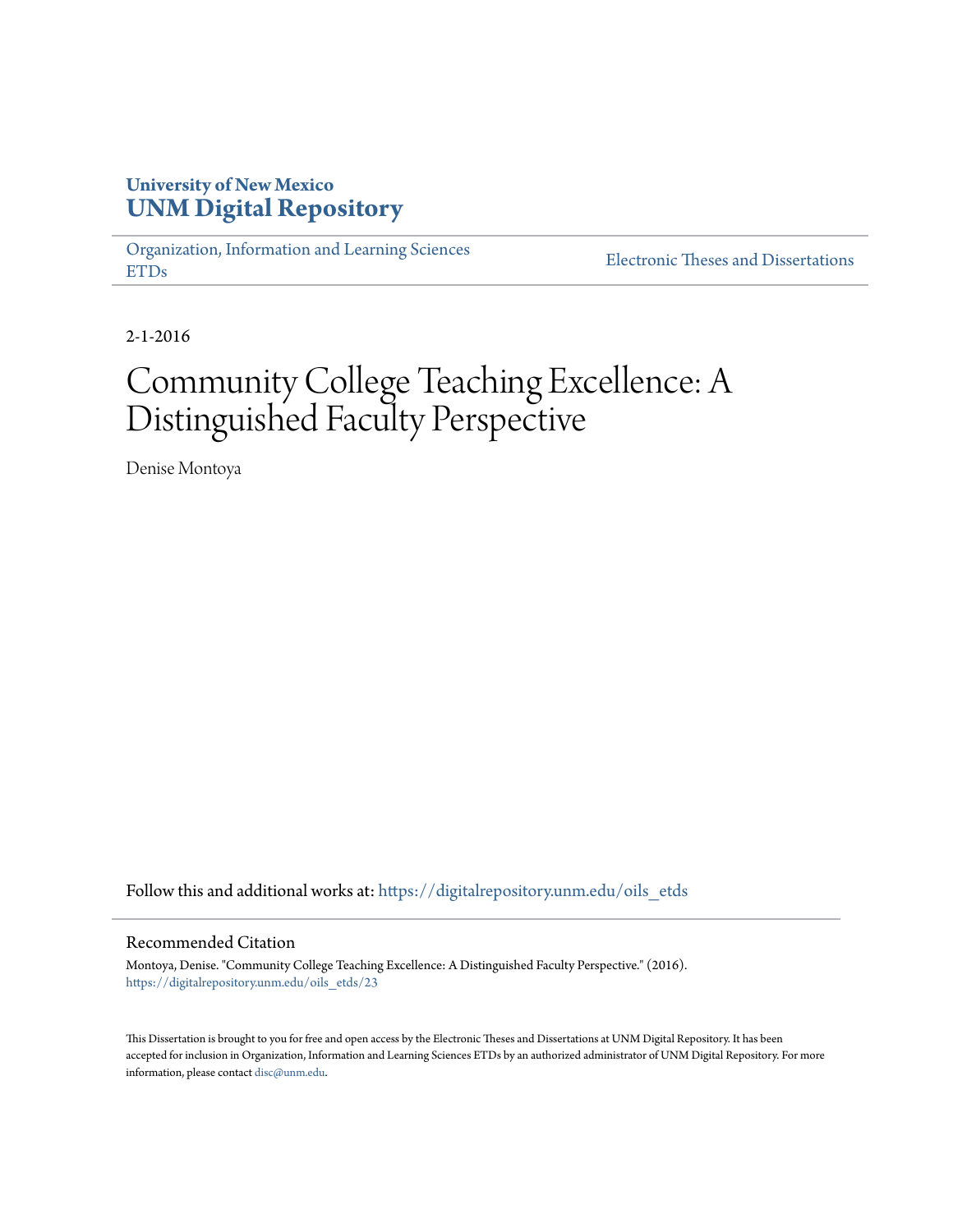### **Denise Marie Montoya**

Candidate

#### **Organization, Information, and Learning Sciences**  Department

This dissertation is approved and is acceptable in quality and form for publication.

### *Approved by the Dissertation Committee*

Frances C. Wilkinson, Ed.D., co-chairperson

Robert Grassberger, Ph.D., co-chairperson

Eliseo "Cheo" Torres, Ph.D.

Peter N. Winograd, Ph.D.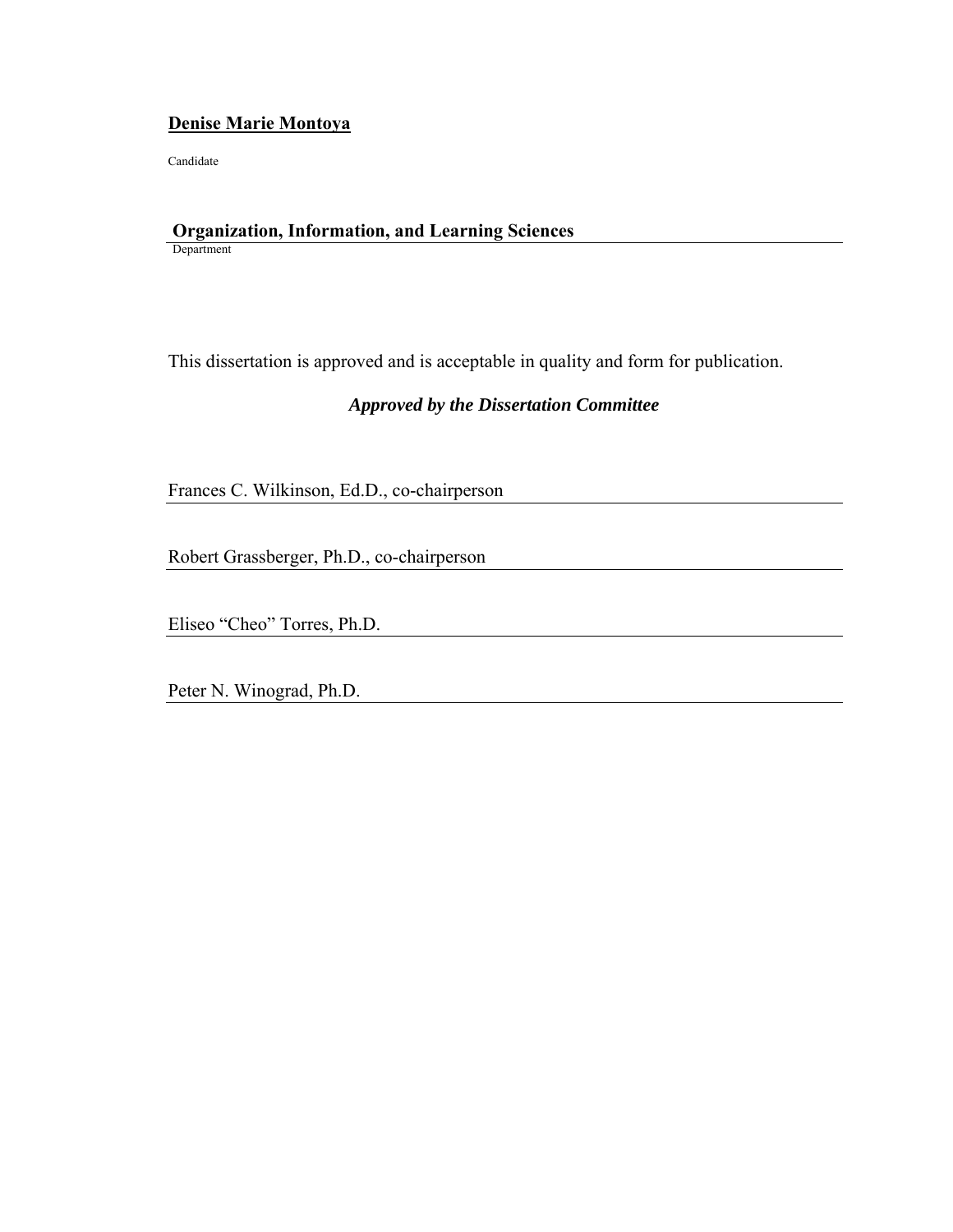### **COMMUNITY COLLEGE TEACHING EXCELLENCE: A DISTINGUISHED**

### **FACULTY PERSPECTIVE**

**by** 

### **Denise Marie Montoya**

A.S., Business Management, San Diego City College, 1993 B.B.A., Human Resources Management -- Organizational Behavior, University of New Mexico, 1996 M.A., Management and Human Resources Development, Webster University, 1998

### DISSERTATION

### Submitted in Partial Fulfillment of the

Requirements for the Degree of

### **Doctor of Philosophy**

### **Organization, Information, and Learning Sciences**

University of New Mexico

Albuquerque, NM

**December 2015**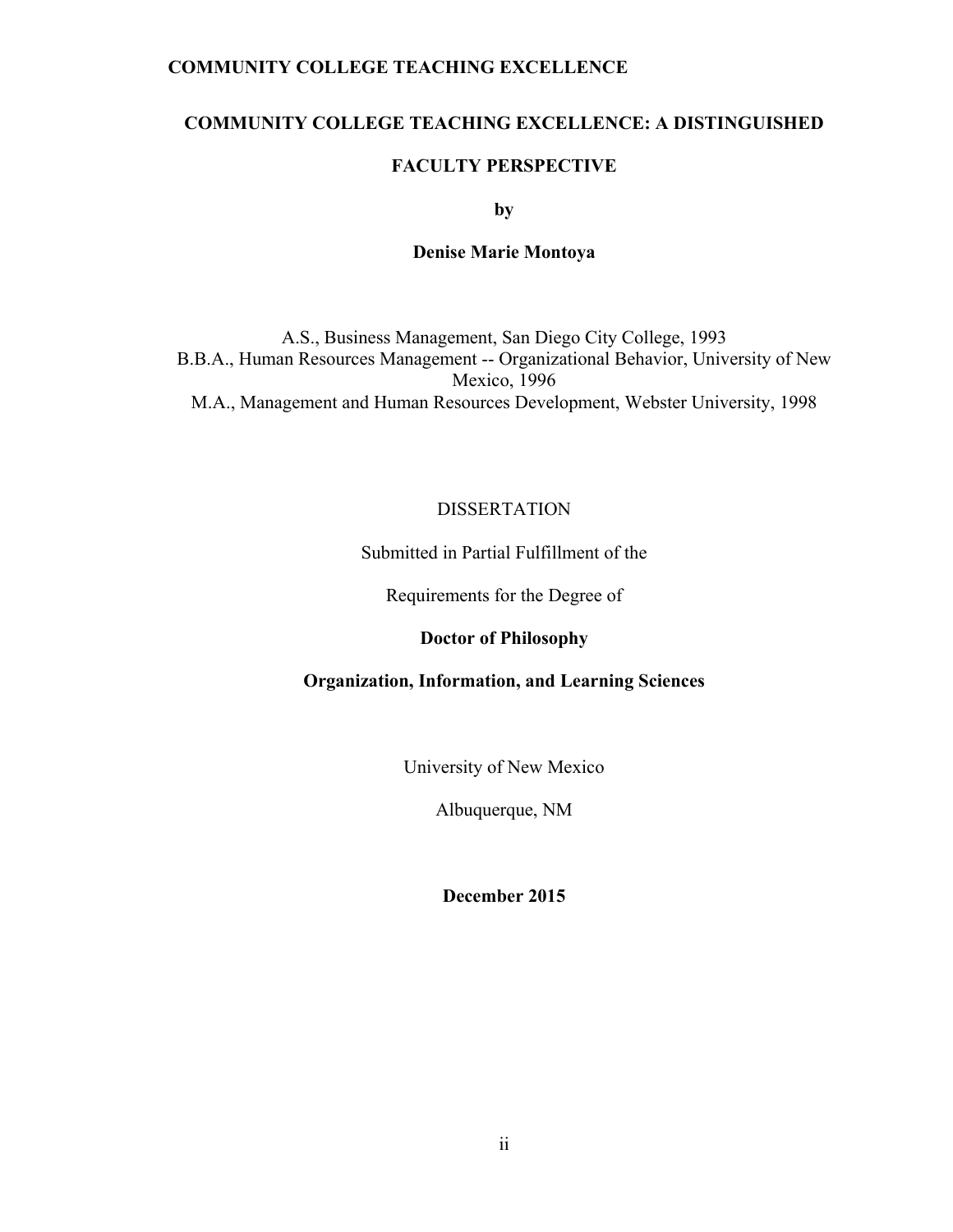**© 2015, Denise Marie Montoya**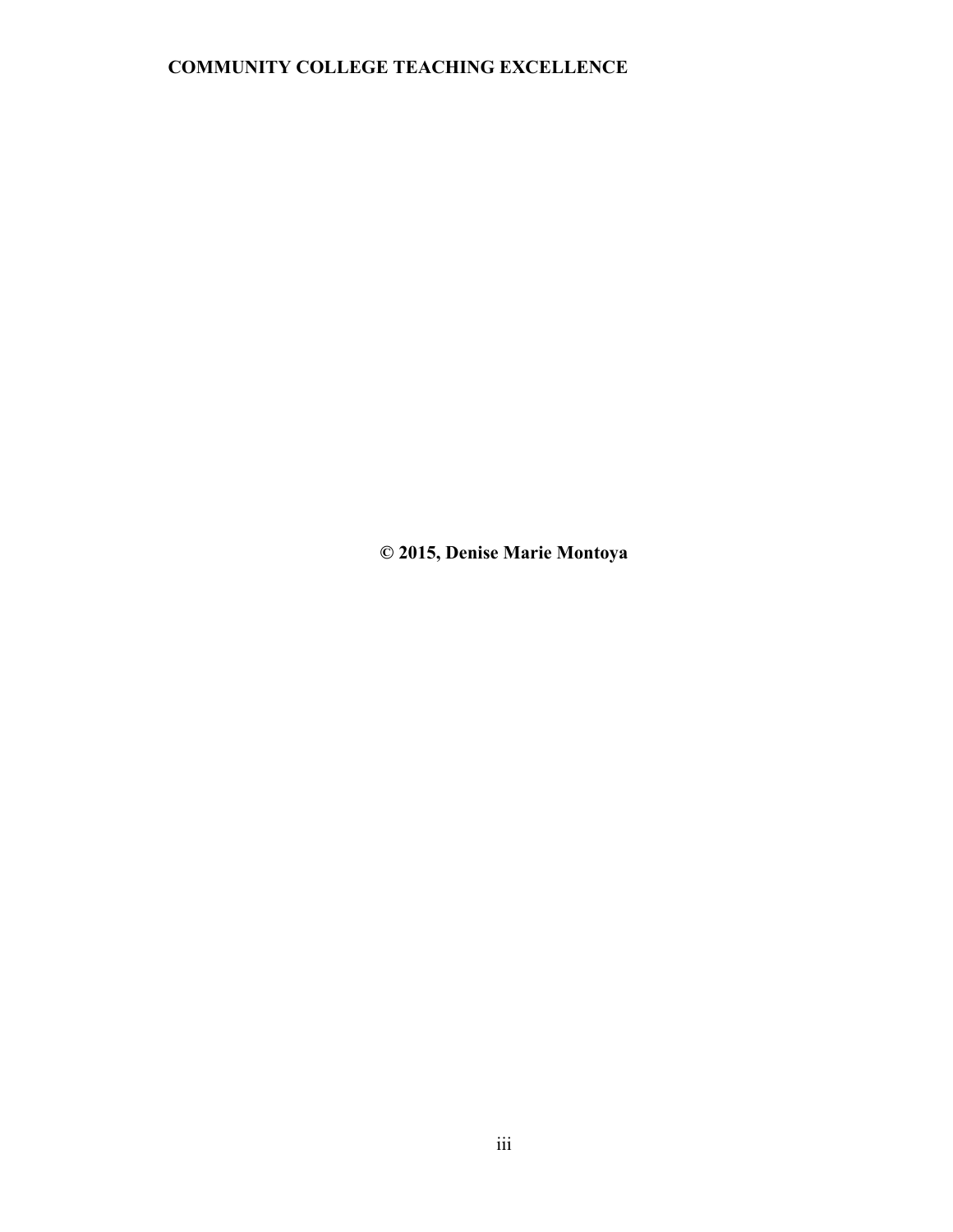### **Dedication**

The conception of this dissertation can be traced directly to the distinguished faculty who contributed to this study, sharing their perspectives on teaching excellence in a nationally recognized community college. Aahz, Cedric, Fiver, Goofy, Marie, Mr. K, Nancy, Professor X, and W.F. Godot, your commitment to student success is inspiring. Your passion for teaching and learning is changing lives daily. Through the power of education, your teaching provides hope that creates a better future for all.

To all the teachers, regardless of who or what you teach, know that your excellence in teaching is positively impacting student lives, family lives, and ultimately contributing toward economic prosperity.

*"A teacher affects eternity; he can never tell where his influence stops." ~~Henry Adams*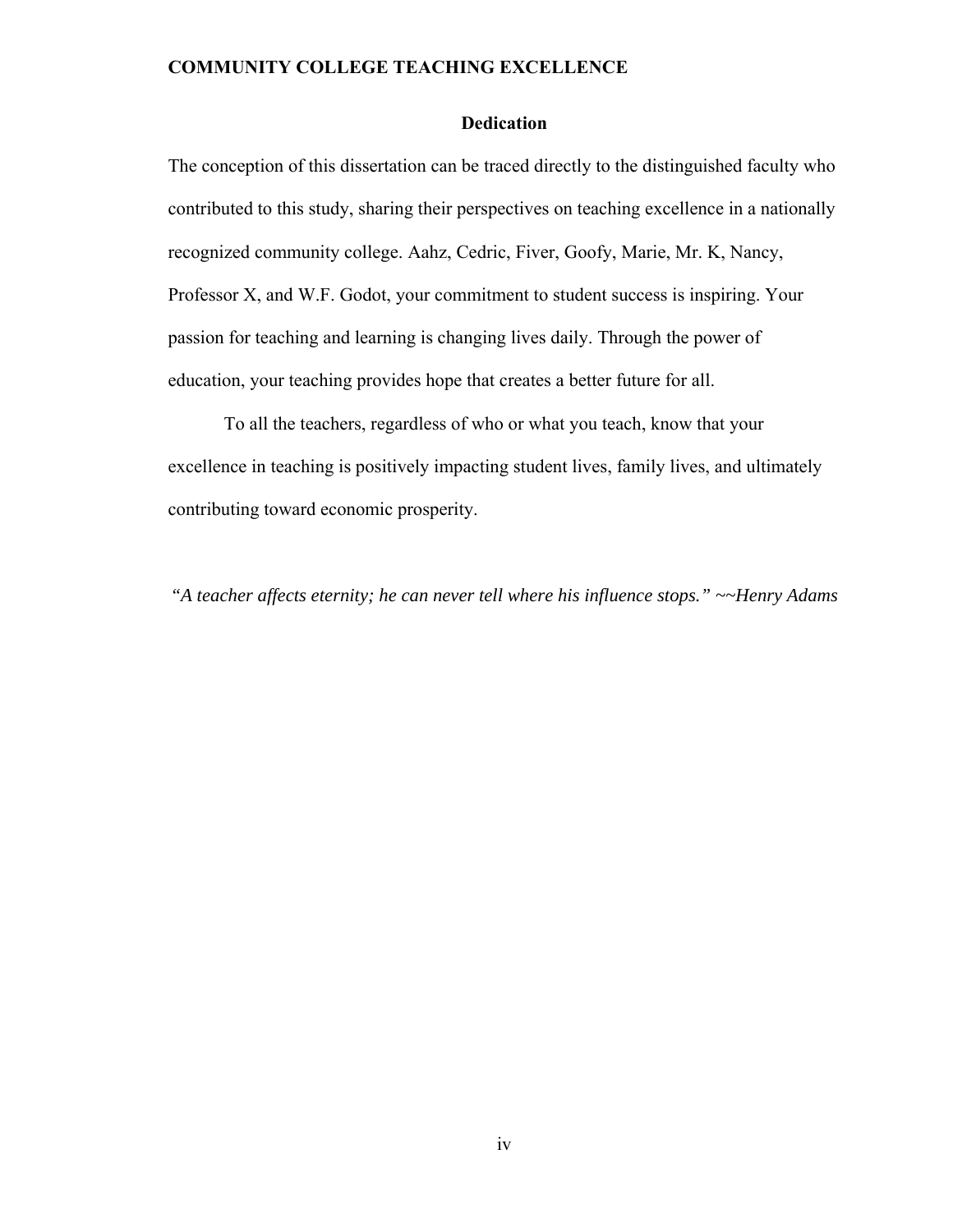#### **Acknowledgements**

To my mom, Mary Rose Gallegos: Your unconditional love, encouragement, and support throughout my life influenced my passion and ability to learn. Thank you for always believing in me and imparting to me the value of education. I admire and respect your extraordinary faith in God and for instilling the importance of that in my life.

To my husband, Alfonso Montoya: Thank you for being patient, supportive, and for encouraging me to pursue my goals. You are a major part of the reason I continued down the path to pursue a doctoral degree. Thank you for believing in me and in us over the years.

To my Godson and nephew, Andrew James: Your life is challenged by a rare disability; however, your loving spirit is inspirational. You are a reason to believe in miracles.

To my entire family, the Salazars, Judy, James, Marrisa, and Andrew, and to the Quintanas, Kenny, Angela, Amanda, and Nicholas: I am so grateful for each of you because of who you are and proud of whom you are becoming.

To my co-chairs, Dr. Frances Wilkinson and Dr. Robert Grassberger: Thank you for investing time and effort and for coaching me every step of the way. Fran, you made a significant impact in my progress, going above the call of duty and demonstrating how much you care about student success. I will be grateful forever to you for the many hours you spent with me, providing inquisitive and insightful feedback and encouraging continuous progress. Bob, you challenged me to think and always provided deeper insight regarding my work; thank you.

v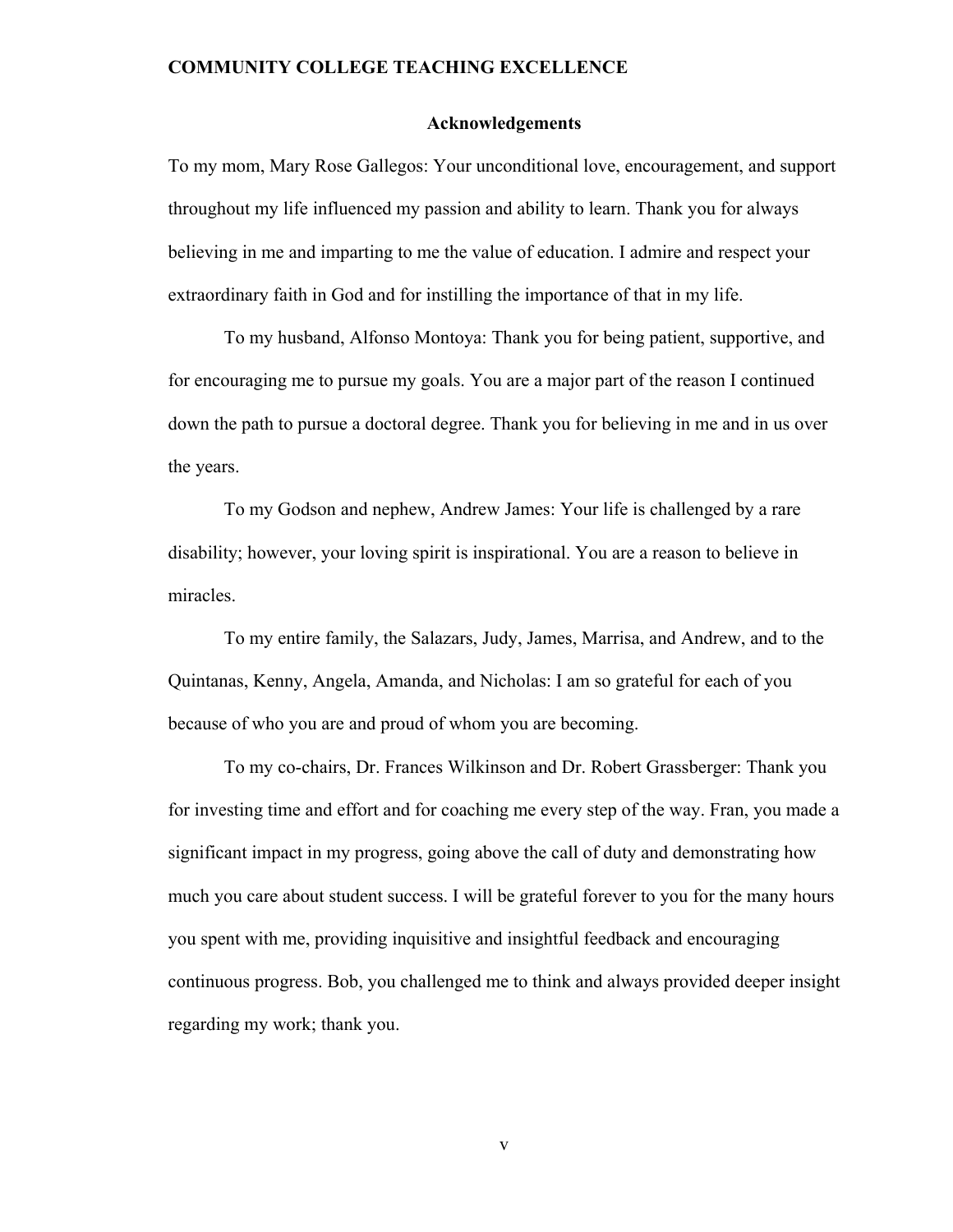Dr. Eliseo "Cheo" Torres and Dr. Peter Winograd: Thank you for your time and effort in investing in my dissertation and this important work. Cheo, you are truly a role model in finding passion in what you do. You care deeply about students and about learning. Peter, you challenged my thinking and did so in a way that was supportive, challenging me to ensure that my work was thoughtful. You helped me to reframe ideas and create new ways of thinking. I applaud your passion to improve education in New Mexico through your contributions in research.

Jim Wagner, my editor: Thank you for sharing your passion with me. You always made my work a priority in your life. Linda Woods: Your ability to create a valuable student experience through your customer service is impressive. Every day, you go out of your way to help students. Kathleen Keating and Todd Quinn: Your passion for research was a valuable part of this process. Thank you Dr. Elizabeth Noll: Your class and advice made a significant difference at the beginning of my dissertation journey.

To all my special friends who expressed interest in my progress and participated in their own special ways: Brenda Hardesty, Mia Logan, Rosie Maez, Tammy Simpson, Hollye Bronson--thank you for your support, encouragement, and friendship.

To my fellow peers, with whom I had the opportunity to participate in an international competition and travel the doctoral program journey, the TILO team: Carol Hinton, Julianne Ziter, and Matt Williams. We will share this experience with each other decades from now. Thank you, Bob, for creating such an amazing opportunity that transpired into what will be a lifetime of friendships.

vi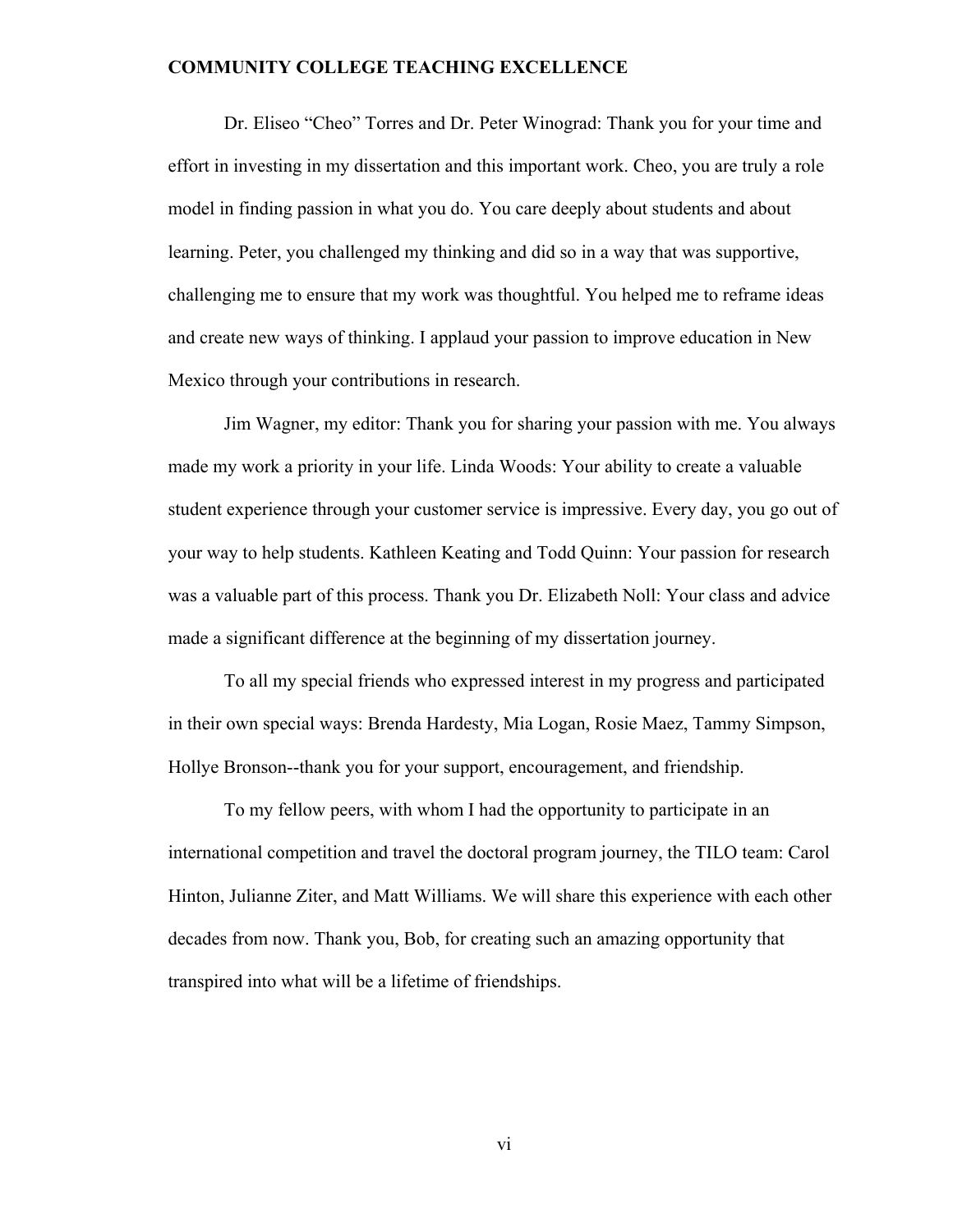Most importantly, God: Thank you for blessing my life with the ability to learn and with the special people with whom I shared this journey. I am overwhelmed with gratitude; thank you to all.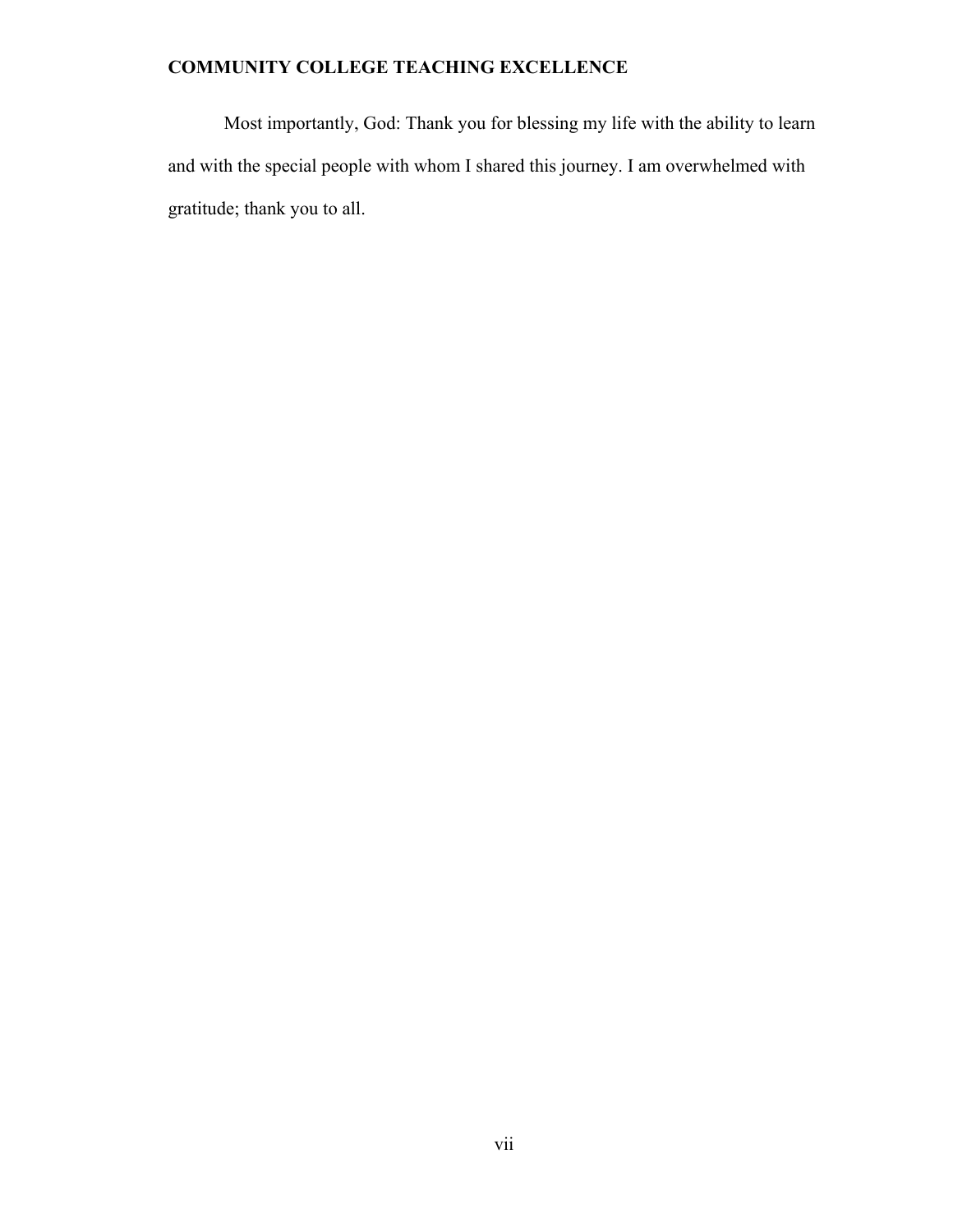### **COMMUNITY COLLEGE TEACHING EXCELLENCE: A DISTINGUISHED**

### **FACULTY PERSPECTIVE**

**by** 

#### **Denise Marie Montoya**

### **A.S., Business Management, San Diego City College, 1993 B.B.A., Human Resources Management -- Organizational Behavior, University of New Mexico, 1996 M.A., Management and Human Resources Development, Webster University, 1998 Ph.D., Organization, Information, and Learning Sciences, University of New Mexico, 2015**

#### **Abstract**

This instrumental case study examined excellence in community college teaching from the perspectives of nine distinguished faculty at a national award-winning community college in the Southwest. This study utilized an appreciative inquiry interviewing framework approach in order to examine excellence in teaching from an affirmative perspective. This study began by introducing a Conceptual Framework: The Value of Community College Excellence in Teaching, which is designed to understand the potential of excellence in teaching from the viewpoint of human capital. The Conceptual Framework asserts that excellence in community college teaching has the capacity to improve student and family lives, resulting in overall better-quality societal impacts that lead to economic prosperity.

The central question in this instrumental case study was: How do distinguished faculty at a nationally top-ranked community college perceive excellence in teaching?

viii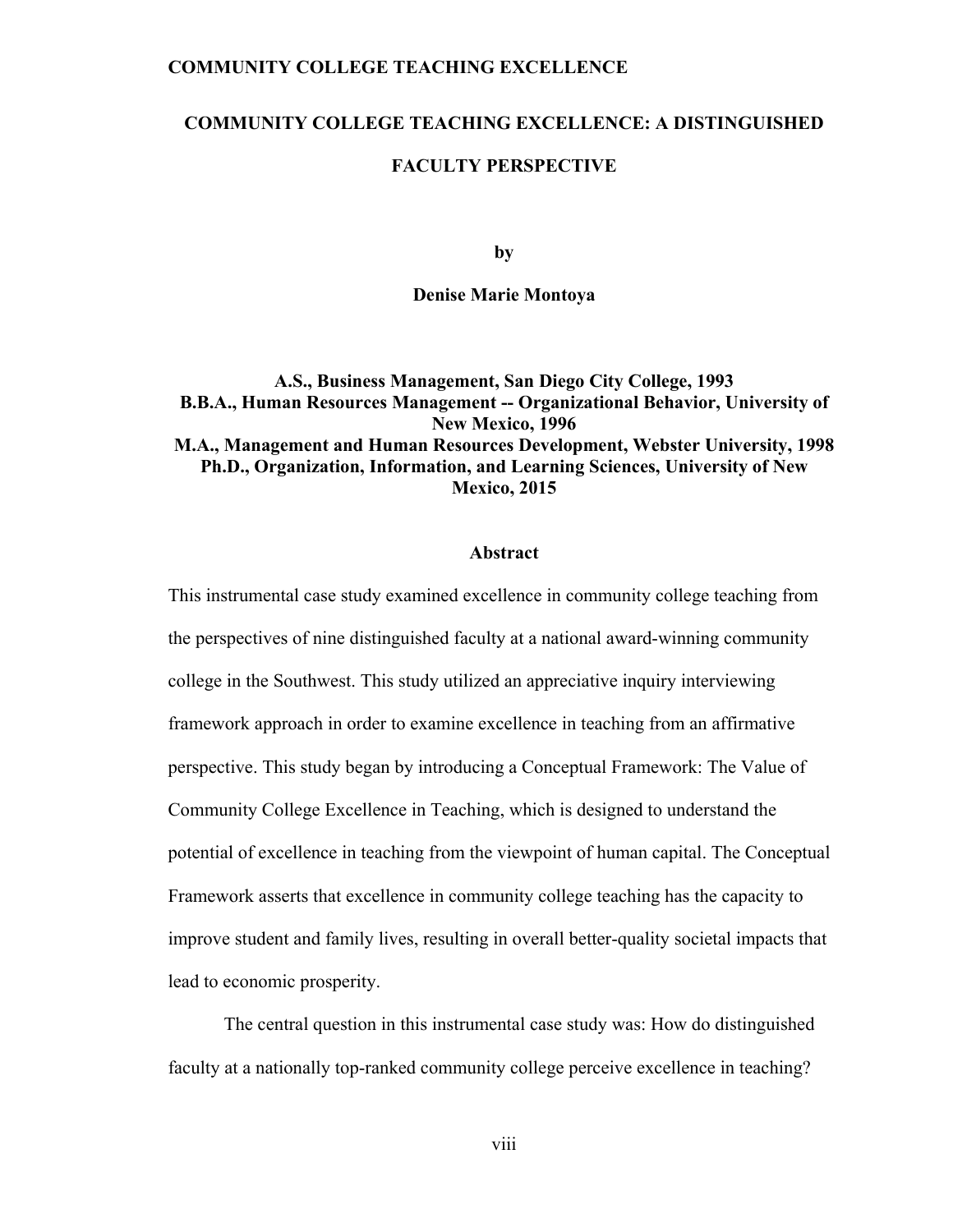The study presented findings from emergent thematic coding from applications submitted by award-winning distinguished faculty participants and from demographic surveys, semistructured interview transcripts, two focus group transcripts, and observation notes taken during the focus groups. These documents were examined multiple times to determine themes and commonalities that emerged and from their community college teaching excellence perspectives of distinguished faculty.

The findings in this study provide a potential model to consider, Community College Teaching Excellence: A Distinguished Faculty Perspective, The AEACSA Model, that community college faculty can apply and include examples of excellence in teaching under each element. The AEACSA Model consists of six elements: authentically connect with students with the intent to create a trustful learning environment, embrace diversity, activate high expectations and encourage excellence, cultivate a passion for lifelong learning, strengthen a student's confidence in their ability to learn, and apply theory to the real world.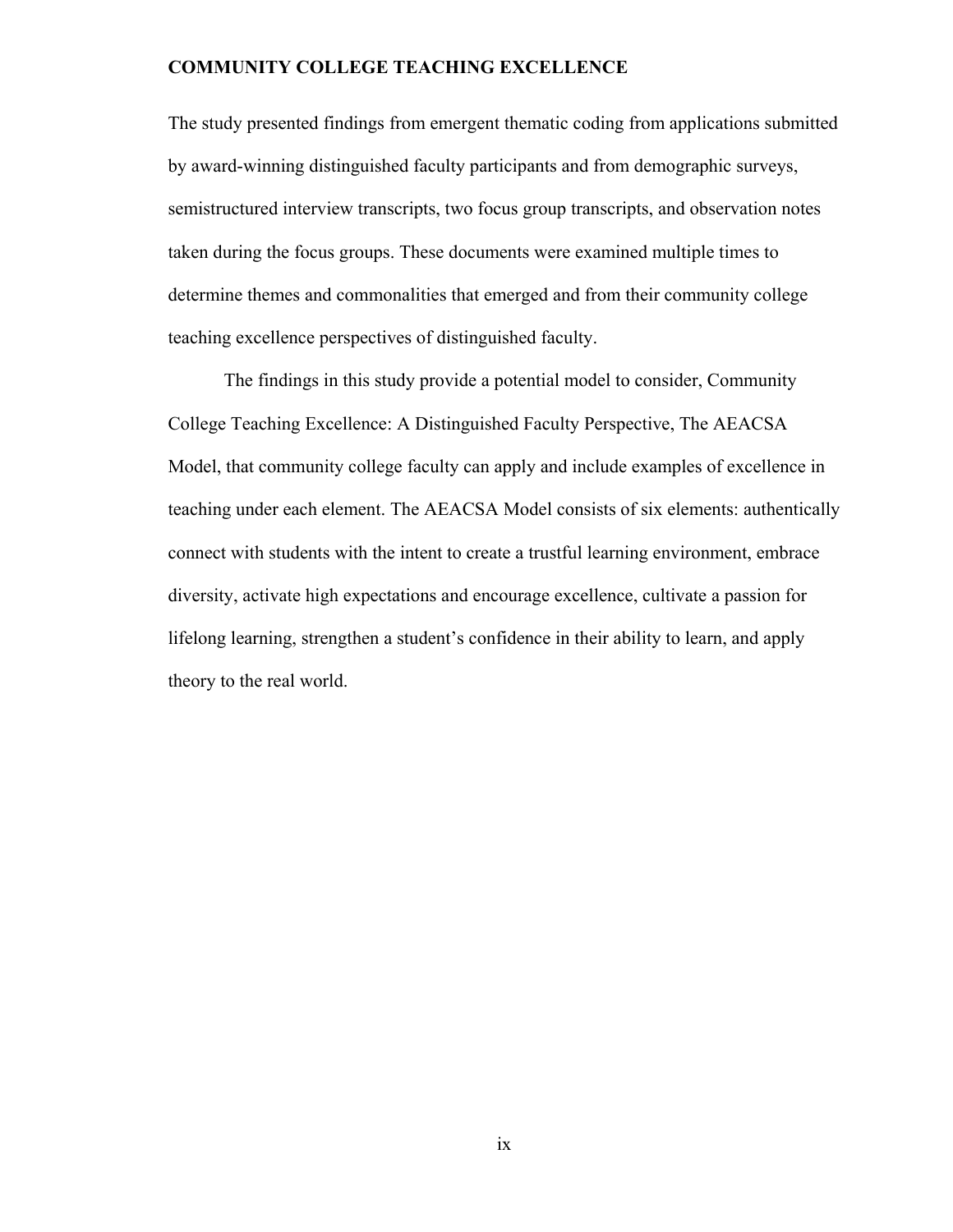### **Table of Contents**

| Community College Serves as a Catalyst to Transform Student Lives  1           |
|--------------------------------------------------------------------------------|
|                                                                                |
|                                                                                |
|                                                                                |
|                                                                                |
|                                                                                |
|                                                                                |
|                                                                                |
|                                                                                |
| Conceptual Framework: the Value of Community College Excellence in Teaching 20 |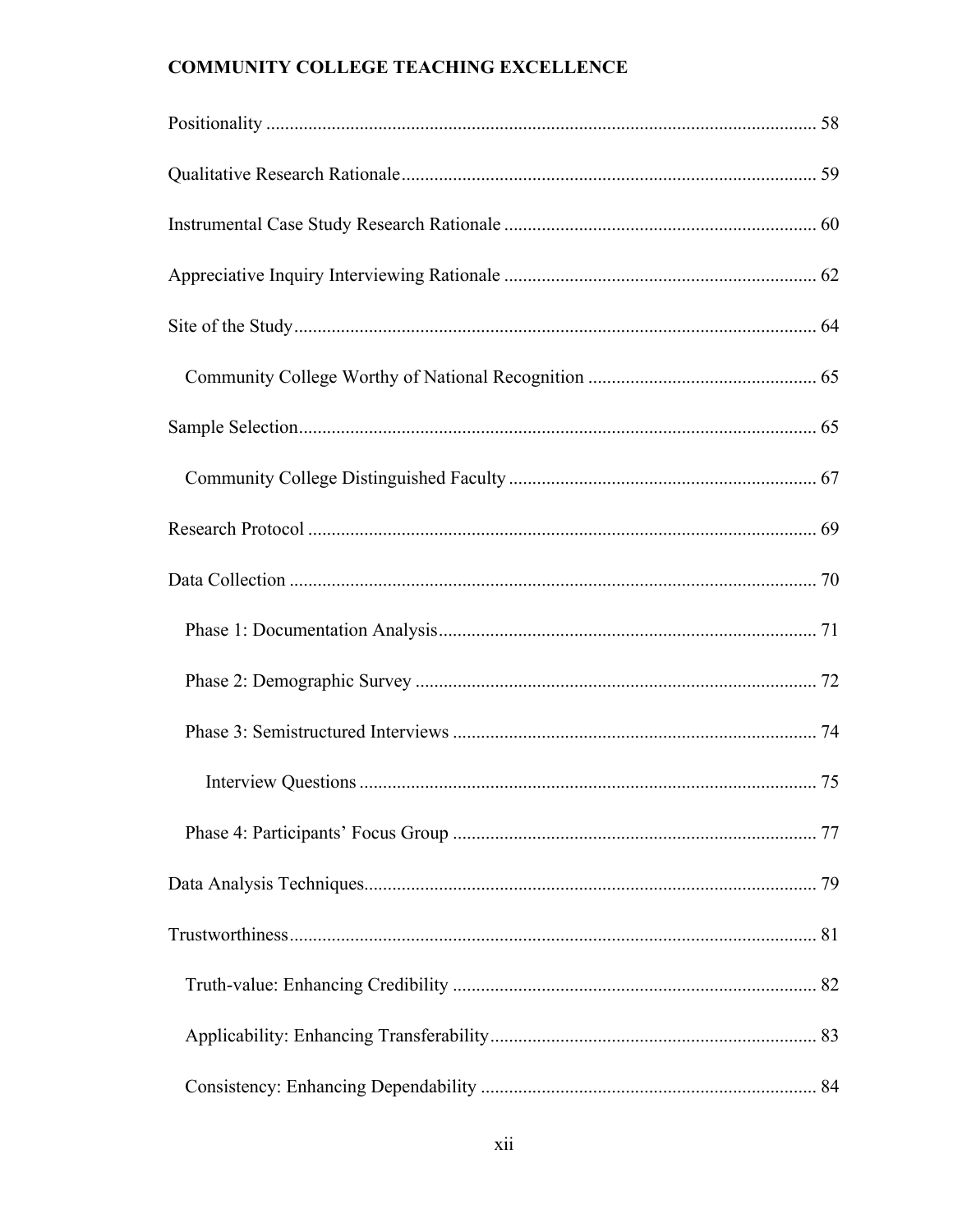| Supporting Evidence: Authentically Connect with Intent to Establish Trust  99 |  |
|-------------------------------------------------------------------------------|--|
|                                                                               |  |
|                                                                               |  |
|                                                                               |  |
|                                                                               |  |
|                                                                               |  |
|                                                                               |  |
|                                                                               |  |
|                                                                               |  |
|                                                                               |  |
|                                                                               |  |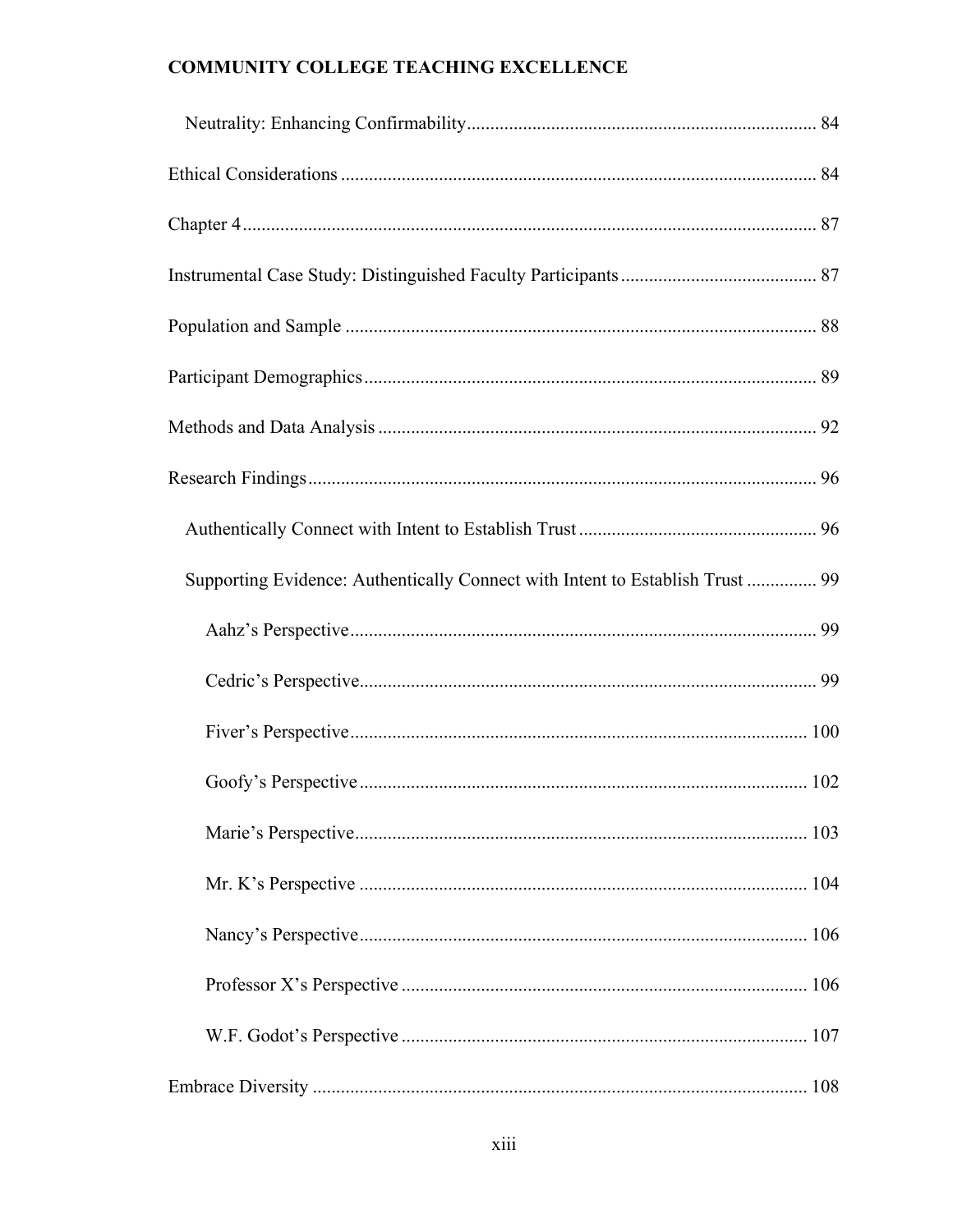| Supporting Evidence: Activate High Expectations and Encourage Excellence  111 |  |
|-------------------------------------------------------------------------------|--|
|                                                                               |  |
|                                                                               |  |
|                                                                               |  |
|                                                                               |  |
|                                                                               |  |
|                                                                               |  |
|                                                                               |  |
|                                                                               |  |
|                                                                               |  |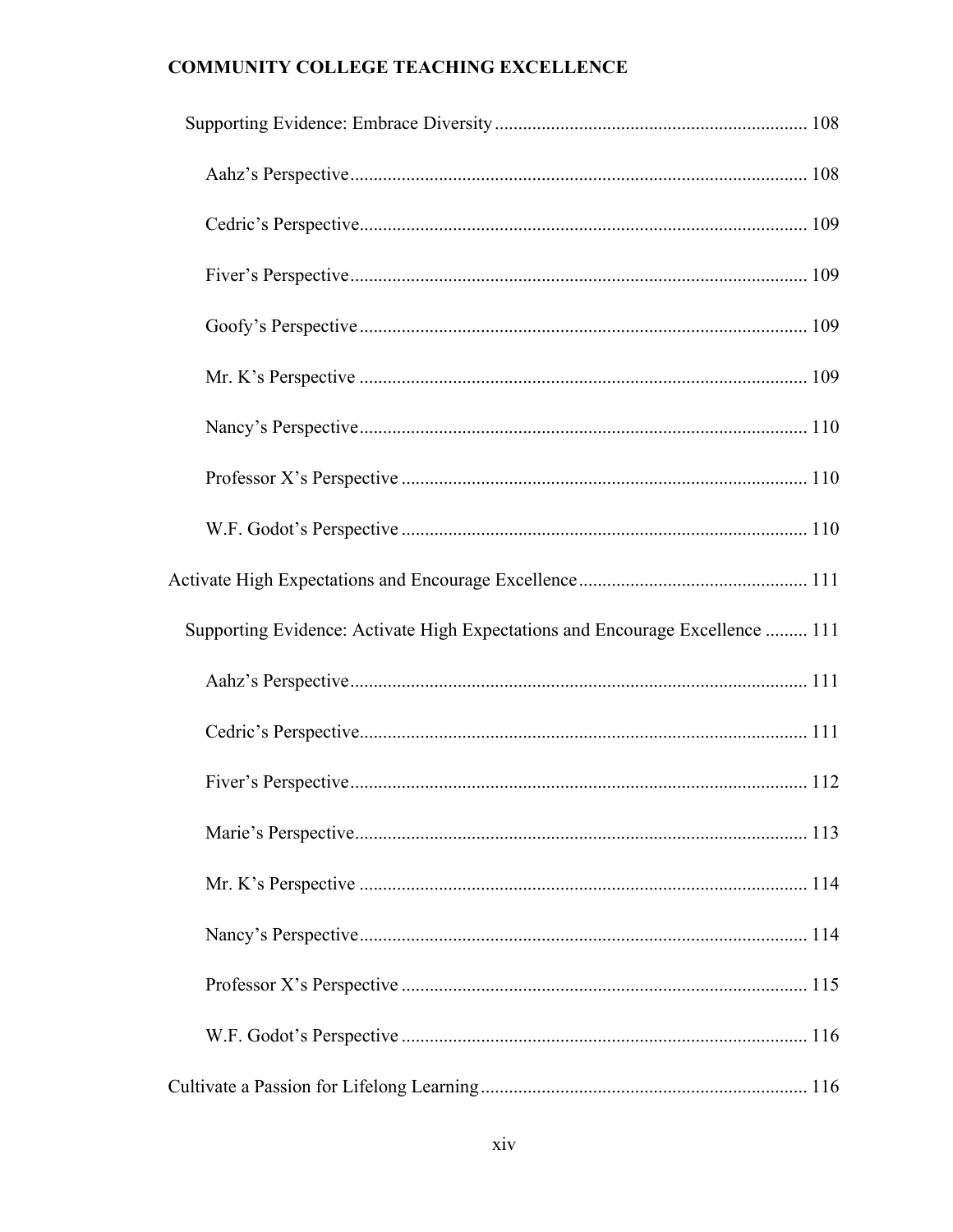| Supporting Evidence: Cultivate a Passion for Lifelong Learning 117                 |  |
|------------------------------------------------------------------------------------|--|
|                                                                                    |  |
|                                                                                    |  |
|                                                                                    |  |
|                                                                                    |  |
|                                                                                    |  |
|                                                                                    |  |
|                                                                                    |  |
|                                                                                    |  |
|                                                                                    |  |
|                                                                                    |  |
| Supporting Evidence: Strengthen Students' Confidence in Their Ability to Learn 127 |  |
|                                                                                    |  |
|                                                                                    |  |
|                                                                                    |  |
|                                                                                    |  |
|                                                                                    |  |
|                                                                                    |  |
|                                                                                    |  |
|                                                                                    |  |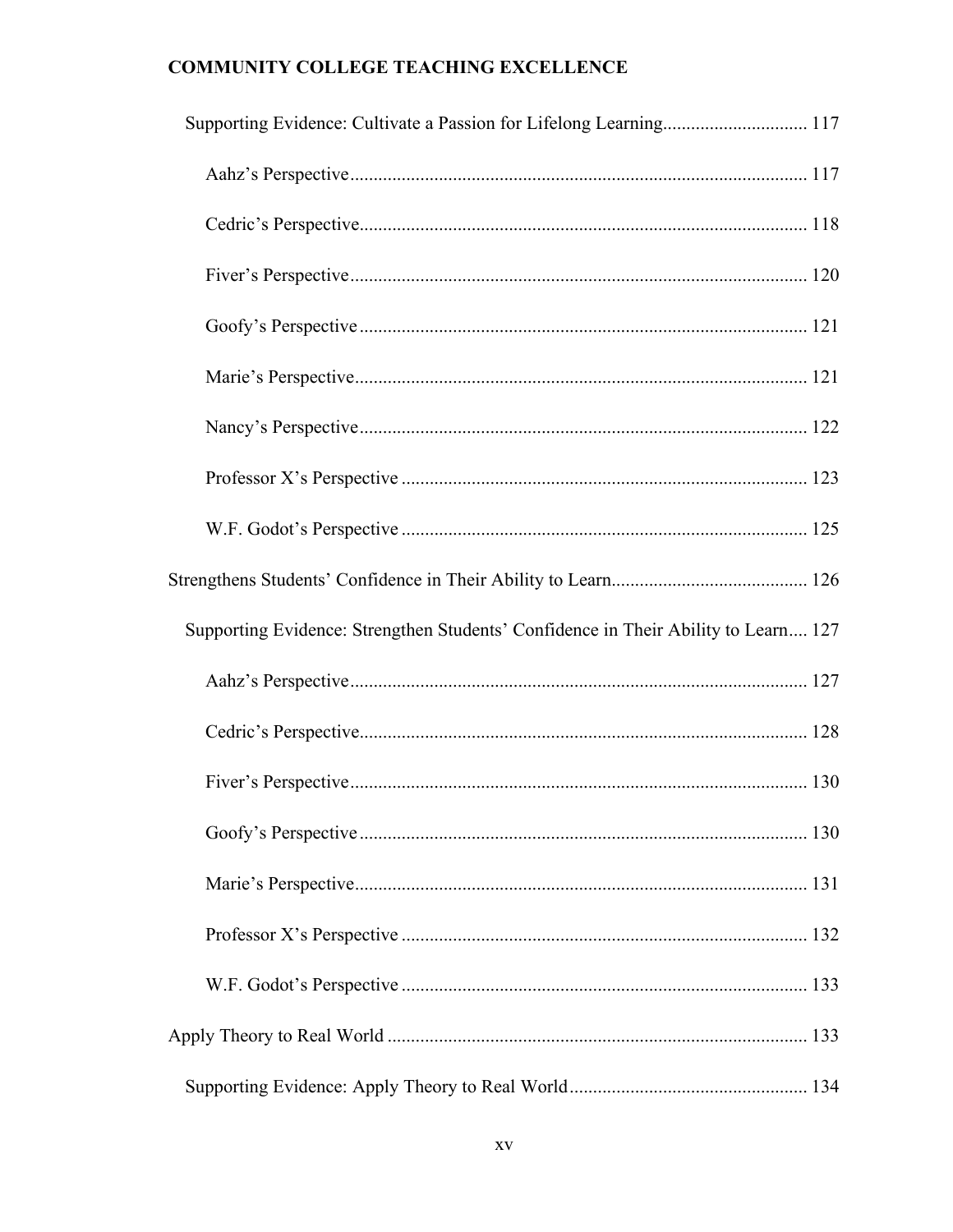| Excellence in Teaching Improves Student Capabilities, Improves Lives, and Contributes |  |
|---------------------------------------------------------------------------------------|--|
|                                                                                       |  |
|                                                                                       |  |
|                                                                                       |  |
|                                                                                       |  |
|                                                                                       |  |
|                                                                                       |  |
|                                                                                       |  |
|                                                                                       |  |
|                                                                                       |  |
|                                                                                       |  |
| Synopsis -- Community College Teaching Excellence: A Distinguished Faculty            |  |
|                                                                                       |  |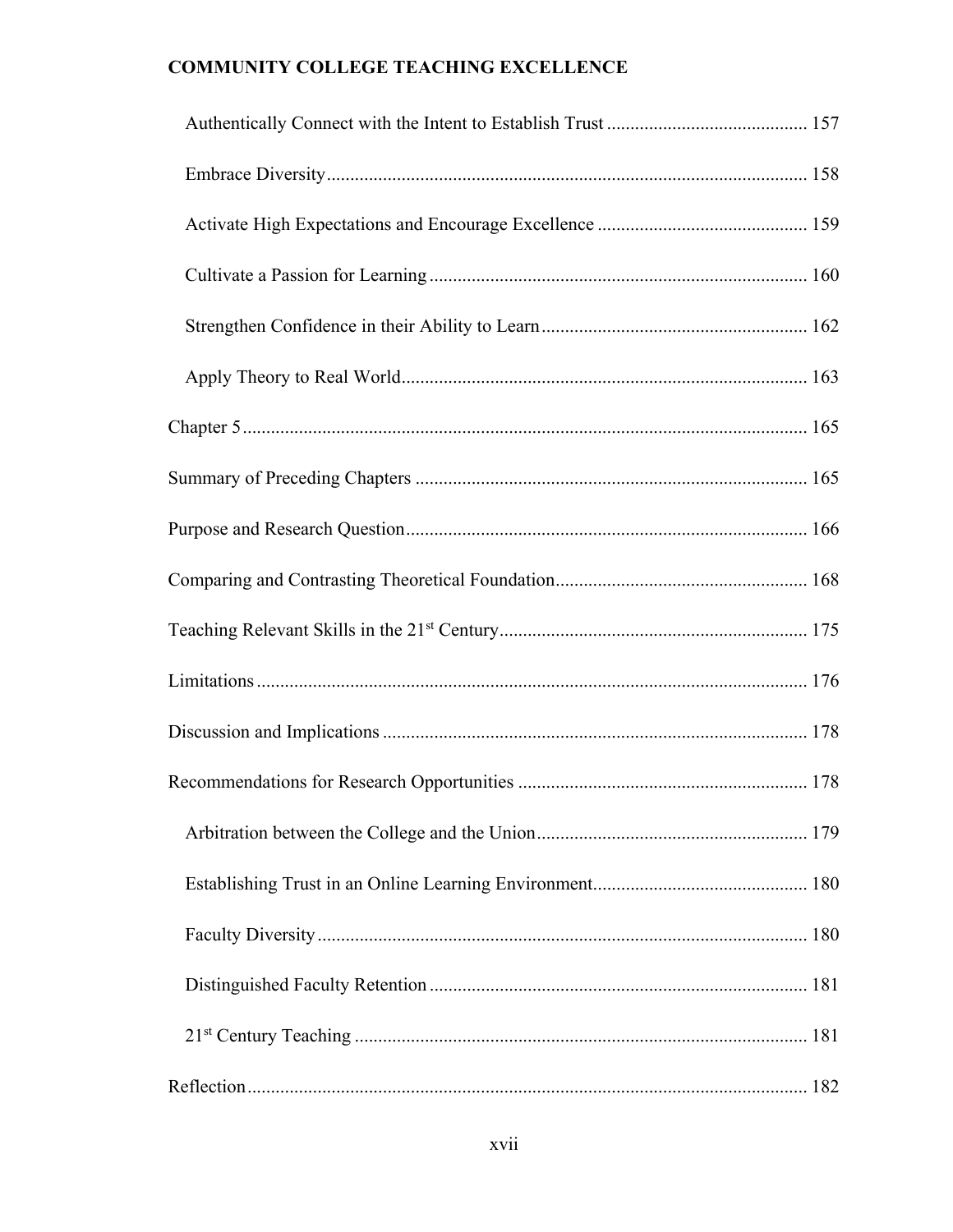| Appendix 2. Central New Mexico Community College and The University of New |  |
|----------------------------------------------------------------------------|--|
|                                                                            |  |
|                                                                            |  |
|                                                                            |  |
|                                                                            |  |
|                                                                            |  |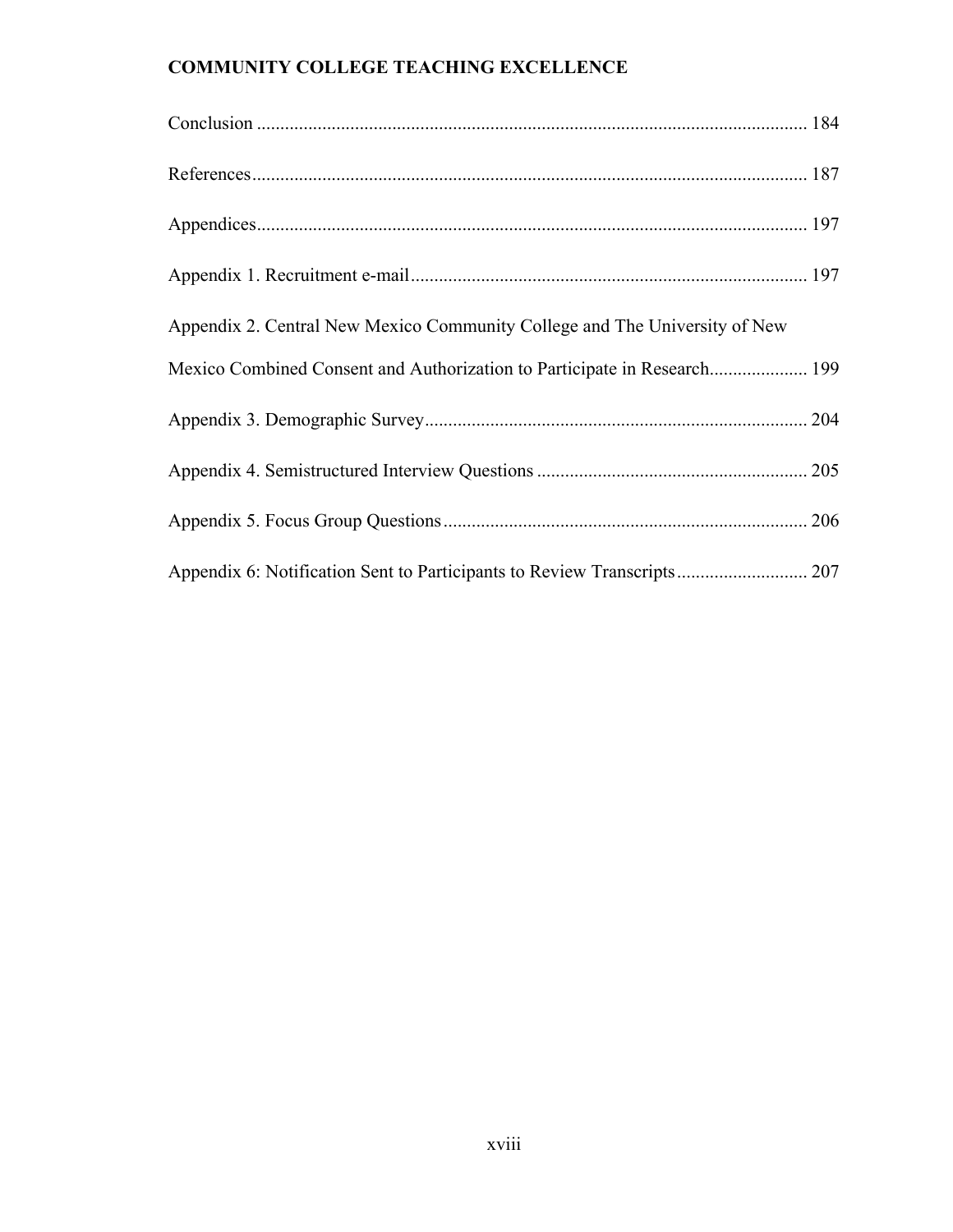# **Community College Teaching Excellence: A Distinguished Faculty Perspective**

# **List of Figures**

| Figure 4. Community College Teaching Excellence: A Distinguished Faculty Perspective |  |
|--------------------------------------------------------------------------------------|--|
|                                                                                      |  |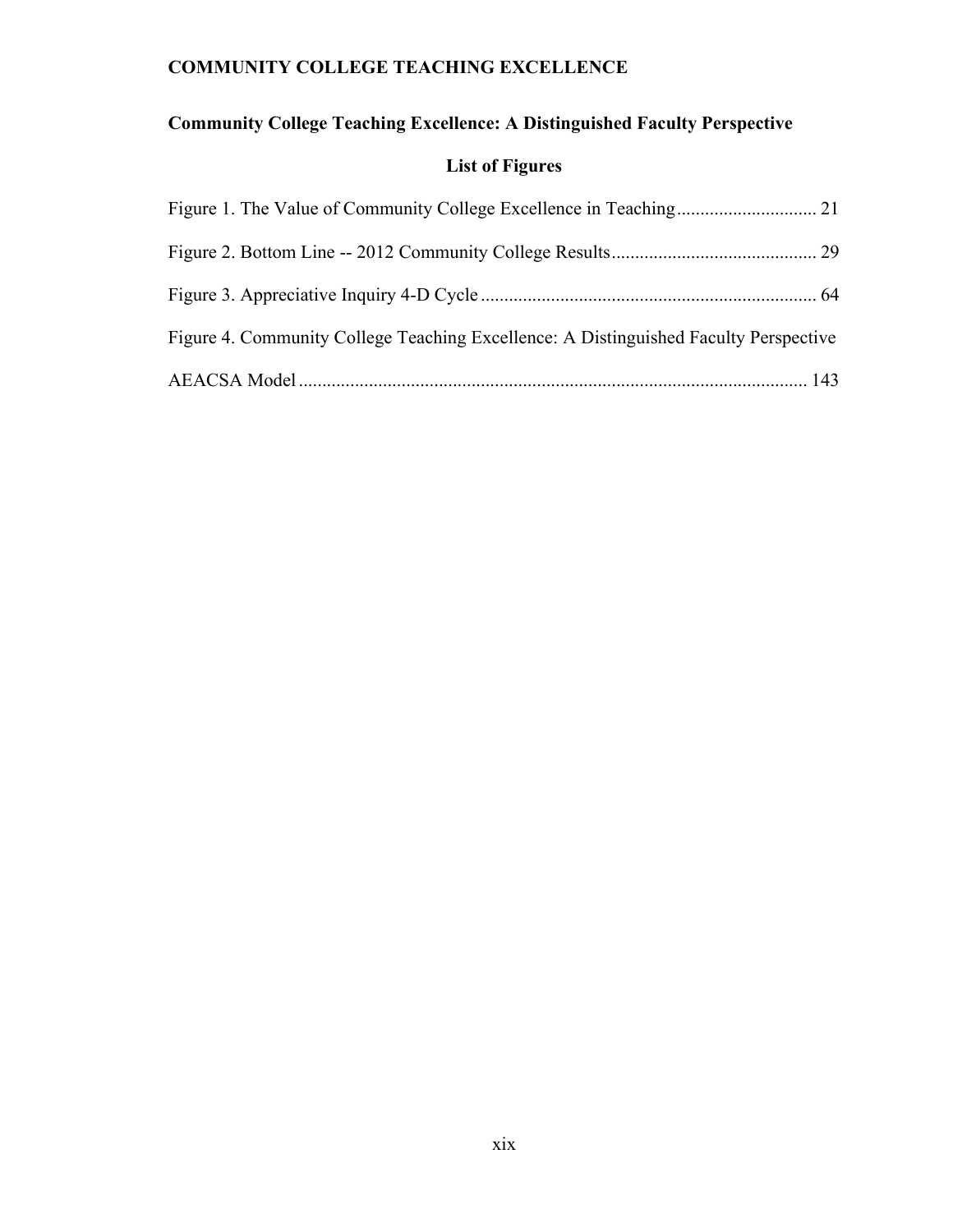# **Community College Teaching Excellence: A Distinguished Faculty Perspective**

### **List of Tables**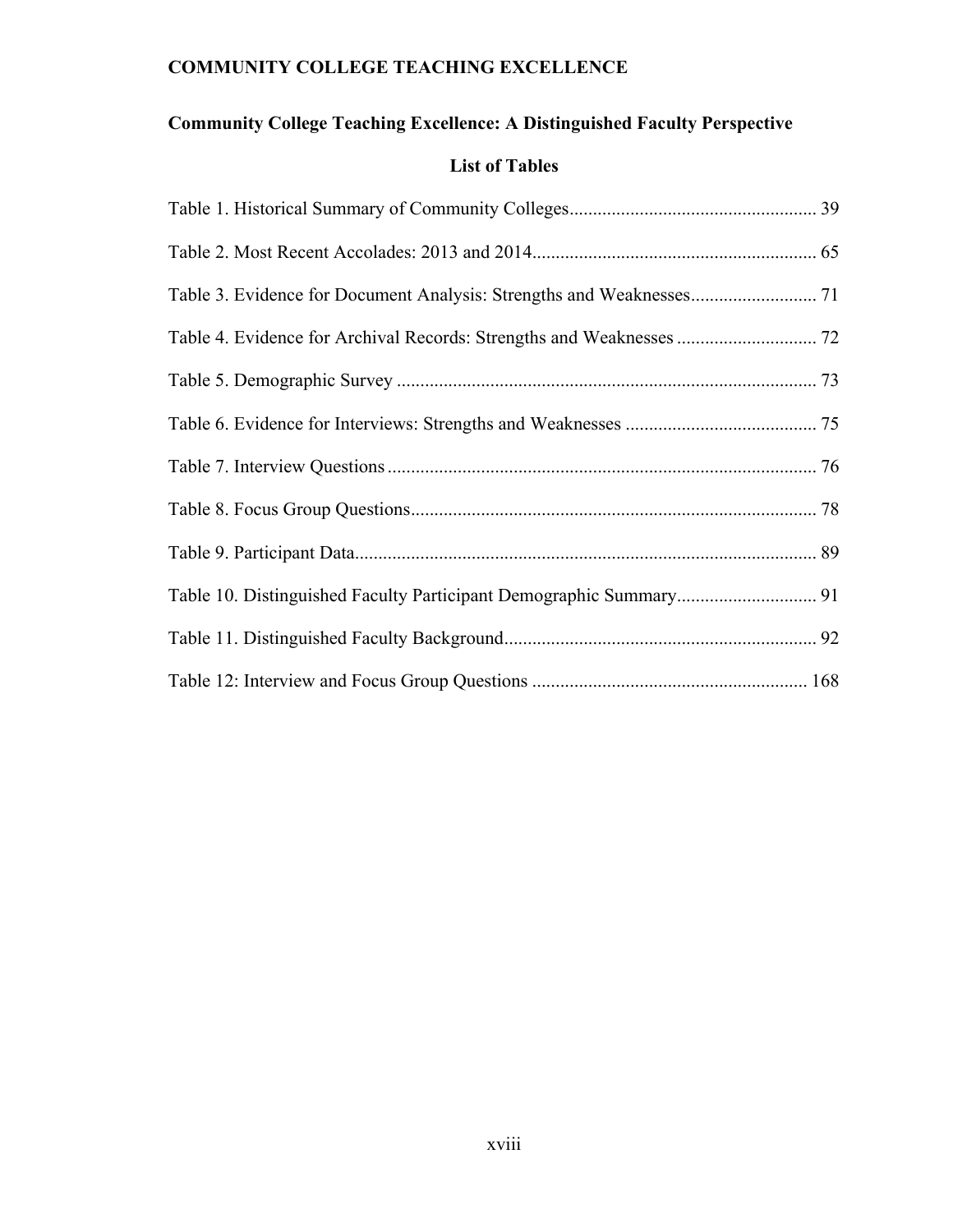# **Community College Teaching Excellence: A Distinguished Faculty Perspective**

# **Appendices**

| Appendix 2. Central New Mexico Community College and The University of New |  |
|----------------------------------------------------------------------------|--|
|                                                                            |  |
|                                                                            |  |
|                                                                            |  |
|                                                                            |  |
|                                                                            |  |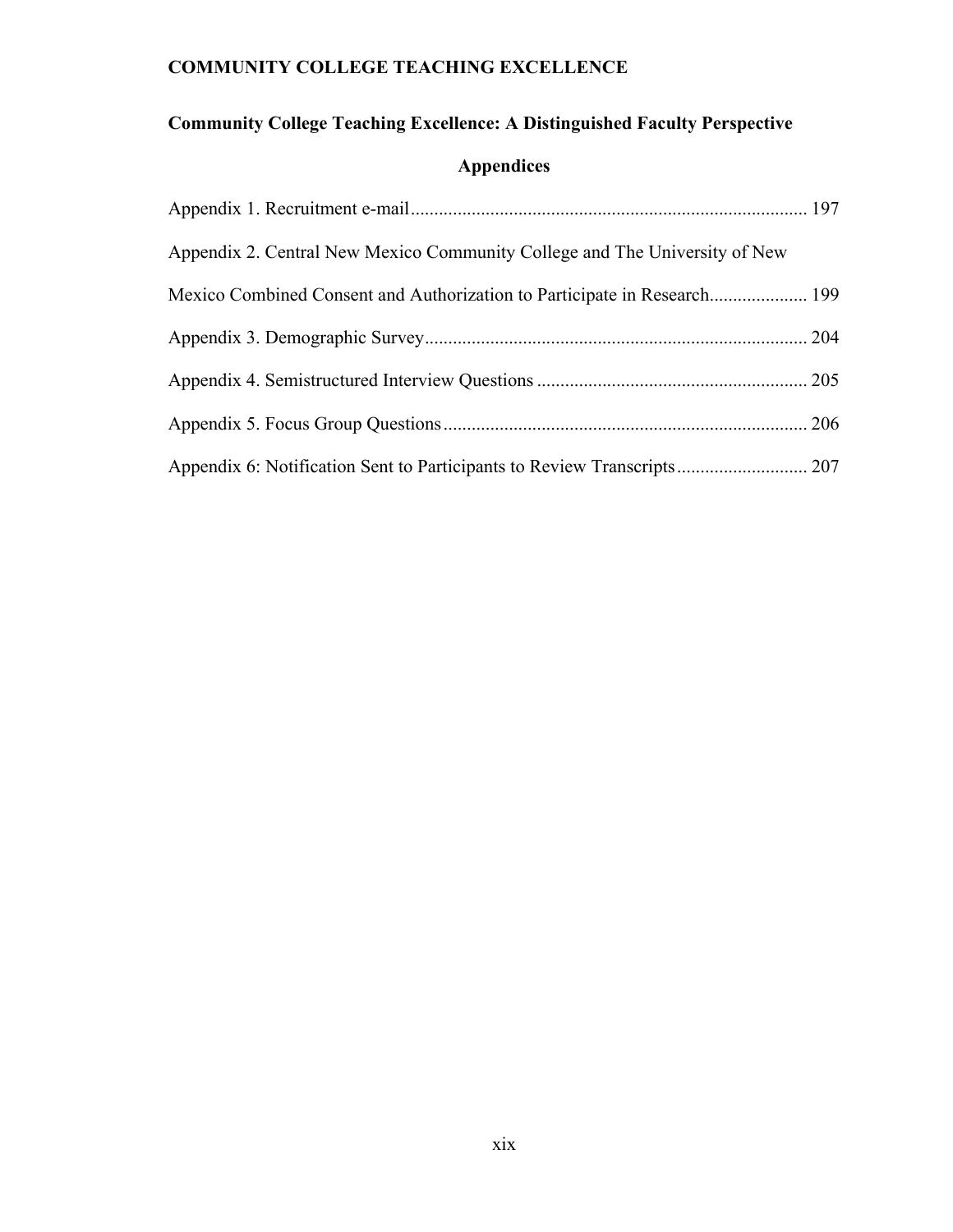#### **Chapter 1**

### **Introduction to the Research Study**

*"Around here, we don't look backwards for very long. . . . We keep moving forward, opening up new doors and doing new things because we're curious . . . and curiosity keeps leading us down new paths." ~~Walt Disney* 

### **Community College Serves as a Catalyst to Transform Student Lives**

Jamie was a student at a community college and was enrolled in a "Principles of Management" course that I taught. The concepts of this course apply not only to managing people but also to teaching life success skills in general. Jamie was a star student, incredibly focused, and consistently performed her best in the class. This was clearly reflected in her actions, curiosity, and eagerness to learn. She served as a supportive and encouraging peer. She strived to achieve A's in all assignments, and her attitude and desire to learn was refreshingly optimistic.

At the end of the trimester on the last day of the 15-week course, I reached out to Jamie and asked her if she had realized her full potential. I told her how impressed I had been with the effort she gave freely in class and that I had noticed how enthusiastic she was about learning and education. I reminded her that she had a great deal of potential to offer the world and encouraged her to continue to perform at her best in whatever she desired to pursue in her life, both academically and professionally.

Jamie teared up as she listened. I asked her why. She replied that when she was in her early 20s, she made mistakes and got involved with the wrong people and sold illegal drugs. She told me that her children were taken from her by the state, and she had realized that it was time to move to another state to pay the consequences. She would be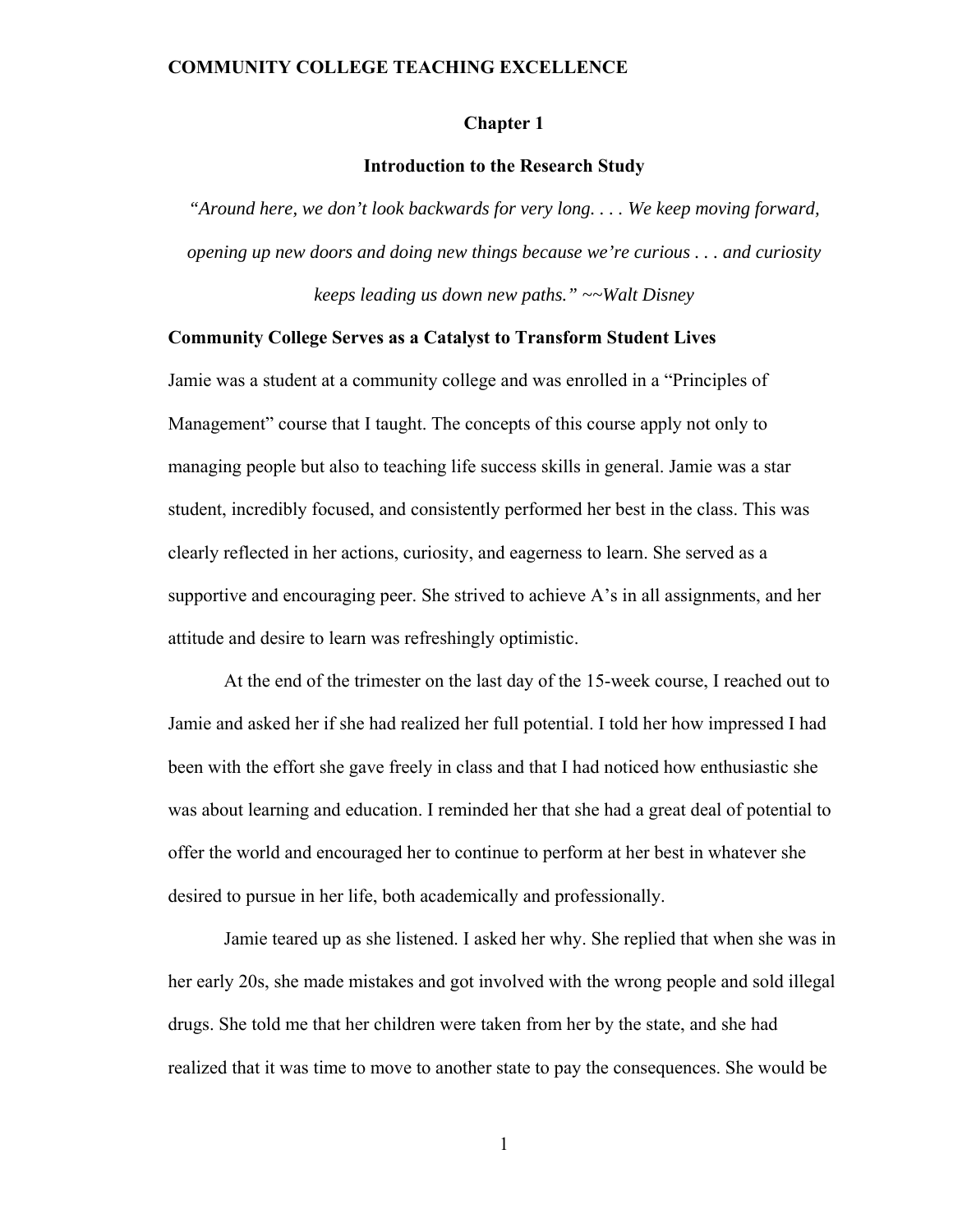leaving soon to serve time in prison in a nearby state. I urged Jamie to not focus on past mistakes but rather to continue to take classes and read as often and as much as possible anything she could access in prison, such as newspapers, magazines, books, and any other reading material.

Jamie's story resonated with me for years beyond that trimester. About two years later, I was dining with my husband, and it surprised me to see that Jamie worked at the restaurant and was our server. At the time, she was the restaurant's customer service manager, a position to which she recently had been promoted. We were elated to see each other, and I was curious to find out what she was up to after serving time on drug charges. She was doing "fantastic," she told me. She was returning to school at the community college, in the midst of regaining custody of her children, purchasing a mobile home in the East Mountains, and had a good job she enjoyed. She told me she was delighted about the direction her life was taking, and I told her I was proud of her accomplishments.

 Curious about Jamie and inspired by her story, while writing this dissertation, I felt compelled to reach out to this former drug dealer who had become a positive contributor to society to find out where she was continuing in life and to determine if an education would continue to transform her life's journey. I contacted her via social media and met with her over breakfast in late December 2014. I was inspired by her life story, I told her, and requested her permission to tell her story as an introduction to this dissertation. She embraced the opportunity and requested that I use her real name instead of a pseudonym. Keep in mind, the initial encounter occurred about five or six years after I had taught the Principles of Management course in which she was a student.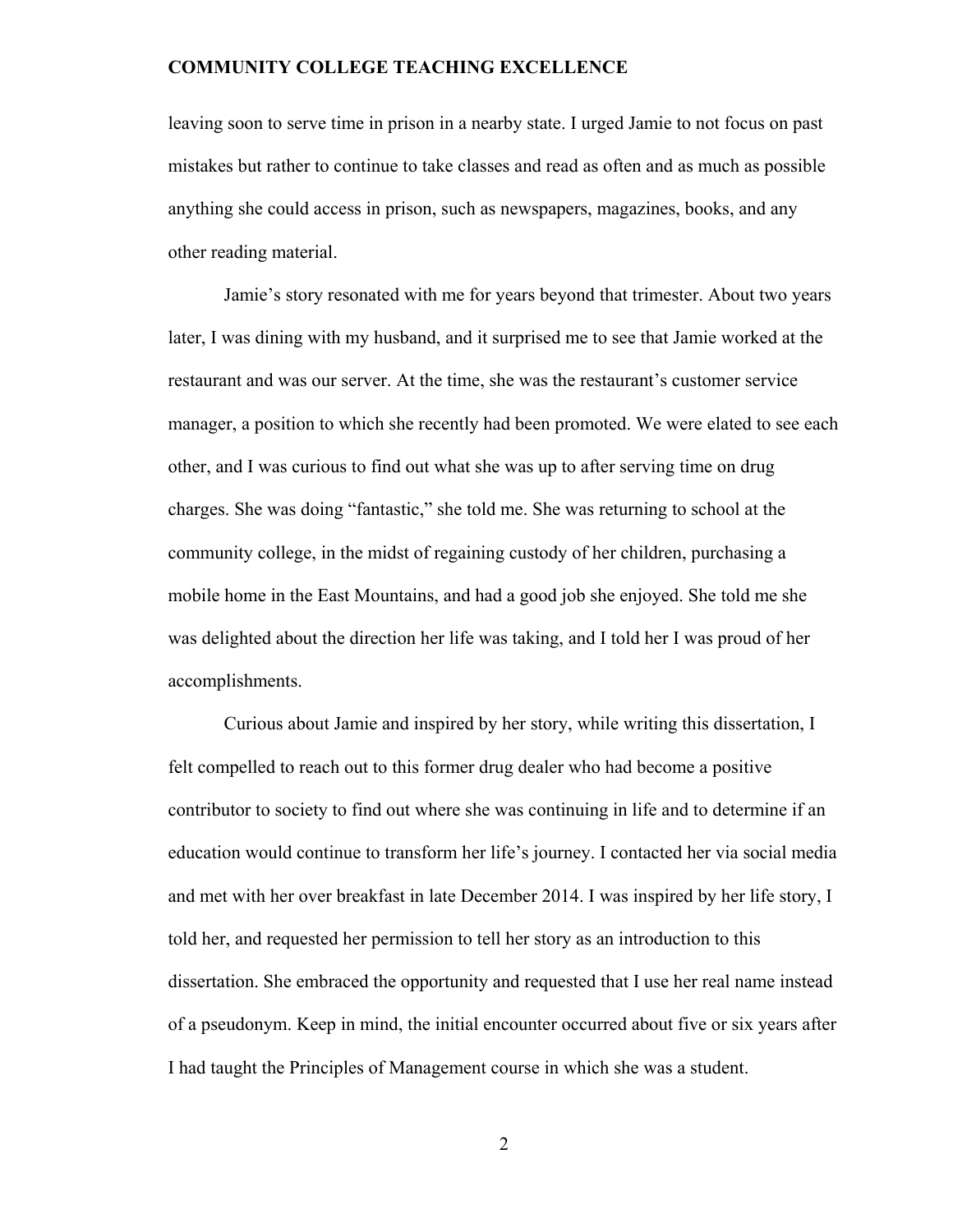Jamie, now a graduate with an associate's degree from this community college, helps design apps for nonprofit organizations. While at the community college, she learned this skill by using the JavaScript and HTML computer languages. She aspires to attain a bachelor's degree in computer science, but a public four-year institution does not cater to her needs nor offer courses in the evenings or on weekends, so she is looking into private educational institutions to pursue her educational dreams. She plans to be married soon and now has a blended family that includes her children. Together, Jamie and her fiancé bought a house on the west side of town. She is successfully contributing toward economic prosperity and making a positive difference in society.

I asked Jamie during the conversation if a community college faculty member made a difference in her life. Yes, she said, and she described a particular instructor who taught a unique course, Understanding Evil. This faculty member encouraged engagement, self-awareness, and critical thinking about complex real-life situations, she told me. In this class, she actually did some soul searching regarding this topic. The class became a life-transforming experience taught by a faculty member who cared deeply about the students, Jamie said. During our breakfast conversation, she often expressed gratitude for all the people who cared about her and never gave up on her, including community college faculty.

I realized through a series of conversations with Jamie that a community college education can be a catalyst in transforming a student's life for the better, exposing them to opportunities for improvement through learning and education. This is what a community college education did for Jamie: It improved her capabilities and helped improve her life, positively impacting her family and her contributions to society. As a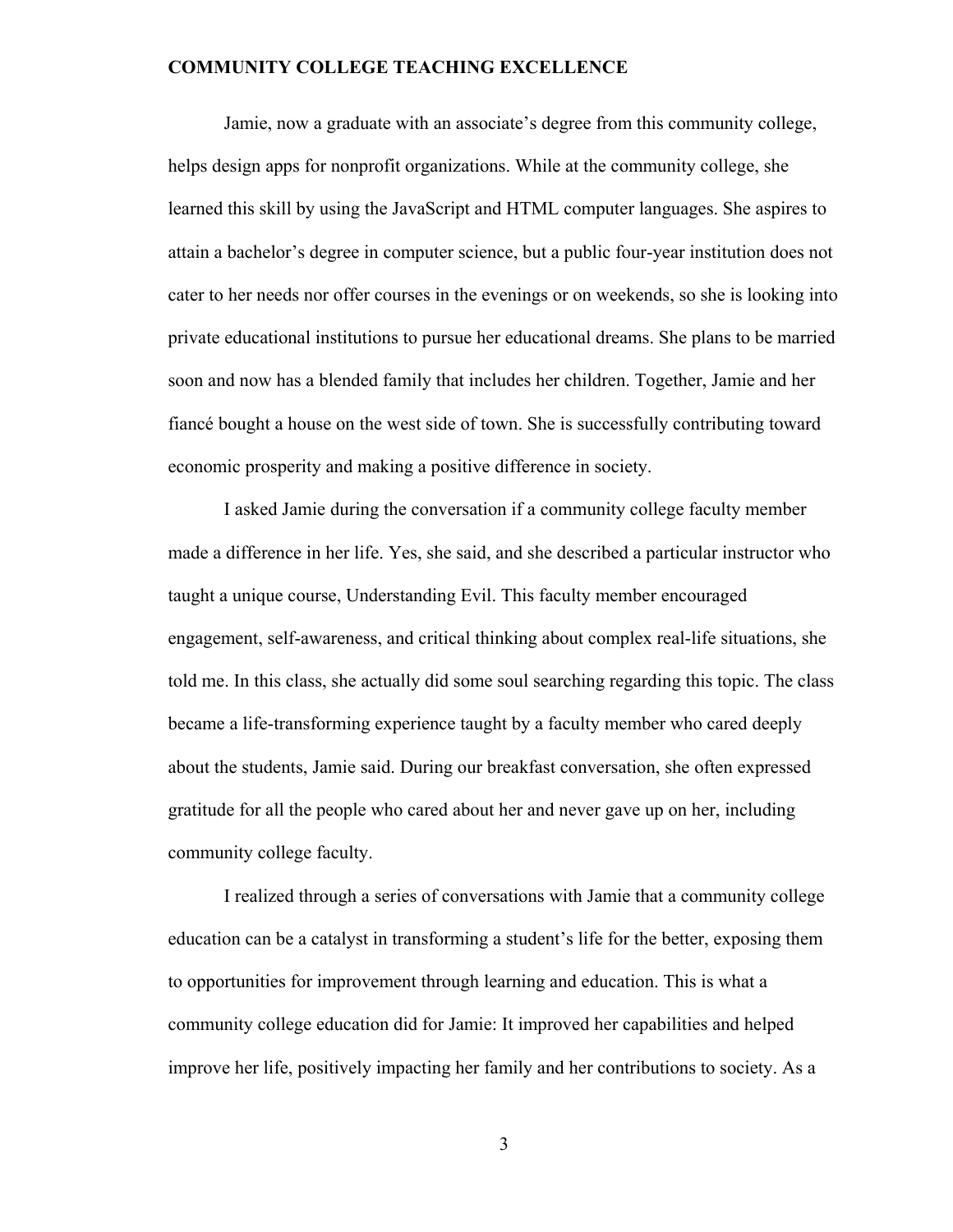part of writing this introduction, I wanted to ensure that I captured Jamie's story accurately. She agreed to edit the introduction prior to publication and did so.

Excellence in community college teaching has the potential to help students learn and build confidence in their ability to learn, to improve their capabilities, and to broaden their employment opportunities and ability to transfer to a university to continue their educational endeavors. Faculty who apply excellence in teaching can increase a student's self-confidence to maximize their potential. The student's life improves positively, impacting their families, and then they become positive contributors to society. As a result, students who once were dependent on government-funded programs can contribute to economic vitality through sustained living.

#### **Background**

First, it is important to define both community colleges and their faculty. Community colleges are typically two-year, public, higher education institutions also known as technical colleges, city colleges, county colleges, branch campuses, or junior colleges (Cohen & Brawer, 2003) that serve a vast array of diverse learners and specialize in graduation toward diplomas, associate degrees, and certificates. Community colleges date to the early 20th century and have grown in numbers over the years. The expansion was a result of social forces, including the need for workers to be trained to operate expanding industries and the drive for social equality, both of which would be enhanced by providing more access to higher education (Cohen & Brawer, 2003). A major reason for creating community colleges was to relieve universities of the burden of providing general education for young people by regulating the function of teaching, which would allow universities to become true research centers (Cohen & Brawer, 2003).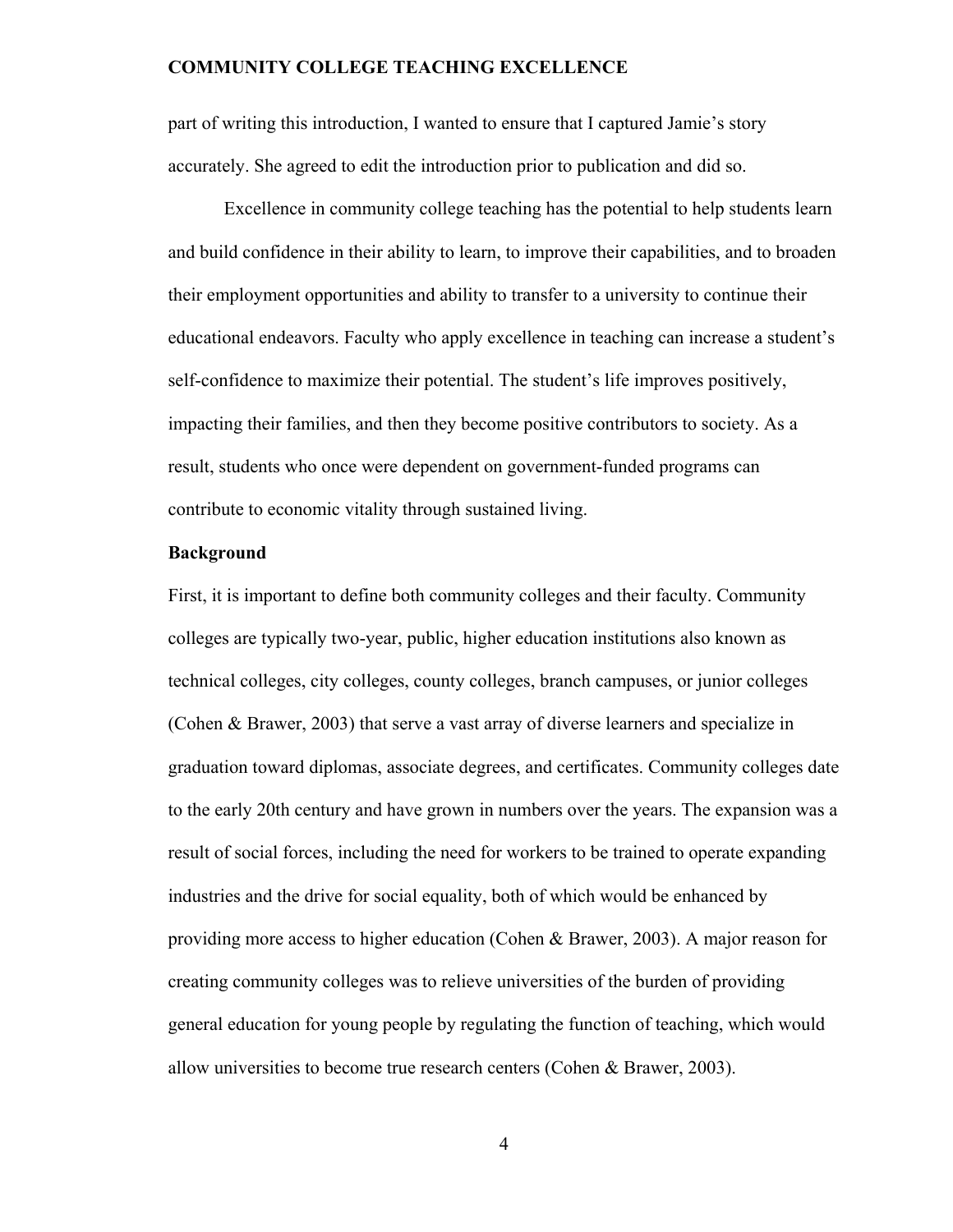The faculty of community colleges are academic professionals who take on the responsibilities of learning, conveying, and imparting knowledge and skill to diverse learners as well as reflect a love for learning to students. "Without community colleges [and their faculty], millions of students and adult learners would not be able to access the education they need to be prepared for further education or the workplace" (American Association of Community Colleges, 2014a).

Today, community college faculty members offer instruction to more than half of all graduates of higher education (Cohen & Brawer, 2003). Nine million students are credit-seeking learners at community colleges today while another five million are noncredit learners. In general, credit courses are designed for students interested in earning college credits toward a degree or certificate. Noncredit classes are intended for students seeking workforce training skills and who want to gain general knowledge, learn a new skill, upgrade existing skills, enrich their understanding about a wide range of topics, or develop personal interests. Since the early 1900s, more than 100 million students have attended community colleges in the United States (American Association of Community Colleges, 2014a).

Community colleges are a gateway to opportunity for all who desire to learn, regardless of wealth, heritage, or previous academic experience. Despite political affiliation, politicians tend to focus heavily on jobs and the economy. Most recently in January 2015, President Barrack Obama's administration unveiled a plan to make community college free for anyone who maintains a grade-point average of 2.5 or higher (Munoz, 2015). "More than ever, some higher education is the ticket to the middle class. Americans need a way to gain knowledge and skills without having to take on decades of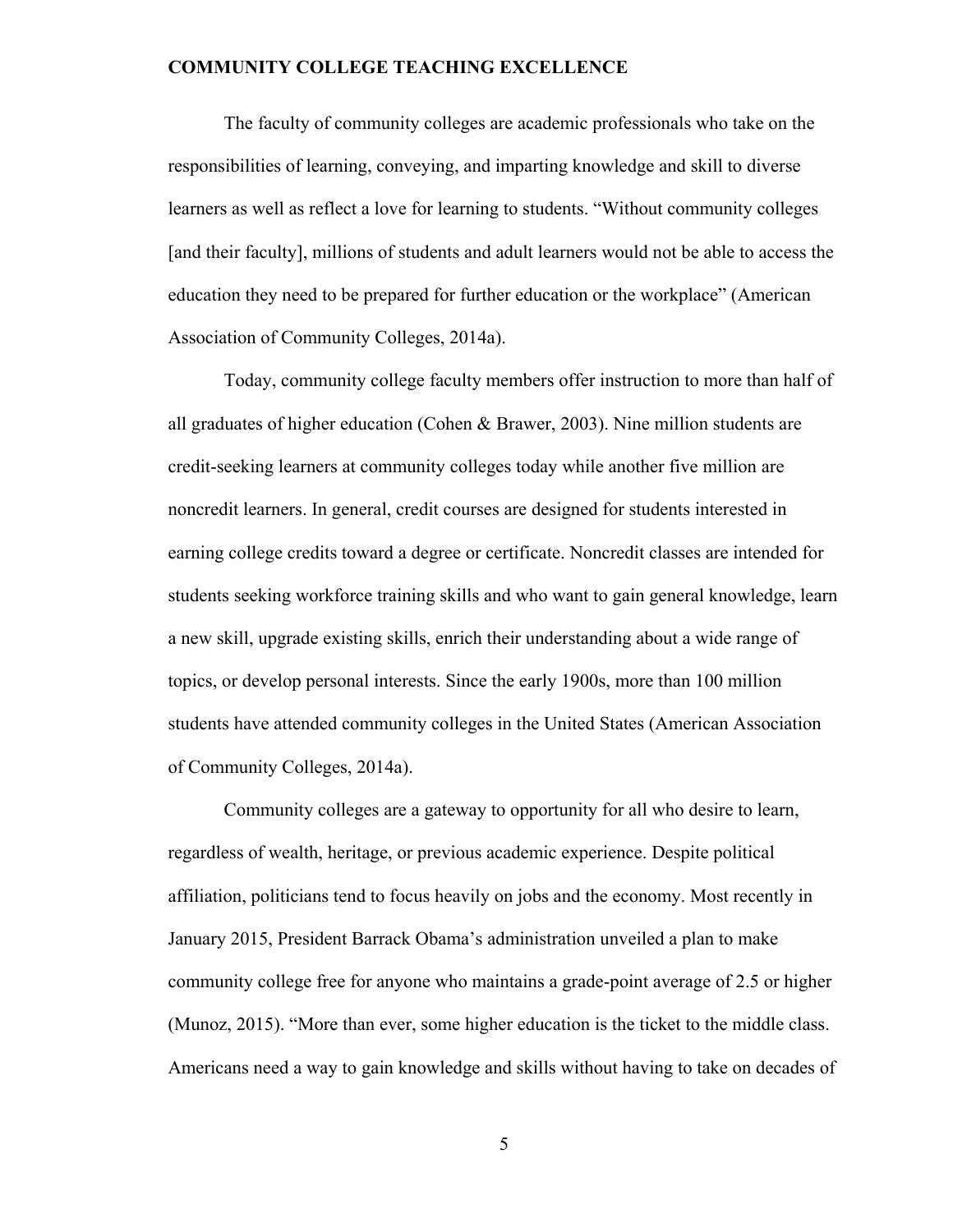debt" (Munoz, 2015, p. 7A). A highly skilled workforce is critical to a nation's economic vitality, and enrolling at a community college can positively impact the unemployed and underemployed who seek to upgrade their skills. President Obama also has challenged those who work at community colleges to teach an additional five million students by 2020 in an effort for students to achieve degrees, certificates, or other credentials (American Association of Community Colleges, 2014a).

Facing these challenges, community college faculty must reform their curriculum by providing online learning, blended learning, massive open online courses (MOOC), special support structures, alternative admissions criteria, recognition of professional competencies or collaborations with companies, and adult or vocational education. Such advancements will help ensure that students come to the workplace prepared, with relevant and timely knowledge, skills, abilities, and competencies for continued success.

#### **Education Demands and Education Reform**

For several reasons, community college faculty, among all educators, are faced with demands to change and to create educational reform initiatives to improve teaching and learning. The mandate for education in today's society of knowledge-based and technology-driven workplaces compels educators to rethink and strategize differently the delivery of teaching in institutions of higher education. Economic needs and employer demands are challenging community colleges to produce a  $21<sup>st</sup>$  century workforce that can be prosperous in an environment where dynamic change occurs, intense competition exists due to increased globalization, technological and innovative advances are the norm, and high productivity is required. Globalization challenges the resilience of higher education (Levin, Kater, & Wagoner, 2006). Furthermore, faculty experience pressure to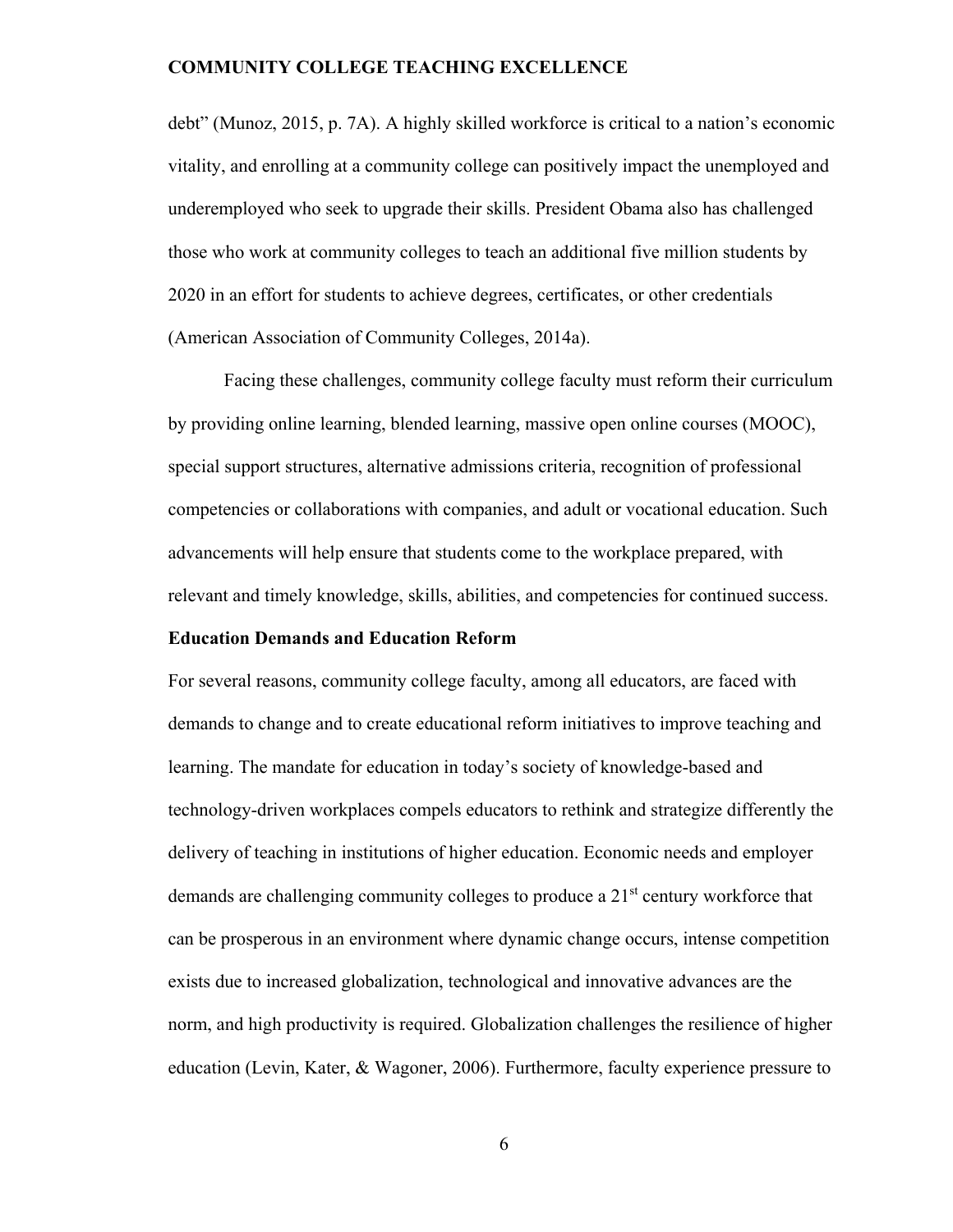produce higher graduation rates, improve retention, and engage more students in the pursuit of academic success.

Since the inception of the junior (community) college concept late in the 19th century (Rudolph & Thelin, 1990), community college missions have evolved greatly, as have the perceptions of just what makes up the community that each college should serve (Gibson-Harman, Rodriguez, & Haworth, 2002). In addition to the evolving needs of the economy and the changing diversity of the American population, education continues to be criticized in public forums. Specifically, the debate about the need for quality education and the need to evolve with the landscape of education reform continue to be in the forefront with policymakers and the public in general.

According to Cohen and Brawer (2003), community colleges have been considered to be a link between the needs of the labor market and the needs of diverse people seeking to move into the workforce or to continue their education beyond a twoyear institution. These researchers documented that the development of community colleges grew because science was seen as contributing to progress, new technologies demanded skilled operators, and the notion was widespread that those who applied themselves most diligently would advance most rapidly.

Levin, Cox, Cerven, and Haberler (2010) stated that community college outcomes and demands for better performance are documented in reports and scholarly inquiries, which are met with debate, that general findings are not relevant and that researchers have little understanding of community college students, who are part-time students, parttime and full-time workers, low-income individuals, and are academically underprepared. These critiques made up a significant portion of published materials, according to Levin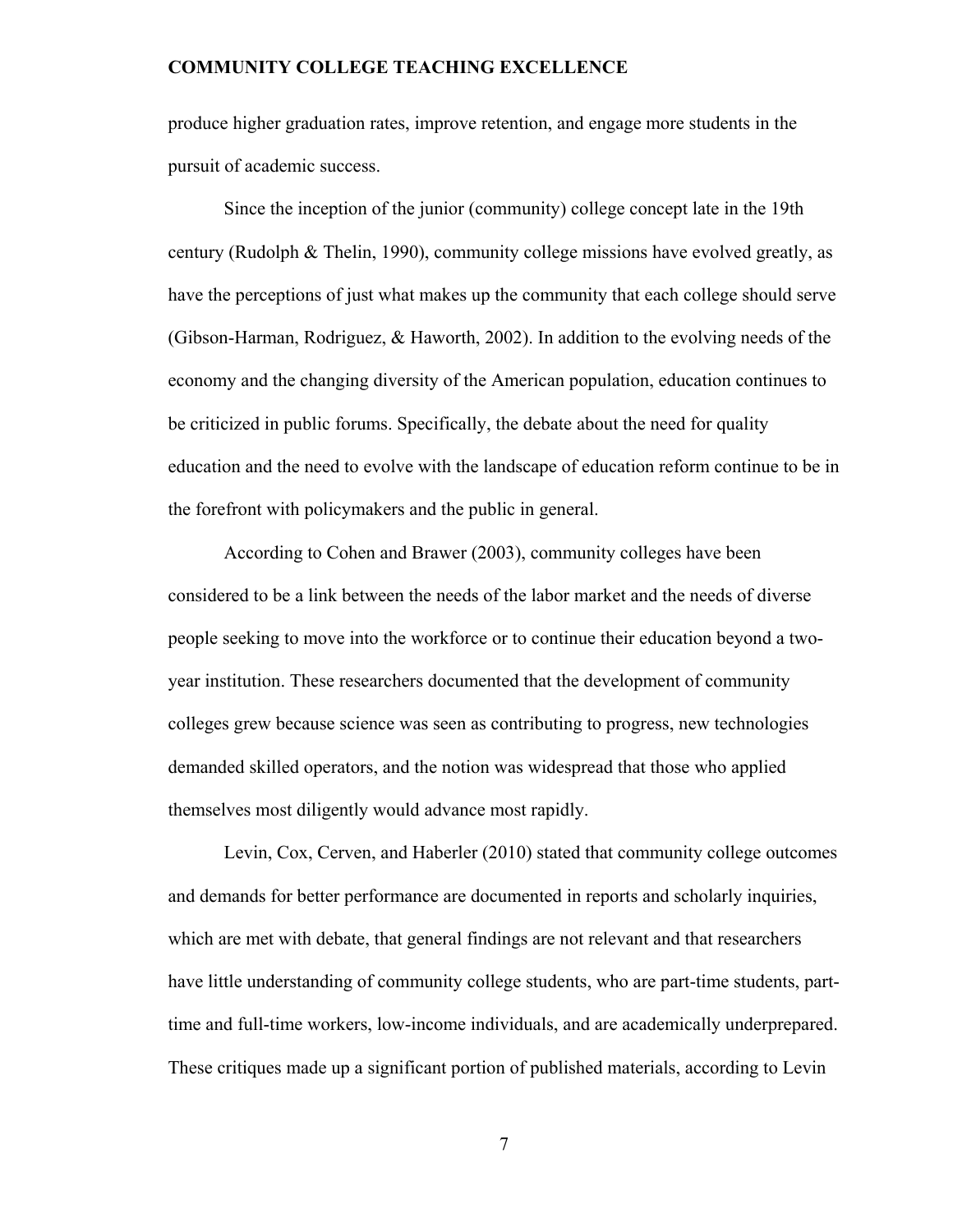et al. (2010); yet, their research has limited impact on actual practice in community colleges. These publications ignored what community colleges are doing well—despite the context of low per-student funding, open-door policies, students with a wide range of goals and abilities, and a large workforce of part-time members (Levin et al., 2010).

In recent years, the U.S. higher education system, according to Arum and Roksa (2011), has been considered to be the best in the world. However, findings from a study these researchers conducted revealed no guarantee that undergraduate students are appropriately challenged or exposed to educational experiences that lead to academic growth. These researchers studied 2,300 undergraduate students at 24 institutions of higher education. A stunning 45 percent of the students studied, in their first two years of college, revealed no significant improvement in range of skills—including critical thinking, complex reasoning, and writing. Needless to say, education institutions continue to come under increased scrutiny.

According to Arum and Roksa (2011, pp. 124-125), limited learning exists because of other distractions that take place with students, such as the need to work and interruptions for socializing. These researchers also identified growing expectations from five constituent groups: parents, students, professors, administrators, and government agencies. Arum and Roksa (2011) found that parents are disgruntled about increasing costs of education and demand a safe environment where their children can mature, gain independence, and attain credentials to help them become successful adults. Their research stated that academics are not the highest priority because of the interruptions or interferences of the student's educational and academic desires of the universities themselves and the parents are part of the reality. Rather, with relatively little investment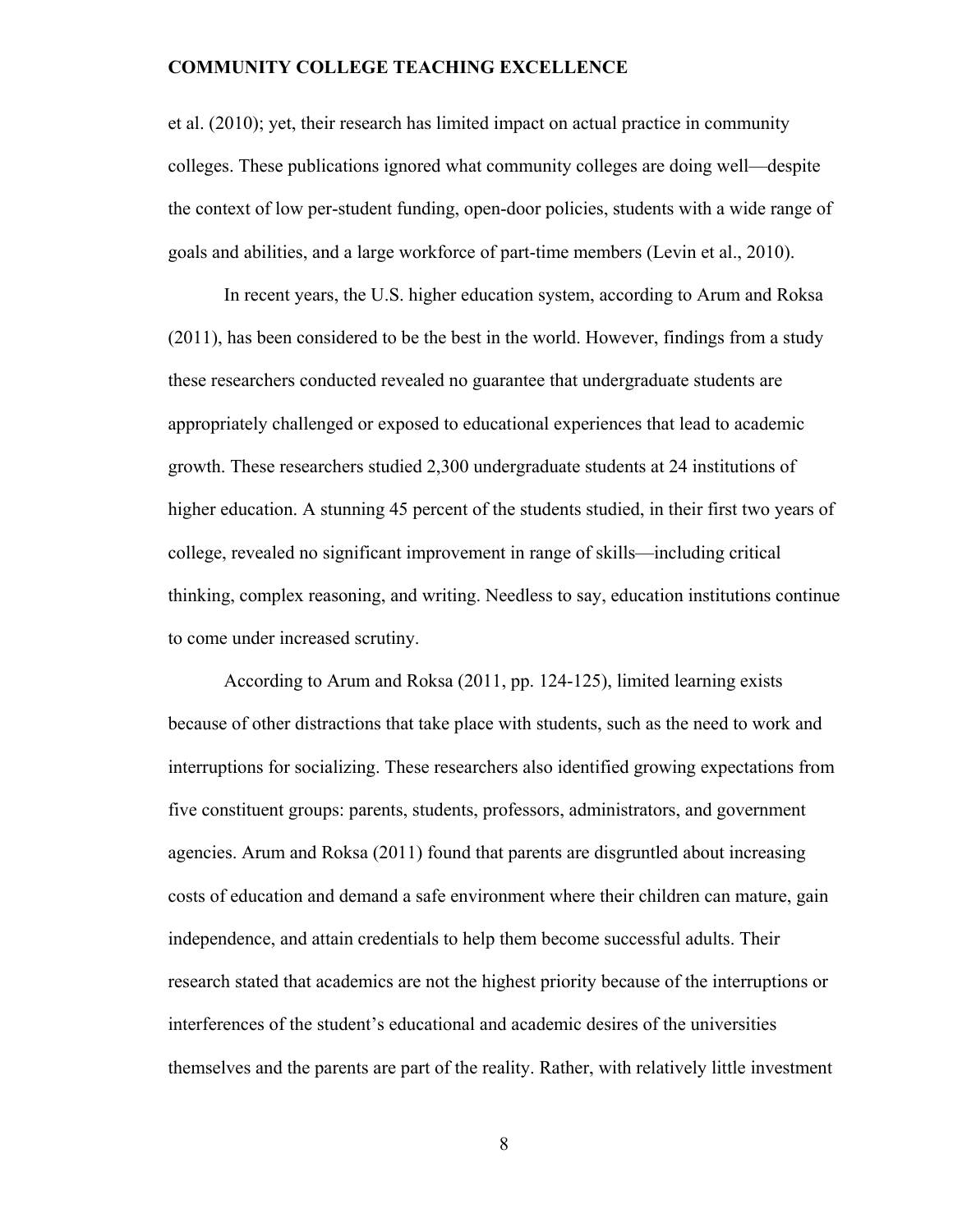of effort, students sometimes seek to enjoy the benefits of the collegiate experience, balance social life and academic pursuits, and desire to earn high marks in courses. These scholars, Arum and Roksa, indicated that professors are eager to find time to concentrate on scholarship and professional interests while administrators focus largely on external institutional rankings and the financial bottom line. According to Arum and Roksa (2011), competing demands are partnered with the interest of government agencies in the expansion of scientific knowledge.

Faculty play a significant role in the students' educational process, contributing to educational reform initiatives. Community college faculty members are compelled to make the subject matter being taught relatable to today's everyday life and modernized workplaces in order to prepare students for short-term and long-term success. "Community colleges are arguably the exemplar of educational institutions that cater to consumers, from their low-cost price structure for their services to students to their goals of fitting curriculum to the demands of the labor market, thereby satisfying two classes of consumers—students and employers" (Levin et al., 2006, p. 20). Faculty serve in the capacity to assist students through teaching high-quality programs that can result in increased student graduation rates and students obtaining gainful employment opportunities.

#### **Problem Statement-need for this Study**

Discussions about education often elicit controversial debates about what and how faculty should teach. What works? What does not work? This study aimed to investigate teaching excellence at a community college, from the perspective of distinguished faculty, using an affirmative-action approach that studies what was working rather than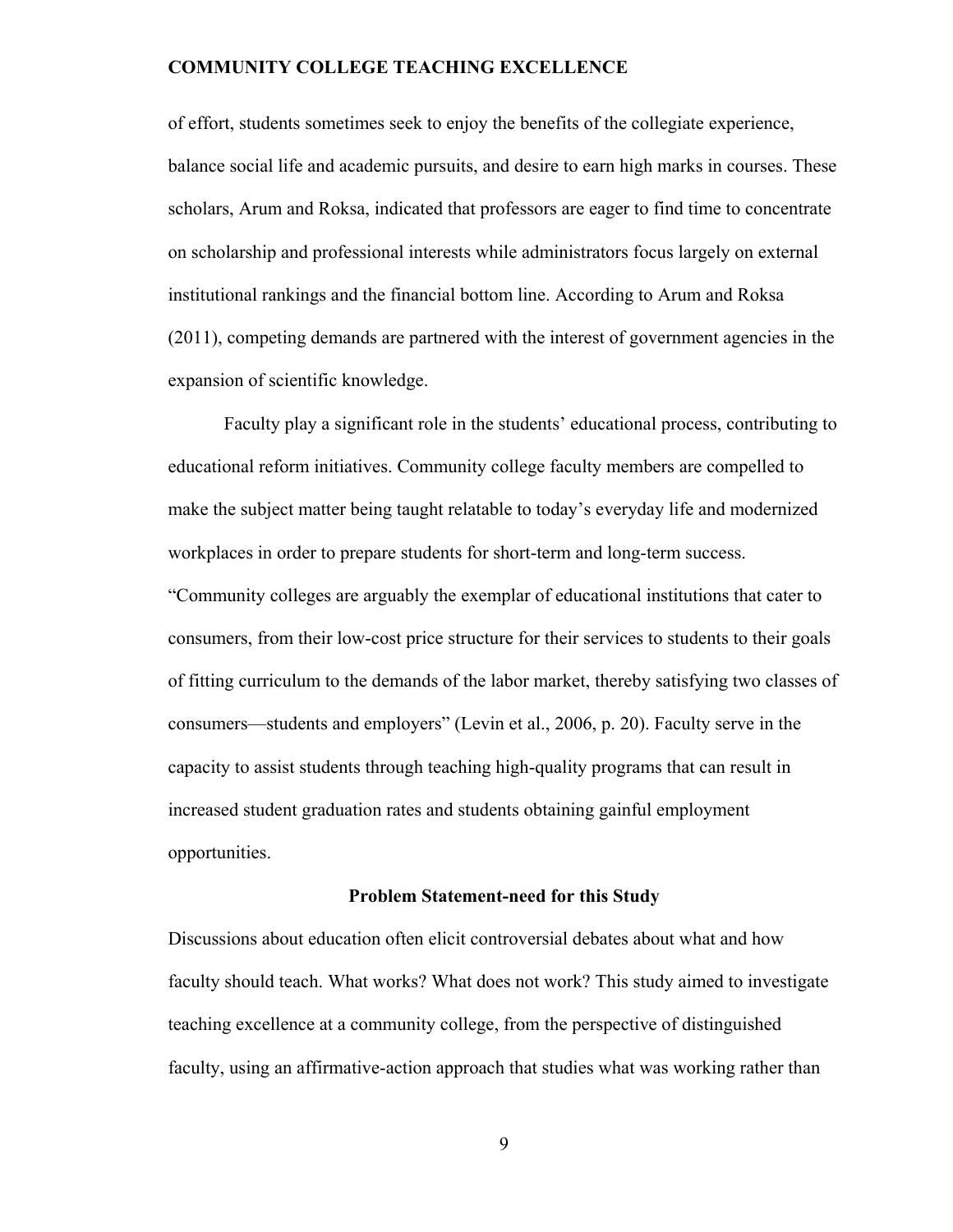critiquing what was not working. Students are the direct beneficiaries of teaching excellence, which has the capacity to improve student capabilities, improving lives not only of students but also of families and society, all of which ultimately results in economic growth and prosperity. The stakes to educate this nation's population to be prepared for the future are incredibly high. Because the stakes are so high, distinguished faculty perspectives regarding teaching excellence were the focus of this study. These distinguished faculty were selected through a rigorous process detailed in Chapter 3 under Sample Selection.

The world has changed dramatically over the past several decades, creating a challenge for America's educational community to keep up. Faculty must prepare students to possess the talent to perform the jobs that industry needs in an ever-changing world. The ability to keep up with the trends must be sustainable and impact the ability of community colleges to focus on enriching the student experiences; to supply the necessary infrastructure for the creation of jobs and advancement of knowledge; and to provide faculty with incentives for effective teaching, research, and service to the institution and to their disciplines. Furthermore, pressures on faculty at the time their research was conducted, according to Bernstein, Burnett, Goodburn, and Savory (2006), included:

Intellectual work on learning and teaching has begun to make a place for itself in campus culture, so have pressures in other directions: rising expectations, even in so-called teaching institutions, for traditional research publications, urgings in the direction of more interdisciplinary scholarship; growing commitments to community engagement; new opportunities but also new challenges in the use of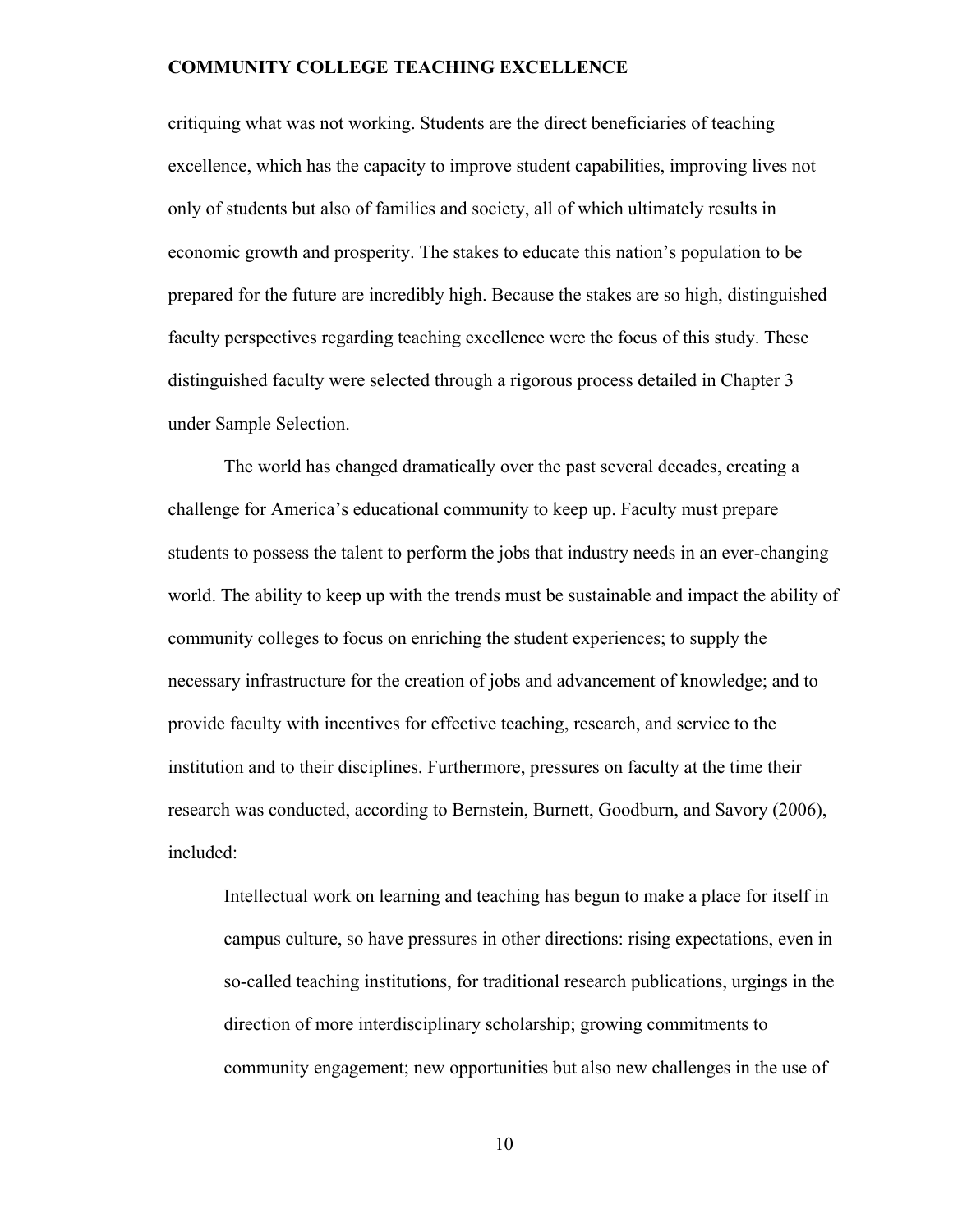technology; high-profile imperatives around assessment, accountability, student recruitment, retention, and advising; and—most to the point here—an increasingly urgent public call to move much larger numbers of students toward more meaningful forms and levels of learning (p. 10).

This group of academic professionals is challenged to continue to advance technological skills; expand knowledge of diversity; contribute to andragogy that accommodates the learning needs of the changing population; and provide current, relevant teaching that prepares students for the 21<sup>st</sup> century workplace.

There is a need for this particular qualitative case study, which examines distinguished faculty perceptions of teaching excellence in a national award-winning community college, Central New Mexico Community College (CNM). According to Creswell (2013), qualitative studies must identify and introduce the advancement of the research problem in a study. However, the concept of a problem statement may be misleading, and individuals unfamiliar with writing research may struggle with writing this particular concept. Creswell (2013) suggested that "rather than calling this passage the problem, it might be clearer if I [we] call it the need for the study" (p. 130). This approach was a better fit for this particular study—understanding the need instead of the problem, because of the appreciative inquiry interviewing framework this research applies, which is explained in detail in Chapter 3, Research Design and Methods.

### **Purpose**

The purpose of this study was to contribute to the body of research on the scholarship of teaching that focused on teaching excellence from the perspective of distinguished faculty, specifically at a nationally top-ranked community college, CNM. Community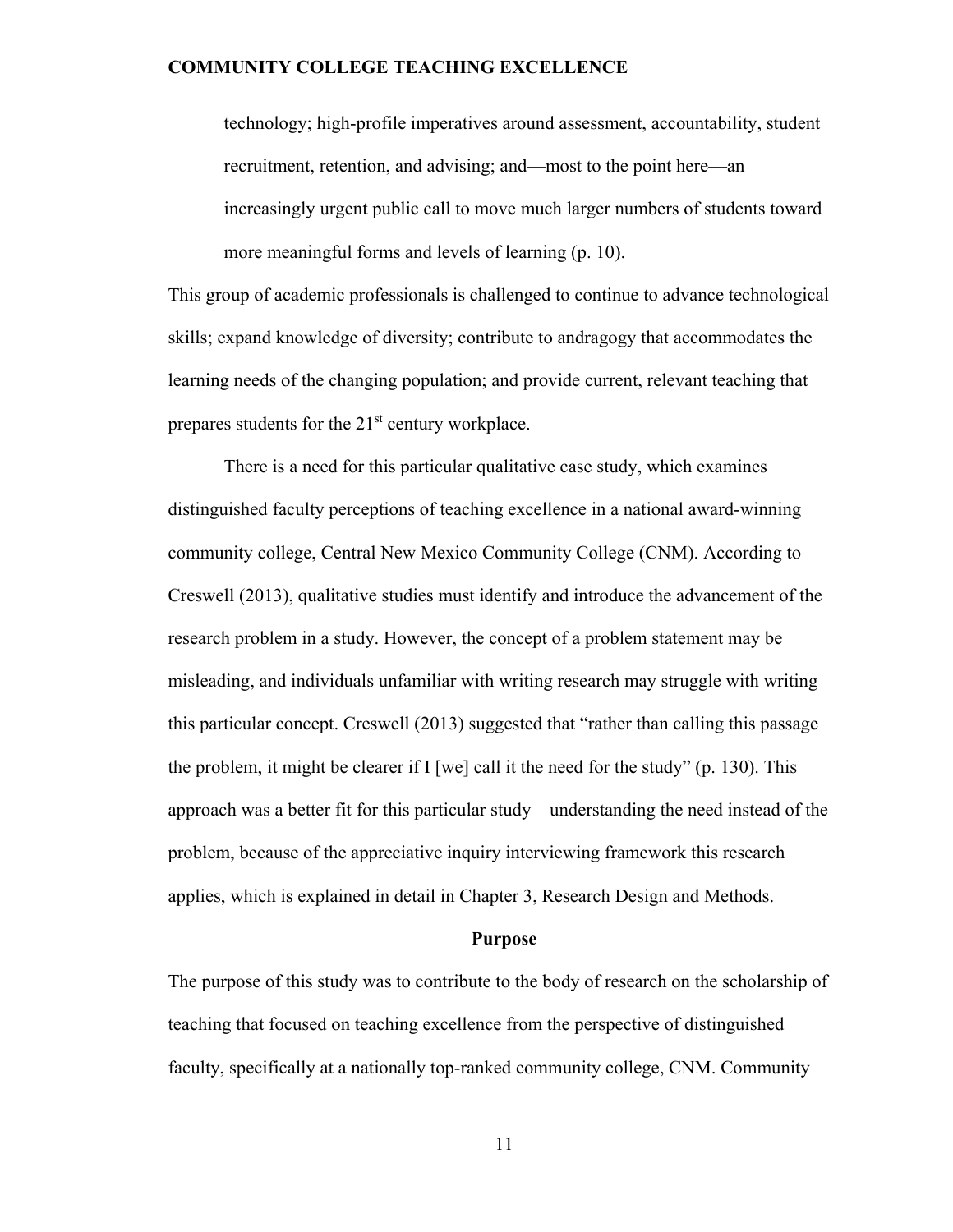college faculty, as scholars, are learners who practice continuous learning and intellectual renewal through continuous evaluation and reflection over the course of their teaching careers and who are responsible for influencing learning, conveying and imparting knowledge and skill to diverse learners, and reflecting a love for learning to students. Excellence in teaching is a discovery process that includes engaging students in a wellprepared and intentional ongoing investigation to promote a deep understanding of the lesson and applicability to the complexity of real life.

Excellence in teaching can lead to overall student success and can contribute to the scholarship of teaching, which is a scholarly inquiry into student learning, advancing the practice of excellence in teaching, making these research findings public to serve as reference for others, and to continue to develop teaching expertise. In addition, the contribution of this research can enhance the dignity of this particular college's faculty. Despite the challenges that community college faculty endure, as indicated in this study, these distinguished faculty, based on their perspectives, utilize excellence in teaching strategies that can positively impact student success. Several researchers have conducted studies on excellence in teaching practices, which are summarized and described in Chapter 2, Literature Review.

Conducting research on teaching excellence has the capacity to lead to the discovery of new and better ways to assist students to understand and appreciate the everevolving nature of learning and how basic principles of learning can inform their thoughts, behaviors, and judgments throughout their lives (Buskist, Benson, & Sikorski, 2005). Tracing the teaching excellence practices of community college faculty may reveal best practices that provide timely and relevant information for community college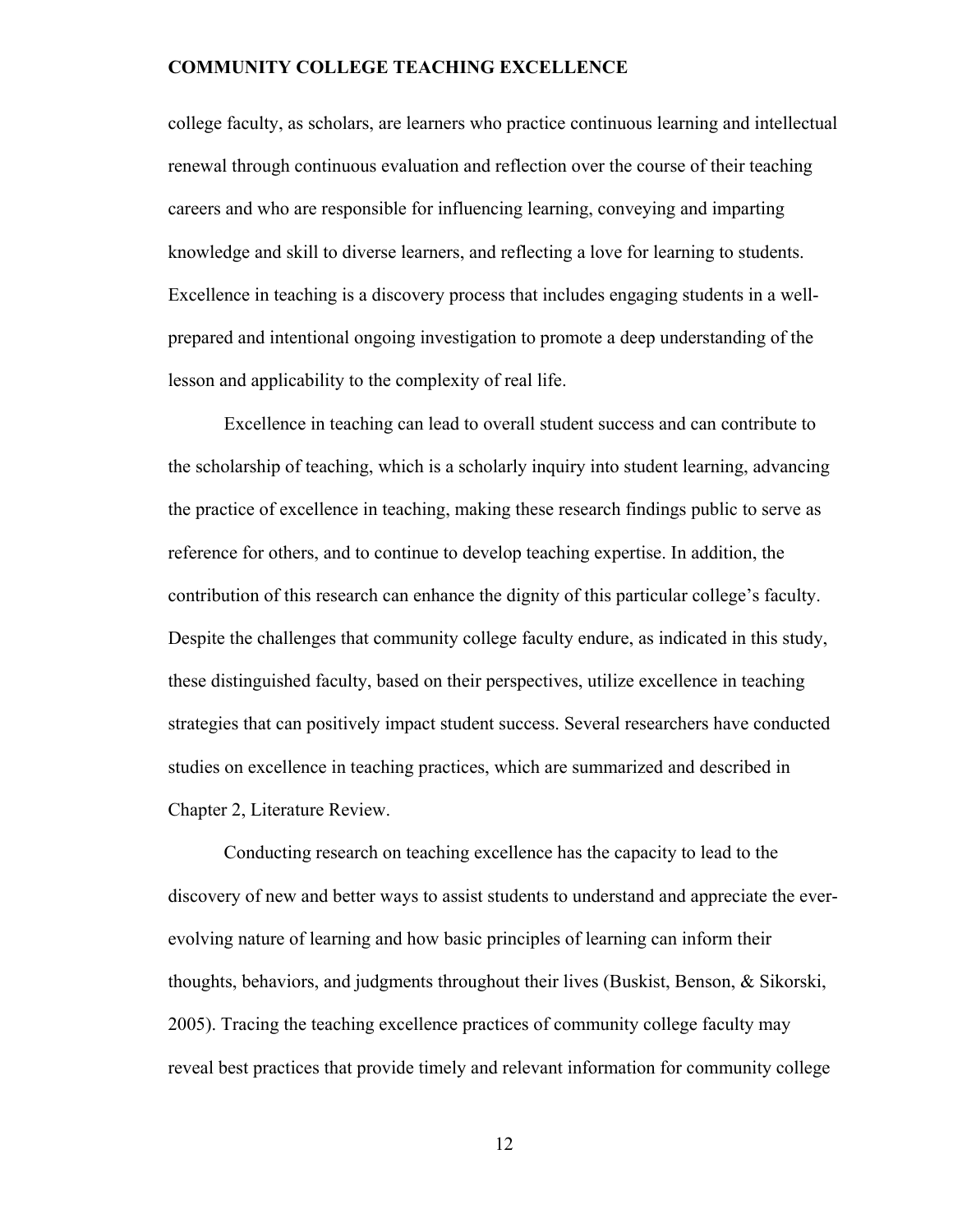faculty and for administrators to continue to investigate and contribute to this specific body of scholarly work.

These academic professionals are essential to the development of workplace knowledge that can meet workplace demands and contribute to the knowledge, skills, abilities, and competencies of diverse groups of learners. This dissertation defines a student and a learner as a person who seeks knowledge through instruction or study. A student is a learner; a learner is a student; therefore, these words are used interchangeably throughout this document. Diverse learners in community college settings can include students who differ in ethnicity, culture, race, gender, gender identity, sexual orientation, age, physical and mental ability status, their first-generation college student status, veterans, socioeconomic status, and other identifiers.

Although this research was focused on studying what is effective in teaching excellence from an appreciative approach according to distinguished faculty perspectives, this research also can reveal the challenges and pressures that community college faculty experience that require continuous improvement in their areas of expertise and andragogy, all of which can result in enhanced student success. These strategies must be applicable and align with current workplace needs in order to prepare learners for today's work environment. Faculty are challenged to ensure that the teaching deployed in the learning environment prepares students with appropriate and relevant content and life skills to be successful, both academically and professionally.

#### **Rationale and Significance**

Researchers realized in the late 1990s and early 2000s that there was a need to conduct ongoing examinations that would produce current and relevant knowledge regarding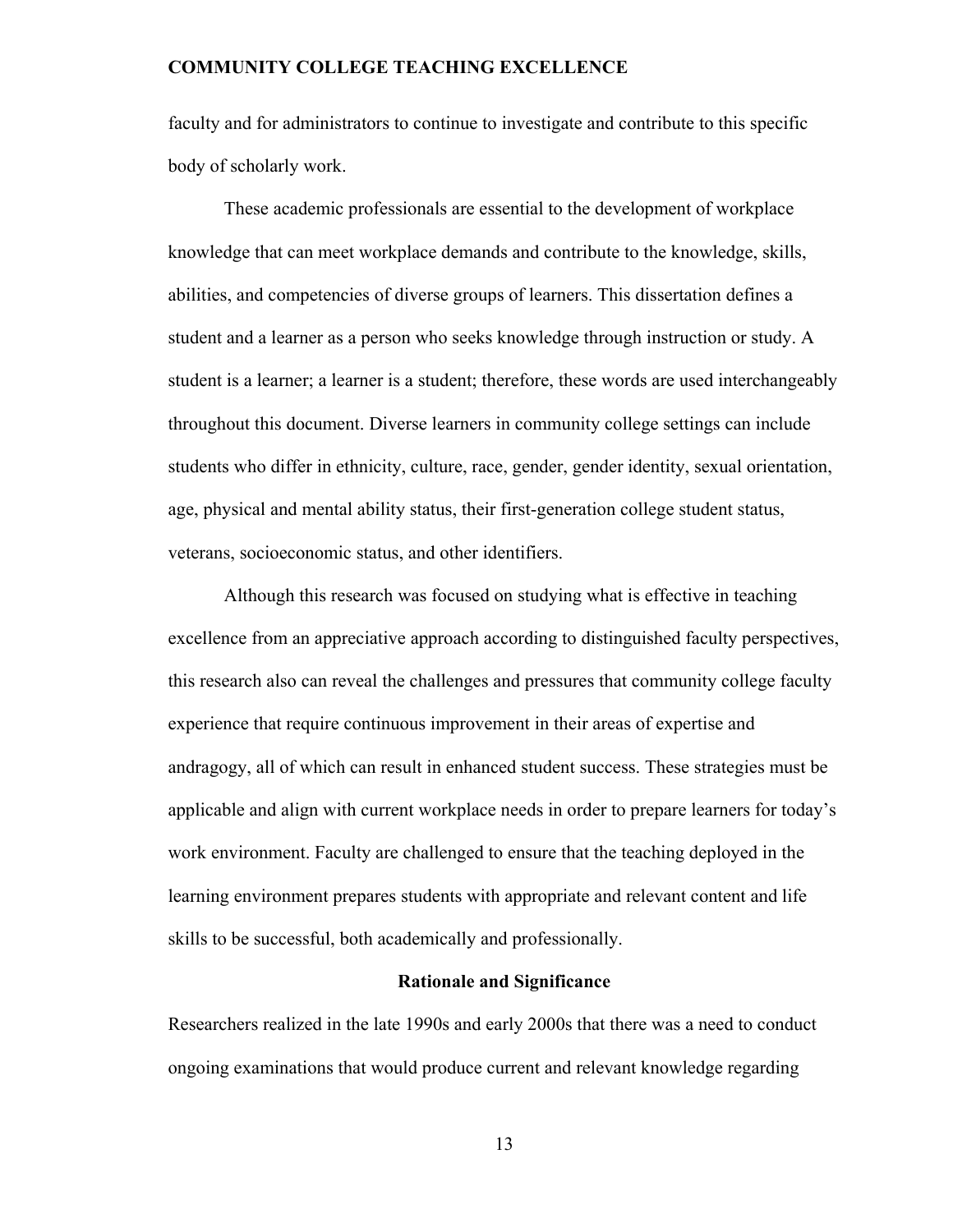community colleges. Research suggests that "despite the growth of community colleges in our society and the claim that the strength of these colleges is in their faculty, very little research has been done in recent years to provide insight into this group of academic professionals" (Fugate & Amey, 2000, p. 1). Furthermore, "community college faculty receive scant attention from postsecondary researchers—or worse, are simply dismissed as a separate, and by implication, lesser class of college professors" (National Center for Postsecondary Improvement, 1998, p. 43). Fifteen years later, the need to conduct ongoing research exists in an effort to continue to identify teaching excellence, specifically in community colleges. Not only is this study unique because it aims to garner a distinguished faculty perspective, it also provides recent excellence in teaching relevant to today's standards.

Community college faculty must be flexible and nimble, rise above the status quo, and further advance technological skills, expand workshops on diversity, and contribute to andragogy that accommodates the learning needs of the diverse population and the changing demands of developing a 21st century workforce. Understanding teaching excellence from the perspective of a distinguished faculty has the capacity to evolve and provide insight on innovative teaching methodologies, diverse student success strategies, and the overall importance of community engagement. Partnerships with employers, local industries, government bodies, and organizations are crucial to community colleges.

Because of the increasing demands to shift and change at a rapid pace in teaching in institutions of higher education, there exists an opportunity to contribute to "good qualitative research [that] is relevant, timely, significant, interesting, or [and] evocative" (Tracy, 2010, p. 840). The intent and significance of this study, as Tracy stated, was that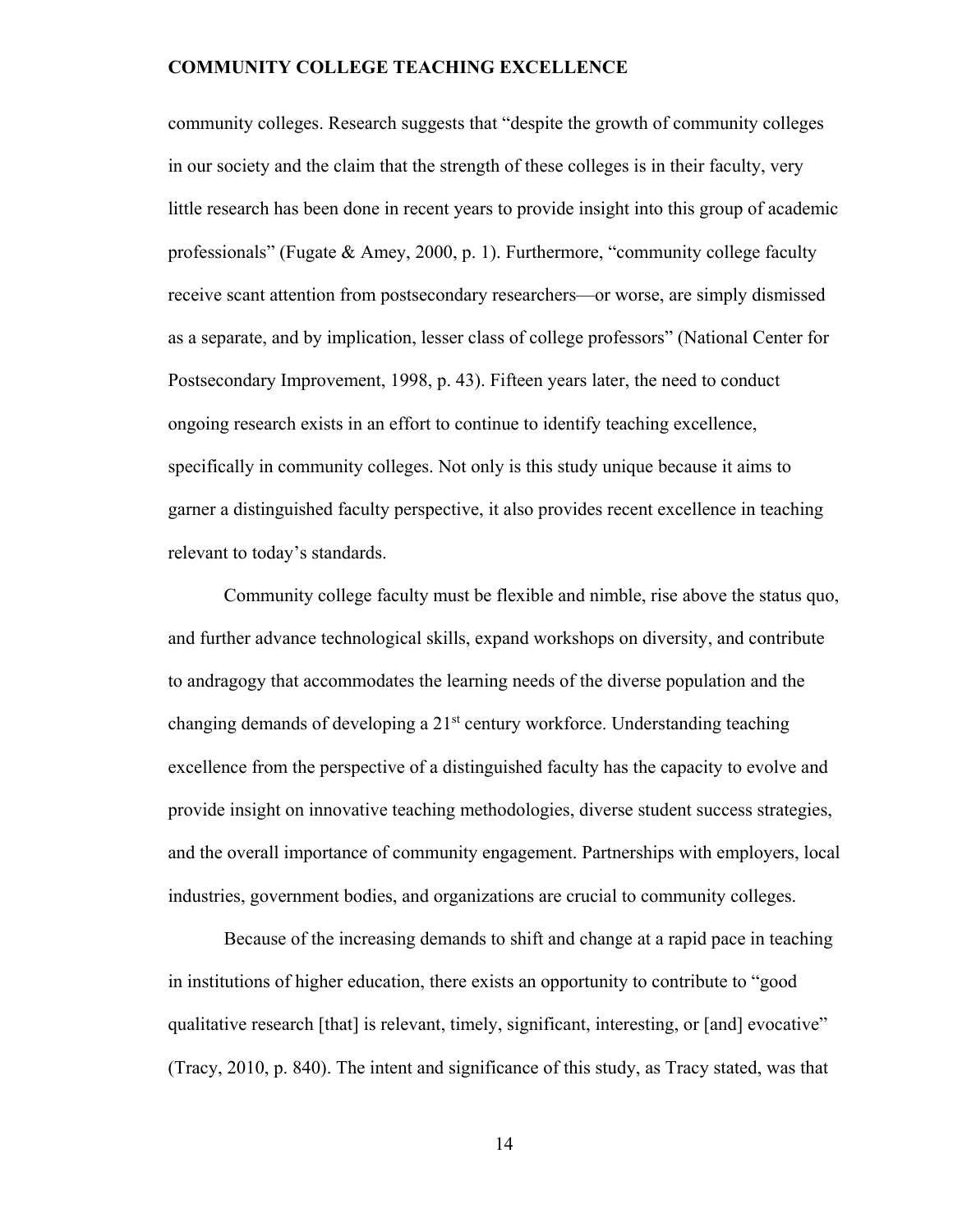it be a worthy topic that emerges from past research and contributes conceptually compelling contemporary information for the future, expanding current knowledge available regarding community college teaching practices of excellence. I concur with the research of Twombly and Townsend (2008), who found that community college faculty members "merit attention and respect due to the fact that little attention has been paid to them in scholarly literature" (p. 7).

This research can provide evidence to consider that can transform teaching for the better. This research can contribute to the current knowledge base available and potentially can expand it by continuing to research the scholarship of teaching. This research identified excellence in teaching focused on community colleges from the perspective of a distinguished faculty, advancing the understanding of effective community college teaching and its relationship to student learning outcomes, determining how excellence in community college teaching is supported and/or inhibited by influencing factors, and recruiting high-potential community college faculty.

#### **Scope of the Study**

This study examined excellence in teaching from a distinguished faculty perspective, best-in-class faculty at a best-in-class institution of higher education. CNM was recognized in 2014 as a Top 100 Associate Degree Producer. Also in 2014, it was selected as one of the top 50 most affordable community colleges, providing tuition at \$1,188 per year, and only 20% of its student population received financial aid. In 2013, CNM was selected as a recipient of the Student Success Award, the premier award given by the American Association of Community Colleges (AACC), which represents nearly 1,200 community colleges nationwide. According to the AACC, the Student Success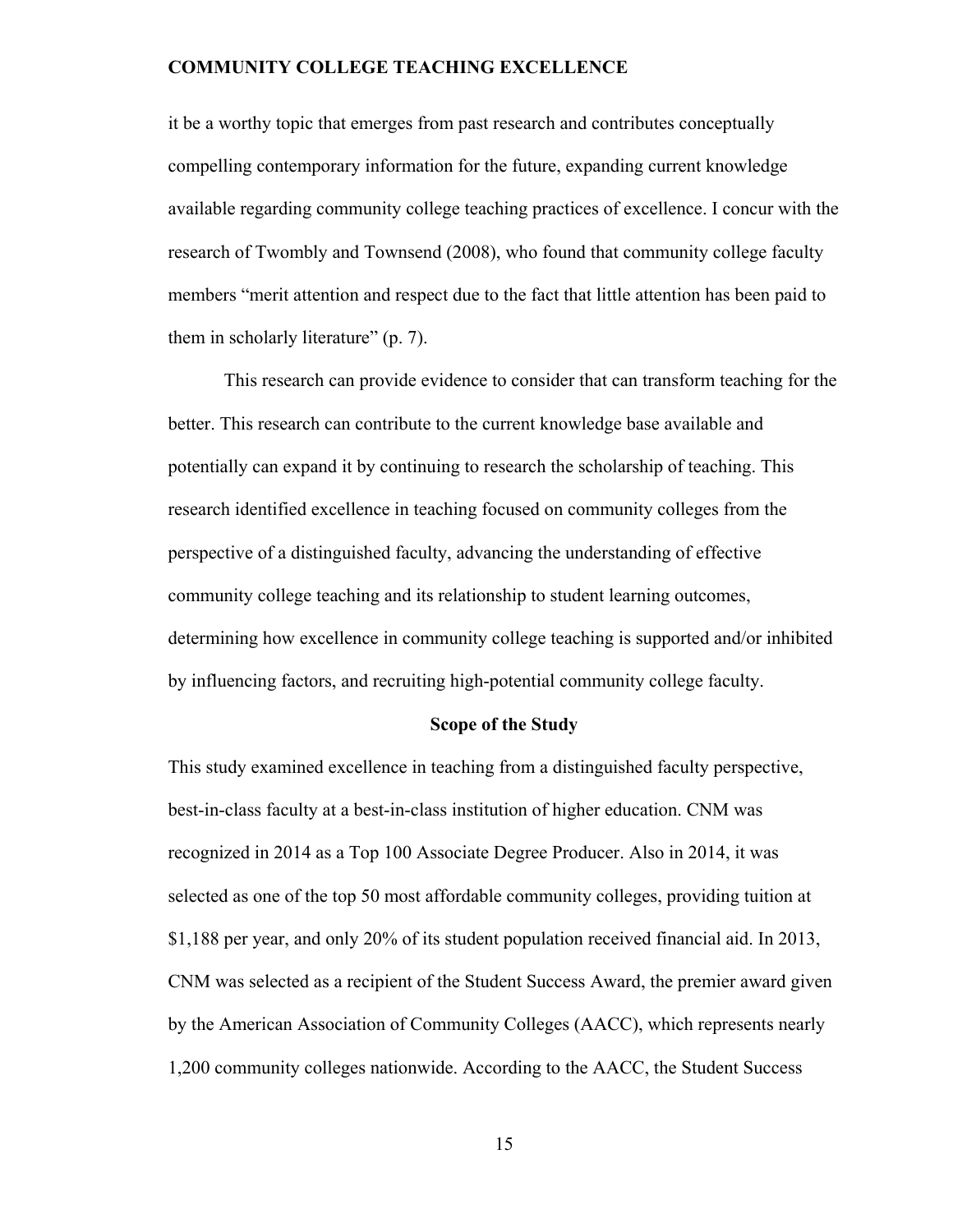Award "recognizes a community college that has demonstrated, through evidence, a sustained commitment to, and proactively advanced, the cause of student success." In 2013 and 2014, CNM was nationally recognized for student success and high graduation rates. Also in 2013, the president of the college was named as the western region's best chief executive officer of a community college.

 In 2013, CNM implemented a distinguished faculty award program. Each instructional school selected up to two faculty finalists to be considered as distinguished faculty: one full-time faculty member and one part-time faculty member. A point system for evaluating the criteria was used to assist in ranking the applications. Distinguished faculty are recognized by leadership, colleagues, and student representatives.

The accolades achieved by both the community college and the distinguished faculty occurred during 2013 and 2014, thus enhancing its relevance to community colleges as they exist today. Expanding the knowledge base about teaching excellence of community college faculty can provide insight into teaching strategies that are effective in today's classroom.

#### **Overarching Research Question**

This section frames the research question about the participants' practices of excellence in teaching at a community college. This research explored the teaching philosophy regarding teaching excellence from the perspective of distinguished faculty. The overarching research question for this study initially was:

• How do distinguished faculty at a nationally top-ranked community college practice excellence in teaching?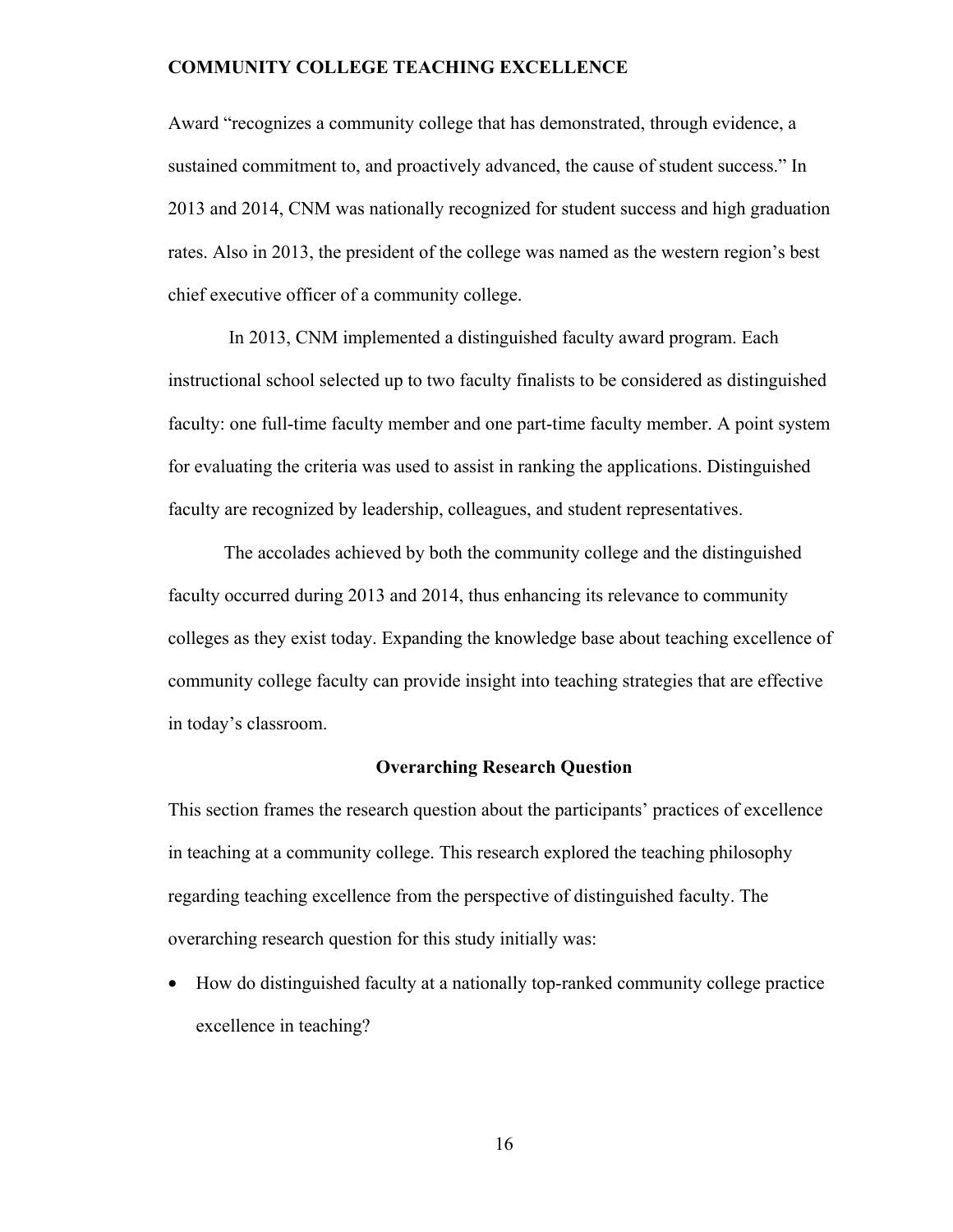However, upon completion of the study and review of the draft dissertation submission, a dissertation committee member challenged my question, specifically the word "practice." While the data did collect distinguished faculty teaching excellence practices, it is important to emphasize these practices are only determined in this study from the distinguished faculty perceptions. I concluded it was a valid challenge because this study did not observe actual distinguished faculty teaching, nor did I gather data about the impact these faculty had on students. Therefore, the overarching research question was changed to reflect the following:

• How do distinguished faculty at a nationally top-ranked community college perceive excellence in teaching?

#### **Definition of Terms**

The following terms are described for the purpose of understanding this dissertation's content:

- Activate high expectations and encourage excellence: Energize and initiate high expectations of students, regardless of a student's personal life obstacles, and encourage excellence in learning.
- Apply theory to the real world: Form a plan or idea that merges theory into real-world scenarios.
- Authentically connect with intent to establish trust: Genuinely connect to the student by understanding students at the central most important part of the being, thus establishing a trustful learning environment.
- Community colleges: Public two-year higher education institutions, also known as technical colleges, city colleges, or junior colleges, that serve an array of diverse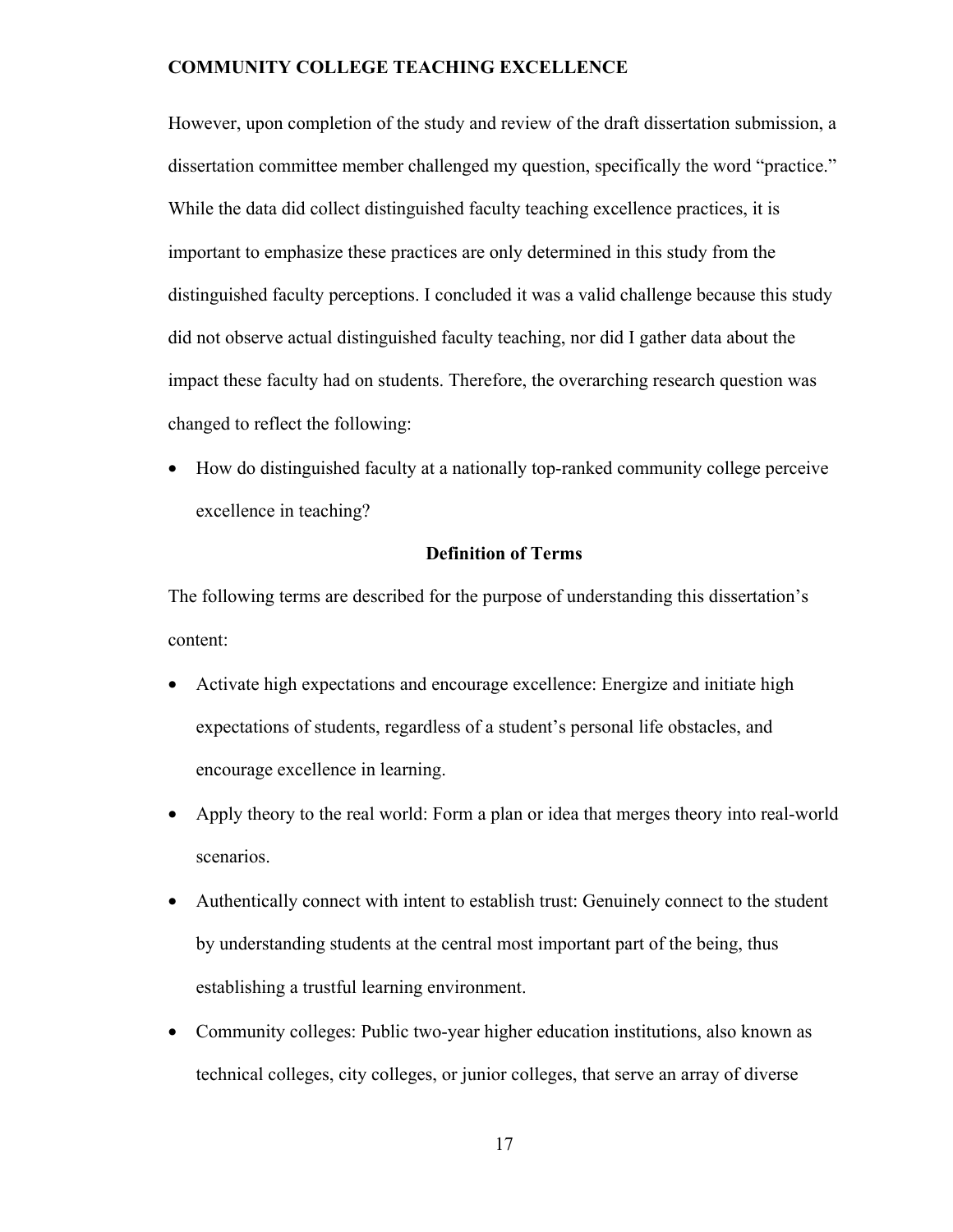learners and specialize in graduation toward diplomas, associate degrees, and certificates.

- Community college faculty: Scholars who are learners who practice continuous learning and intellectual renewal through continuous evaluation and reflection over the course of their teaching careers and who are responsible for influencing learning, conveying and imparting knowledge and skill to diverse learners, and for reflecting a love for learning to students.
- Cultivate a passion for lifelong learning: Develop and grow a passion for students' lifelong learning journeys.
- Distinguished faculty: In 2013, CNM, noteworthy of national excellence, implemented for the first year a distinguished faculty program. A rigorous process explained in the sample selection of Chapter 3, Research Design and Methods, identified 11 faculty as distinguished. The distinguished faculty under study in this dissertation were nominated by their peers or were self-nominated. Each nominee submitted an application for review by several key stakeholders at the institution that included leadership, colleagues, and student representatives. These stakeholders reviewed more than 100 applications and selected 11 honorees.
- Diverse learners: Diverse students who differ in ethnicity, culture, race, gender, gender identity, sexual orientation, age, physical and mental ability status, firstgeneration college students, veterans, socioeconomic status, and other potential identifiers.
- Egocentric in the learning environment: Demonstrating concern more for self than for students.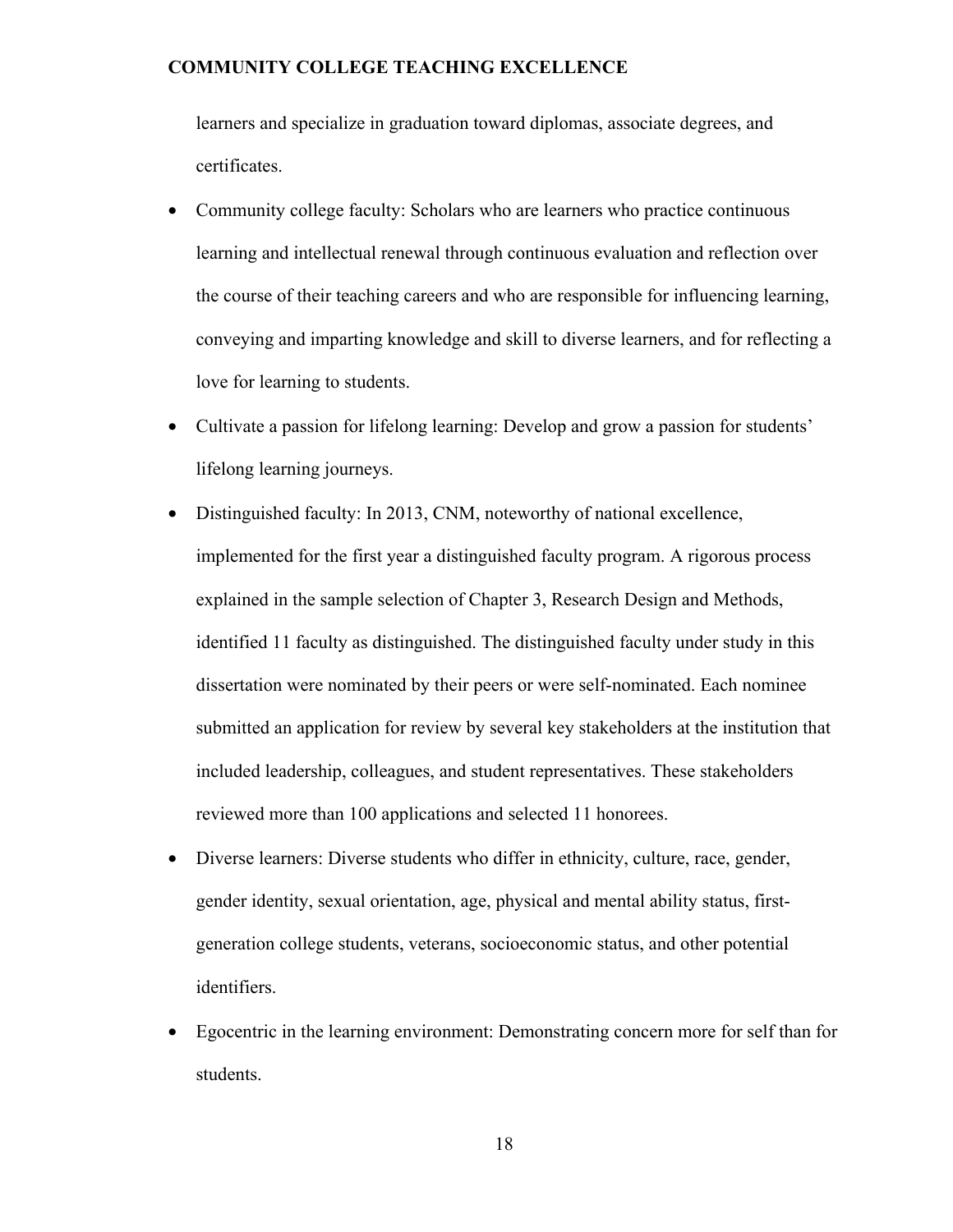- Embrace diversity: The willingness to accept, understand, and respect individual differences and value the uniqueness of diverse experiences brought into the learning environment.
- Learning environment: Internal and external surroundings and influences, which can be in a classroom setting or in an online environment, that affect a student's learning.
- Learner-student: A person who seeks knowledge through instruction or study.
- Lifelong learning: An ongoing pursuit of knowledge to continuously grow personally and professionally that can enhance social inclusion, active citizenship, personal development, and self-sustainability.
- Real world: Actual experience as it relates to real life as opposed to theory.
- Scholarship of teaching: A scholarly inquiry into student learning that advances the practice of excellence in teaching and makes these research findings public to serve as a reference for others and to develop teaching expertise.
- Strengthen student's confidence in their ability to learn: Create self-assurance in students by appreciating their ability to learn by strengthening their capacity to learn.
- Student centric: Focused on helping students to learn and solve life's challenges with the intent to continuously grow and develop both the students and the faculty.
- Teaching excellence: Excellence in teaching is a discovery process of the best teaching practices, which include engaging students in a well-prepared and intentional ongoing investigation to promote a deep understanding of the lesson and applicability to real life. Best teaching practices can include continuous learning and intellectual renewal through continuous evaluation and reflection over the course of their teaching careers to influence learning, convey and impart knowledge and skill to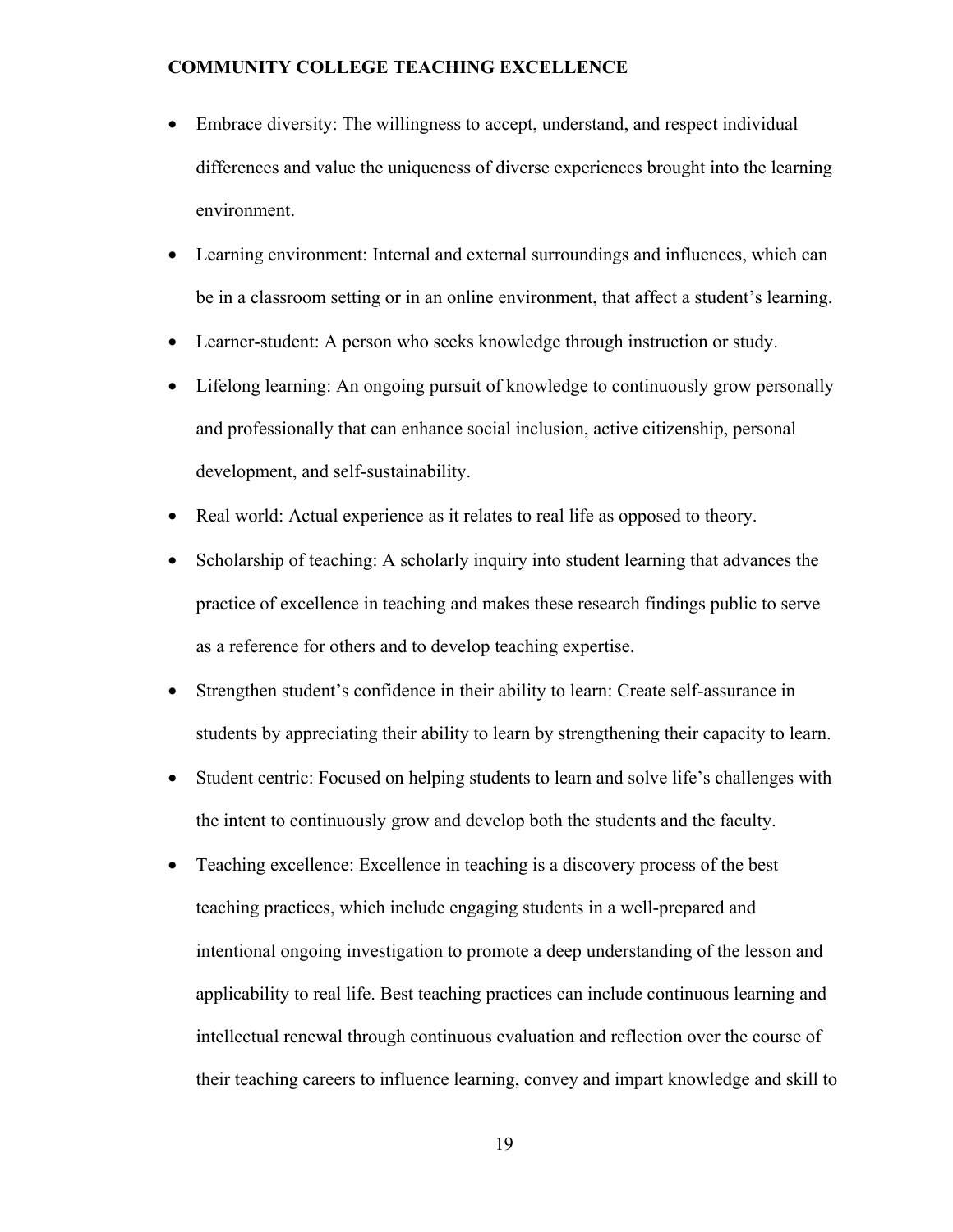diverse learners, and reflect a love for learning to students. Excellence in teaching was a criteria identified in the distinguished faculty program.

**Conceptual Framework: the Value of Community College Excellence in Teaching** 

# Becker (1993) designed a study "concerned with activities that influence future monetary and psychic income by increasing the resources in people. These activities are called investments in human capital" (p. 11). This scholar, Becker, articulated investments such as schooling, on-the-job training, medical care, and migration. These investments improved skills, knowledge, and health, thereby raising money or psychic income (Becker, 1993). There was an "accumulation of a tremendous amount of circumstantial evidence testifying to the economic importance of human capital, especially of

education" (Becker, 1993, p. 12) that revealed that the more highly educated and skilled a person is, the more they tend to earn in comparison to those with less education, and their productivity increases. Furthermore, Becker ascertained that "unemployment tends to be strongly related, usually inversely, to education" (Becker, 1993, p. 12). These factors positively impact individuals, families, and society.

This study utilized Becker's concept of human capital and the benefits of education as a foundation. A Conceptual Framework: The Value of Community College Excellence in Teaching was designed to understand the potential of excellence in teaching from the viewpoint of human capital, which has the capacity to improve student capabilities. Improved student capabilities improve student and family lives, resulting in overall better-quality societal impacts that lead to economic prosperity. Economic prosperity contributes to lower unemployment rates, reduction in welfare programs, reduction in incarceration rates, less dependence on government-funded programs,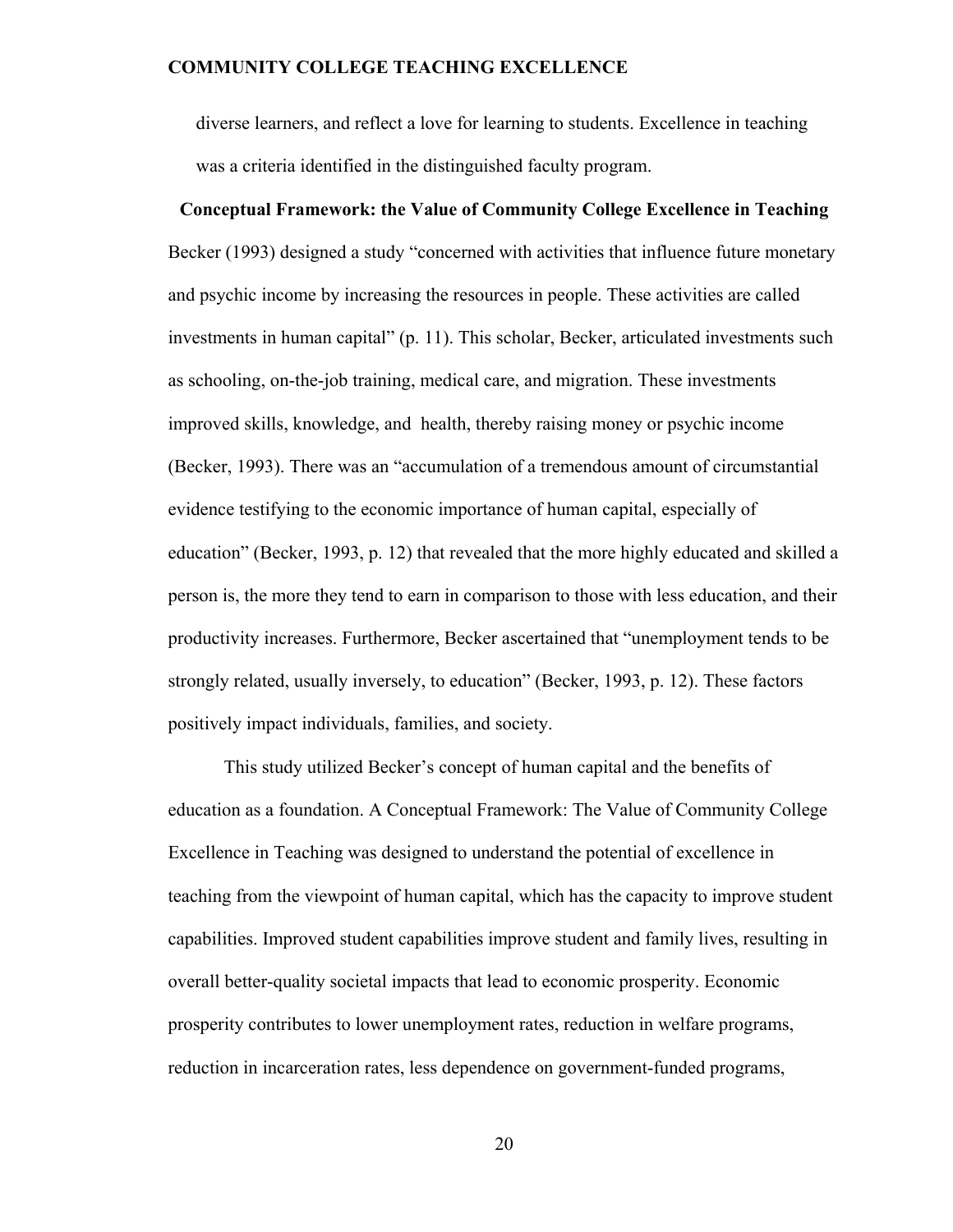improved health, and increased civic engagement. The figure below highlights the conceptual framework of this dissertation, the value of community college teaching excellence.

#### **Figure 1. The Value of Community College Excellence in Teaching**

# The Value of Community College Excellence in Teaching

| <b>Excellence in Teaching</b> | <b>ImproveStudent</b><br><b>Capabilities</b>                 | <b>Improve Lives</b>                                                      | Economic<br>Prosperity                                                                                                                                                                                                                              |
|-------------------------------|--------------------------------------------------------------|---------------------------------------------------------------------------|-----------------------------------------------------------------------------------------------------------------------------------------------------------------------------------------------------------------------------------------------------|
| $\rightarrow$ Student success | $\rightarrow$ Employability<br>$\rightarrow$ Transferability | $\rightarrow$ Students<br>$\rightarrow$ Families<br>$\rightarrow$ Society | $\rightarrow$ Lower unemployment<br>$\rightarrow$ Reduced welfare<br>$\rightarrow$ Reduced incarceration<br>$\rightarrow$ Less dependence on<br>government programs<br>$\rightarrow$ Improved health<br>$\rightarrow$ Increased civic<br>engagement |

#### **Excellence in Teaching**

First, it is important to define two essential phrases to this dissertation: community college faculty and teaching excellence. Community college faculty, as scholars, are learners who practice continuous learning and intellectual renewal through continuous evaluation and reflection over the course of their teaching careers and who are responsible for influencing learning, conveying, and imparting knowledge and skill to diverse learners, and who radiate a love for learning to students. Teaching excellence defined in this dissertation was a discovery process of the best teaching practices, which include engaging students in a well-prepared and intentional ongoing investigation to promote a deep understanding of the lesson and applicability to real life.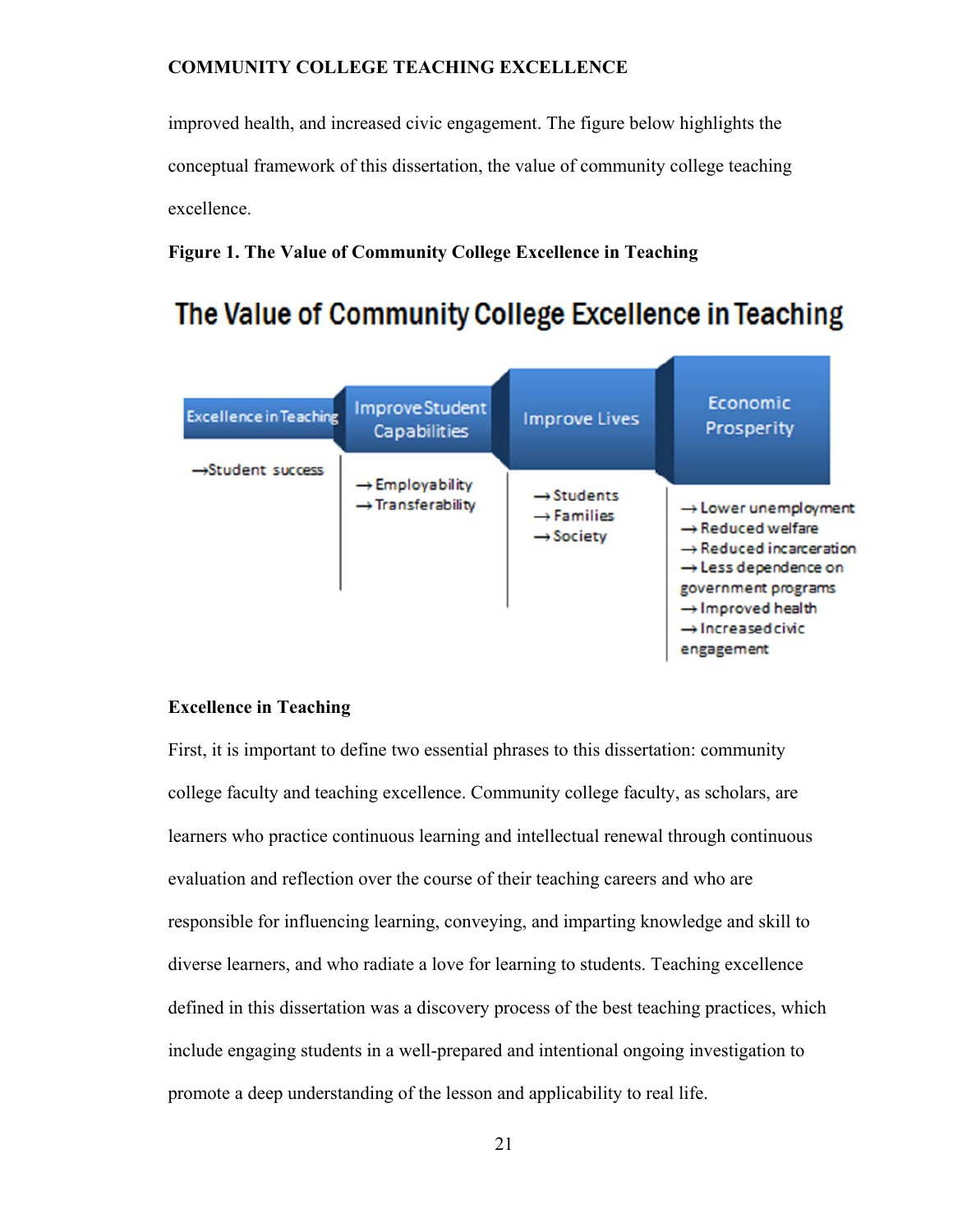Considerable conceptual literature has been written on characteristics of effective teaching. Roueche et al. (2003) contributed an early analysis at the start of the 21st century, stating that thousands of studies and reports approach effective teaching from every angle. The definitions used both for community college faculty and teaching excellence were derived from and combined with scholarly work from only a few of these writers and researchers and included contemporary work documented post-2003.

A comprehensive analysis of more than 70 years of historical literature on college teaching excellence was produced by Roueche et al. (2003). In their work, they developed two sets of comparative typologies, learning principles and good practice. The researchers related the two by stating that "we should understand the…factors that influence learning—the 'how' and 'why' of learning—before considering the 'what' of teaching practice" (p. 51). Many researchers have reviewed findings and compared them as described in the work of Roueche et al. (2003). However, these scholars provided a comprehensive summary focused on research findings related to what they deemed "the most common instructional methods used effectively in undergraduate teaching: lecture, discussion, collaborative learning, and computer-enabled learning" (Roueche et al., 2003, p. 39). Roueche et al. (2003) best summarized scholars' writings on good teachers and effective teaching as such:

Some argue that good teachers—or rather, excellent teachers—are born, not made (Kelley & Wilbur, 1970). Some place the essence of teaching excellence in the personality of the person (Pullias, 1963). Others characterize exemplary teachers as artists, marked by distinctive natural styles, each having his or her own excellence that fits particular definitions of relevance (Axelrod, 1970). Some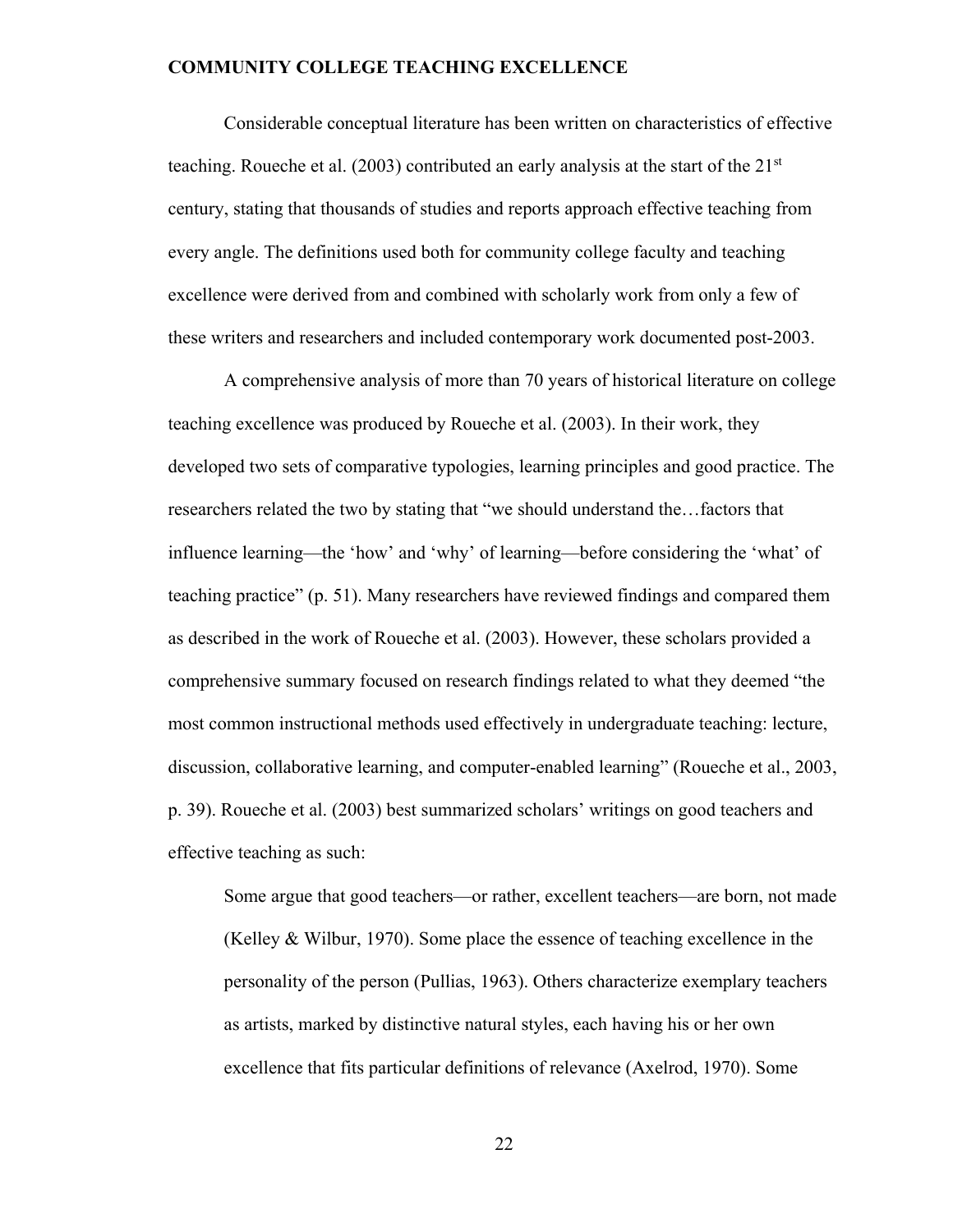describe the science underlying the art of teaching and characterize teaching exemplars as good scientists (Gage, 1978), or they argue that teaching excellence is best achieved by developing one's craft—an honest, practiced, yet creative endeavor (Eble, 1976, 1983). Still others take issue with the inquiry altogether and claim that "the question should not be 'What is the ideal college teacher?' but rather 'What is the ideal college teacher for different contexts (i.e., courses, students, and settings) and different goals, objectives or desired outcomes of instruction'" (Abrami, 1985, p. 224) (p. 38).

This dissertation considered all previous concepts and sought a perspective based on distinguished faculty perspectives to continue to enrich the literature and offer community college teachers a new paradigm to view teaching excellence with the intent of continuing to improve teaching and to contribute toward more successful learning in a diverse and ever-changing learning environment.

The main scholarly writings I used in this study to define community college faculty teaching excellence are identified in the work of Vaughan, Boyer, and Bernstein, et al. Vaughan (1988), who is described as being a leading advocate on the scholarship at community colleges, wrote "outstanding teaching requires constant learning and intellectual renewal" (p. 28). Boyer (1991) scholarly writing emphasized faculty work as encompassing, among other scholarships, the scholarship of teaching that is defined as conveying a love of learning to students. Bernstein, Burnett, Goodburn, and Savory (2006) stated that "an excellent teacher is one who is engaged in a well-prepared and intentional ongoing investigation of the best ways to promote a deep understanding on the part of as many students as possible" (p. 215).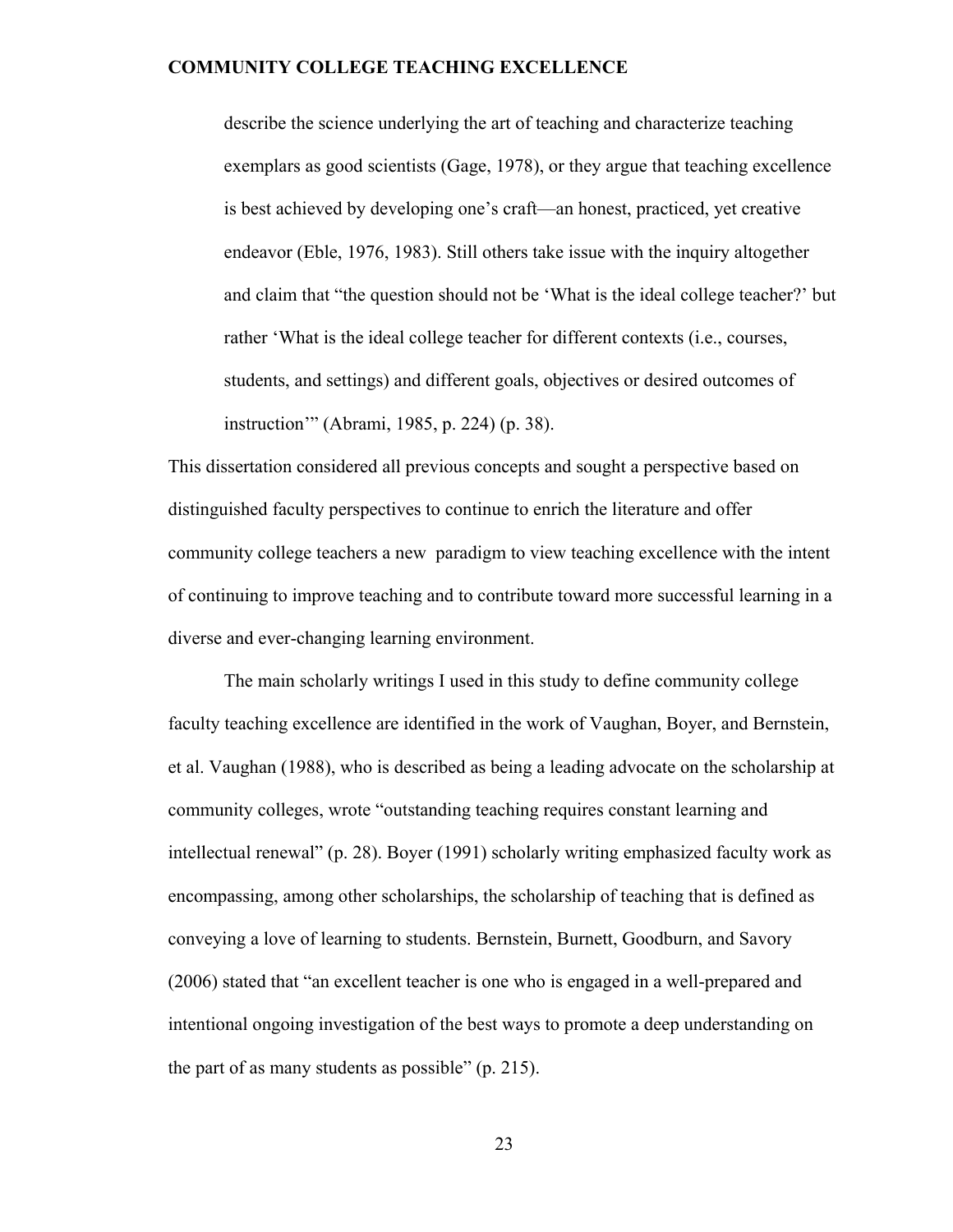Commission on the future of community colleges (1988) wrote that faculty should be analysts of the classroom environment who are "trained to be…careful observer[s] of the teaching process, to collect feedback on what and how well students learn, and to evaluate the effectiveness of instruction. This approach…asks faculty to make clear connection between how they teach and what students learn. It establishes the classroom as both a teaching and a research environment" (p. 27). McClenney (2006) emphasized the importance of benchmarking effective education practices to improve the quality of teaching that requires "being humble enough to admit that someone else is better at something and wise enough to learn how to match, or even surpass them at it." Benchmarking is a valuable tool in helping community colleges and their faculty rise to the challenges that face them. This study benchmarked teaching excellence practices and strategies from a distinguished faculty perspective and incorporated similar findings that existed prior to 2003 and in the contemporary work of those identified in Chapter 3, Literature Review, Teachers section. The similarities include seeking to learn more about teaching excellence by studying practices and strategies regarding continuous learning and intellectual renewal, continuous evaluation and reflection over the course of a the faculty's teaching careers to influence learning, conveying and imparting knowledge and skill to diverse learners, and reflecting a love for learning to students.

The strengths in the way that teaching excellence was utilized in this dissertation were that it encompassed several elements used by three important scholarly writings in community college and teaching excellence works, Bernstein et al. (2006); (Boyer, 1991; Vaughan, 1988). Ultimately, past and contemporary scholars have identified teaching excellence as approaches, practices, and strategies based on their findings; thus, the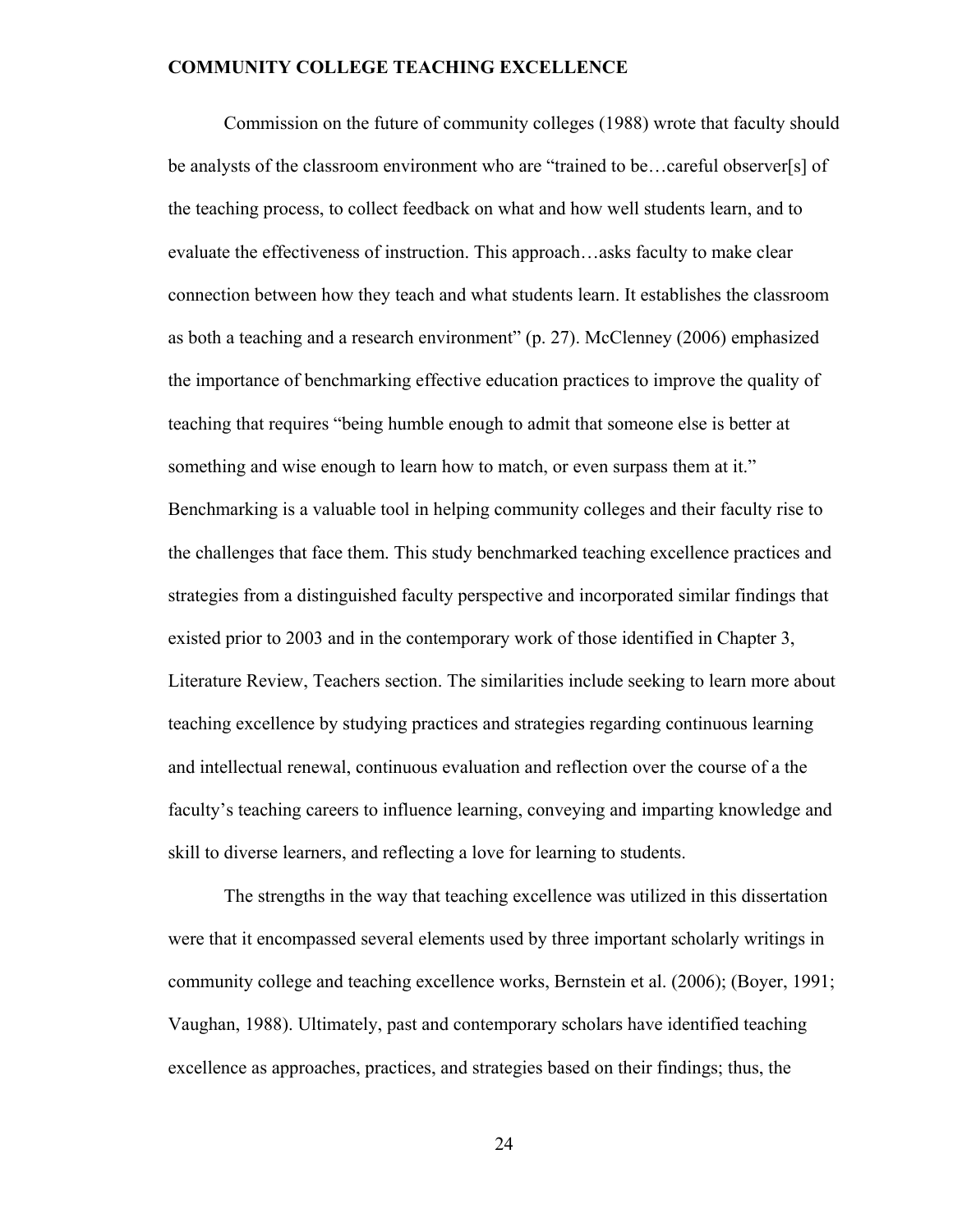definition was determined based on this basis for a theory on the foundational conceptual work. However, the limitation is that not all previous work was encompassed in my definition of teaching excellence. The challenge is to synthesize few researchers' work that I determined encompassed community college teaching excellence in order to continue what Vaughan (1988) suggested, which is an obligation of the scholar to share the research and findings with others and open them to the critiques of those qualified to judge their merits.

Teaching is complex and often is referred to as an art and a science. What determines this study's findings to be unique is that the results demonstrate what the best teachers at one of the nation's best community colleges perceive as excellence in teaching and how they bring their own tools and techniques they believe to be essential to make a difference in student learning. Teaching excellence, for the purpose of this dissertation, includes continuous learning and intellectual renewal through continuous evaluation and reflection over the course of their teaching careers to influence learning to convey and impart knowledge and skill to diverse learners, and to reflect a love for learning to students.

Community college faculty are unique because their primary role is to teach students, a role that differs from that of university faculty, who have other pressing responsibilities, such as research and publishing. "In many comprehensive research universities, research activities are rewarded most highly" (Buskist et al., 2005, p. 113) in comparison to community colleges, which emphasize their critical role in teaching. Often, community college faculty influence a student's first experience in higher education, students who start at a four-year institution of higher education, or students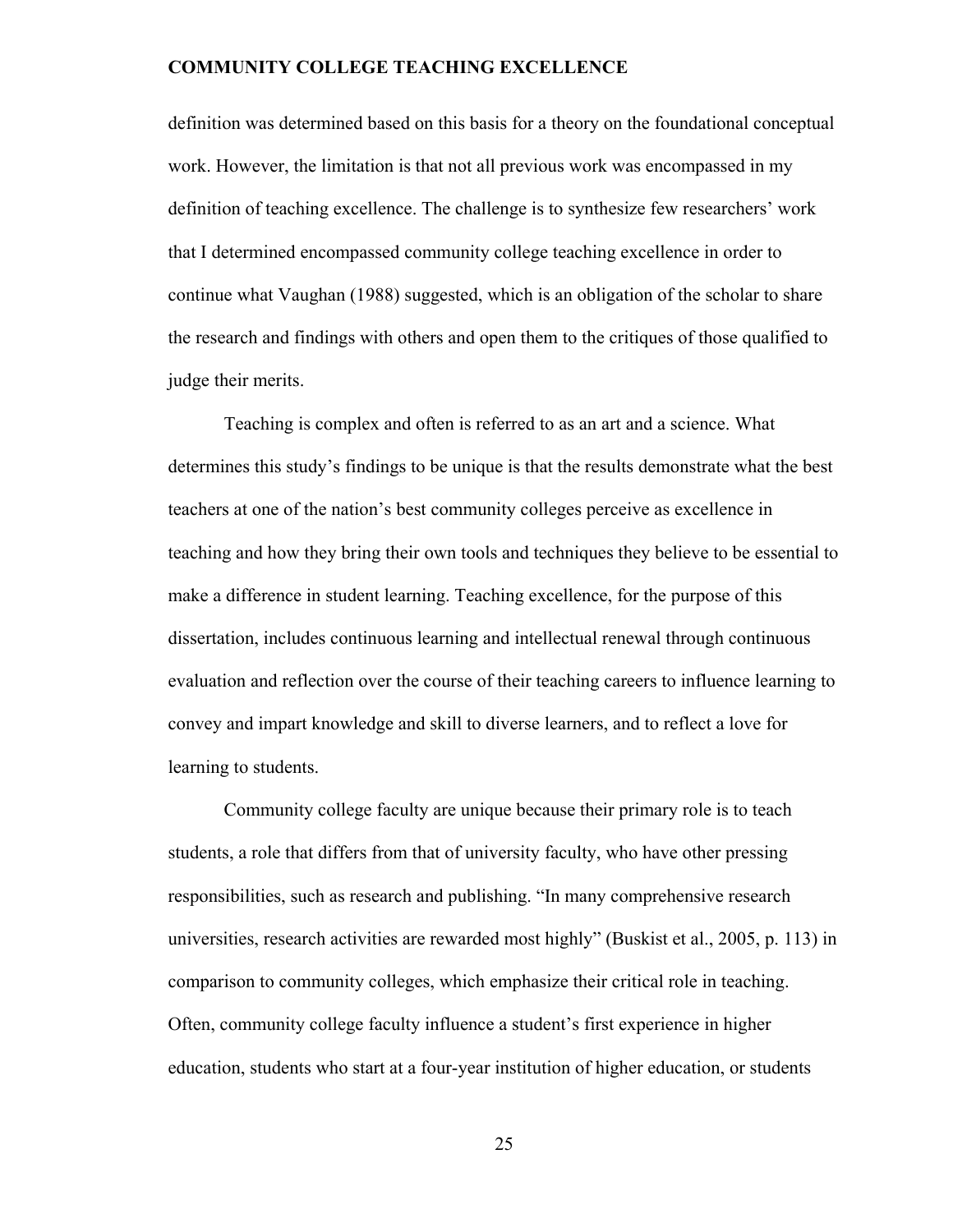who are still in high school (Twombly & Townsend, 2008). The student's exposure to higher education can start with community college faculty teaching; therefore, excellence in teaching can be essential to student success.

Community college teaching excellence has the ability to bring about new ways of seeing life, shifting paradigms in thinking, and of growing individuals academically, professionally, and personally. Faculty can inspire learning in others through teaching excellence, regardless of the subject matter being taught. A teacher's influence can impact students to change majors, to chart new career paths, and to make profound changes in their lives as a result of learning in the classroom or in an online environment (Buskist et al., 2005). Community college faculty focus on the student's potential, in their hearts and minds and in their capacity to transform their lives and to make a difference in the world beyond college.

#### **Improved Student Capabilities**

Without community colleges, millions of diverse students and adult learners would not be able to access or afford education that assists them in preparation for the workplace or to further their educational aspirations (American Association of Community Colleges, 2014a). Community college students bring to the campus an array of challenges that can be overcome in the learning environment, which include the internal and external surroundings and influences that affect a student's learning in a classroom setting or online environment. Faculty must prepare students to possess the knowledge, skills, and abilities to perform the jobs needed in the workforce today. Students must learn the competencies to apply this knowledge and the skills to solve real-life problems in an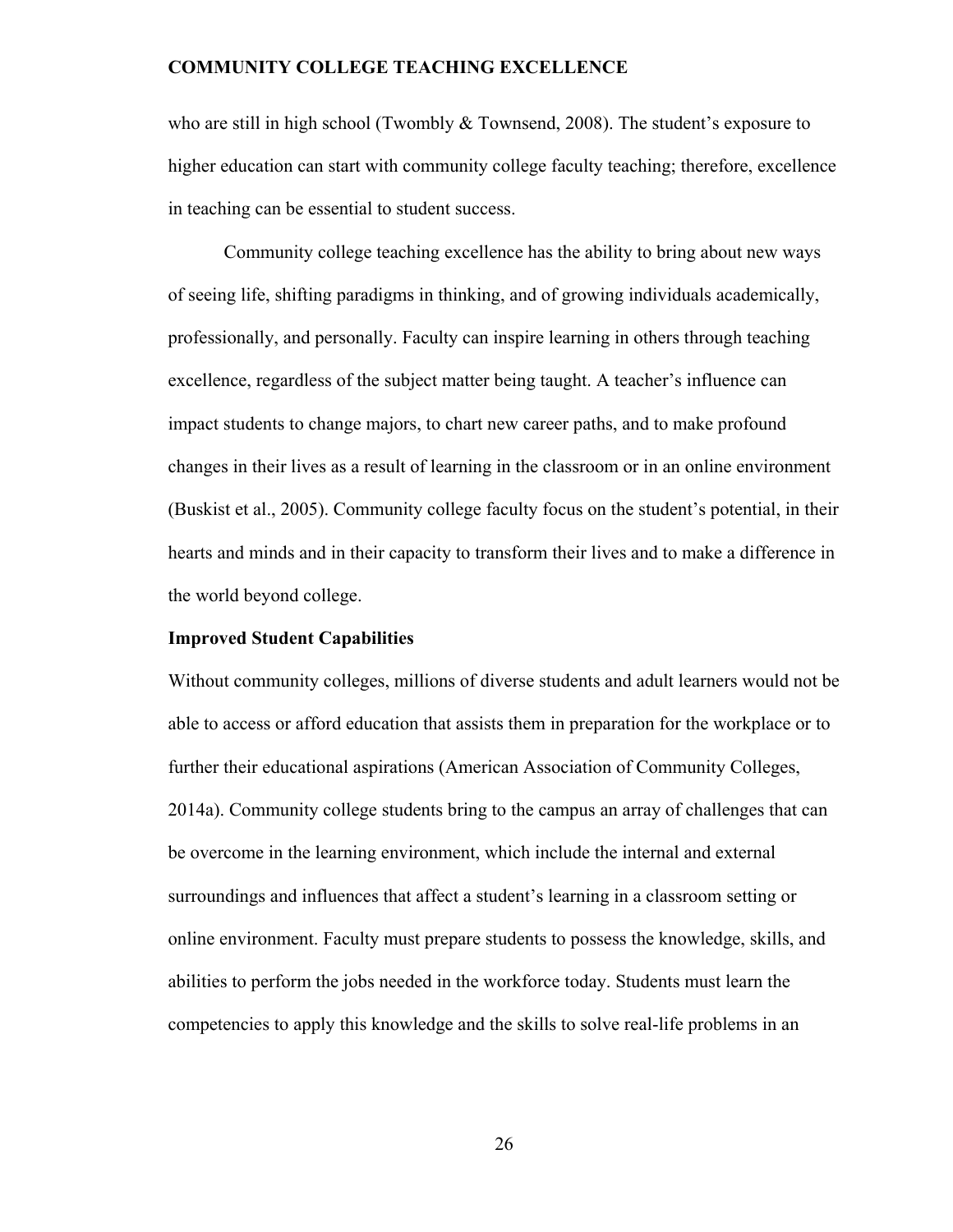ever-changing world. "College going was [is] for job getting, job certifying, job training" (Cohen & Brawer, 2003, p. 27), which lead to higher-paying employment opportunities.

Excellence in teaching can impact students by improving their lives, contributing toward society, and relying less on government-based programs to sustain living. Education allows students to develop their social skills and work skills to become productive members of society and to reduce the need for public assistance. Current and relevant real-world education creates a brighter future not only for the student but for their families, allowing them to thrive in society and positively contribute to economic prosperity in a dynamic world.

Community college faculty have the capacity to encourage, support, and promote students either to be gainfully employed or to continue formal education in pursuit of achieving their academic and professional aspirations. When students are successful in college, their potential to secure gainful employment opportunities and/or transfer to a four-year institution of higher education to further their educational endeavors increases dramatically.

#### **Improved Lives**

The teaching excellence of community college faculty can serve as a catalyst for students to transform their lives through education and can lead students toward professional and educational achievement. When students obtain meaningful employment or continue their education beyond an associate's degree or certificate, the results add value to the student, their families, society, and increase overall economic vitality.

A fact sheet was published by the American Association of Community Colleges (2014c), Fact Sheet: Where Value Meets Values: The Economic Impact of Community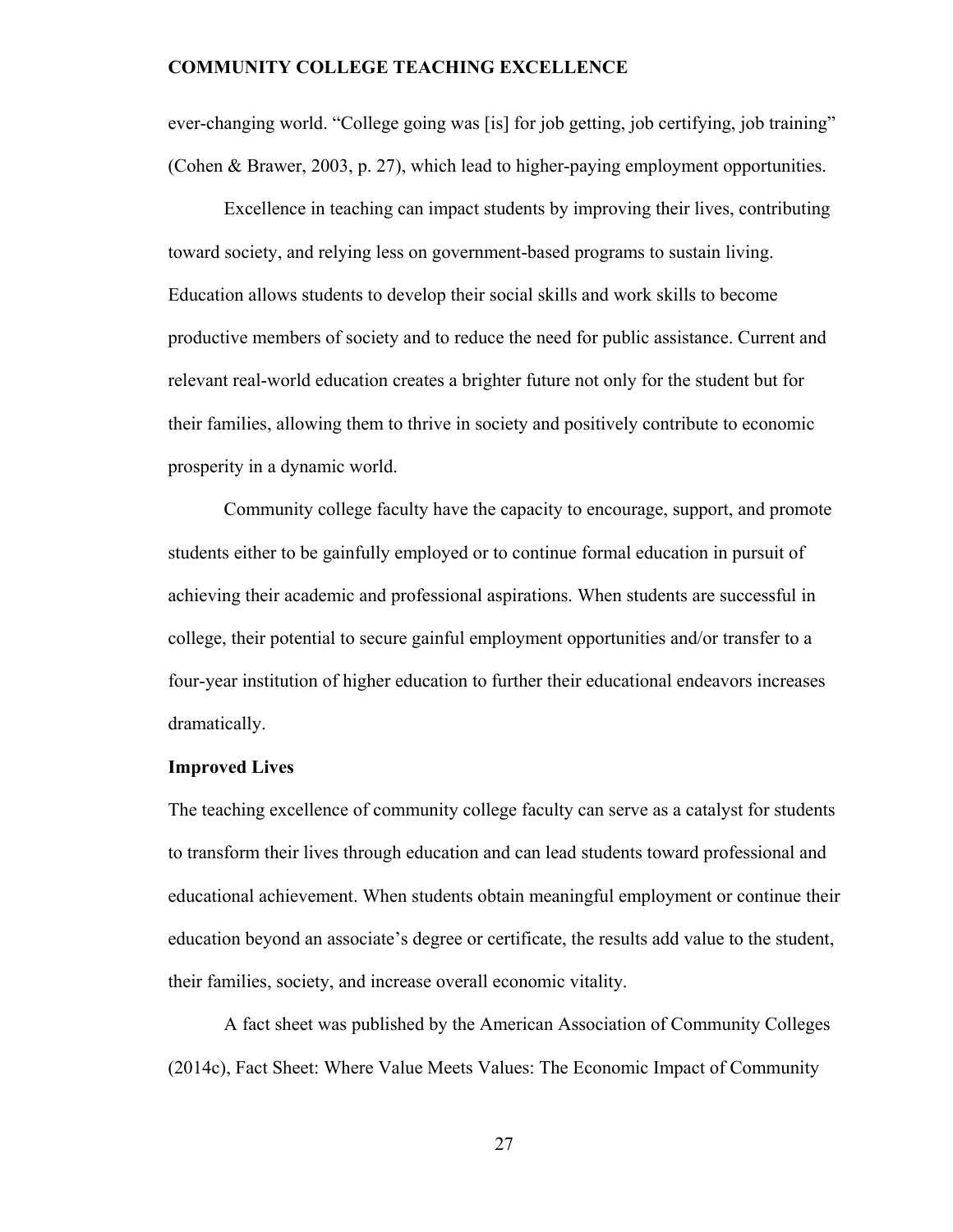Colleges. This fact sheet reported the results of the association's 2012 findings on the economic impact of public education, which documents that a student who will receive a present value of \$469.3 billion in increased earnings over their working lives translates to a return of \$4.80 in higher future income for every \$1 that students invest in their education. A report published by the American Association of Community Colleges (2014a), Report: The Economic Impact of Community Colleges, stated that students see a significant economic benefit. It said that "for every one dollar a student spends on his or her community college education, he or she see an ROI [return on investment] of \$3.80." These statistics prove that students can benefit, through community college education, can contribute positively toward society, and can impact economic progress at local, domestic, and global levels.

#### **Economic Prosperity**

Community college faculty teaching excellence can prepare students for the workforce so that the students can contribute to society, actions that result in job training that has the capacity to ease unemployment rates. "America's community colleges create a significant positive impact on the national economy and generate a return on investment to their major stakeholder groups—students, society, and taxpayers" (American Association of Community Colleges, 2014a).

 The American Association of Community Colleges (2014c) reported that society will receive a present value of \$1.1 trillion in added income over the course of students' working lives and \$46.4 billion in present value in social savings related to less crime, lower unemployment, and increased health and well-being. For every \$1 taxpayers spend on community colleges, society will receive a cumulative value of \$25.90 in benefits for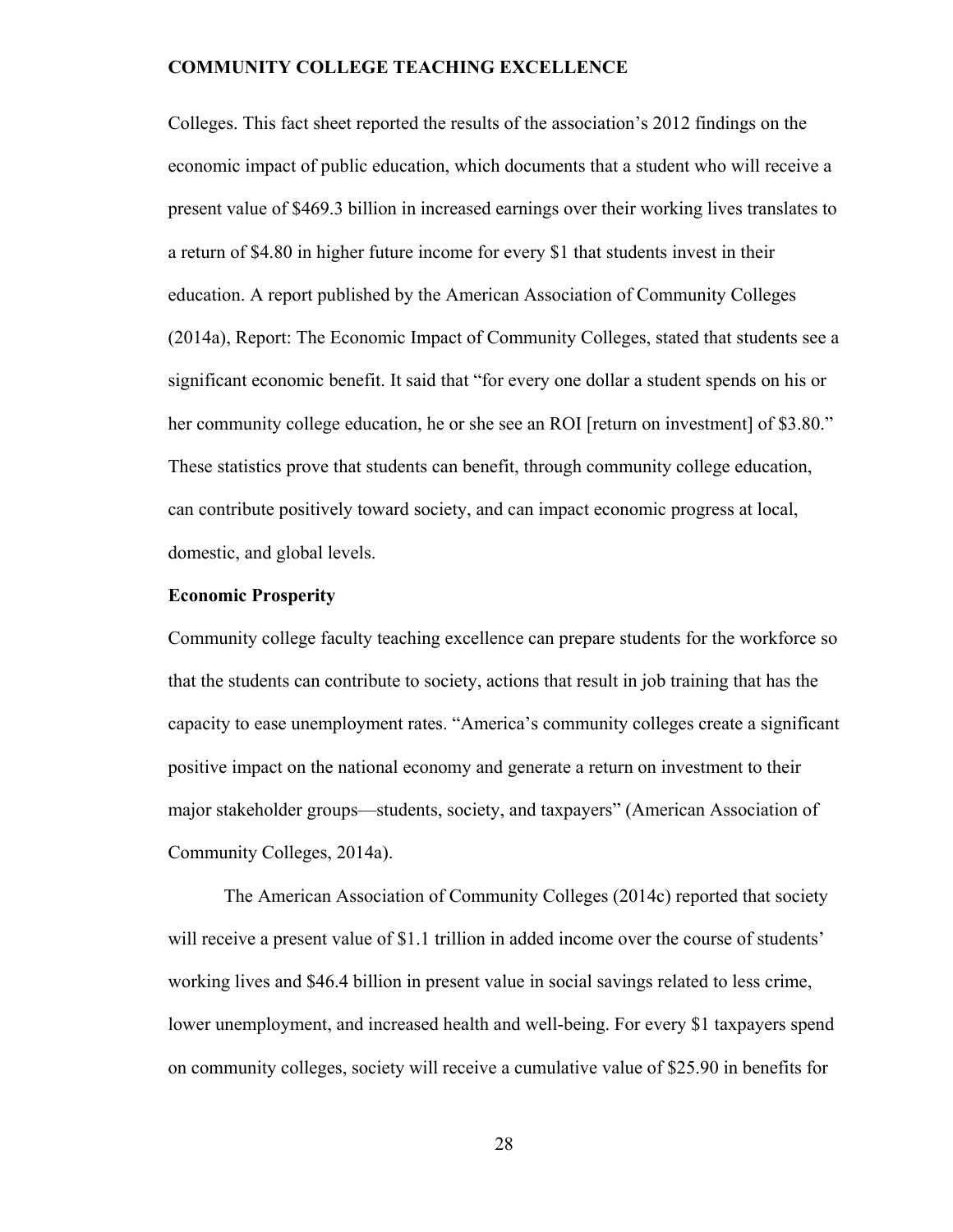as long as the 2012 student population remains in the workforce. Society will save \$19.2 billion in benefits due to a reduced demand for government-funded services. Every \$1 in costs to taxpayers results in \$6.80 in benefits. Post-secondary education is intertwined into all aspects of community and economy. "Examples of benefits attributed to increased levels of educational attainment include: greater workforce productivity and flexibility; higher earnings and more benefits for employees; better health and longer life expectancies; reduced reliance on social services; and increases in civic engagement" (American Association of Community Colleges, 2014a).

In summation, community colleges and higher education in general have the capacity to impact the student population as long as students remain in the workforce, depending less on government funded programs; leading to a reduction in the need for welfare, for lower unemployment rates, less crime, and lower incarceration rates; and can lead to improved health and an increase in civic engagement. These factors impact economic growth and prosperity locally, domestically, and globally. The following three data points are significant benefits related directly to America's community colleges.

#### **Figure 2. Bottom Line -- 2012 Community College Results**

- For every \$1 spent on a community college education, \$4.80 is gained in lifetime income for students.
- \$25.90 is gained in added income and social savings for society.
- \$6.80 is gained in added taxes and public-sector savings for taxpayers.

*Source: American Association of Community Colleges (2014c)* 

#### **Researcher Assumptions**

According to Merriam (1988), identifying the researcher's bias early on in a study is necessary for the reader to understand the researcher's position and any bias or assumptions that impact the inquiry. I bring to this study "past experiences, biases,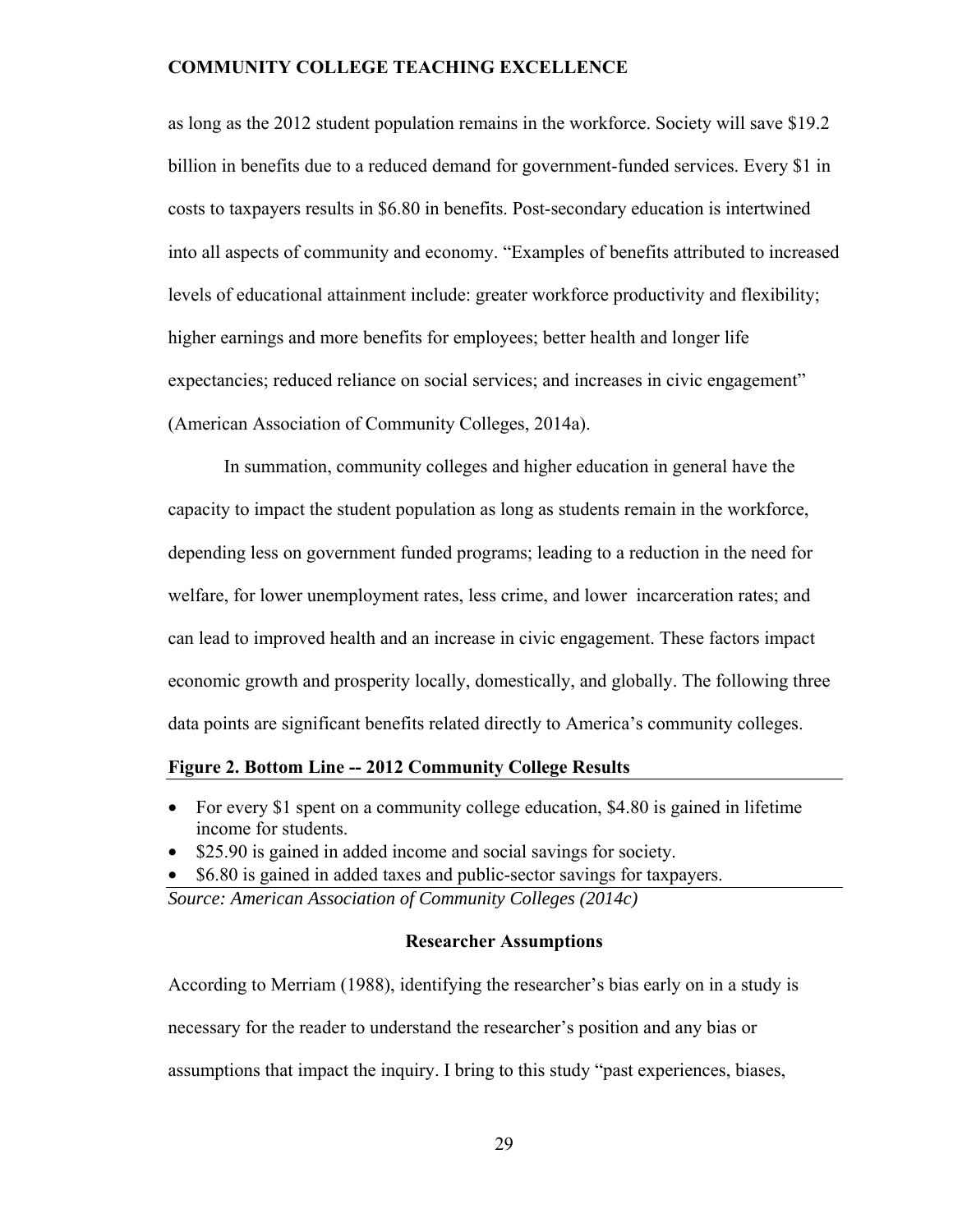prejudices, and orientations that have likely shaped [my] interpretation and approach to the study" (Creswell, 2013, p. 251).

To be completely transparent while conducting this research, it was important to reveal my background and research assumptions. I acknowledge that I have a bias about education at a community college level. However, I conducted this research as an explorer and learner examining excellence in teaching at a community college. My experience is that there is something special, unique, and challenging about teaching diverse learners in a community college setting. This experience was derived from the fact that for many years I taught courses at CNM, and I served as the college's executive director of human resources during the time of this study. Although I do have an understanding from a faculty perspective, I realized that in researching and writing this dissertation, it was imperative to acknowledge these assumptions and, as much as possible, to place them aside. I focused on validation from the participants' perspective, not from my own, with validation, meaning "a judgment of worthiness or goodness of a piece of research based on the subjects' input" (Angen, 2000, p. 387).

In qualitative research, a researcher must attempt to assess the accuracy of the findings based on the perspective of the person or community under study (Creswell, 2013). The accuracy is not based on my assumptions about this topic but is based on the assumptions and perspectives of the participants being investigated. Although I brought experiences and knowledge into this qualitative research setting, I set aside my perceptions and listened intently to the participants under study to learn from their stories, experiences, and meanings regarding excellence in teaching at a community college.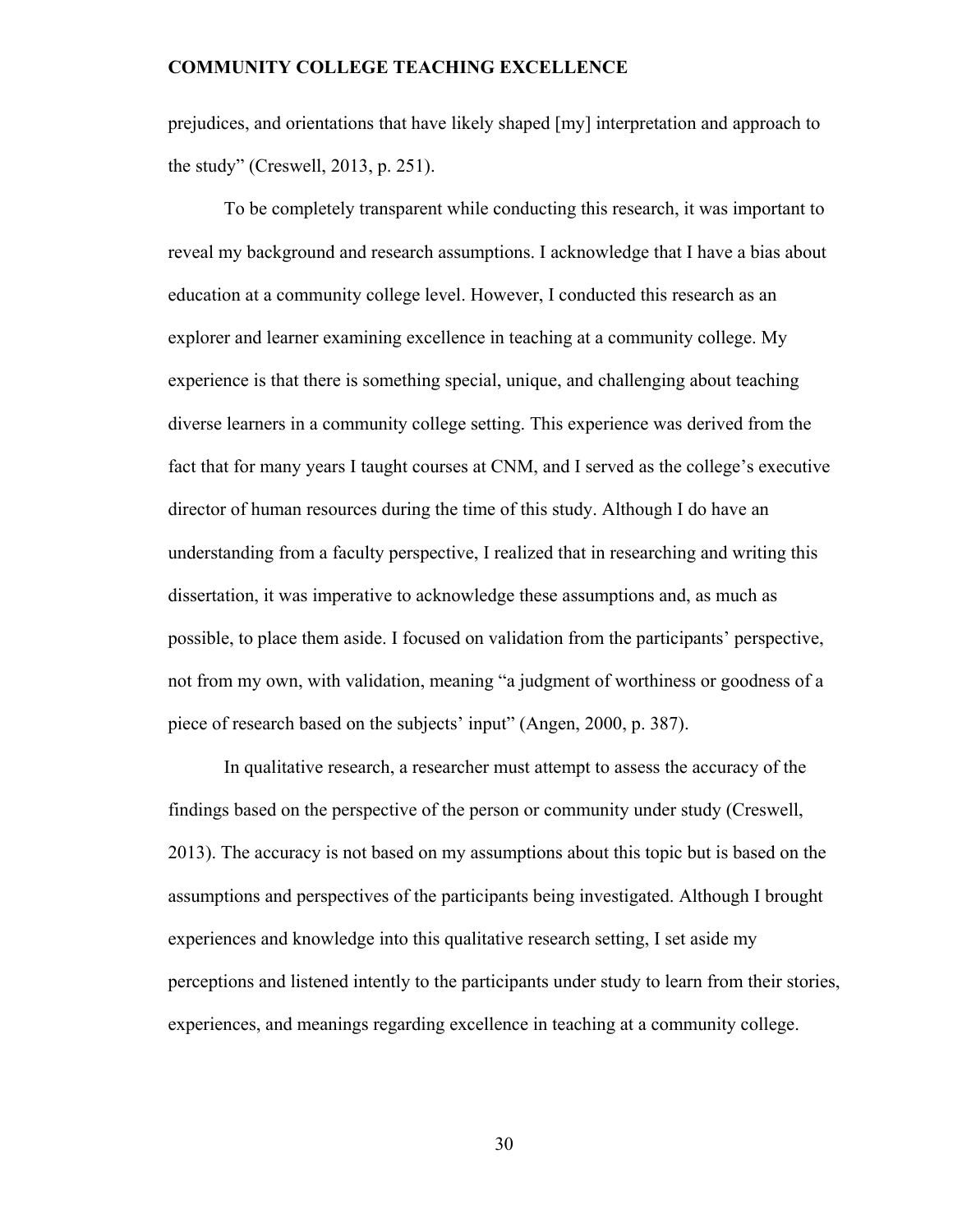#### **Limitations**

The criterion sampling selection imposes a limitation on this study because of the small sample size of 11. I reached out to the 11 distinguished faculty to identify their level of willingness and interest in participating in this study. I contacted them initially by phone and left messages to return my call, without providing details on their voice mails. It was important that these potential participants understood I was acting in this study as a researcher only and not as the executive director of human resources at CNM. Eight of the 11 participants returned my call and allowed me the opportunity to explain this study. All eight expressed interest in participating. Three did not return my call. One distinguished faculty member interested in participating said she was considering inviting the 11 distinguished faculty for coffee and conversation to explore opportunities to learn from each other; therefore, she was excited about participating.

Another limitation that can be posed was that I was familiar with this topic because of my experiences in higher education, explained later in positionality. However, I realized the need to pursue details in an effort to collect valuable evidence from the participants to support the results from the perspective of a distinguished faculty, not from my own experience.

Next, a third limitation was that only nine of the distinguished faculty were eventually interested in participating, after I sent them official written notice, which was one more that elected to participate after the telephone outreach. This research was not intended to cover a 360-degree perspective; a view from students, administrators, or other key stakeholders was not provided in this study. Although leadership, colleagues, and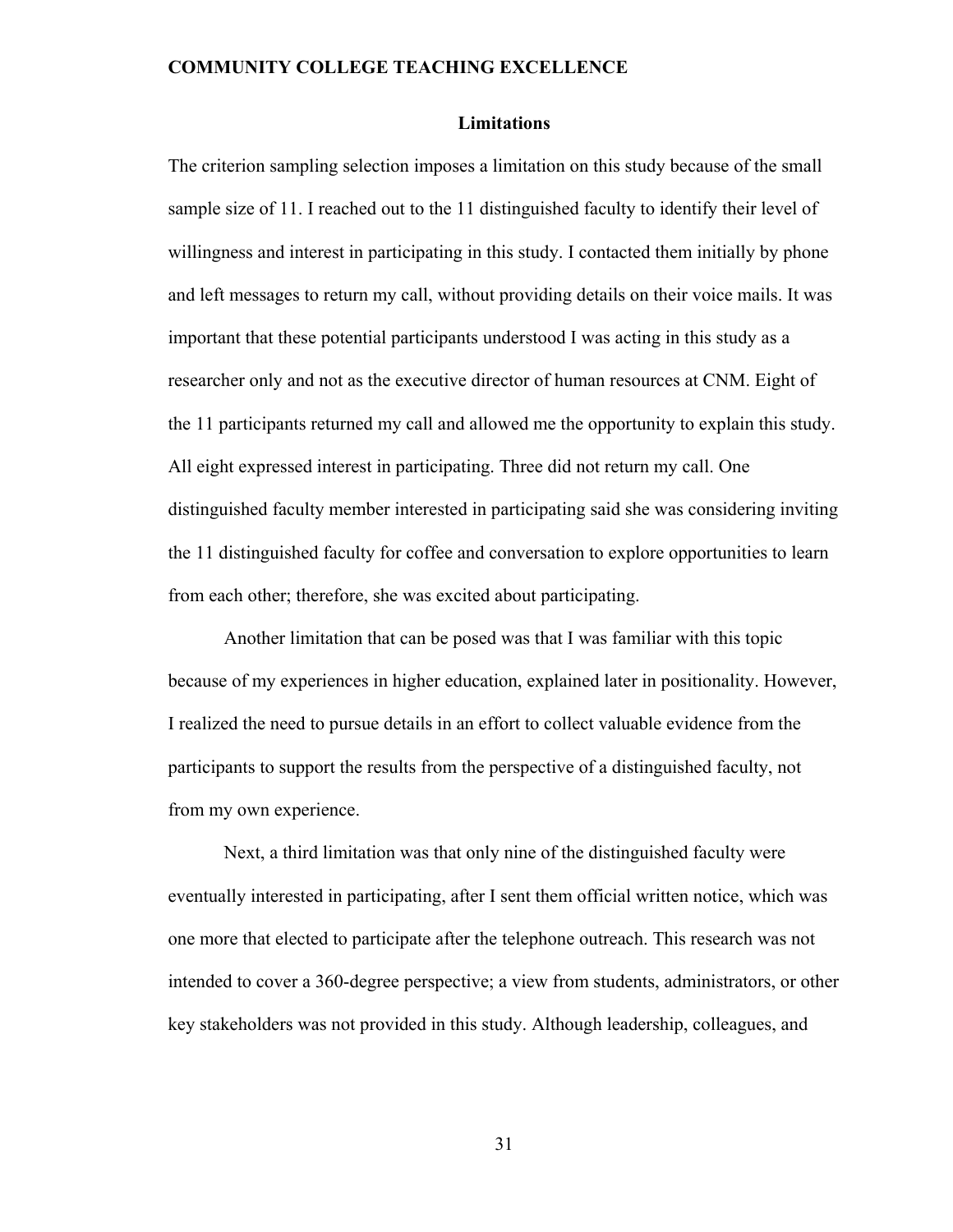students were a part of the decision-making process when selecting the 11 distinguished faculty, their perspectives were not articulated in this study.

The final limitation of this study was that the 11 faculty identities are disclosed on the World Wide Web through communications conducted by CNM. There is potential that individuals could be identified via the communication published on CNM's website that announced the distinguished faculty program and its honorees. I took all possible measures to secure the information and utilized pseudonyms in the data collection and in reporting the findings of this study.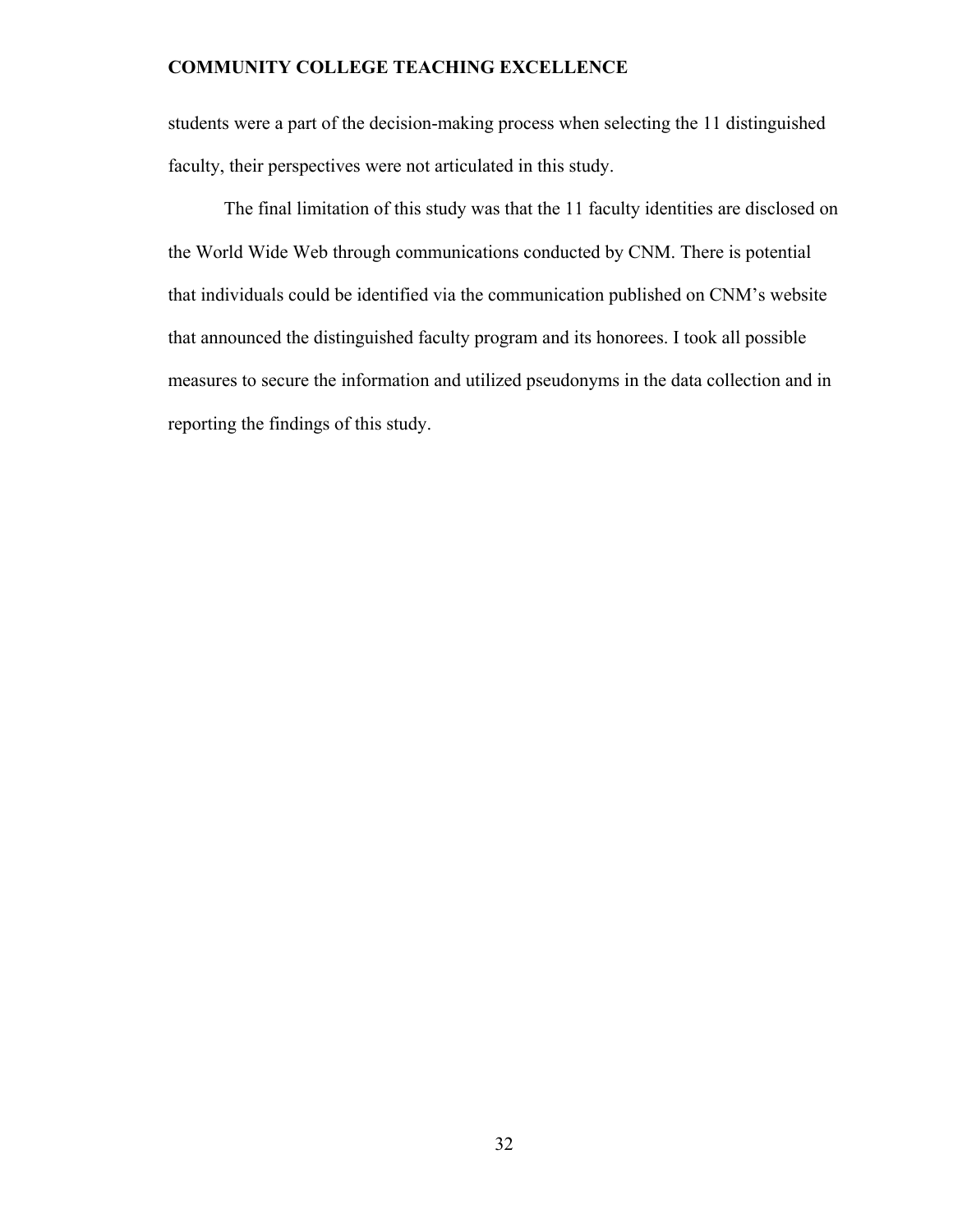#### **Chapter 2**

#### **Literature Review**

 *"Education is the most powerful weapon which you can use to the change the world."* 

*~~Nelson Mandela* 

#### **Overview**

The purpose of this study was to understand how distinguished faculty, at a southwestern community college, Central New Mexico Community College, perceived excellence in teaching by continuously improving their teaching practices to prepare students for success into the future. The implications of this research can contribute to existing literature, adding to the scholarship of teaching, examining relevant and timely excellence in teaching practices at a community college that has been recognized nationally for student success, high graduation rates, and for being one of the most affordable in the country for students to attend. This chapter contains current collected works that compares community colleges to universities; provides a history and evolution of community colleges, informs the reader about open access and equitable educational opportunities and scarce resource availability; and provides current knowledge available regarding community college faculty; documents published literature regarding teachers and teaching as a scholarship; and highlights the challenges and opportunities ahead for community colleges. Finally, this literature review concludes by identifying  $21<sup>st</sup>$  century workforce talent and the need to change.

According to Twombly and Townsend (2008), the two major journals about community colleges are Community College Journal of Research and Practice and Community College Review. Furthermore, books that help provide a description of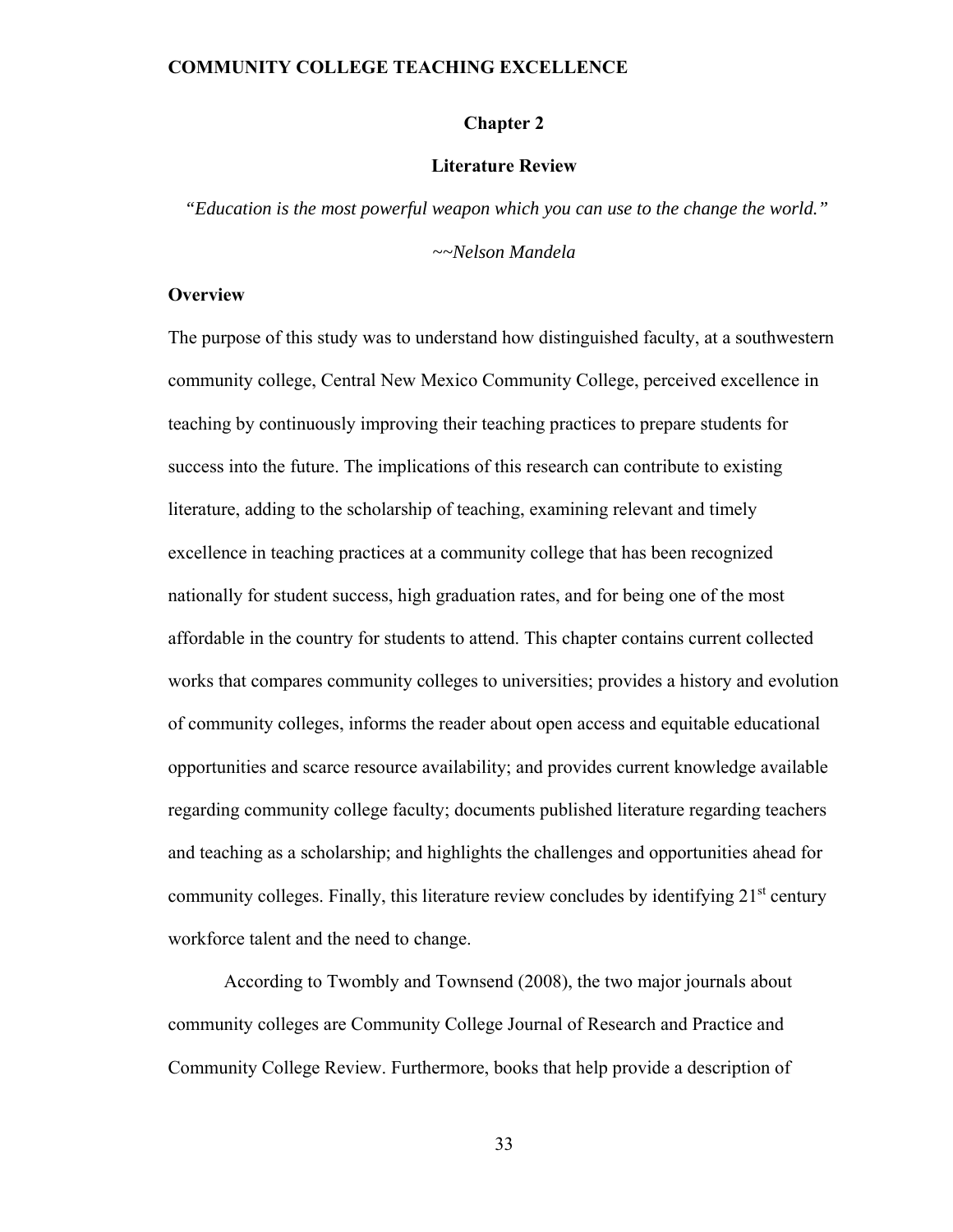faculty at work in community colleges include *Honored But Invisible: An Inside Look at Teaching in Community Colleges*, by Grubb and Associates (1999); *A Profile of the Community College Professorate*, 1975-2000, by Outcalt (2002); and *Community College Faculty: At Work in the New Economy*, by Levin, Kater, and Wagner (2006).

In conducting this research, I discovered several important topics that are pertinent to community colleges, such as "workforce development, remedial education, distance education, and the use of technology" (Bers & Calhoun, 2002, p. 10). Bers and Calhoun (2002) suggested that although a substantial body of literature about community colleges exists, its individual parts differ in nature, purpose, content, and accessibility.

This chapter does what Bloomberg and Volpe (2012) suggested, that is, joined the conversations among authors and theorists, first by documenting what was said and then by attempting to advance the dialogue from a critical and creative standpoint, thus intriguing the readers of this document who seek a deeper understanding of excellence in the teaching practices of community colleges. This literature review addressed areas of inquiry that were focused on community colleges and their faculty, identifying gaps in current research. This research was not meant to encompass all of what is documented today.

#### **Comparing Community Colleges to Universities**

Today, approximately 1,167 community colleges compete for students, influence, and funding against four-year institutions, public and private. Community colleges as well as universities educate students and award degrees. Colleges and universities can be either publicly held or privately held entities. Admission requirements can differ according to selectivity, such as highly ranked universities often being more discerning of whom they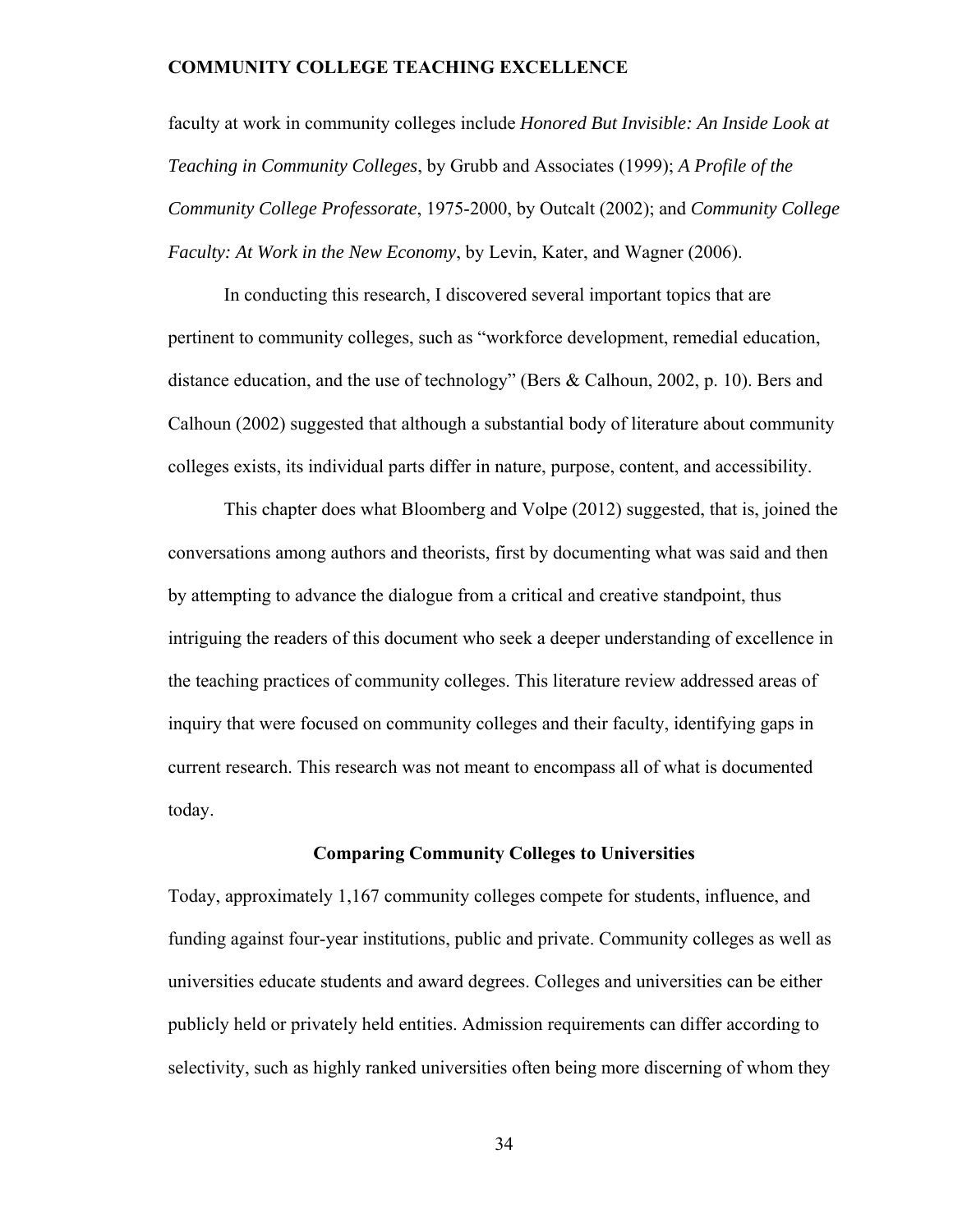admit. Community colleges tend to have smaller class sizes (American Association of Community Colleges, 2014a); therefore, the perception is that students are able to receive more personal attention from the faculty teaching the courses. Typically, universities offer bachelor, masters, and doctoral degrees, while community colleges offer associate degrees, certificates, and diplomas.

University faculty divide their time and effort between research and teaching while community college faculty primarily teach. "The community college's educational mission is solely to transmit knowledge, in contrast to the university's mission, which is to generate knowledge" (Twombly & Townsend, 2008, p. 21). Vaughan (1988) believed that teaching effectiveness is at the heart of the community college mission. Vaughan (2006) found that the mission of most community colleges is to commit to serve all segments of society through an open-access admissions policy that offers equal and fair treatment to all students; to provide a comprehensive educational program; to serve its community as a community-based institution of higher education; and to teach, support, and encourage lifelong learning.

Based on a review of public college revenue charts provided by the American Association of Community Colleges (2014b), college income streams are generated mostly from tuition, fees, and state and local appropriations as opposed to universities, which have multiple revenue streams and include athletic program revenue, which is produced in larger dollar amounts. University programs tend to be longer than community college programs and more expensive overall. Not only are students paying for extra years of education--tuition and fees--but the yearly costs at a university can often be double of what a student pays for a community college course. Additionally,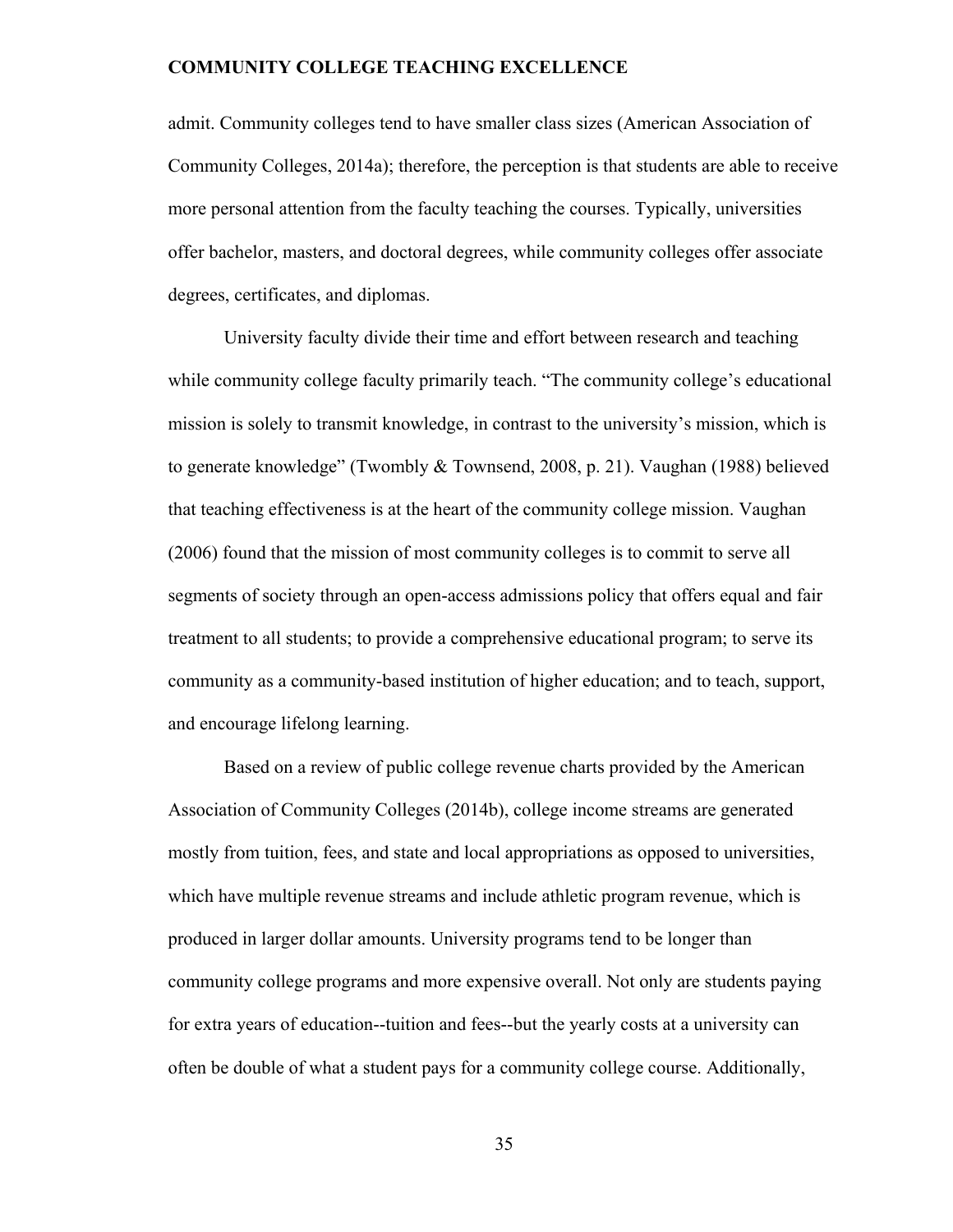community college faculty "may be affected more by managerial and political-economic forces than their university counterparts" (Levin et al., 2006, p. 5).

 The National Center for Education Statistics (2008) published a community college executive summary of important developments and trends in education using data available at the time of publication. This report, Community College's Executive Summary Report, said that 1,045 community colleges exist and have a population of 6.2 million students, which equates to 35% of all postsecondary students enrolled during this time period. This Executive Summary Report pointed out that college tuition and fees were less than half of those at public four-year universities and one-tenth of those at private four-year universities. In addition, the report found that larger percentages of nontraditional, low-income, and minority students were enrolled at community colleges in comparison to those enrolled at four-year universities.

#### **A Historical Perspective of Community Colleges**

It is important to understand the historical evolution of the purpose of the community college system: from an emphasis on open access and equitable education, affordable tuition, community college priorities, and the scarce resource availability. According to Cohen and Brawer (2003):

Community colleges reached out to attract those who were not being served by traditional higher education: those who could not afford the tuition; who could not take the time to attend a college full time; whose ethnic background had constrained them from participating; who had inadequate preparation in the lower schools; whose educational progress had been interrupted by some temporary condition; who had become obsolete in their jobs or had never been trained to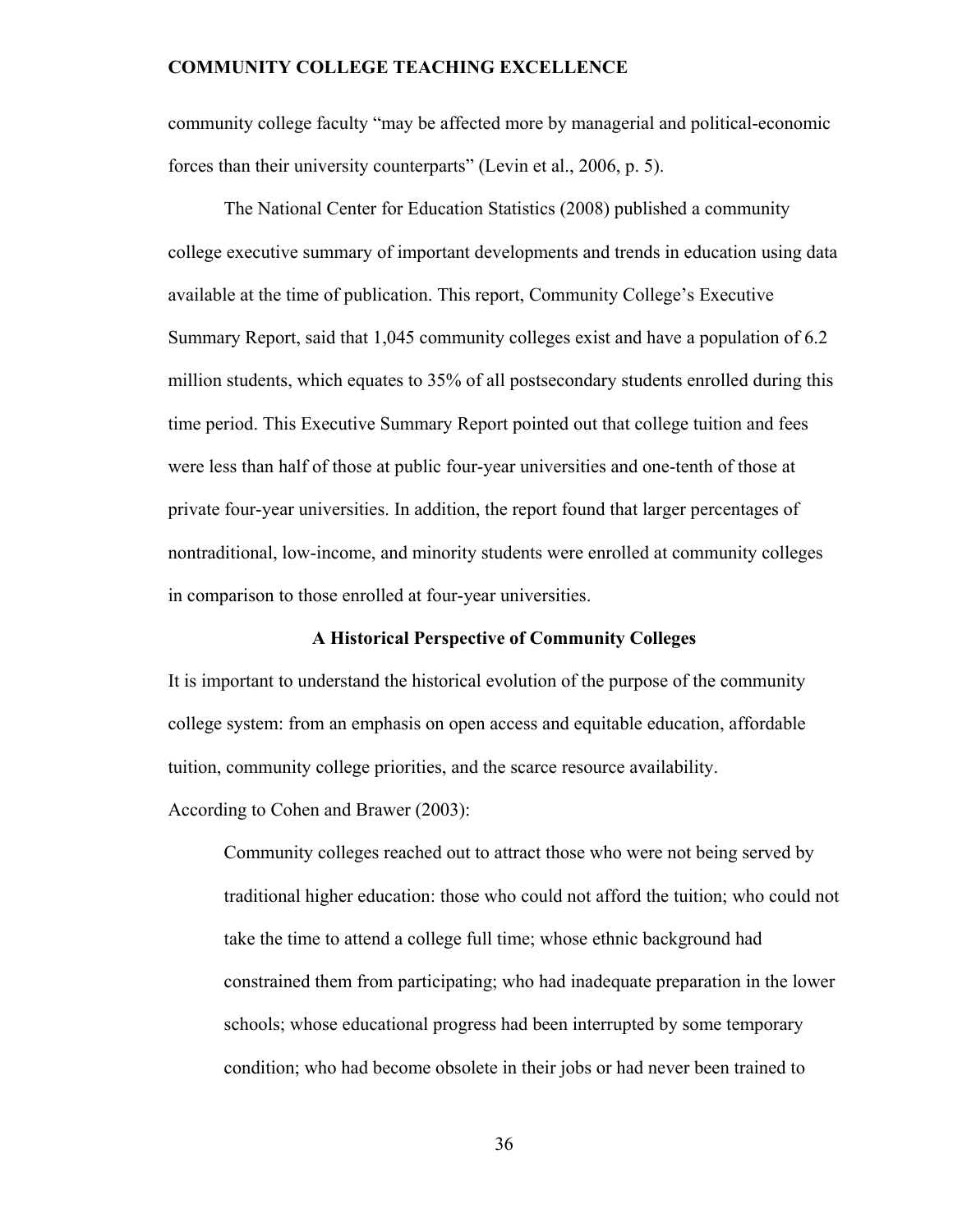work at any job; who needed a connection to obtain a job; who were confined in prisons, physically disabled, or otherwise unable to attend classes on a campus; or who were faced with a need to fill increased leisure time meaningfully (p. 28).

The historical perspective on the growth of community colleges also provided insight regarding the influences of a dynamic workforce, of economic demands, and on the expectations that society has had on community colleges for well over a century beginning in the early 1900s. The first community college, Joliet Junior College, originated in Illinois and was established to focus on general education courses. This history will help the reader comprehend a chronological evolution of community colleges.

It was evident that community colleges face dynamic and changing needs and must continue to respond and adapt quickly to better serve the student and the community. Therefore, studies relevant 20-plus years ago, although they form a solid foundation, may not be as relevant in the  $21<sup>st</sup>$  century. Community colleges continue to offer comprehensive facets of education that include transfer education, career education, developmental and remedial education, continuing education, industry training, and eLearning options.

 Cohen and Brawer (2003) noted that American postsecondary education, specifically that offered by community colleges, makes it possible to broaden the mission of higher education to include transfer opportunities from a two-year institution to a fouryear institution upon completion of community college work, vocational-technical education, continuing education, basic skills, and community education programs. Increasingly, community colleges are expanding educational opportunities to include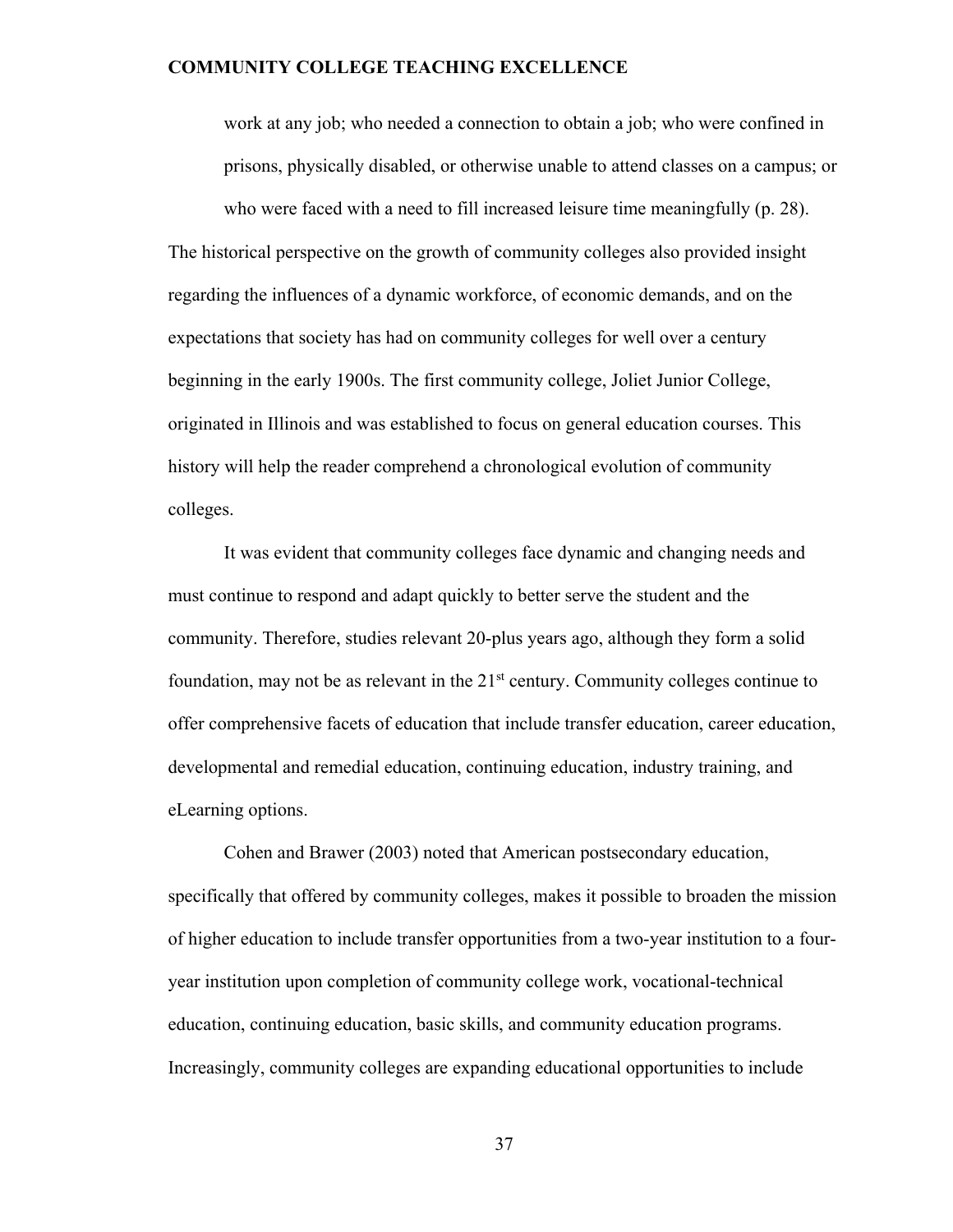more offerings in dual-credit or dual-enrollment courses offered to high school students under the tutelage of community college faculty (Twombly  $&$  Townsend, 2008, p. 5). Furthermore, some states, including New Jersey, now require public institutions to provide a venue for students to earn an associate's degree at a county or community college and require that courses be fully transferable to any of the state's public institutions as well as count as the first two years toward a baccalaureate degree (Redden). These demands reflect the need for community colleges to be nimble, flexible, and resilient while having the capacity to change quickly, which can be a challenge but is necessary in an environment that can be perceived as that of a bureaucratic, public-sector institution.

The purpose of community colleges evolved, depending on economic needs and the reality that students compete with the rest of the world in the realm of academic knowledge, soft skills, and skills related to technical subjects. Research into community colleges dates to the early 1900s, focusing on reducing entrance requirements and tuition, both of which opened doors for students to pursue civic, career, and degree goals and dreams (Franco, 2010, p. 150). After World War II, the GI Bill was implemented, which made available a large-scale financial aid package that resulted in increases in community college enrollment (Cohen & Brawer, 2003). The purpose of community colleges throughout their history has been to expand educational opportunities beyond "the sons of the wealthy and educated" (Cohen & Brawer, 2003, p. 27), creating openness for ethnic minorities, lower-income groups, and those whose prior academic performance had been marginal. Below is a detailed historical summary that reflects significant milestones for community colleges, dating from the early 1900s and continuing into the 21<sup>st</sup> century.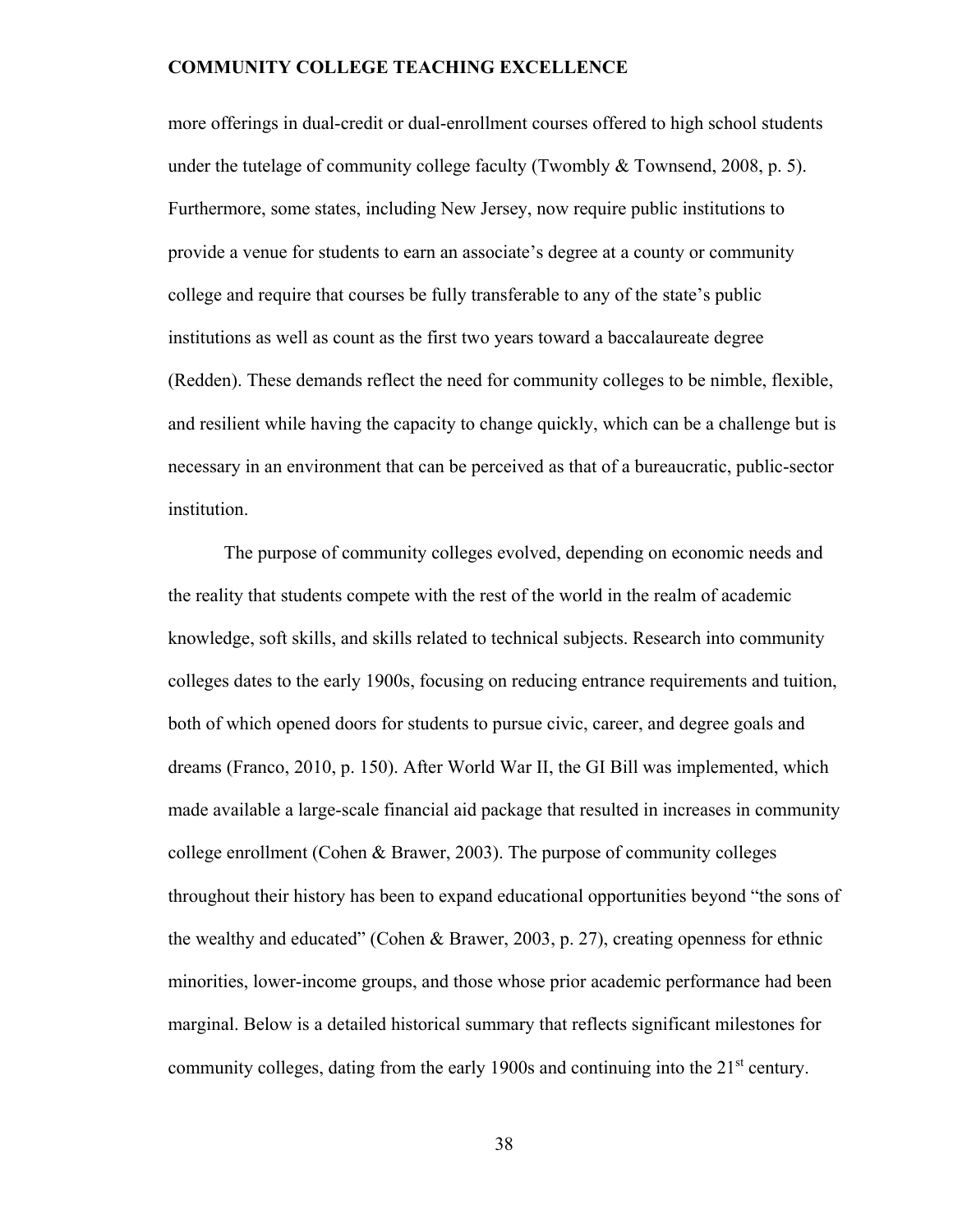| <b>Time period</b>   | <b>Community college emphasis</b>                                                                                                                                                                                                                                                                                                                                                                                                                                                                               | <b>Original sources</b>                                                   |
|----------------------|-----------------------------------------------------------------------------------------------------------------------------------------------------------------------------------------------------------------------------------------------------------------------------------------------------------------------------------------------------------------------------------------------------------------------------------------------------------------------------------------------------------------|---------------------------------------------------------------------------|
| 1900s                | Reduce entrance requirements and tuition<br>$\bullet$<br>Support local students<br>$\bullet$<br>Open doors to pursue civic, career, and<br>degree goals and dreams                                                                                                                                                                                                                                                                                                                                              | Franco (2010, p. 150)                                                     |
| 1922                 | Develop curriculum appropriate to larger,<br>$\bullet$<br>ever-changing civic, social, and vocational<br>needs of the entire local community                                                                                                                                                                                                                                                                                                                                                                    | Witt (1994)                                                               |
| $1920s$ and<br>1930s | De-emphasize transfer role<br>$\bullet$<br>Role of community college is emphasized<br>$\bullet$<br>as a provider of terminal vocational<br>education for marketable skills in local<br>workforces                                                                                                                                                                                                                                                                                                               | <b>Brint and Karabel</b><br>(1989)                                        |
| 1930s                | Meet community needs<br>$\bullet$<br>Integrate with the work of the high school<br>$\bullet$<br>and other community institutions<br>Focus on terminal associate degrees that<br>$\bullet$<br>meet local workforce needs                                                                                                                                                                                                                                                                                         | Hollinshead (1936),<br>Franco (2010)                                      |
| 1944-1946            | GI Bill passage<br>$\bullet$<br>43% of students were veterans<br>$\bullet$                                                                                                                                                                                                                                                                                                                                                                                                                                      | Franco (2002)                                                             |
| 1947                 | Truman Commission called on community<br>$\bullet$<br>colleges to become centers of learning for<br>the entire community with or without the<br>restrictions that surround formal course<br>work in traditional institutions of higher<br>education<br>Programs created to serve the needs and<br>wishes of the people it attracts<br>Made available to all Americans able and<br>willing to receive it, regardless of race,<br>creed, color, sex, or economic or social<br>status<br>Tuition free<br>$\bullet$ | President's Commission<br>on Higher Education<br>$(1947)$ , Witt $(1994)$ |
| 1950s and            | Korean War veterans<br>$\bullet$                                                                                                                                                                                                                                                                                                                                                                                                                                                                                | Franco (2010)                                                             |
| 1960s                | Sustained baby boom and rapid economic<br>$\bullet$<br>and technological growth, resulting in<br>greater demand for education                                                                                                                                                                                                                                                                                                                                                                                   |                                                                           |
| 1950s-1970s          | Community colleges increase in number<br>$\bullet$<br>from 412 to $1,058$ (nearly one community<br>college per week) throughout America<br>Enrollment soars to 2.5 million students<br>$\bullet$                                                                                                                                                                                                                                                                                                                | Witt (1994)                                                               |
| 1970s                | Balance university transfer and workforce<br>$\bullet$<br>development roles                                                                                                                                                                                                                                                                                                                                                                                                                                     | Witt (1994)                                                               |

## **Table 1. Historical Summary of Community Colleges**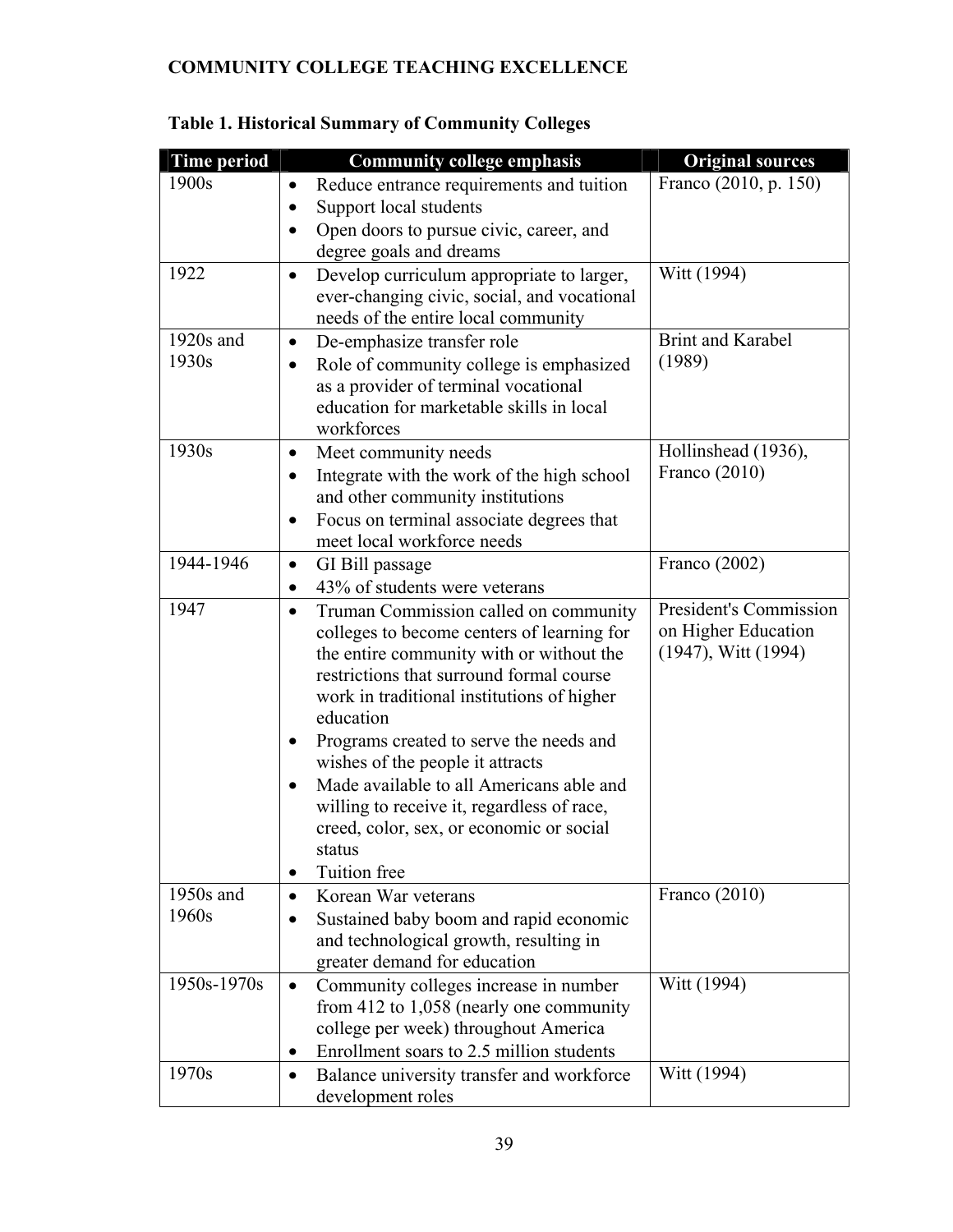| 1980s | Growth in number of student enrollment at<br>community colleges slows<br>Education of unprecedented diversity of<br>$\bullet$<br>students accelerates<br>States show concern over budgets and<br>"overeducated" workers as a means to<br>reduce university enrollments and provide<br>students with practical skills as an<br>economic development strategy | <b>Brint and Karabel</b><br>(1989)                        |
|-------|-------------------------------------------------------------------------------------------------------------------------------------------------------------------------------------------------------------------------------------------------------------------------------------------------------------------------------------------------------------|-----------------------------------------------------------|
| 1990s | Cold War and War on Poverty end<br>Community colleges now number 1,155,<br>with student increases up to 37%                                                                                                                                                                                                                                                 | Franco $(2010)$                                           |
| 2014  | 1,167 community colleges exist today                                                                                                                                                                                                                                                                                                                        | (American Association<br>of Community<br>Colleges, 2014a) |

#### **Open Access and Equitable Educational Opportunities**

Community colleges fundamentally provide equitable opportunities to all students. According to Cohen and Brawer (2003), "if intellectual ability in the population is distributed on a probability basis, intelligent people will come forth if more are given access to schooling" (p. 70). Social forces contributed to the need for workers trained to operate the nation's growing industries and the drive for social equality and greater access to higher education (Cohen, Brawer, & Kisker, 2014). "As a society, we have looked to schools for racial integration" (Cohen & Brawer, 2003, p. 2). According to these researchers, courts and legislatures insist that schools are a solution to mitigate discrimination while merging students across ethic groups in various programs.

Social backgrounds significantly affect community college faculty whereas the focus on the community college's role includes meeting the challenges of equal opportunity in higher education for Americans of all ethnic, cultural, and class backgrounds (Franco, 2010), requiring faculty to teach a wide array of diverse students. Research has concluded that an achievement gap exists when comparing the academic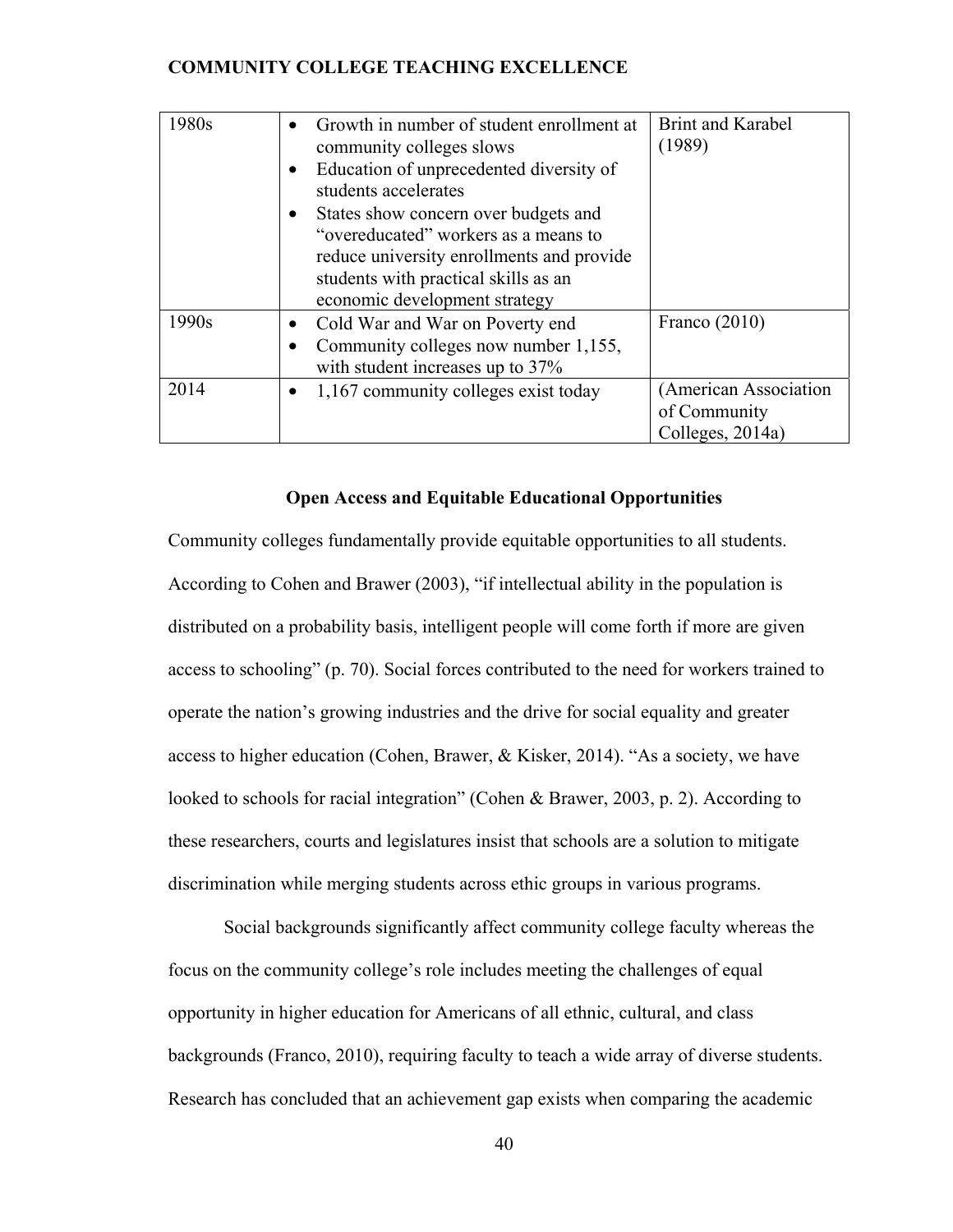success of students of color and/or of low-income and first-generation students with students from a more privileged background (Anderson, 2008; Bauman, Bustillos, Bensimon, Brown, & Bartee, 2005; Harper & Quaye, 2009). Community college faculty have the potential through teaching to aid in closing this gap by sharing their perspectives on strategies for teaching excellence.

Faculty roles include bringing out the best in students, enhancing their ability to learn, and preparing them to increase their skill level for the  $21<sup>st</sup>$  century workforce-despite the challenges students bring to the classroom environment. Community college teaching is complex yet supports an open-access mission, which may require more remediation for underprepared students (Alexander, Karvonen, Ulrich, Davis, & Wade, 2012). According to Brown (2004), culturally inclusive content and pedagogies were those that revealed issues of equity, power, and privilege that were rooted in our constructs of race, gender, gender identity, sexual orientation, physical and mental ability status, and other identifiers. Community college faculty teach not only "students whose first higher education experience is in the community college, community college faculty members also teach many students who start at four-year colleges or students who are still in high school. High school students are exposed to community college faculty through dual-credit or dual-enrollment courses" (Twombly & Townsend, 2008, p. 5).

#### **Scarce Resource Availability**

Faculty at community colleges rarely operate in an isolated environment; unless, they are accompanied by student-centered success strategies and programs. Both effective teaching and student success strategies are challenged by scarce resource availability. Community colleges, their faculty, and higher education in general are faced with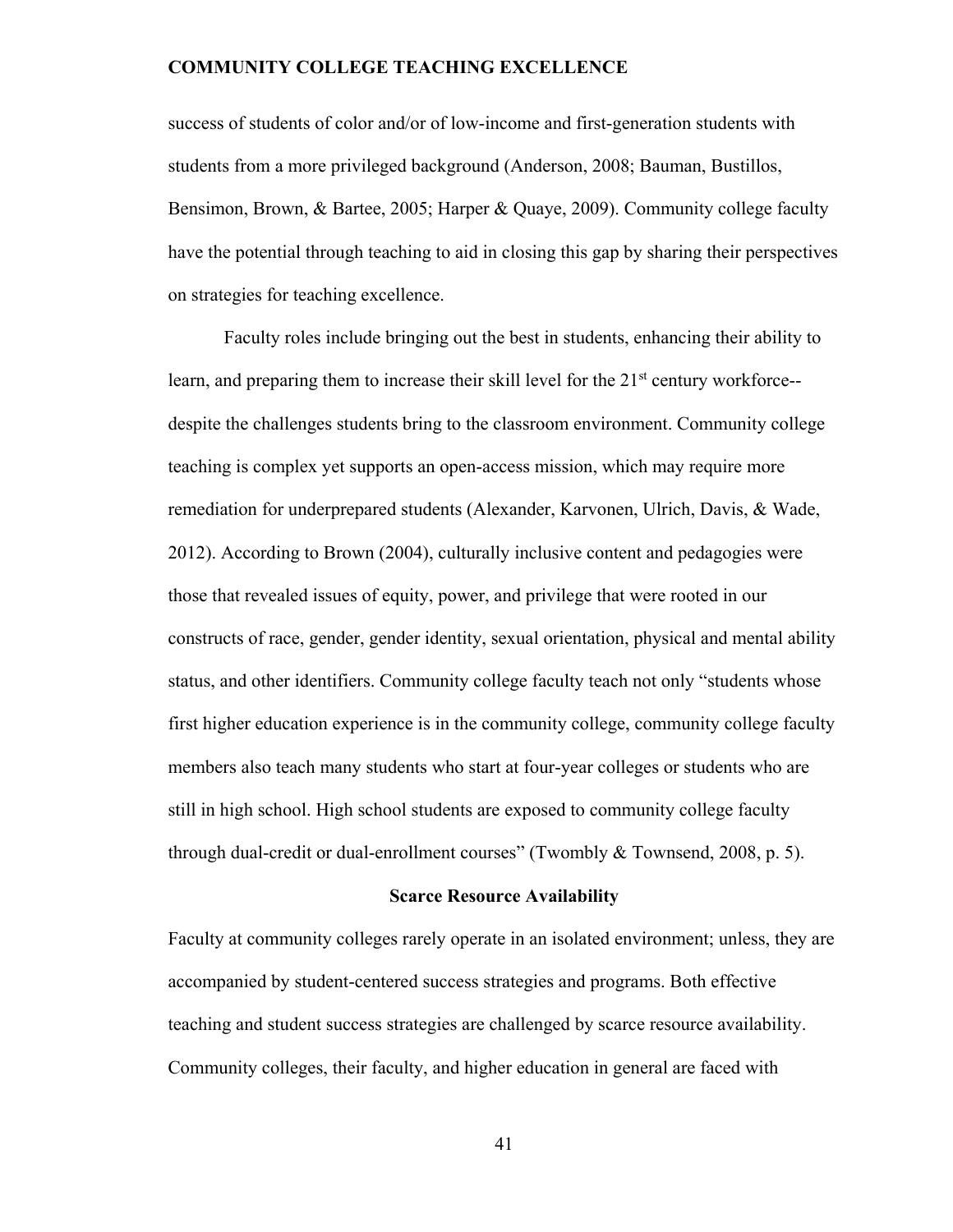balancing competing priorities and scarce resource availability. Faculty pressures include the ability to produce higher graduation rates, improve retention, and engage more students in pursuit of student success. At the same time, administrators struggle with cuts in state appropriations, tighter budgets, and pressure to hold the line on tuition rates. These challenges occur while the college strives to improve its teaching as well as the success of its students.

A report published by Deloitte Development LLC (2014) stated that many institutions of higher education, both public and private, face tremendous financial challenges due to decreasing federal funds, endowment volatility, and the pressure to contain tuition increases. Research suggested that "limited staffing, leadership, and budgets can severely impact the effectiveness of instruction; it takes community" (Silverman & Williams, 2014, p. 241). Community college faculty play a critical role in advancing progress on the important issues reflected in the study, Where Value Meets Values: The Economic Impact of Community Colleges, which was resulting in economic vitality. Sufficient funding is essential for community colleges to thrive; yet, historically, community colleges have been challenged by funding that is rarely sufficient and rarely equal to that provided to other educational sectors (Cohen & Brawer, 2008; Levin et al., 2010).

Other studies continue to support the assertion that "rising expectations for student learning have come at a time of diminishing resources for higher education, as both public funding and the value of endowments drop" (Hutchings, Huber, & Ciccone, 2011, p. 10). These researchers suggested that this academic profession is becoming less attractive for the best and the brightest because of the increase in demand for education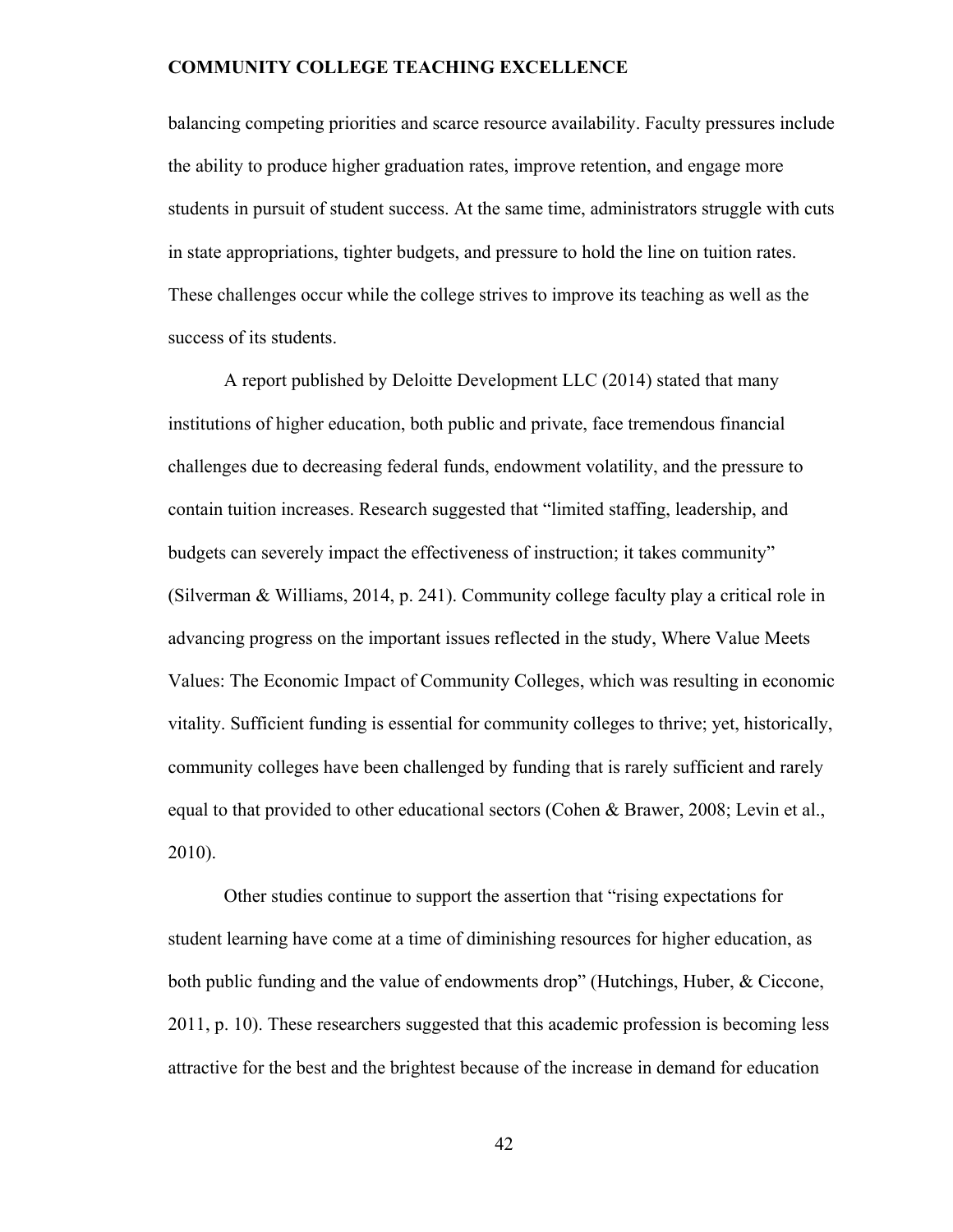reform and due to the limited resource availability. Furthermore, more than half of today's professoriate hold positions that are part time. This status creates difficulty in sustaining work while balancing institutional agendas for student learning.

In addition, research has revealed that "there is likely a community college teacher shortage on the horizon" (Sprouse, Ebbers, & King, 2008, p. 985). A number of additional scholars predicted that early in the 21st century, community colleges would experience a significant shortage in the number of qualified faculty (Evelyn, 2001; Keim, 1994; Magner, 2000). These researchers suggested there is a need to focus on hiring quality educators who emphasize teaching excellence. Community colleges can be more effective and lean in achieving their mission, working in a constrained environment, by helping faculty to become more effective in teaching students.

#### **Research on Community College Faculty**

Studies have been conducted that expand the knowledge available of community college faculty. Twombly and Townsend (2008) claimed that community college faculty have been examined primarily in terms of their characteristics: faculty work in the context of the community college; dimensions of the faculty career and labor market; the influence of institutional factors, such as unions and on faculty work; and community college teaching as a profession. Characteristics cited in an article published by Twombly and Townsend (2008) found that "approximately two thirds of community college faculty members are employed on a part-time basis" (p. 12); "there is almost no research about being a minority faculty member in the community college" (p. 13); faculty gender is evenly split between male and female; and different studies have arrived at different average ages of the faculty.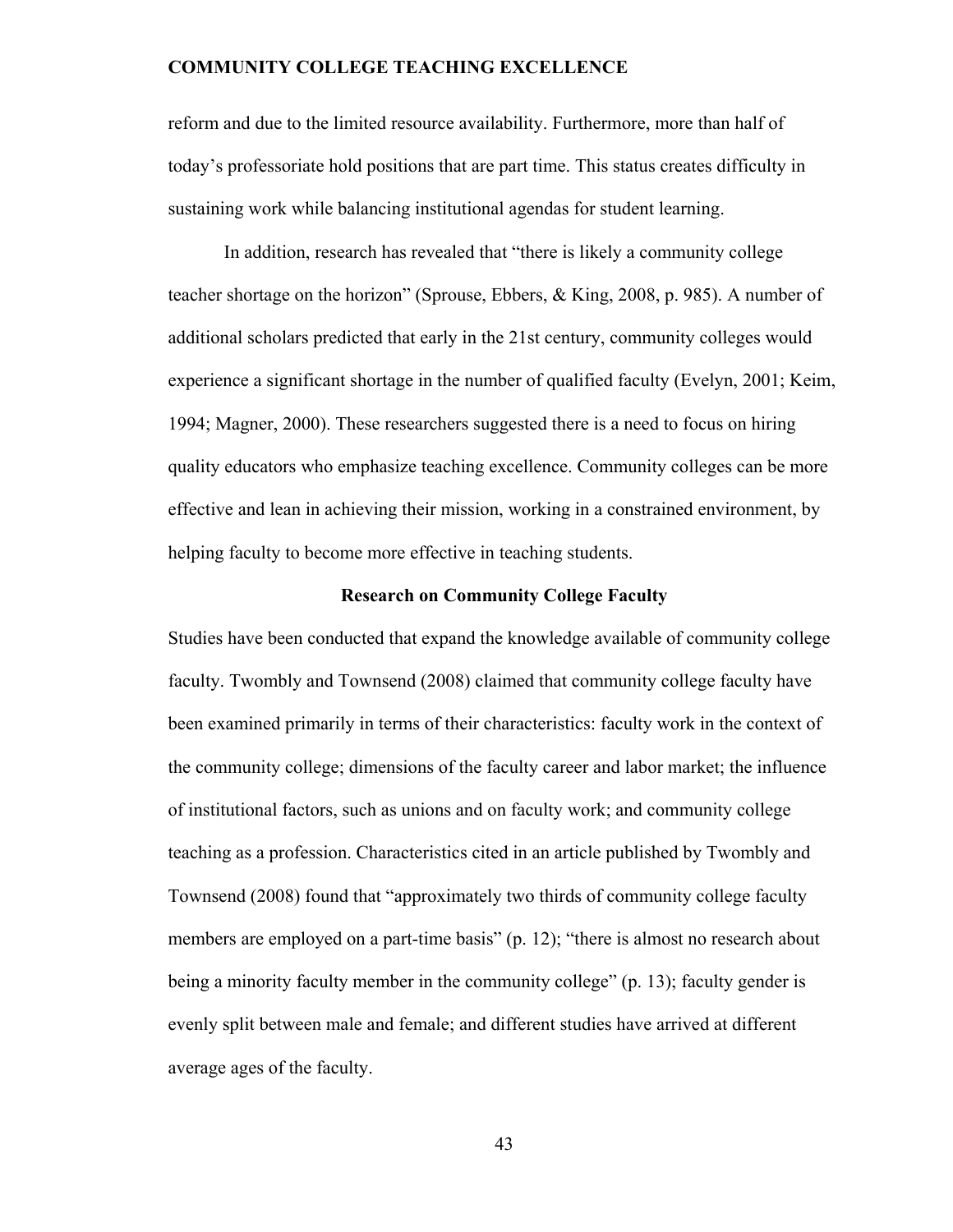These scholars also indicated that community college faculty work is shaped by the institution's mission to provide access to higher education to everyone who can benefit from it and to offer transfer, vocational, remedial, and academic programs at a two-year level; reiterated that their primary work is teaching; and indicated that full-time faculty have the shortest work week among the professorate. "A substantial proportion of the faculty has held previous positions in other settings before moving to the community college" (Twombly & Townsend, 2008, p. 15), and often these faculty positions are hired locally or at best regionally, thus offering significant opportunity for graduate students who might consider the community college as a place to teach. Furthermore, because community colleges tend to hire locally or regionally, salaries often are not subject to market forces, like they are at research universities (Twombly, 2005).

"Unions and faculty governance are the two institutional factors about which the most has been written, but that is not to say that much has been written about either" (Twombly & Townsend, 2008, p. 16). In addition to unions and faculty governance, these scholars indicated that college administrators also are major institutional factors influencing faculty work. Last but certainly not least, there is a "high degree of satisfaction evident in the national studies that have examined job satisfaction" (Twombly & Townsend, 2008, p. 17). However, the downside of community college faculty are "feelings of being disrespected or held in lower esteem by those in a 4-year institution" (Twombly & Townsend, 2008, p. 17). These scholars stated that "there seems to be little evidence that community college teaching is unique and different from teaching in other sections. Community college teaching does not employ different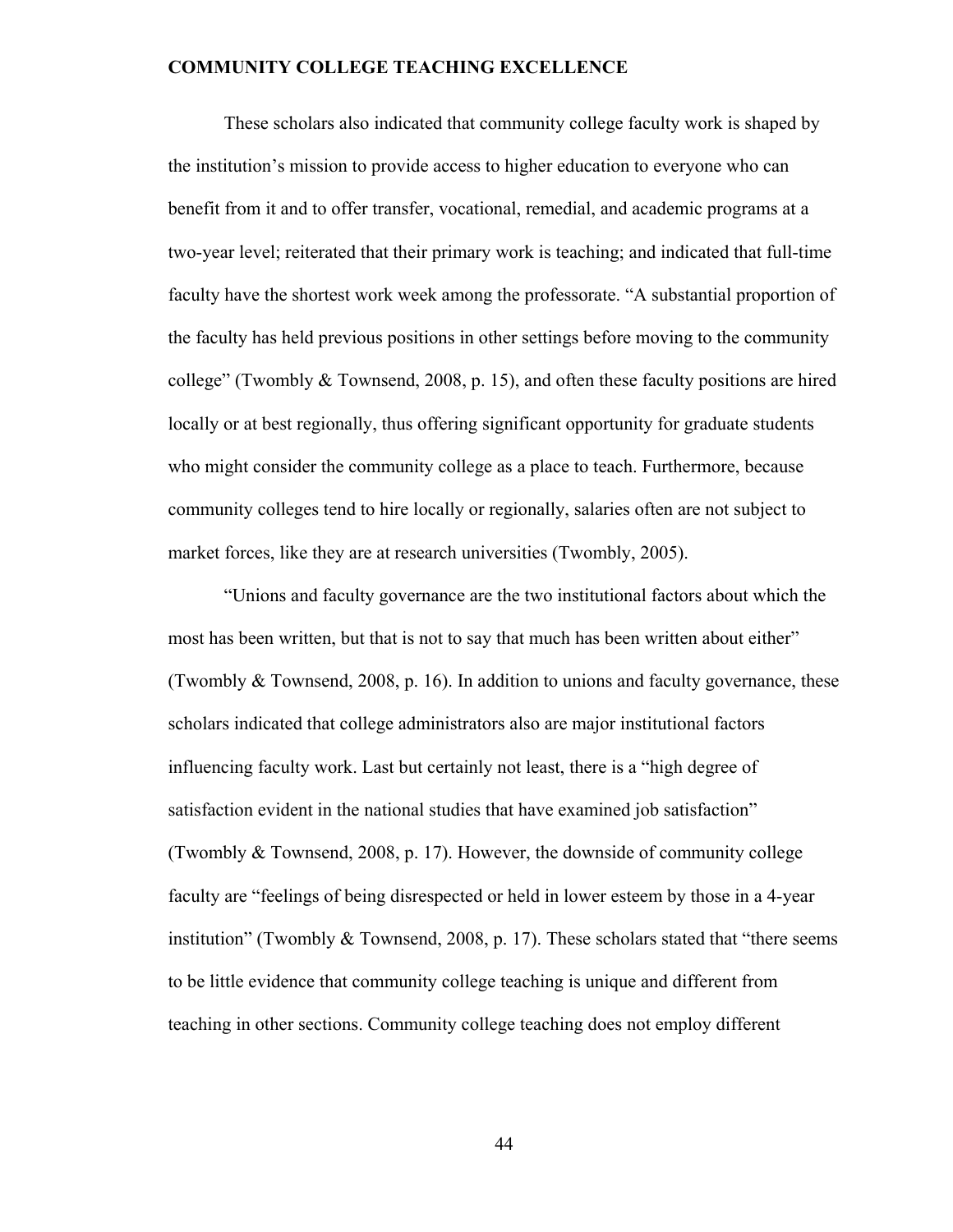methods, require different pedagogical training, or have substantially different norms than teaching in any other section" (Twombly & Townsend, 2008, p. 18).

#### **Teachers**

This section of the literature review was based on the current published research and focuses on describing teachers, their influence, and what makes an effective teacher. First, researcher Darling-Hammond (1997) emphasized that teachers need to be prepared to teach an ever-more diverse group of students for much more challenging work; for framing problems; for finding, integrating, and synthesizing information; for creating new solutions; for learning on their own; and for working cooperatively. Darling-Hammond (1997) stated that teachers will need substantially more knowledge and radically different skills than most now have and that most schools of education now develop. This section covers a portion of what we know about teachers based on past scholarly writings that are published.

 Buskist et al. (2005) stated that teaching involves a triad: the student, the teacher, and the knowledge being studied. "A student is a person who seeks or otherwise needs the knowledge 'possessed' by the teacher. A teacher is a person who is charged with imparting such knowledge to students. Knowledge, of course, is any sort of information relevant to a student's life--it may be personal, purely abstract, work-related, or skilloriented" (Buskist et al., 2005, p. 115). Several researchers and authors of various publications have highlighted the soft skills and the knowledge base a teacher must possess to be effective for the learner (Bain, 2004; Bernstein et al., 2006; Buskist et al., 2005; Chickering & Gamson, 1999; Lowman, 1984).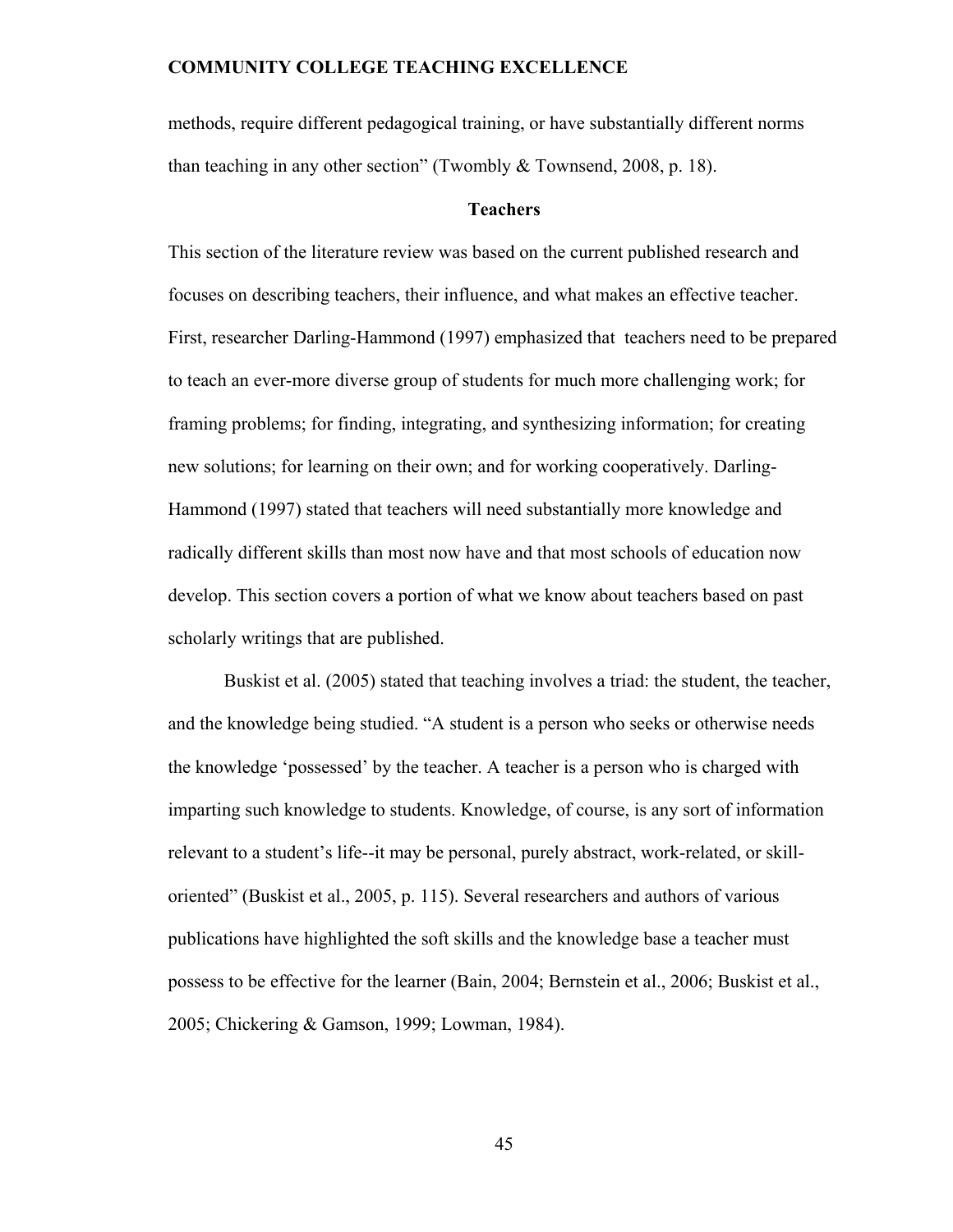"Teachers enhance the likelihood that their students will be receptive to influences by imparting substantive and accurate knowledge, making this knowledge relevant, emphasizing critical thinking, and sharing their academic values, curiosities, and enthusiasm" about learning (Buskist et al., 2005, p. 111). Educators recognize that their work may exert significant positive influence on students' views about the power of learning, education, and change. Teaching and expanding knowledge bases can broaden the learners' worldviews and bring about new perspectives and ideas of what is possible. Teaching has the capacity to alter a student's future if the teaching is interesting, relevant, and intellectually engaging.

 Community college faculty are challenged to facilitate the diverse student's understanding of the subject matter and the acquisition of specific skills that are relevant and useful in today's workplaces. In general, highly effective teachers were described as being knowledgeable in the subject matter they teach, as having the ability to develop rapport with students, which increases receptivity to the teacher's message, and communicating information clearly at the students' level of understanding, regardless of the complexity of the subject matter (Buskist et al., 2005).

In 1986, Chickering and Gamson (1999) invited a small task force of scholars who had conducted research on the impact of the college experience as well as scholars of organizational, economic, and policy issues in higher education to meet for two days. Their work focused on the implications of improving undergraduate education. As a result of the efforts of this task force, scholars claim that good practices in undergraduate education are comprised of seven factors: (a) encourage student-faculty contact, (b) encourage cooperation among students, (c) encourage active learning, (d) give prompt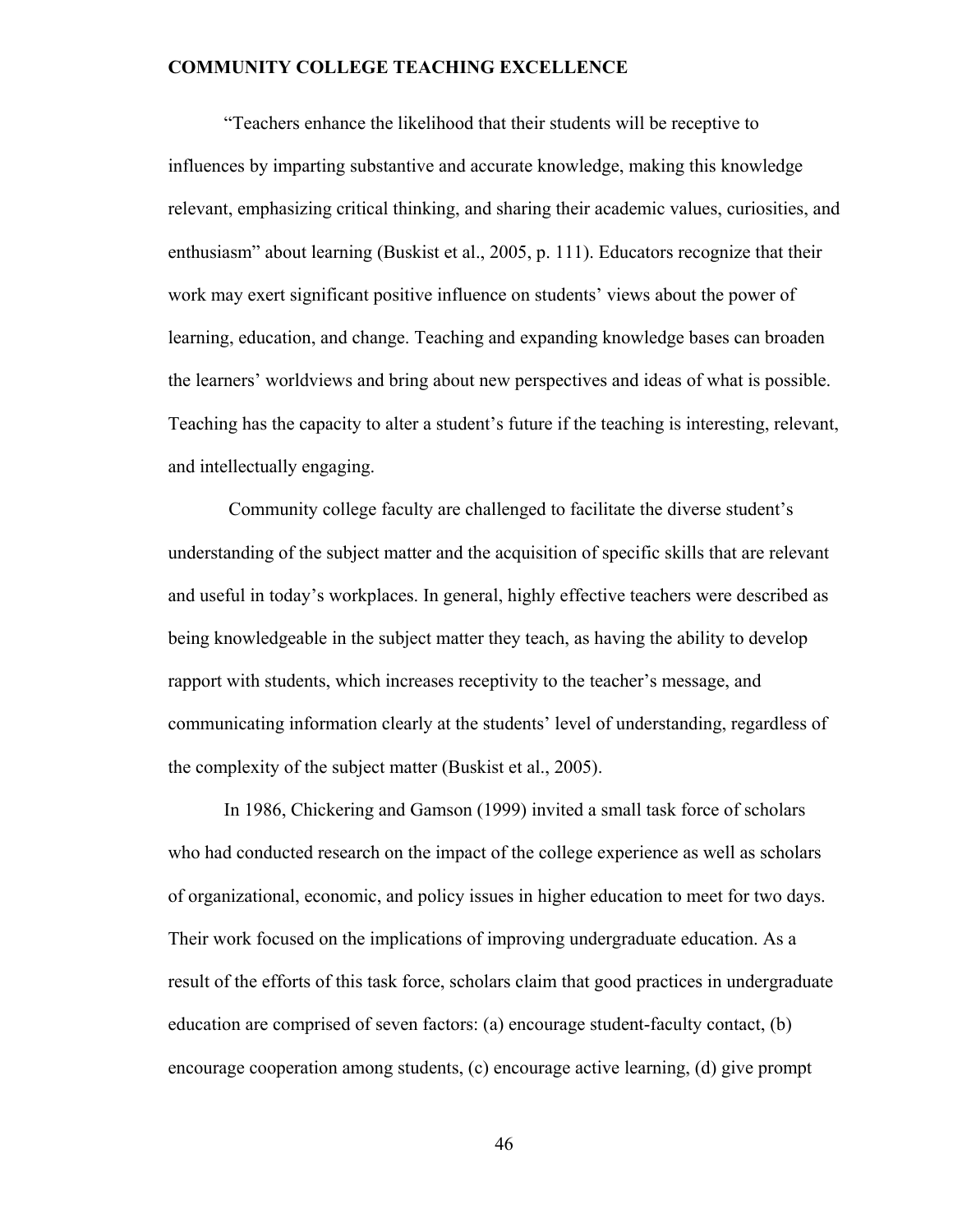feedback, (e) emphasize time on task, (f) communicate high expectations, and (g) respect diverse talents and ways of learning.

Lowman (1984, p. 23) stated that "the ability to stimulate strong positive emotions in students separates the competent from the outstanding college teacher." Bernstein et al. (2006) found that "an excellent teacher is one who engages in a wellprepared and intentional ongoing investigation of the best ways to promote a deep understanding on the part of as many students as possible" (p. 215). Furthermore, for more than 15 years, Bain (2004) studied approximately 100 teachers in a variety of fields in university settings and wrote "What the Best College Teachers Do." The Bain (2004) study found that the best teachers create a natural, critical-learning environment in which students are fascinated with authentic tasks that provoke curiosity; challenge students to rethink assumptions and examine their own mental models of reality; and create safe environments where students can try, need improvement, receive feedback, and try again.

Excellence in teaching is essential to student success and warrants study and recognition of its best practices. Bernstein et al. (2006, p. 7) cited the need to recognize excellence in teaching:

As with assessment, efforts to conceptualize, support, and reward good teaching are back in public discourse—certainly so in the United States. In addition to spurring new attention to the role of learning outcomes assessment for accountability, Spellings' National Commission report urged colleges and universities to embrace a "culture of innovation" in teaching and curriculum (2006, p. 5), a theme that many campuses were also voicing. Even at Harvard University, a distinguished task force sought to identify ways to foster and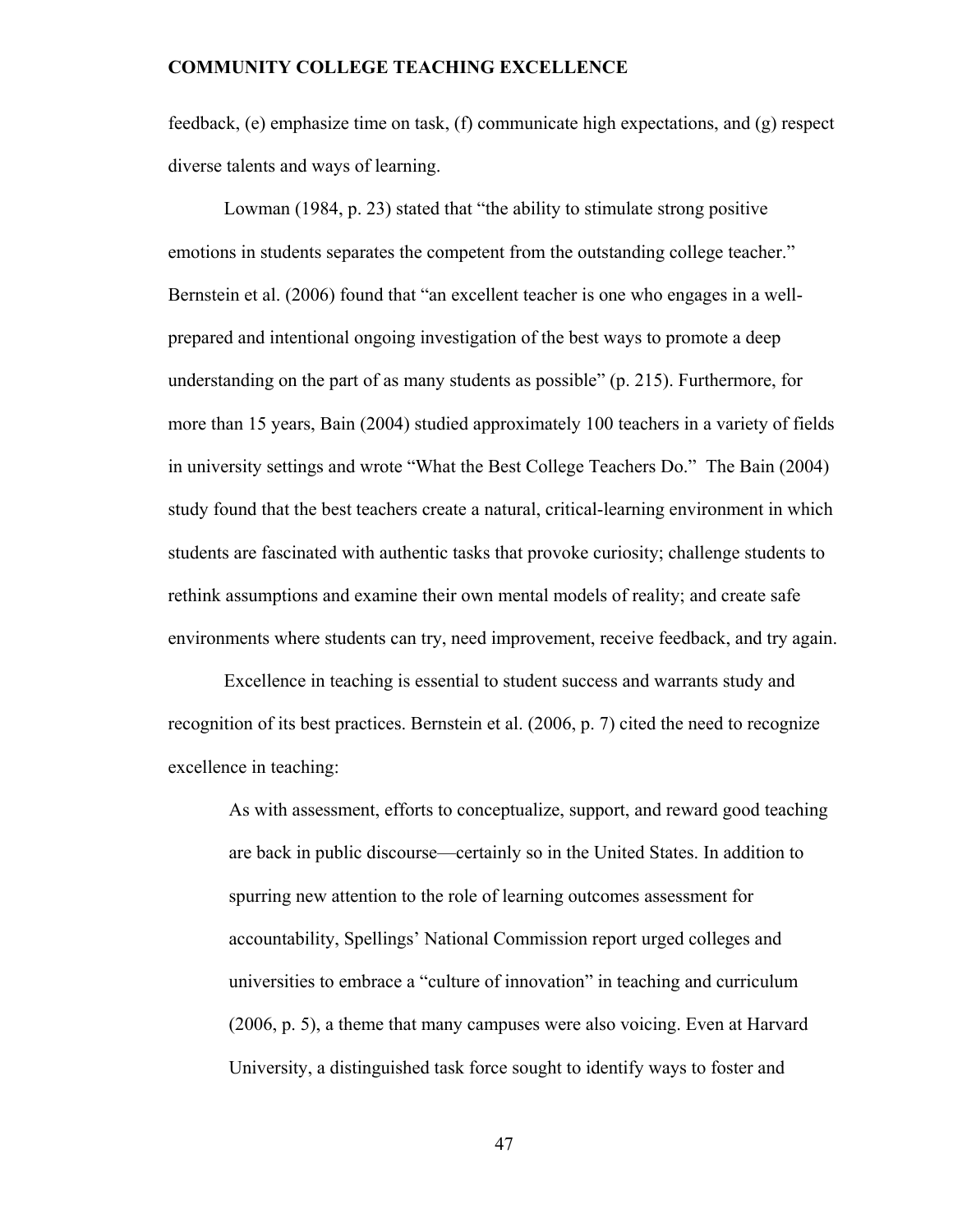reward pedagogical improvement as a major professional commitment for academic scholars at all stages of their careers (see Harvard Magazine, 2006; Task Force on Teaching and Career Development to the Faculty of Arts and Sciences, 2007). Indeed, a consensus seems to have emerged that it's time to revisit expectations for good teaching in higher education and to develop some common understanding about how it can be improved.

Fink (2003) proposed combining foundational knowledge, application, integration, human dimension, valuing, and lifelong learning. Each of these types of learning and learning outcomes stimulated the other to achieve what the research calls significant learning (Fink, 2003). This researcher designed A Self-Directed Guide to Designing Courses for Significant Learning, developing taxonomy of significant learning that illustrates interaction between six kinds of significant learning: (a) learning how to learn, (b) foundational knowledge, (c) application, (d) integration, (e) human dimension, and (f) caring. Fink determined that courses are designed by two closely related but distinct actions. First, the course is designed by gathering information in order to make decisions about the course. Then, the teacher engages in a teacher-student interaction to implement the design. A teacher "must be competent in both course design and teacher-student interaction" (Fink, 2003, p. 1).

 While several publications already identify best teaching practices, this dissertation provides current, relevant information from the perspective of community college faculty, one that can align with what has been published and/or can provide a new perspective for consideration. This dissertation also is unique when compared to other published studies because it examined the best-in-class faculty at a best-in-class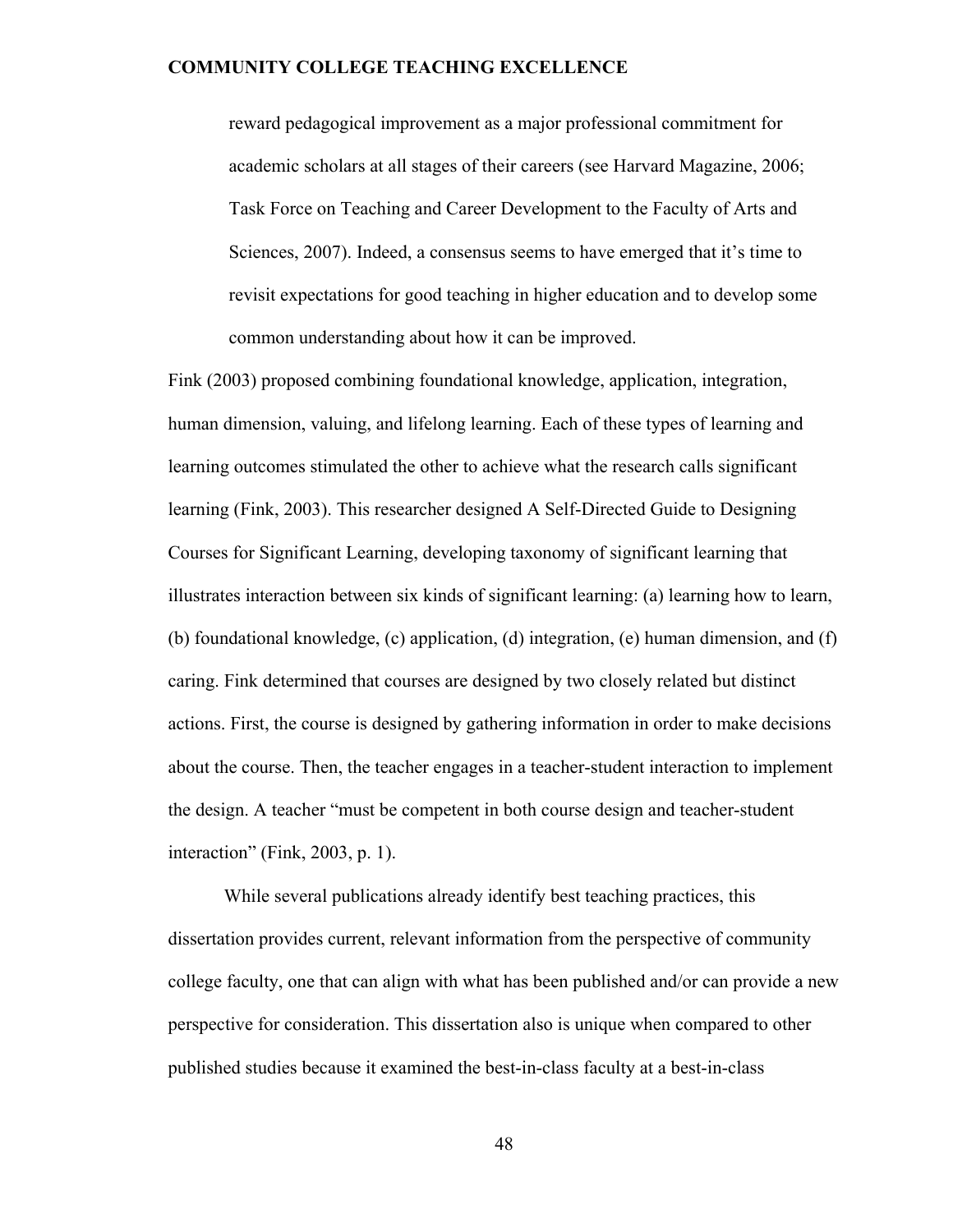community college and continues the research that contributes toward teaching as a scholarship based on their perspectives.

#### **Teaching as a Scholarship**

Boyer (1991) noted that faculty work is comprised of four premises: (a) scholarship of discovery, which is basic research; (b) scholarship of integration, which is analyzing and interpreting research findings; (c) scholarship of application, which is applying knowledge to the solution of technical or social problems; and (d) scholarship of teaching, which is conveying knowledge and love for learning to students. The emphasis of the teaching environment of the community college, and the intent of this section, leads naturally to a focus on the fourth scholarly premise, the scholarship of teaching, and to a consideration of the faculty role in systematically analyzing the classroom as a learning environment (Palmer, 1992). I share a common goal through this study with faculty developers and scholars of this scholastic work: "transforming teaching and learning for the better" (Hutchings et al., 2011, p. 5).

The Carnegie Academy for the Scholarship of Teaching and Learning (CASTL) project began with the 1990 publication of Scholarship Reconsidered (Boyer) and later was enhanced in Scholarship Reassessed (Glassick, Huber, & Maeroff, 1997). The scholarship of teaching is "an approach to teaching that is informed by inquiry and evidence. They [faculty] are trying to find the best ways of incorporating new media into their teaching; they [faculty] are troubled by the number of students who are performing poorly in their science or math classes; or they [faculty] care deeply about educating students for citizenship, and want to explore how best to build student's knowledge, skills, and confidence" (Hutchings et al., 2011, p. 3).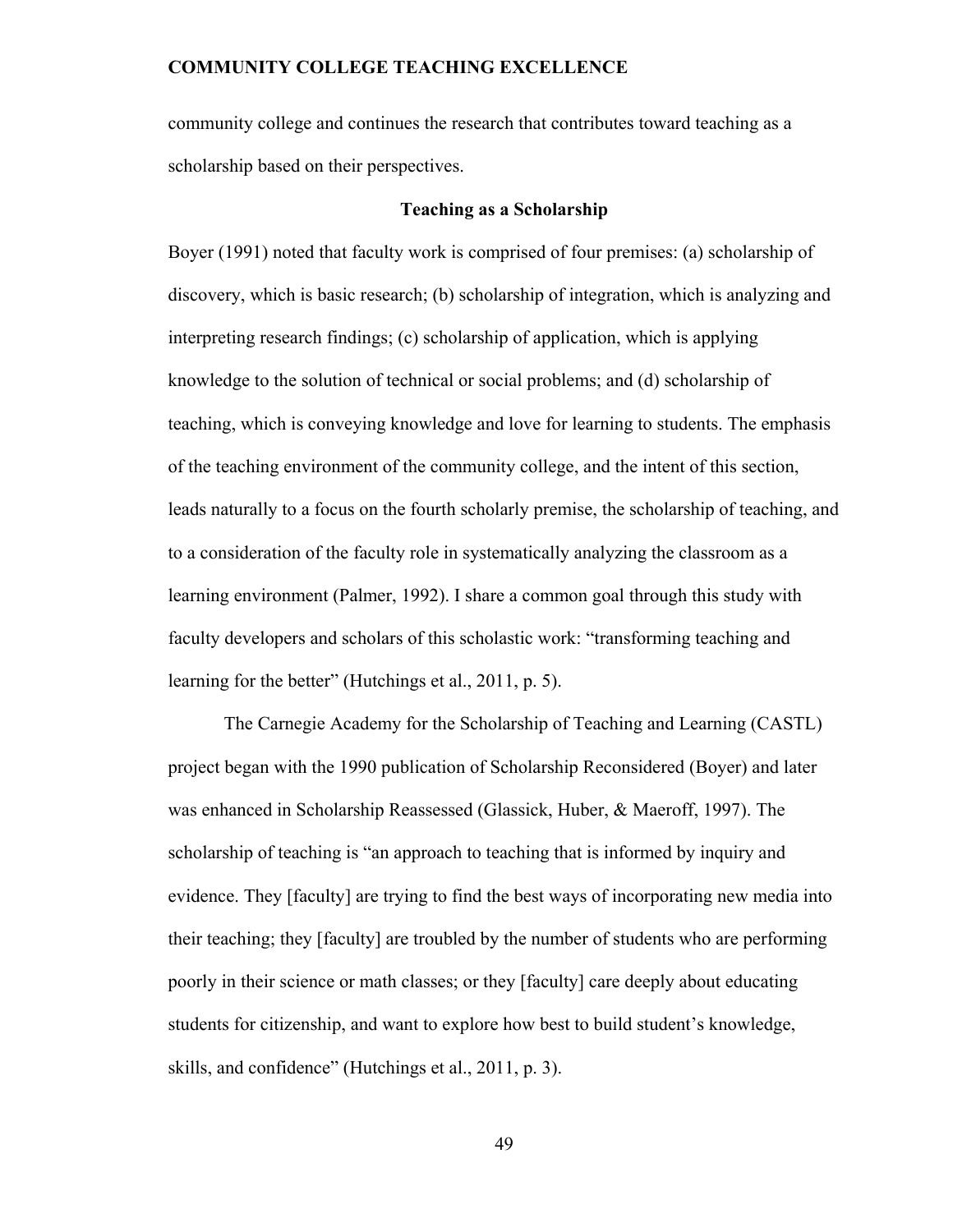Vaughan (1988) has been the leading advocate for attention to scholarship at the community college level. He found a connection between teaching effectiveness, which is at the heart of the community college mission, and scholarly endeavors, maintaining that outstanding teaching requires constant learning and intellectual renewal. Noting that scholarship is the systematic pursuit of a topic through "rational inquiry and critical analysis," he pointed out that scholarly products may take many forms: "a book review, an annotated bibliography, a lecture, a review of existing research on a topic, a speech that is a synthesis of thinking on a topic" (Vaughan, 1998, p. 27). These scholarship endeavors clearly do not require traditional, original research. "It is the obligation of the scholar to share it with others and open it to criticism of those qualified to judge its merits" (Palmer, 1992, p. 32).

Scholarship of teaching was described as an activity in which faculty engage and separate from the act of teaching (Bass, 1999). Bass (1999) noted that it takes a deliberate act and awareness to look at teaching from the perspective of learning: to focus on questions and problems, gather data, interpret, and share results. These approaches challenge teachers to learn more by investigating the problems that matter most to them as they move toward a scholarship of teaching to legitimize a new set of questions as intellectual problems. This allows for teachers to explore a new landscape that features the merging of disciplinary knowledge, pedagogical practice, evidence of learning, and theories of learning and cognition. Ultimately, teachers learn more about learning and never stop learning as they impart this quality on students.

Much research has been conducted on the scholarship of teaching and learning in post-secondary education. The scholarship of teaching is a scholarly inquiry into student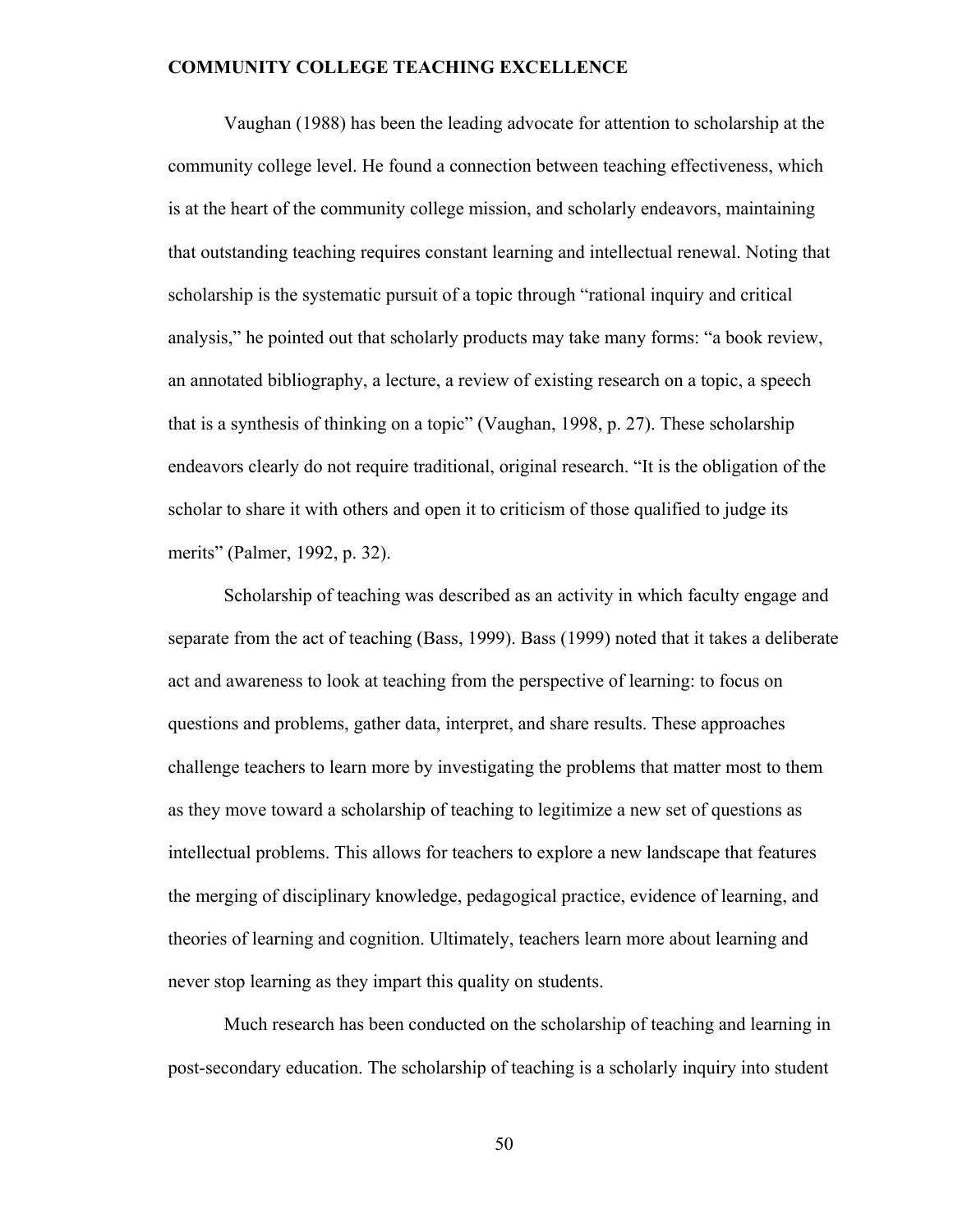learning, which advances the practice of teaching and makes these research findings public to serve as a reference for others and to develop teaching expertise. Many research projects and publications encompass how teachers not only can improve their expertise in their fields but also develop their pedagogical expertise. Researchers understand the need to study and modernize teaching methods in the current educational arena. The scholarship of teaching "may change how teachers teach, shape powerful forms of professional development, link with assessment efforts, and be woven into faculty roles and rewards" (Hutchings et al., 2011, p. 8).

### **Workforce Talent: Need to Change**

In conclusion of this literature review, this section explores further the needs of the  $21<sup>st</sup>$ century workforce, according to theorists and authors, in preparation of a revolutionary modernized workplace. This section also elucidates the need for the higher education community to realize what the workplace expects from the workforce in order to prepare students for success beyond college graduation and thus positively contribute to economic prosperity. The history of community colleges explained the progression of industry and the workforce skill development that must change continuously over time to meet market and industry demands.

Cohen and Brawer (2003) noted that new technologies demanded skilled operators, and in colleges, the question is not what knowledge is of most worth; rather, the most likely question is what knowledge yields the greatest tangible benefit to individuals and society. By improving the way education is offered and delivered, community colleges possess the wherewithal to change as quickly as the work environment demands change. Community colleges are challenged to implement lifelong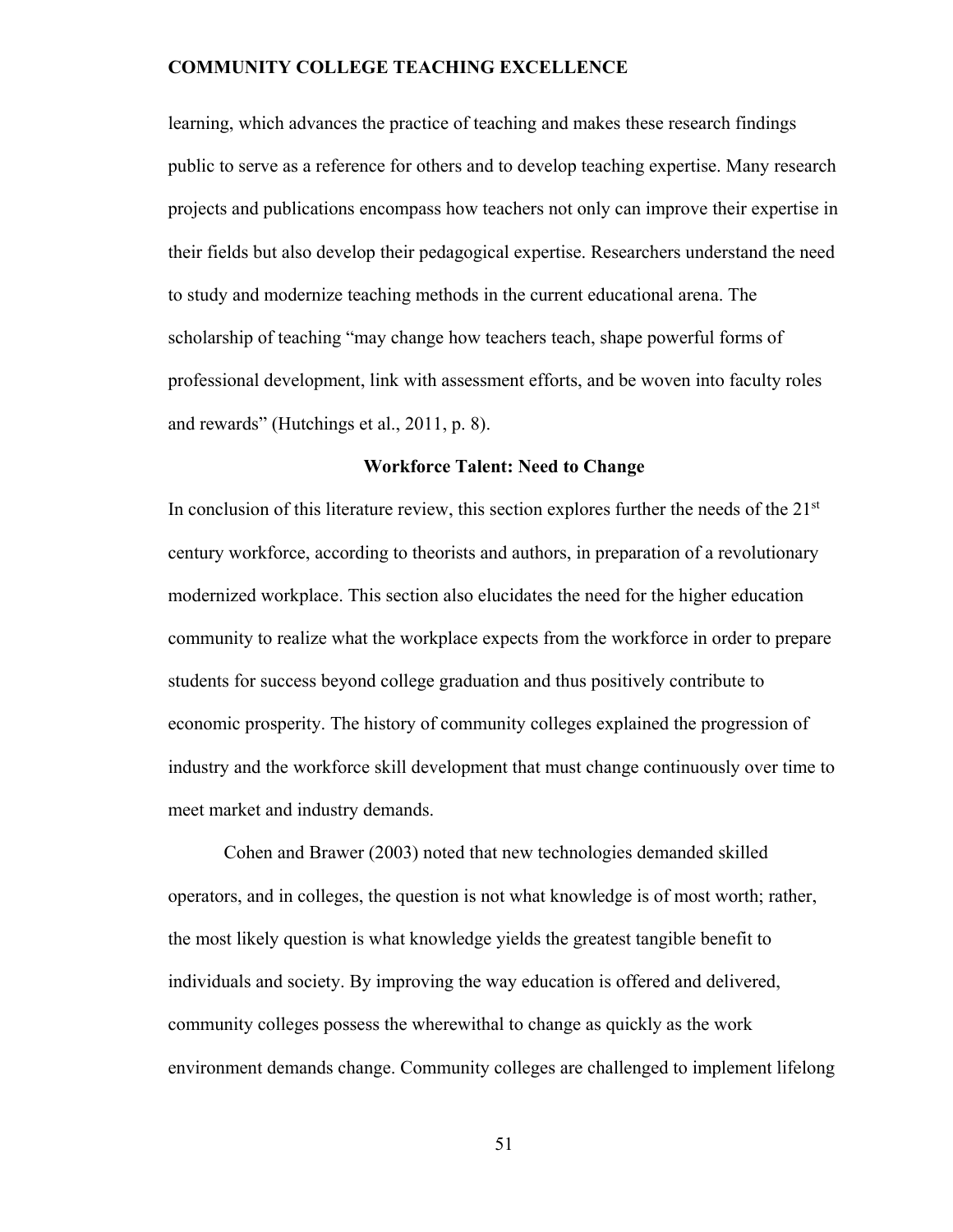learning and the practices of excellence and quality improvement in an effort to maintain a competitive advantage and to relate to the demands of the workforce and economy.

Arum and Roksa (2011) stated in their research that students not only come poorly prepared by prior schooling, but they enter college with attitudes, norms, values, and behaviors that are not conducive to academic commitment. These students enter college, the authors said, largely academically adrift. "Students may commute to attend school part-time or full-time while also working full-time jobs and managing multiple responsibilities" (Alexander et al., 2012, p. 851). The traditional student no longer travels on a linear pathway toward an educational goal. Institutions of higher education must respond to satisfy the demand for lifelong learning and become more permeable in order to accommodate the needs of the student whose educational path is nonlinear (Muller, 2014).

 One community college study I found noted that faculty "were quick to discuss areas of future development needs including continual opportunities to update technological skills, expansion of workshops on diversity, pedagogical implications of the changing population, and additional opportunities for learning more about colleagues" (Fugate & Amey, 2000, p. 14). This dissertation further expanded the scholarship available regarding community college faculty in today's shifting world, including demands from society, politicians, and legislation. Faculty must prepare students for workforce development, skill development, and pressures through higher education and also must improve quality in teaching diverse learners preparing for the 21<sup>st</sup> century workforce.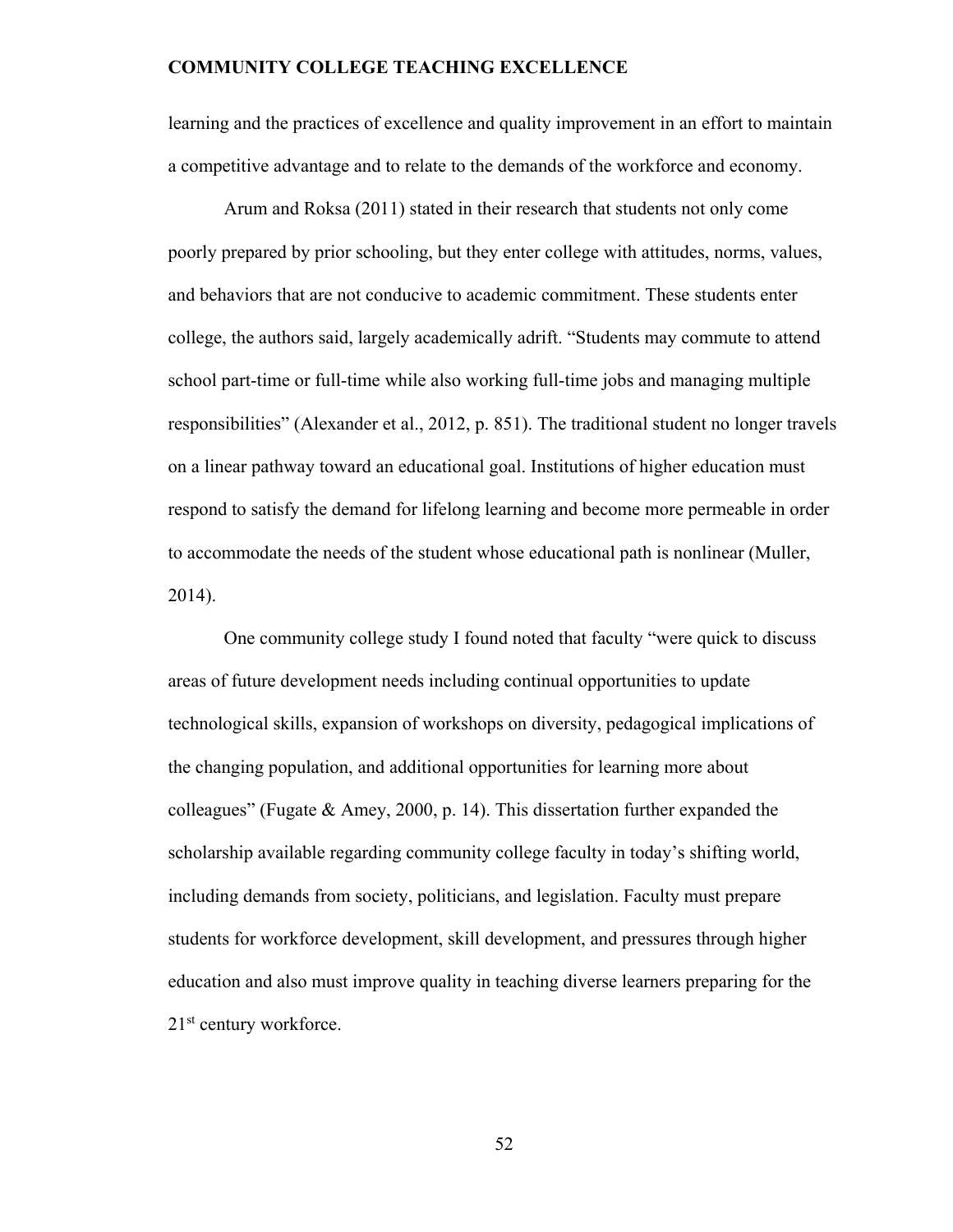The United States, from the Civil War until the 1970s, was seen as the world's most successful mass-production economy (Carnevale & Smith, 2013). The business in organizations consisted of producing standardized goods and services with the least cost and low prices. Masses of unskilled laborers operated machines that produced the standardized goods while a smaller number of skilled labor workers was considered white-collar and technical elites operating at the top of the organization (Carnevale  $\&$ Smith, 2013). The talent requirements of the workforce have changed significantly since those early times. As the world's economy gained more wealth, standardized commodities decreased, and competition increased domestically and around the world.

According to Carnevale and Smith (2013), economic demands require knowledgeable workers; productivity is pursued between technologies and skill in order to be sufficient to compete in modern-day markets, to meet the flexibility demands of a rapidly changing workplace, and to keep up with new performance standards. These scholars suggested that there existed several driving, new market forces. The scholars highlighted the market demands and identified the new skills required to maintain competitiveness in a domestic and global world. Carnevale and Smith (2013) found that new market forces create demand for new skills. These scholars indicated a shift to a knowledge economy where "productivity is pursued through product investments in the synergies between technology and skill that lead to institutions that are sufficiently robust to compete in modern markets" (Carnevale & Smith, 2013, p. 491). These scholars stated that quality no longer is insulated from global competition and requires new skills, ranging from technical competence to increased responsibility, regardless of the job description. Variety is intensified to satisfy the growing diverse market, both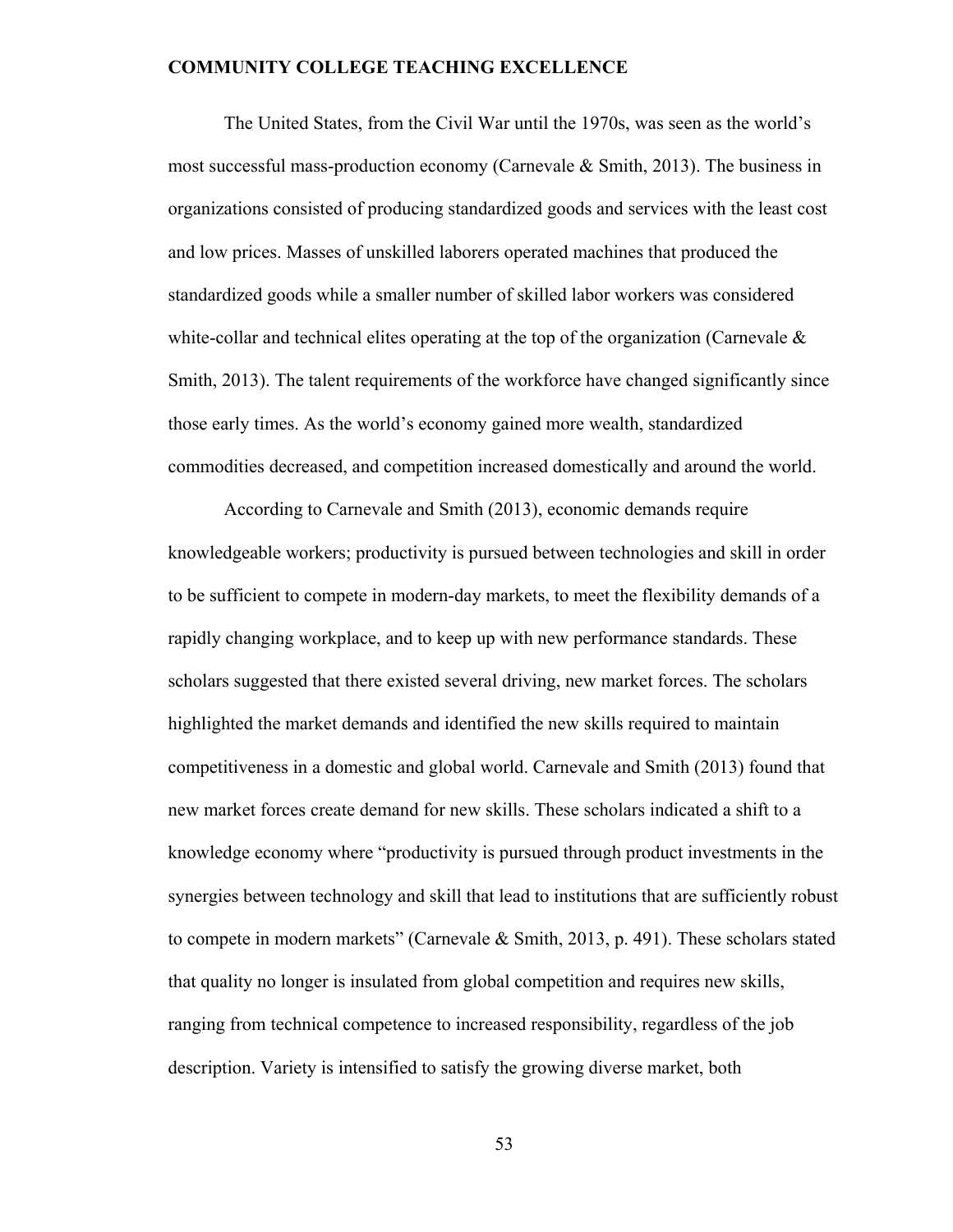domestically and globally, which requires the ability to be creative and to solve problems as one size no longer fits all. Customization now supersedes standardization, requiring the ability to solve problems and empathize with customer wants and needs. Busy people crave convenience, which requires workers who have the ability not only to empathize with the needs of the customer but also to use interpersonal skills, such as effective communication and listening. Consistency is essential and requires workers to be dependable and committed to efficiency, quality, variety, customization, convenience, speed, innovation, and social responsibility one hundred percent of the time. Speed and continuous innovation are critical in generating new ideas and improving products and services incrementally and continuously, getting them into the hands of the customer. Finally, Carnevale and Smith (2013) stated that consumers are wealthier and have more choices; therefore, consumers tend to want products and services that represent their values. According to these scholars, these fundamental changes in skill requirements can be traced to the shift from the industrial era, rote skills of the assembly line, to the knowledge economy, flexible technologies, and high-performance work systems. "In an era of flexible production and service delivery systems and more rapid economic change, workers not only need better technical preparation, they also need sufficiently robust skills to adapt to changing requirements on the job" (Carnevale & Smith, 2013, p. 493).

Community college faculty resemble the new economy worker, aligning with a globalized economy that values flexible, specialized production; knowledge tied to new technologies; and team players who can contribute to reducing costs, increasing profits, or producing measurable outcomes and expanding market opportunities (Levin et al.,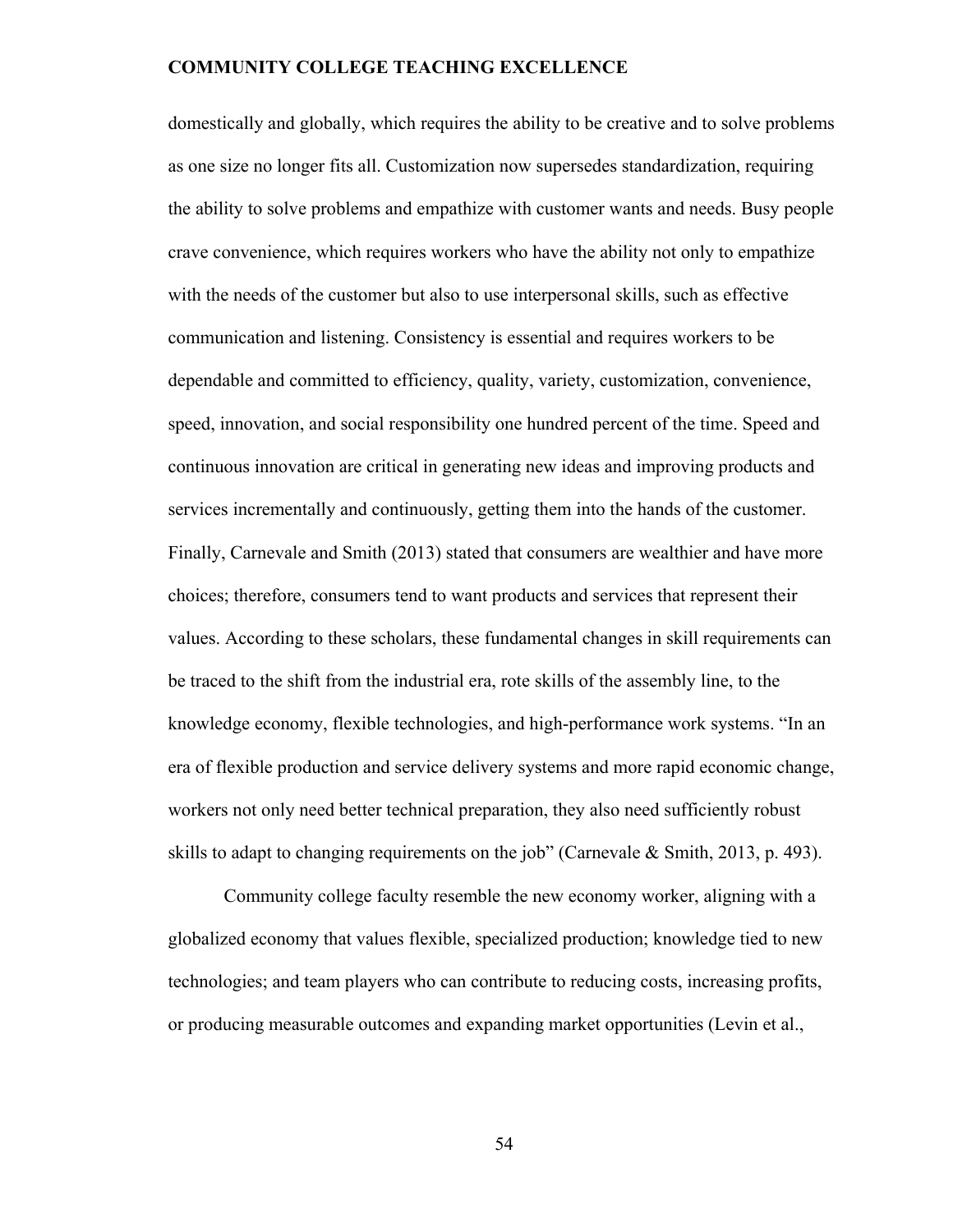2006). These researchers noted that globalization is a borderless economic, social, and cultural condition that impacts teaching significantly around the world.

An article published in the Harvard Business Review and written by Fernandez-Araoz (2014) highlighted this author's version of  $21<sup>st</sup>$  century talent by describing an ever-evolving four eras of spotting talent to hire in organizations and by discussing "why potential now trumps brains, experience, and competencies" (p. 47). This information was relevant to this study because it depicts the need to teach students how to learn and to be adaptable to change in the workplace. Fernandez-Araoz (2014) identified the first era of spotting talent to hire in organizations as "humans made choices about one another on the basis of physical attributes" (p. 49). Despite physical attributes being irrelevant, we still unconsciously look for them when seeking talent. The evolution of spotting talent then in the second era is "emphasized intelligence, experience, and past performance" (p. 49). Important factors in hiring included IQ, verbal, analytical, mathematical, and logical cleverness, all of which were essential to identifying top talent. In the third era of spotting talent, employers were "driven by [the] competency movement still prevalent today" (p. 49). This era tests for competencies and characteristics that help predict performance, such as emotional intelligence rather than just intelligence. Today, in the fourth era, spotting talent is about focusing on human potential. The author suggested that talent in the  $21<sup>st</sup>$  century must have the potential to learn in a volatile, uncertain, complex, and ambiguous environment. "What makes someone successful in a particular role today might not tomorrow if the competitive environment shifts, the company's strategy changes, or she or he must collaborate with or manage a different group of colleagues" (p. 50).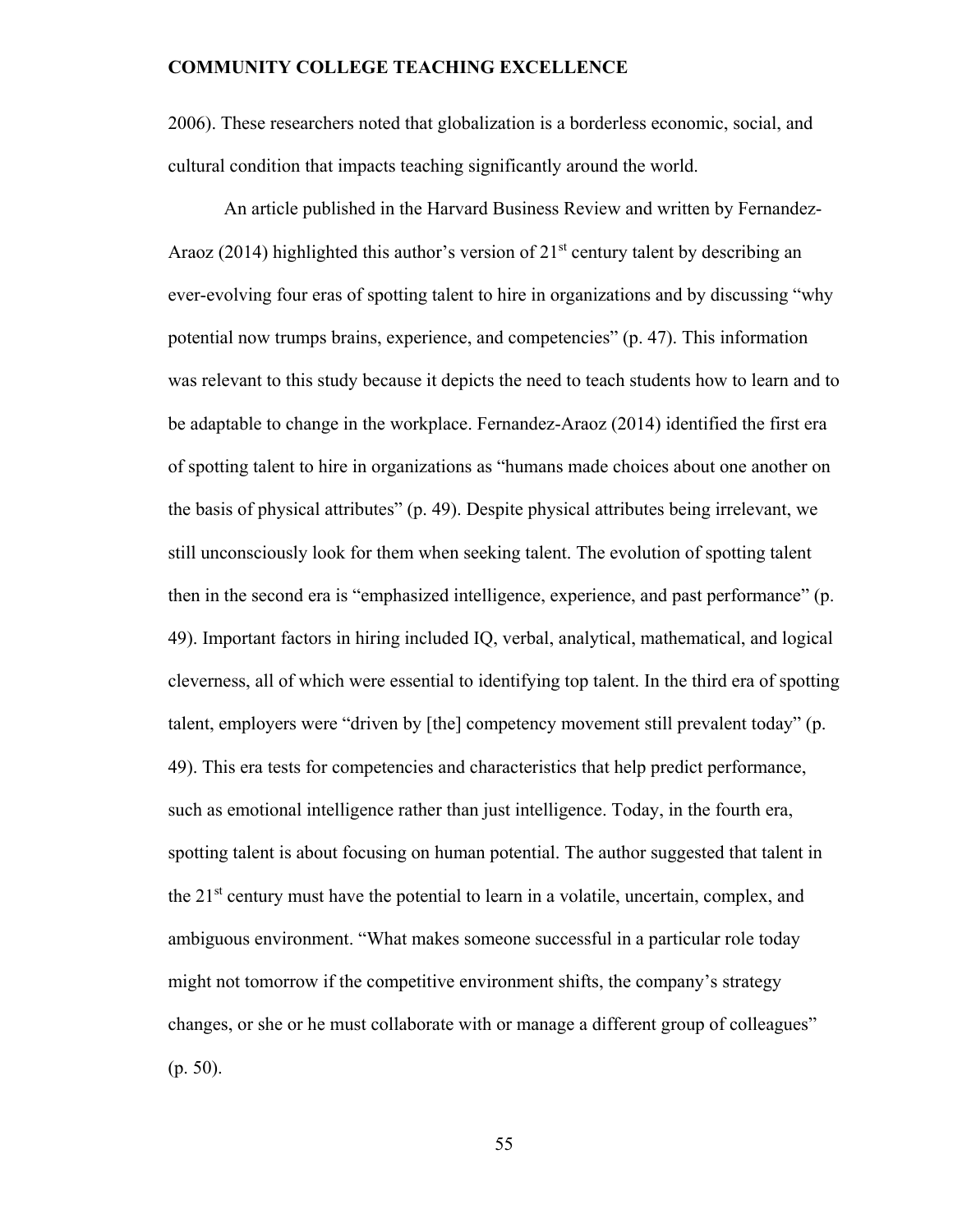"The 21<sup>st</sup> century global economy workforce, culture, and society have created opportunities and promises warranting a fresh exchange of ideas, collaboration, innovation, education, and global mindshare in an open, innovative and comprehensive setting" (Ardalan & Sevanthinathan, 2014). This article cited academics who are professors at Lone Star College and who emphasized the fact that emerging countries were shaping the world and that offering the need for affordable education and a sustainable workforce was the solution to sustained growth and global competitiveness. This newspaper article published in May 2014 cited a Cisco-published white paper under the headline, Transitioning to Workforce 2020. This report indicated that the workforce world was changing at that very moment, suggesting that community colleges must be flexible in addressing global workforce shifts. The findings of this report asserted that "change is accelerating, uniformity is giving way to diversity, and complexity has become every leader's biggest concern" (Ardalan & Sevanthinathan, 2014). The article articulated the need for organizations of all types to adapt to new workforce realities or face the prospect of losing or failing to attract top talent. At the same time, employees of organizations must shift their expectations, skills, and be willing to change job roles, work environments, organizational cultures, and most importantly be willing to learn.

 Because community colleges are the link to the labor market and employers, it is essential that community college faculty realize this link and teach and equip students with skills necessary to be successful in the volatile, uncertain, complex, and ambiguous environment. Students must learn how to learn, adapt, and change to be a successful employee in a knowledge-based workplace and to be an integral contributor to society. These abilities are critical for a student to be successful in the  $21<sup>st</sup>$  century workplace.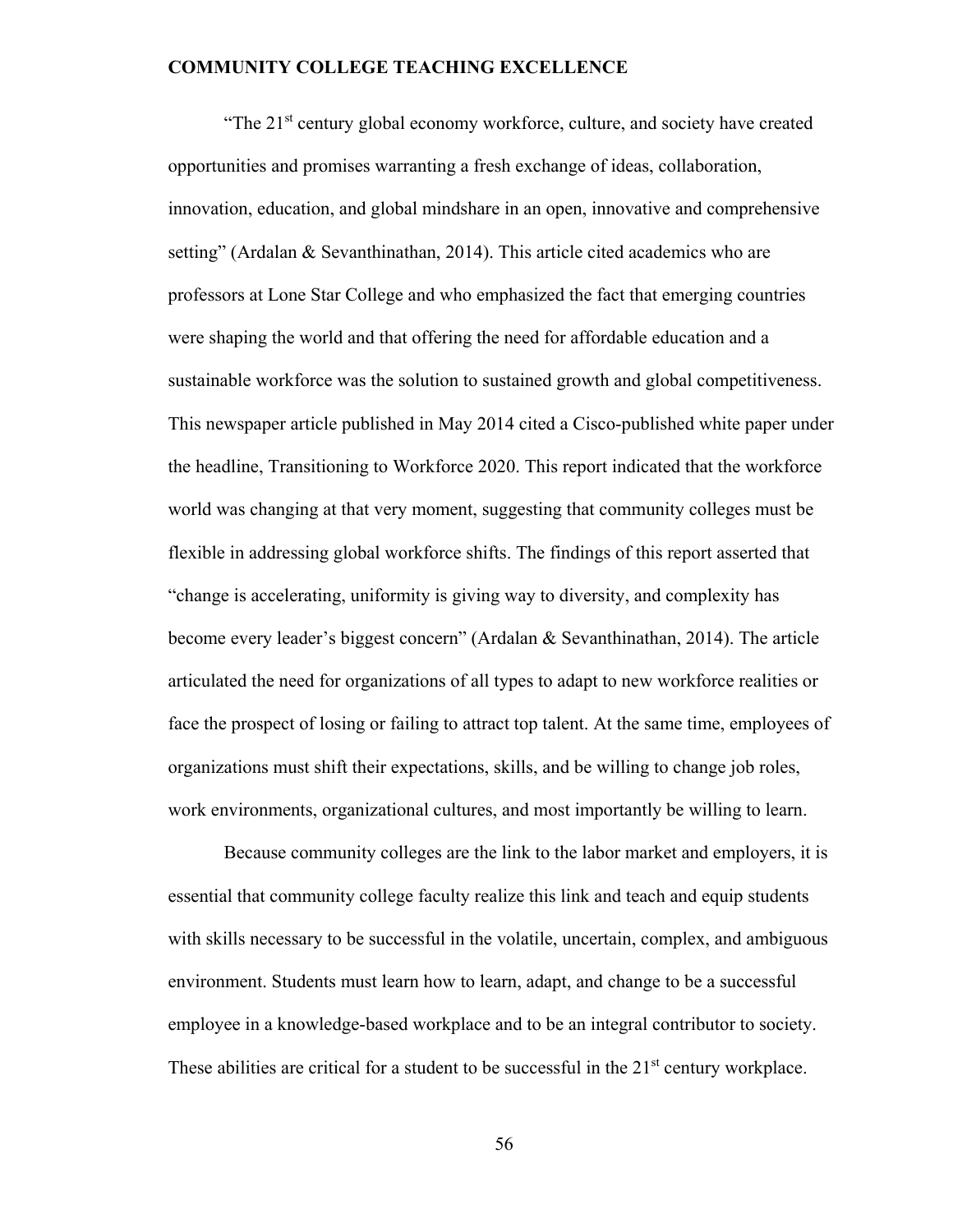### **Chapter 3**

*"We now accept the fact that learning is a lifelong process of keeping abreast of change. And the most pressing task is to teach people how to learn." ~~Peter E. Drucker* 

### **Research Design and Methods**

### **Overview**

The purpose of this the study was to answer this research question:

"How do distinguished faculty at a nationally top-ranked community college perceive excellence in teaching?"

This chapter outlines and describes the research methodology and methods used for this study. Prior to launching into the research methodology, I started with my positionality to fully disclose my experience as it relates to this topic, knowing that my bias must be set aside as I explore excellence in teaching from the perspective of a distinguished faculty. This chapter covers the rationale for a qualitative instrumental case study and a rationale for an approach utilizing an appreciative inquiry interviewing framework. Provided are a description of the population of the research sample, including where the population is drawn from and the site of the study, and the research protocol. Next, the data collection methods, the data analysis techniques, and components of trustworthiness and ethical considerations pertaining to this dissertation are included in this chapter.

Because minimal opportunity exists to understand renowned faculty in a nationally award-winning community college setting, this study explored noted case participants to develop a pertinent hypothesis and proposition for further inquiry (Yin, 1994) beyond this dissertation.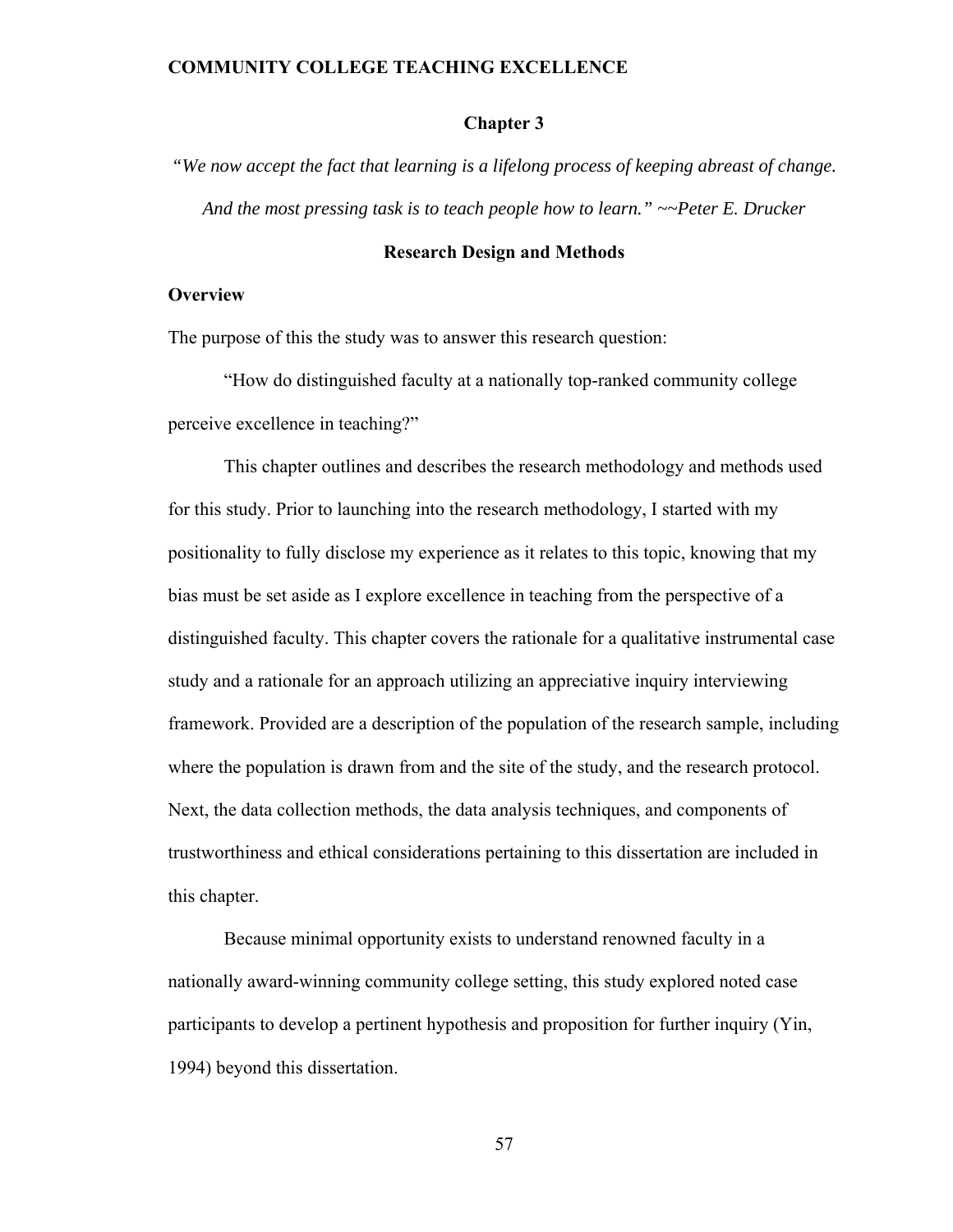### **Positionality**

I have worked in the field of human resources for almost three decades and taught college courses in a private institution of higher education, professional development courses at a four-year public institution, and college-level courses in a community college environment. The majority of my professional experience has been in designing human resources initiatives and programs in pre-kindergarten through 12th grade as well as in post-secondary educational institutions.

I taught courses in business interpersonal skills, group dynamics, business ethics, and principles of management. There is a uniqueness about teaching at a community college, I realized, because of the diverse student population and the need to understand workplace trends and to prepare students for success in the job market and/or to continue education beyond community college. These influences challenge community college teaching practices to continuously improve and to be applicable and relevant to today's workplace needs.

While teaching in a community college, I appreciated the diverse learner population. During my tenure, my students included a 14-year-old high school student taking dual-credit courses; an African American woman in her 70s attending college for the first time; bachelor's degree and master's degree students returning to school for a second, third, or fourth career after retiring or being laid off; Air Force military buddies taking courses while they were stationed in the city; English language learners from Mexico and other countries in South America; veterans who suffered from post-traumatic stress disorder; entrepreneurs and small-business owners polishing their leadership and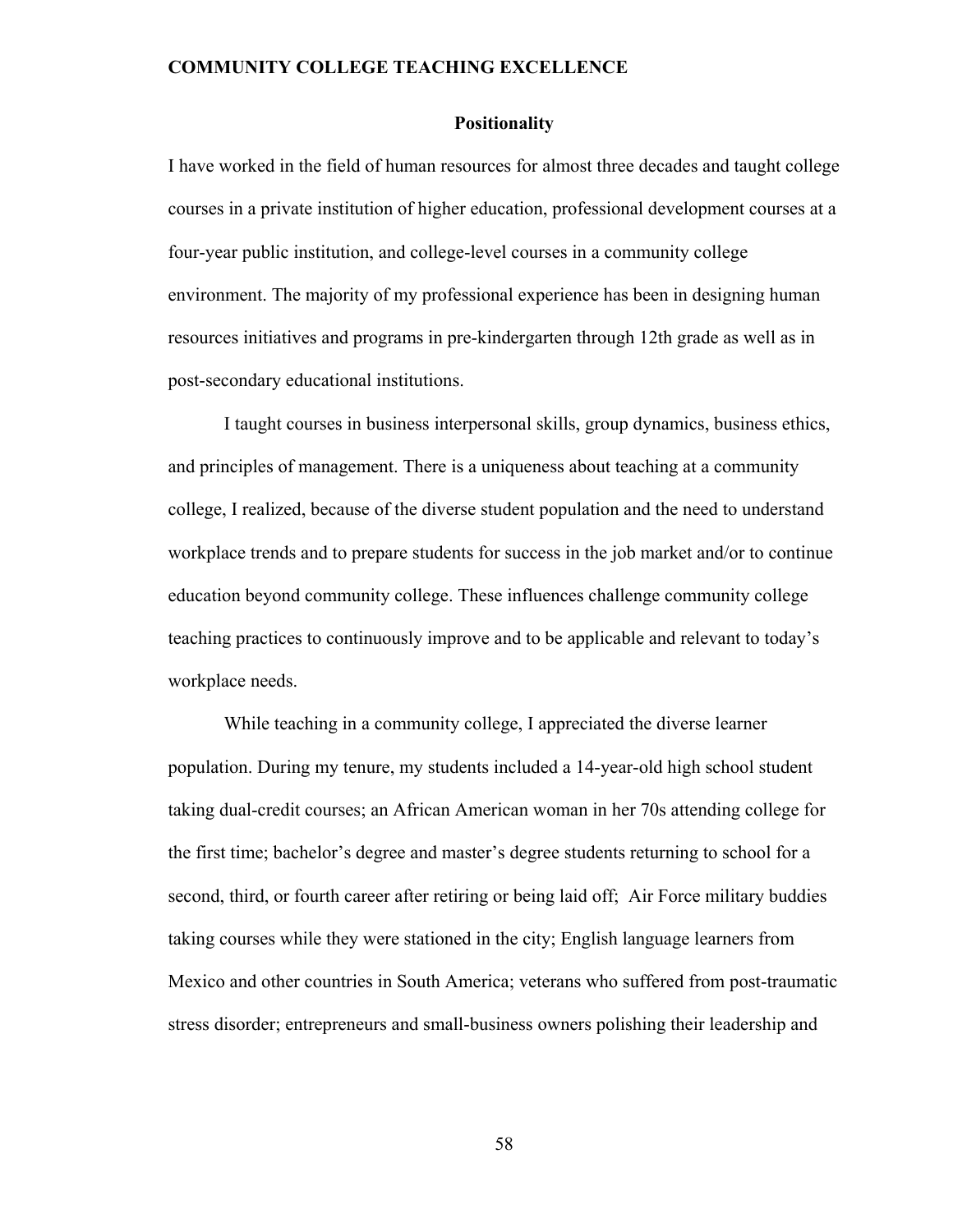management competencies; students who lived with disabilities; and students on their way to prison for mistakes from the past.

I approached this research as an outsider as well as an insider because of the experiences I possessed. However, I realized that I needed to be aware of any bias I may harbor because of these experiences. My role and approach remained consistent throughout this process, which was as a researcher, an explorer, and a learner.

### **Qualitative Research Rationale**

This qualitative research, which explored the excellence in community college teaching from the perspective of a distinguished faculty, was an instrumental case study that provided insight into a particular issue, redrawing generalizations, and building theory (Stake, 1995). Qualitative research is particularly useful in understanding human experience and enabling the researcher to examine and interpret the experience for the purpose of discovering meaning and patterns (Stake, 1995). "In qualitative study, we seek greater understanding of the case. We want to appreciate the uniqueness and complexity of the case, [and] its embeddedness and interaction with its contexts" (Stake, 1995, p. 16). Qualitative research was described as (Denzin & Lincoln, 2005; Stake, 1995):

The word qualitative implies an emphasis on the qualities of entities and on processes and meaning. . . . Qualitative researchers stress the socially constructed nature of reality, the intimate relationship between the researcher and what is studied, and the situational constraints that shape inquiry. They seek answers to questions that stress how social experience is created and given meaning (p. 10).

Qualitative methods aim at finding thick descriptions and discovery, with a view to identifying and uncovering the meaning and experience (Denzin & Lincoln, 2005;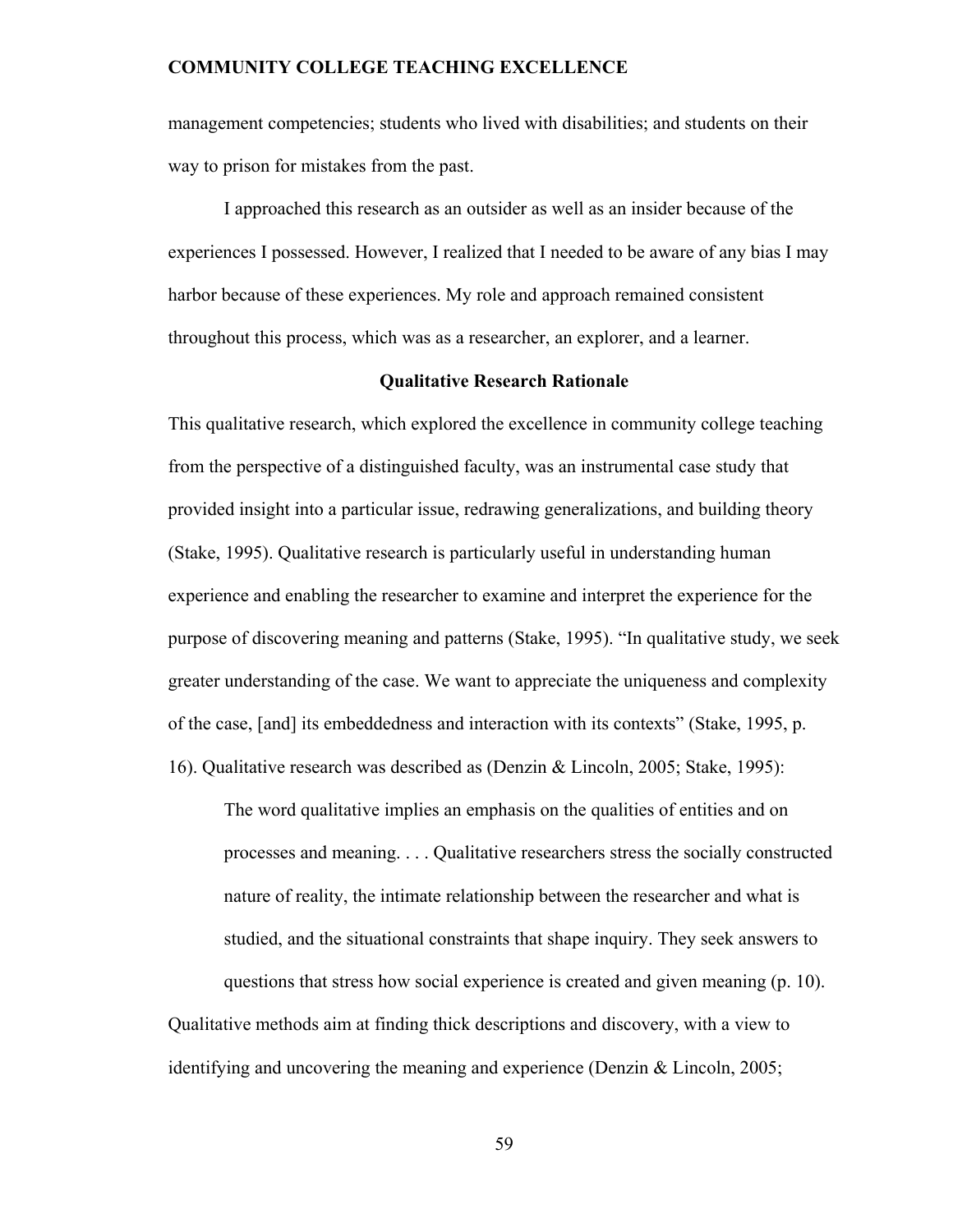Merriam, 1988). This study sought to gather deep meaning about community college excellence in teaching from the perspective of a distinguished faculty. This instrumental case study utilized several of the data-collection methods applicable to qualitative case studies: document analysis, demographic survey, semistructured interview transcripts, two focus group transcripts, and observation notes taken during the focus groups (Yin, 1994).

### **Instrumental Case Study Research Rationale**

This qualitative dissertation was an instrumental case study. Stake (1995) carried out a single instrumental case study that focused on a need and then selected one bounded case, distinguished faculty, to illustrate the issue, examining excellence in community college teaching. The two main publications that I relied on to further understand case study methodology are by Stake (1995), *The Art of Case Study Research,* and by Yin (1994), *Case Study Research: Design and Methods*.

According to Yin (1994), case study research contributes to the knowledge of the individual, organizational, and political phenomena, which in this case is excellence in community college teaching. Yin (1994) described the case study methodology as both comprehensive and beneficial because it copes with technically distinctive situations in more variables than data points. As a result, this research relied on multiple data sources of evidence to support the results derived. Multiple sources of data can provide the opportunity to converge in a triangular fashion. Another result is that the case study methodology benefits from the prior development of theoretical propositions to guide data collection and analysis (p. 13). Yin (1994) stated that case studies can be exploratory, descriptive, or explanatory. This case study sought to incorporate all three.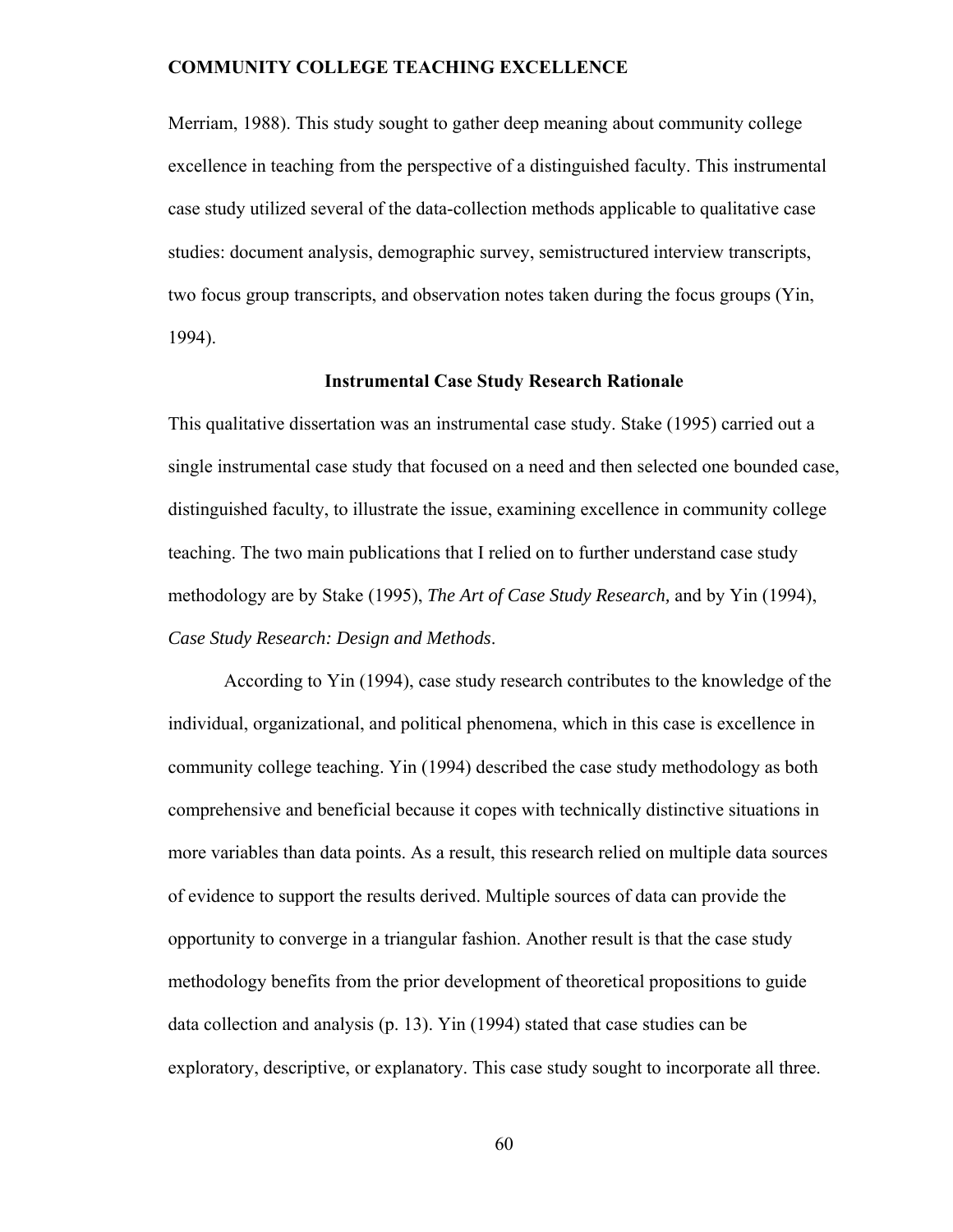Yin (1994) cited the main assumptions and features of qualitative study, which fit appropriately with this study: concern with understanding of action and events, focus on an elaborated knowledge of the context, acknowledgement the interaction between the researcher and participant, an interpretive stance, and an allowance for design flexibility.

This experience was one of discovery and understanding, transcending my own experience and enriching the knowledge available today of excellence in teaching in community colleges. Case study research involves the study of a case within a real-life, contemporary context or setting (Yin, 2009). However, Stake (1995) argued that case study research is not a methodology but is a choice of what is to be studied; others present it as a strategy of inquiry, a methodology, or a comprehensive research strategy (Denzin & Lincoln, 2005; Merriam, 1988; Yin, 2009).

As a researcher, I chose to view a case study as a methodology, "a type of design in qualitative research that may be an object of study, as well as a product of the inquiry" (Creswell, 2013, p. 97). A case study may identify a concrete entity that includes real-life cases that are in progress so that the researcher can gather accurate information not lost by time and can illustrate a unique case in detail with an intent to understand a specific problem or concern by collecting many forms of data (Creswell, 2013), which this study aimed to accomplish. A case study includes "in-depth data collection involving multiple sources of information (e.g., observations, interviews, audiovisual material, and documents and reports), and reports a case description and case themes" (Creswell, 2013, p. 97).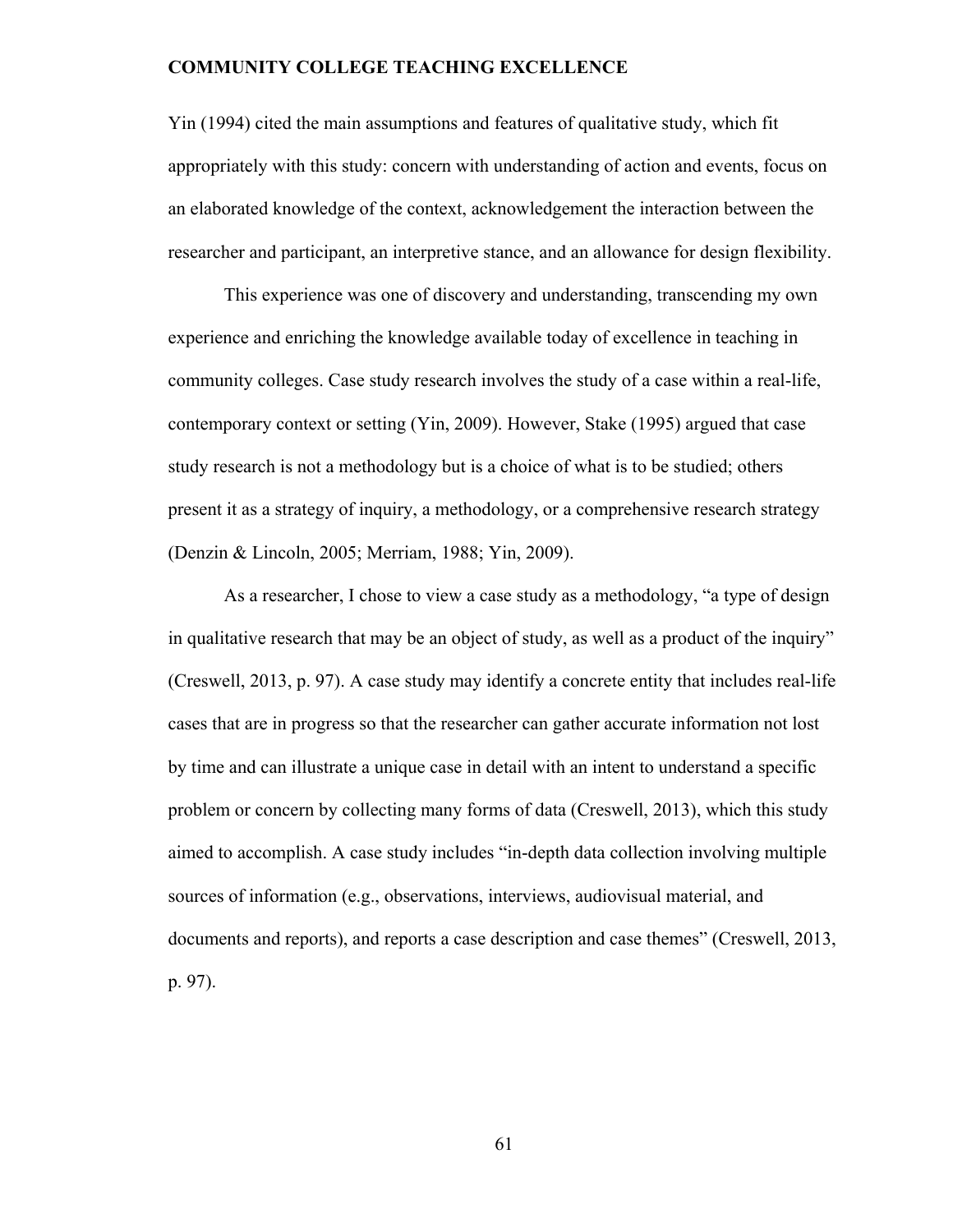### **Appreciative Inquiry Interviewing Rationale**

This dissertation's intent was to examine top faculty at one of the nation's best community colleges using a positive psychology interviewing framework, appreciative inquiry, which was a process of questioning that involved capturing experiences through interviews "to draw out the best of the past, to understand what one wants more of, and to set the stage for effective visualization of the future" (Cooperrider, Whitney, & Stavros, 2008, p. 4). Education is consistently being scrutinized, and the negative aspects are studied often to identify prospects for educational reform. However, appreciative inquiry interviewing provides a framework that is used to study how distinguished faculty members practice excellence in teaching from an affirmative perspective.

Appreciative inquiry is "about the co-evolutionary search for the best in people, their organizations, and the relevant world around them" (Cooperrider & Whitney, 2005, p. 3). The participants of this study were faculty who were identified by their peers as distinguished, and excellence in teaching is the content I explore. The focus, therefore, was appreciating excellence in teaching practices of these best-in-class faculty at a community college noteworthy of national recognition, which is the essence of appreciative inquiry, a method that studies the positive aspects of the work performed.

Assumptions to appreciative inquiry were addressed by Hammond (1998, pp. 20- 21): "a) in every society, organization, or group something is working; b) what we focus on becomes our reality; c) reality is created in the moment, and there are multiple realities; d) the act of asking questions of an organization or group influence the group in some way; e) people have more confidence and comfort to journey to the future (the unknown) when they carry forward parts of the past (the known); f) if we carry parts of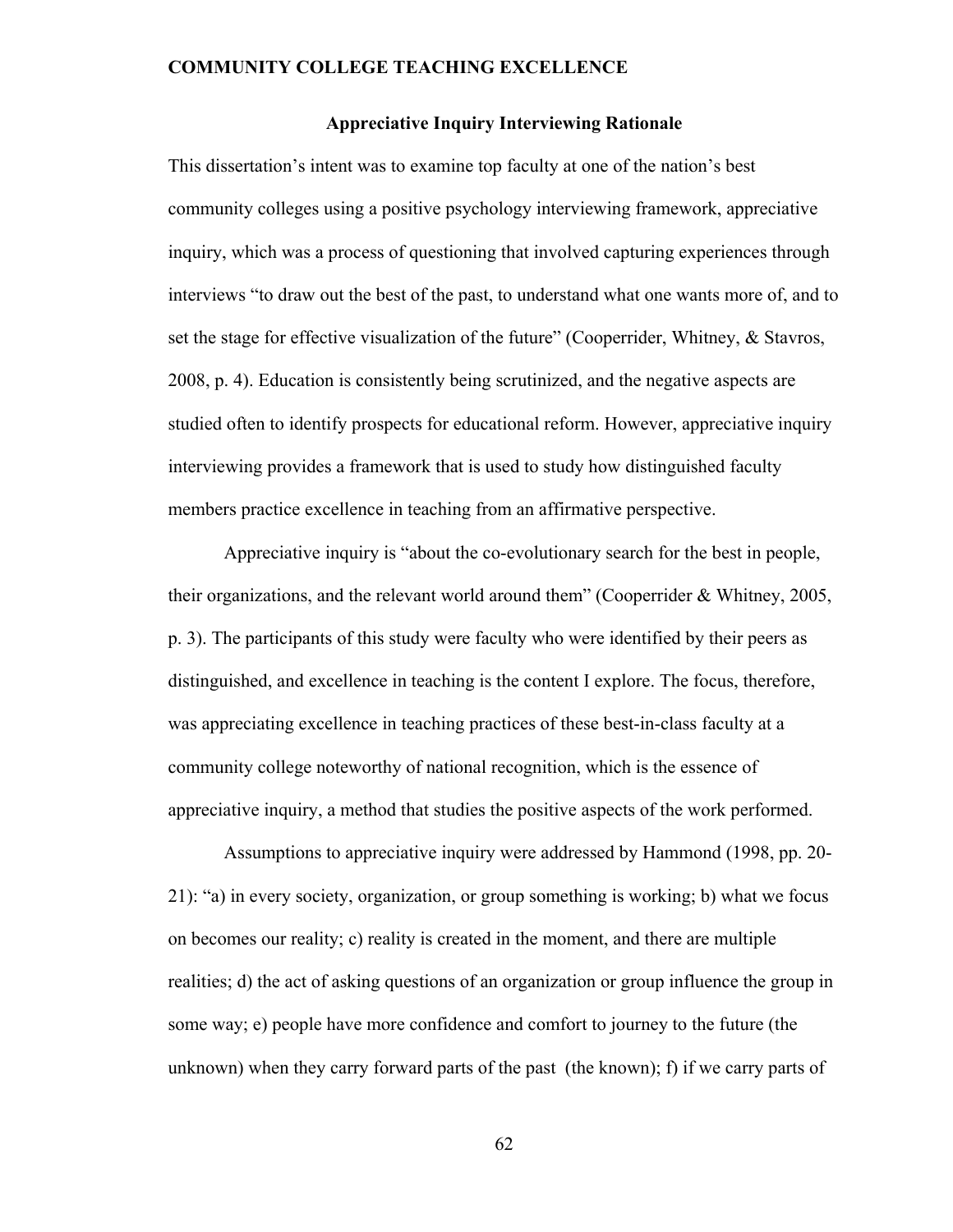the past forward, they should be what is best about the past; g) it is important to value differences; and h) the language we use created our reality."

The appreciative inquiry process starts by selecting an affirmative topic choice, excellence in teaching. Utilizing an Appreciative Inquiry 4-D Cycle, the interviewer facilitates the participants to discover, dream, design, and define destiny (Cooperrider & Srivastva, 1987; Cooperrider et al., 2008; Cooperrider & Whitney, 2005). This research was focused exclusively on an analysis of the factors that contributed to highly functioning entities, when at their best, thus shifting the paradigm from problem solving to possibility seeking. The attempt of this study was to capture "rich and inspiring accounts of [directly from] the positive [highly functioning faculty]" (Cooperrider  $\&$ Whitney, 2005, p. 3) in which students learn. By appreciative, we mean "valuing; the act of recognizing the best in people or the world around us; affirming past and present strengths, successes, and potentials; to perceive those things that give life (health, vitality, excellence) to living systems; to inquire is the act of exploration and discovering; to ask questions; to be open to seeing new potentials and possibilities" (Cooperrider & Whitney, 2005, p. 2).

Appreciative inquiry interviewing is grounded in positive psychology and is abundance based, solution focused, and typically is driven by fundamental assumptions about human nature that hold that people have within them a natural tendency to want to grow and develop their potential, and when their environment supports them, they thrive (Linley & Harrington, 2005). This approach, appreciative inquiry interviewing, does not avoid concern or identify inhibitors to growth, change, and renewal; rather, issues are reviewed as opportunities to improve.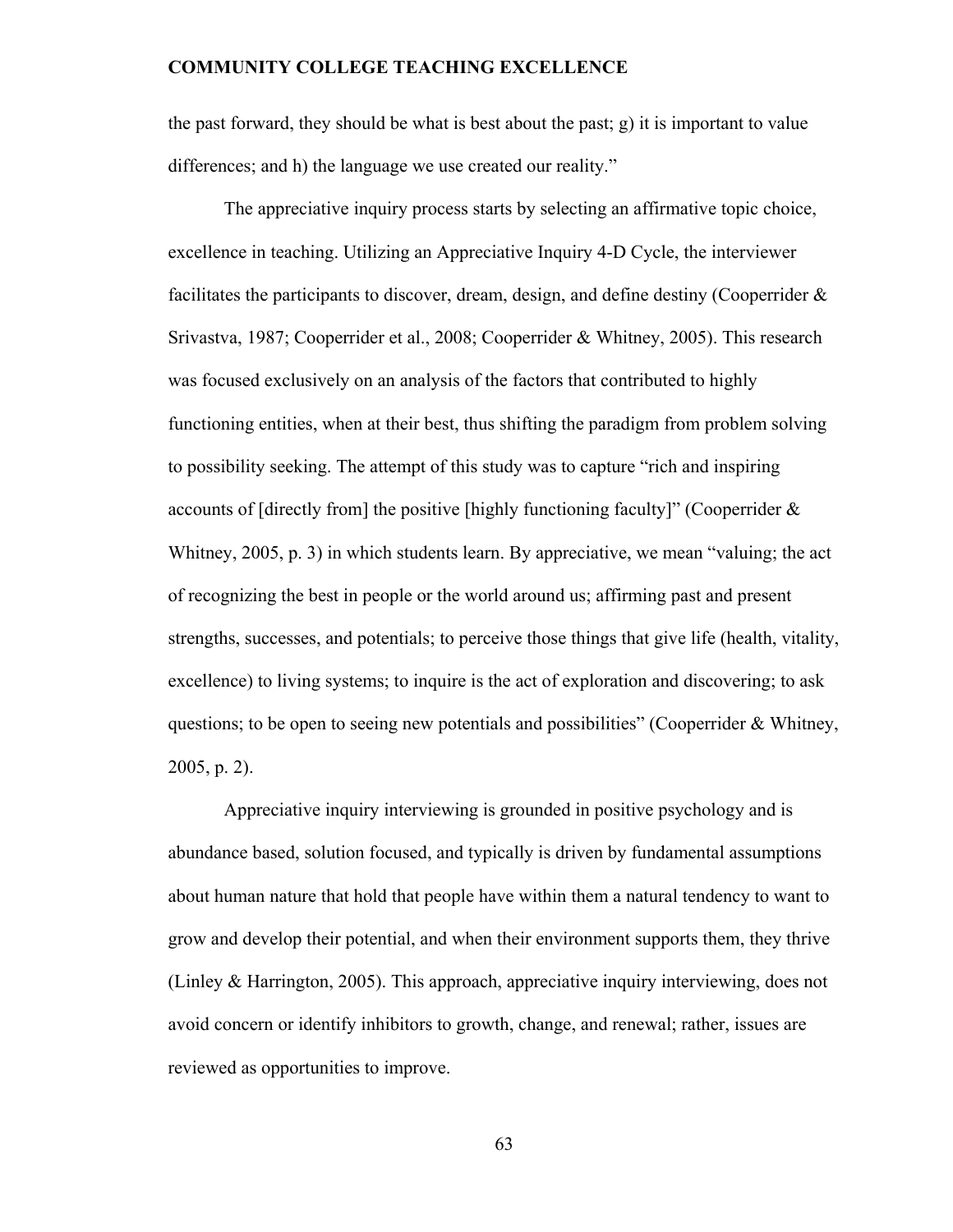Although I did not use appreciative inquiry methodology, I adapted some of its concepts into my interview questions. This study concentrated solely on the first stage of the Appreciative Inquiry 4-D Cycle model: discover the best of what is by appreciating and examining excellence in community college teaching. Future studies can expand the work to include each component of the model: dream, envisioning results by asking what might be; design, co-constructing what should be; deliver, delivering and sustaining how to empower, learn; and discover, improvise to the affirmative topic of choice. The Appreciative Inquiry 4-D Cycle is identified in Figure 3.

**Figure 3. Appreciative Inquiry 4-D Cycle** 



 **Site of the Study** 

In 2013, Central New Mexico Community College, a college located in the southwestern region of the United States, implemented a distinguished faculty program. These faculty, the case study participants, played a substantial role in this community college's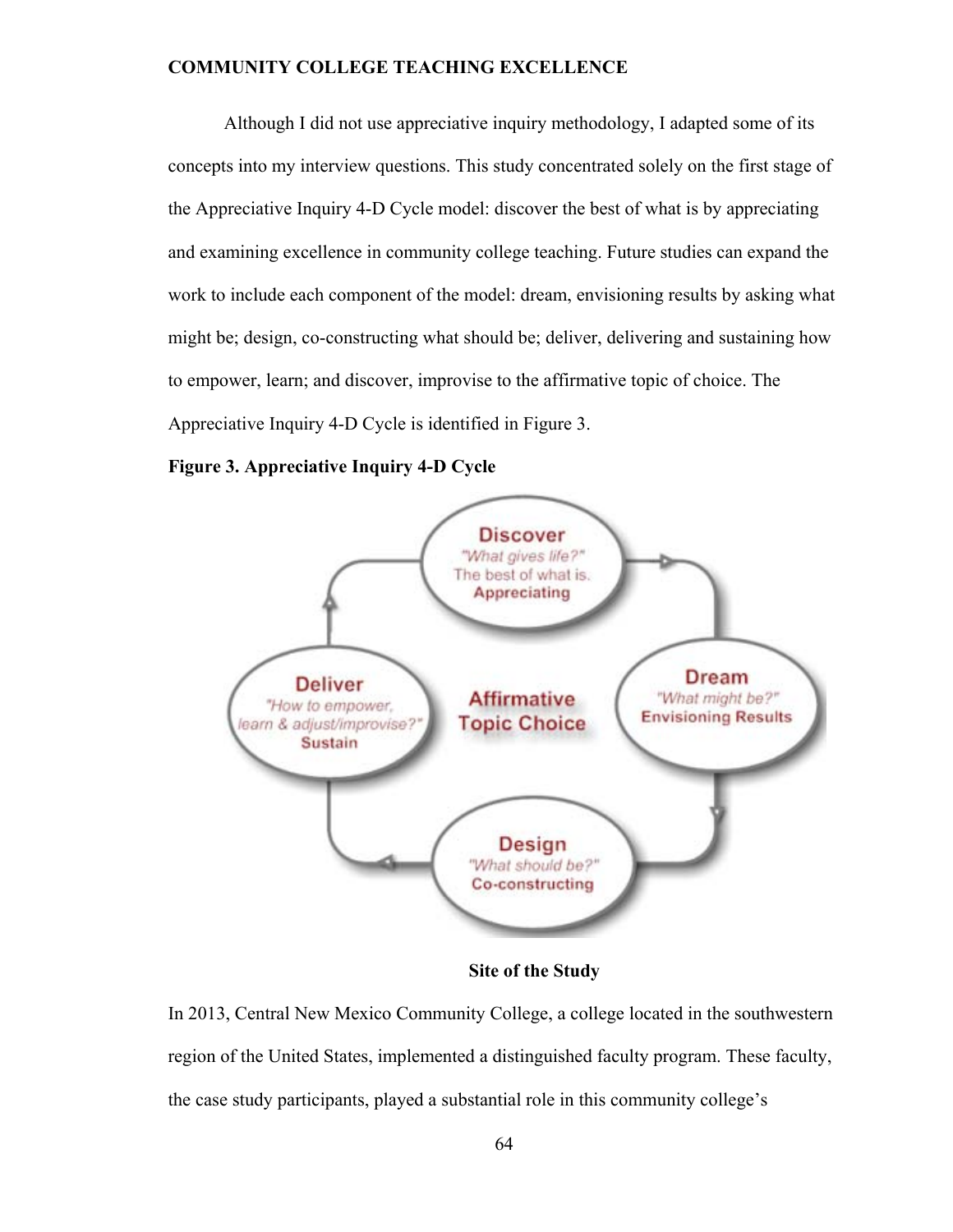recognition as a national award-winning institution and in the national accolades it

received in 2013 and 2014. The accolades are described in the section below.

### **Community College Worthy of National Recognition**

Central New Mexico Community College's most recent accolades, among others not noted here, include:

| Year awarded | Accolade                                                               |
|--------------|------------------------------------------------------------------------|
| 2014         | Top 100 Associate Degree Producer                                      |
| 2014         | Top 50 Most Affordable Community Colleges                              |
| 2013         | Student Success Award by the American Association of Community         |
|              | Colleges                                                               |
| 2013         | President named best chief executive officer of a community college in |
|              | the western region                                                     |

**Table 2. Most Recent Accolades: 2013 and 2014** 

*Source: (Central New Mexico Community College, 2013b, 2013c).* 

According to Central New Mexico Community College (2013b), a CNM publication on the cnm.edu website, factors that contributed to the college's selection for the Student Success Award included an increase in the number of transfers to four-year institutions, an increase in the number of dual-credit students, the college's connect center being a student-support model, and just as important, if not most important, an increase in the number of graduates. Central New Mexico Community College documented in this publication that graduation rates showed a substantial increase from 2,483 in 2008-2009 to 9,609 in 2012-2013.

### **Sample Selection**

This particular sample selection, distinguished faculty, was selected from Central New Mexico Community College, a higher education institution worthy of national accolades. This dissertation utilized criterion sampling because all case participants met the same criterion to confirm quality assurance (Miles  $\&$  Huberman, 1994). This sample selection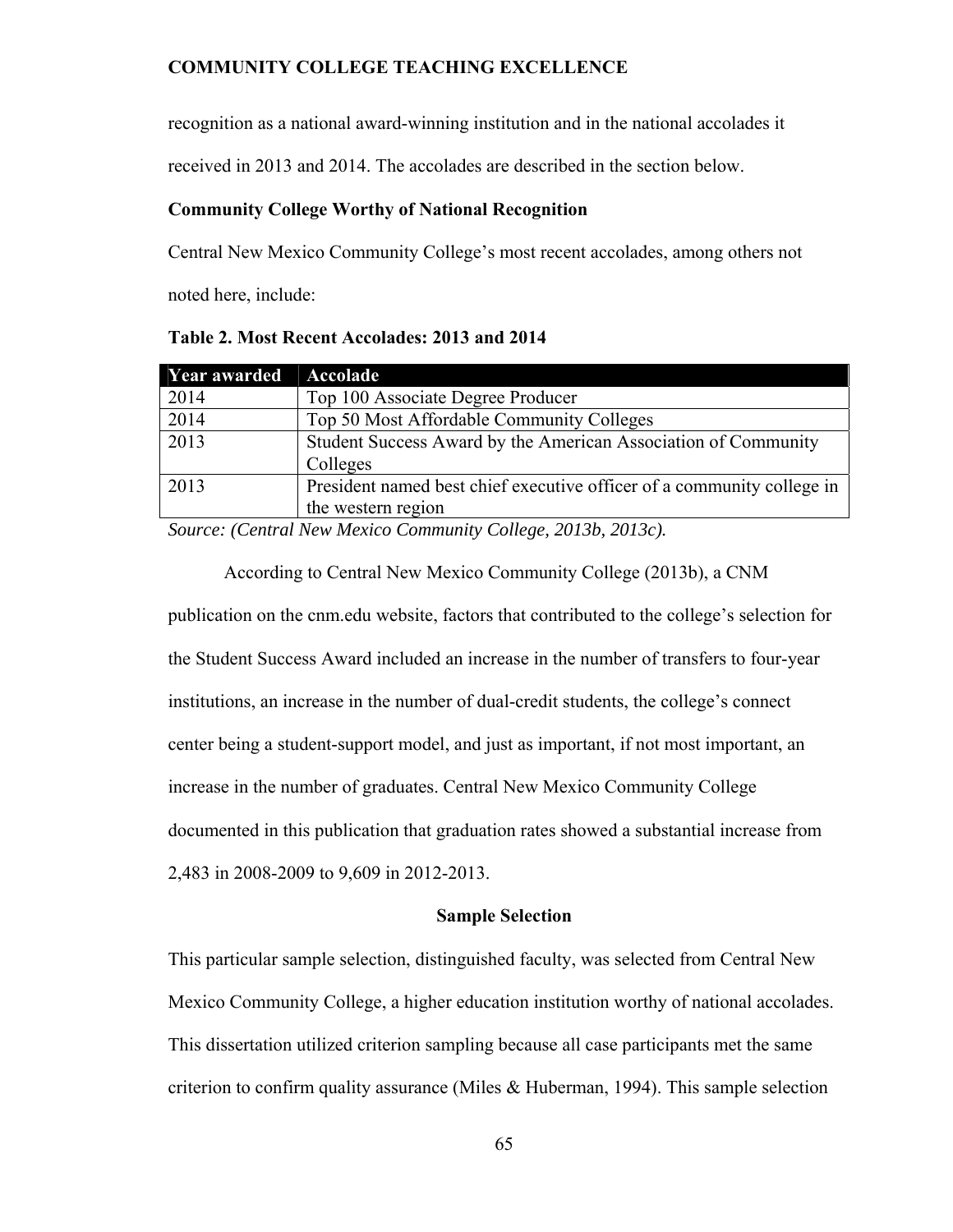was derived by a rigorous process described in the next section, Community College Distinguished Faculty, which determined the 11 participants named as distinguished faculty. All participants met the same criterion, worked at the same institution, and applied for this distinction through the same process.

This particular community college sought to recognize distinguished faculty for excellence in teaching. According to *Central New Mexico Community College (2013a)*, a CNM web publication, CNM acknowledges the role of faculty as essential to upholding the college's mission to "create educational opportunities and community partnerships while pursuing a level of community college excellence that is worthy of local and national recognition." Recognition of and reward for distinguished faculty service are important facets of the college's strategy for promoting the mission, vision, values, and goals encompassed in the college's strategic direction: student success, community success, and excellence and innovation.

There is a gap in knowledge currently available that examines the best-in-class faculty, distinguished faculty, at a best-in-class community college. Often, as a society, we tend to want to improve education and use the following as a default question: What is not working. However, this study takes an opposite approach. Therefore, this particular faculty was selected as a target for an examination of teaching excellence. What is important about this dissertation is that it focused on examining in depth what was working and what can be learned from these distinguished faculty perspectives about this critically important topic, community college teaching excellence.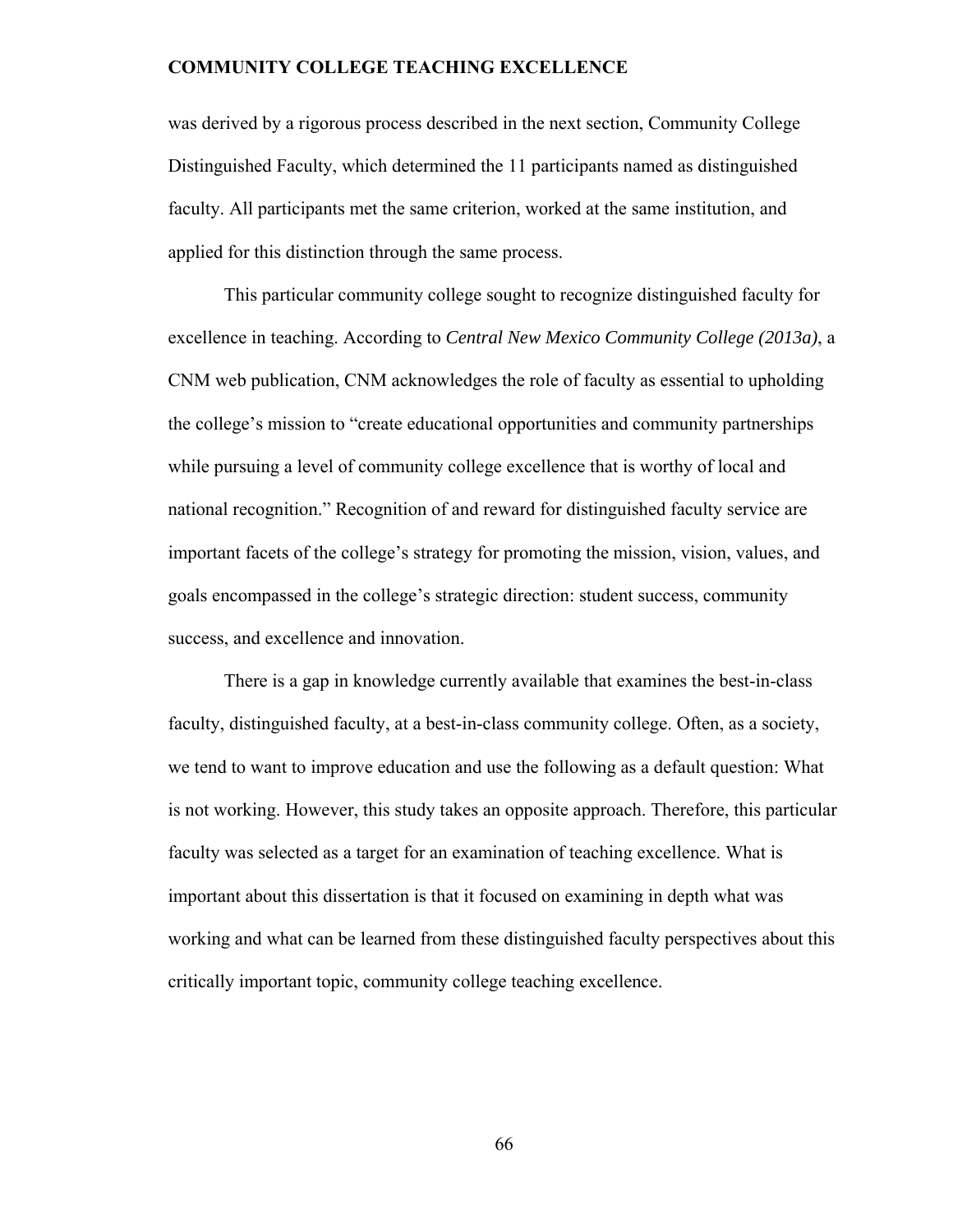### **Community College Distinguished Faculty**

Central New Mexico Community College implemented a distinguished faculty award program in 2013. Six instructional schools at the college selected up to two faculty finalists to be considered as distinguished faculty: one full-time faculty member and one part-time faculty member. More than 100 faculty were nominated, and 11 were selected to receive the recognition, representing each of the following schools: School of Adult and General Education; School of Applied Technologies, School of Business and Information Technology; School of Communication, Humanities, and Social Sciences; School of Health, Wellness, and Public Safety; and School of Math, Science, and Engineering.

A point system for evaluating the criteria was used to assist in ranking the applications. The criteria used are indicated below (Central New Mexico Community College, 2013a):

- Excellence in Teaching and Learning: Nominee is recognized by students, colleagues, and supervisor(s) as an excellent instructor of his/her content through the use of best practices in teaching and learning, as well as ongoing engagement in professional development activities.
- Strategic Direction: Nominee has demonstrated a significant achievement in one (or more) of the goals put forth in the strategic direction.
- College Service (required for full-time faculty): Nominee has contributed to CNM through his/her service by engaging in activities in one or more of the following areas: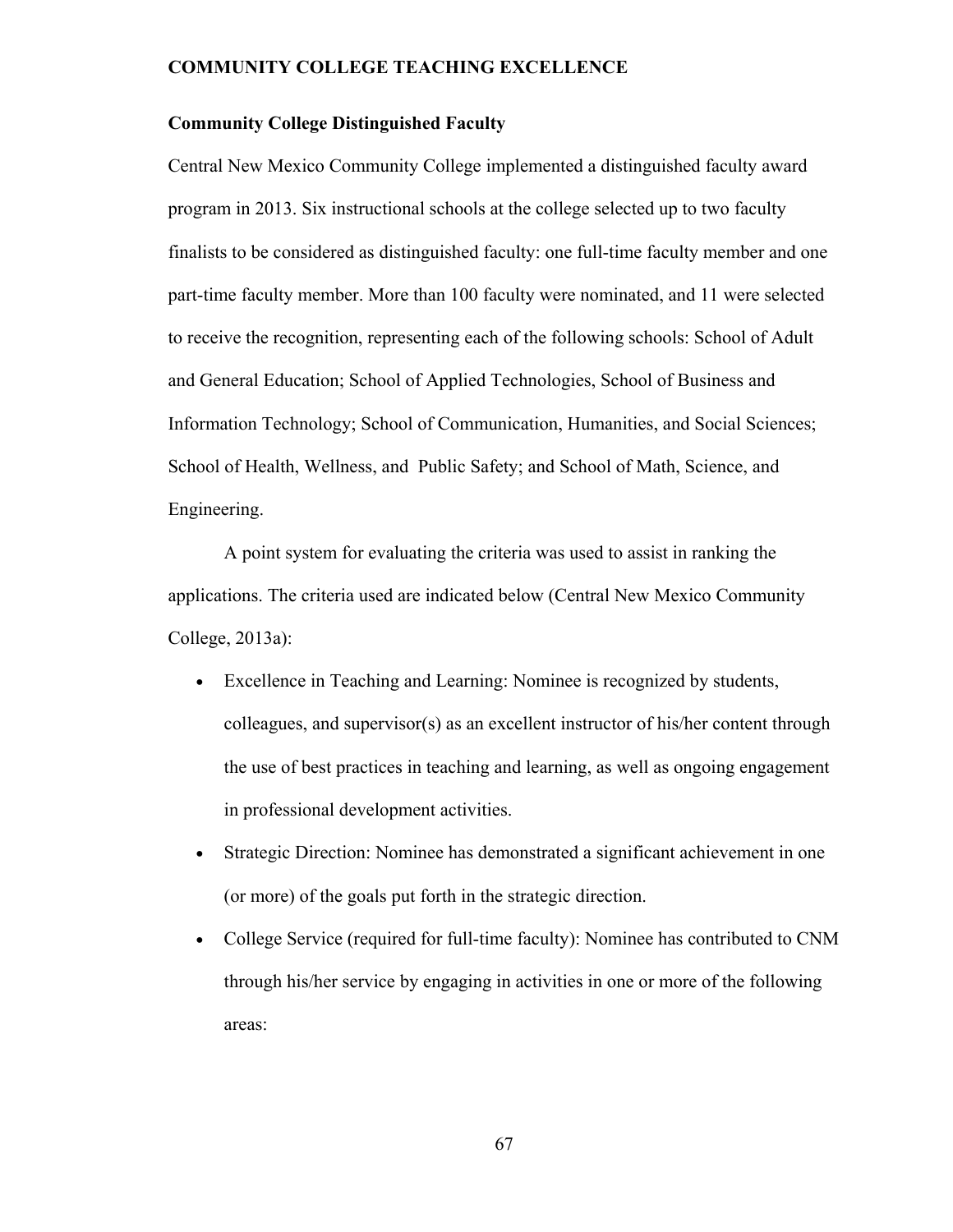- o Active participation in school and college activities (such as, but not limited to, developing new curriculum or student recruitment).
- o Collaboration with faculty and staff from other schools-departments to promote communication, coordinate schedules, and support student success.
- o Collaboration with high schools, universities, business and industry or external agencies as appropriate, and assist with program advisory committees as requested.
- o Support collegiality by actively participating in the professional development of new and veteran faculty (for example, mentoring, peer observations).
- o Serving on department, school, and college committees and task teams.
- o Participating in and assisting with student activities and clubs.
- Contribution to Department-discipline (required for part-time faculty): The nominees must have contributed to the growth and enrichment of their department.

This dissertation focused exclusively on the first criterion, excellence in teaching and learning. While the other criteria may provide evidence to support this study, I narrowed the scope to focus only on excellence in community college teaching.

Anyone could have nominated eligible faculty, including self-nominations. Faculty nominated were provided an application to complete. Applications were forwarded to the dean of each school, then to the vice president of academic affairs (VPAA), who then convened a selection team composed of the VPAA and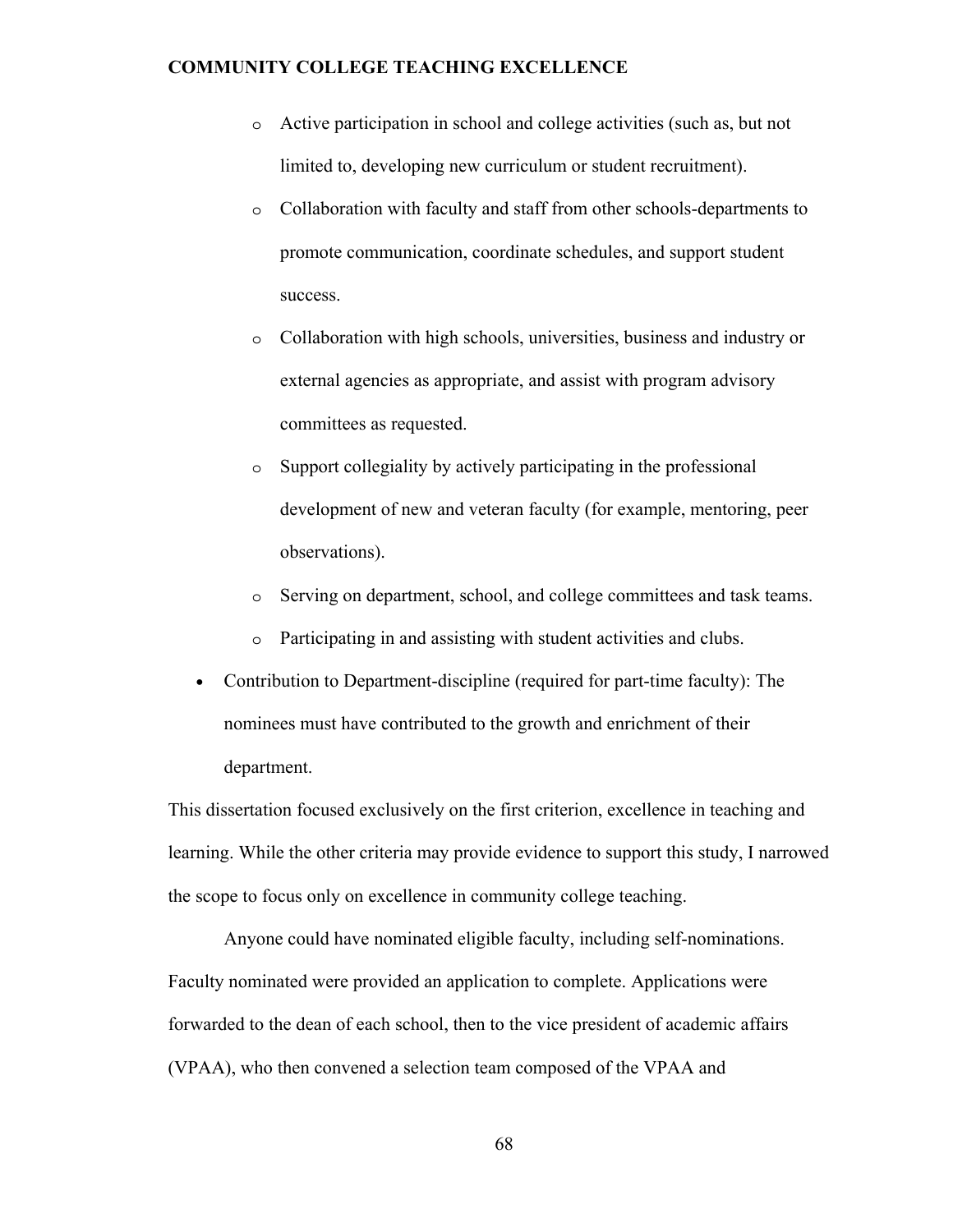representatives of the Faculty Senate, the Chair Council, and student government. In this process, more than 100 nominees were reviewed prior to the selection of 11 distinguished faculty by this comprehensive selection committee.

### **Research Protocol**

Prior to collecting data, approvals were obtained from two Institutional Research Boards (IRB): the University of New Mexico and Central New Mexico Community College, the institution at which this study was conducted. The targeted institution was asked to provide authorization to study distinguished faculty at its particular institution, and a second approval was obtained from the University of New Mexico to provide consent for this dissertation to move forward with its study (Appendix 2: Central New Mexico Community College and The University of New Mexico Combined Consent and Authorization to Participate in Research).

Eleven distinguished faculty were sent a recruitment email message (Appendix 1: Recruitment e-mail) that described the purpose of the study and asked if they would participate voluntarily. Nine of the 11 awardees who elected to participate were provided a form seeking their consent and authorization to participate in research, fully disclosing the purpose and procedures of the study, expectations of each participant in each of the four phases of the study, its risks and benefits, confidentiality, compensation, participation and withdrawal opportunities, and information to further direct participants' questions. A signed copy of the combined consent and authorization to participate in research form was provided to each participant.

Prior to this study, each awardee was initially contacted via telephone to identify their level of interest in participation. Eight of the 11 verbally responded and expressed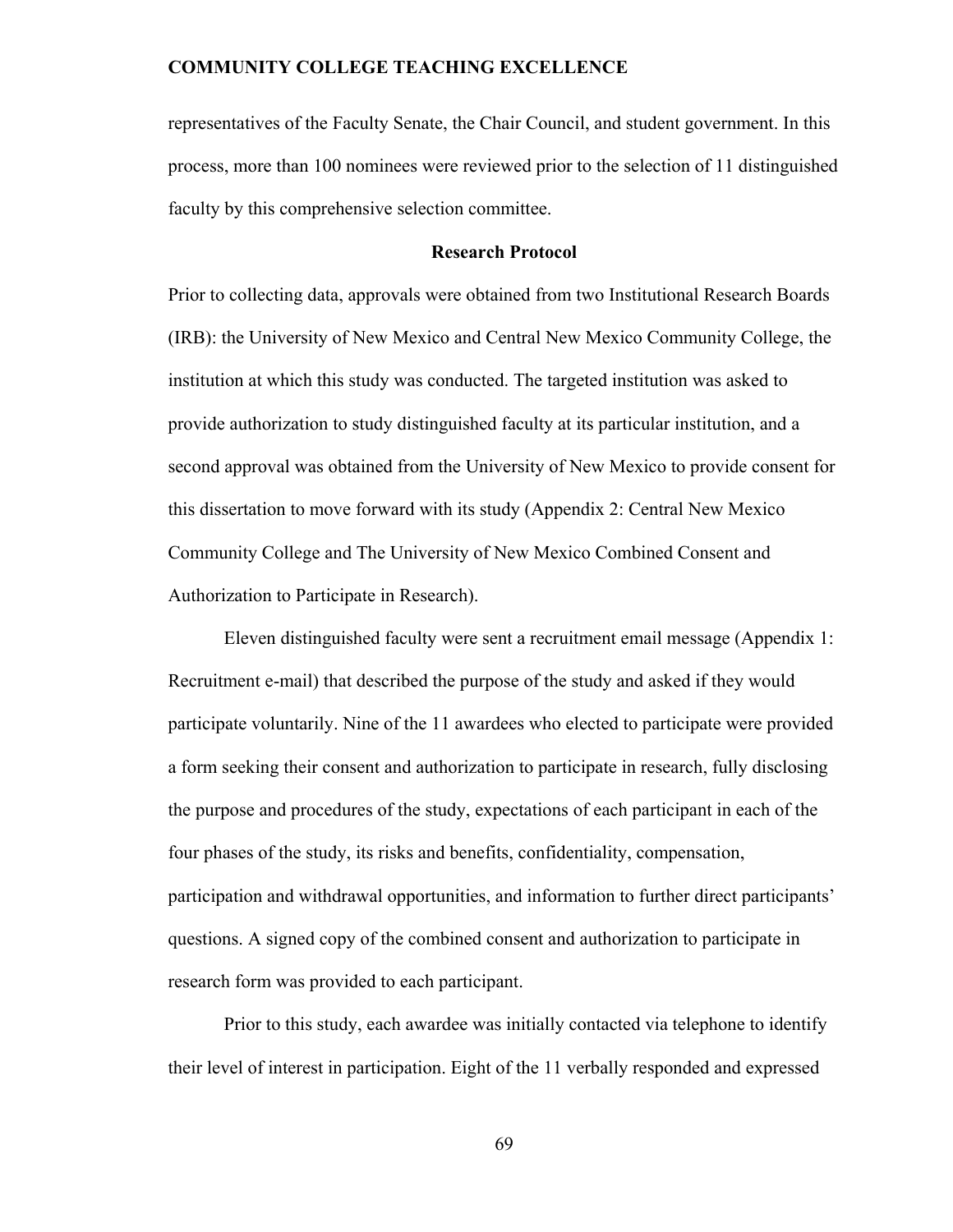overwhelmingly willingness to participate. Three participants did not respond to the request initially; their reasons are unknown. Once the study was approved by both IRBs and officially launched in writing via the recruitment e-mail, nine participants eventually agreed to be a part of this study. Participants were assured that they could opt out or terminate the interview at any time, and they received copies of their interview transcripts to check for the accuracy of the content used in the final report that was used in this analysis.

### **Data Collection**

The data collected in this study includes several methods, techniques, and approaches to produce and analyze (Bloomberg  $& \text{Volpe}, 2012$ ). The following provides more information about methods, data collection, data coding, and data analysis as it occurred during each phase.

Phase 1 consisted of collecting documentation, specifically the application submitted by each participant for the distinguished faculty recognition program. I conducted a review of the application responses, seeking commonalities and emerging themes in teaching excellence. In Phase 2, I collected demographics through a survey. Prior to taking part in a semistructured interview, each participant was asked to respond to a demographic survey, which assessed background and characteristics of each participant. I then conducted a semistructured interview with each participant, in Phase 3, utilizing open-ended questions. I digitally recorded each interview and sent them to be transcribed to a professional transcriptionist located out of state. A transcription was provided to each participant as part of the process. These interviews were in-depth and elicited rich data. Rich data revealed the complexities of what was being studied, which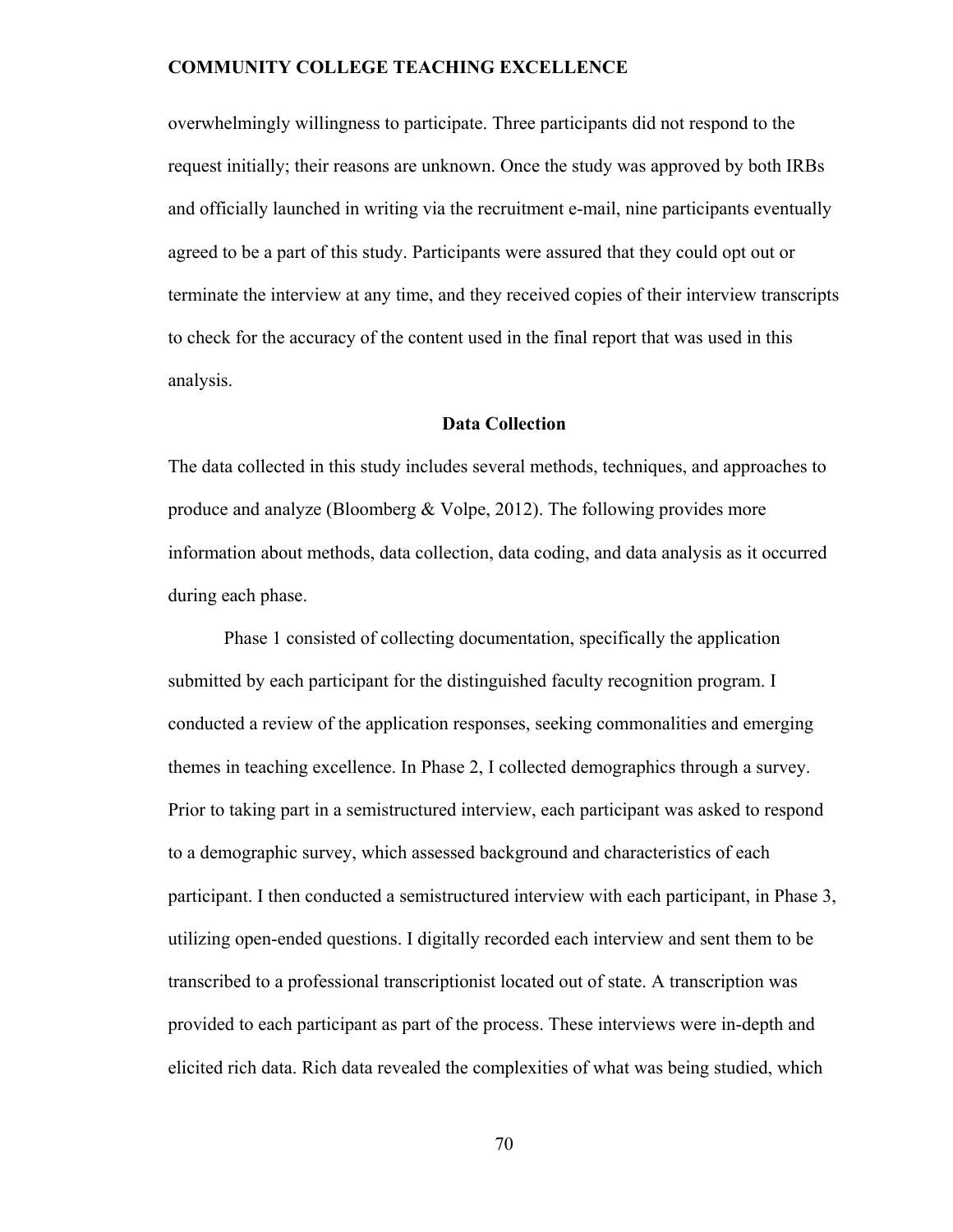was an attempt to seek to understand what was being investigated as deeply as possible (Denzin & Lincoln, 2005). Finally, Phase 4 of the data collection occurred upon completion of the first three previous data collection methods, which consisted of two participant focus group discussions.

### **Phase 1: Documentation Analysis**

I asked each participant to provide me a copy of the application for distinguished faculty recognition they submitted. If they did not keep a copy, I obtained authorization from the participant to receive a copy from CNM. Three criteria were used to evaluate and rank the nominees' responses in the applications. The focus of this dissertation was to evaluate one specific criterion from the application process. I then read each application multiple times to identify commonalities and emergent themes related to excellence in teaching:

• Excellence in teaching: Nominee is recognized by students, colleagues, and supervisor(s) as an excellent instructor of his/her content through the use of best practices in teaching, as well as for ongoing engagement in professional development activities.

The documentation retrieved from archives was an essential element to review. Yin (2003) identified strengths and weaknesses of various evidence. Depicted in the table below are those strengths and weaknesses of document analysis and archival records. I remained mindful of both as I reviewed this content for evidence.

| <b>Source of evidence</b> | <b>Strengths</b>            | Weaknesses                           |
|---------------------------|-----------------------------|--------------------------------------|
| Documentation             | Stable: can be reviewed     | $\bullet$ Retrievability: can be low |
|                           | repeatedly                  | Bias selectivity, if                 |
|                           | Unobtrusive: not created as | collection is incomplete             |
|                           | a result of the case study  | Reporting bias: reflects             |
|                           | Exact: contains exact       | (unknown) bias of author             |

| Table 3. Evidence for Document Analysis: Strengths and Weaknesses |
|-------------------------------------------------------------------|
|-------------------------------------------------------------------|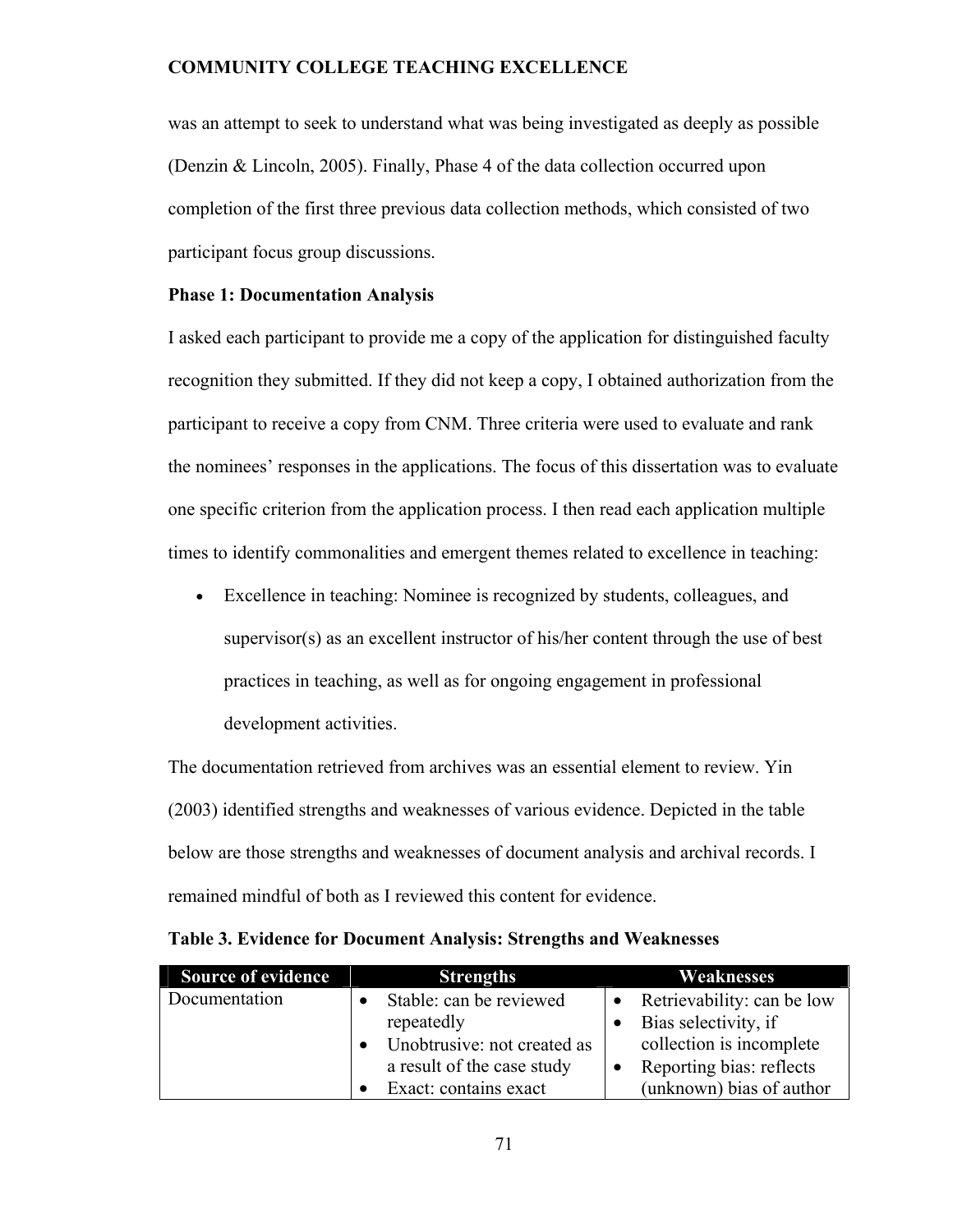| names, references, and<br>details of an event<br>Broad coverage: long span<br>of time, many events, and<br>many settings | Access: may be<br>deliberately blocked |
|--------------------------------------------------------------------------------------------------------------------------|----------------------------------------|
|--------------------------------------------------------------------------------------------------------------------------|----------------------------------------|

*Source: Case study research: Design and methods (Yin, 2003, p. 86).* 

# **Table 4. Evidence for Archival Records: Strengths and Weaknesses**

| <b>Source of evidence</b> | <b>Strengths</b>         | Weaknesses           |
|---------------------------|--------------------------|----------------------|
| Archival records          | Same as above for        | Same as above for    |
|                           | documentation            | documentation        |
|                           | Precise and quantitative | Accessibility due to |
|                           |                          | privacy reasons      |

*Source: Case study research: Design and methods (Yin, 2003, p. 86).* 

# **Phase 2: Demographic Survey**

By collecting the characteristics of the sample population of distinguished faculty, this process helped understand the participant's categorization from various demographic perspectives and helped to inform the potential transferability of the study's results. The demographic information described the participant: who they are, where they come from, some of their history and/or background, their education, and other personal information (Bloomberg & Volpe, 2012). This information was collected from all participants at the beginning of the semistructured interview process explained in Phase 3. The following demographics were asked of each participant with the intent to better understand the population under study. The participant demographics are summarized in Chapter 4, where there is a description of the nine participants' demographics such as gender, age, and ethnicity as well as their experience in teaching and their expertise outside of a community college workplace.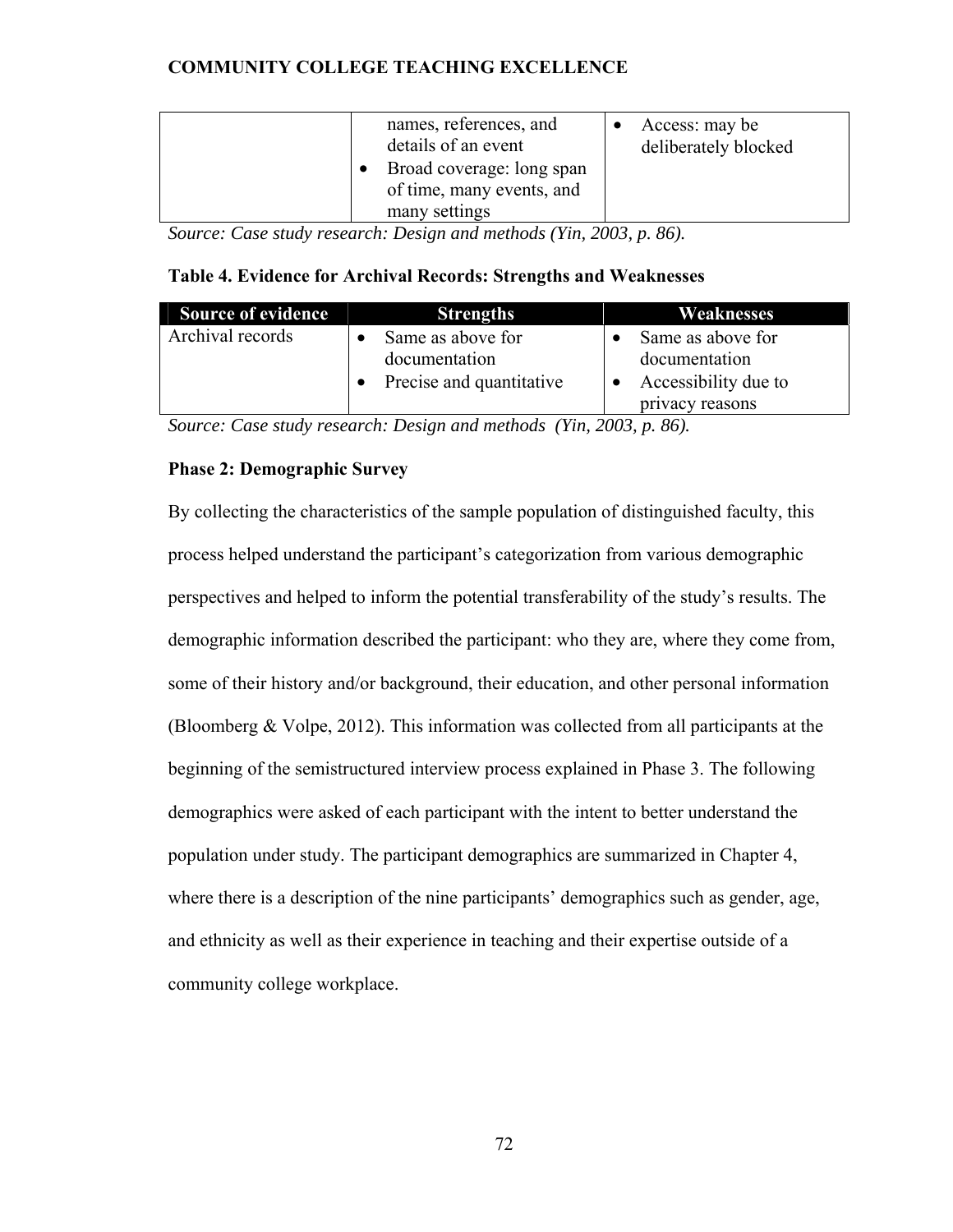| Demographic       | <b>Options/description</b>                |
|-------------------|-------------------------------------------|
| Gender            | Male                                      |
|                   | Female                                    |
|                   | Did not answer                            |
| Age               | $20 - 30$                                 |
|                   | $31 - 40$                                 |
|                   | $41 - 50$                                 |
|                   | $51 - 60$                                 |
|                   | 61 plus                                   |
|                   | Chose not to answer                       |
| Ethnicity         | American Indian or Alaska Native          |
|                   | Asian                                     |
|                   | <b>Black or African American</b>          |
|                   | Hispanic or Latino                        |
|                   | Native Hawaiian or other Pacific Islander |
|                   | White                                     |
|                   | Chose not to answer                       |
| Teaching          | Focused content area of expertise         |
| subject matter    |                                           |
| expertise         |                                           |
| Employment        | Full time                                 |
| status            | Part time                                 |
| Highest           | High school                               |
| educational       | Associate degree                          |
| level achieved    | Bachelor's degree                         |
|                   | Master's degree                           |
|                   | Doctorate                                 |
| Years teaching    | $0 - 5$                                   |
| at a community    | $6 - 10$                                  |
| college           | $11 - 15$                                 |
|                   | $16$ -plus                                |
| Other teaching    | Kindergarten-12                           |
| experience        | Graduate-teaching assistant               |
|                   | University                                |
| Years in subject  | $0 - 5$                                   |
| matter expertise  | $6 - 10$                                  |
| in the field in a | $11 - 15$                                 |
| nonteaching       | 16-plus                                   |
| capacity          |                                           |

# **Table 5. Demographic Survey**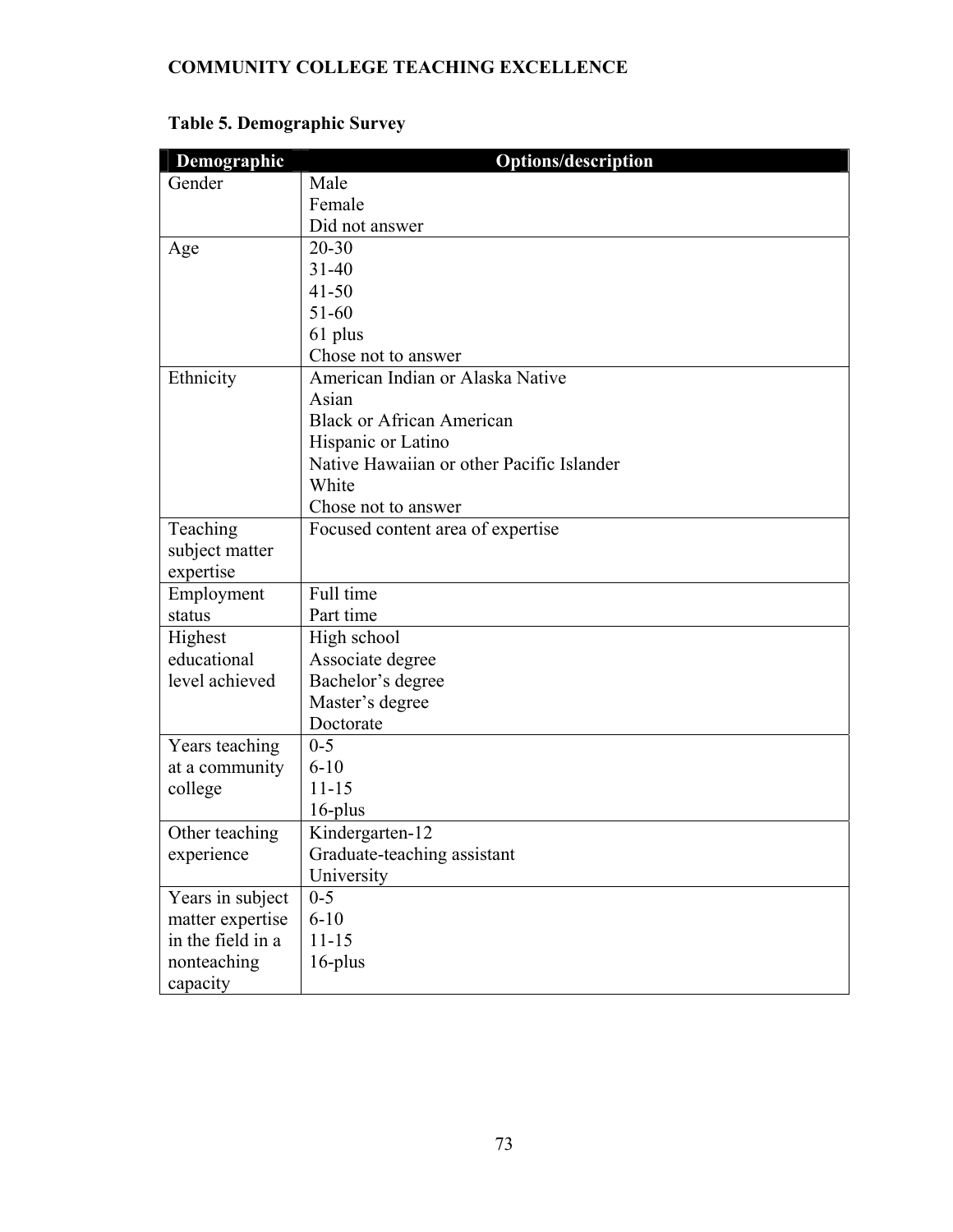### **Phase 3: Semistructured Interviews**

Each participant was interviewed after they responded to the demographic survey questions identified in Phase 2. Interviews can be targeted directly at topics of interest and can facilitate casual inferences (Yin, 1994). Initially, the individual semistructured interview process asked for responses to open-ended questions that sought evidence to support teaching excellence in a community college setting. During these interviews, I asked questions regarding past experience in applying teaching excellence, as well as characteristic-based features and/or attributes.

The interview approach was drawn from the appreciative inquiry interviewing framework that asked about excellence in teaching. Sufficient time was provided to each participant to answer key questions. The challenge was to develop questions and a sequence for interviews that elicited the most meaningful responses for the study. Interviewees were encouraged to talk freely about their experiences, perceptions, and beliefs; informal prompts were used when necessary to gather as much relevant information as possible (Levin et al., 2010). Throughout data collection, interview prompts were revised to understand information that emerged in previous interviews or artifact reviews.

The interviews took place in a private office or conference room of the participants' choice on the college campus, ensuring that the environment was convenient and quiet, located in a private setting, and was comfortable and safe for the interviewee. The interviews lasted approximately one hour. Written participant permission was elicited to digitally record the interview as a part of the consent and authorization process. A professional transcriptionist located in another state transcribed the recordings,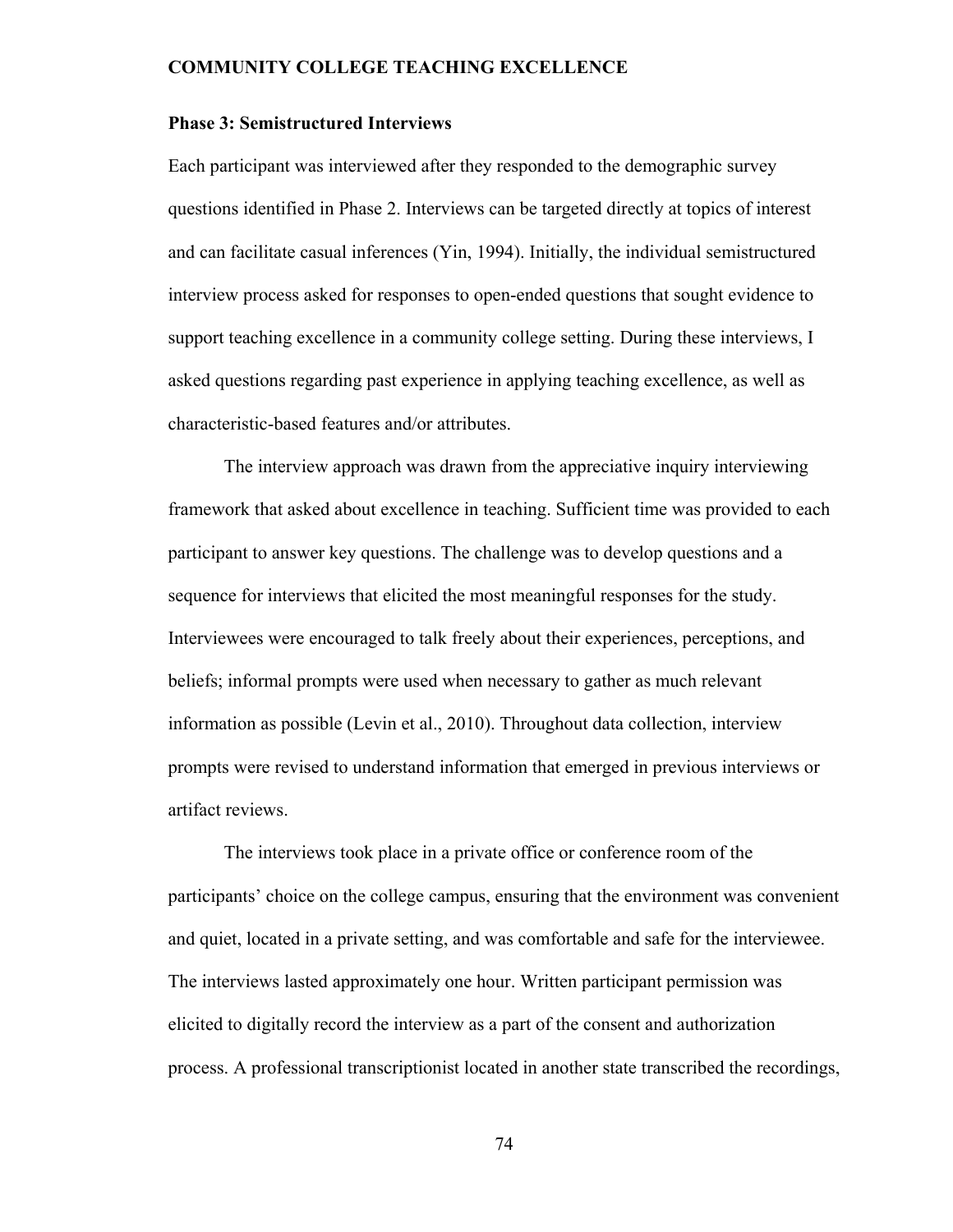and they were provided within a few days to each participant to review for accuracy. Lincoln and Guba (1985) described this method used as a member-checking approach which is taking data, analyses, interpretations, and conclusions back to the participants so that they could determine the content accuracy and credibility of what they contributed as participants. The participants were asked not to edit the transcript but rather to review the content of their transcript for accuracy in an effort to ensure that the data precisely reflected their approach to excellence in community college teaching (Appendix 5: Notification Sent to Participants to Review Transcripts).

The interview was an important facet of this study. Yin (2003) identified strengths and weaknesses of various evidence. Depicted in the table below are those strengths and weaknesses for conducting interviews. I remained aware of both as I conducted the interviews.

| <b>Source of evidence</b> | <b>Strengths</b>                                                                                                                   | <b>Weaknesses</b>                                                                                                                                                                                                |
|---------------------------|------------------------------------------------------------------------------------------------------------------------------------|------------------------------------------------------------------------------------------------------------------------------------------------------------------------------------------------------------------|
| Interviews                | Targeted: focuses directly<br>$\bullet$<br>on case study topic<br>Insightful: provides<br>$\bullet$<br>perceived causal inferences | Bias due to poorly<br>constructed questions<br>Response bias<br>$\bullet$<br>Inaccuracies due to poor<br>$\bullet$<br>recall<br>Reflexivity: interviewee<br>$\bullet$<br>gives what interviewer<br>wants to hear |

**Table 6. Evidence for Interviews: Strengths and Weaknesses** 

*Source: Case study research: Design and methods (Yin, 2003, p. 86).* 

### **Interview Questions**

The questions developed for both the semistructured interviews and focus groups were designed to gather responses with rich description about the overarching research question: How do distinguished faculty at a nationally top-ranked community college perceive excellence in teaching?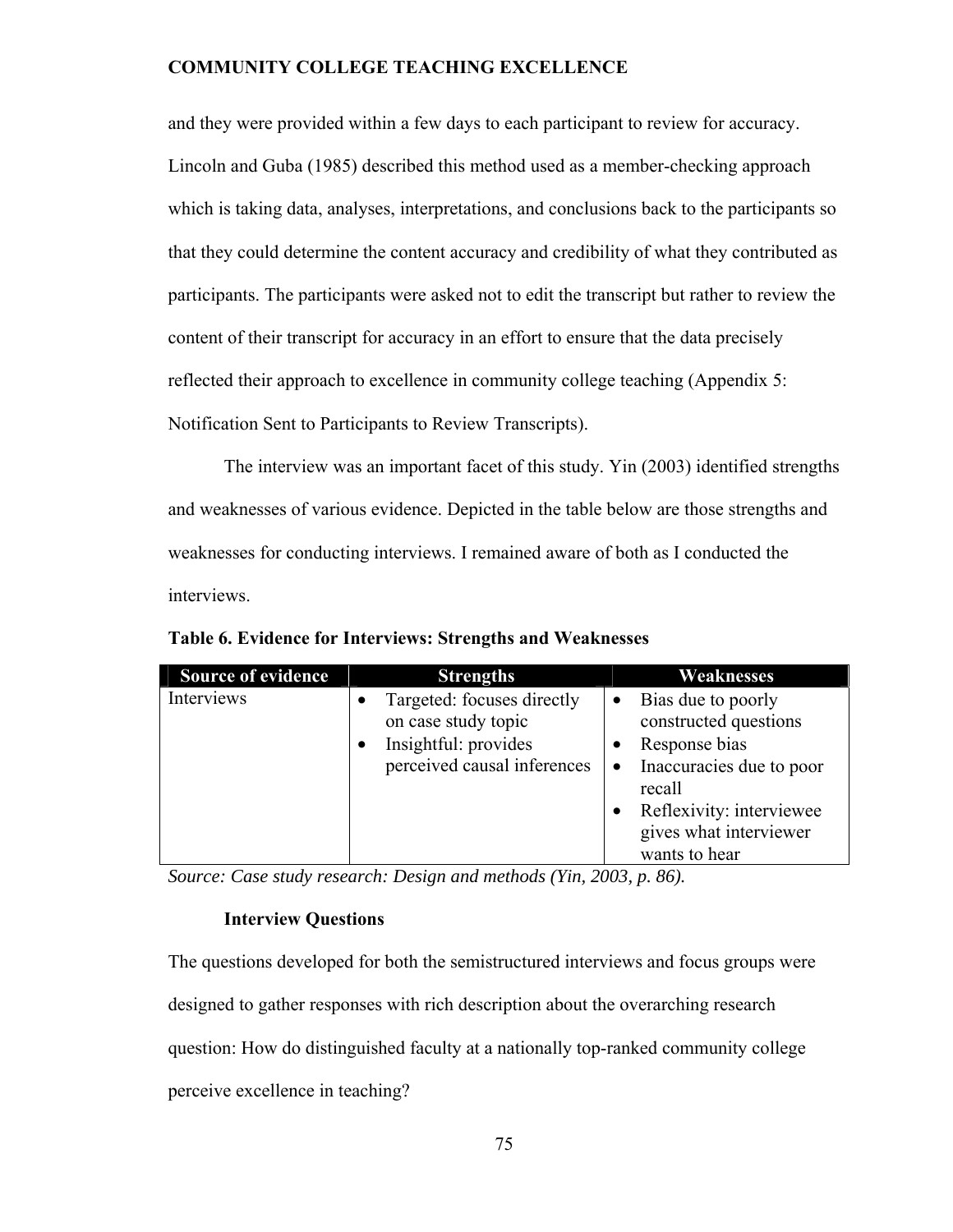Excellence in teaching is a discovery process of the best teaching practices, which include engaging students in a well-prepared and intentional ongoing investigation to promote a deep understanding of the lesson and applicability to real life. Best teaching practices can include continuous learning and intellectual renewal through continuous evaluation and reflection over the course of their teaching careers to influence learning, convey and impart knowledge and skill to diverse learners, and reflect a love for learning to students. Each research participant was asked the following questions in the semistructured interview process:

### **Table 7. Interview Questions**

|                         | <b>Semistructured interview questions</b>                                                                                                                                             |
|-------------------------|---------------------------------------------------------------------------------------------------------------------------------------------------------------------------------------|
|                         | What do you believe is unique about teaching at a community college?                                                                                                                  |
| 2                       | Describe your personal best teaching practice that has had a direct impact on your<br>students' learning. Please provide examples.                                                    |
| 3                       | How do you practice lifelong learning and intellectual renewal throughout your<br>teaching career?                                                                                    |
| $\overline{\mathbf{4}}$ | How do you practice continuous evaluation and reflection to ensure your teaching<br>practices are relevant, current, and contribute to overall student success?                       |
| 5                       | Have you ever had an "aha moment" where you realized you used an effective<br>teaching strategy, and if so, please describe. (Prompt: What was it that made this an<br>"aha moment"?) |
| 6                       | From your perspective, what differentiates you as a distinguished faculty member<br>that warrants such distinction?                                                                   |

It was important to identify the intent of the question to help the reader of this study understand the type of question that was appropriate and was more likely to solicit the kind of information desired from this scholarship. The intent of these questions was to seek distinguished faculty perspectives regarding excellence in teaching at a community college that encompass best teaching practices, intellectual renewal, evaluation and reflection, and "aha moments" when applying effective teaching strategies. I also noted that it was important to decipher the questions and to provide open-ended questions to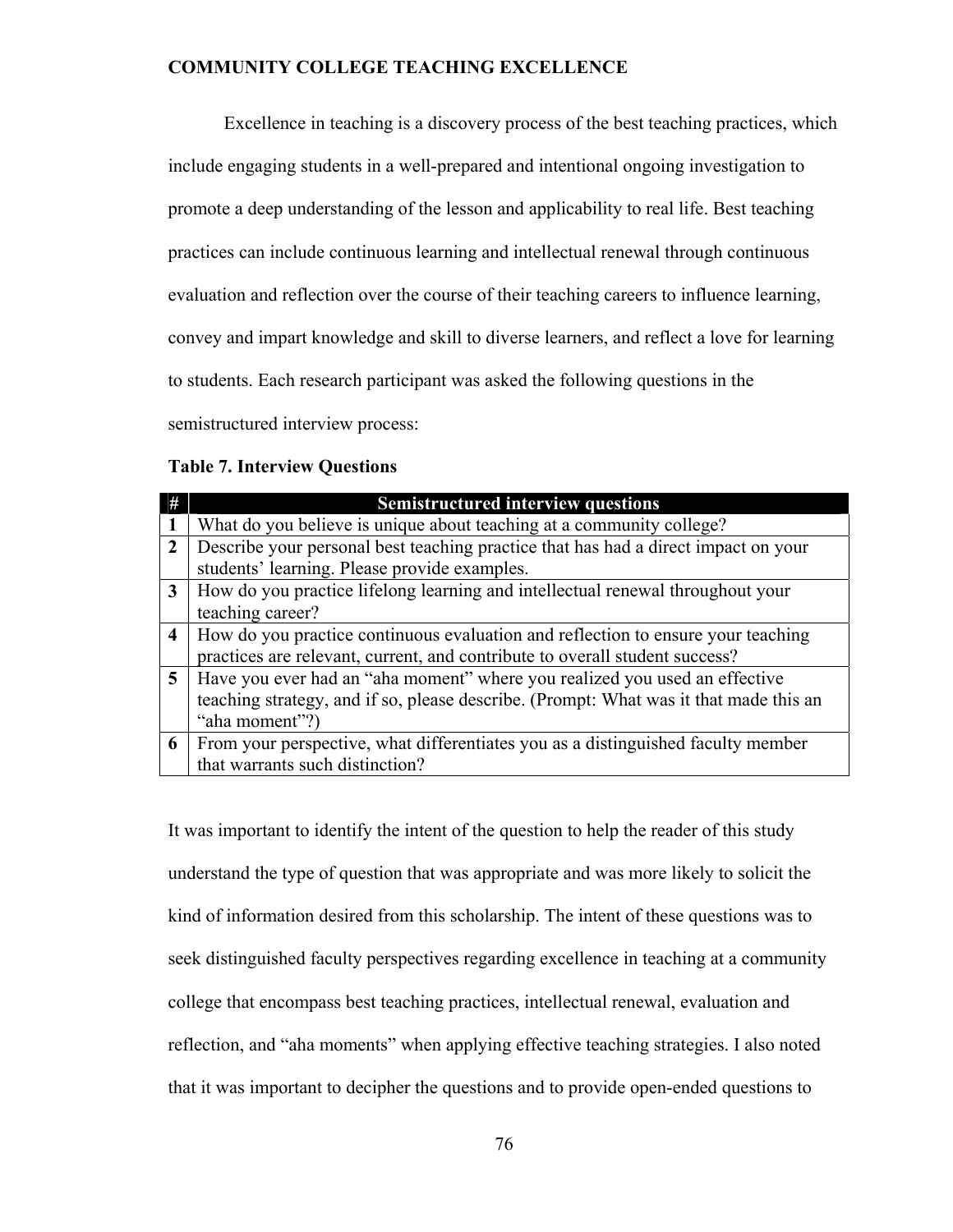avoid dichotomous questions that could be answered with a yes or a no. The most appropriate questions can drive better results of the study.

### **Phase 4: Participants' Focus Group**

After the semistructured interviews and transcript reviews, two 90-minute focus groups with six participants took place to share an understanding of excellence in community college teaching. The first focus group consisted of four participants, and the second focus group consisted of two participants. The interviews were conducted in a conference room or private office, ensuring that the environment was comfortable and safe for the participants to contribute. Participants' permission was sought to digitally record the focus groups, and the same out of state professional transcriptionist used in the semistructured interviews transcribed the recordings.

The focus groups were conducted after reviewing and analyzing the data from Phases 1-3. A draft categorization, which I initially called the AASCA Model, was designed as a result of the data collected in Phases 1-3 to present to the focus groups and to provide a common lens for the focus group participants. The AASCA Model at that time represented: authentically connect with intent to establish trust; active high expectations and expect excellence; strengthen confidence in their ability to learn; cultivate a passion for learning; and apply theory to real world.

The focus group questions were designed based on evidence collected from two data sources at that stage of the study. The main focus group questions were similar to the questions asked of each individual interviewee. Six questions were asked of the participants to focus in on their perspectives of teaching excellence as defined by best teaching practices, intellectual renewal, evaluation and reflection, and perceived impact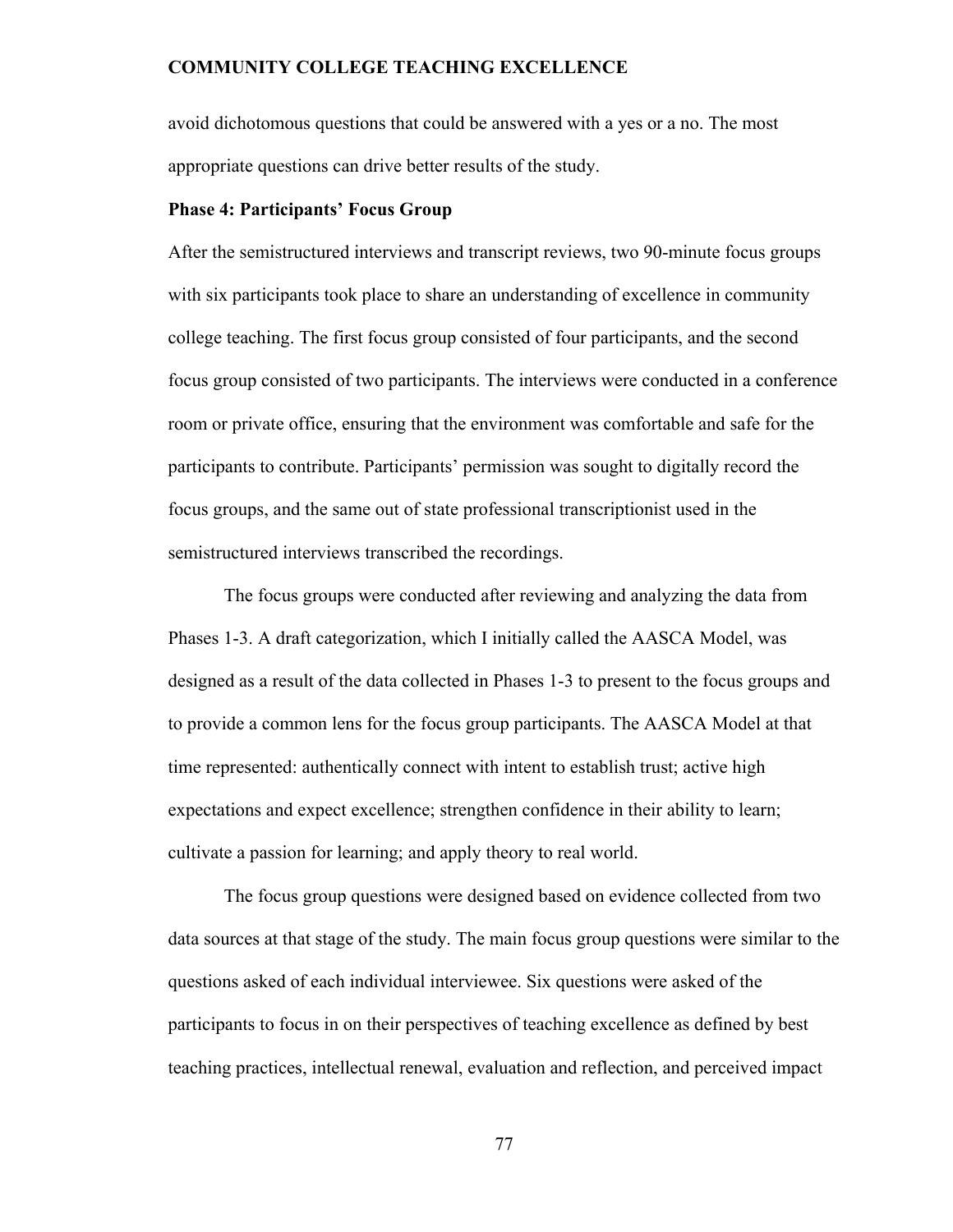on how their teaching impacts student success. I realized that I submitted four focus group questions to the IRB; however, I did ask the same questions to obtain clarification as I did in the semistructured interviews. The two questions not identified, but asked of the focus group participants included: What do you believe is unique about teaching at a community college? From your perspective, what differentiates you as a distinguished faculty member that warrants such distinction?

### **Table 8. Focus Group Questions**

| #                | <b>Focus Group Questions</b>                                                           |
|------------------|----------------------------------------------------------------------------------------|
|                  | The evidence collected thus far reveals Explain any of the content that describes      |
|                  | personal best teaching practice.                                                       |
|                  | The evidence collected thus far reveals What do you want to add to how you             |
|                  | practice lifelong learning and intellectual renewal throughout your teaching career?   |
| 3                | The evidence collected thus far reveals Clarify how you practice continuous            |
|                  | evaluation and reflection to ensure your teaching practices are relevant, current, and |
|                  | contribute to overall student success?                                                 |
| $\boldsymbol{4}$ | The evidence collected thus far reveals Clarify how do you perceive your               |
|                  | teaching impacts student success in the short term and long term? Please provide any   |
|                  | examples that reflect how your teaching excellence contributes toward student          |
|                  | success.                                                                               |

Focus groups create "awareness, which from a theory of science perspective gives the focus group method its specific character as a heuristic process; a heuristic process means that one learns things through which one can make decisions and handle problems" (Ivanoff & Hultberg, 2006, p. 131). The participants were able to learn from each other and re-evaluate their own understanding of excellence in community college teaching while I listened and learned from the experts on this topic. Two motives existed in this entire process: understanding and learning.

The advantage of using focus groups in this study was that participants had an opportunity to express multiple understandings and meanings that provided a number of perceptions in their own words, challenging each participant's paradigms, and responding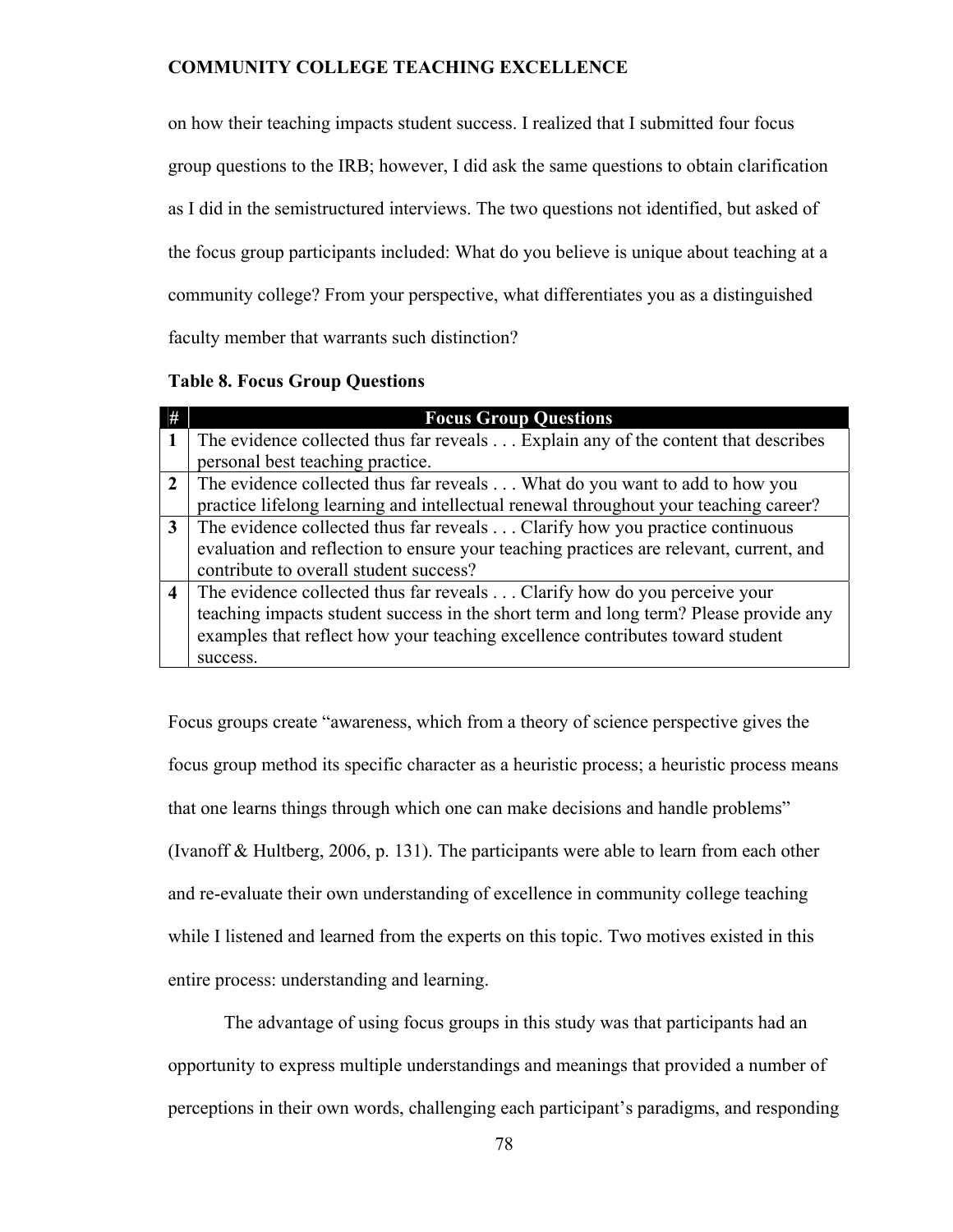to other participant's points of view (Ivanoff & Hultberg, 2006). A participant focus group was used to enhance the data and to build on the document analysis, demographic survey, and on the semistructured interview data-collection methods. A focus group method can be defined as a group discussion in which persons from the targeted population discuss facets of a particular topic (Ivanoff & Hultberg, 2006). These focus group discussions resulted in obtaining rich data that identified commonalities and themes and aligned them with other data collected at that stage in the study.

The focus groups provided a venue to listen to each participant's understanding and meanings of community college teaching, challenged each participant's contradictions, and allowed the faculty to respond to various points of view. The intent was to examine and further develop, in a group setting, the ideas that participants shared individually. Focus group research is about the questions and respondent answers and includes the interactions that take place among the individuals in the group of distinguished faculty members (Krueger & Casey, 2000).

### **Data Analysis Techniques**

This study collected data in four phases from each of the nine distinguished faculty. The data collection consisted of reviewing the application submitted by each distinguished faculty, collecting demographic information via a survey at the beginning of each semistructured interview, conducting a semistructured interview process with each distinguished faculty, and facilitating two focus groups with participants. My intent was not to provide one solution for community college teaching excellence but rather to provide a theory that is grounded in rich data.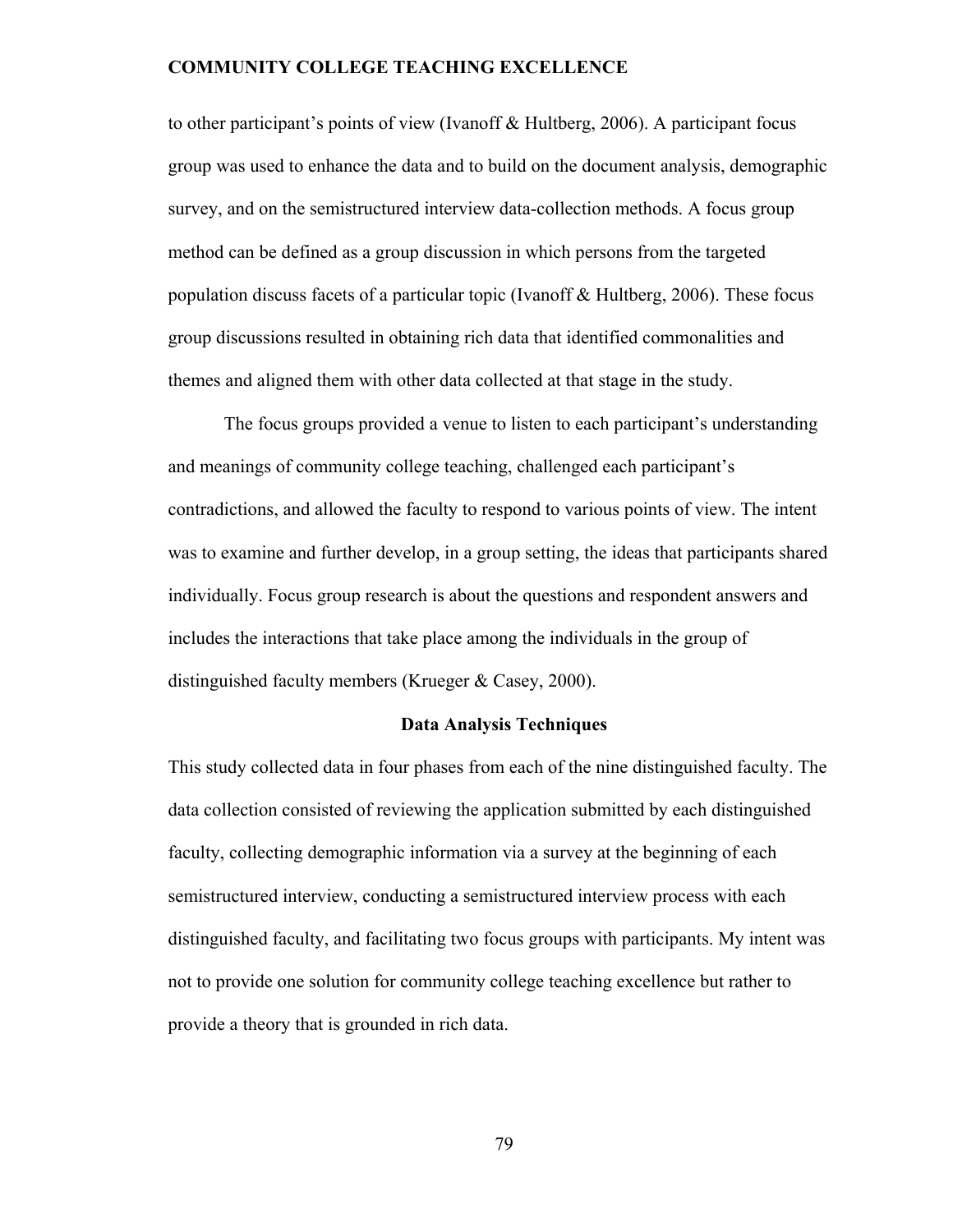Utilizing multiple methods of data collection provides triangulation. Researchers make use of multiple and different sources, methods, investigators, and theories to provide confirming evidence and to enhance the validity of the research (Ely, 1991; Erlandson, 1993; Merriam, 1988; Miles & Huberman, 1984). The intent is that the data collected from each technique sheds light from multiple perspectives to continue conversation and expansion of understandings and viewpoints about community college teaching excellence from some of the best faculty in a best-in-class community college, an affirmative approach.

Analysis began with the first data collected and intensified after the data collection was completed. "Without ongoing analysis, one runs the risk of ending up with data that are unfocused, repetitious, and overwhelming in the sheer volume of material that needs to be processed" (Merriam, 1988, p. 124). With this in mind, I carefully read and reread my data multiple times.

I began my analysis by identifying preliminary categories and subcategories for each participant. I conducted this analysis by marking word(s) in the margins of the applications and transcripts that summarized the content. I then sought to find themes that I repeatedly viewed and attempted to color code themes that were common. I categorized the commonalities and themes in an Excel spreadsheet documenting the comments in quotations that supported the themes that emerged. I compared each new set of data with data previously collected in each phase throughout the process. I added and collapsed categories as the interviews and focus groups research progressed searching for links between concepts in an effort to discover common themes. After experimenting with a few different ways of organizing these data, I incorporated the themes and participant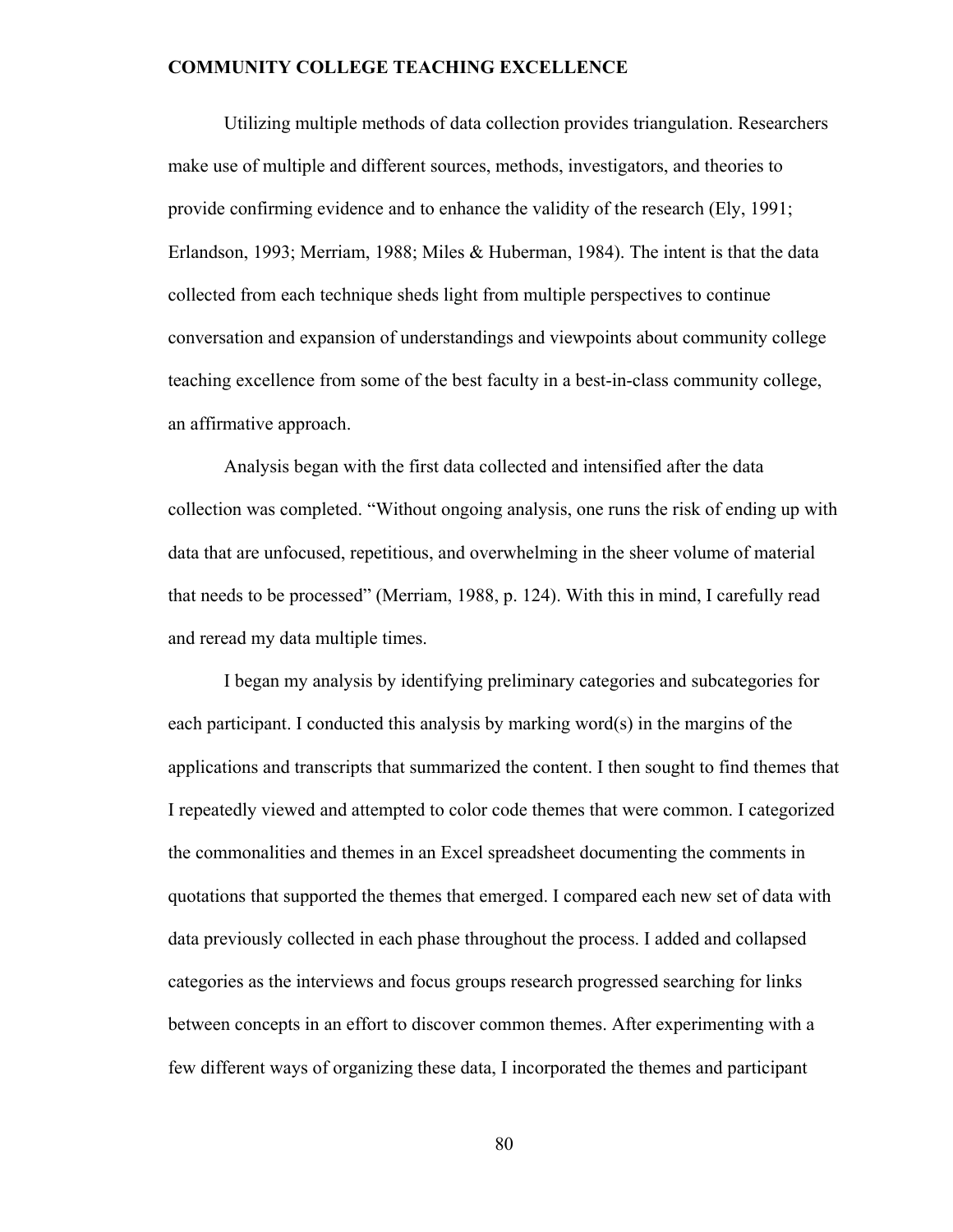quotes supporting each theme into an Excel spreadsheet where I could copy and paste and move data around in an eased technique. I presented a draft of the categorized themes identified that supported specific comments made by each participant and presented a draft model to the focus group participants to obtain clarification or enhancement to each theme identified at that stage of the process. The intent was to systematize the raw data into themes and into categories, which means that the participants' actual discussions fell into an appropriate category before the categorized raw data was summarized and combined with an interpretive step that aimed to provide understanding excellence in teaching (Ivanoff & Hultberg, 2006, p. 129).

### **Trustworthiness**

Lincoln and Guba (1985) were the first to address rigor in their model of trustworthiness of qualitative research. Establishing a trusting relationship between the faculty and me was essential to enhancing the trustworthiness of the data. Lincoln and Guba (1985) established their criteria for trustworthiness to address this need, seeking to establish truth value. These researchers explained the basic question, "How can an inquirer persuade his or her audiences (including self) that the findings of an inquiry are worth paying attention to, worth taking account of?" (Lincoln & Guba, 1985, p. 290). The four criteria used by Lincoln and Guba (1985) for trustworthiness are truth-value (enhancing credibility), applicability (enhancing transferability), consistency (enhancing dependability), and neutrality (enhancing confirmability). The next section covers the four criteria in detail, seeking to address rigor in the trustworthiness of this particular study.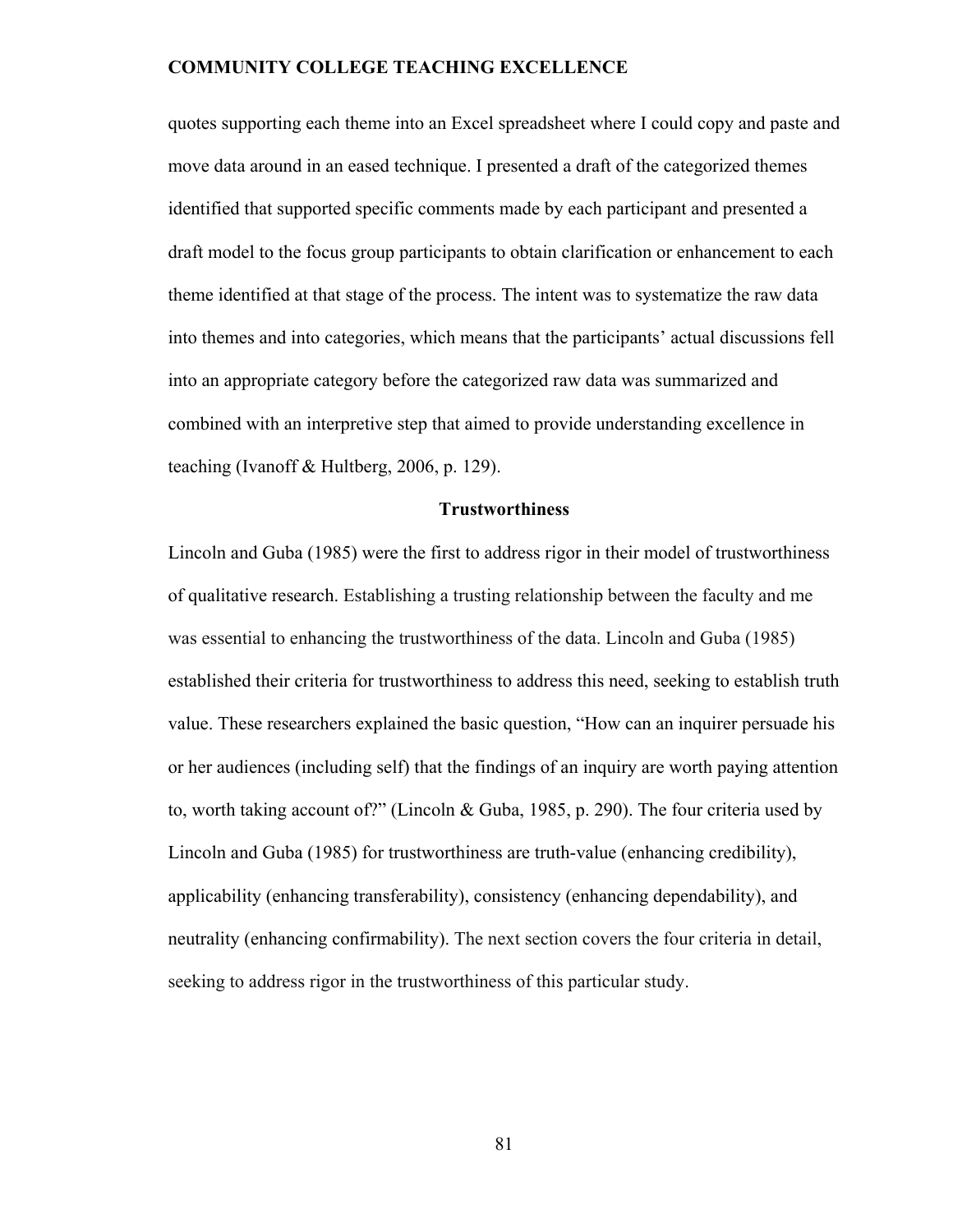### **Truth-value: Enhancing Credibility**

Credibility is the "element that allows others to recognize the experiences contained within the study through the interpretation of participants' experiences (E. Thomas  $\&$ Magilvy, 2011, p. 152). This criterion emphasized that the participants' perceptions matched my portrayal of them, ensuring accurate representation of what the participants contributed to the study (Bloomberg & Volpe, 2012). Multiple methods were used in this study to corroborate the evidence that I obtained via different means in order to triangulate themes and provide as much information as possible from each participant. The multiple methods of data collection in this study represented triangulation, which is a strategy that enhances a study's credibility.

Each interview and focus group were digitally recorded and documented by a professional transcriptionist. I reviewed the transcripts to seek and identify similarities, patterns, and themes within and across study participants, a step that provided accurate descriptions through quotations or interpretation of the information shared by the participants under study.

I also conducted member checking, also known as member feedback, which involves returning to the participants to ensure that the interpretations accurately reflected what was shared to enhance the credibility (E. Thomas & Magilvy, 2011). A transcript of each interview and focus group was provided to the participant to ensure reliability of information. As described by Creswell (2013, p. 253), "reliability can be enhanced if the researcher obtains detailed field notes by employing a good-quality tape for recording and by transcribing the tape." This approach is necessary to solicit participants' views of the credibility of the findings and interpretations (Creswell, 2013, p. 252). This technique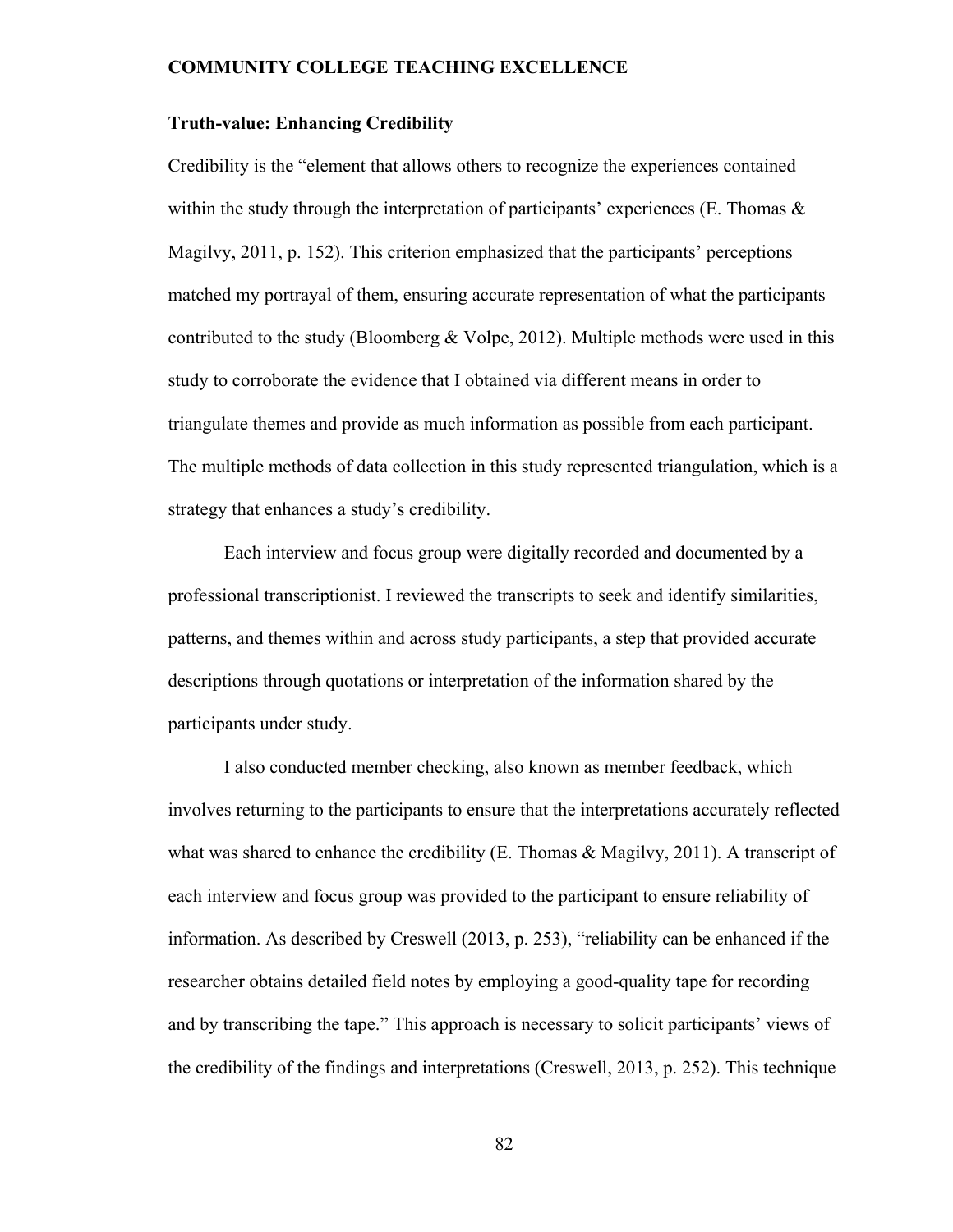is considered to be "the most critical technique for establishing credibility" (Lincoln  $\&$ Guba, 1985, p. 314).

### **Applicability: Enhancing Transferability**

Lincoln and Guba (1985) determined that transferability is the ability to transfer research findings from one group to another or "how one determines the extent to which the findings of a particular inquiry have applicability in other contexts or with other subjects/participants" (p. 290). I provide the results of the demographic survey in Chapter 4 Participant Demographics that summarizes descriptions of the distinguished faculty, which includes categorizing their backgrounds so that should a replicated study be conducted at a later date using the same data collection methods, the study has the potential to be transferable.

In an effort to enhance transferability, triangulation was achieved in this study by using multiple methods, document analysis, a demographic survey, semistructured interview and focus group transcripts with member checking, and observation notes. These methods to collect information were used in an attempt to locate multiple sources that were considered as evidence to document themes in different sources of data in order to triangulate and provide corroboration, which enhance the validation of the findings of this research (Creswell, 2013).

The intent of this study was to seek rich, thick description so that the reader can make decisions regarding transferability as a result of the researcher's ability to define in detail the participants' experience (Creswell, 2013; Merriam, 1988). "Thick description means that the researcher provides details when describing a case or when writing about a theme" (Creswell, 2013, p. 252).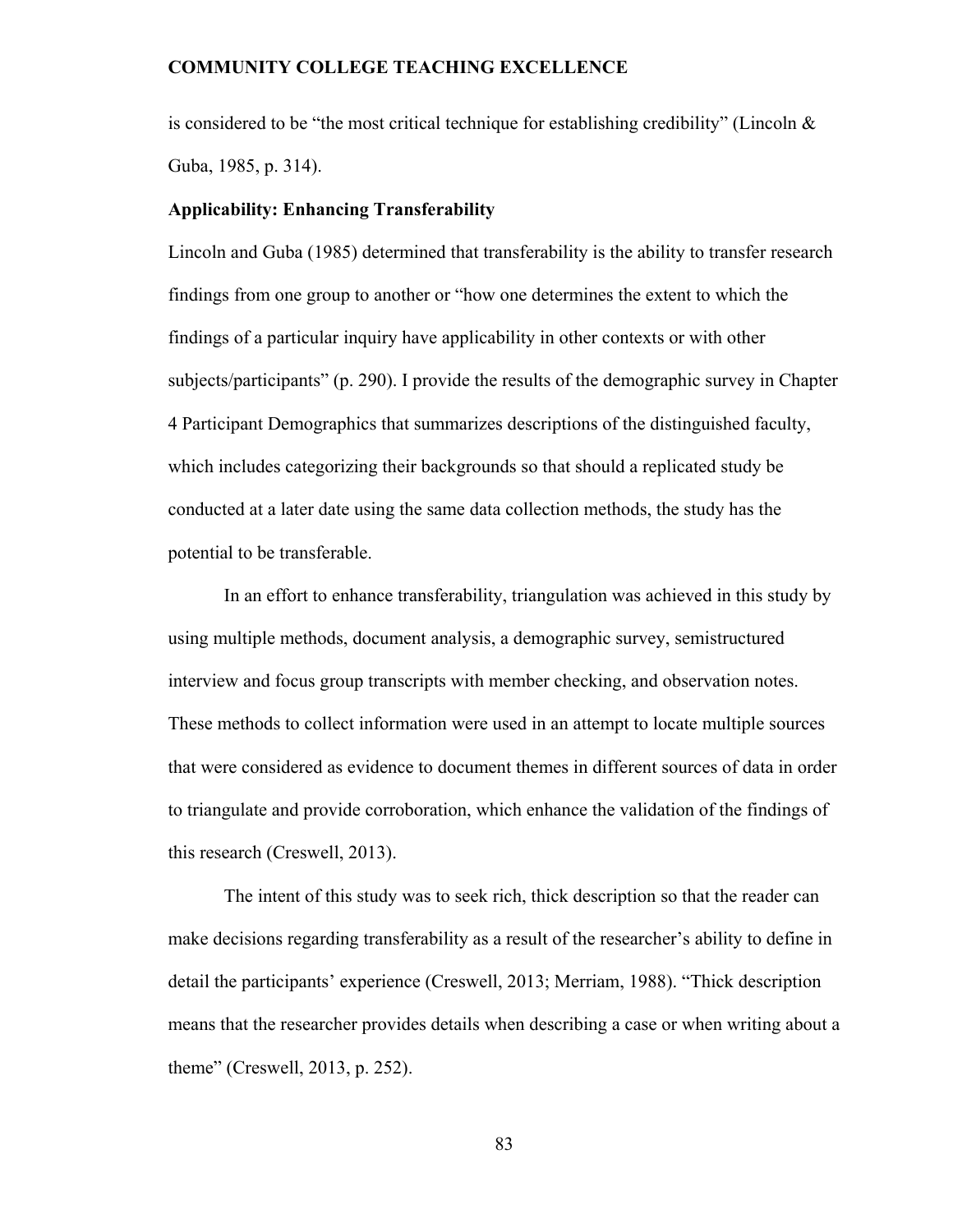### **Consistency: Enhancing Dependability**

Dependability takes place when another researcher can follow a decision through an audit trail that can be achieved by "(a) describing the specific purpose of the study; (b) discussing how and why the participants were selected for the study; (c) describing how the data were collected and how long the data collection lasted; (d) explaining how the data were reduced or transformed for analysis; (e) discussing the interpretation and presentation of the research findings; and (f) communicating the specific techniques used to determine the credibility of the data" (E. Thomas & Magilvy, 2011, p. 153). The intent of this research was to be fully transparent in each of the six identified items above, thus enhancing the ability to conduct an audit trail to track the processes and procedures used to collect and interpret this study's data.

### **Neutrality: Enhancing Confirmability**

Confirmability "occurs when credibility, transferability, and dependability have been established" (E. Thomas & Magilvy, 2011, p. 154). I provided thick description through the use of participant quotations as supporting evidence (Denzin & Lincoln, 2000) in the analysis and conclusion of this dissertation to support the results of the study. Thick description was used to communicate a holistic and realistic picture (Bloomberg & Volpe, 2012) from the participants' perspective.

### **Ethical Considerations**

As a researcher, I am morally bound to conduct my research in a manner that minimizes potential harm to those involved in this study (Bloomberg & Volpe, 2012). This study was approved by two Institutional Research Boards (IRB), and I ensured that dissertation protocol was followed appropriately. "Ethical issues can indeed arise in all phases of the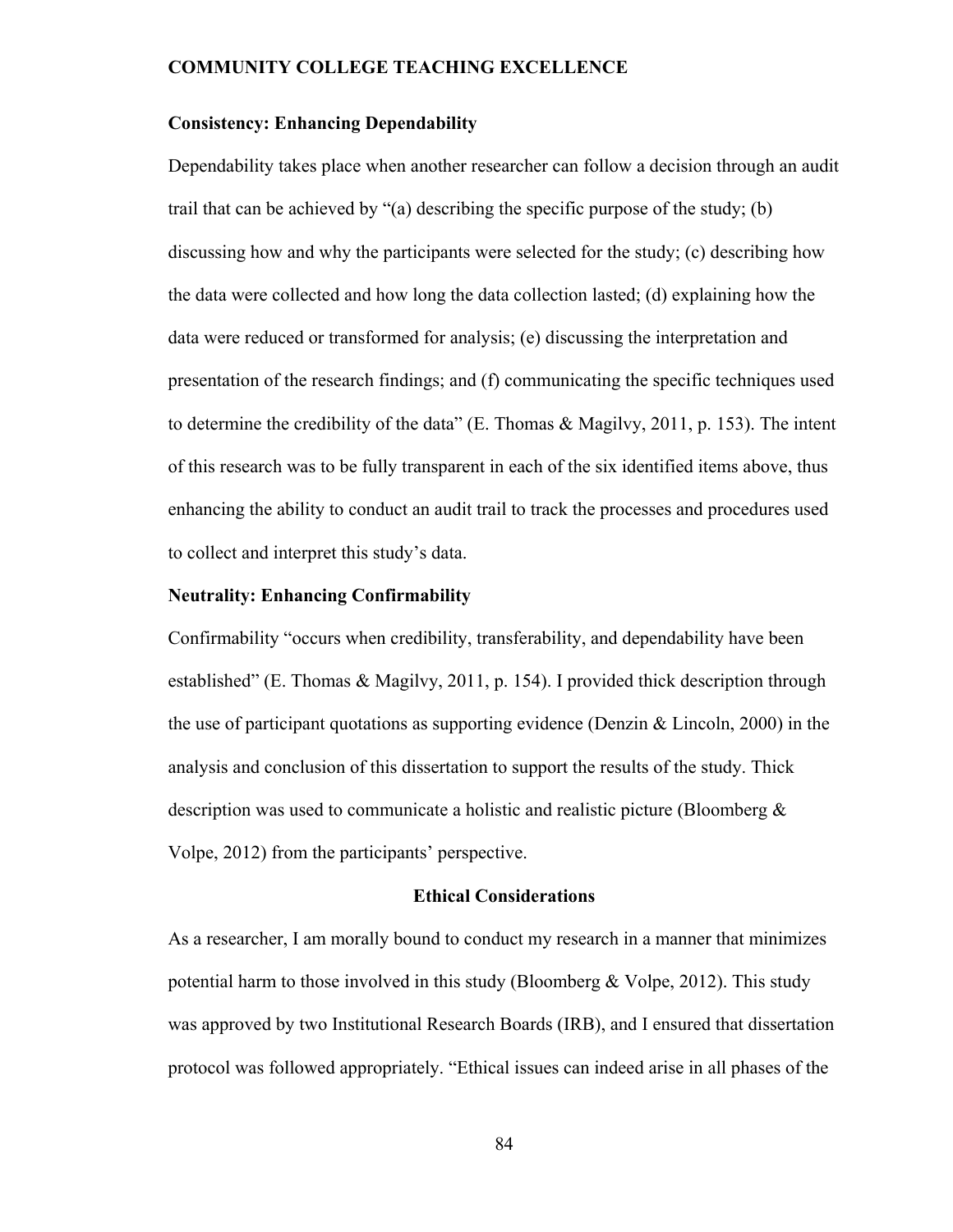research process: data collection, data analysis and interpretation, and dissemination of the research findings" (Bloomberg & Volpe, 2012, p. 111). Administering this study through the guidance of both IRB protocols enhanced the safeguards that protect the rights of the participants through the informed consent and authorization standards, protecting the participants, and ensuring confidentiality as much as possible. I obtained signatures on informed consent and authorization forms from all participants. Care was taken to ensure that participants understood the consent form. Participation in this study was voluntary. The information gathered provided an opportunity to share teaching excellence obtained during this process.

During the time of this study, I served in the capacity of the executive director of human resources at this particular community college under study. However, my role in this study was that of a researcher. In an effort to be transparent, I disclosed both roles and provided clarification to all participants in order to avoid misperceptions or the appearance of a conflict of interest.

Although I took every measure to protect the confidentiality of all personal information, confidentiality of all study data could not be guaranteed. The consent and authorization form indicated that confidentiality could not be guaranteed. I disclosed to each participant the risk of potential loss of privacy and confidentiality associated with participating in this study. While I can ensure that I maintain confidentiality, distinguished faculty have been identified via the World Wide Web via communication from this community college that reported the names of the distinguished faculty. This sample size was small; therefore, names can be revealed via the World Wide Web. I made it clear to the participants that any one of them could withdraw at any time and that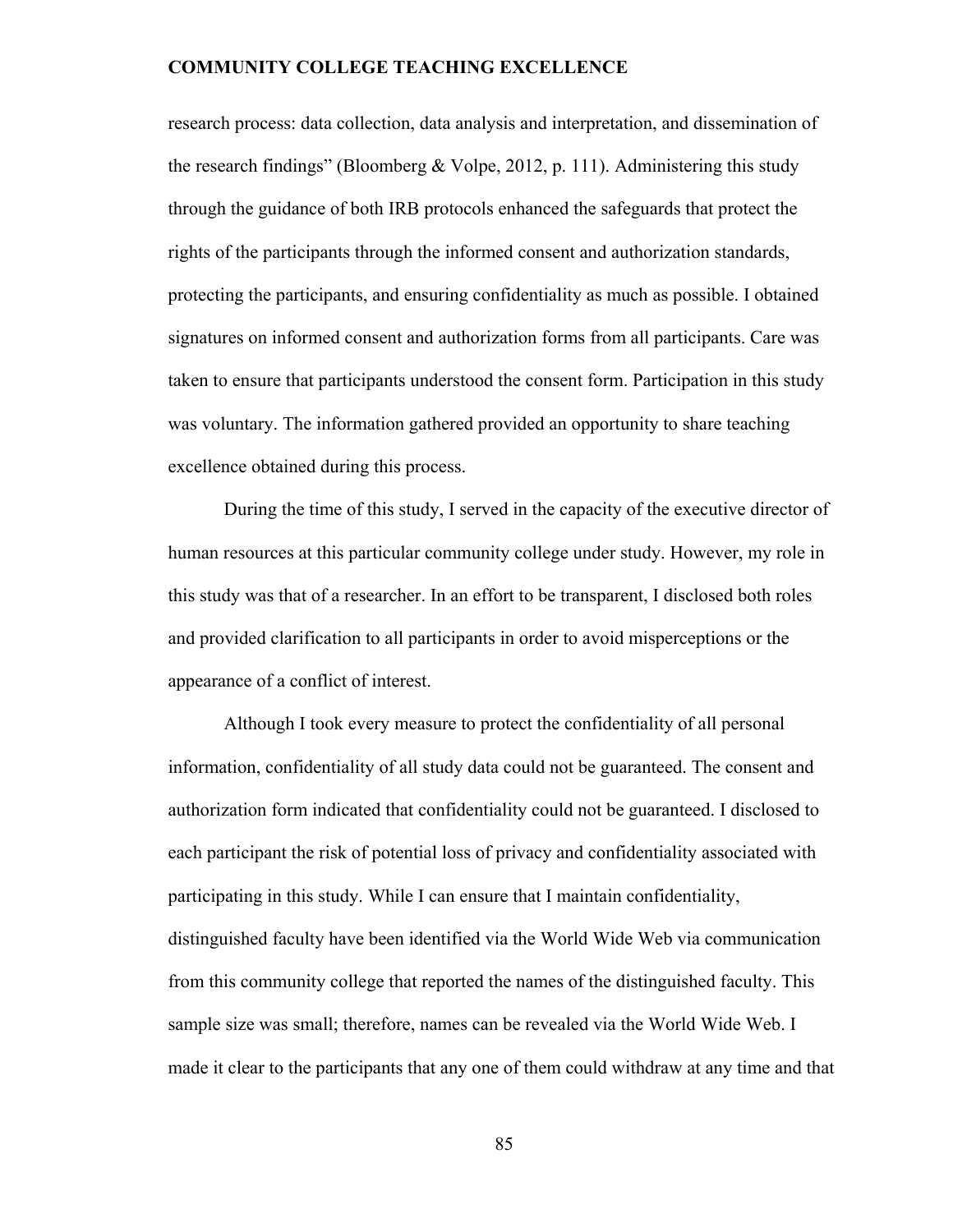any documentation collected prior to a withdrawal request would be destroyed. While multiple sources of data were collected, once compiled, the data presented in the results did not disclose personal information, and pseudonyms were used for case study participants.

I am committed to keeping the names and/or other significant identifiable characteristics of the sample population confidential to the fullest extent possible. As a researcher, I understand that the participants' rights and interests are considered to be of primary importance in regards to reporting and disseminating data. To minimize the risks to confidentiality, all information, both hard copies and electronic copies, was stored on a jump drive and in a file cabinet in a home office. I am the only person with the ability to access the key.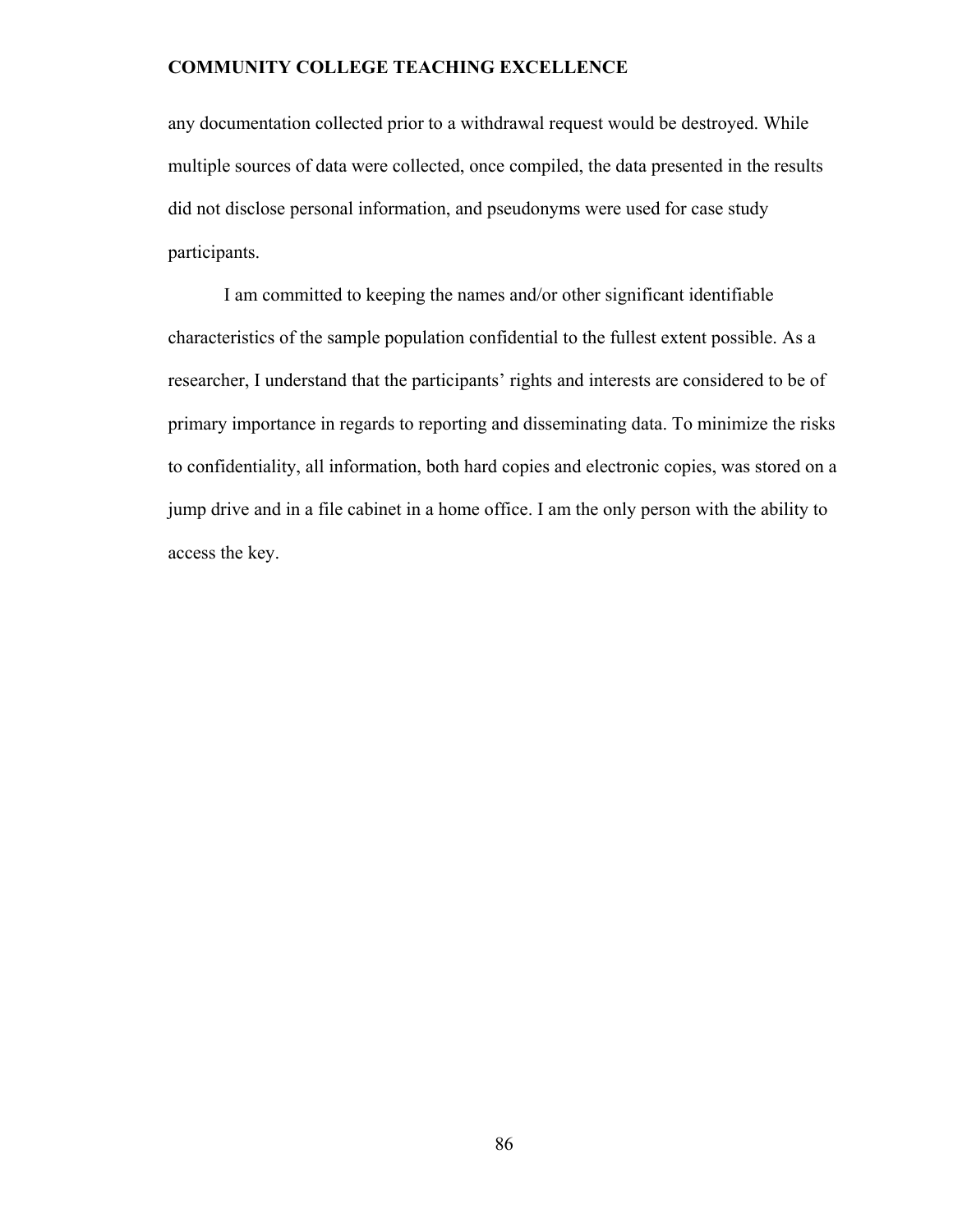### **Chapter 4**

*"Tell me and I forget. Teach me and I remember. Involve me and I learn."* 

#### *~~Benjamin Franklin*

In this chapter, I provided a summary of the instrumental case study, the population and sample description, the participant's demographic composition in summary format, the method and data analysis, the research findings that support the emergent themes, and introduce a proposed model with six elements to consider for teaching excellence from a distinguished faculty perspective that resulted from analyzing the data collection. The emergent themes were the results of the overarching research question of this study based on the data collected. The overarching research question is:

• How do distinguished faculty at a nationally top-ranked community college perceive excellence in teaching?

### **Instrumental Case Study: Distinguished Faculty Participants**

This instrumental case study, one that provides insight into a particular issue, redrawing generalizations, and building theory (Stake, 1995), consisted of nine faculty who were studied to identify teaching excellence, from a distinguished faculty perspective, at a community college. The Central New Mexico Community College and the University of New Mexico Combined Consent and Authorization to Participate in Research form asked each participant to agree or disagree to be audiotaped; all agreed. The interviews and focus groups were audiotaped. On the consent and authorization form, each participant was asked to select a pseudonym, and if they opted not to, I assigned one. Each participant chose a pseudonym and identified the chosen name that differed from their own name on the Consent and Authorization to Participate in Research form. The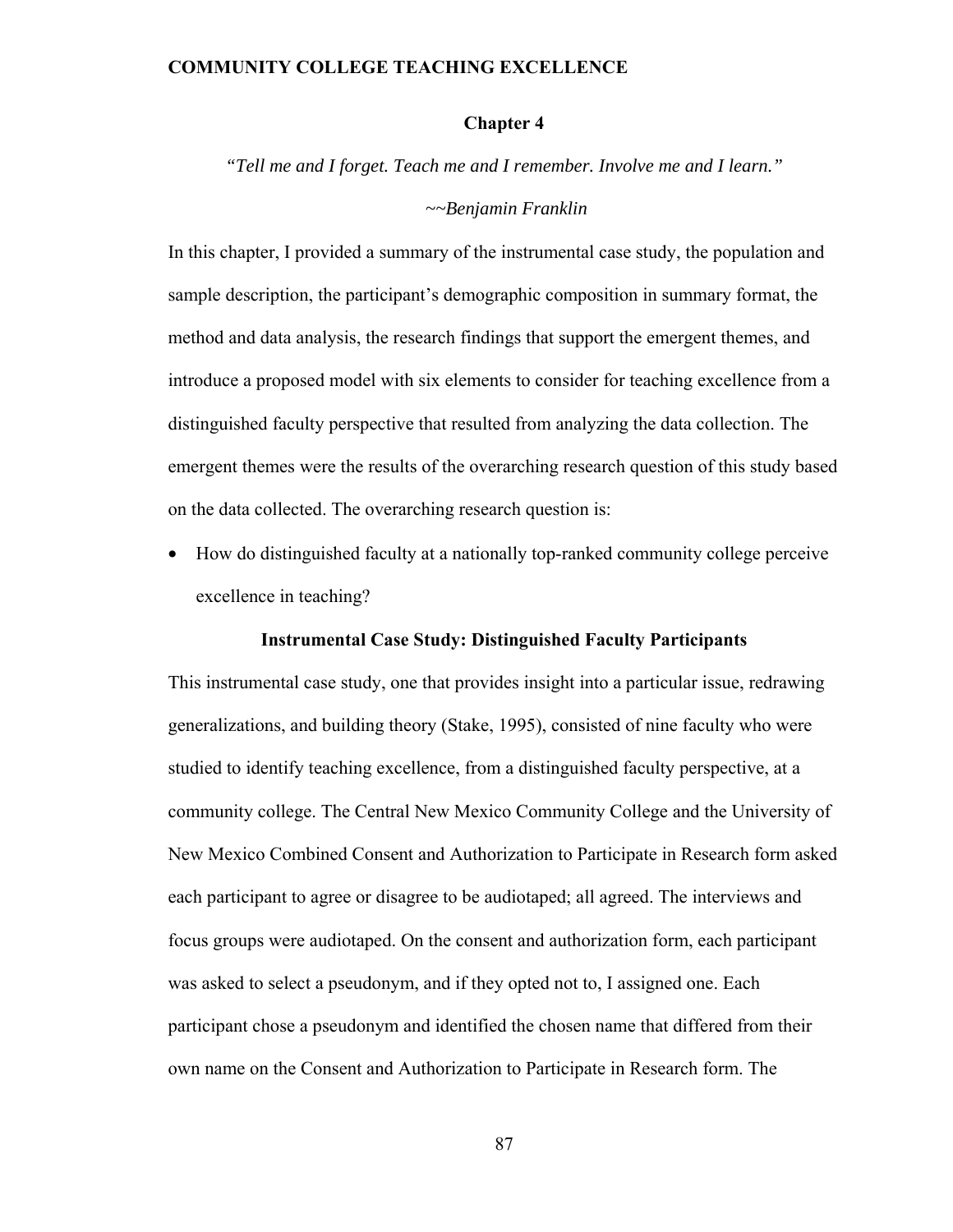pseudonyms selected by each participant are listed alphabetically as follows: Aahz, Cedric, Fiver, Goofy, Marie Stroud, Mr. K, Nancy, Professor X, and W.F. Godot. The instrumental case was distinguished faculty perspectives on teaching excellence.

### **Population and Sample**

The Central New Mexico Community College (2013-2014) Fact Book published CNM's faculty population during the time these distinguished faculty were selected as 1,132. This study population consisted of 11 potential participants. Two participants who did not respond to the email request to participate in the study were a man and a woman who had nonminority last names; one was employed part time and the other, full time. Based on this limited demographic assessment of what was known regarding the two who did not respond, the sample consisted of the nine participants who volunteered to represent the pool of 11 potential distinguished faculty participants. "One general guideline for sample size in qualitative research is not only to study a few sites or individuals but also to collect extensive detail about each site or individual studied" (Creswell, 2013, p. 155). This study collected extensive detail regarding distinguished faculty perspectives on excellence in teaching.

Nine faculty elected to participate in the interview process, representing 82% of the pool of potential participants. The nine participants completed a demographic survey after completing the consent and authorization form. Demographic data was collected and summarized to understand the composition and background of each participant. Each submitted their application or provided to me permission to obtain their application from the college that awarded the participants the distinguished faculty distinction. After analyzing the nine applications thoroughly, interviews were conducted with each of the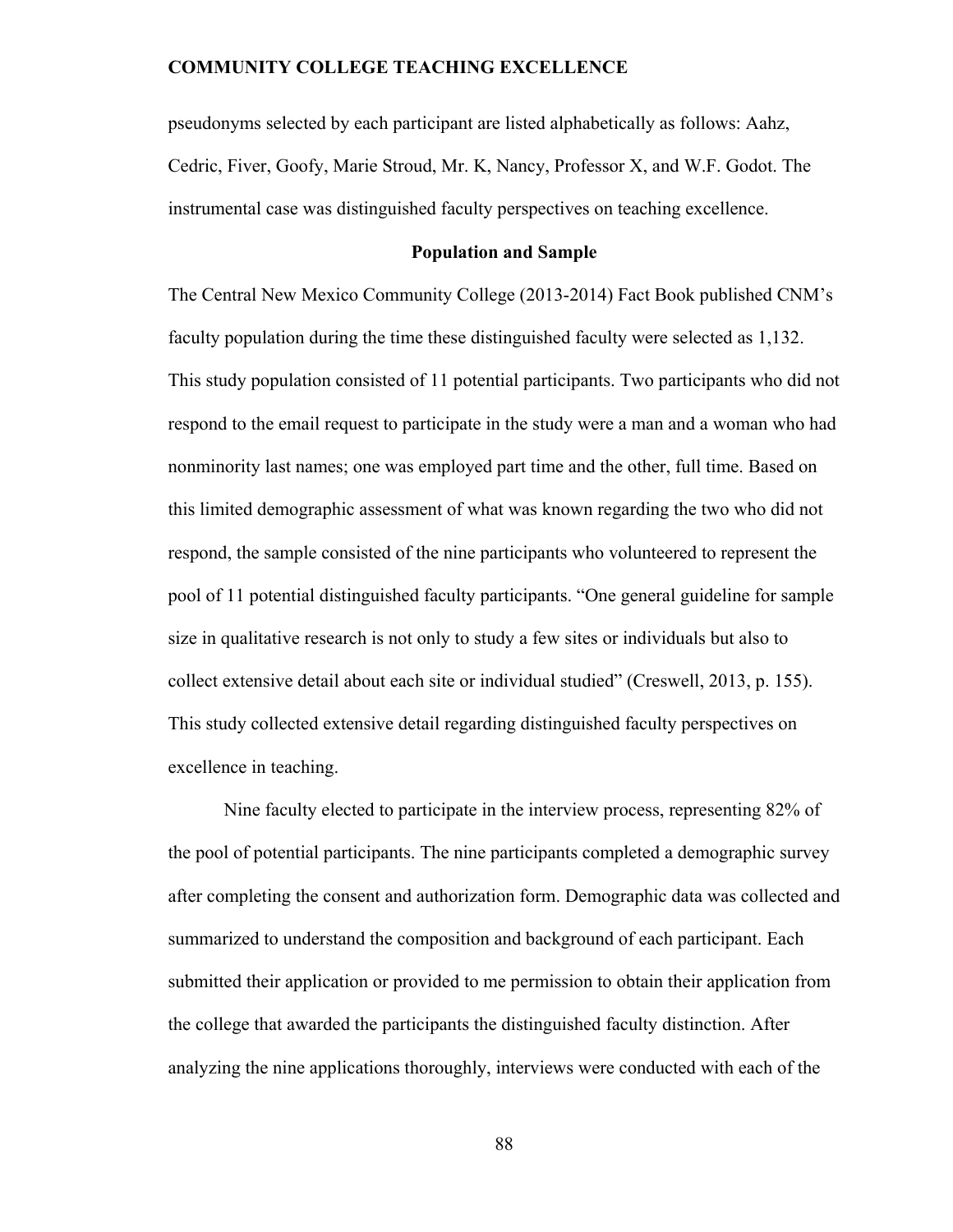participants. The interviews averaged one hour in length. Six of the distinguished faculty participated in the focus group study. Two elected not to participate in the focus group process due to scheduling conflicts. One said he would attend one of the two focus groups but was unable to show up for either. The first focus group consisted of four distinguished faculty, two observers, and me. The second focus group consisted of two distinguished faculty, two observers, and me. Each focus group session lasted approximately one and a half hours.

| <b>Distinguished</b> | Demographic   | <b>Applications</b> |                | <b>Focus groups</b> |
|----------------------|---------------|---------------------|----------------|---------------------|
| faculty $(9)$        | Surveys (9)   | (9)                 | Interviews (9) | (6)                 |
| Nine of the 11       | Nine          | Nine                | Nine           | <b>Six</b>          |
| potential            | distinguished | distinguished       | distinguished  | distinguished       |
| distinguished        | faculty       | faculty             | faculty were   | faculty were        |
| faculty elected      | participants  | participants        | interviewed    | able to             |
| to participate in    | completed a   | provided            |                | participate in      |
| the study            | demographic   | application         |                | the focus group     |
|                      | survey        | material            |                | discussions         |

### **Table 9. Participant Data**

#### **Participant Demographics**

The collection of data consisted initially of summarizing the demographic surveys to cross-tabulate the data by determining the frequency of the respondents that have the characteristics requested in the survey. The demographic survey information was compiled data to report in summary format. Gender, age, ethnicity, teaching subject matter expertise, employment status as a faculty member, highest educational level achieved, years of teaching at a community college, other teaching experience, and years of subject-matter expertise in the field in a nonteaching capacity were collected from each participant. Five of the participants were men, and four were women. According to the Central New Mexico Community College (2013-2014) Fact Book, during the same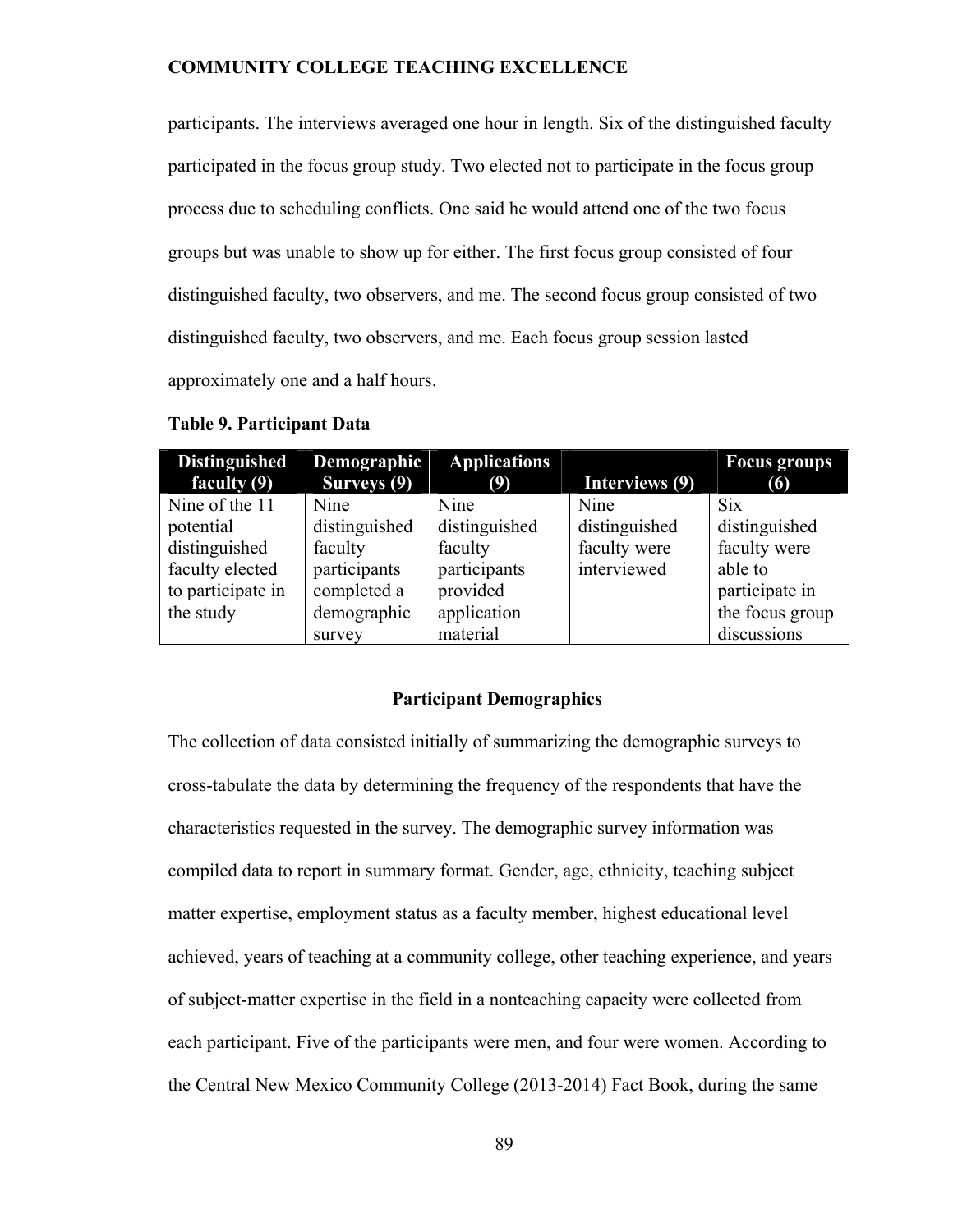year these distinguished faculty were selected, the fall of 2013, CNM faculty was comprised of 58.8 percent females and 41.2 percent males. These data are different when compared to the participant demographic, 45 percent females and 55 percent males.

Eight of the participants were older than 51, and eight indicated White as their ethnicity. It is important to note that one applicant informed me that his ethnic background was Arabic; however, this was not one of the choices provided in the demographic survey. The option he selected was White. These options were selected from census data options. The Central New Mexico Community College (2013-2014) Fact Book documents that in the fall of 2013, CNM faculty was 68.2 percent White and both minorities and an "other" category consisted of 31.8 percent, and the overall age of faculty reported was 49.9 years. The ethnicity data differs when compared to the participant demographic, which were 89 percent White and 11 percent minority. However, the age demographic was similar to that of the participants' demographic; 49.9 years was the average age as compared to all participants age, 51.

At the time of the study, six of the participants were employed full time while three were part time. One distinguished faculty noted during the interview that he worked part time at the time of this research but had been selected to teach full time after he was recognized as distinguished faculty; therefore, the researcher recorded him as a full-time instructor because that was his status at the time of the interview. The Central New Mexico Community College (2013-2014) Fact Book reported that 29.5 percent of the faculty were full time and that 70.5 percent were part time. The CNM faculty population has a higher ratio of part time faculty, 33 percent, than were selected from the distinguished faculty participant population. Eight of the participants held a master's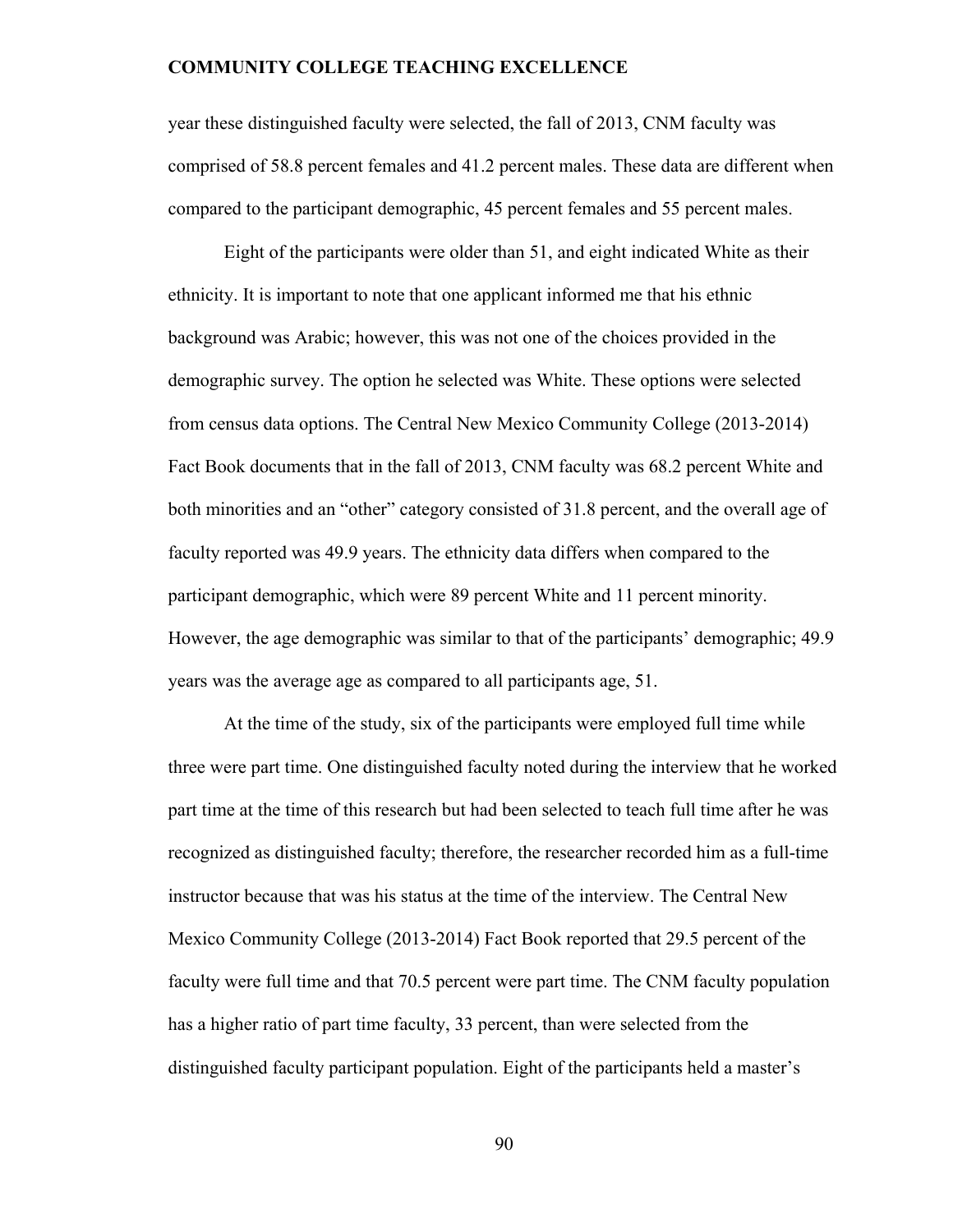degree. No further demographic data to compare was published for the overall

demographics of faculty during this time period in the CNM Fact Book.

|                 |                   |                    |                          | <b>Highest</b><br>educational level |
|-----------------|-------------------|--------------------|--------------------------|-------------------------------------|
| Gender          | Age               | <b>Ethnicity</b>   | <b>Employment status</b> | achieved                            |
| Male: 5 (55%)   | $41-50:1$         | White: 8 (89%)     | Full time: $6(67%)$      | Bachelor's degree: 1                |
| Female: 4 (45%) | $51-60:7$         | Hispanic-Latino: 1 | Part time: 3 (33%)       | Master's degree: 8                  |
|                 | $61$ or older: 1  | $(11\%)$           |                          |                                     |
| Overall CNM:    | Overall CNM:      | Overall CNM:       | Overall CNM:             |                                     |
| Male: 41.2%     | Average age: 49.9 | White: 68.2%       | Full time: $29.5\%$      |                                     |
| Female: 58.8%   |                   | Minorities and     | Part time: $70.5\%$      |                                     |
|                 |                   | Other: 31.8%       |                          |                                     |

**Table 10. Distinguished Faculty Participant Demographic Summary**

Two of the nine participants taught math; the others taught other subjects: transportation technology, language arts, accounting, land surveying, religion-humanities, para medicine, and biology-human anatomy and physiology. Six of the distinguished faculty had taught at a community college level for 11 or more years. Five either had taught or at the time were teaching at a university. Eight of the participants have industry experience, which could imply that teaching could be a second, third, or other career choice. This assumption would corroborate the research conducted by Twombly and Townsend (2008) that reflected a substantial portion of faculty holds previous positions in other settings before arriving to a position teaching at a community college.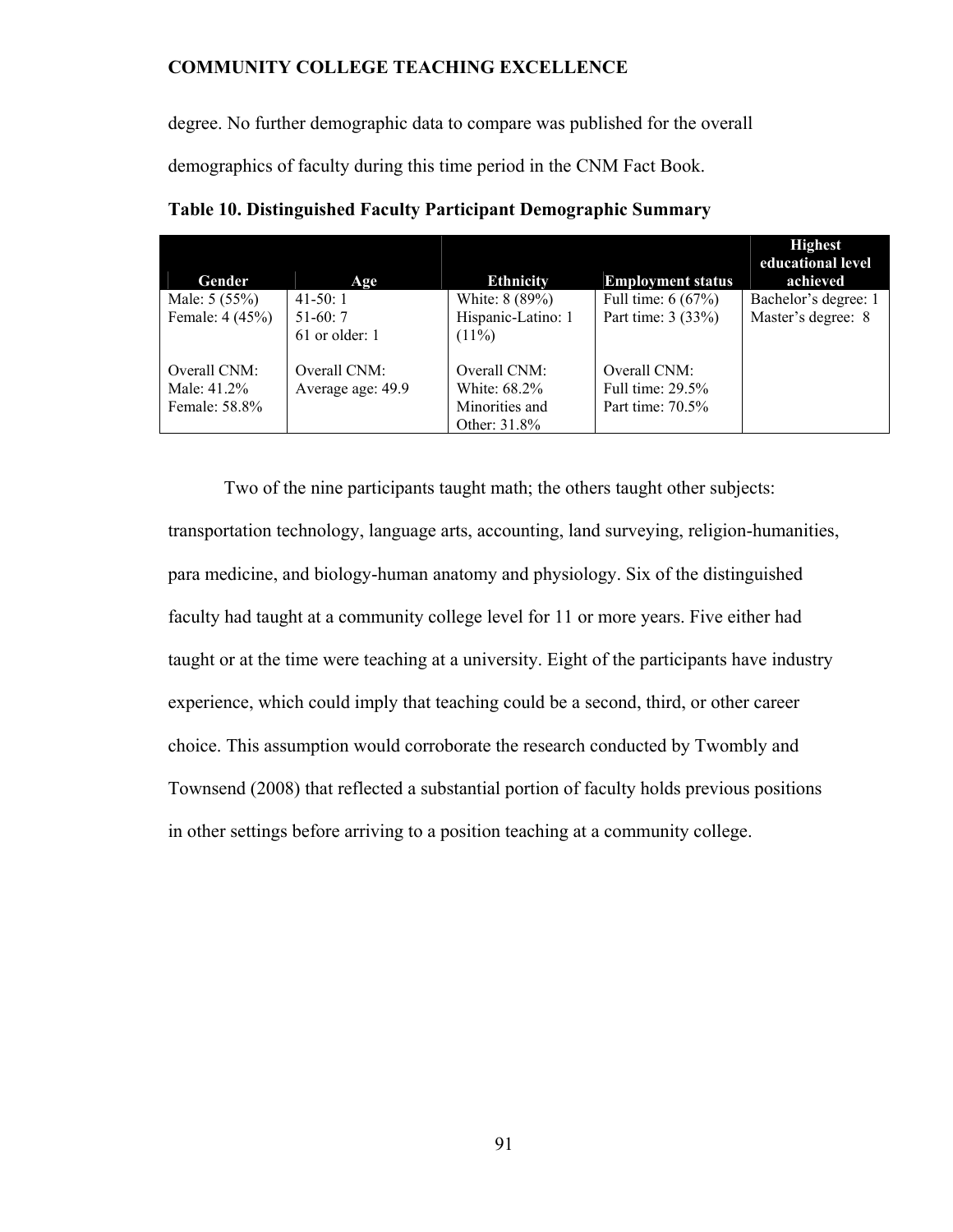| <b>Teaching subject matter</b> | Years teaching at a<br>community college | Other teaching experience | <b>Years teaching</b><br>subject-matter<br>expertise in a<br>nonteaching capacity |
|--------------------------------|------------------------------------------|---------------------------|-----------------------------------------------------------------------------------|
| Transportation                 | $6-10$ years: 3                          | $K-12:2$                  | $0-5$ years: 1                                                                    |
| technology: 1                  | 11-15 years: $4$                         | University: 5             | 11-15 years: $2$                                                                  |
| Mathematics: 2                 | 16-plus years: 2                         | Private sector: 1         | 16-plus years: 6                                                                  |
| Language arts: 1               |                                          | Other (conferences): 1    |                                                                                   |
| Accounting: 1                  |                                          |                           |                                                                                   |
| Land surveying: 1              |                                          |                           |                                                                                   |
| Religion-humanities: 1         |                                          |                           |                                                                                   |
| Paramedicine: 1                |                                          |                           |                                                                                   |
| Biology-human anatomy          |                                          |                           |                                                                                   |
| & physiology: 1                |                                          |                           |                                                                                   |

# **Table 11. Distinguished Faculty Background**

### **Methods and Data Analysis**

In summary, the collection of data consisted of analyzing the distinguished faculty applications submitted that identified them with such distinction, the interview transcripts that each participant reviewed, and the transcripts of the focus group discussions that each participant reviewed. Two observers were present during the focus group discussions to document nonverbal communication; therefore, comments documented by the observers also were used as data to support the results of this study. The data collection methods used in this study sought to elicit rich data to reveal the complexities of teaching excellence in an attempt to seek to understand what was being investigated as deeply as possible (Denzin & Lincoln, 2005).

I contacted 11 distinguished faculty to solicit their voluntary participation in this study. Nine agreed to participate and completed the consent and authorization form and a demographic survey. These nine participants provided a copy of the application they submitted for the distinguished faculty program or provided permission to obtain the application directly from the college. I analyzed the nine applications several times, seeking excellence in teaching practices, commonalities, and emerging themes. I initially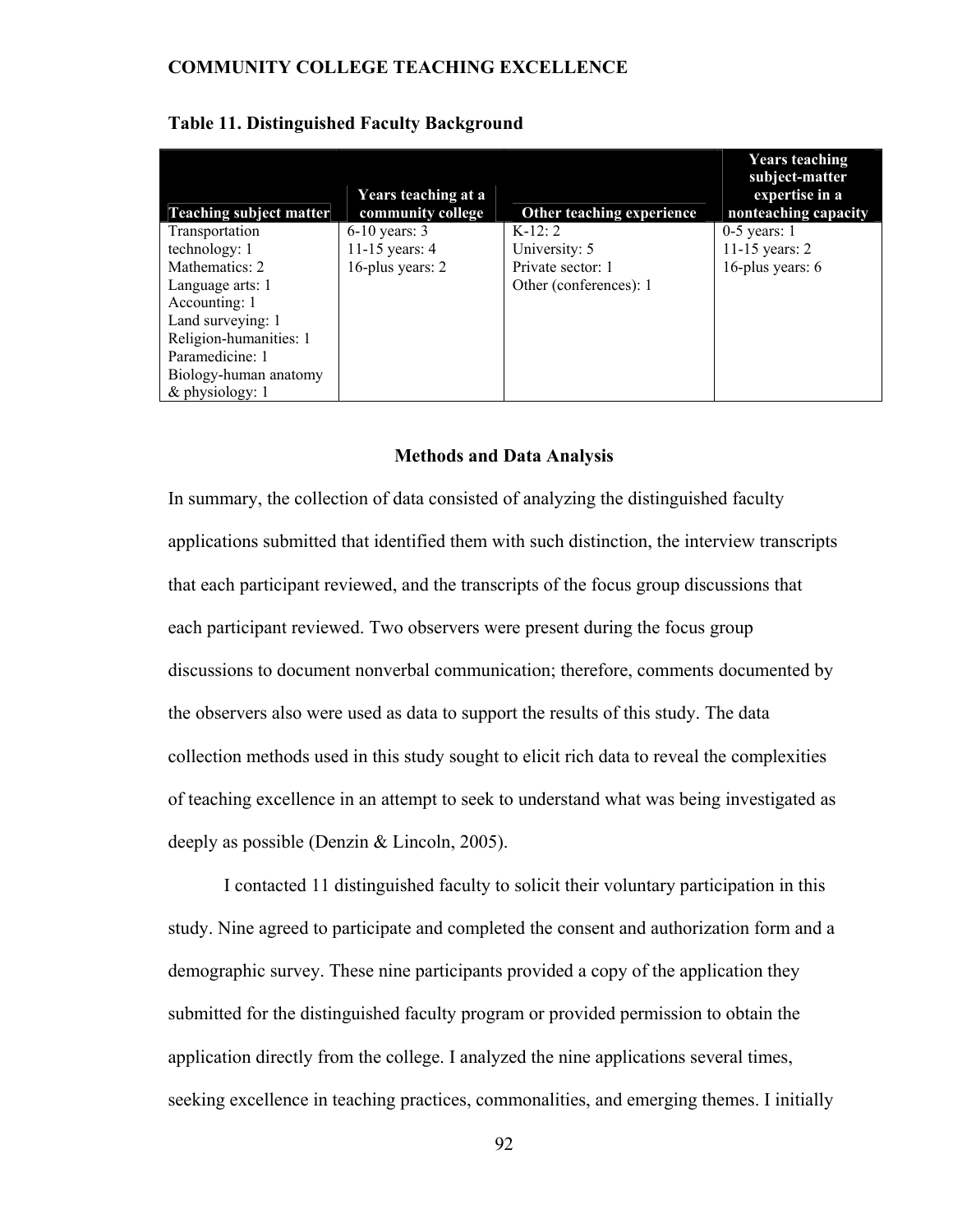determined several themed categories that emerged from the data that I consolidated into six elements of teaching excellence. I identified several teaching excellence themes initially by marking key words and concepts on the margins of the data collected, and then I color-coded each theme in both the application and the interview transcripts that appeared to be repeated. I then created several columns on an Excel spreadsheet that identified themes and documented supporting comments in the rows below the themes. I discovered similarities in themes and was able to collapse and consolidate by categorizing each theme's comments that supported each one.

Upon completion of the review of applications, I conducted a semistructured interview with each participant. I conducted the interviews and then sent via a shared Drop Box account the digitally recorded interviews electronically to Florida to a professional transcriptionist; the transcriptionist returned the material, transcribed, in a Microsoft Word format. I sent the transcripts to each participant for review, requesting that each respond within three days; all of the participants approved the transcripts with or without minor edits. I had the interviews transcribed, reviewed by each participant, and then analyzed the data in a similar way. I marked in the margins the words or concepts that appeared to be repeated and color-coded each perceived teaching excellence practice. I then consolidated both the application and the interview quotes on my Excel spreadsheet to identify which themes had the most references to support teaching excellence. After multiple reviews of applications and interview transcripts and consolidation of themes, I created an initial draft categorization that was supported by these two data collection results.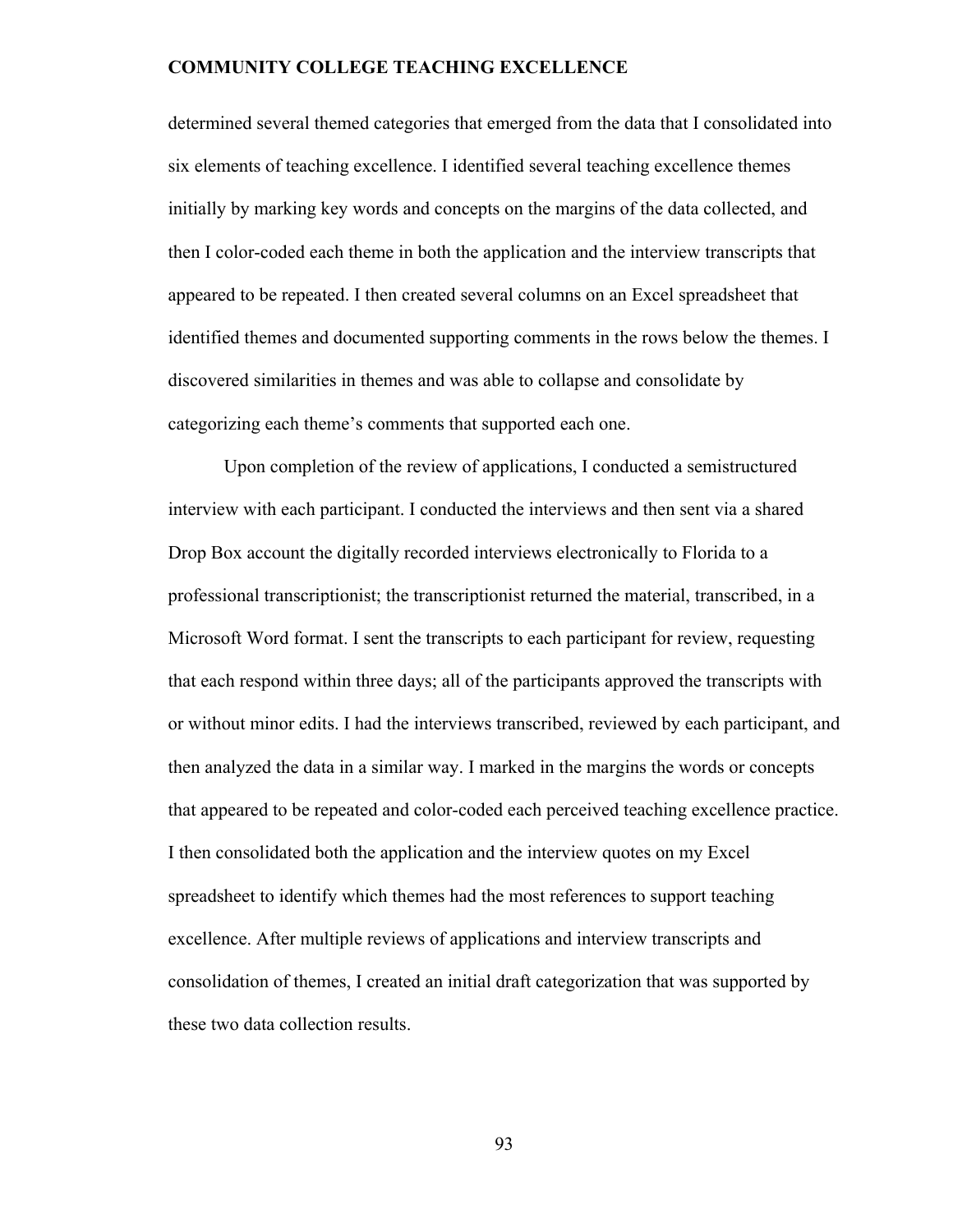I conducted two focus groups with six distinguished faculty, although, nine were invited to participate. Three distinguished faculty were unable to participate due to schedule conflicts. I presented a draft categorization during the focus groups, Community College Teaching Excellence: A Distinguished Faculty Perspective, AASCA Model: authentically connect with intent to establish trust; activate high expectations and encourage excellence, strengthen confidence in their ability to learn, cultivate a passion for learning, and apply theory to the real world. I obtained reaction and feedback to the original five elements of the model during two focus groups consisting of six of the nine participants interviewed. I followed the same process used for the interview transcripts as utilized for the focus groups. A professional transcriptionist transcribed the digitally recorded focus groups. Then the focus group participants reviewed the transcripts electronically and responded to me with minor edits or no edits. I deleted the shared Drop Box account soon after all transcriptions were received.

Nine demographic surveys were analyzed, consisting of nine pages. Nine applications were analyzed. Each application was two to three pages single spaced; a total of 25 pages of application data was reviewed. Nine participant interviews were conducted with each volunteer participant. Each interview lasted approximately one hour. The total interview data transcribed was 87 pages. Each interview transcribed consisted of six to 14 pages of data; however, some data was single spaced, and other data was presented with 1.5 spaces between lines. The next data set collected was the two focus groups. The first focus group lasted approximately one and a half hours. It consisted of four distinguished faculty, two observers, and the researcher. The transcribed notes totaled 14 pages of data. The second focus group session took approximately one and a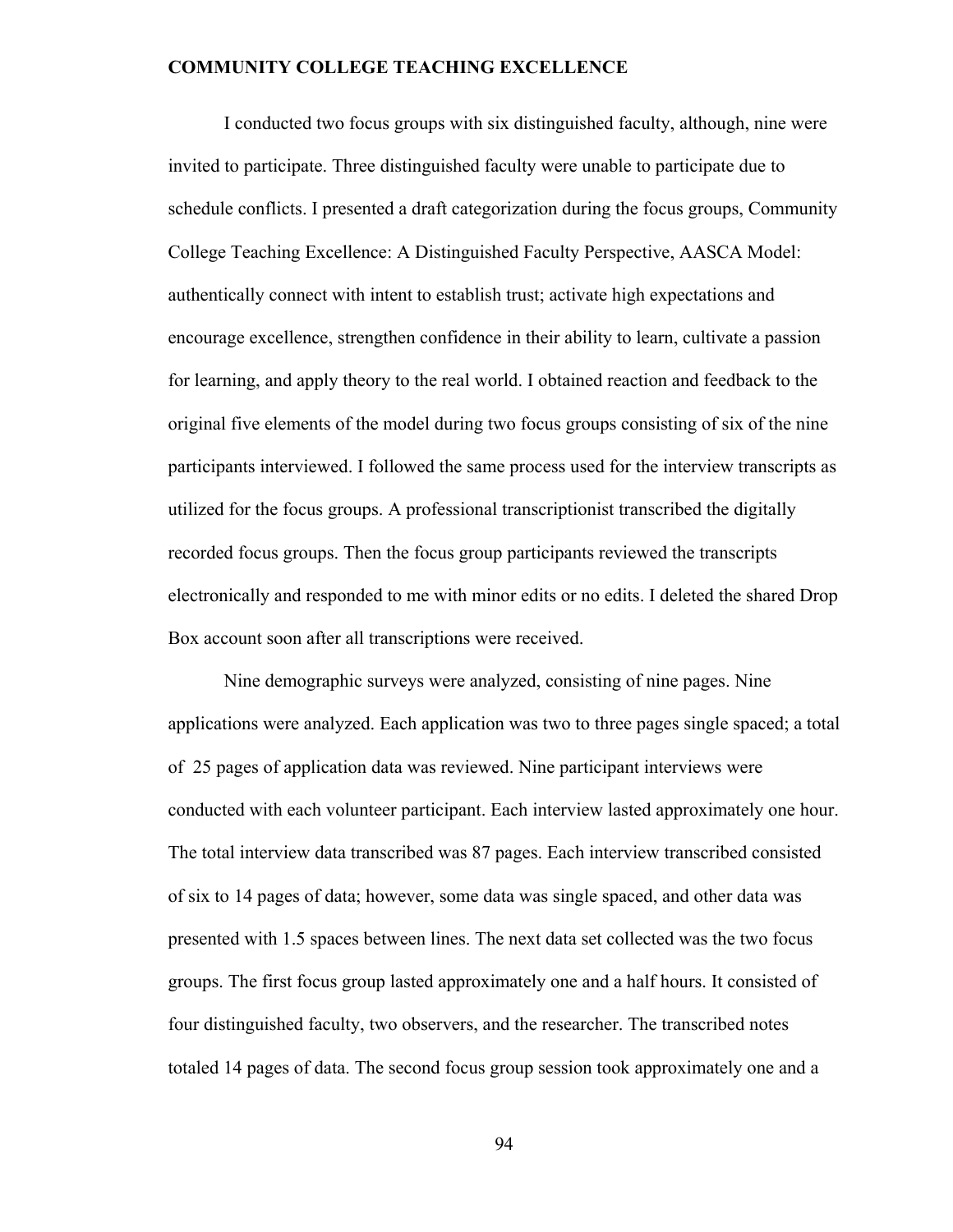half hours. Participating were two distinguished faculty, two observers, and the researcher. The transcribed notes included 15 pages of data, totaling 29 pages of focus group data that was reviewed. The observers submitted notes regarding the nonverbal behaviors each participant portrayed during the focus groups. Those notes totaled five pages of observation data. Some 155 pages of data were reviewed and analyzed, all of which contributed to the results of this dissertation.

I analyzed 155 pages of data seeking to find emergent themes and was able to categorize several themes that were common. Category 1 consisted of these themes: connect, trust, resourcefulness, sharing personal experiences, caring, and appreciation for students. Category 1 was supported by nine faculty perspectives and was summarized thusly: authentically connect with an intent to establish trust. Category 2, embrace diversity, did not initially exist until a draft dissertation was submitted to a dissertation committee member. One of the questions asked during the interviews was: What do you believe is unique about teaching at a community college? Eight distinguished faculty perceived the diversity in the community college classroom as being a rich factor of the learning experience; therefore, I provided content in a draft dissertation that included supporting comments to this inquiry that these faculty embrace diversity. I submitted the draft a committee member. The committee member read the draft dissertation that included distinguished faculty perspective comments on diversity in the community college learning environment. This committee member challenged me to consider another category in the draft model; thus, the category "embrace diversity" emerged as a result of the distinguished faculty perspectives.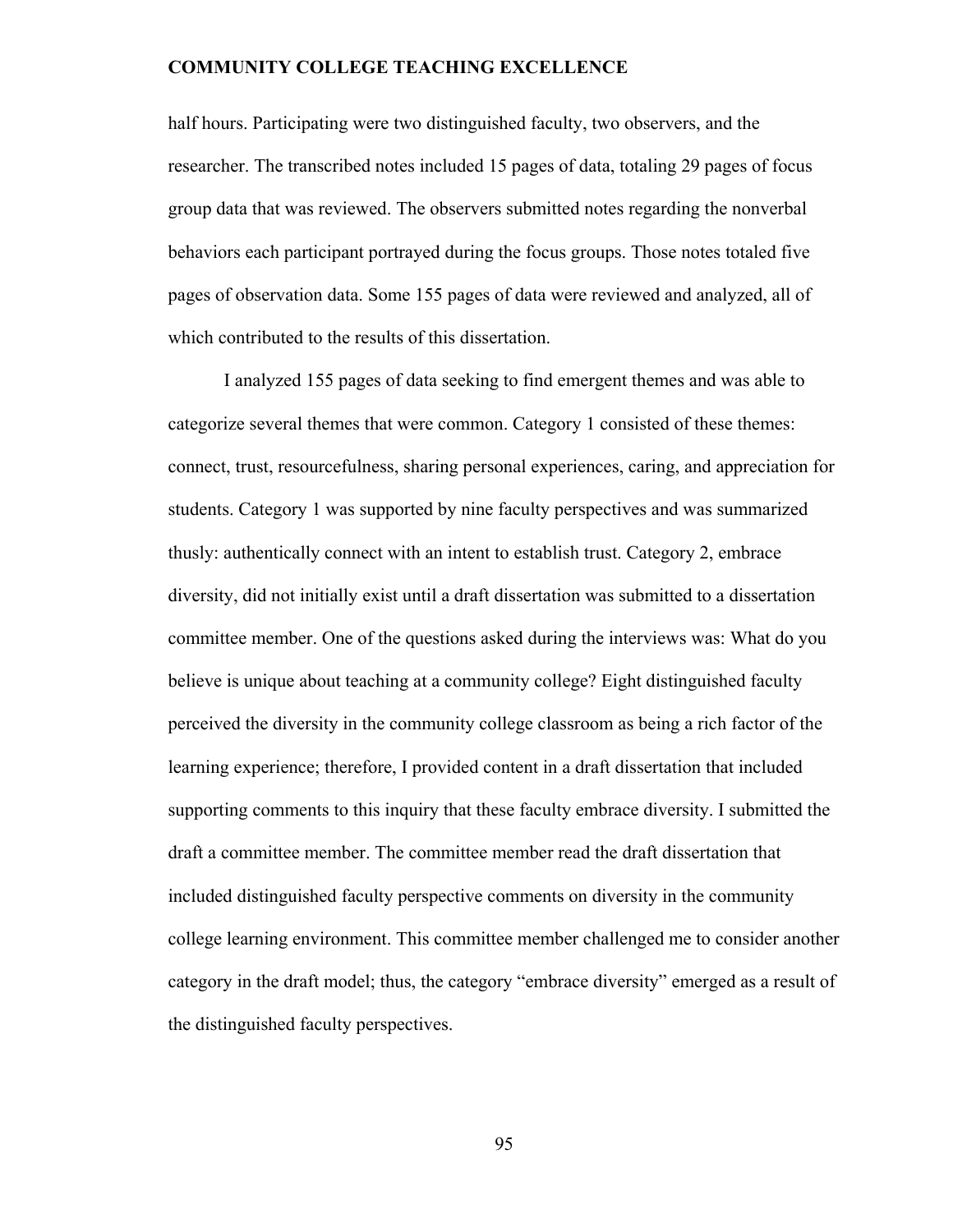Category 3 consisted of these themes: high expectations, excellence. These themes were supported by eight faculty perceptions. Category 3 was summarized as this: activate high expectations and encourage excellence. Category 4 consisted of these common themes: enthusiasm, passion, continuous learning, and lifelong learning. Category 4 was supported by eight faculty perspectives. Category 4 was summarized as this: cultivate a passion for learning. Category 5 consisted of these themes: confidence, conquer fear, failure, managing complex tasks by accomplishing small tasks, and problem solving. Category 5 was supported by eight faculty perspectives and was summarized as this: strengthen confidence in their ability to learn. Category 6 consisted of these themes: theory to real world, relevance, and employer partnerships. Six faculty perceived the sixth category as this: apply theory to real world.

### **Research Findings**

It is important to note that this study's findings consisted of distinguished faculty perspectives only and gained insight of what these participants perceived as teaching excellence. This study did not observe the actual teaching of these faculty participants or the impact their teaching had on their students' success. As such, the reader cannot generalize the research findings; rather, the reader can only consider the elements as a proposed approach to community college teaching excellence from distinguished faculty perspectives.

# **Authentically Connect with Intent to Establish Trust**

At the core and center of the research findings, according to distinguished faculty perspectives, was the faculty's desire and need to authentically connect with each student with the intent to establish trust by caring about the students' well-being. Nine faculty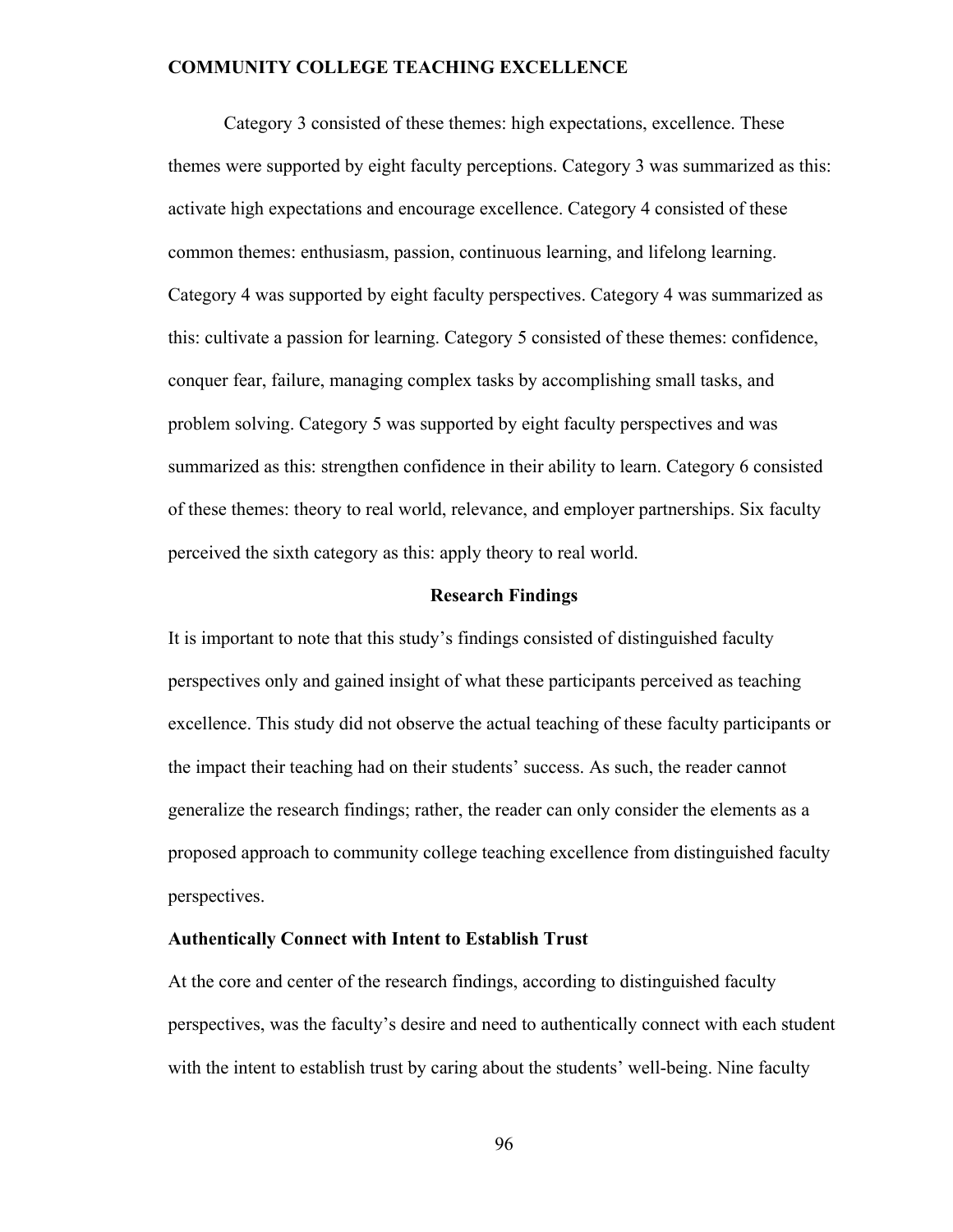provided anecdotal evidence to support this theme from their perspectives. An adequate definition was that these distinguished faculty perceived the importance of genuinely connecting with students by demonstrating care. According to their perspective, they take the time to understand each student holistically and at the central and most important part of their being, thus demonstrating they care about the student and their success--short term in the learning environment and long term often throughout the student's life.

 This authentic connection allowed these faculty to establish a trusting environment. According to their perspective, faculty do this by sharing personal experiences with the students, helping students become resourceful, caring about the student, and by appreciating the student and the life experiences they bring to the learning environment. Establishing a trusting environment lends itself to creating a safe learning space that provides comfort in the interpersonal interactions between faculty and the learners. Trust, according to McAllister (1995), is "the extent to which a person is confident in, and willing to act on the basis of, the words, actions, and decisions of another."

One of the observers in one of the focus groups documented in their observation notes that the participants were animated when talking about authentically connecting to students with the intent to establish trust. Faculty described their perspective of the importance of learning more about the students early on to include understanding their background, personal challenges in life, and individual learning styles. Another observer noted that during the first focus group, the four participants nodded their heads when they were introduced to categorization of the five elements of teaching excellence, and they were animated when talking about authentically connecting.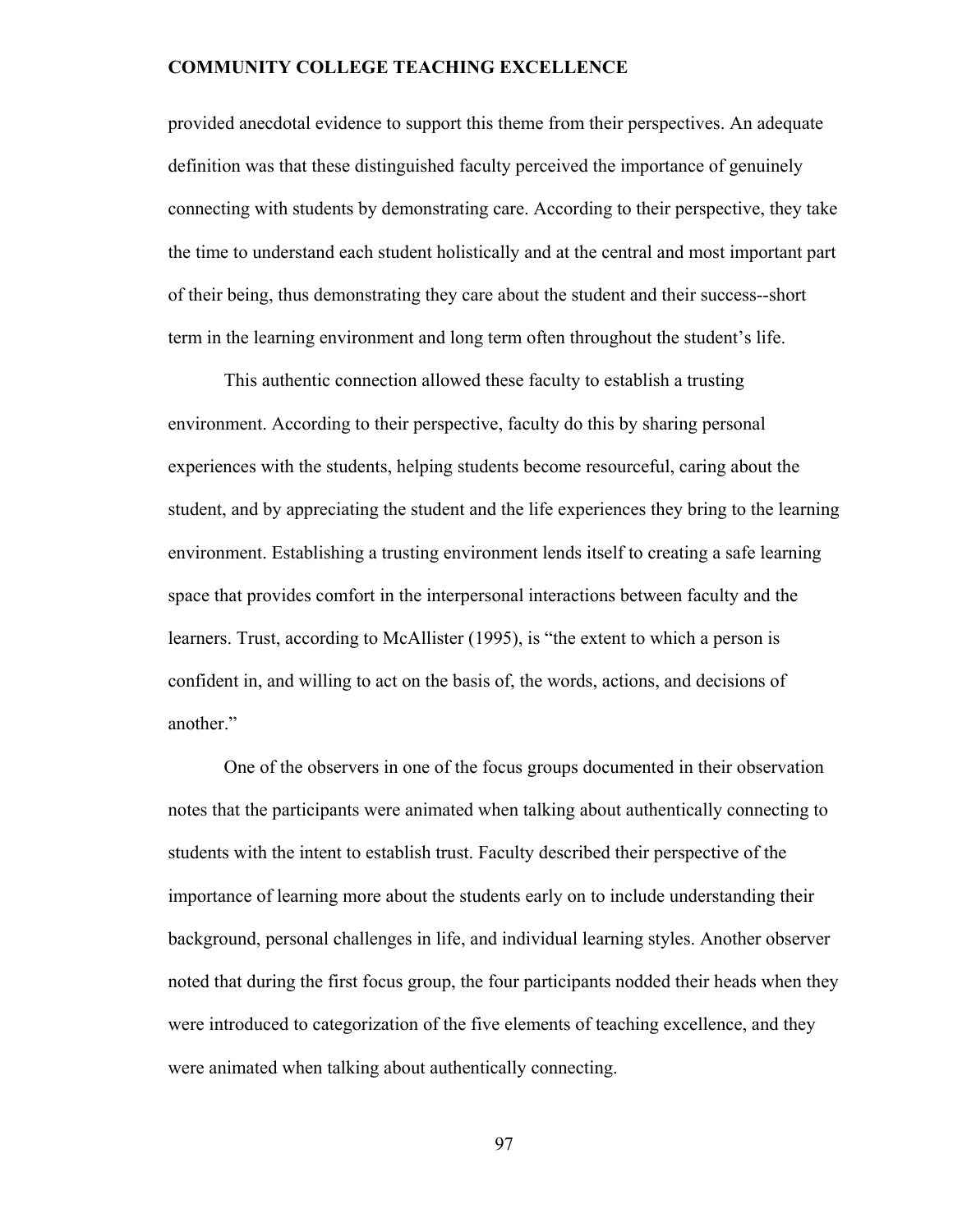Goofy provided her perspective on the core of the proposed model during the focus group:

I think we as teachers know as a whole we have responsibility, and the one main responsibility is connecting with our students. Once we've reached that connection, we can do just about anything. We can introduce new subjects, we can challenge them, we guide them, we do a lot of modeling. . . . We have to realize that we do have responsibility, and as teachers we have to realize, do we want to share our information or do we want to impress them with our knowledge? And I believe in sharing, and if the students know you're sharing experiences, your knowledge, they're just going to eat it up, and they're going to learn, and I think that's part of the trust building.

According to Nancy's perspective, she said during the focus group discussion that her first impression was that she "like[d] the use of the words authentically connect" because it truly was an authentic connection. She said, "As a student, you can tell the difference whether a professor cares or not; if the instructor is interested in you as a person, or is this class almost over." She also said she appreciated the "use of the words 'the goal to authentically connect' with students." The students often shared more than expected, she said, because of the trust level. She perceived that it is helpful to know what is happening in students' lives outside the classroom so that the faculty can help them identify resources available at the college. College resources can include tutor assistance, the use of achievement coaches, scholarship opportunities, job opportunities, and many other advantages the college provides to aid student success.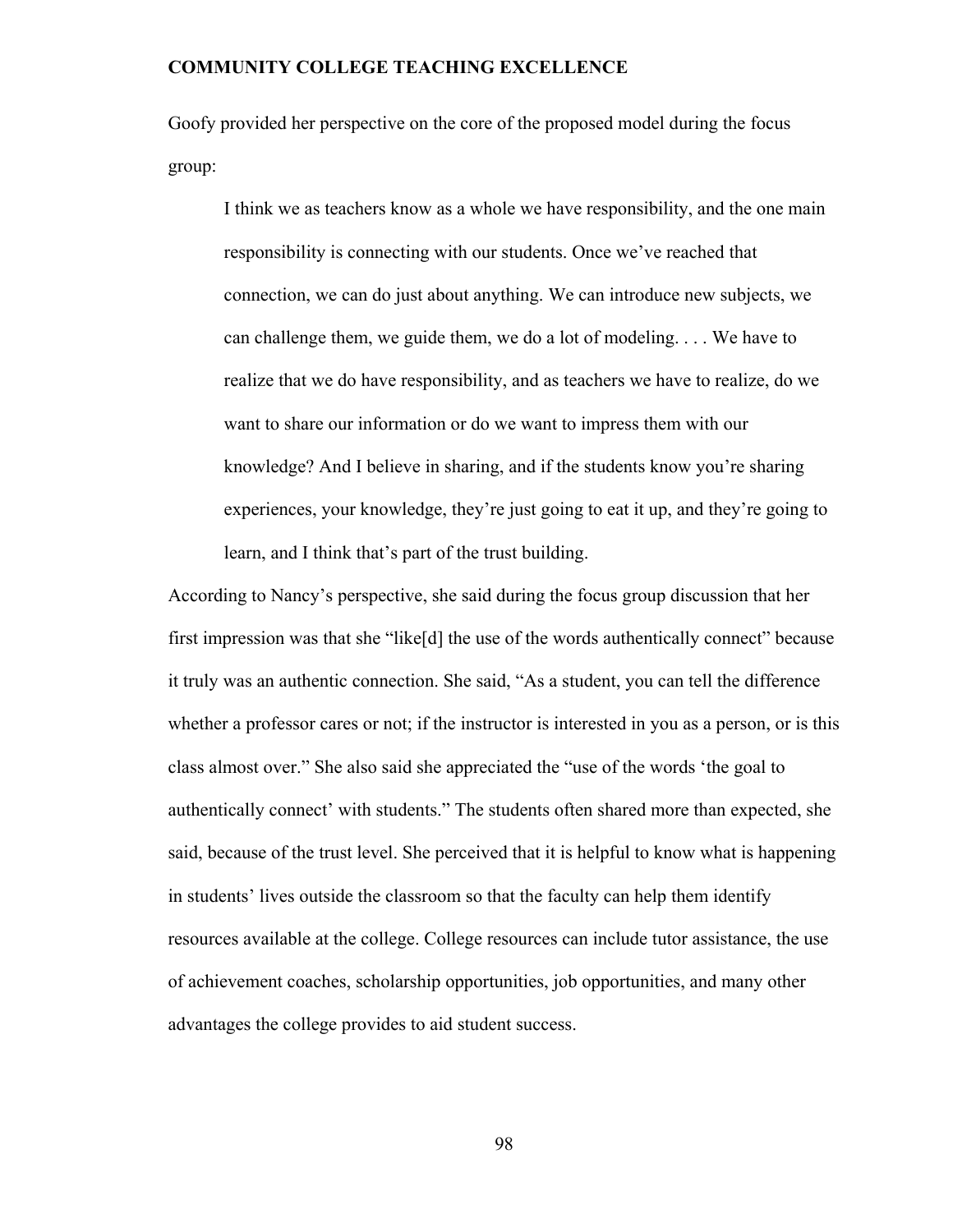The supporting evidence determined in the coding and analysis for each element of teaching excellence is as follows:

# **Supporting Evidence: Authentically Connect with Intent to Establish Trust**

# **Aahz's Perspective**

During the focus group and in his application, Aahz provided perspective, stated, and wrote:

When I look at the level of trust that they [the students] should be able to have for me, if they've got a problem that has nothing to do with learning, they should be able to bring it to me, and I can try and give them assistance on it. I am able to get to know the students and am in a unique position to identify at-risk students. I am able to proactively work with them to find the resources they need to overcome any issues that might stand between them and graduation.

Aahz said he conducts "lecture[s] based on where we are, where the students are at; every group of students learns at different rates, so I rewrite lectures." His application, interview, and focus group dialogue emphasized his perspective and desire to connect with students to fully understand how he could help support their growth through learning based on their individual needs and learning style.

### **Cedric's Perspective**

Cedric's perspective was that he engaged directly with his students with the intent to help them beyond the learning environment. He described his perspective in his application and spoke of his support for student success in his interview as follows:

On behalf of the students, I have written letters for the Rust scholarships, to parole officers, and recommendations for subsidized housing as well as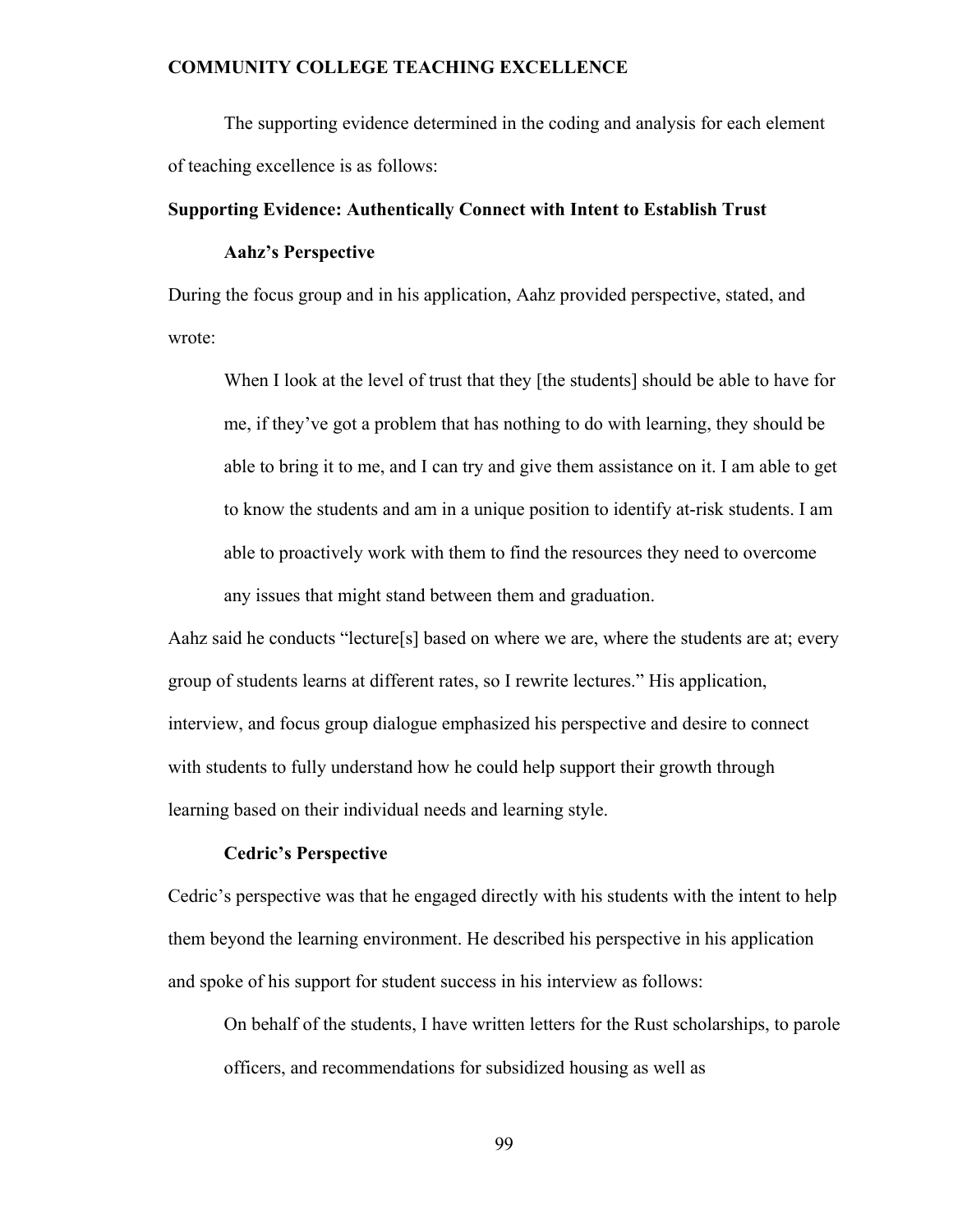recommendations for degree programs and awards. I foster an environment of community in the classroom through open discussion and personal presentations. I apply my knowledge of classroom retention techniques in group projects and one-on-one check-ins with my students. Overall, it is the positive classroom setting experience and sense of belonging, which is the greatest predictor of student success. I let my students know they are actually a part of a community of teachers. I also tell them to use the resources; I am constantly pushing them to go to the tutoring services, to talk to their instructors to help answer questions or help mentor them so they feel there's a community involvement in their education.

The Rust Opportunity Assistance Fund is one of many resources the college provides to students. This particular endowment is an emergency fund available for students who experience an unforeseen financial need. The need must be beyond the student's control and could prevent them from continuing their education. The fund is intended to assist serious students to continue their studies and earn a certificate or degree.

# **Fiver's Perspective**

Fiver's perspective was that she claimed in her application that her main strategy for achieving student success was getting to know her students. According to her perspective, she learned every student's name on the first day of class. She asks students to share something about them, on day one, describing who they are, their background, and what kind of concerns they have about the program, including "what scares them the most." She then engages her students in a game that requires them to throw a softball randomly to another student in the classroom, and then she says something she knows about that student, including their name. She provided her perspective and wrote in her application: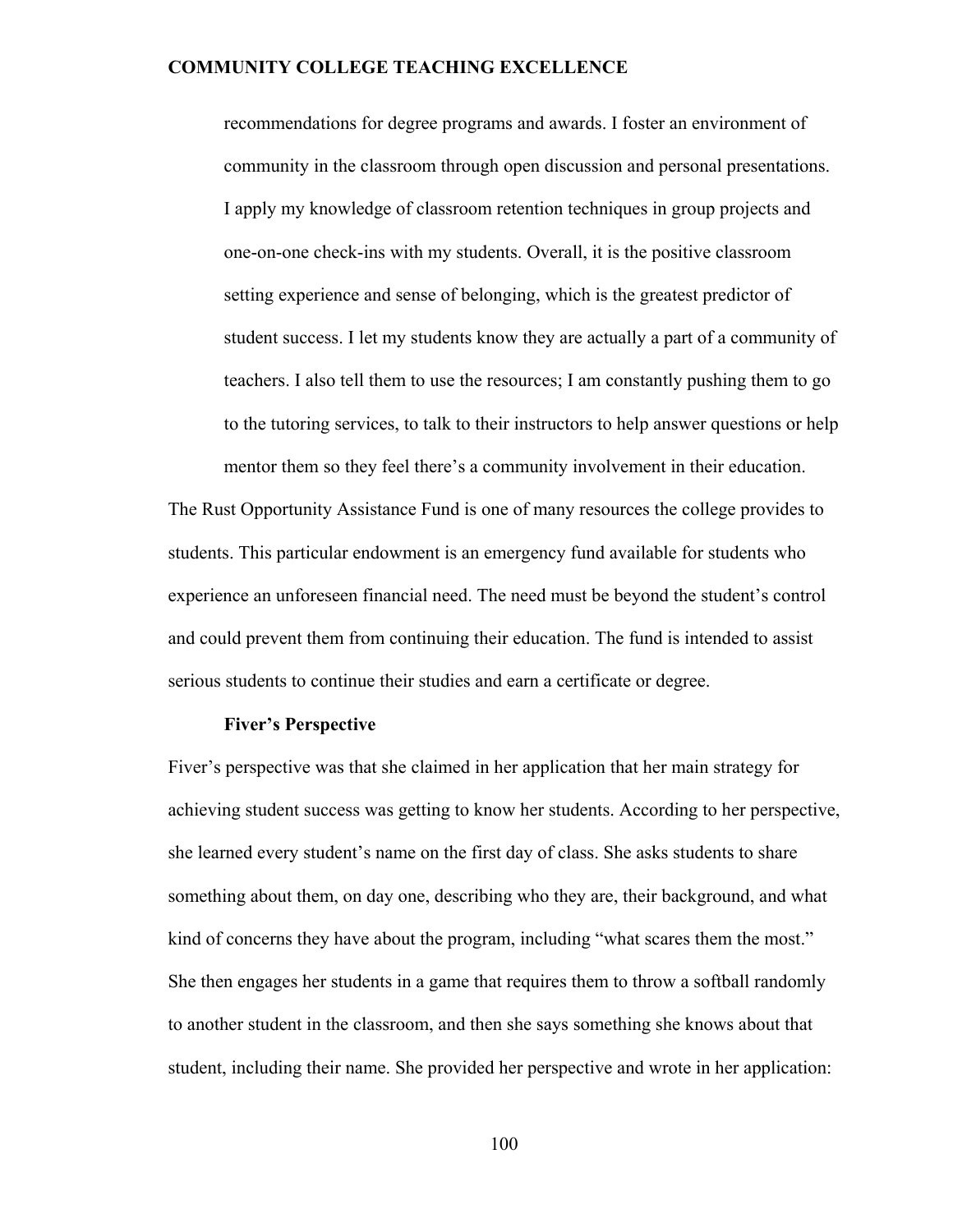I truly care about them and make every effort to create a supportive atmosphere. Since I teach a cohorted paramedic program, I'm with my students for several semesters for up to eight hours per day. This lets me know them personally. I also have my students write a bio about themselves, their interests, and their values. This knowledge lets me thoughtfully match personalities of students to their preceptors during paramedic field internships. Knowledge of students helps when students encounter difficulties. The program runs at such a high pace for us; they're covering fifteen chapters in a day in seven different subjects that I have to catch early if they're having problems. Even one day of missing class because of a car breaking down, kids being sick, can't find a babysitter . . . Whatever the case is can be a major issue. I need to catch it right away so that we can get them help immediately. I've had some students do some unusual things. I had one just about a month and a half ago who was too intoxicated to drive so they called me at 2 in the morning, and they said, "I need a ride." OK, no questions asked. Where are you? I'll come pick you up. So I got myself out of bed, and I went and picked up the student, took him home, talked to him about it later in terms of next time you've got to have a designated driver. I'm not going to tell you whether you should drink or not drink; that's not my purview, but the next time you go out, you need to make sure you've got a designated driver or a way to get home, but thank you for calling me, and I will always come out and get you. I have been able to steer students towards appropriate resources, like the CNM's Rust Opportunity Fund, and I have been able to help create effective success plans. This helped retention in our program. Another way I ensure success is by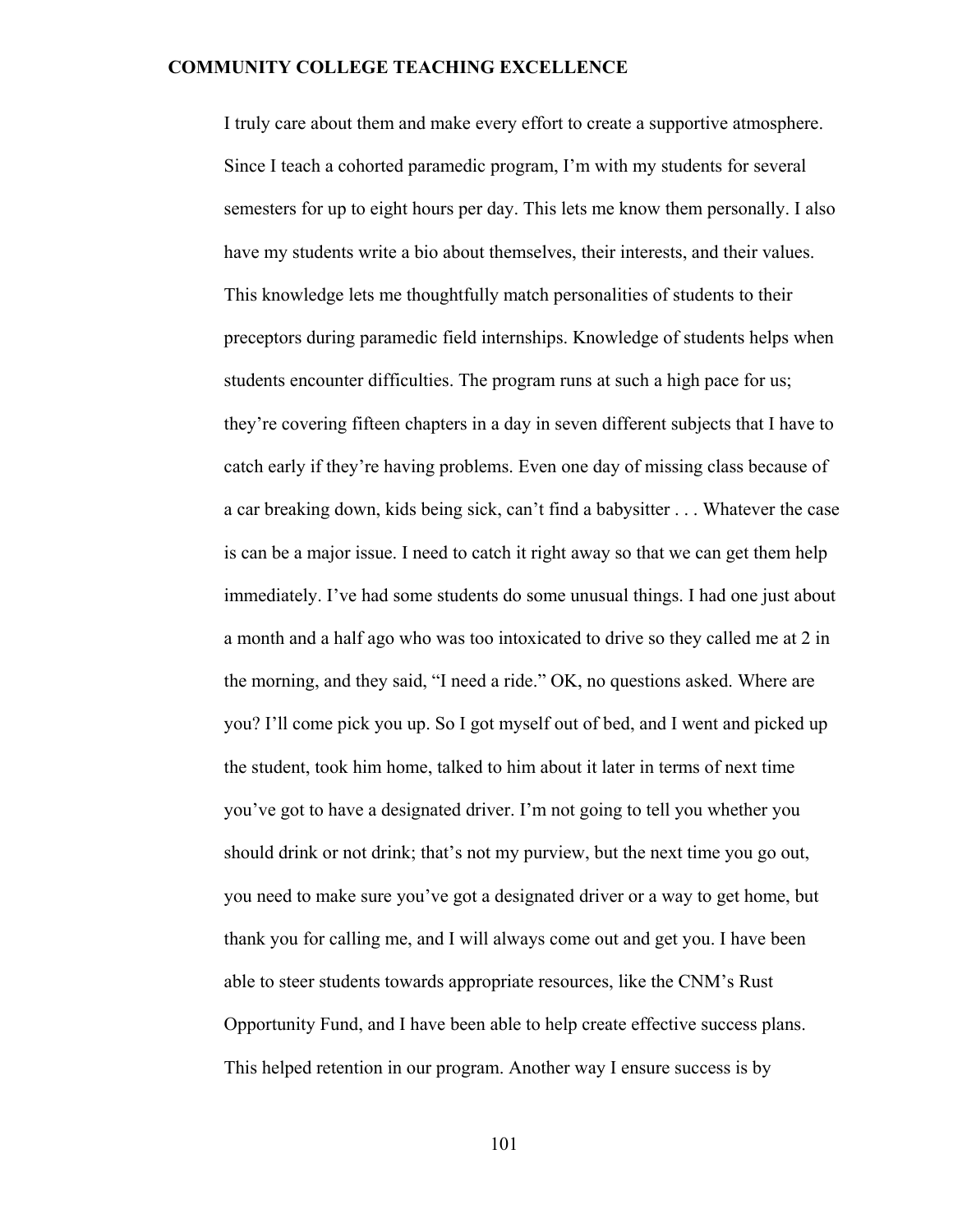maintaining academic rigor. My students know I care about them because I won't pass them unless they are ready for the next step in their education. Fiver wrote in her application that she perceives her classroom setting as a studentcentered environment. She elaborated in her application and interview that she incorporates a variety of methods to learn that integrates fun and games into the learning environment. She said she:

Strives to use a variety of activities to accommodate different learning styles. Depending on the needs of students, I use direct instruction, independent activities, group activities, and hands-on activities. I use visual props, discussions, and hands-on exercises to meet student preferences. We also play games like Jeopardy or Bingo. All this classroom variety helps to keep the students engaged and learning--a challenge during their eight-hour school day.

#### **Goofy's Perspective**

Goofy, during the interview and in the application, said that students come to the learning environment "really afraid to be here; they're very insecure." She perceives the need to get to know the student well and to find a way to relate to them. She said, "Some teachers don't know anything about their students; all of a sudden, they're gone for three days. They don't know why they're gone for two weeks. I know why." She said:

It's that not everyone learns the same way, and I have to, one, really have a lot of patience, but it's to find different approaches so that I try to take anxiety away from them, and as I get to know them and find out what they fear the most, I try to ease it, and since everyone is different . . . My goal as an educator is to continue to find ways to make my students fear math less and become successful students. .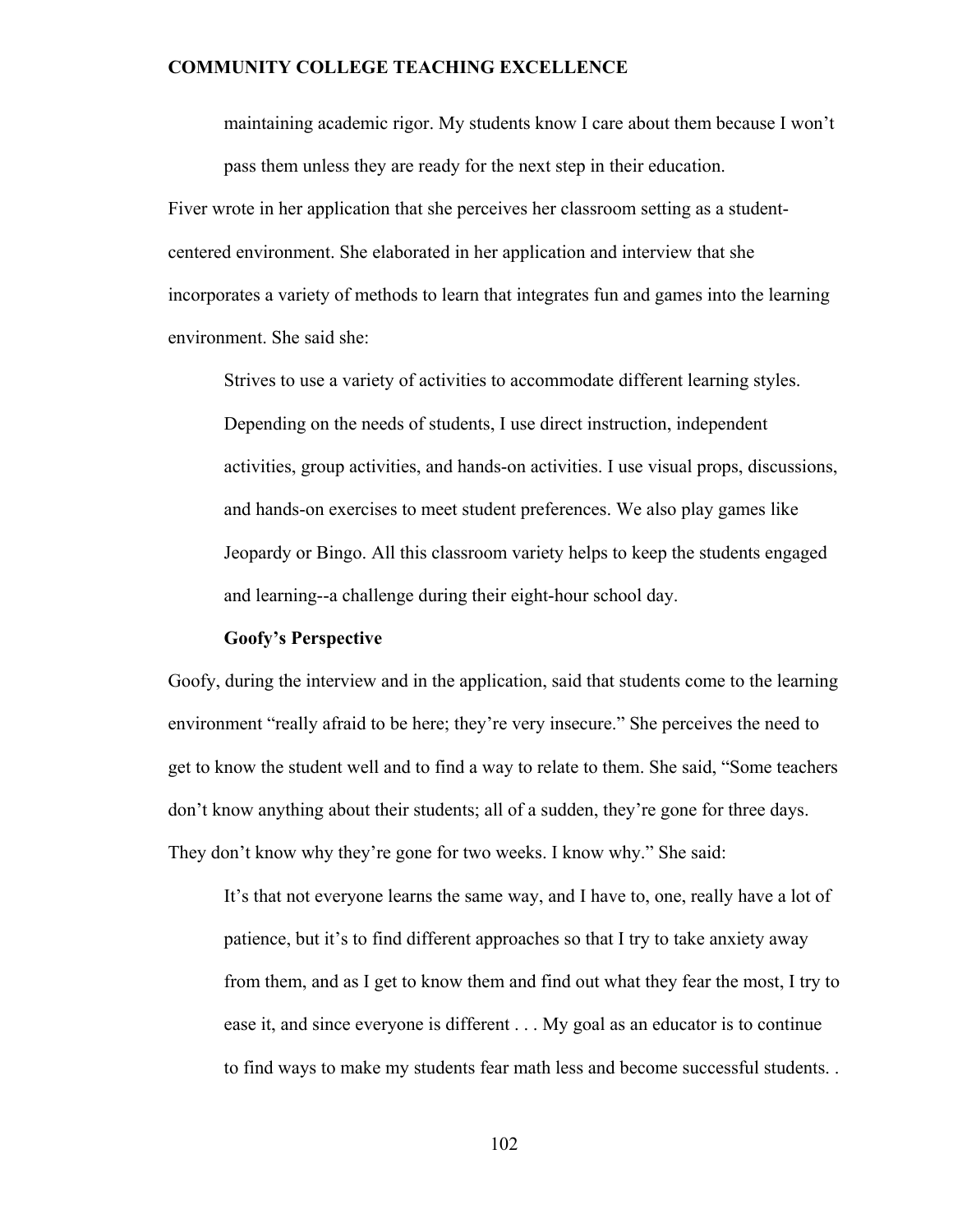. . You have 30 people; you could have 30 different things that they're afraid of, so I have to get to know them, and because of that it makes me a better teacher because I have to think of different approaches to benefit them. . . . They'll come to me if they need help with math, but they'll also come to me if they have questions about other things in life. I am someone they can turn to and a teacher that wears all hats. I've been doing it for 38 years, and I sometimes know more about my students than probably I should, but it also helps me in how I work with them in the classroom. . . . They also have to realize that you may not have all the answers, but as the person in charge, you're going to assume the responsibility to help them find it and then guide them in that direction.

#### **Marie's Perspective**

Marie teaches adult basic education courses. She provided her perspective and said during her interview that her role includes helping students "see possibilities in their future." She learns the names of every student in the class and calls them by name. She also said, "Each student needs to know that the teacher cares about them as a person." She conducts a five-minute interview with each student at the beginning of each course. According to Marie's perspective, that is her chance to meet and learn more about the student, their life, and their goals. She encourages her students to study and find work in a profession that is sustainable and could support their family. During her interview, she said:

As a teacher, it's very important for my students to see a path for themselves, from getting their diploma, to how they can support their families through [their] career. Higher education is needed, whether it's a trade, certificate, or degree to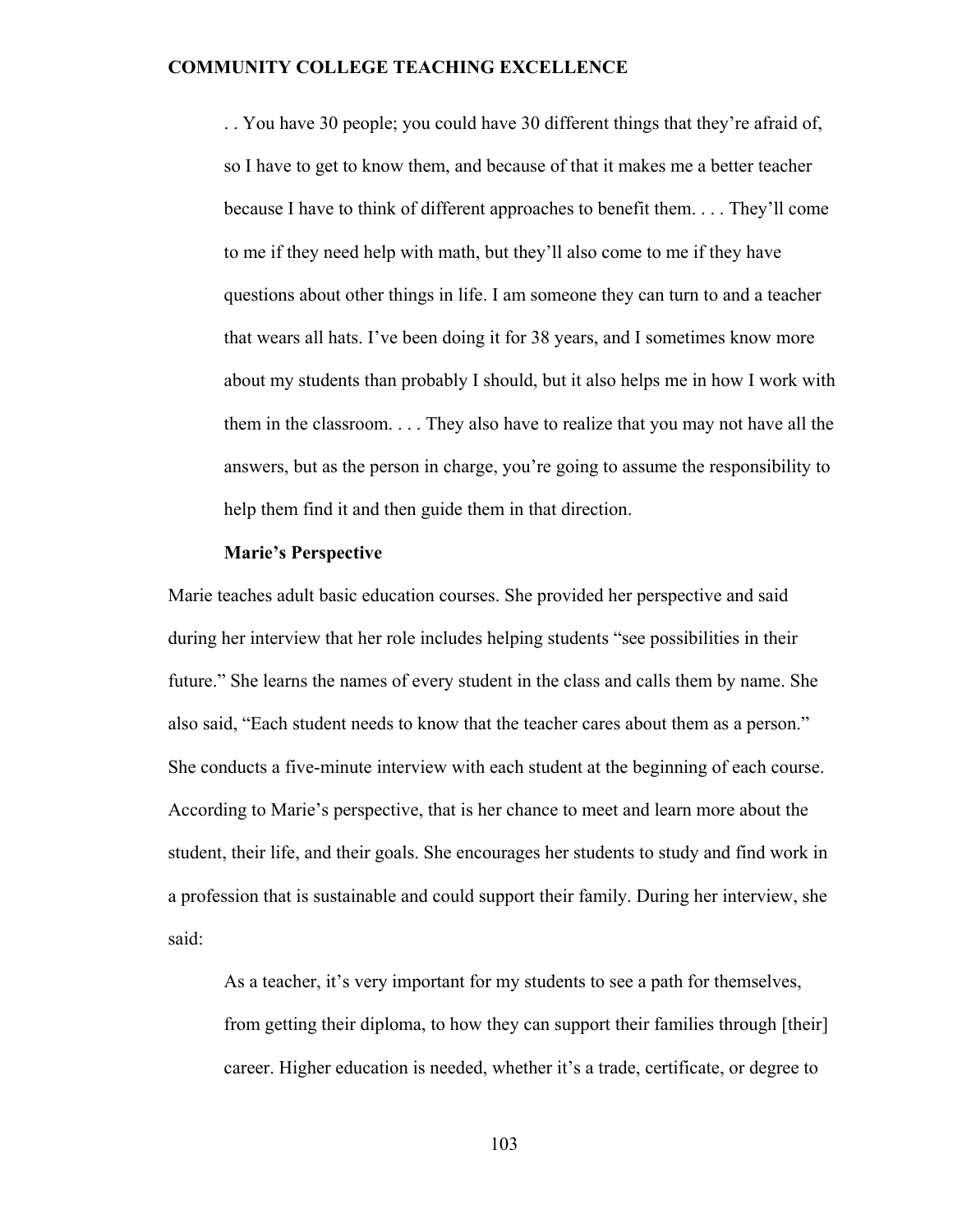ensure a good life. Let's say it gives them a chance at a good life; a much greater life . . . statistically greater chance of being able to provide for their family than if they just have a GED [general education diploma] or if they don't finish their GED. . . . Let them know that they're people to you; this is not just a class. I have five classes and 150 students, but you know what, to that person, you need to make that connection with them. And I put last, but not least, we have fun! I try to inject some humor into every class. I believe students learn more when they are relaxed.

### **Mr. K's Perspective**

Mr. K described from his perspective in his application his strategy that supports student success:

I think that it is very important for teachers to care about the success of their students. If they keep care in mind, it will reveal itself in the quality of teaching. From the beginning of each semester, I encourage my students to use all of the CNM resources available to help them complete the course successfully. I take my students on a tour to the student resources center and show them where the library, computer labs, and tutoring centers are. Occasionally, I hold my office hour in the tutoring center and announce to my students to follow me there if needed. Many times, students show an interest for extra learning time. I invite achievement coaches to visit some of my classes and talk to the students. I schedule with them a good time to meet at a restaurant or café to get a cup of coffee.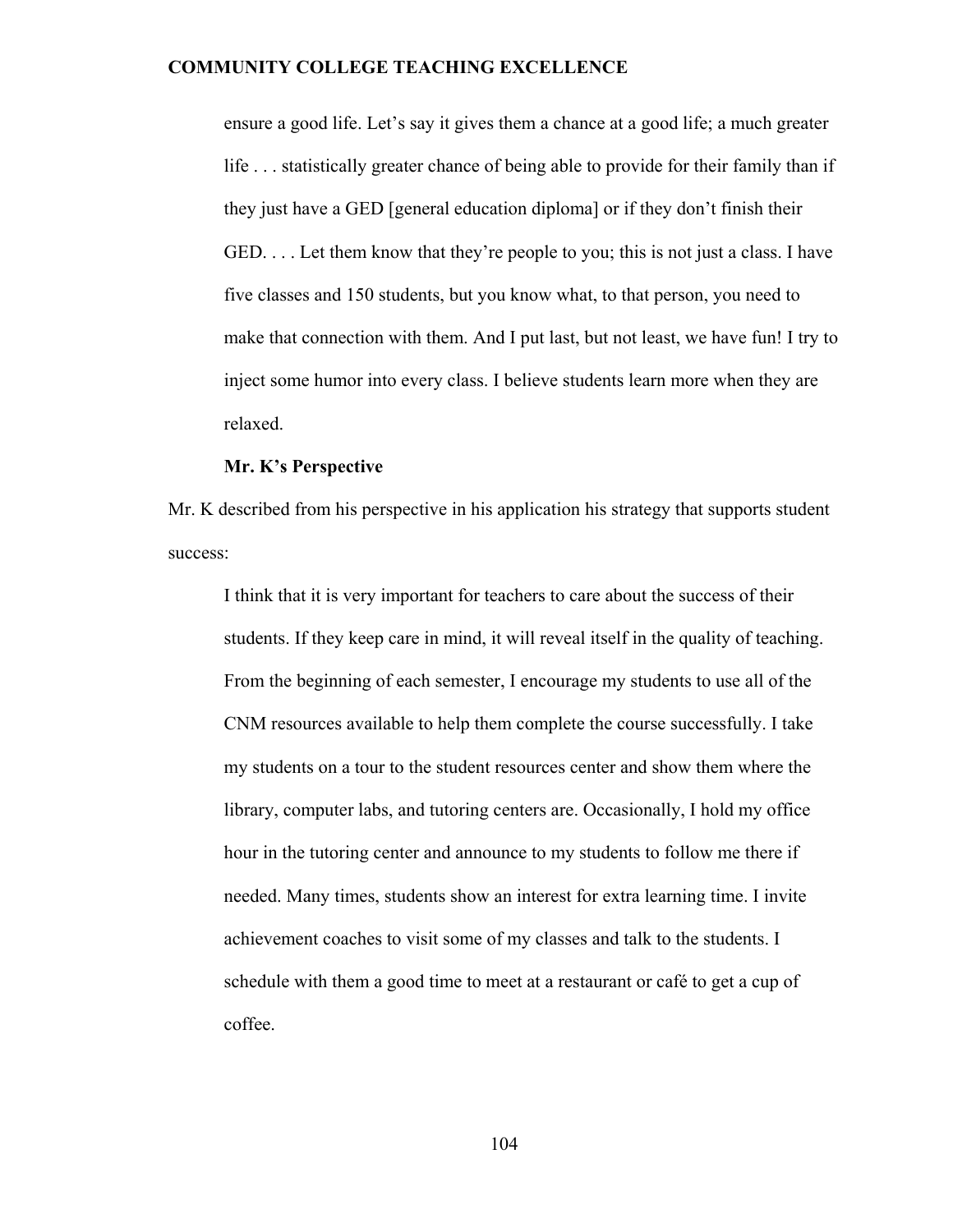Mr. K also wrote that he writes letters of recommendations for students to obtain scholarships and job opportunities. He said, "All in all, I try to have a positive outlook so that it can reflect upon the students as well."

 Later, Mr. K said he perceives and elaborated during the interview process about how important it is to him to care and connect with the student:

I always look at my students as whole human so I do know that these students, they have families, they have circumstances outside. And I know these families and these circumstances; they get influenced by things that do affect them either positively or negatively. I do always advise them to be close to the people who are helping them to achieve, to go higher, not the people who pull them down or try to downgrade their achievement. I always tell them the first day of class that we are here to help you learn; I am on your side, always on your side. You just tell me what's on your mind; feel free to talk to me, come to my office hours. I even suggest to my students if they cannot accommodate my office hours that they can meet me outside, they can just arrange with me, and we can go to get a cup of coffee outside the environment of the school…The human part, I think, is a very important part of it, and the students, they feel it, they feel it. When they know you love them and you respect them, they will do everything they can. They want to. How should I say? They want to prove to you that they are worthy of your effort, of your interest.

Not only does Mr. K care about his students, from his perspective, he also encourages them to care about each other by partnering them in groups, emphasizing that helping each other is essential--"Two brains are better than one"--and reminding them that all of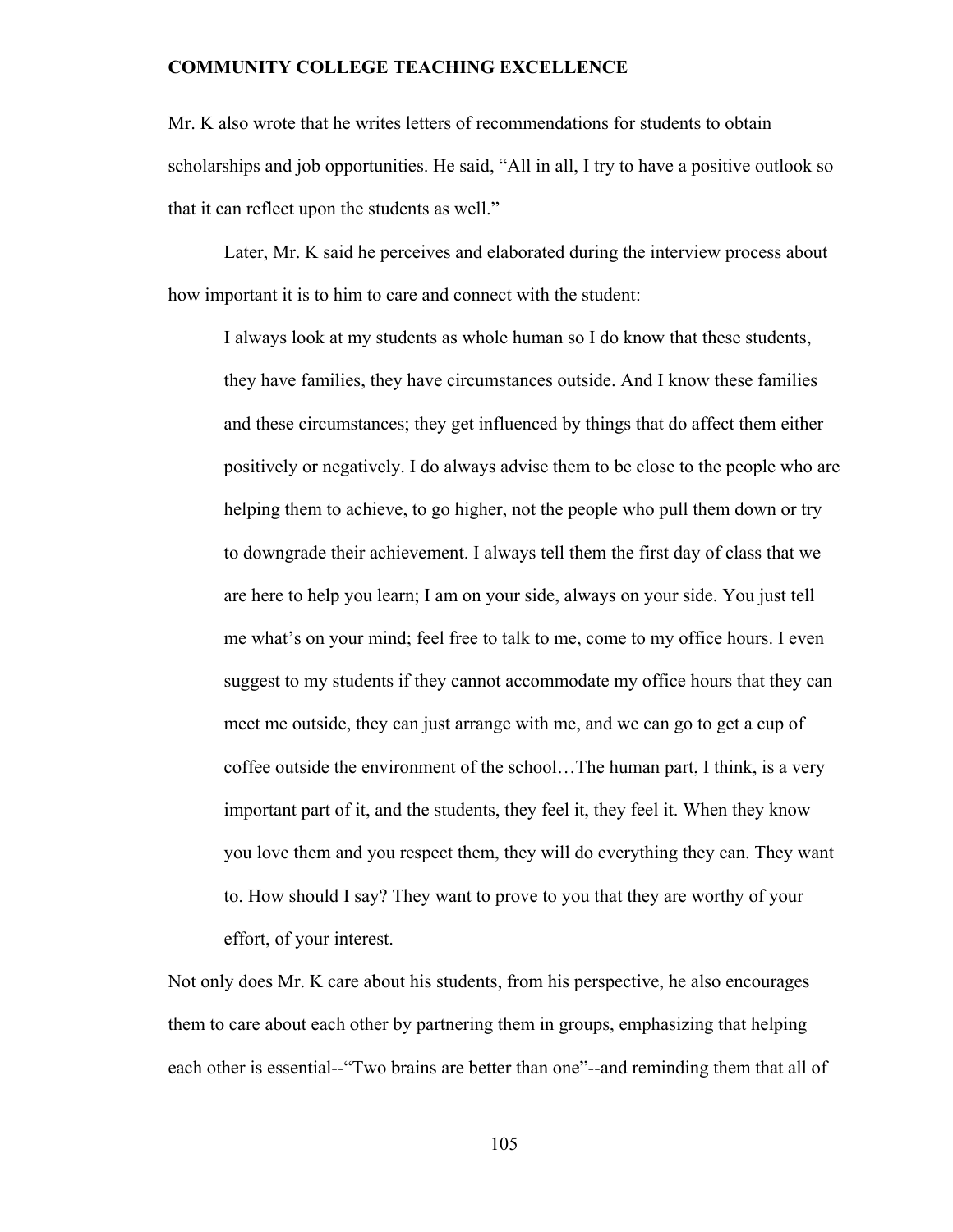them are experiencing similar issues at the same time, such as exams, projects, and other challenges.

#### **Nancy's Perspective**

Nancy provided her perspective during her interview and said that distinguished faculty show that they care about the students and know what their needs are in order to connect to establish trust. She described it as, "It's the coming to class early; it's getting to know your students, more than just their name. . . . It's getting to know them as individuals so they know that you know when they're not there." She sends emails to her students when they are absent, such as, "Hey Joe, I missed you today." Such support and such an environment can create a trustful learning space.

From Nancy's perspective, she not only supports her student but also encourages them to support each other. She elaborated on this in her application, writing that students "encourage each other by paying close attention as the student speaks, asking pertinent questions, and applauding loudly at the end of the student's presentation." She perceived that as a result, the students "become more relaxed, ask more questions, and interact with each other much more."

### **Professor X's Perspective**

Professor X provided his perspective and said during his interview that he gets to know each student so that they feel comfortable and "feel they're being appreciated for who they are." In his application, Professor X noted the importance of "supporting a student's home life is as critical to their success as their study habits." During the focus group, Professor X said, "You don't want them to fail; you want them to try and really work through their personal situations; and you want them to succeed."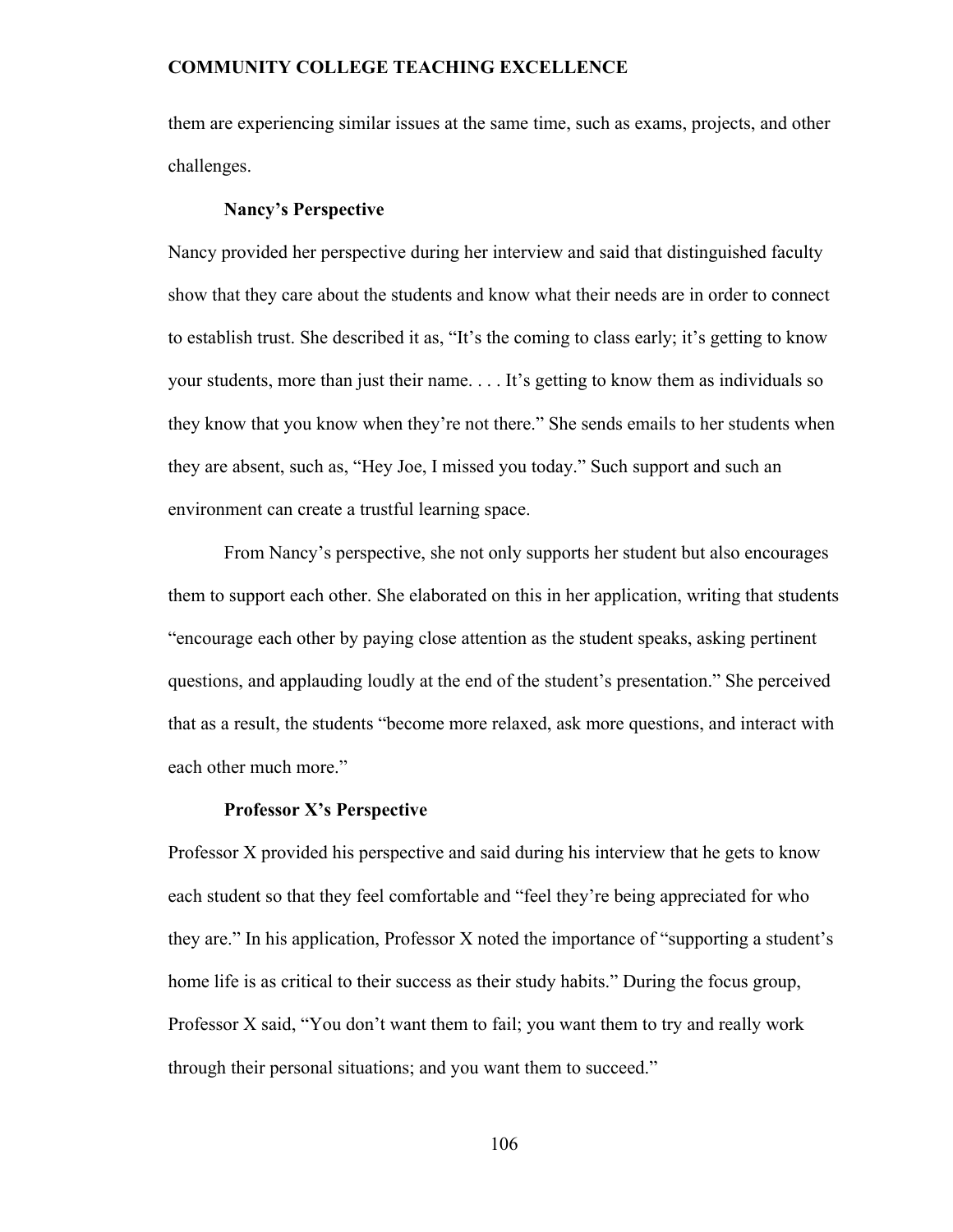He said he writes recommendations to the Rust Opportunity Assistance Fund and the CNM Foundation. Furthermore, in getting to know the students better, Professor X said he "keep[s] a list of resources for students on my desk so I can let them know their options for help when they find themselves overwhelmed by life events."

### **W.F. Godot's Perspective**

In the application W.F. Godot submitted, he shared his perspective and wrote that student-teacher interaction is a vital ingredient for learning. One of his best practices:

I speak often with my students. As our comfort level increases, students become more accessible, affording a more relaxed dialogue. Engaging students throughout the day is a great way to express interest in their well-being. I regularly drop into the lab and converse with students working there. I often answer a routine question or provide assurance that they are proceeding correctly. When students realize that the instructor is sincerely interested in them, a bond develops that is beneficial to learning. This is another example of creating a trusting learning environment.

W.F. Godot reiterated during his interview that he has a strong desire to:

Try to get to know them [the students]. To try to get a little personal with them once we break the initial ice there at the beginning of the semester and to get to understand what their problems might be, why the assignment is late instead of just being upset that it's late. There's all kinds of reasons that they don't, and most of these students are involved besides in their life like we all are. They have families; they're trying to work; they're trying to improve their education so they can improve their future, and so I think really getting to know them and be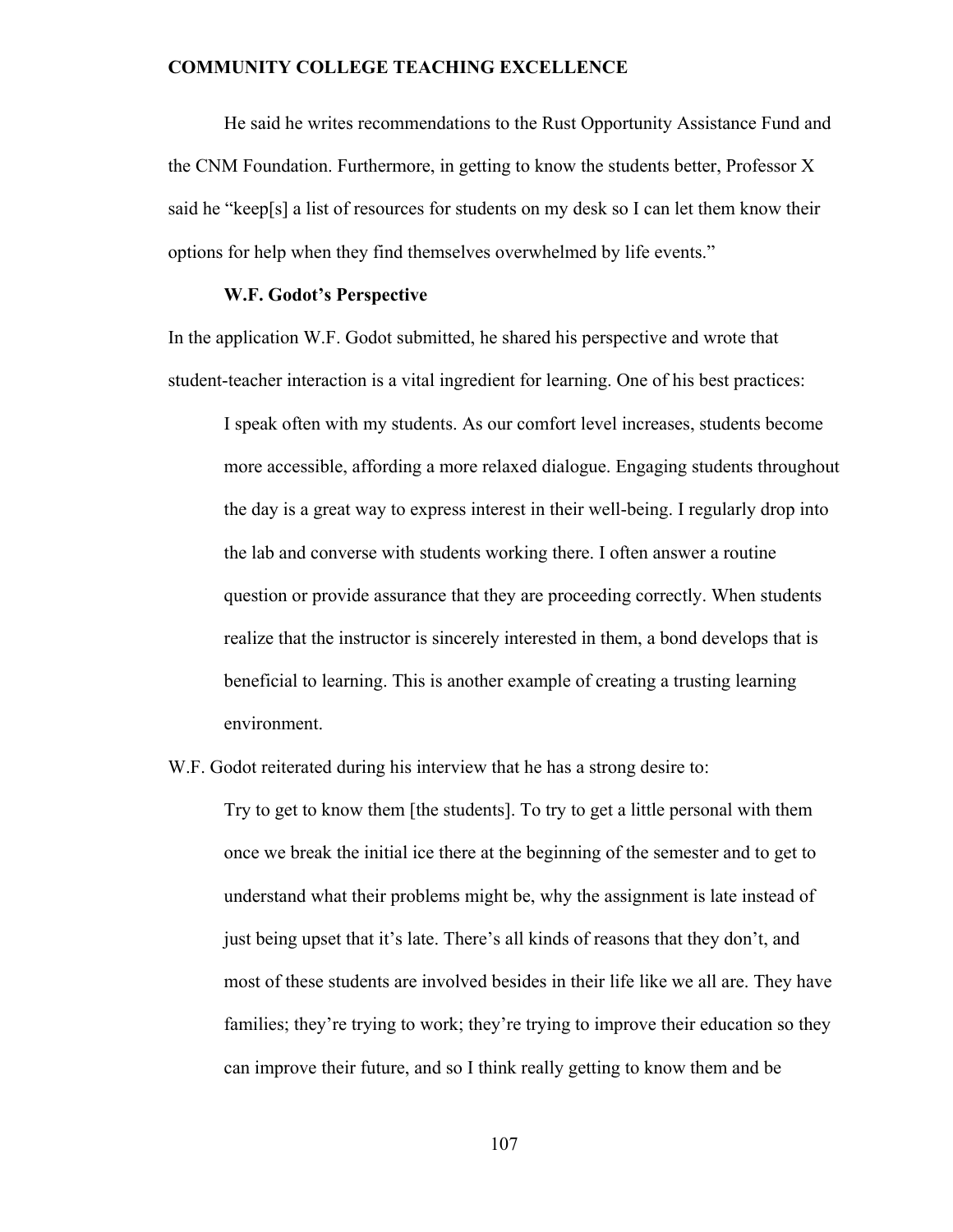interested in what they're doing--just talk to them. It's not always possible, but if you persevere, you can get a little bit closer to them and I think . . . You can see that they're pleased, that you're interested in them, that you take some interest in them besides just being a body in the classroom. Because I'm interested in them, they want to please me, and I think that's very important.

### **Embrace Diversity**

The first question in the interview portion of this study was: What is unique about teaching at a community college? What emerged from this inquiry's responses was that eight faculty perceived that the rich diversity of the student population in community colleges was vital to the learning environment. Distinguished faculty embrace the diversity in a community college learning environment eagerly. Embracing diversity in this context is the willingness to accept, understand, and respect individual differences and value the uniqueness of diverse experiences brought into the community college setting. Eight faculty provided anecdotal evidence from their perspective to support this theme.

# **Supporting Evidence: Embrace Diversity**

#### **Aahz's Perspective**

Aahz described his perspective on diversity during his interview as he discussed the uniqueness of a community college environment. He stated that as students:

Come to college, they have freedom to be in class, to not be in class. The expenses are not that high . . . so it's not a huge financial investment, so in order for my students to come to class every day, they have to want to be here, and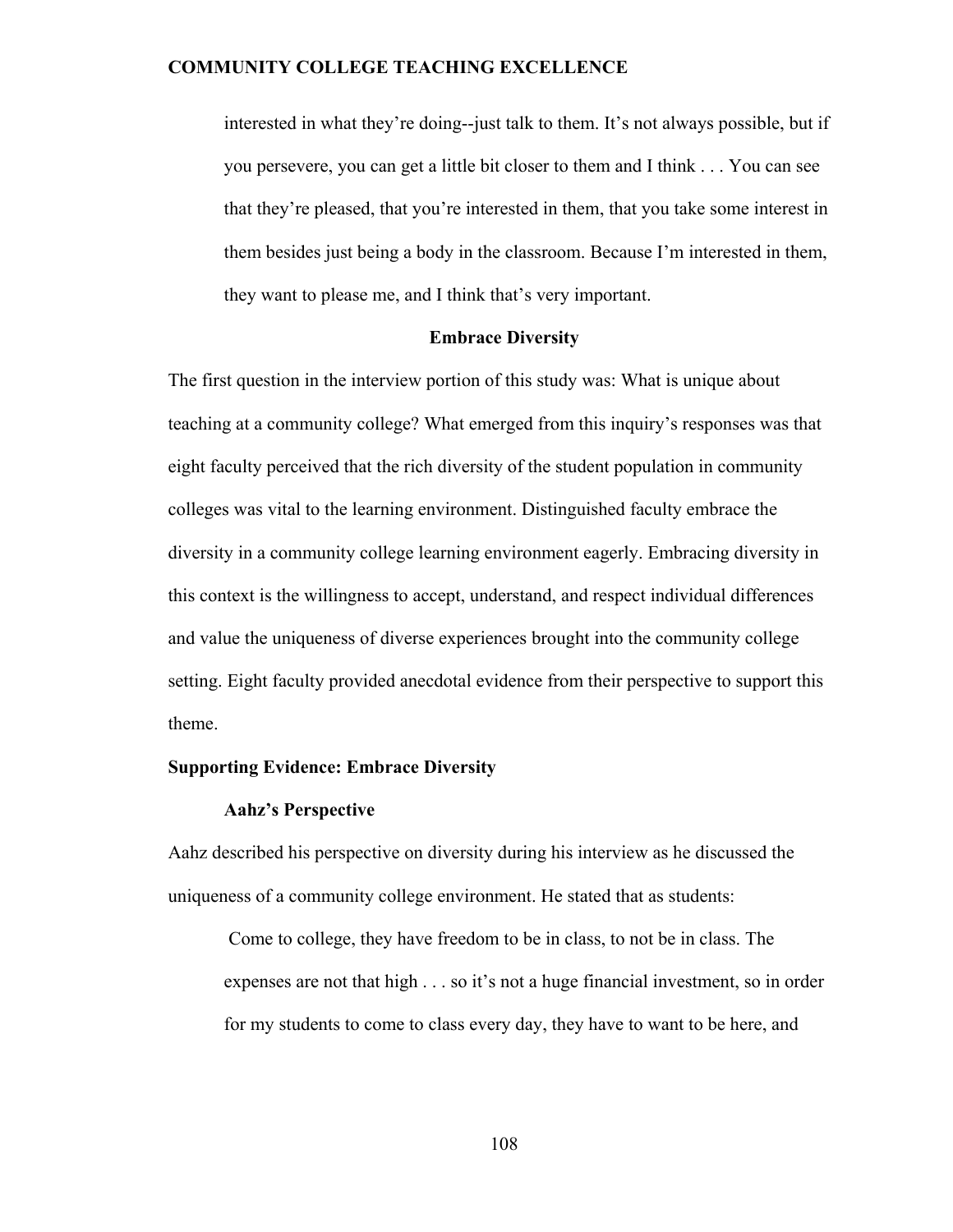that's a very unique situation that I've got to make sure the class is something they want to come to.

#### **Cedric's Perspective**

Cedric described his perspective as his "love [of] having students from different racial and economic backgrounds as well as different age demographics all in one classroom." According to Cedric's interview, community colleges welcome those who are experiencing a "career change, if they did not succeed in high school, [or] if they want to increase their skills . . . working people . . . with more interest than just academia."

### **Fiver's Perspective**

Fiver described during her interview a community college classroom as single moms coming back to school, students struggling with some of the basics, students living out of a car, students who lost a job, and students with master's and bachelor's degrees. She stated with enthusiasm during the interview, "The diversity is just unbelievable."

### **Goofy's Perspective**

Goofy described a community college's learning environment as one that has a "mixture of [students] right out of high school to people in their 70s and all the life experiences that they all bring with them." She stated during the interview that is what she likes about working at a community college--"the learning back and forth" because of the diverse population.

# **Mr. K's Perspective**

Mr. K said that diversity in community colleges included varying ages, socioeconomic levels, and languages. He said during the interview when describing the diverse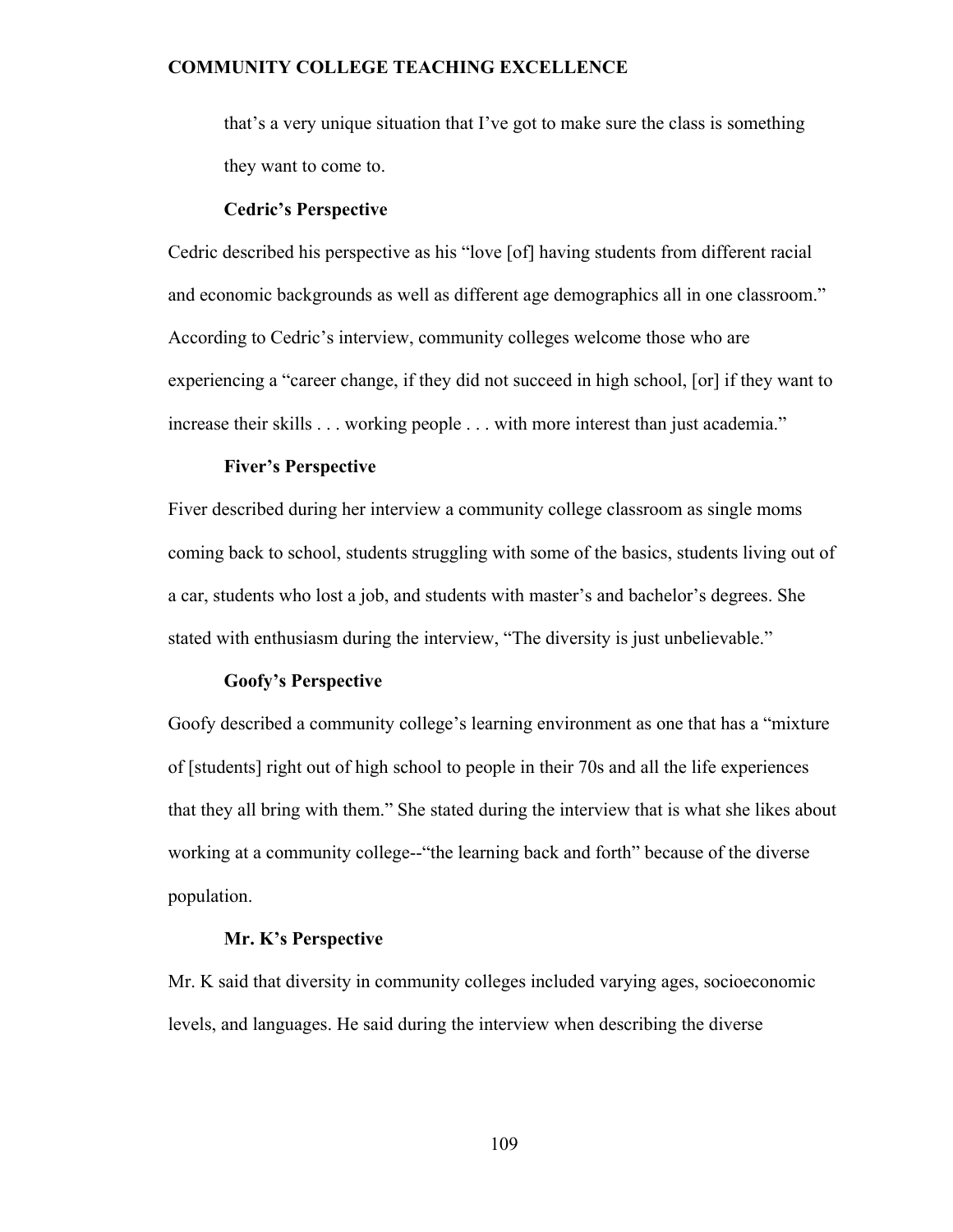population that it is important for faculty to have "student-centered classrooms so we focus on the students' needs, and we go from there."

#### **Nancy's Perspective**

Nancy stated during her interview that she perceives that community colleges are "truly unique" because of the diverse population when she compares it to her teaching at the university level. She said community college students "are really here to learn." Nancy stated that students' experiences vary from participating in community college learning environment because they are earning dual credit at the age of say, 14, or 70 year olds that are returning to school simply because they want to go back to school to learn.

### **Professor X's Perspective**

Professor X summed up the diverse community college setting from his perspective:

When you're dealing with a unique subset of the population that is very hungry for an education and yet can't actually afford to go to a big university and in many cases they just can't function at a big university. Sometimes they [students] come here [college] because we have small classes.

He said during his interview that he wants students to "feel comfortable and that they are being appreciated for who they are."

### **W.F. Godot's Perspective**

W.F. Godot during his interview said he valued a community college learning environment as being unique because of the "varied student body; it's so varied and everybody has different experiences coming here for different reasons, different age groups, and different ethnicities, just the amalgamation of everything."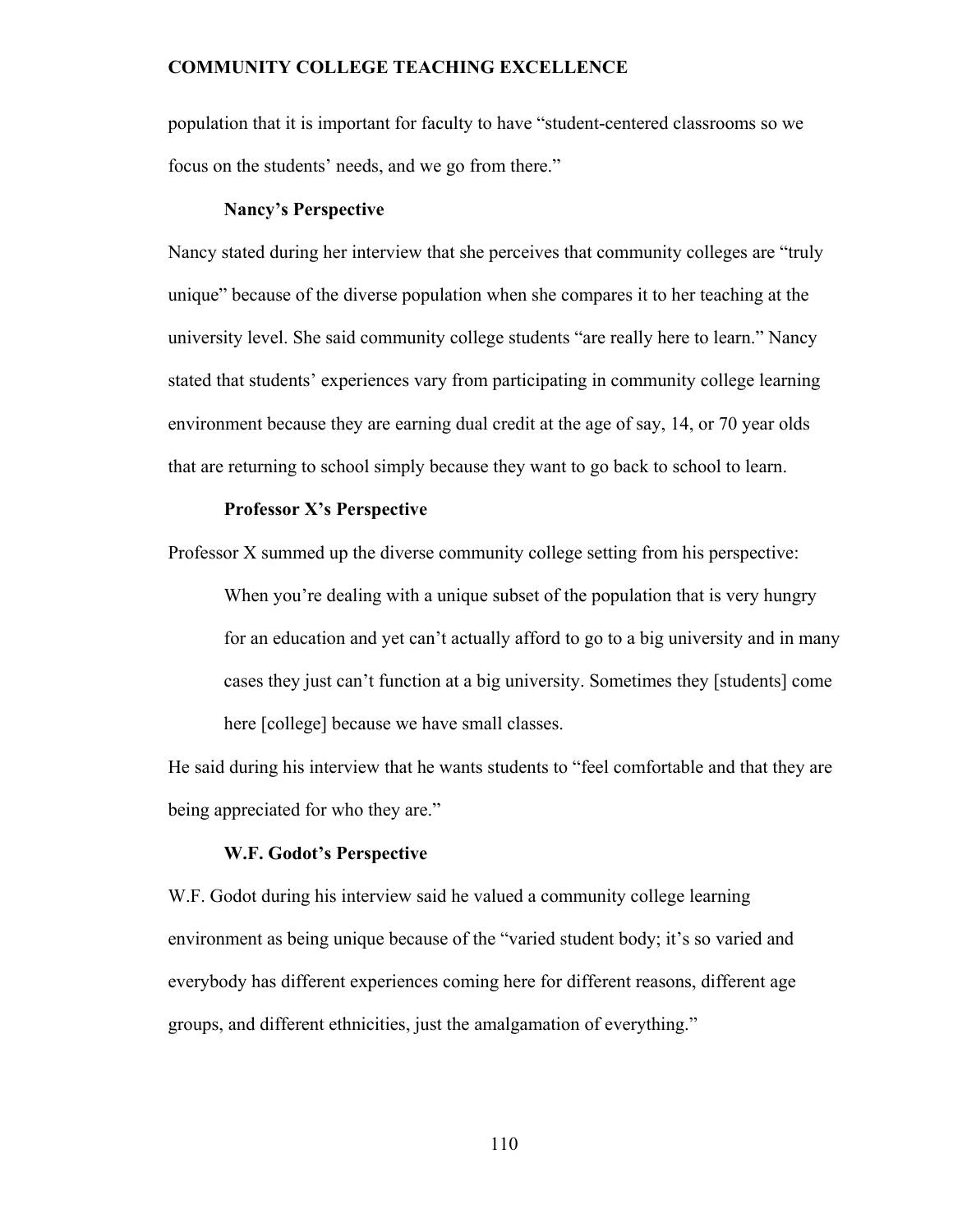### **Activate High Expectations and Encourage Excellence**

Eight faculty provided anecdotal evidence to support their perspectives on this next theme: activate high expectations and encourage excellence. According to eight distinguished faculty perspectives, this ability energizes and initiates high expectations of students, regardless of the student's personal life challenges or learning styles. These faculty raise the bar for students because they believe setting high expectations is essential for growth. The students will achieve high expectations in an environment that not only encourages but expects excellence that ultimately will lead to improved selfesteem and boost their confidence in their ability to learn throughout life, not just in the classroom.

# **Supporting Evidence: Activate High Expectations and Encourage Excellence**

### **Aahz's Perspective**

Aahz provided his perspective and said during his interview:

It's all about the short term, trying to help students figure out how to get past the obstacles. I have the students that you want to give them everything, and those students just tend to disappear in my program; if they're not motivated to get through the program, I'm not motivated to get them through the program.

That statement implied that Aahz expects students to be motivated to learn.

### **Cedric's Perspective**

Cedric described in his application and interview his perspective on his commitment to excellence in teaching:

Teachers are made, not born, and the process of finding my voice as a teacher has had many failings and near misses. I teach to those in front of me and approach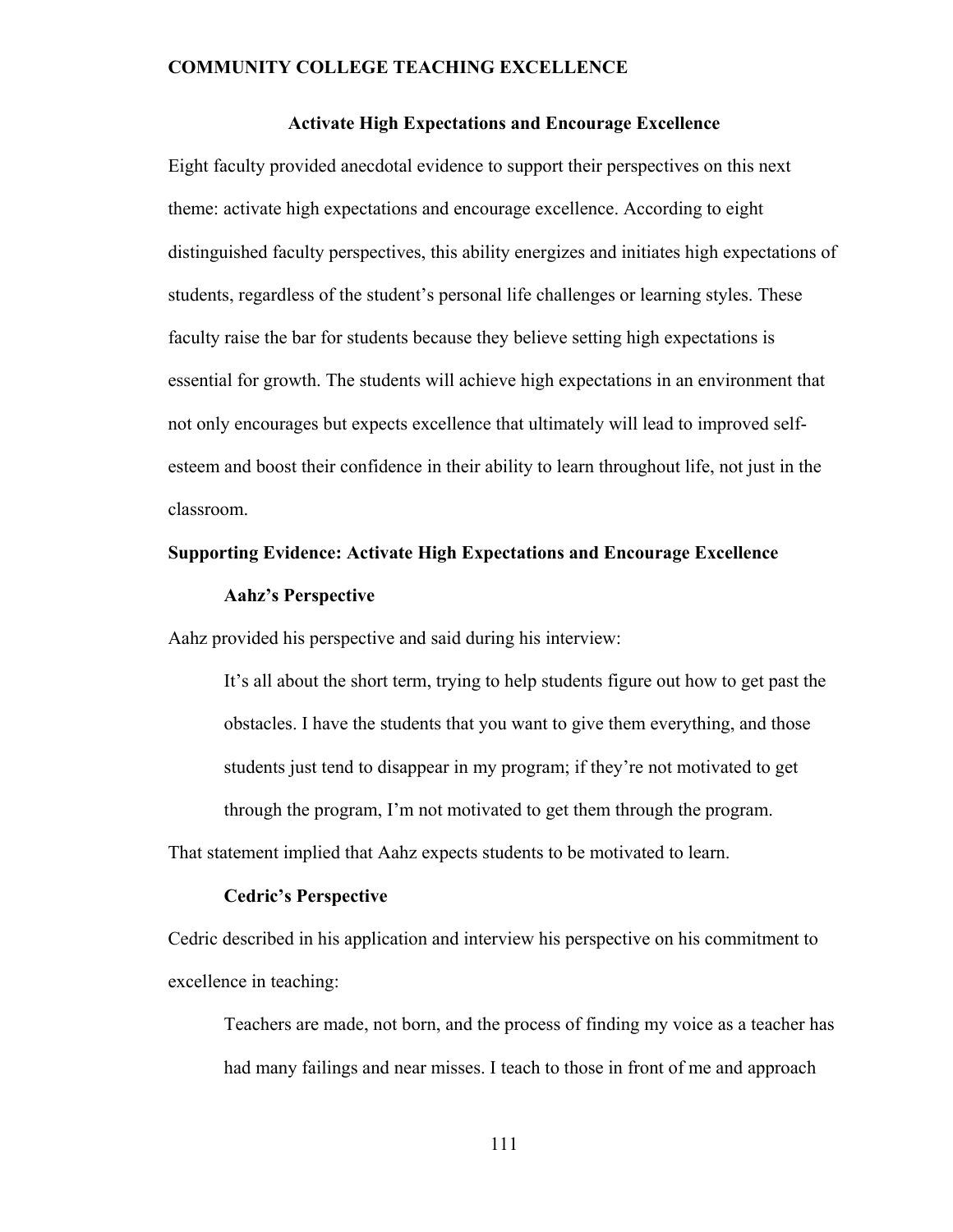the profession with passion and openness. I achieve student success in my courses by enriching the learning experience, encouraging excellence, and establishing a clear path to learning.

Cedric said, in his application and interview, that he perceives his classroom has multiple ways to learn and achieve. He sets the tone in the learning environment, one that requires excellence in learning:

I have multiple levels to many of my assignments, such as using an annotated bibliography and article summaries before assigning a research paper. This allows students to practice and become comfortable with academic standards and helps eliminate the fear many students feel before a large assignment. I teach to those in front of me and approach the profession with passion and openness. . . . I encourage excellence by establishing a clear path to learning.

A specific practice he uses, he said, is constant reinforcement that the student is capable of doing it. He claimed that it is about setting the bar high but not making it intimidating. He said in a laughing manner during the interview, "I know you haven't jumped that high, but it's only two inches higher than the last time." He described his practice as providing a broad range of options to meet the needs of the different levels of student learning, and then he pushes the students to attain the next level.

### **Fiver's Perspective**

Fiver provided her perspective and said in her application that she follows what she called education best practices, and her interview provided examples:

By setting clear expectations with well-defined learning objectives, I use assessment tools that measure the outlined learning objectives, and I give students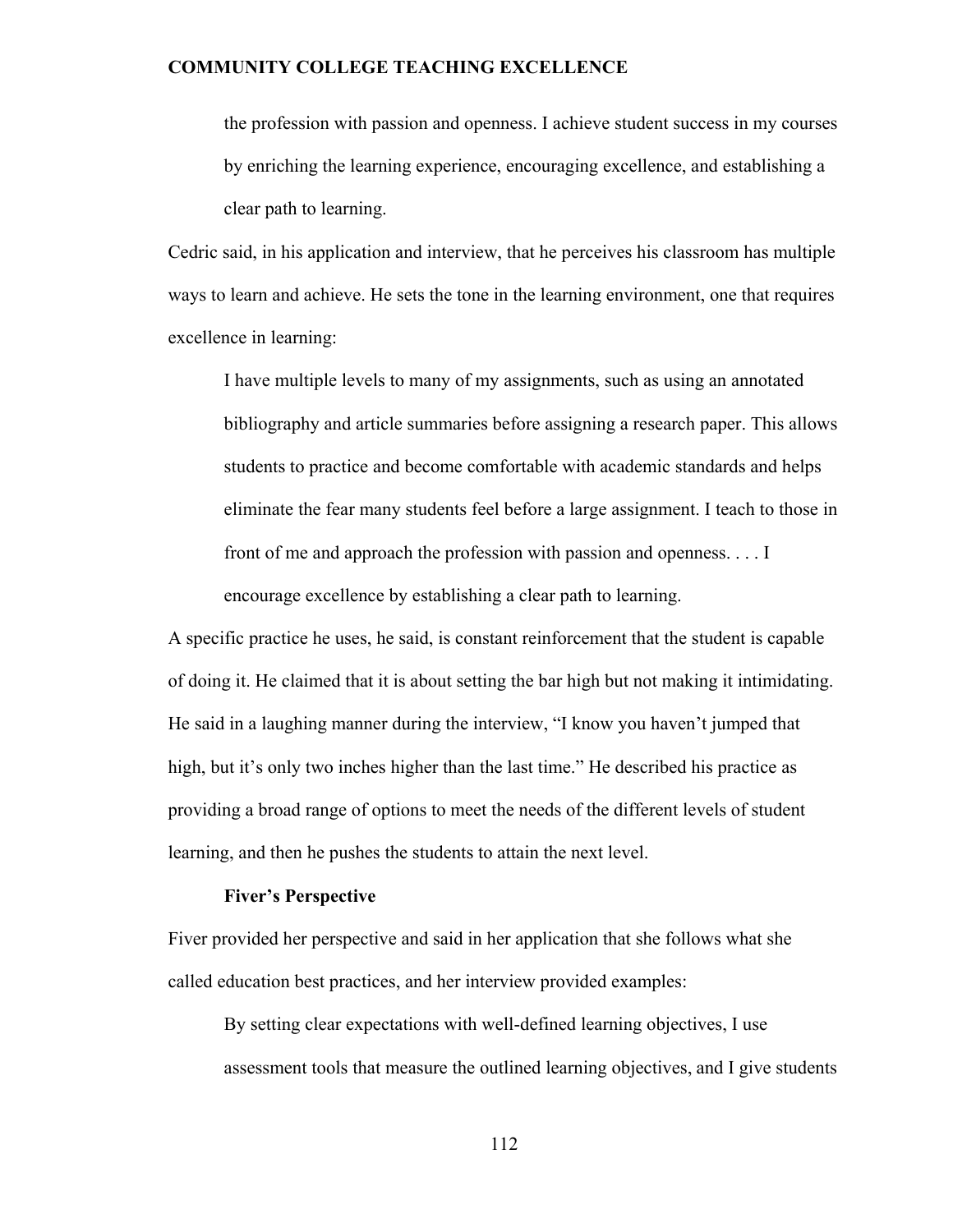multiple opportunities to show what they have learned through a variety of assessment tools. My standards are high; I am more than happy to help you get there, but I won't lower my standards because you're going to go out, and you're going to take care of the community, and that community includes my family. Here's the standards: I'm very specific; everything is very lined out in my syllabi and expectations. We go through it each day. Does everybody understand what the expectation is for today? And then I'm happy to help them, happy to help them get there, but I won't lower the standards, so that's something that's kind of a real stickler for me.

Students have contacted Fiver years later, she said, to tell her they were glad she failed them the first time because they did not understand the material well enough. She said multiple times in her interview and in the focus group discussion that her students will be taking care of people's families, and she emphasizes in her teaching practices the importance of their service to the community.

# **Marie's Perspective**

During Marie's interview, she said the largest impact on students from her perspective is that she has high expectations of them.

I have many students who have minor to severe problems from their pasts. . . . What I do is simply talk to them. Everyone has something from their past; how we move forward in our lives from this point on is what matters, so we talk about that. It is easy to say sometimes when you hear the stories, you feel so sorry, but then you need to remember they're here for you to help them, so I've kind of come up with my own formula for what they need rather than get bogged down. .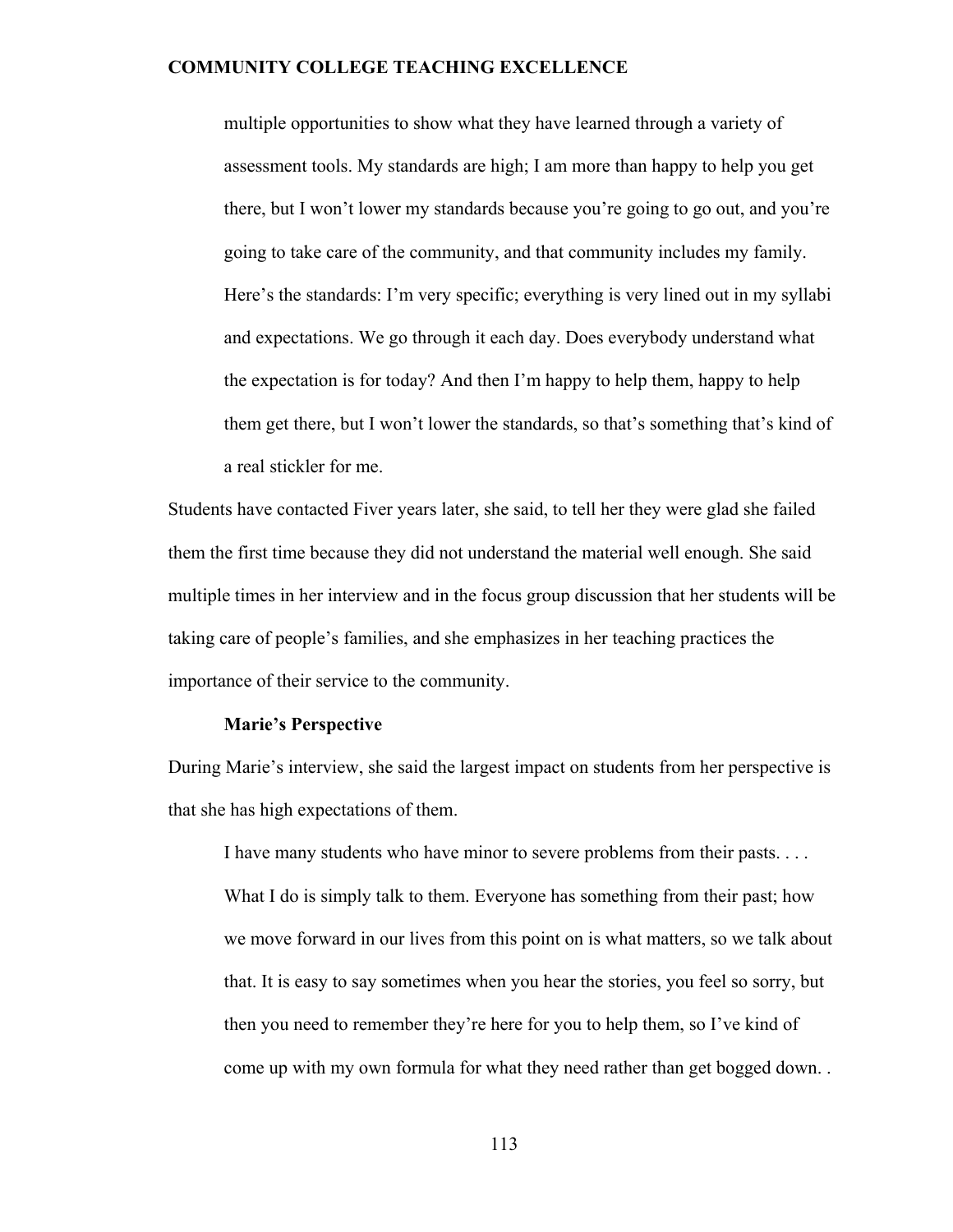. . They didn't come for that; they came here for help to improve their lives; they're ready to move on, and so that's what as a teacher, all GED teachers or any teacher, that is your job. You need to stick with your job. . . . I know that students will rise to the level of the teacher's expectations. I expect excellence from the very beginning, and this is how life works.

Marie said during her focus group discussion that as a result of her participation in this dissertation study, she would write specifically for a school newsletter about the importance of having high expectations and expecting excellence in the learning environment. She was asked to author an article about excellence in teaching and informed the requestor that she participated in this study. Marie recently read a study, Becoming a High Expectations Teacher, and said she was willing to conduct a presentation for faculty peers and offer the presentation statewide.

### **Mr. K's Perspective**

Mr. K provided his perspective and reiterated, during his interview, how much he cares about the student. "I do go not just the extra mile, but the extra miles help my students achieve their goals without breaking my standards," he said. He explained that he upholds his standards to help students achieve by "showing them all the other alternatives and options available and helps that are offered by our campus online."

### **Nancy's Perspective**

Nancy said in her interview that she has high expectations of her students and she perceives:

Students here [college] are really here to learn. They're not here for the grade; they're not here for the atmosphere as much. . . . They're not here for the party;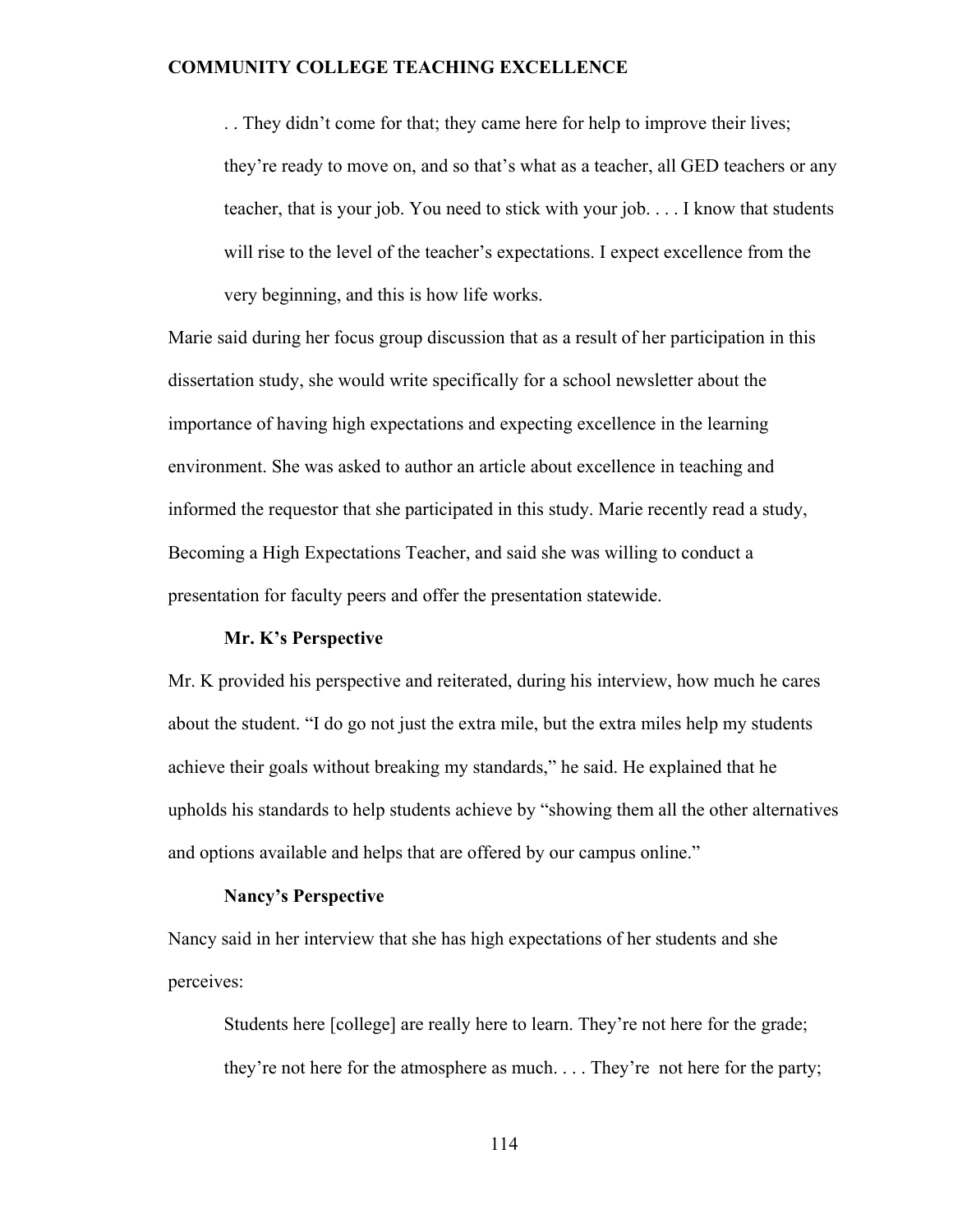they're not here for the sorority or fraternity; they're here to learn; and they're much more serious about learning; and in some ways, I think it makes me a better instructor because they have higher expectations of the instructor, which in turn makes me have higher expectations of them. . . . [I] set the bar higher, and it's amazing to me that students will rise to whatever the expectations are. I'm clear what my expectations are up front. . . . I want them to know when things are due and that my deadlines are deadlines, just like in a real job. I really try to help them understand what the expectations are going to be for their employer and that there is no wiggle room, when it is due.

Nancy said during her interview that students recognize and appreciate the fact that she does have high expectations and expects excellence:

I am not an easy instructor. One of the things that I took as a huge compliment was that I had a student tell me one time that my reputation is that I'm not an easy instructor, but when you are out of my class, you will know the material. You will understand and be able to apply it to the real world, but I'm not easy. I can live with that. You're right. I'm not an easy instructor. I do have high expectations, but they meet them, they meet those high expectations.

### **Professor X's Perspective**

In his application, Professor X perceived that it is important to keep a student's "inflated ego grounded in reality. When a student says, 'I get A's in all my classes but yours,' I let them know that I want to challenge them and that my challenges may be more difficult than those that they have ever encountered."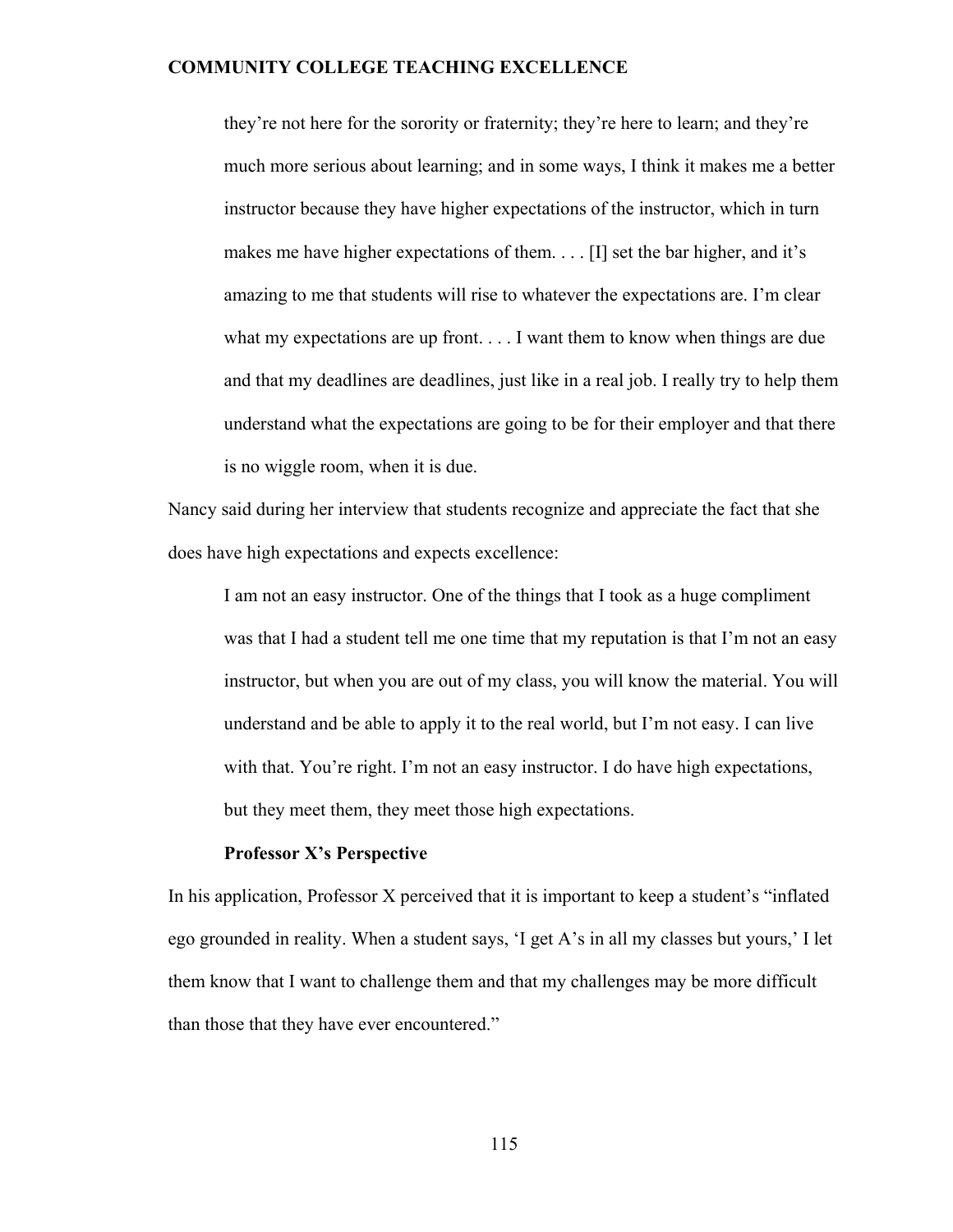### **W.F. Godot's Perspective**

W.F. Godot wrote in his application that he perceives:

I have high expectations for my students, and I am rarely disappointed by their ability to rise to the task. A rigorous and challenging course is a rewarding experience for all. It may require effort on both our parts, but once the students realize that I have made a commitment to their future, they will do the same.

W.F. Godot confirmed in his interview that he is "pretty strict, and I do have a lot of assignments that I require, and I think they see the value of that after a while, and all of a sudden they start to get it. . . . My expectations are high, and they are. And I don't lower my expectations for the student because there's a lot of math in survey" work.

# **Cultivate a Passion for Lifelong Learning**

According to eight distinguished faculty perspectives, it is important to cultivate a passion for lifelong learning, personally and professionally. These participants provided their perspective by identifying several examples of how they practiced lifelong learning in the classroom and in their personal lives, all the while exuding passion for learning, which was evident in my interactions with them and confirmed by the observer's notes. These faculty demonstrated animated behavior, enthusiasm in their tone of voice, and positive emotion toward student success during their interviews and focus group discussions. These distinguished faculty's perspectives included the emphasis that they must share their passion and enthusiasm for continuous learning with the students, serving as role models. Lifelong learning is an ongoing pursuit of knowledge to continuously grow personally and professionally. Lifelong learning can enhance social inclusion, active citizenship, personal development, and self-sustainability.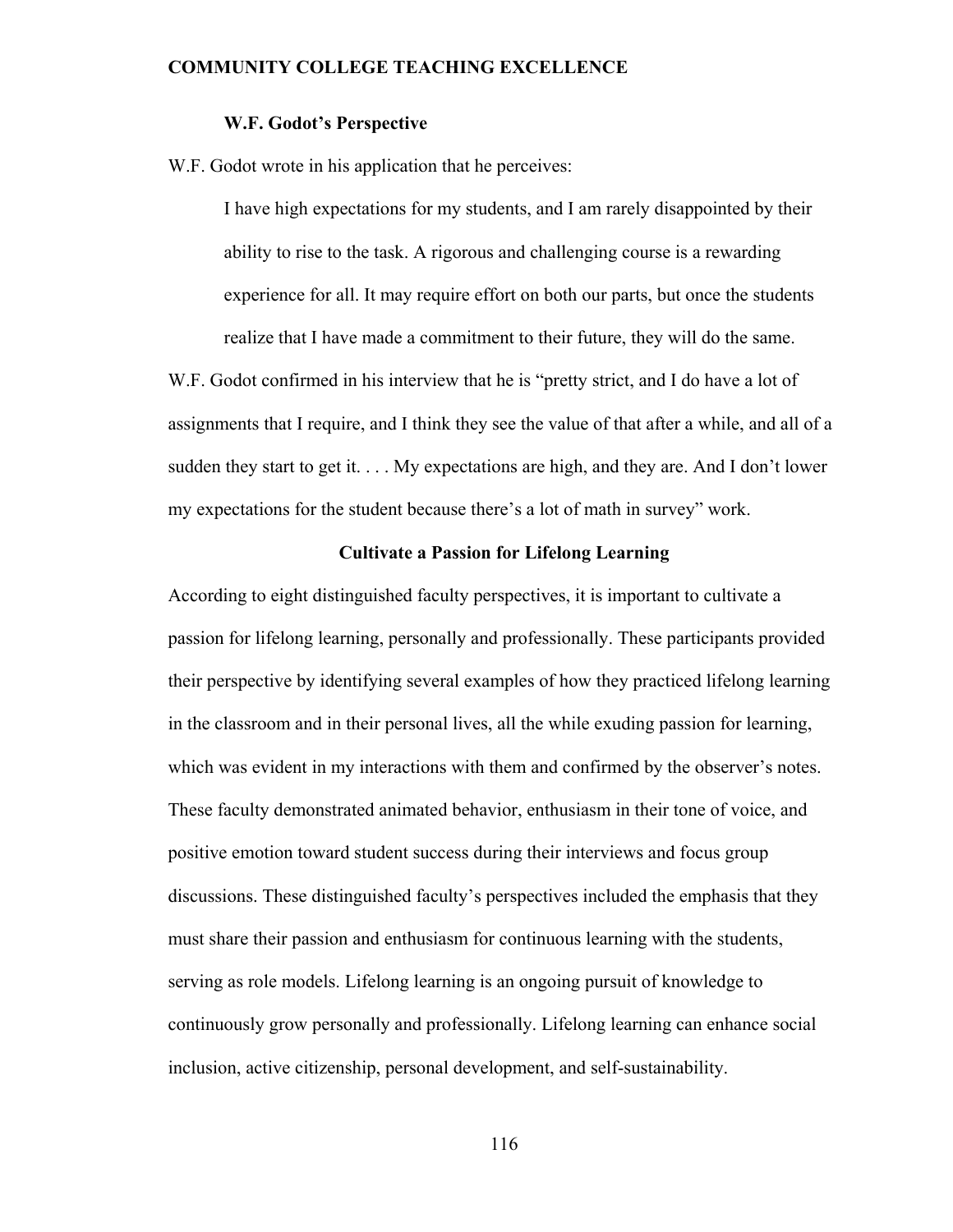### **Supporting Evidence: Cultivate a Passion for Lifelong Learning**

### **Aahz's Perspective**

Aahz said during his interview that he perceives it is important to motivate the students' passion for learning:

At the community college level, it's really about getting the students excited about what you are offering and get them to want to be there because they won't be there if they don't want to. . . . They get the impression that going to school is not the endgame; it's just the beginning.

Aahz said during his interview that he "change[s] careers every now and then. I love teaching, but I've been everywhere, done everything. I take on new challenges." This statement indicated that Aahz enjoys acquiring new knowledge and skills so that he too continues to develop professionally and personally. During the focus group discussion, he said that the subject matter he teaches continuously changes, requiring him to constantly be learning in order to teach current and relevant material to his students:

You know, industrywide either in auto or heavy equipment, everything changes every year. Emissions requirements might become greater, fuel economy requirements become greater, so yeah, a big chunk of my time is spent reading what's new and what's going on, so I've got to stay current because I've got to teach current. I don't have a static career field to teach to.

Aahz also said during the interview that he:

Never teach[es] the same class twice. For me, getting to the point where you have rote memorization on what you're going to say today is the most dangerous thing a teacher can do at that point, and I've watched it in a lot of faculty and other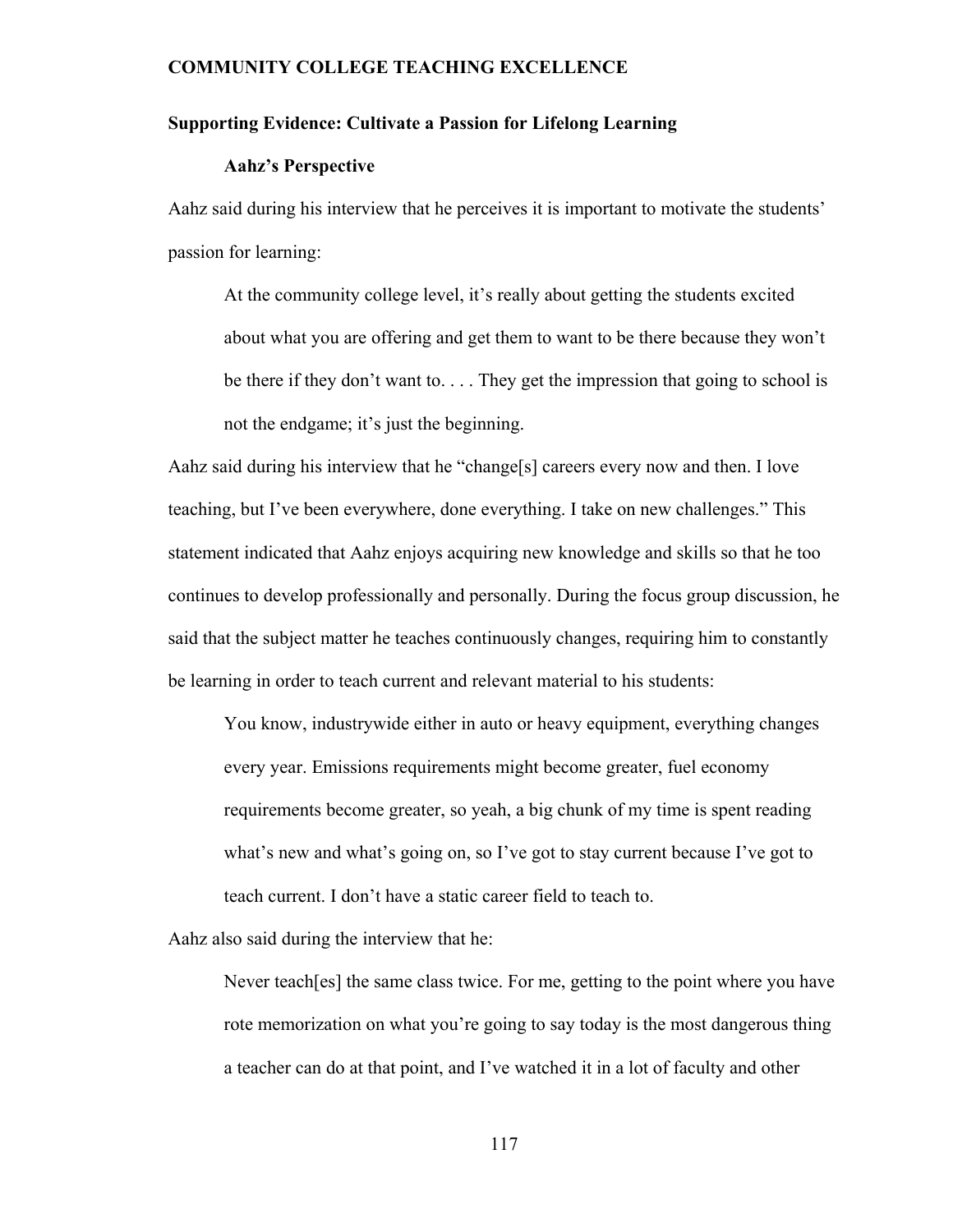people. They work really hard for three months to build a class, and they're married to it for 15 years, and that to me is incredibly dangerous. I'll usually write a note to myself somewhere on my outlook calendar that says it worked or it didn't. If it worked, then I polish it and make it new again, make it a little better the next time through. I take risks. I try stuff. Technical education in my mind is [an] expert model; you've got to know your stuff before you teach it, but it is also modeling, so if I want to teach my students that they can do anything, I've got to prove to them that I can do anything.

Aahz's continued to describe his learning environment as one that encouraged students to "take a chance; if it works, great. If something breaks, here's the place to break it; you don't want to break it out in the real world, so let's see what your thought process is."

### **Cedric's Perspective**

Cedric said that several students have said to him that he is passionate about the topic he teaches. He provided perspective and defined his teaching philosophy as being a triad: the teacher, the student, and the subject matter. The subject matter is something he "love[s] and want[s] to offer to them, and so they come to the table and have a taste." His job is to get the students excited, he said. He uses emotion to "arouse" interest. Then you can convert them; then you can get them to do all kinds of things." He described his perception of his teaching excellence as such:

My courses are enriched by using different teaching modalities: video, music, poetry written and text, and oral presentation to engage students learning at all levels. I have students experience learning outside of the classroom, such as attending a religious service or cultural event they are unfamiliar with. I believe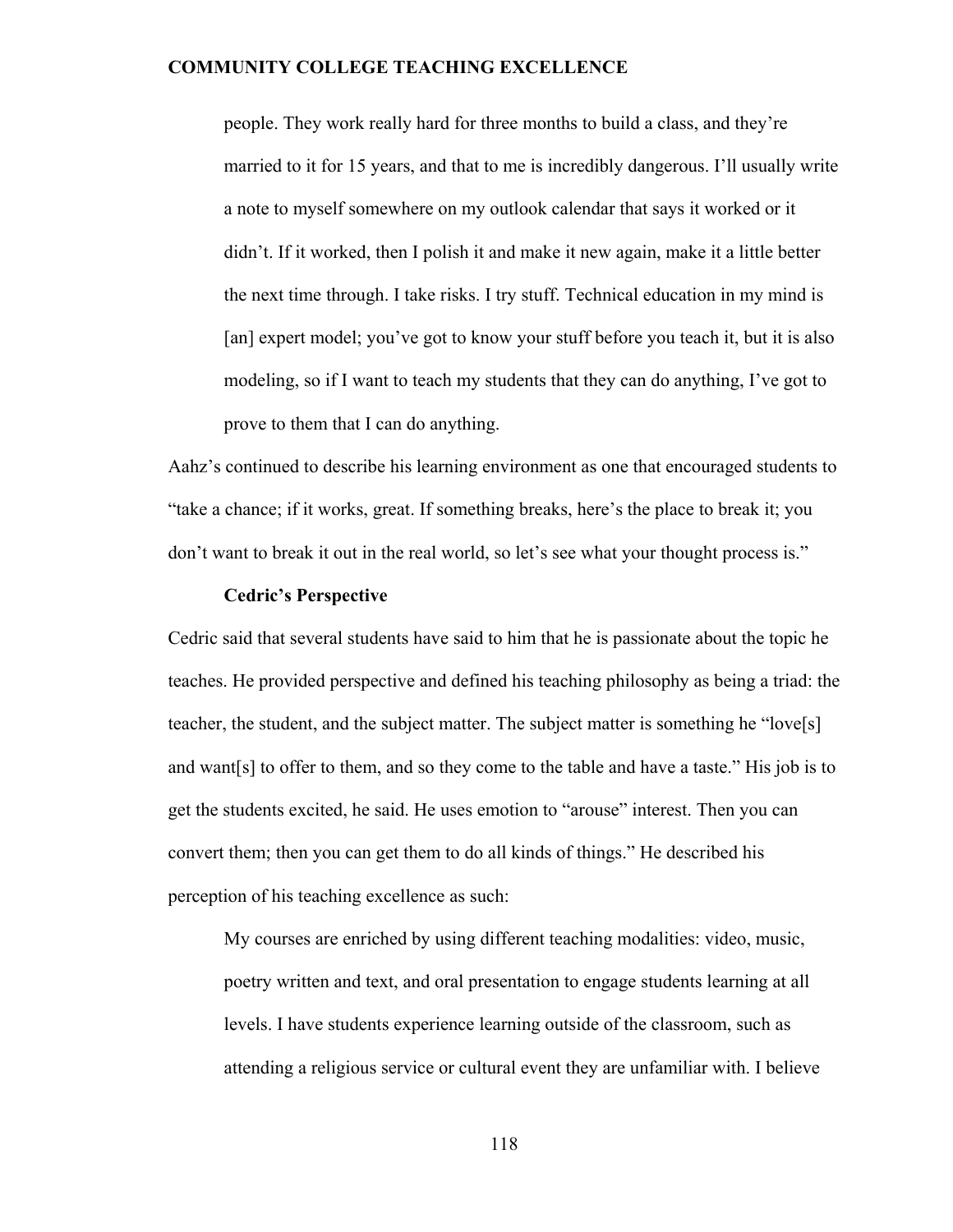students who are actively engaged in their learning and given challenging or unfamiliar experiences are more likely to succeed.

Cedric said during his interview that he gives himself assignments to ensure he is continuously learning:

Each term, I will want to deepen my knowledge in a particular field. Since I teach world religions . . . Two years ago, or two terms ago, I decided that I would begin investigating Hindu religious practices, particularly temple practices, in more detail, and I would have more emphasis on that in my class. So I try and switch up the class both for my benefit by deepening my knowledge and to broaden the scope of what I can teach at the same time. So I always have a project. I read two new books every semester in my field, either in religion or humanities, and then I bring some of that to class.

The only real measure of students' long-term success, Cedric said, is when the students return to inform him that he made a difference in their lives. He follows up by saying, "They contracted the virus [passion for learning] I guess about the time they took my class."

Cedric said he believes it is his responsibility to be a role model for lifelong learning in a classroom setting. He solicits feedback from other faculty to collect opportunities for his own improvement. He experiments with new assignments. "It's mostly the one-on-one teaching practices and comparing notes with others that's the most stimulating and reward[ing] to me," he said.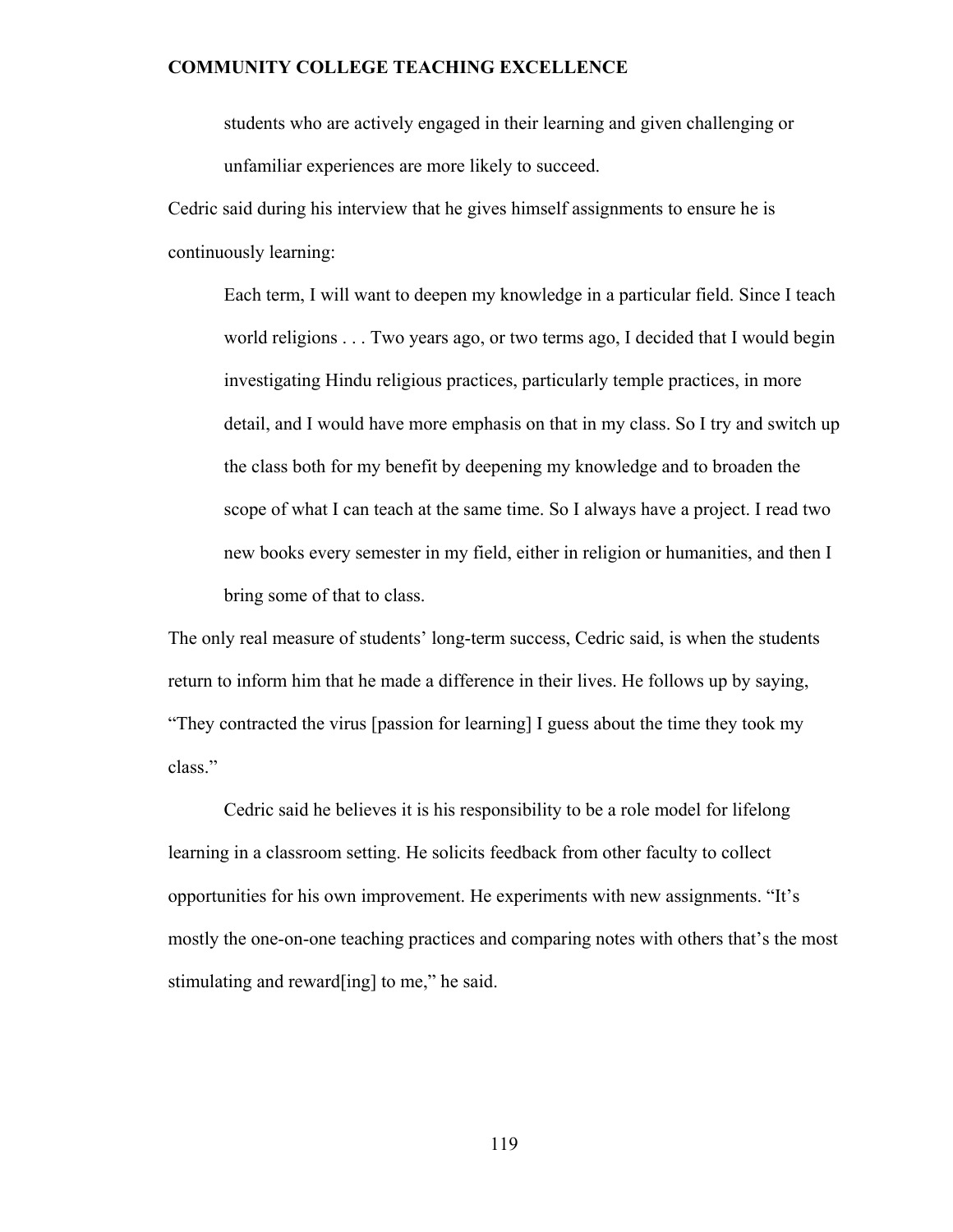# **Fiver's Perspective**

According to Fiver's perspective, she wrote in her application and interview that she uses assessment tools in her student-centered classroom to determine if the students understand the concepts being taught. She explained:

A favorite assessment tool is the use of white boards. I ask a question in class, and everyone writes an answer on the board and holds it up. If they do not know the answer, they can just put a question mark. This allows me to quickly assess understanding and requires that the students be actively engaged in a way where they feel safe to participate. To help me reflect on my teaching, I consistently do plus-delta [what worked in the classroom and what would you change] evaluations with my students. This allows me to know which techniques are effective. I also carefully analyze my exam results to refine questions and adjust content emphasis. I use technology to help me be a better teacher and to help my students learn. I strive to keep learning, so that my students keep learning, too. In her interview, Fiver said after teaching a class for a while, faculty in general can become complacent, so faculty in her program rotate teaching classes on a regular basis to compel them to step away from the familiar and to learn something new. "If I haven't

taught environmental in a few years, then I need to go back and make sure all medicine is right before I start teaching it again," she said during the focus group discussion.

Fiver said in her interview that she teaches classes such as pharmacology, neurology, and cardiology. They are "heavy-handed courses," she said, "which I absolutely love to do, and what I'm good at is taking a topic that's very complex and making it simple for them." Fiver attends national conferences on various topics, such as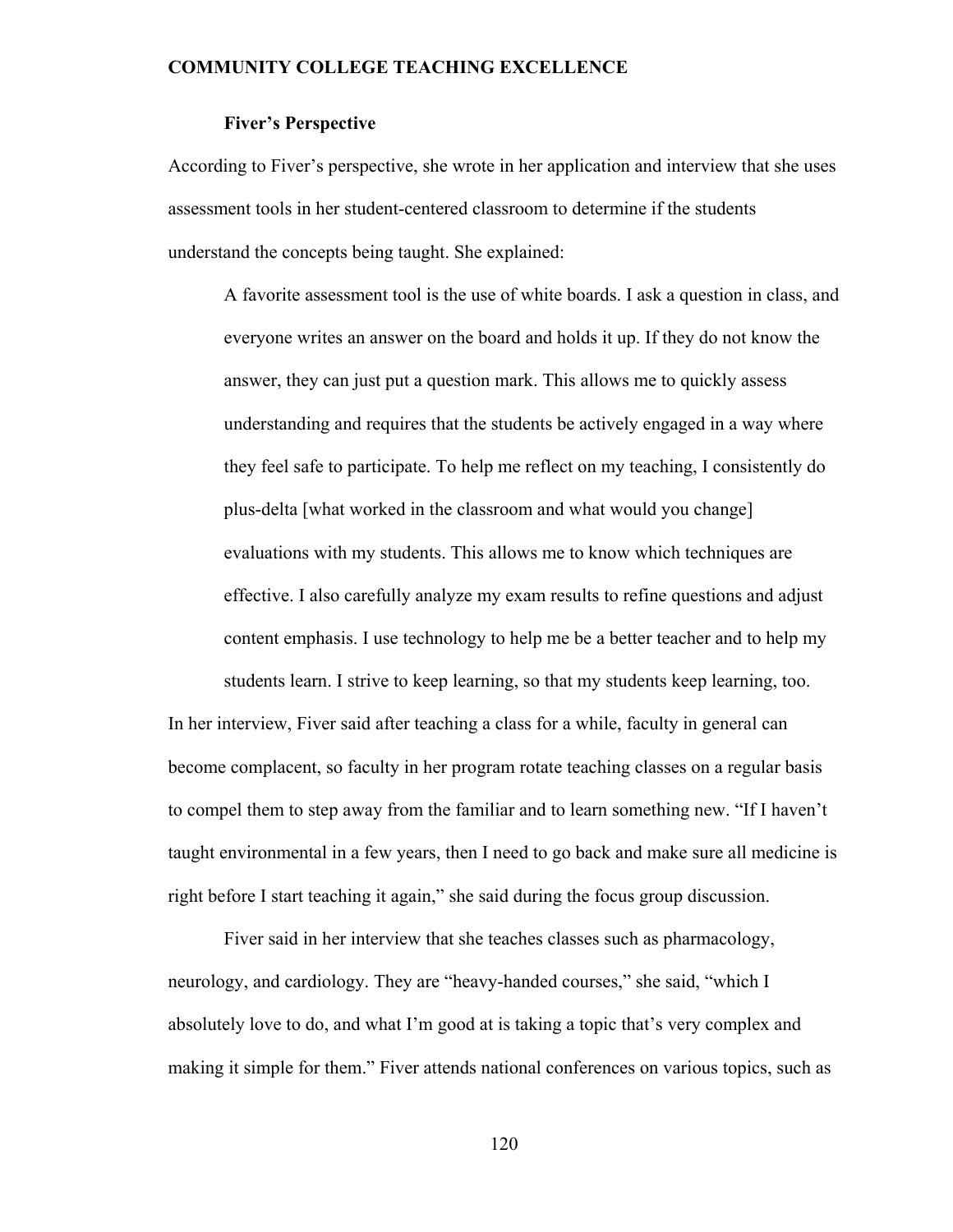OBGYN emergencies targeted toward physicians, shock and sepsis, and courses in prescribing narcotics. She learns new material and returns to teach her colleagues and students. Her husband is a nationally certified middle school science teacher. Together, they share teaching philosophies and teaching practices. She reads American Medical Association newsletters and journals and participates in faculty and curriculum meetings.

Fiver teared up several times during the interview, a clue to the compassion she feels about her students and her passion for teaching, a profession that obviously is important to her based on her emotional reactions. She ended her focus group contribution by saying, "I love teaching. I love being a paramedic, too!"

### **Goofy's Perspective**

Goofy provided perspective in her application by writing that the day she began teaching was the day she made a pledge: "I made a commitment to stay on top of my subject and learn as many techniques-strategies to ensure that they would become successful math students." During the interview, Goofy admitted she had to learn patience. "I had to learn not to interrupt, get through, not to give answers," she said. She reads professional journals, conducts research on websites, specifically noting how to use a graphing calculator to ensure technology is part of the learning, and she shares excellence in teaching practices among peers in the college, public schools, and universities.

### **Marie's Perspective**

In the interview, Marie shared her perspective on teaching excellence and said she thoroughly looks at every paper and homework assignment and corrects it minimally at the beginning so that she does not "hurt the student's spirit for learning."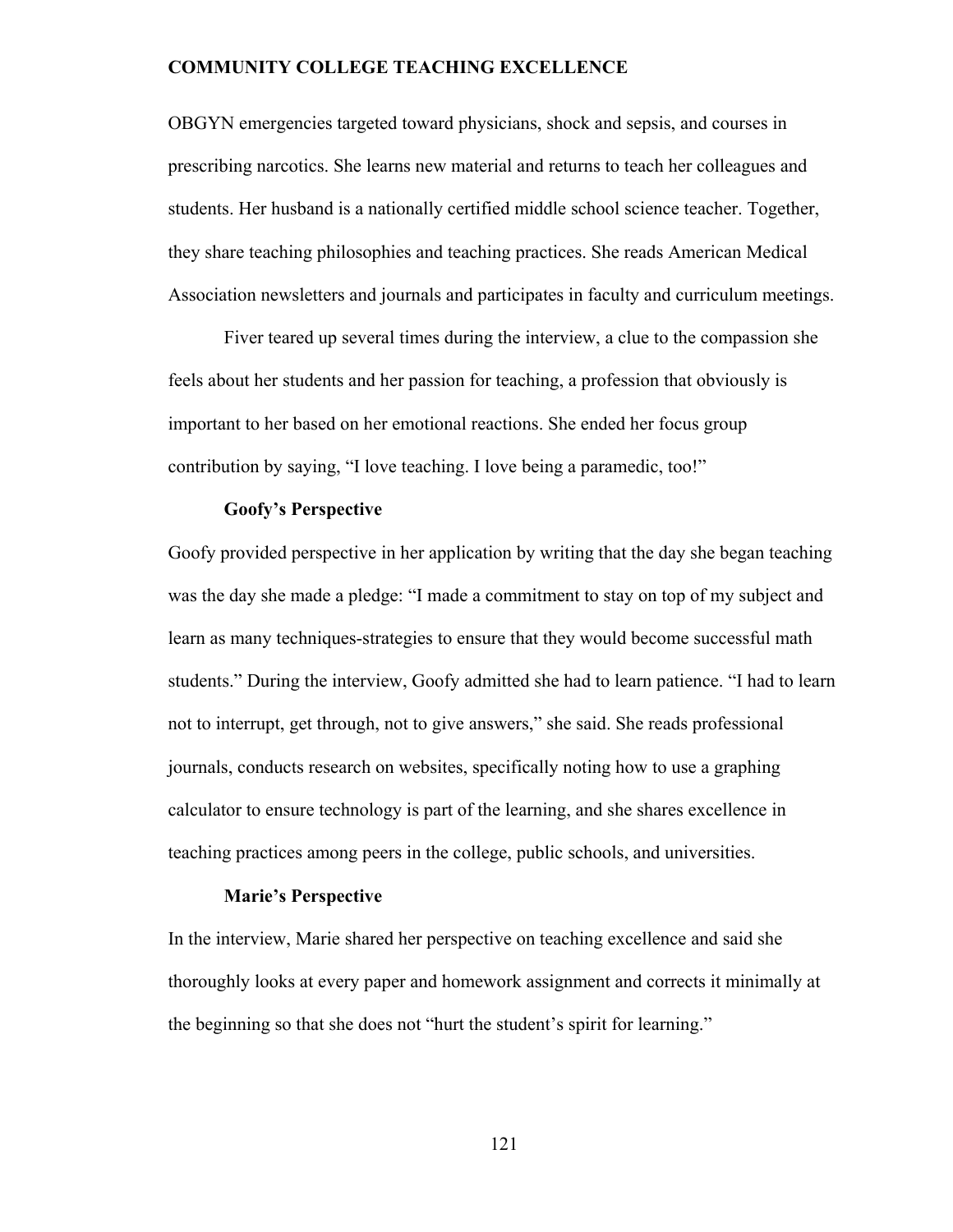I want to be a good teacher that many of my students never had. I want to share my excitement for learning, so that they may have a chance at a good life for themselves and for their families.

During the focus group discussion, Marie confirmed her commitment to lifelong learning when she said, "In my 60s, I have decided to learn how to swim. It's something that I always wanted to do but either I never had the time or inclination." She compared learning to swim to the experience students have when they enter her classroom for the first time to begin their journey to obtain a GED. She reiterated that she is both a teacher and a learner.

Yeah, everybody's a little scared but just to say you know what? I'm going to try it. This is what I tell myself, "I am going to try it." I know I won't drown because there's going to be an instructor right there. So I saw that as a commonality among the other participants in my class, and I think that's what our students are going through as they come into ours [classrooms].

In the focus group discussion, Marie said the human brain has not changed a lot; however, we are learning more about the brain's functionality and what we can do to help people learn. As a teacher, she said, it is her role to keep up with what is happening neurologically, too.

### **Nancy's Perspective**

Nancy, during the interview and in an animated fashion, exclaimed, "Taxes rock!" She clearly demonstrated a passion for the work she performs and said she holds a certified public accountant (CPA) certification, which requires 120 hours of continuing professional education credit every three years. She also said she consistently "picks the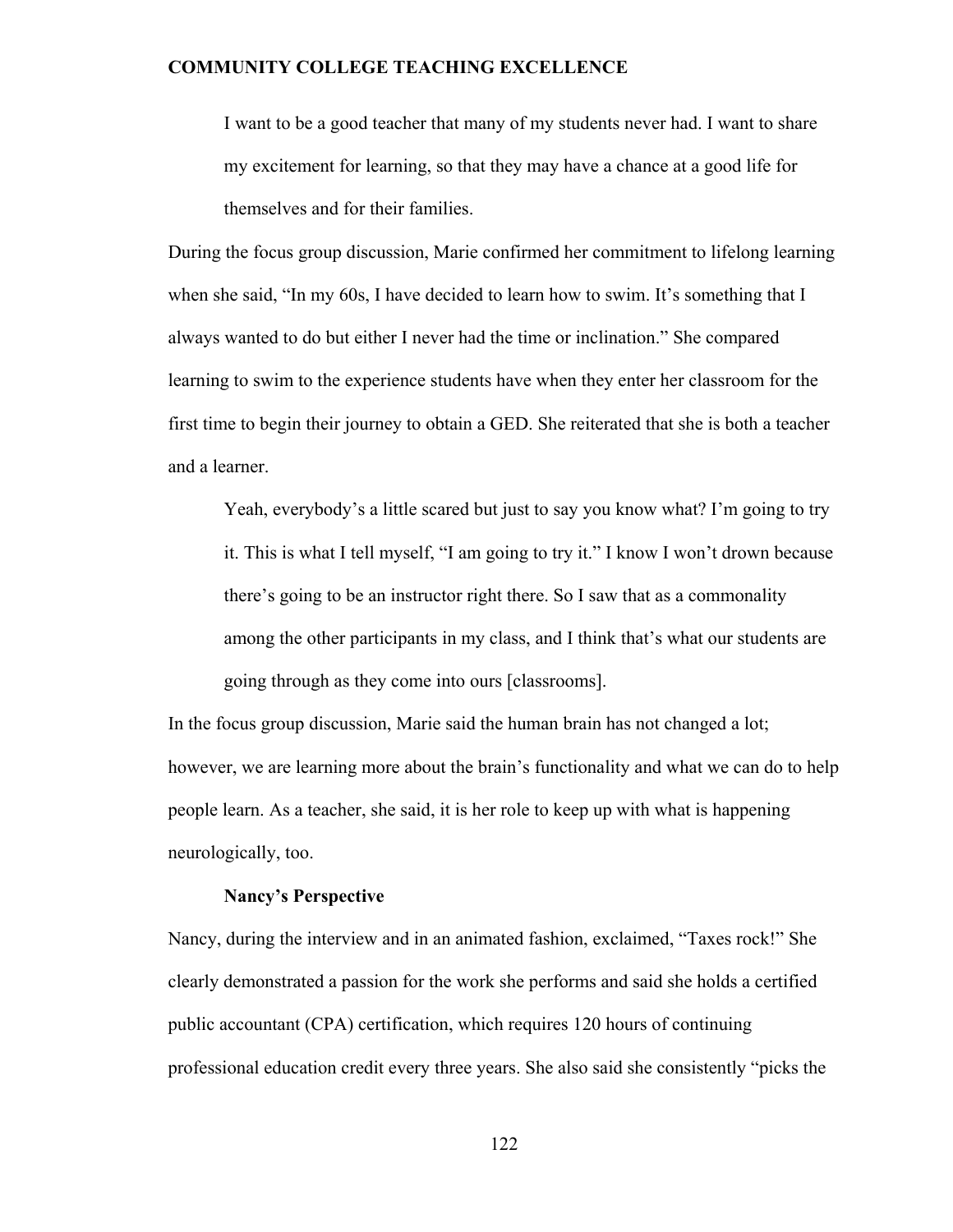brains of other accounting instructors throughout the U.S. and doing their activities, what they have found to be successful at their colleges, and implementing them into my classes."

#### **Professor X's Perspective**

During the interview, Professor X discussed the importance of relating his teaching subject matter of human health and physiology to aspects of culture, politics, and a variety of fields that intersect with human health and physiology. This allows him to provide a broader perspective for student learning while maintaining a focus on this field of study. Here's how Professor X defined his perspective and teaching philosophy:

My whole philosophy is this: . . . It doesn't matter what subject matter you're teaching; it's can you actually generate that excitement for learning, and that's what you really want them to have. It's like I'll tell my students, you can get a B in this class, and that's fine if it got you excited about what you're doing, about going toward your career to just life in general--great! That's really what I want to achieve because that's what I wanted to achieve.

Professor X emphasized the importance of learning in life and compared life to the 1950's film, *Auntie Mame*. He described it as one of his favorites because of "the main crux of the film and it's repeated a couple of times, 'Life is a banquet, and most poor suckers are starving to death.'" The following paragraph emphasized his theory on cultivating a passion for learning in a community college setting:

I think if you can pique a student's interest, if you can get a student to really think rather than just regurgitate, if you can get students to really want that idea of "I'm going to think differently about a subject and maybe I'll actually find something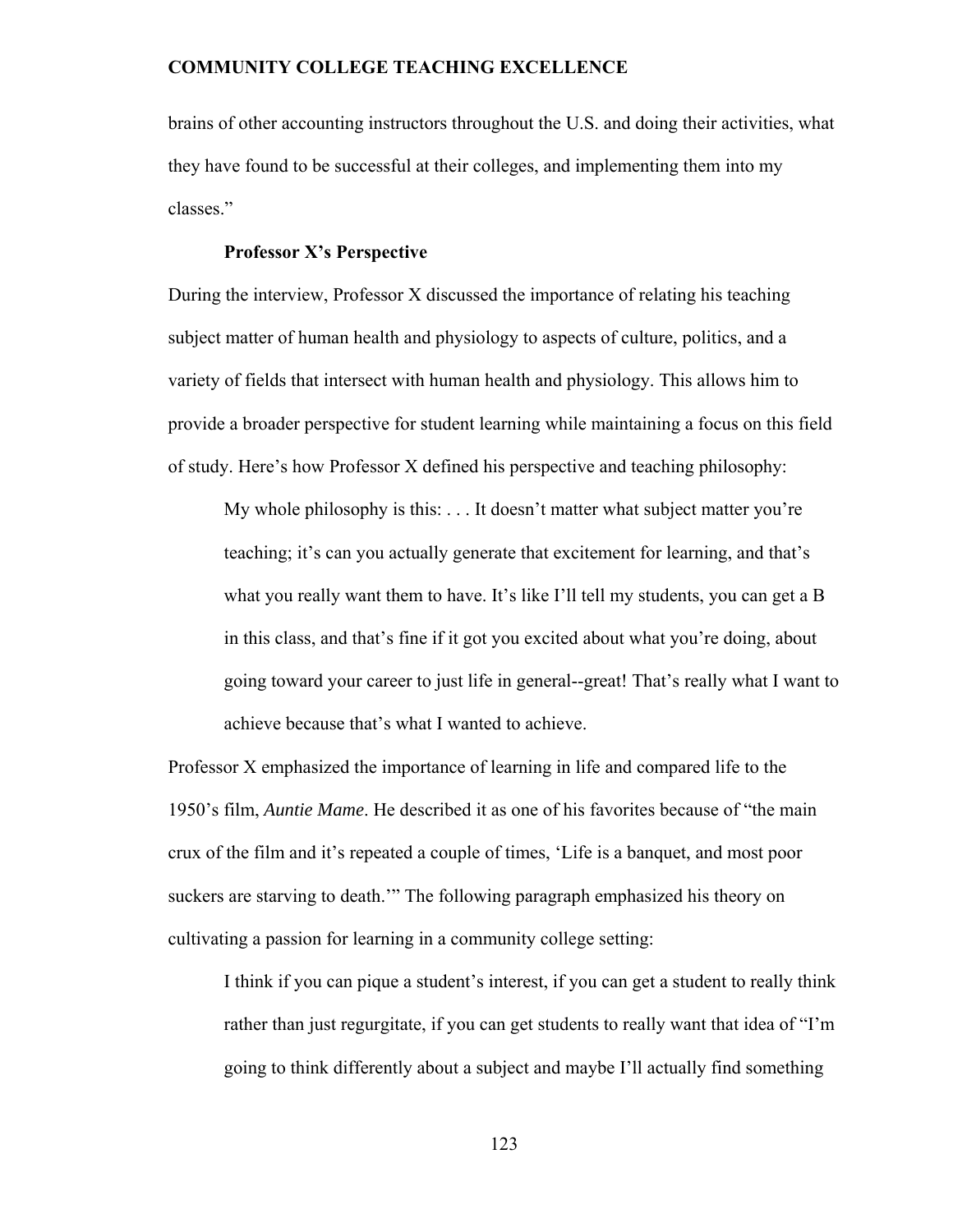new," that's really what a college education is about. It's not just about trying to get people out and put them into a job; it's about trying to get people out and using their brain, their mind, to the fullest extent that they can. And I really think that's the most important thing that I want to get out there; education is really not just about learning a subject. It's about wanting to learn about life, and your subject is one part of it, and yes, you can learn a lot about it, but go out and experience as much, as many things as possible. . . . Go out, use what you learn, but experience life; don't just experience one thing. Experience as much as you can.

Professor X discussed his perception of his own learning through teaching during the focus group discussion with his peers:

I was a lecturer, and I gave some quizzes, and I gave some tests, and that was pretty much it. The students kind of went OK; they saw they had to work. This was what they needed to do. But over time, and especially after being in this particular environment of a community college, you realize that doesn't always work, and you lose a lot of people. The one thing I really feel discouraged by is to see the number of student bodies decreasing because they don't feel like I'm really connecting with them. So I felt I needed to change; it was me. I needed to do something, so I started exploring a variety of things, and it started with technology. So where should I work in technology? How can I get students to participate, if not in the classroom, at least outside of the classroom? How can I get them to participate? I have 48 students in a classroom, and a lot of them just sit there, so how do I get them to really become active in their learning process?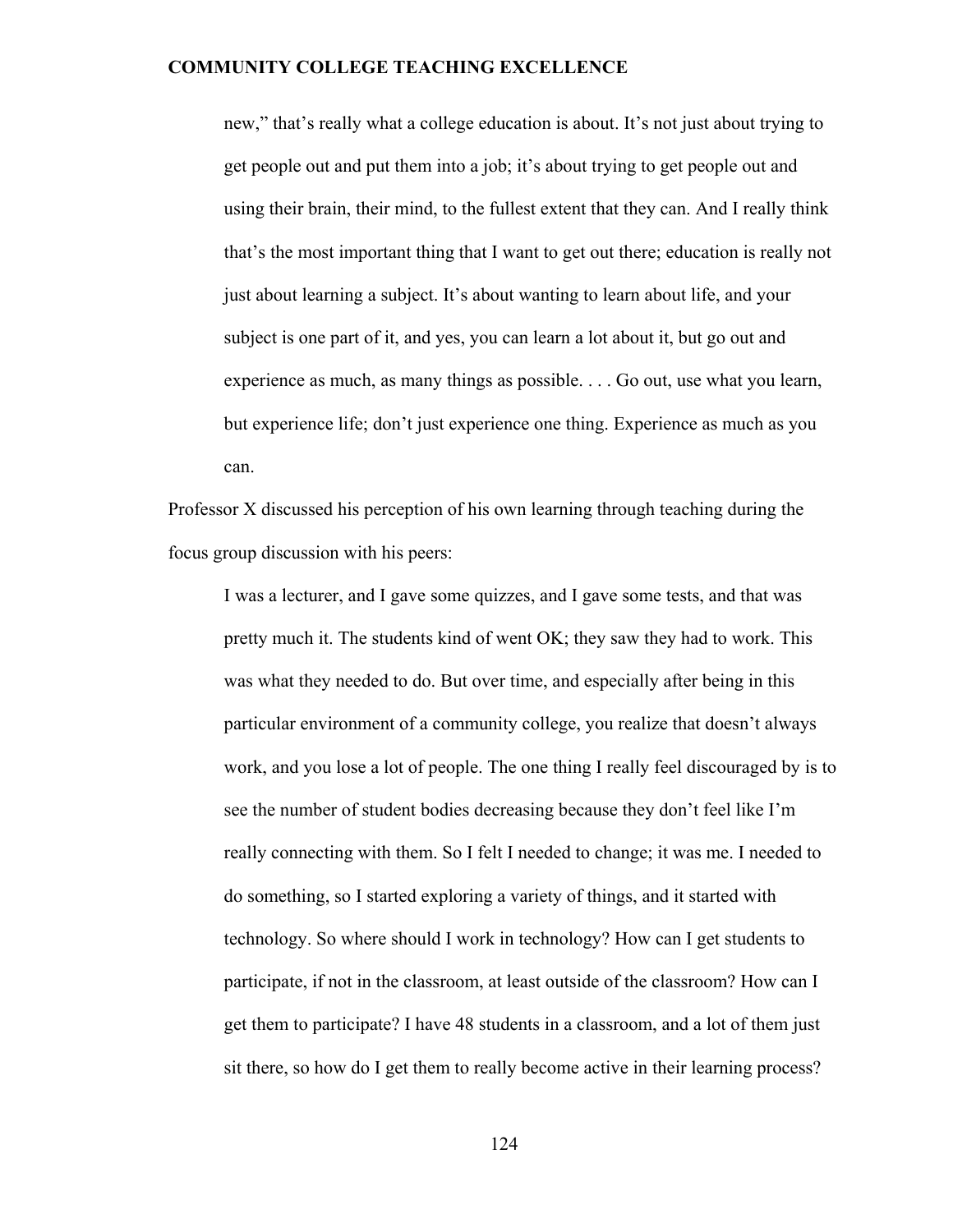So that led to development of new ideas and new things for them to do--getting them out of their seats and making them into molecules, trying to let them see this is how things work rather than just me standing there and talking to them. And then finally, I've gone to the complete opposite. I've gone to the flipped classroom now where we sit, we talk, we discuss. I give them problems to solve. I give them cases to solve. They can watch lectures on videos if they want to; that's great, but we come to the classroom to really solve problems, and in science, that's really what it's about. Science really is about solving problems; it's not just memorizing things. They can do that at home. Come to the classroom; we'll show you how to solve it with what you've learned.

#### **W.F. Godot's Perspective**

W.F. Godot provided his perspective by emphasizing the importance of his own learning and development by writing in his application, "Technological development in several disciplines I teach are rapid and industry altering. To provide the best opportunities for my students, I must keep abreast of these changes." He documented his efforts in learning to include membership in professional societies, attending workshops and conferences, maintaining subscriptions to professional journals, reading newsletters, and conducting presentations to surveying organizations, attorneys, real estate agents, college classes, and public schools. He said in his interview, "I've finished my career, and now I'm teaching, and I'm just doing it for the love of it. . . . And I think it shows."

 W.F. Godot stressed in his interview that he is interested in learning about nearly everything and is involved in many things. "I'm always reading, or I'm drawing, or researching something." He also said his approach to teaching is that when he sees a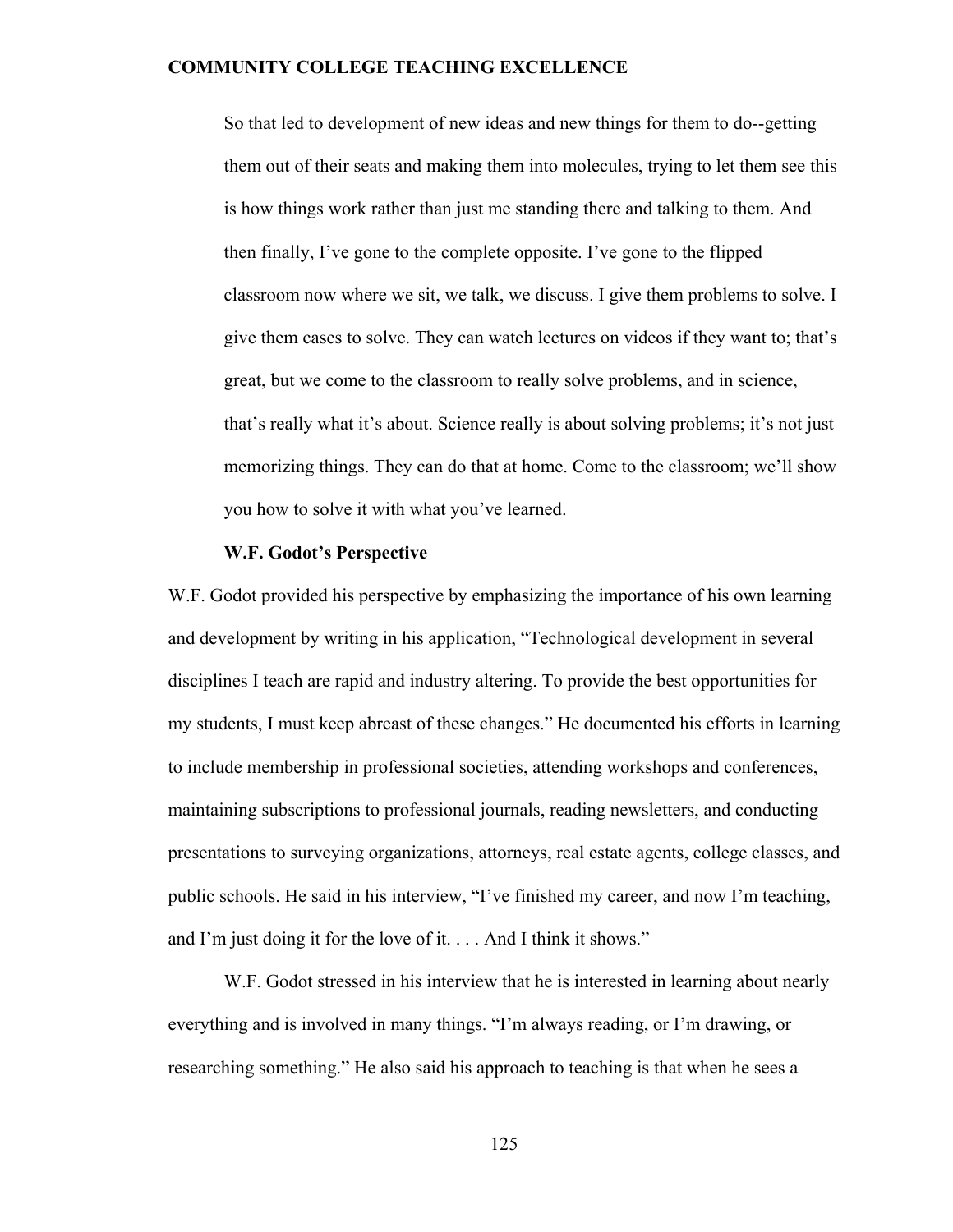student struggling to learn the material, he looks inward at his teaching approach to determine how he can modify it. "I look at the situation where I think the student can really do this so maybe I need to change my approach rather than just say you have to work harder." He said his students comment on how enthusiastic he is about learning in the classroom, and it is reflected in his excitement when he stands before his class.

# **Strengthens Students' Confidence in Their Ability to Learn**

These distinguished faculty perceive that they can strengthen a student's confidence in one's ability to learn through teaching excellence. Eight faculty provided anecdotal evidence based on their perception to support this theme. This element can be described as a faculty creating self-assurance in students by appreciating their individual ability to learn and by applying strategies that strengthen their capacity to learn. When students learn, they are more engaged in the learning environment. When students achieve small tasks, they build confidence in their ability to conquer and achieve larger tasks. When students learn, they are motivated to stretch beyond what they believe they are capable of accomplishing. According to these distinguished faculty's perspectives, excellence in teaching includes helping students embrace taking chances by conquering fear, allowing students to fail and understand the lessons in failure, becoming problem solvers, and providing feedback as often as possible, all of which help to increase students' confidence in their ability to learn and overcome barriers.

Several participants perceive that one of their teaching excellence practices is the ability to help students understand that getting ahead often means simply getting started. Their excellence in teaching included breaking down complex and sometimes overwhelming tasks into small, manageable tasks and then starting on the first one in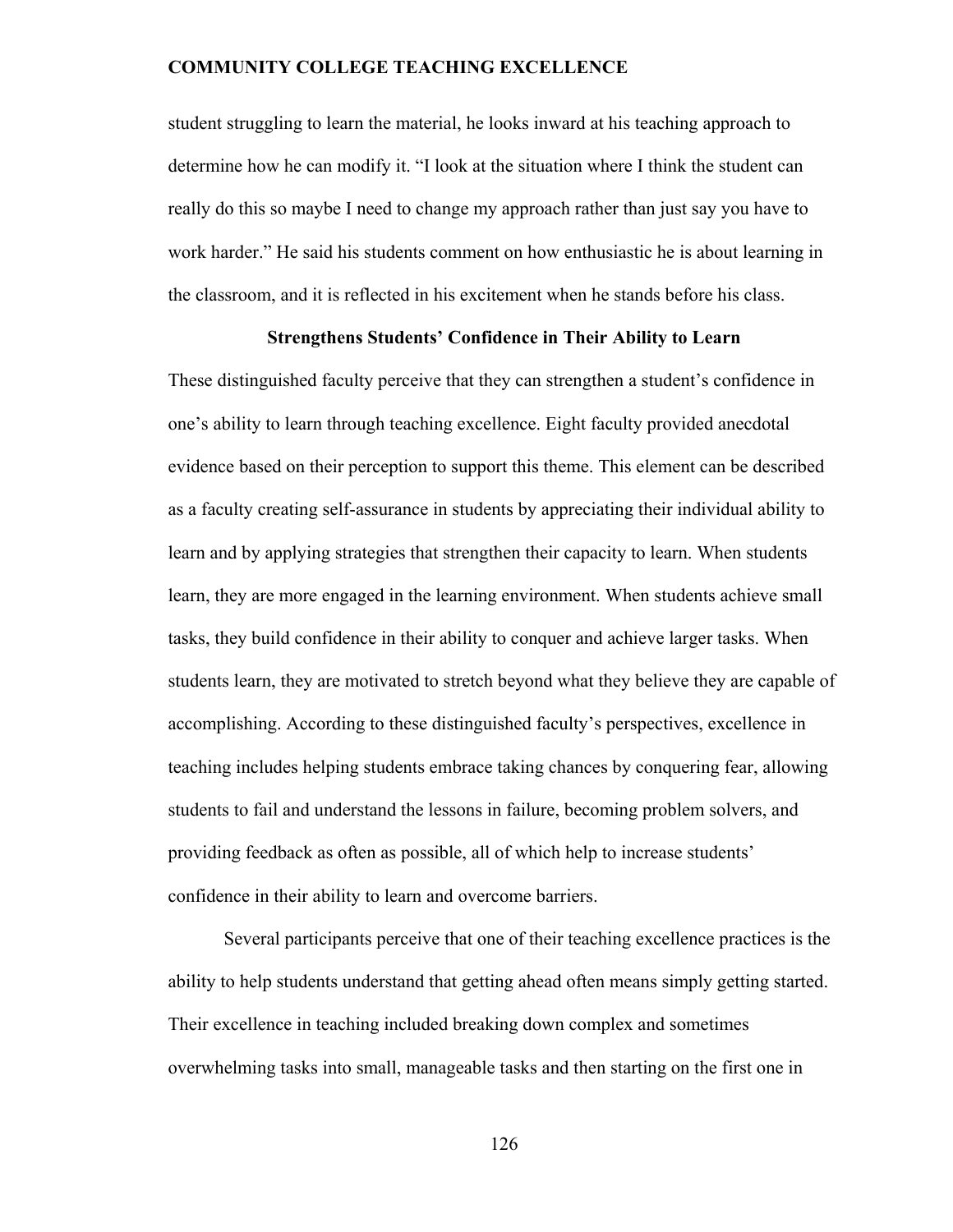order to progress toward the more complex task. This particular part of the study reminded me of the Chinese proverb, "A journey of a thousand miles must begin with a single step."

#### **Supporting Evidence: Strengthen Students' Confidence in Their Ability to Learn**

#### **Aahz's Perspective**

As Aahz summed it up from his perspective, "It is all about the short term trying to help students figure out how to get past the obstacles." Aahz said in both his interview and focus group discussion that students lack confidence when they come to class on the first day, thinking they:

Do not know how to do anything, and so I foster that for a couple of months, and then they come across something that to them is really, really hard to do, and I let them struggle, let them struggle, and I say, OK, you can do it. My best teaching practice that helps the students learn the best is I will let them make mistakes. I will let them explore, figure it out themselves. They can make mistakes; they can break things. . . . They get to experiment; they get to prove to themselves that they have enough knowledge about how the engine goes together, enough research material to go through, that even when they encounter a problem and things don't go good, they can figure out how to fix it. A mechanic who is not confident in his abilities never fixes anything. A good mechanic is a life support for his or her ego; it's that simple, and this is helping them build within themselves that realization that, hey, I can do anything. I tell them [the students] everything I have fixed in my life, which goes everywhere from a nuclear power plant to just about every piece of equipment you can imagine that goes on or off the highway. They always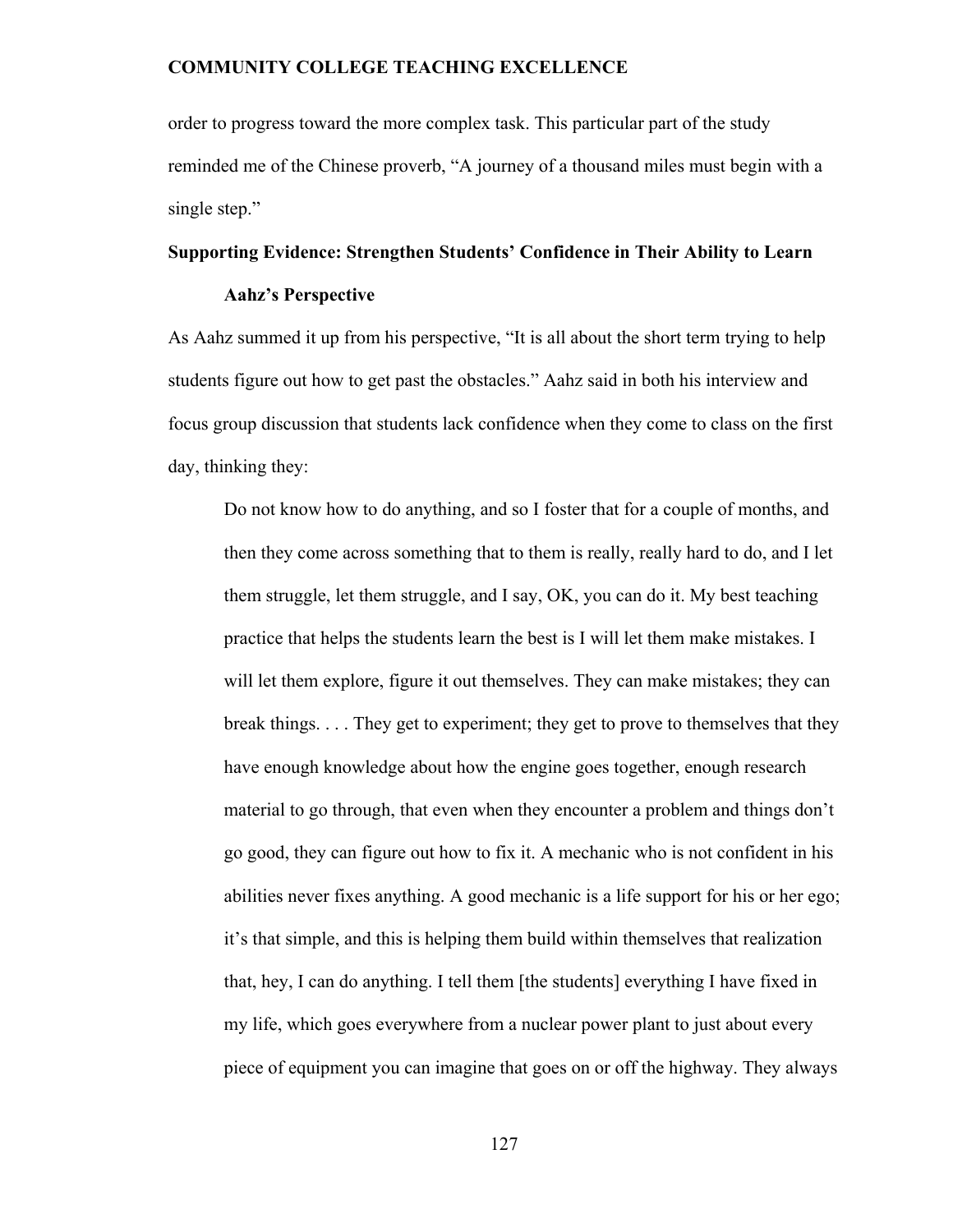come back with the impression, so basically you think you can fix anything? And I go, "Yes, I do, and I'm confident that you can, too." Once they get the confidence, once they realize that all the theory comes together, and yeah, they don't necessarily remember specifically what the textbook says . . . but they do remember that there is a way to go about doing everything, and basically by instilling the confidence in them, I'm not teaching them to do tasks; I'm teaching them to think about a concept, a complete problem, and break it down into its component steps and build up a solution that's going to work. My students are usually excited about what they learned; they're confident they have the skills they need to perform work.

#### **Cedric's Perspective**

During the interview, Cedric said he measured students' success by their willingness to engage with the assignments and by whether the student is "terrified" by an assignment. Cedric provided an example of his perspective regarding teaching excellence by strengthening student's confidence in their ability to learn:

A terrifying assignment that I've often given in the past is called the research paper, and a lot of them run screaming, "I haven't written a paper since I was in high school 18 years ago," or "I haven't taken English 101 yet," and so for a while I try to sort of nurse students through that, and I still wasn't having a lot of success. I was having students who would resort to plagiarism, would give up and give me half a paper or not really the material that I was asking for. So I spent a lot of time talking to other faculty and decided that first of all I needed to change the term because "research paper" or "term paper" is a frightening term for many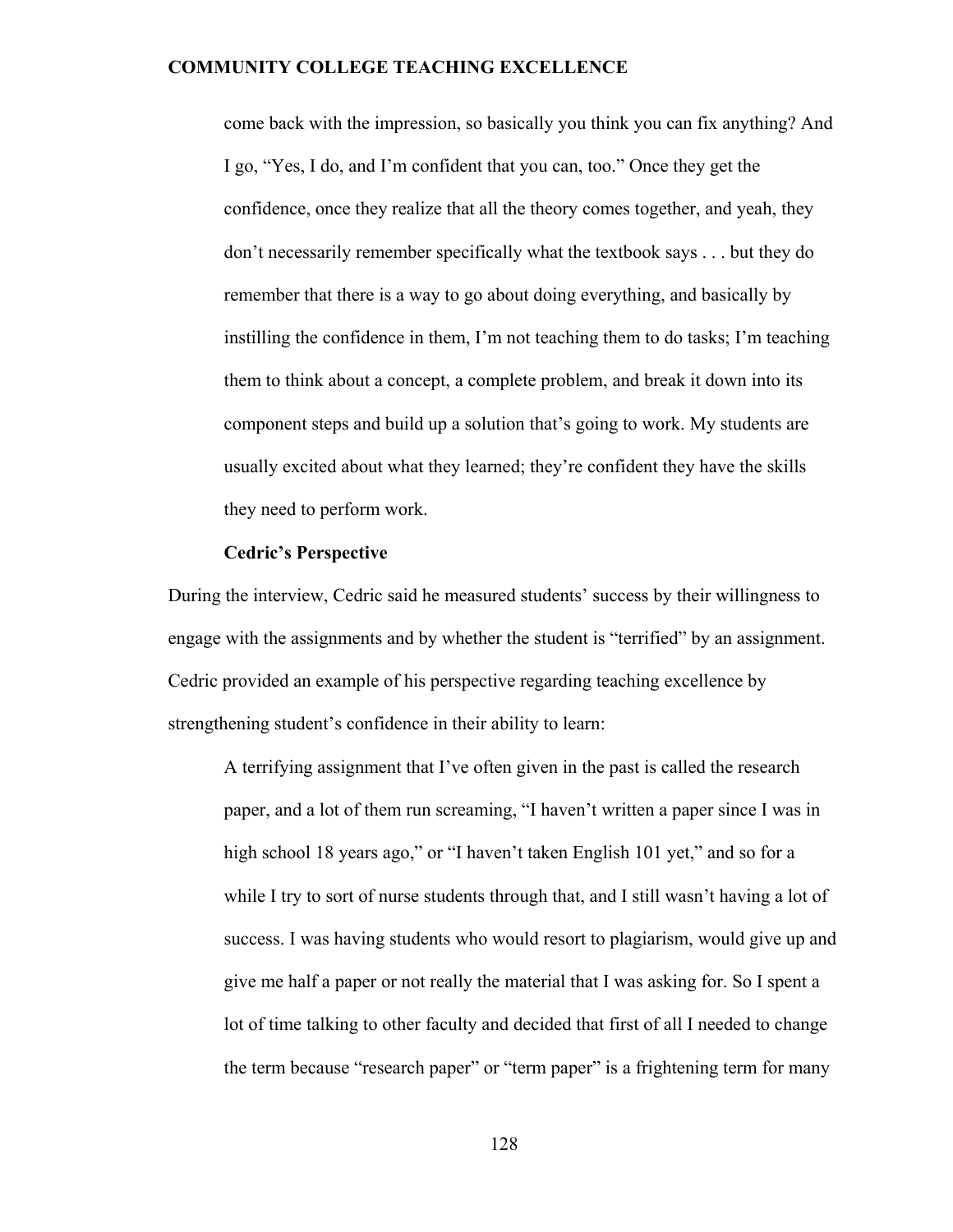students. Secondly, I divided this large assignment into several parts. One of the parts of an academic assignment like this is to construct an annotative bibliography, to do background research for your chosen topic, so I give them several small assignments. . . . I feed them little bits of some of the tools that they need.

Cedric offered an example of a student enrolled in his class but who dropped out because of family problems and then years later returned to school. He said during the interview that the student reappeared in his class for three semesters and brought her husband the second time.

She ended up taking two of my classes. So I enjoyed having her; she was a familiar face. I like having repeat students; it makes the atmosphere comfortable for everyone because I can joke with people I already know at the beginning of the term, but at some point when she came back, she was in my cubicle, and she told me that I had made a difference, that she realized she could do this work--that the real academic work, the research and the bibliographies and all those things, was really intimidating to her, and she realized she could do this work.

He perceived this enhancement to teaching excellence as breaking the assignments up into parts so that students could see that their education is really just a series of tools and practices. Cedric perceived that this teaching excellence practice allowed faculty to maintain high standards and build confidence in students' abilities to learn and that they can minimize the fear of the assignment by breaking it into manageable components. He also leaves enough breadth in his assignments, he said, so that he can assess where people are on the learning journey.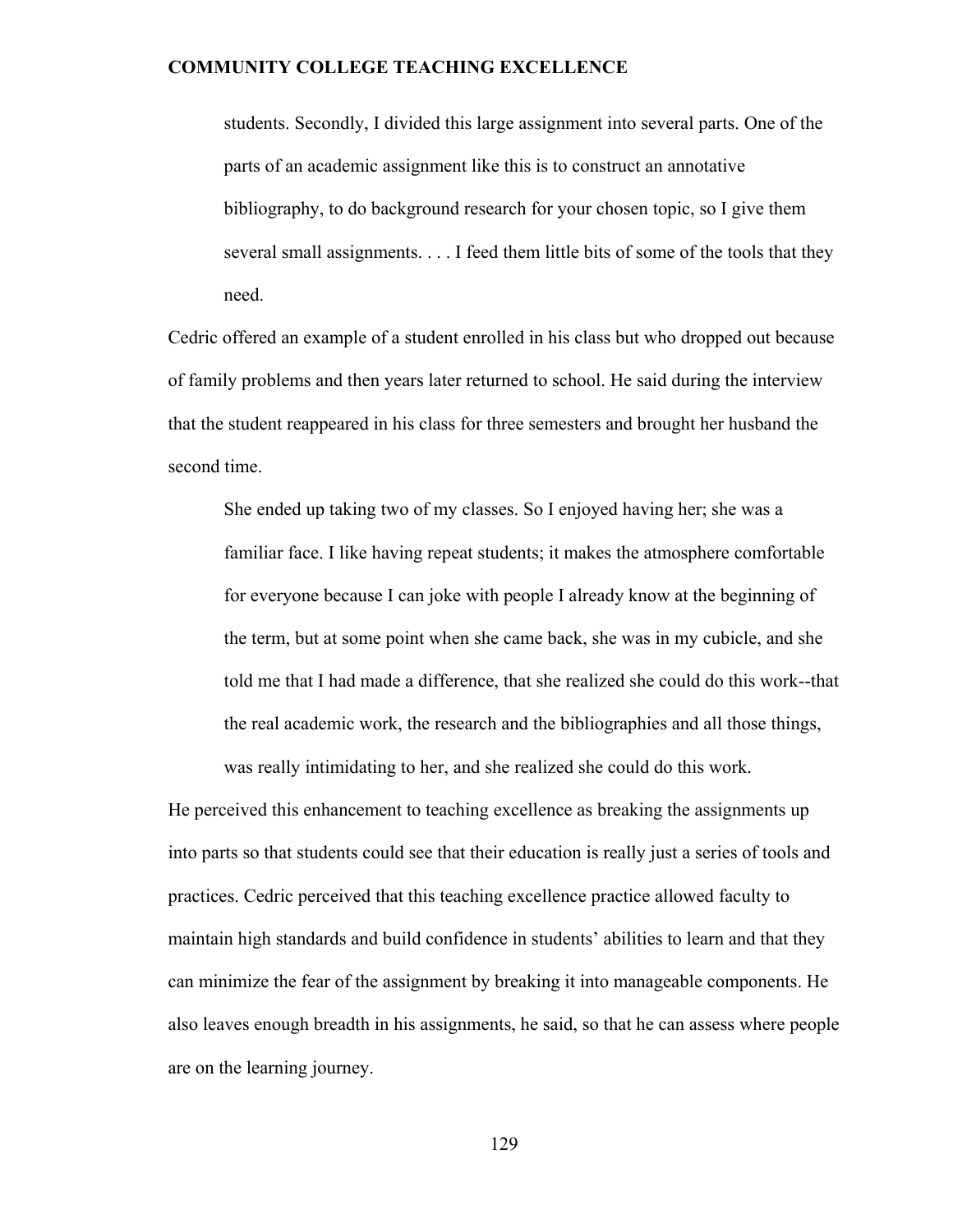# **Fiver's Perspective**

Fiver said in her interview that she perceives that she builds confidence in students by providing three positive feedback comments and identifies one thing she urges that they change. This allows a student to receive more positive feedback than negative feedback, and then, she said, the students "start to see that they are more confident and that they're building that confidence as they get better at things." For example, she said she teaches students how to read an EKG, which is a "big deal." She does not want to make it look unattainable and does not expect the student to function as a cardiologist. She tells them, "I'm expecting you to be able to do this" and "if you can give them small pieces along the way, that will do all that you need for confidence."

#### **Goofy's Perspective**

Goofy said during her interview that she perceives that she challenges the student; yet, she also attempts to simplify the material they are learning. "I may introduce a difficult subject but in a very simple form so that the fear is gone, and then they're willing to try," she said. She uses a lot of storytelling to explain math concepts, especially work problems, while slowly building confidence in the students. Here's how she describes the process:

They do better on tests. They're willing to try; they're not afraid, and now they make the effort to try the word problem. And they don't quit, and the same way they do the word problems, they treat life. Take that step, take a chance, and that's what I want them to do is learn to take a chance. All right, we got the problem wrong; I'll try again. You take a chance at life. It didn't work out the first time; who says you can't try again? You want to go for that raise? What do you have to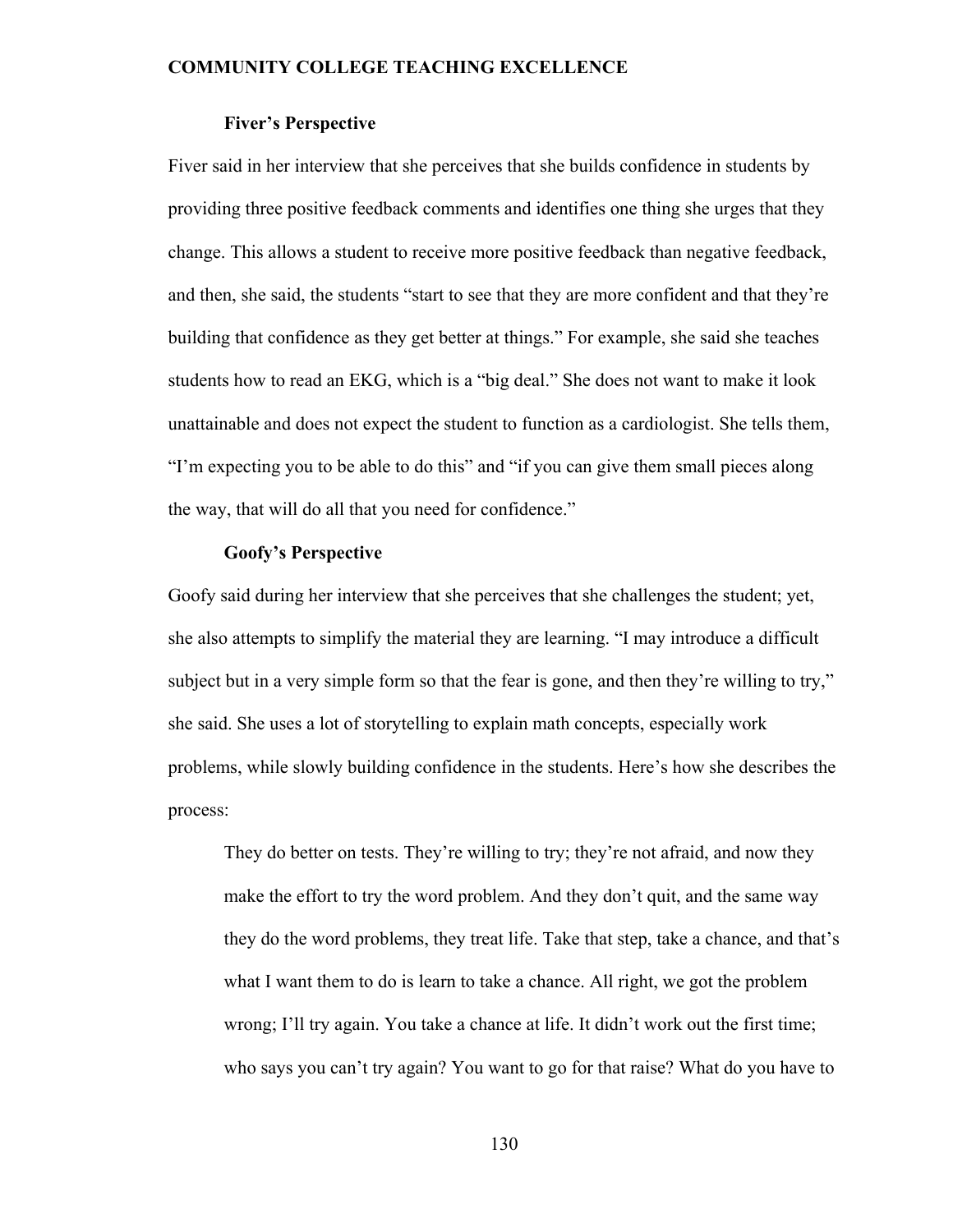do to do it? Well, maybe you've got to work a little bit harder. In order to get the raise, you have to move to the next level. . . . The worst that can happen is that you fail; it doesn't mean you can't pick yourself up and try again, and that's what I try to do in math. Everything is a process; algebra teaches you how to break something apart, evaluate it, and see what the solution is.

#### **Marie's Perspective**

Marie perceives helping students gain confidence is essential to their learning. She initially stated on her application, "While good teaching is imperative, I've learned what is important is to help students develop confidence in their own abilities to learn." She reiterated in her application, interview statements, and in the focus group discussion that her role as a teacher is to "get the students to believe in themselves as learners." Marie said during the interview process and on her application:

I would say 90% have low confidence in themselves when they come into class. You have to get that out of them, that mind-set, that you have to get them thinking in a new way; don't replay that old tape of, "I'm not very good at math." You have to replace it with new ways of thinking and talking about themselves, and so I give that from just the very first time. . . . I start working on building their confidence individually. . . . You know, they have low confidence, and just build them up little by little. Once they see that they are having some success and that, hey, I can learn. . . . Whatever they've said about themselves, then it builds on that. Then I give them hints about how they could help themselves even a little more, and I try to tell them it's just. . . There is a path, there is a way you can do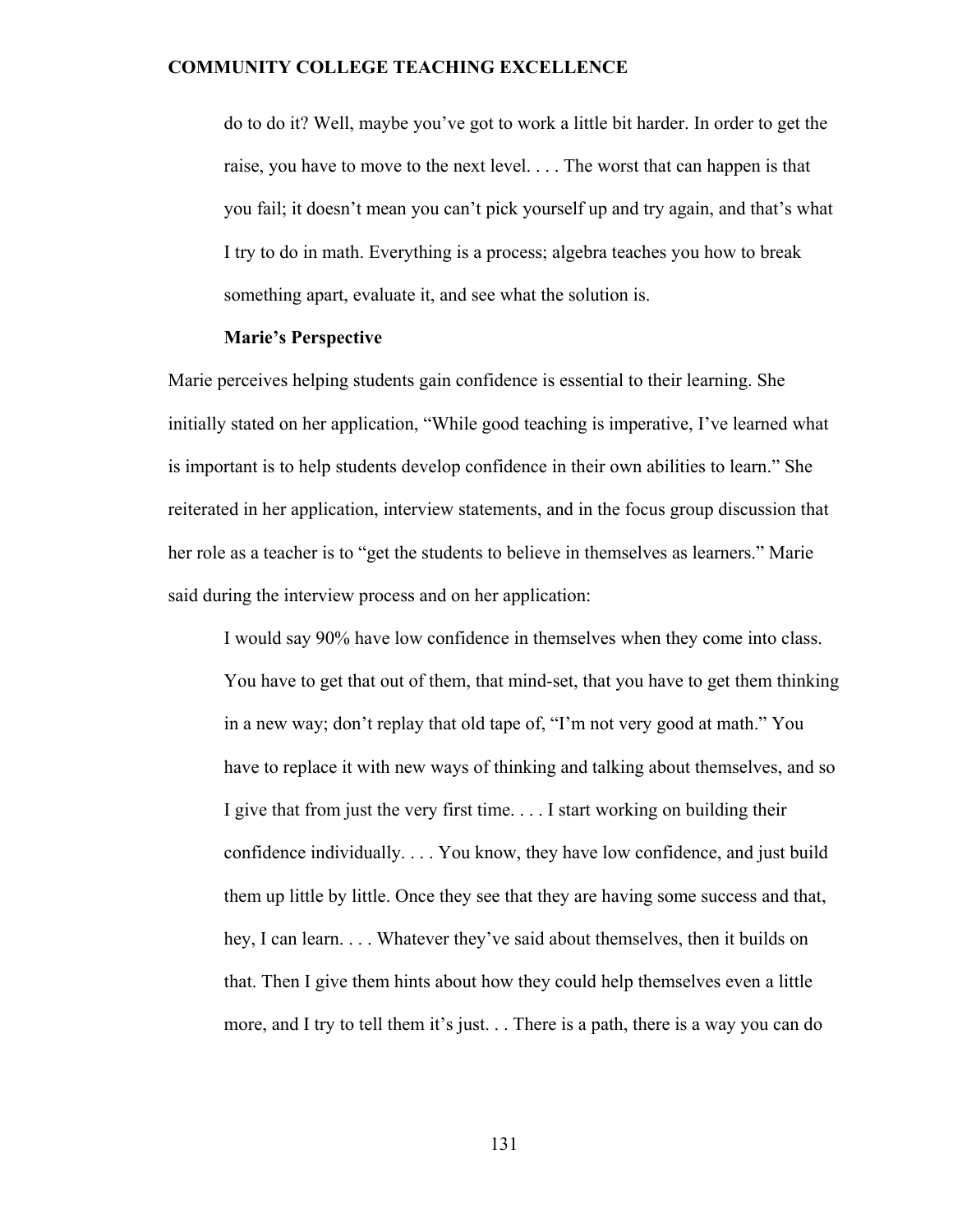this, and you build on this. I look at where students need to be for mastery of the skill and then prepare activities that move them toward the goal.

Marie said she provides the students with encouraging remarks on their papers to help build their confidence in their ability to learn. She described this encouragement in both her interview and elaborated during the focus group discussion:

My students are affected in both the short term and long term by learning to have confidence in themselves. I've had many students say to me at their graduations, "You believed in me before I believed in myself." Students need to learn this first in order to become successful, and I give a lot of time and attention to developing this confidence at the beginning of the term. As soon as they have that confidence and they learn to trust in themselves, and whatever we can do to foster that, because sometimes a lot of my students have had so many negative things said to them as they were growing up, and they internalized them; they believed it. So you have to first get them to believe in themselves.

# **Professor X's Perspective**

Professor X provided his perspective and said in his application:

I like to tell my students that I have more faith in their abilities than they do. I've seen so many students come into a college science class with such low selfesteem that they need to know up front what I think of them. Building a sense of confidence has to be among the most basic things that we as teachers can do for students such as ours.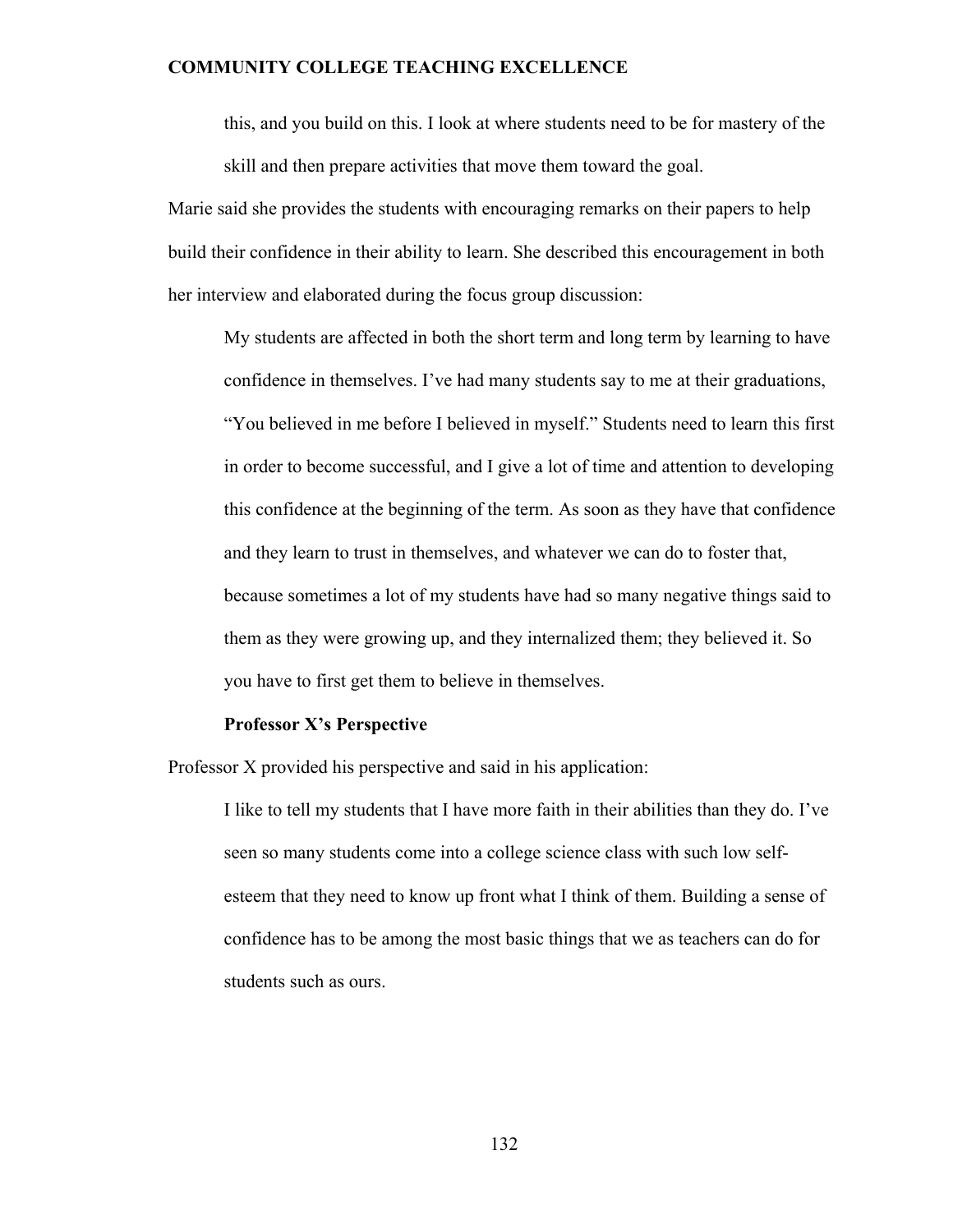#### **W.F. Godot's Perspective**

W.F. Godot wrote in his application that he presents new material that appeals to diverse learners by using a variety of techniques in his presentations, including "the use of whiteboard sketches, PowerPoint slides, digital photos, question and answer, class discussion, and anecdotes." According to W.F. Godot's perspective, he constructs these exercises and delivers them in an animated and enthusiastic manner, he said. "Successful completion of the exercise builds self-confidence and makes the material relevant; the more time a student spends with new material, the more likely its successful mastery will occur," he said. W.F. Godot shared his perspective and also wrote in his application that he emphasizes the importance of building a student's confidence in their ability to learn:

Reasoned thinking and problem solving. . . . I solicit thoughts from students as to how they would proceed to solve a problem as we work towards a cohesive solution. The interplay of ideas is stimulating and reinforces newfound mastery of the subject matter. Successful students feel that they are a part of something. They are not alone, treading water in the vast educational ocean. As they continue on their path, their confidence grows along with their knowledge base.

#### **Apply Theory to Real World**

The final theme that emerged was the distinguished faculty's perspective on the importance of applying theory to the real world. This concept forms a plan or idea that melds theory in the learning environment into real-life applications. Theory refers to a statement of concepts that provides an explanation of how or why a phenomenon occurs or explains the relationships between phenomena. Theory helps to advance thinking and provoke new thoughts.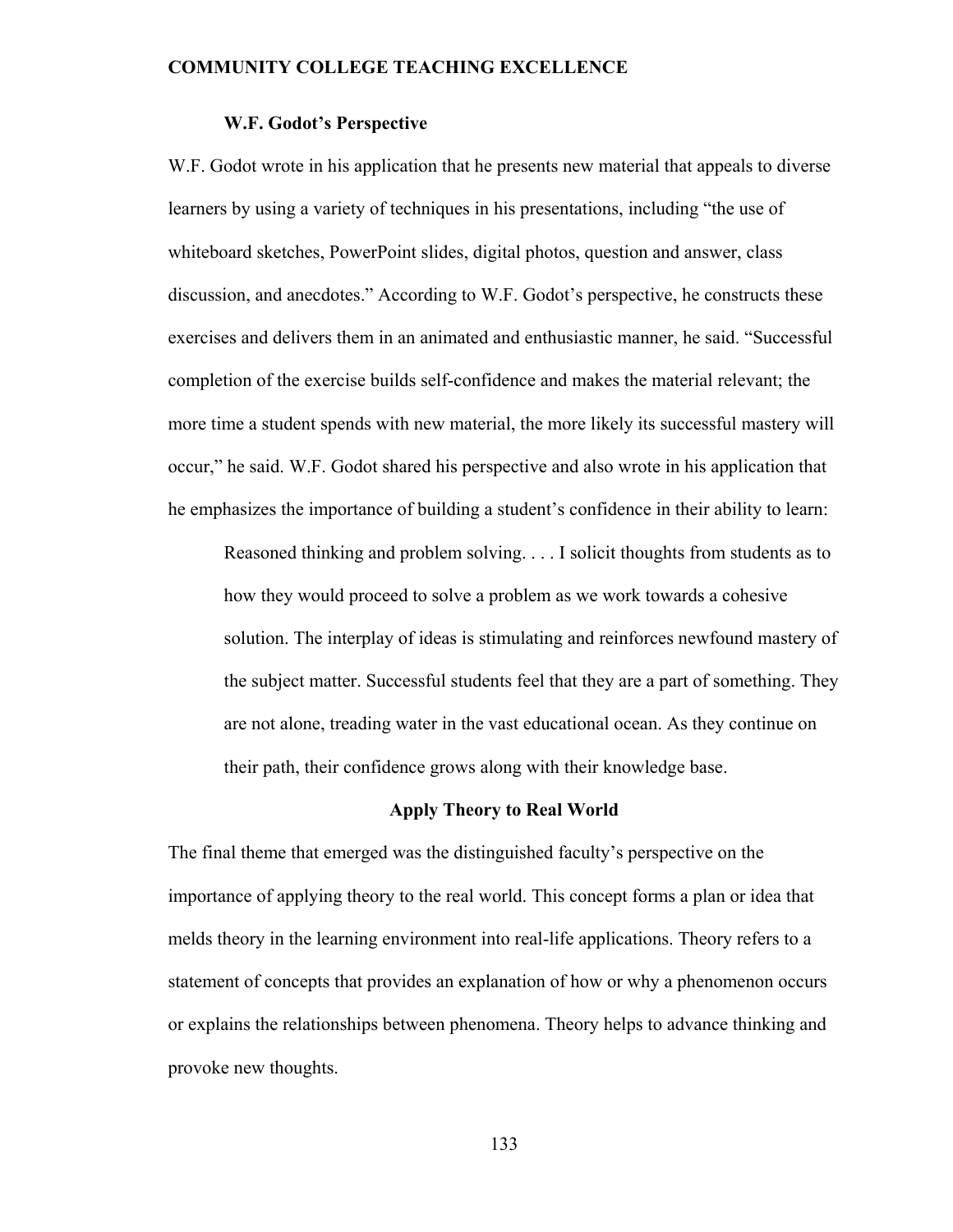Six of the distinguished faculty shared their perspective and stated they help students understand how theory informs real-life situations and determines how these concepts can be applied to solve real-life complexities in an effort to solve problems and find alternative solutions. According to the perceptions of these six faculty, they do this by teaching relevance to employment and relevance to preparing them to take exams that will increase their chances of employment opportunities.

# **Supporting Evidence: Apply Theory to Real World**

#### **Aahz's Perspective**

Aahz shared his perspective and wrote in his application that he was able to eliminate 80,000 pounds of outdated or broken training equipment and replace it with state-of-theart training equipment. During his interview, he described the program and his efforts:

We've replaced equipment; we've replaced tools; we've modernized. . . . We went from a fleet where our newest engine was 20 years old to now where we have four engines that are current-emissions technology, 2015 engines. I incorporate technology, computer technology. I get newer vehicles so that we have the newest electronic systems on board.

Here's how Aahz described his efforts to connect with employers and merge real-life practice into the classroom.

I look at overall job placement statistics. I start with 20. I already know that I've got about 10% that's just not going to get employed, so my employability statistics that I shoot for is about 90%, and I usually run about 90% to 95% employability. Just getting a job, however, is not good enough for me so I do keep track of my students to the extent that I'm able. . . . I know all of our local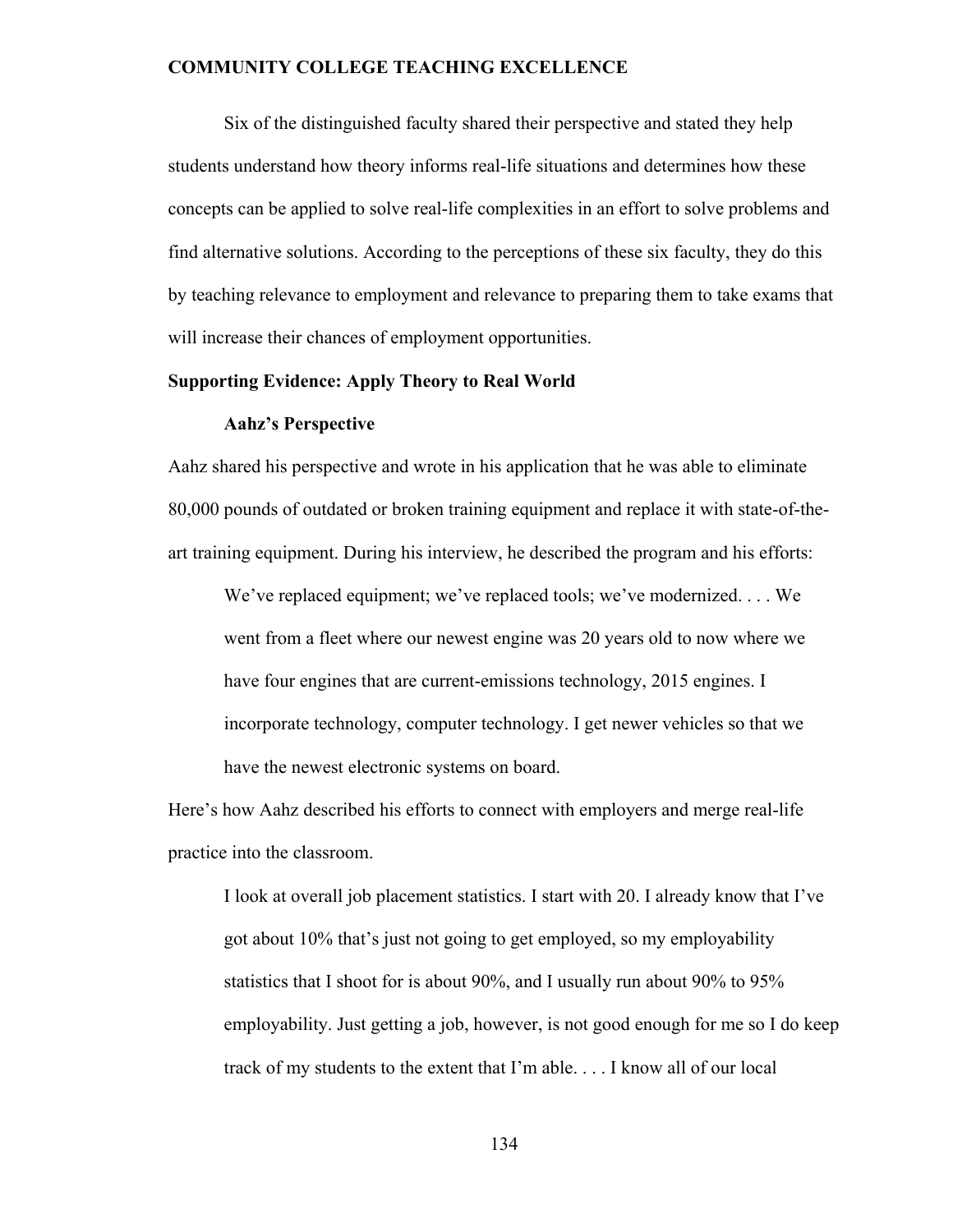employers; I visit them at least two, sometimes three times a year, so I go out to shops, and I see students that I worked with three, four years ago on the auto side. I've run into students that I've worked with 15 years ago, and they are being successful. I talk to their employers. I've worked really hard to adjust employers' attitudes about our students. Well, you just graduated school; you ought to be a journeyman, and I ought to be able to buy you for \$8 an hour. That's not what it is; we're building entry-level people; we're not building people with 10 years of experience, and \$8 an hour, they can make at McDonalds. If you want somebody [employers], I'll get you somebody that can work safely in an environment, can read a shop manual, can figure out problems.

According to Aahz's perspective, students go through a college program for one year, and then the student graduates. They go straight to work because of the relationships that instructors have cultivated over many years. Employers provide equipment, software for scan tools, and expertise to share with the students. Aahz said one of the companies he works with has had representation on a college advisory committee for about 20 years.

A college advisory committee is made up of faculty, administration, and businesses that provide input to ensure the school and its programs are up to date on current and relevant business, industry, and community needs. The committee recommends course or curriculum design for new programs, reviews proposed curriculum changes in existing programs, and suggests additions, deletions, and revisions to curriculum. The committee participates in surveys for local employment needs and determines skill levels needed by the business and industry community. The committee also engages in marketing the college programs.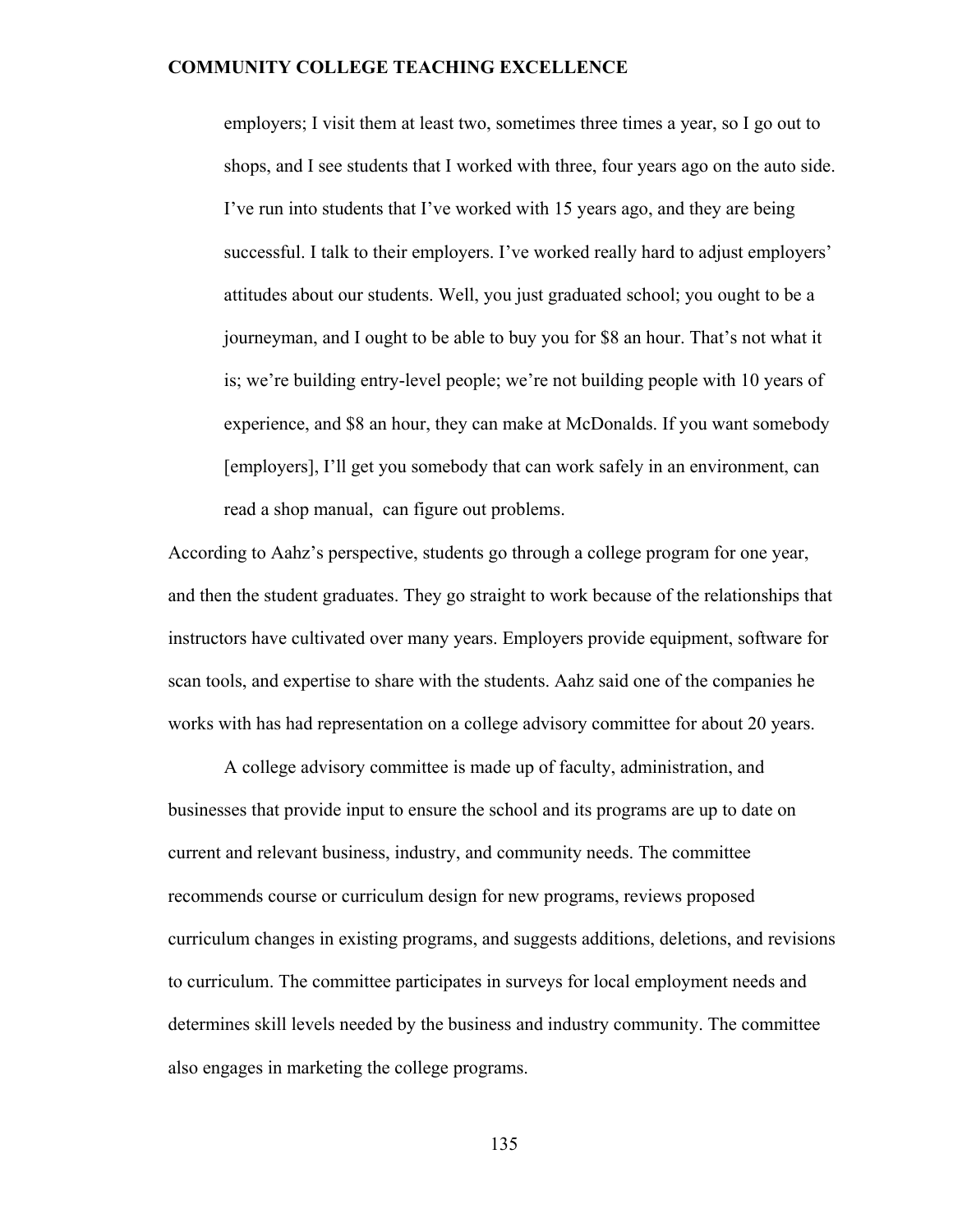The same company that Aahz described earlier donated a \$100,000 piece of equipment to the college. During his interview, he said:

They come over and meet our students during their first term. We take them to their place during the second term to tour their facilities. Third term, they usually take two or three of our interns. We have an internship program that lasts one week; the last week they're in school where we have students go out and actually work in the field for one week so they at least get a taste of what it is to work for a living before they leave here. They've hired probably eight of our graduates in the last four years; seven of them are still there.

That particular program works on establishing apprenticeship programs for the students, and Aahz continues to build the college's relationship with employers so that more students are hired.

### **Cedric's Perspective**

Cedric perceives applying theory to real world as essential to the community college learning environment. He wrote in his application that he wants his students to experience learning outside of the classroom:

I enrich student life through the campus experiences of Arts Jam and Novel Slam each spring and fall. . . . Arts Jam is an arts and cultural event each spring, which showcases the musical, dramatic, and literacy talents of students and faculty. . . . Spring is Novel Slam; a week is devoted to literature, poetry, drama, and music.

# **Fiver's Perspective**

Throughout the process, Fiver provided examples from her perspective of how she ensures that her course accurately covers the evolving national paramedic curriculum and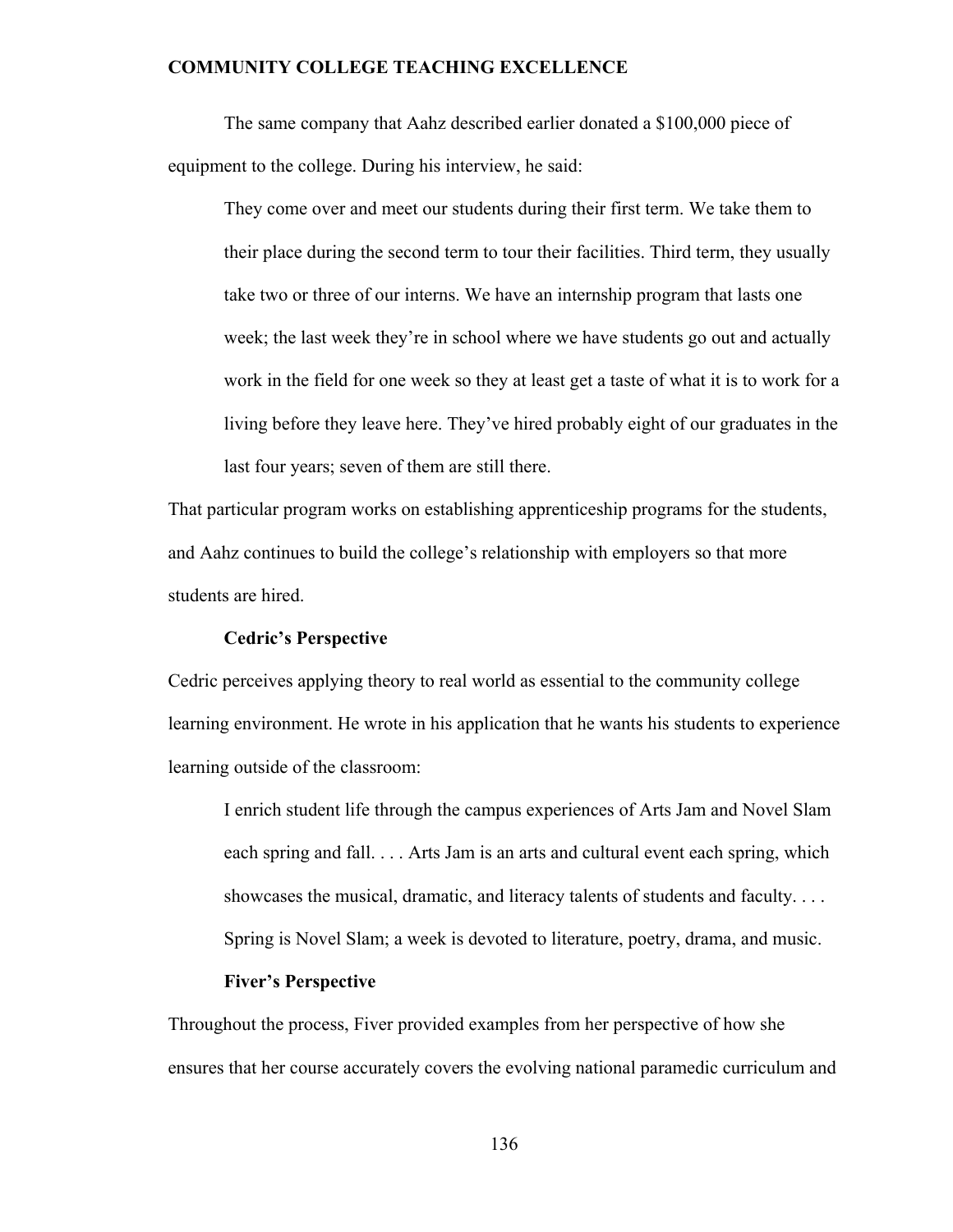balances that with awareness of current local employment trends. Her department surveys employers that hire the college's students, she said, and she ensures that the employers' feedback is incorporated into her teaching. She said she served as a clinical coordinator where she facilitated "initial partnerships and contracts with the ambulance and fire departments that provide students with crucial paramedic internships and the hospitals that provide clinical rotations." She continues to build relationships with several major, local healthcare entities.

The program has been in existence for approximately 15 or 16 terms with 15 or 16 cohorts, she said in her application, interview, and focus group discussion. Fiver said: We have a 100% pass rate of 100% of our students now through our licensing exam, through the national paramedic licensing exam. So we've had several hundred, a couple hundred, paramedic students come through the program since it started in 2005. So every single student that's ever taken the national licensing exam through us, that has completed our program, is now licensed, so we have

100% percent pass rate. That's huge; it's kind of unheard of across the country. During the interviews, it was apparent that Fiver and her colleagues were ahead of the curve by preparing for the portfolio testing that was scheduled for the near future. She planned to attend a national conference to understand how to integrate the anticipated portfolio testing changes. She elaborated on her participation in national organizations by explaining that she solicits opportunities to share the information with students:

I'm actively involved in national associations, national EMS [emergency medical services] associations, and so I get the information from the policymakers that are making the decisions that are going to affect us two or three years down the road,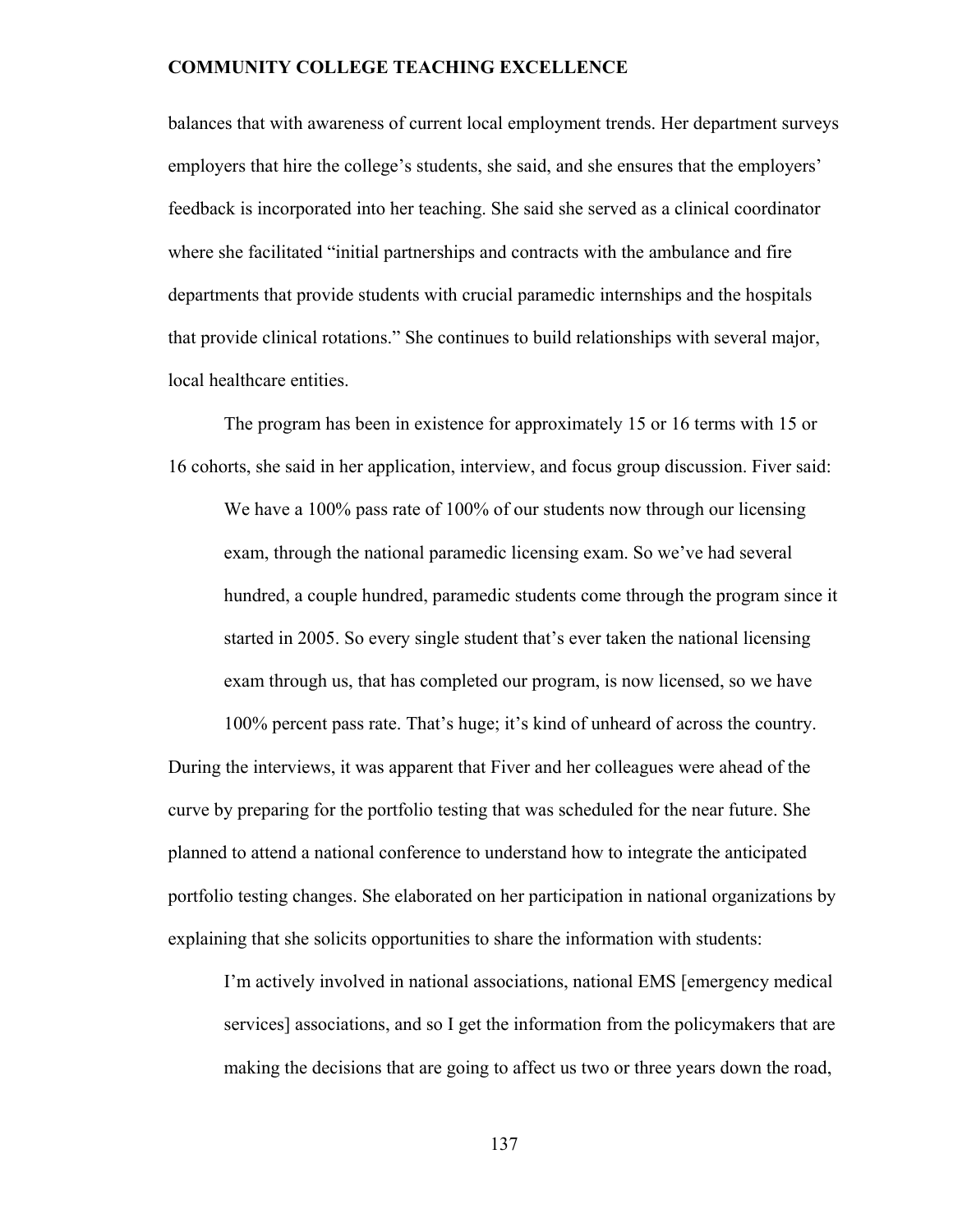and so I have networked with people across the country to know what kinds of changes are occurring or what is going to come down the pike so that we will in our department go portfolio [a new standard of assessment] a year before it's actually required so that we can test it and make sure that things are working OK and know what kind of tweaks we need to make before it's actually mandated.

#### **Goofy's Perspective**

Goofy teaches students, in her math classes, how to balance checkbooks and create budgets. She also organizes team projects and emphasizes the need to develop strong communication skills and the importance of becoming a problem solver; these skills prepare students for the workplace from her perspective. In the application she submitted for consideration for the distinguished faculty distinction, Goofy wrote:

I create problems where I use the students in class as the subjects in the problem dealing with relevant everyday events such as investing money and determining the compound interest earned and determining the amount of money they may need to put in the bank today so that they have enough money to finance their child's education 15 years from now.

#### **Nancy's Perspective**

In her application, Nancy provided her perspective and documented the importance of applying real-life scenarios to the learning environment:

Besides using many real-life examples in my class discussions from my own work experiences and encouraging students to share their work experiences, I also use a variety of assignments to help the course material come alive. . . . I typically require a current events report and presentation in my accounting classes. In class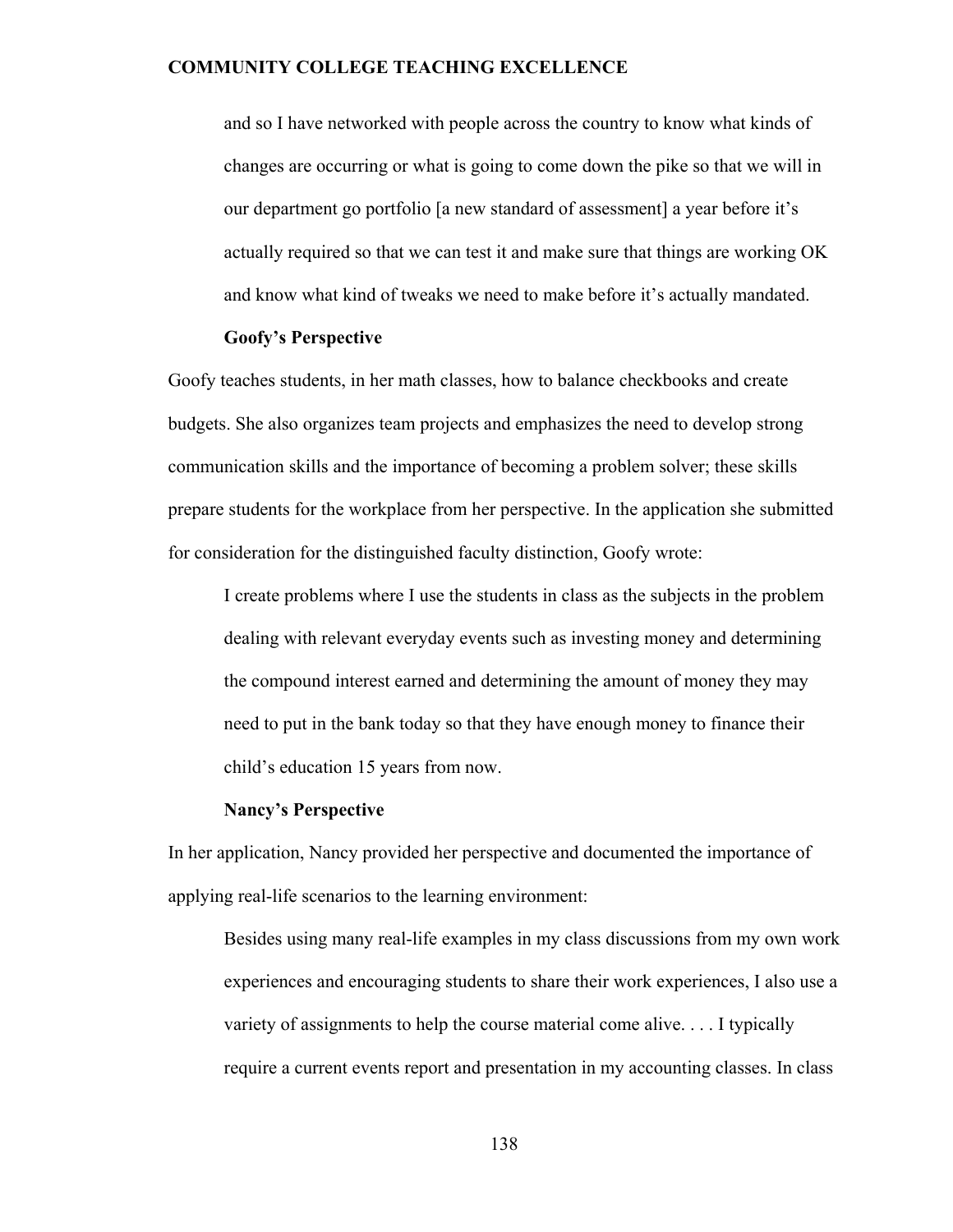after class, students have really gotten into researching their current events articles and often do much further research than what I require. Many robust classroom discussions have occurred because of someone's current events article. Another example of real-life application in the classroom is through the use of ethical dilemmas. In most of my classes, we discuss ethics and what it means to be ethical. In several classes, students are required to use an ethical decision-making model to analyze ethical dilemmas that they face in the accounting profession. This model lays out the steps to consider when you are in the midst of an ethical dilemma. Last year, I heard from one of my accounting students that she had used this model to help her work through a situation that she was facing at work. It was great to see that she was able to take something that she had learned in class years before and use it to help her make a decision in her current job.

During the interview, Nancy reiterated the importance of taking material from the textbook and fitting it into real life so that the students can "really grasp the knowledge." She explained that her role is to:

Be sure that they're [students] able to take that material in the textbook into the real world. I'm all about real-world application, and so not only is that through my personal experience in working for various be it for-profit or nonprofit companies, but also when I worked for a CPA firm, but also what are their experiences?

Nancy is the chair of her department and serves as the moderator for business advisory committee discussions at the college, events that are a collaboration of the college and the business community intended to align expectations of what is being taught and what is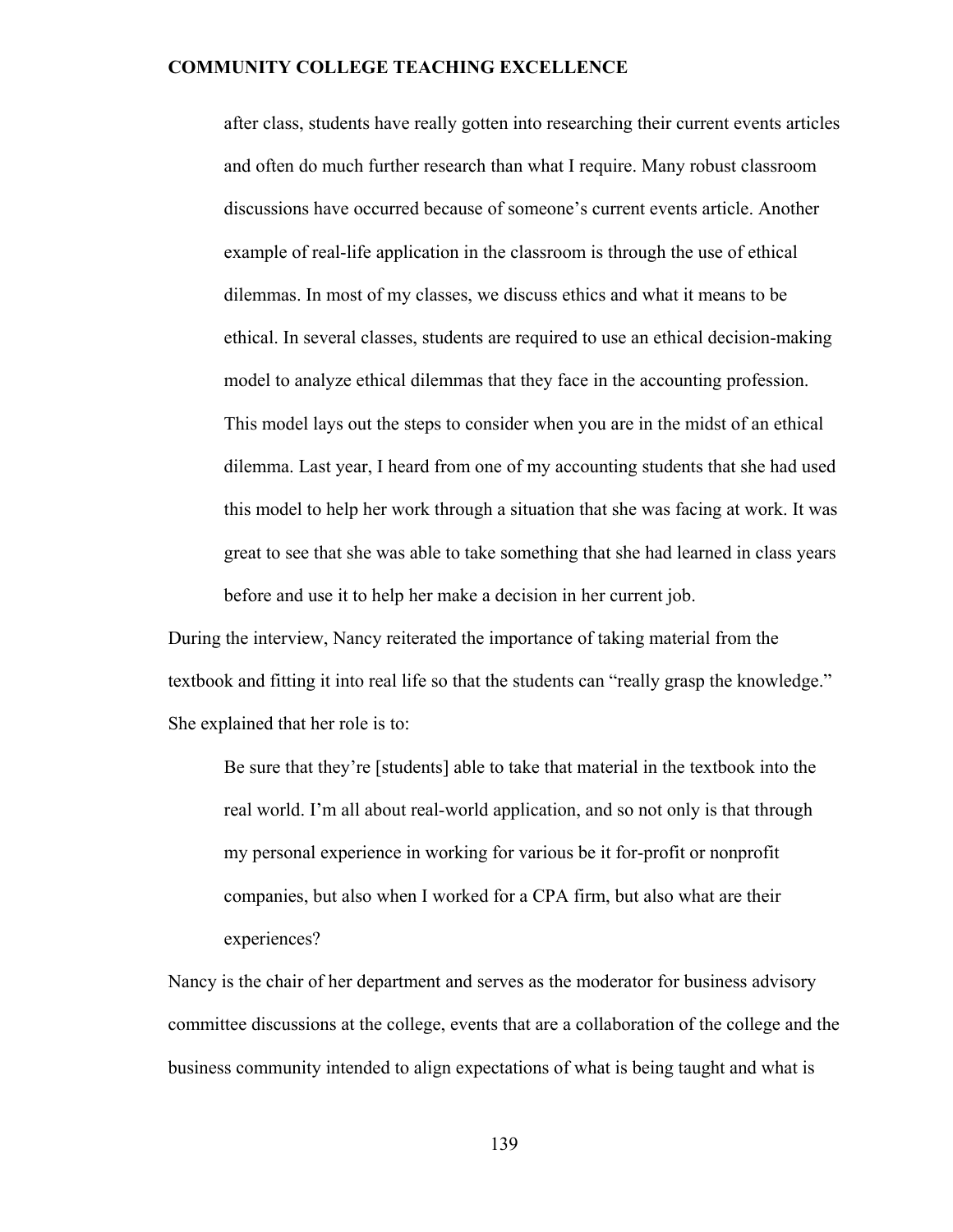needed to be successful in the workplace. The discussions are an information exchange. The committee consists of potential employers for the college's students. She said employers need students or will need students who have strong public speaking skills; therefore, Nancy incorporates a presentation in class by the students regarding their current events articles.

#### **W.F. Godot's Perspective**

W.F. Godot wrote in his application that he offers career advice to students and counsels them on educational requirements while offering a "realistic picture of employment possibilities." He provided perspective and also said:

I am aware of job openings through my membership in professional societies and peer contacts. I pass these on and work with interested students. Many students use CNM's two-year degree as the first part of their academic journey. Their early success at CNM will set the tone for their quest [for employment].

In his application, he also wrote that he approaches teaching from a practical perspective, relating subject matter to real-world situations.

 In the interview, W.F. Godot shared his thoughts on the importance of applying theory to the real world and provided examples of his teaching excellence practices in the classroom.

If I see something's going on, I bring it up in class. Did you see the flooding in the valley last night? And I can usually even bring that in to relate to the subject matter I'm talking about, especially in surveying because we work all over the place, and with the valley flooding thing, I can really relate that to you. . . . Why did it flood? Well, the water main broke, and they couldn't find where to shut it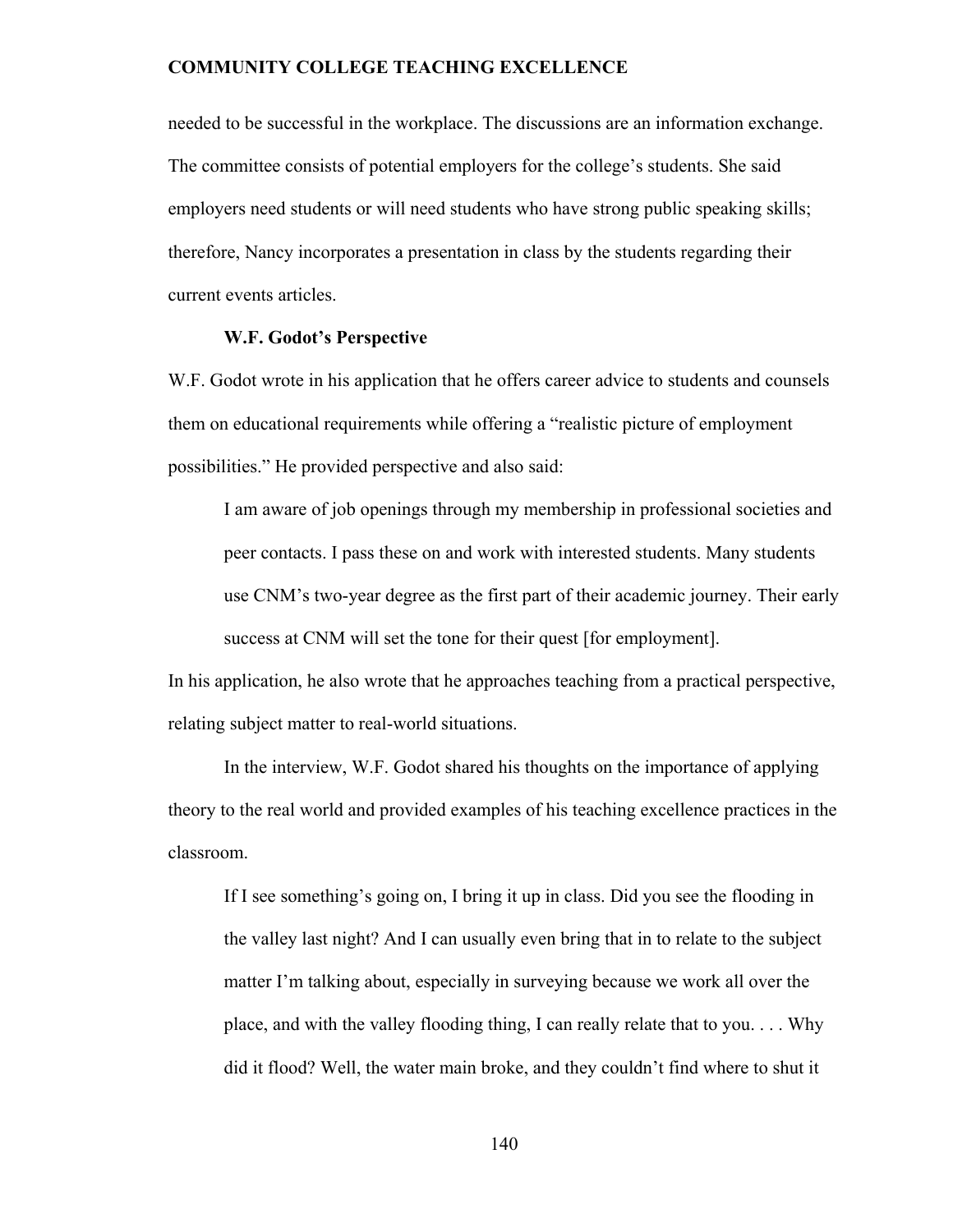off. And that's really a surveying matter because those valves should be located, and they weren't on the map or they maybe were on the map but got paved over. I just relate all kinds of things, and I think that kind of makes it more fun, makes it real world.

W.F. Godot provided several examples during his interview of real-world projects he was assigned when he worked as a surveyor. He uses real-world projects in class as student assignments to figure out complex assignments, such as surveying a plane crash. Another interesting example W.F. Godot provided was a project where he was assigned to survey private land because a German shepherd was killing some chickens, and the woman who owned the chickens shot the dog. She was within her rights to do that if she could prove that the dog was more than 300 feet from its owner's house. Another example involved a project to survey a lake. The difficulty was that the topography was difficult to measure. He does not tell the students how he accomplished the projects; rather, he assigns that task to the students and shares his approach after they tackle the task in their own way. He said, "What I find valuable in that is I make them think, and it's a problem-solving thing."

#### **Emergent Thematic Coding and Analysis: The AEACSA Model**

Initially, I developed a draft categorization to consider for Community College Teaching Excellence: A Distinguished Faculty Perspective, The AASCA Model, to show to the focus group participants for feedback. This draft categorization was developed initially based on the research findings collected from the applications and interview transcripts. AASCA stands for: authentically connect with intent to establish trust, activate high expectations and encourage excellence, strengthen confidence in their ability to learn,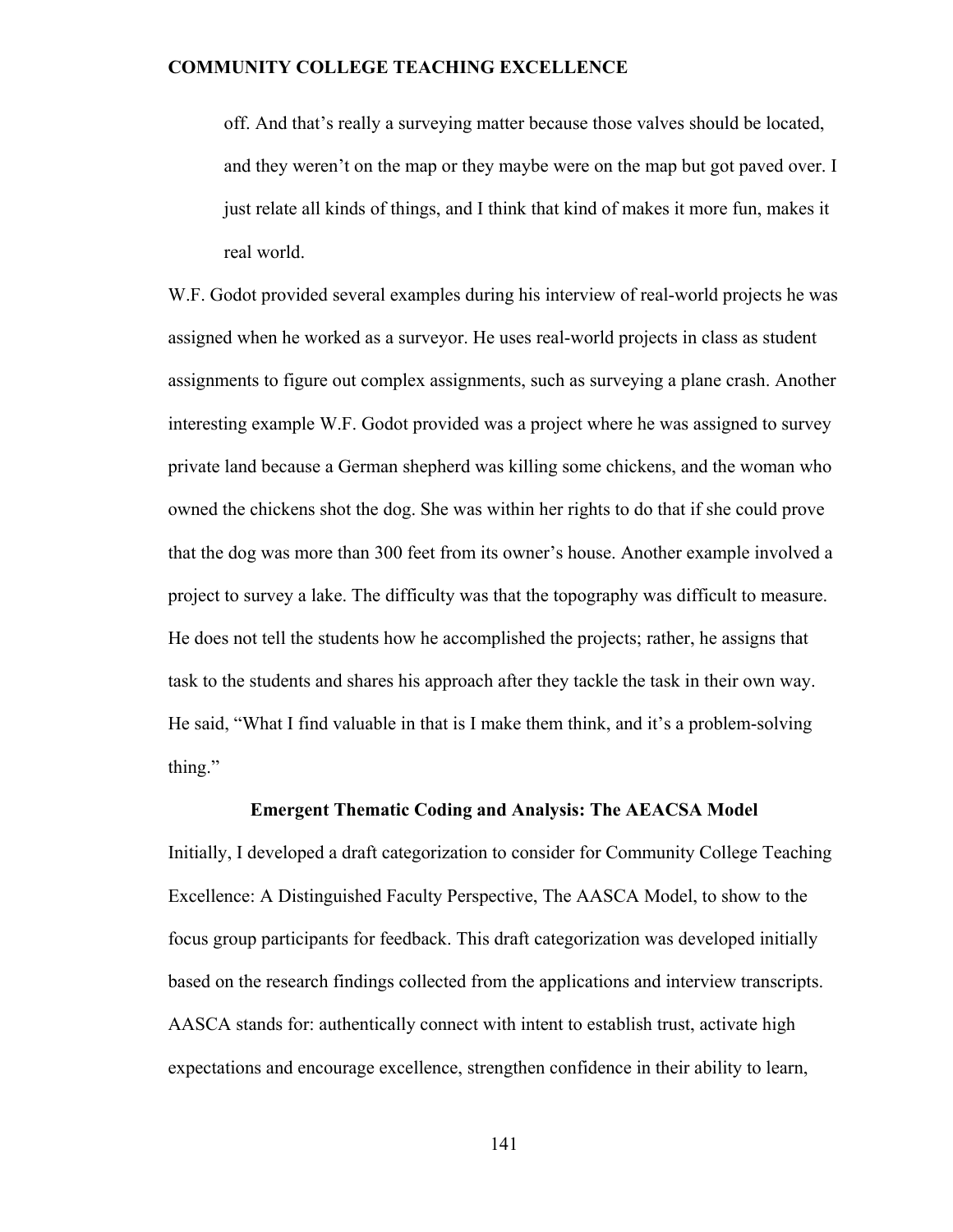cultivate a passion for learning, and apply theory to real world. The applications and interview transcripts documented comments made that serve as evidence of each emergent theme identified. As a result of feedback obtained when a draft dissertation was reviewed by one of my dissertation committee members, the model was enhanced to identify a sixth emergent theme: embrace diversity. Thus the model emerged to the Community College Teaching Excellence: A Distinguished Faculty Perspective, The AEACSA Model.

The AEACSA Model consists of six emergent themes based on data collected from the applications submitted that honored the distinguished faculty, interview and focus group transcripts, and observation notes taken during the focus groups. The observation notes documented participant reaction to the initial draft categorization during the focus group process. The six emergent themes identified are in the order of most frequent cited to least frequent based on the perspectives provided by the distinguished faculty participants: nine faculty provided comments to support: authentically connect with the intent to establish trust; eight faculty provided comments to support: embrace diversity; eight faculty provided comments to support: activate high expectations and encourage excellence; eight faculty provided comments to support: strengthen confidence in their ability to learn; seven faculty provided comments to support: cultivate a passion for lifelong learning; and six faculty provided comments to support: apply to real-world.

A Venn diagram was the pictorial selected to identify the six elements that were essential to the proposed model of community college teaching excellence from the perspectives of distinguished faculty. The Venn diagram portrayed each element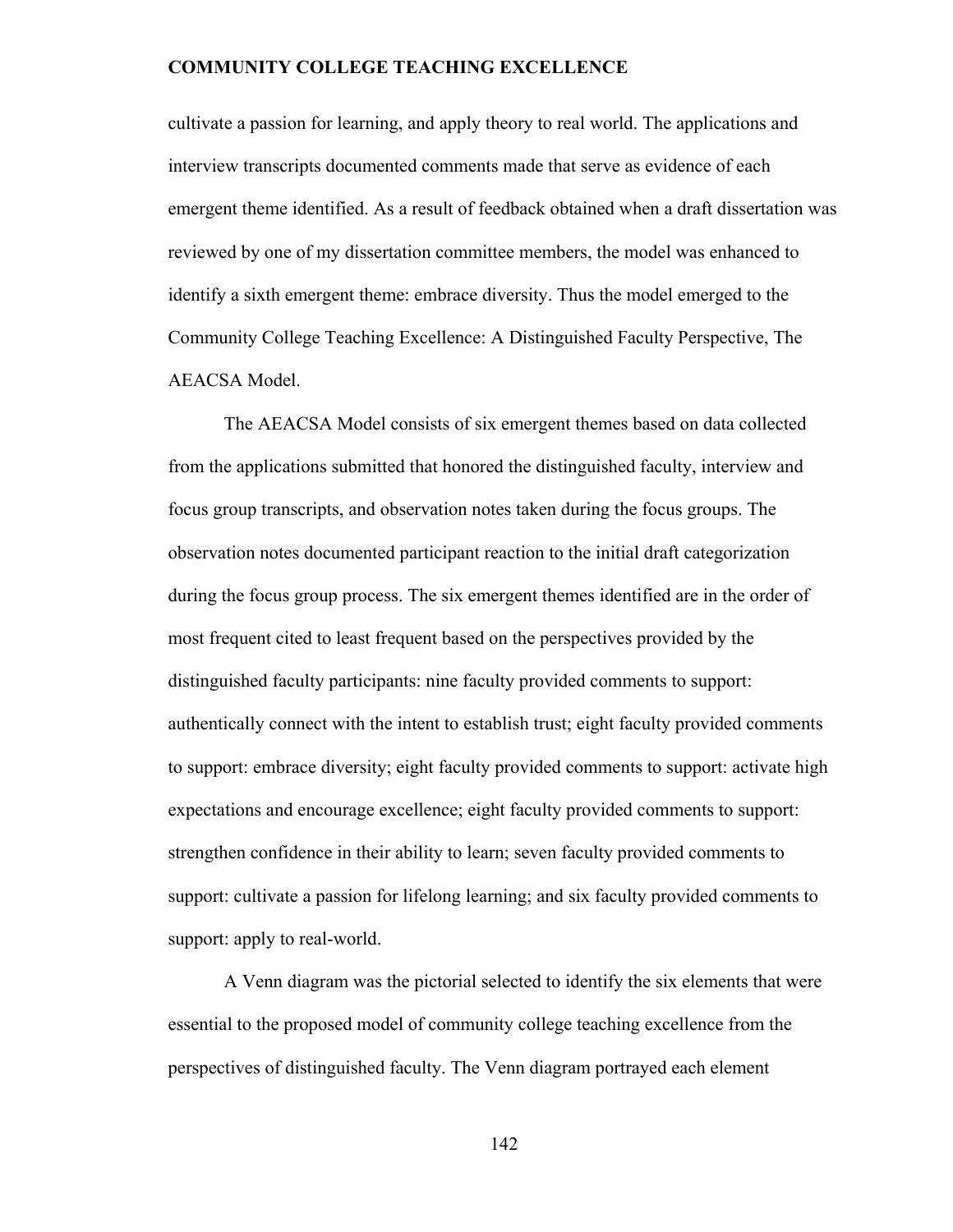intersecting in the middle, emphasizing the core element, which was the only element

supported by the perceptions of all nine distinguished faculty, as authentically connecting

to the student with the intent to establish a trust in a learning environment.

# **Figure 4. Community College Teaching Excellence: A Distinguished Faculty Perspective AEACSA Model**



Goofy described her perspective of the initial draft categorization presented during the focus group as follows:

You have your nucleus, like the mother nucleus, and then all the pieces that go with it. As we establish the trust with the student, then we can do things like challenge them, and we can build their self-esteem, make them want to learn. If you have the right center, right core, then all the branches that come from it will build upon it, and it looks like these are strong branches that go with it.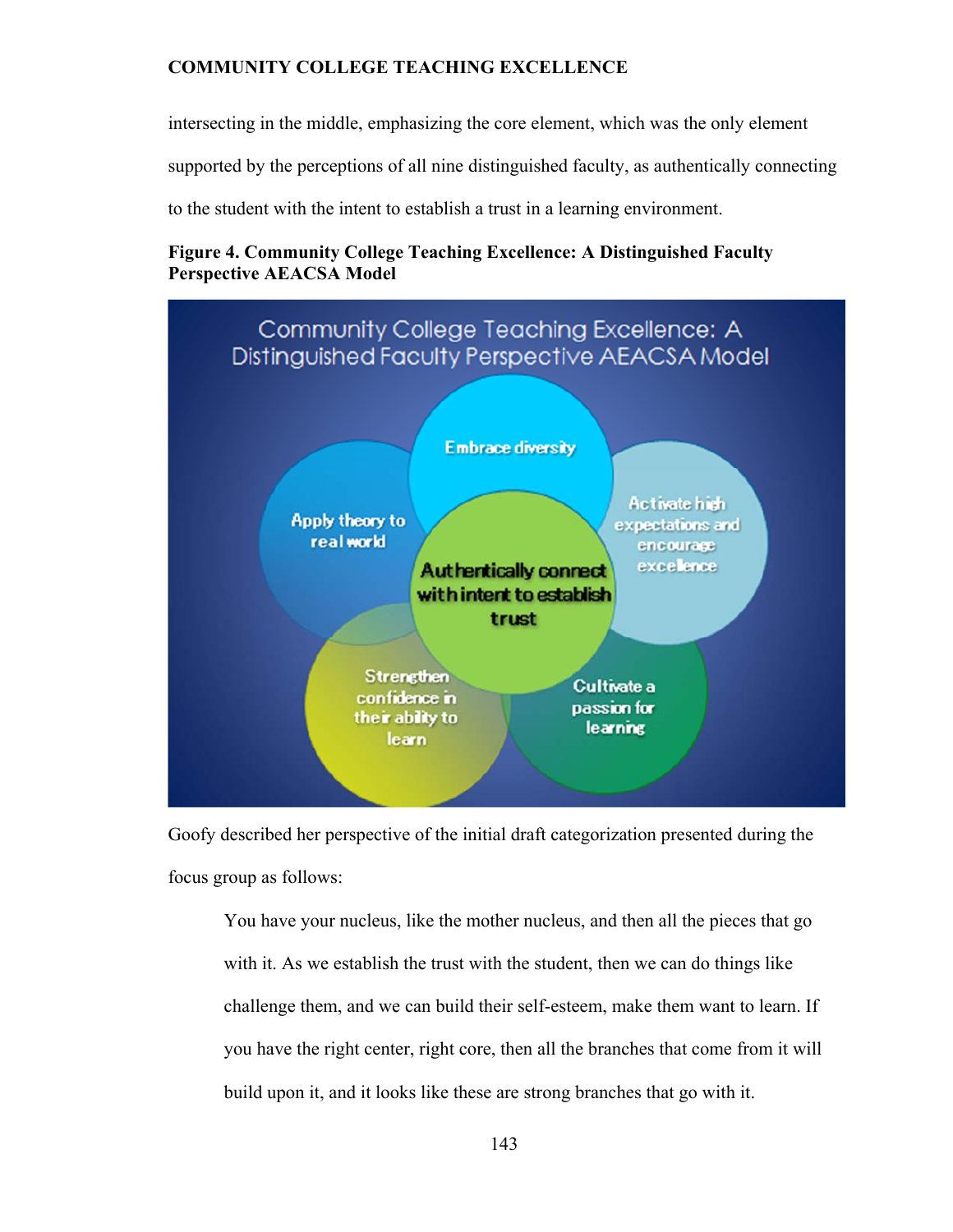Professor X provided feedback during this process, commenting that the core of authenticity and the ability to connect is a "very, very important aspect" of teaching excellence. He explained his version of the model by noting that an instructor establishes these core elements by linking each one: "You have the ability to expect a lot from the students, giving them the ability to strengthen their confidence, which then leads to passion, which then leads to the application, which helps to build more high expectations."

 Aahz perceived the initial draft categorized model presented during the focus group as:

I never really thought of what I was establishing with my students as trust, but it's a very good word for it . . . that core, that makes getting there setting the bar very high and setting the high expectations. Once they trust you and know that you're not going to do something that's going to make them fall flat on their face, then you can start increasing expectations, and they match their performance to you. Without that trust, they're just lost.

Fiver said during the focus group that the draft categorization, The AASCA Model, was concise and "captured everything that I try to do as a good teacher, and I did see aspects of all of this in my first application and also the way I really do things here."

# **Excellence in Teaching Improves Student Capabilities, Improves Lives, and**

# **Contributes to Economic Prosperity**

During both the interviews and the focus groups, several distinguished faculty shared perspectives, comments, stories, and emails to support the belief that excellence in teaching at a community college can improve student capabilities, improve lives, and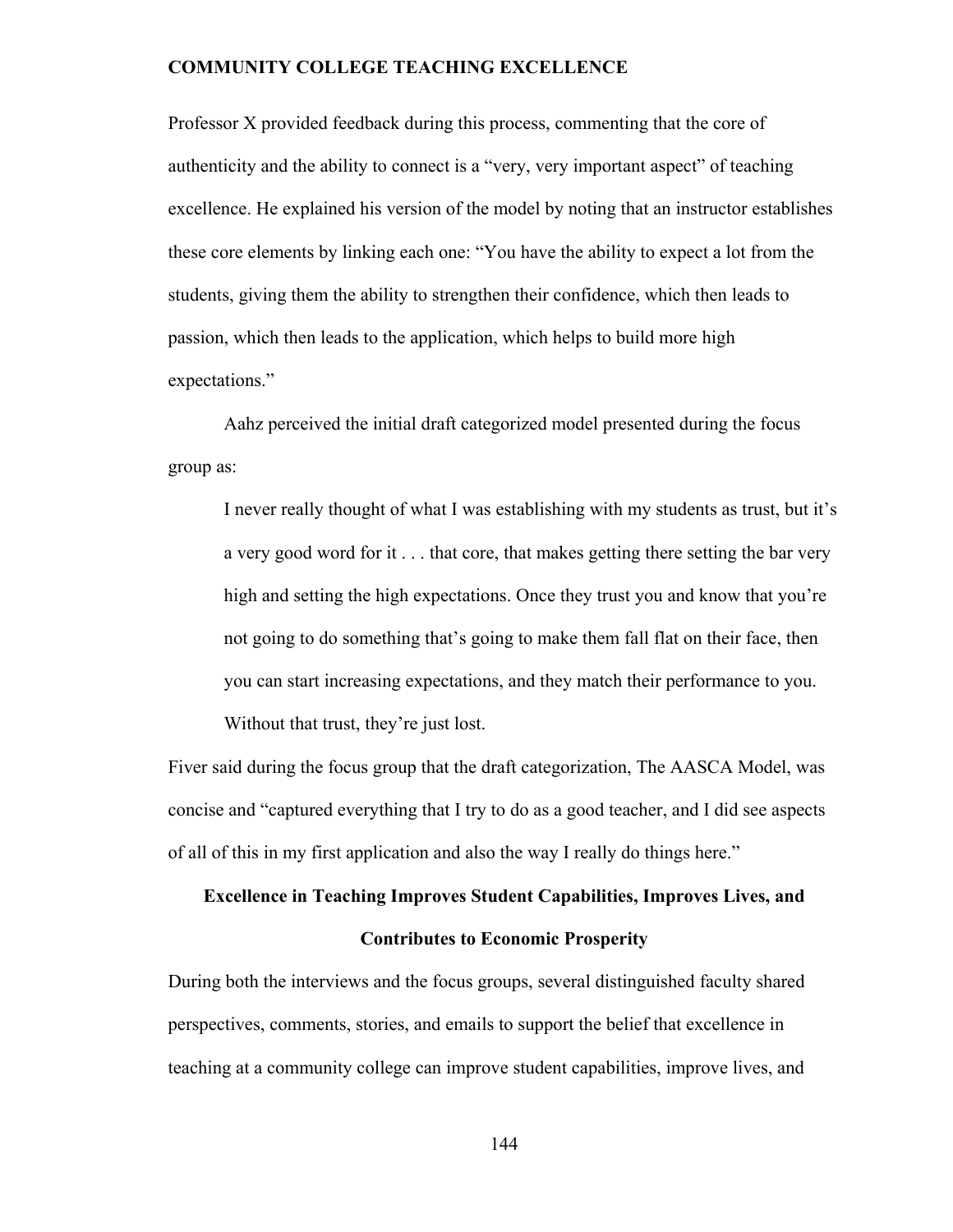ultimately contribute to economic prosperity. Chapter 1 introduced a Conceptual Framework: The Value of Community College Excellence in Teaching that suggested that excellence in teaching can contribute toward improving student capabilities, improving lives, and ultimately contributes toward economic prosperity by reducing a reliance on government-based programs to sustain living. An education allows a student to develop social and work skills to become a productive member of society and to reduce the need for public assistance. Current and relevant real-world educations create a brighter future not only for the student but for their families, allowing them to thrive in society and positively contribute to economic vitality in a dynamic world.

This study suggested that according to these distinguished faculty participants' perspectives, community college faculty have the capacity to encourage, support, and promote students either to be gainfully employed or to continue formal education in pursuit of achieving their academic and professional aspirations. The following excerpts are examples of the distinguished faculty's perspectives on how their teaching excellence has had a long-term, positive influence on improving student lives.

#### **Aahz's Perspective**

Aahz summed up his perspective on this topic during his interview by saying:

A really good faculty person has self-confidence and is willing to try just about anything and do just about anything to reach the goal of producing a student who can go out and become a productive member of society. I talk to employers, find out what gaps the students have. What I'm finding is I can still, in the Albuquerque area, find about 60% of my students working in the field. That to me is long-term success.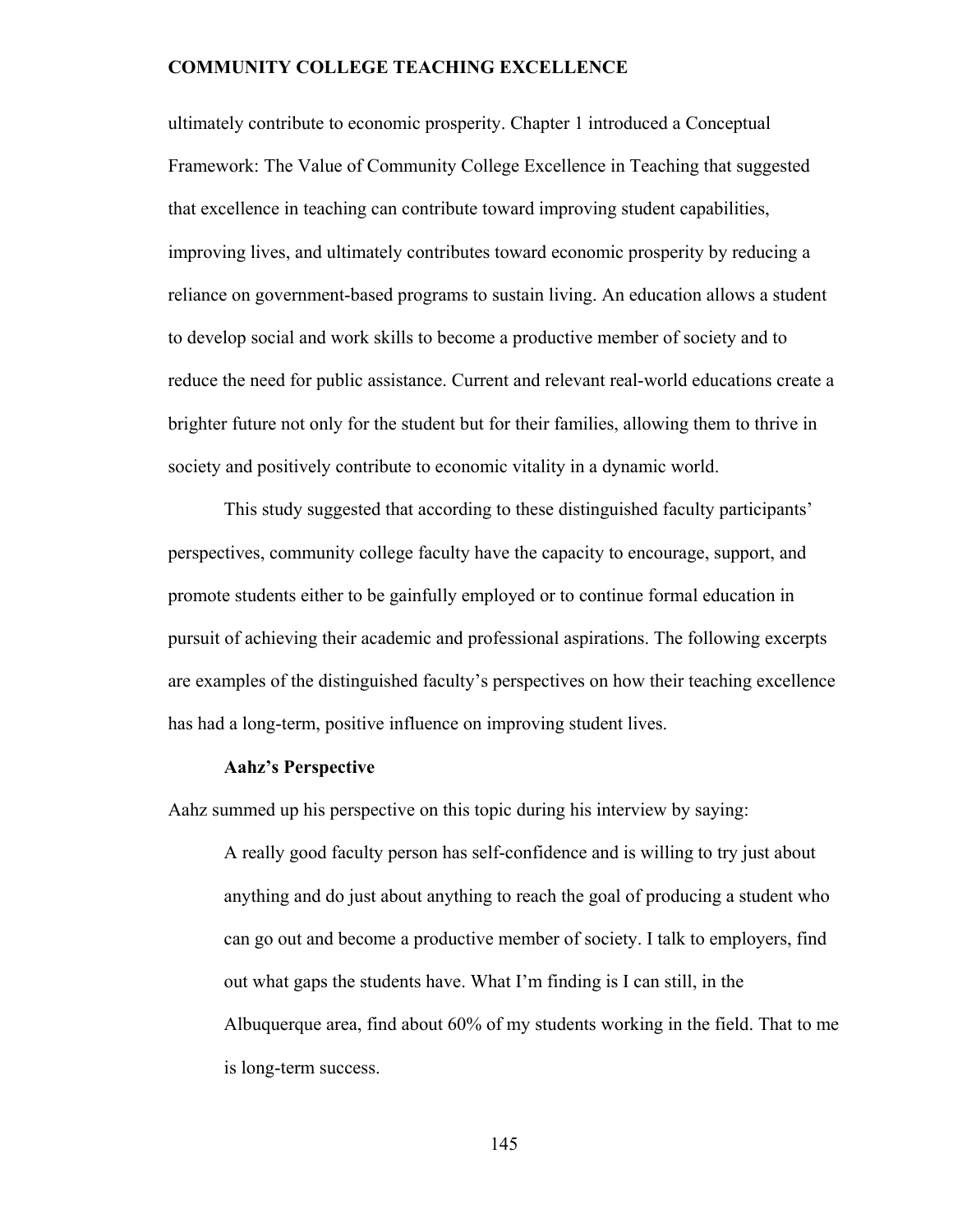Furthermore, this particular program works with employers to place students in apprentice programs and then place graduates in employment throughout New Mexico, West Texas, and southern Colorado.

 In his interview, Aahz provided two examples, describing a student's long-term success that resulted from teaching excellence in a community college. The description of the first student appeared in his interview transcript:

This young lady was the first lady I had ever taught. It was a brakes class, I think. And she was in that class, and I ran into her about a year later at a function, a collective of small-business people that are basically an advocacy group here in town built up of small-shop owners. She started in brakes class as a part of a parole agreement [and had] to get an education, and 15 years later she was the owner of a shop in town, still doing hands-on repair work on cars. I didn't recognize her; she had to introduce herself. She had to say what a difference I made in her life.

The other example Aahz shared came during the focus group discussion:

I had a student go through my program, employed as a parts counter person in a local dealership, and he saw that as a dead end. I don't want to die a parts counter person; just no money in it. So he had come to class, and he wanted to learn to be a mechanic because he worked with mechanics. And they make money and have fun. But he never really touched a wrench in his life. Now, in my program, I'm fortunate. My program lasts a year; my students join me in January, they leave in December, so I have a year to work with them. He came into the program very timid, very scared, not very talkative. And just by modeling and having high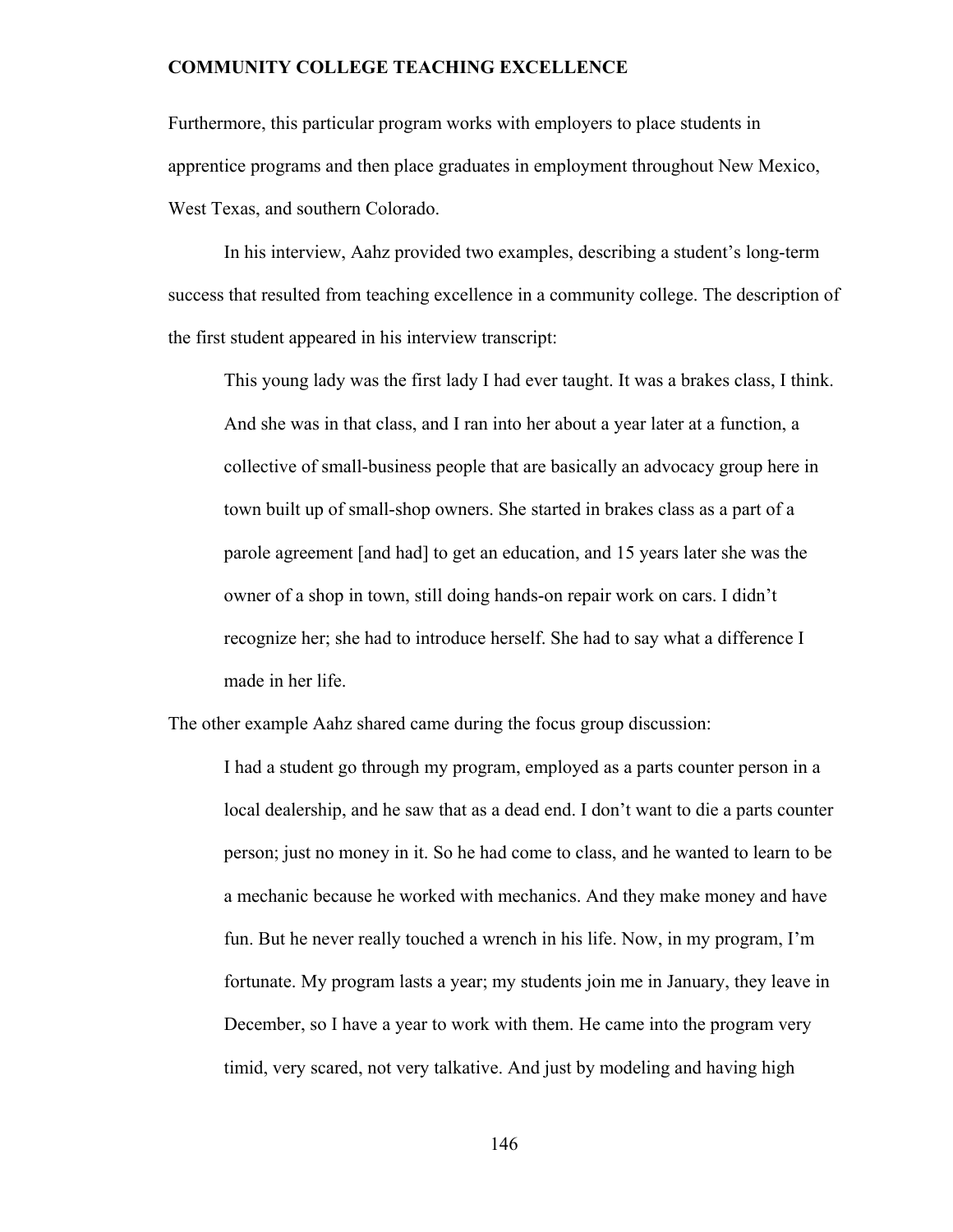expectations and saying "Yes, you can," at the end of the year's program, he got his certificate. He went into his boss's office and said "I'm quitting tonight!" This was a Friday night. He said, "I'm quitting tonight. I'm coming back Monday as a mechanic, and this is how much I'm going to be making." And the boss agreed and put him on 90-day probation. He made it through his 90 days probation. He's now been in the shop for about two and a half years, and he's well above the curve in terms of advancement within the shop and on to factory training. Really, it was just a function of saying "Yes, you can." I know you can. You need to be able to do this. You need to be able to do that. These are the skills you need. Let's practice, let's practice, let's practice, and build some confidence in the young man. I couldn't have gotten three words out of him on the first day of class, but by the end of the program, to march into your boss and say, "I quit, but I'm starting again on Monday," that was just great. So that's a real quick example of impact on a student.

# **Cedric's Perspective**

Cedric volunteers as an instructor with the adult literacy program because he "feels all people should have the opportunity to read and expand their world." Cedric provided his perspective and said it's essential to help students expand their world beyond the classroom by offering assignments to learn outside of the classroom environment.

#### **Fiver's Perspective**

Fiver shared students' long-term success stories in her interview and focus group statements; the students became physicians, nurses, physician assistants, and medical directors. She noted that a previous college medical director was one of her former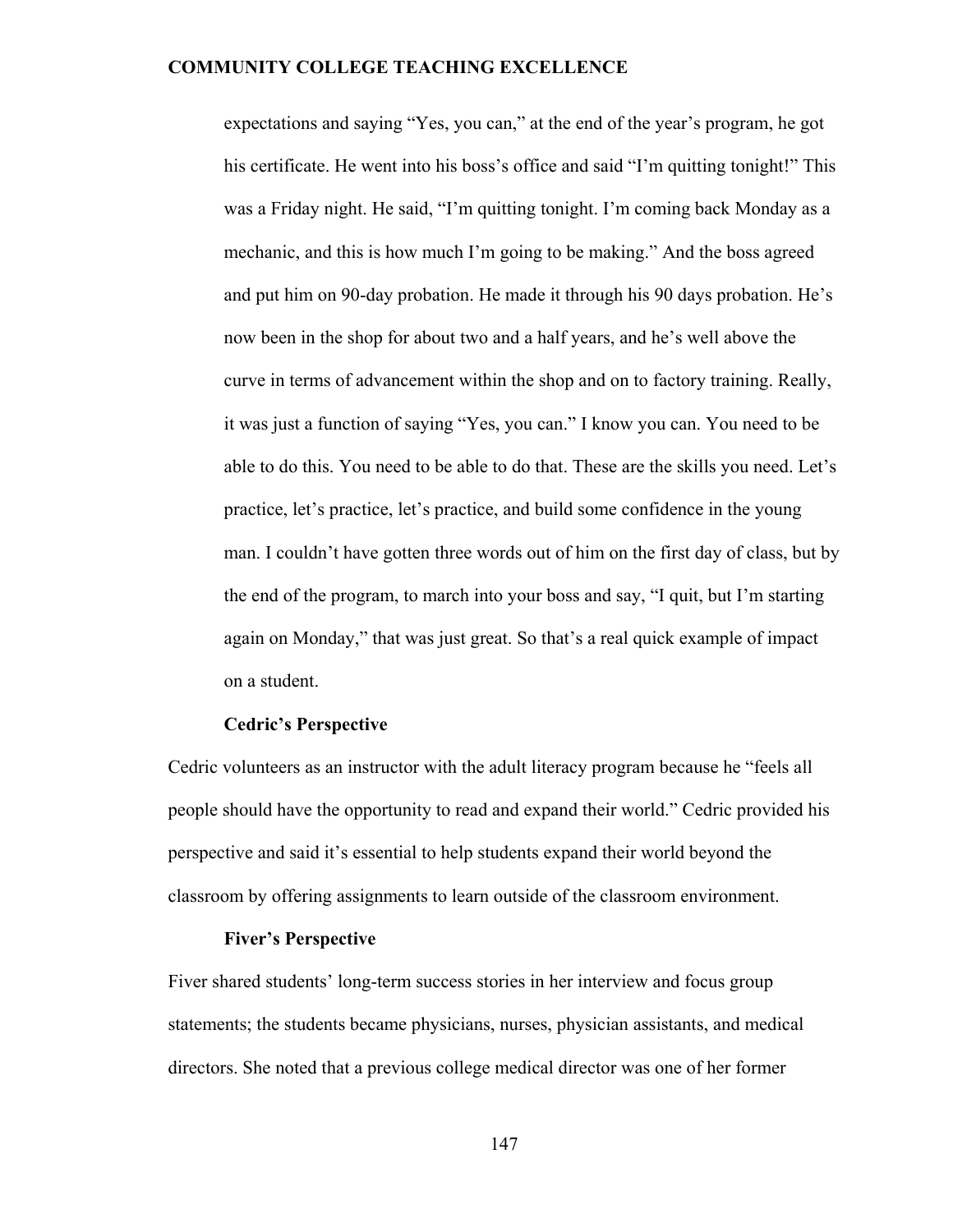students. As she shared her perspective and her stories of her student's success, she beamed with a smile while tears rolled down her face during the interview.

I've got students who are currently in med school. I've got students that just decided to teach, and they went on, and they practiced medicine for a while. There's only one full-time faculty, two full-time faculty, right now that weren't my ex-students. All my other faculty members were ex-students of mine, associate deans that were ex-students of mine. I've got ex-students that are high up on boards of national associations of EMS.

Fiver shared a story about her mother having seizures. She called 911 because she did not have the proper equipment at home to manage the situation. A former student showed up frequently after 911 was called and managed her mom's care on a regular basis and took her mother to the hospital.

Fiver said in her application, interview, and focus group discussion that her students go to prehospital settings to do internships for a period of time during the semester. Fiver and her colleagues meet with employers, working collaboratively with students and employers throughout the semester. She described feedback opportunities for her students:

Our students go out for 40 hours a week for five weeks in a row, so they're with the exact same preceptor 40 hours, five weeks in a row. So we meet with those preceptors, and those preceptors give us information about, "Hey, I've had three of your students in the last year; all three of them had problems with this or we needed to work on that." So I get the feedback from them as well as to what needs to change or what is good. That is information I don't know is available to a lot of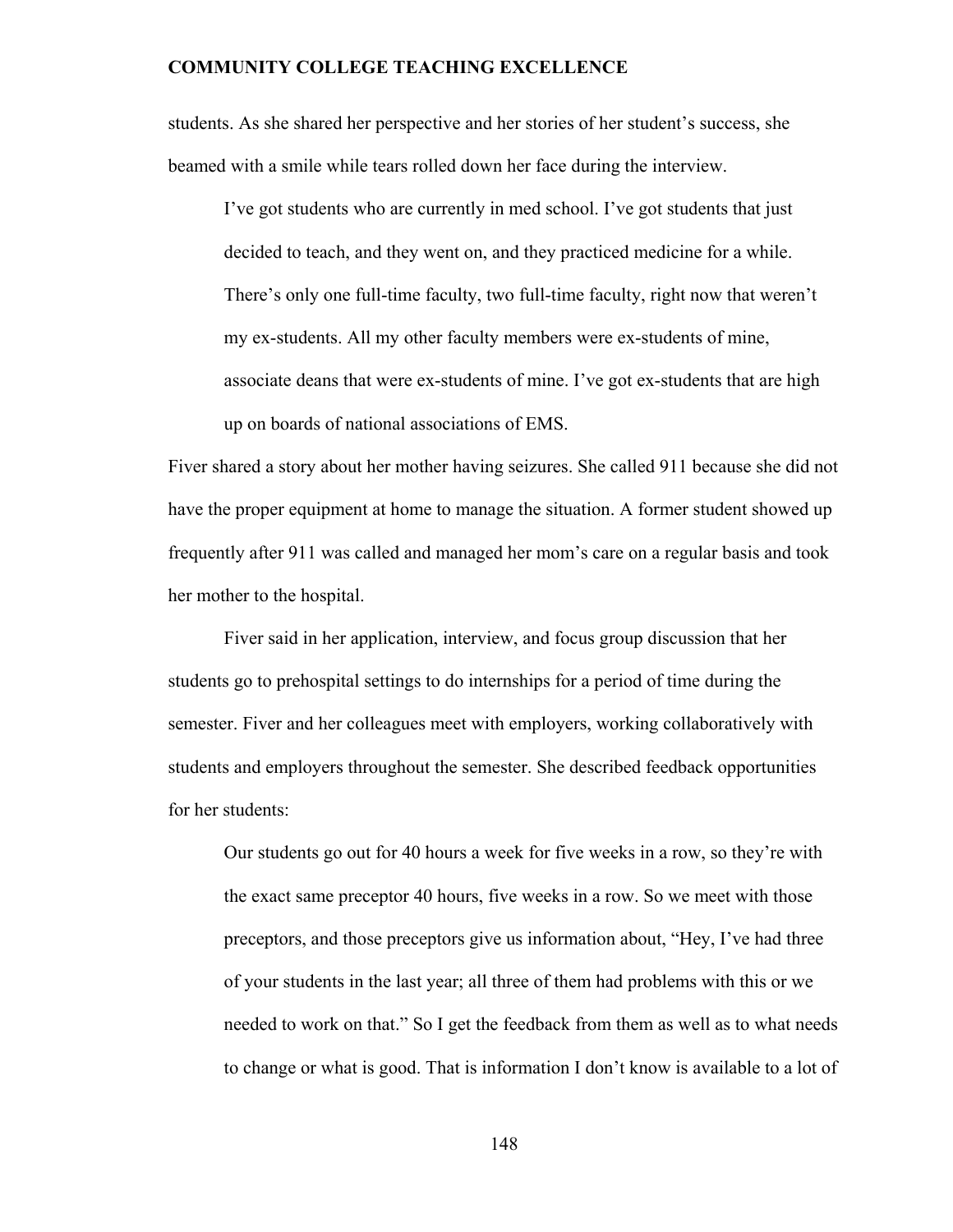people, that employer information. I get constant feedback. My students from three, four, five, 10 years ago are still emailing me saying, "Hey, are you aware of this? Did you notice that Bernalillo County changed their protocols on this? Are you guys comparing and contrasting nationally on this?"

On the day before her interview was conducted for this study, Fiver received two emails from a former student. The former student teaches in class a cricothyrotomy procedure, which is an invasive procedure that makes an incision in a patient's throat during a lifethreatening situation to open the airway and allow one to breathe. Fiver cried while sharing the email:

It's a very invasive thing to have to do in the middle of the street, but it's the only way to save the person's life, you know. Someone just graduated in May ended up running that call, and the patient survived. That's a procedure that's not done very often. You'll take seasoned medics that have been out for 10, 15, or 20 years that have never had to do that procedure, thankfully. But this is a student that's brand new; she graduated three months ago, and she had the confidence. She went in; she did it. She did it correctly, and that patient survived because of her. She said in the email, and it was specific to me, this was to the whole department, but she said you guys drilled it in so much, that skill, to do it so automatically, that even though it was an incredibly freaked out scene and everybody was . . . It was chaotic. She says I had done it so many times, and I had the muscle memory there that just boom, boom, boom, it occurred.

The day after the focus group discussion, Fiver sent to me another email she had received the day of her focus group discussion. The email was from a former student: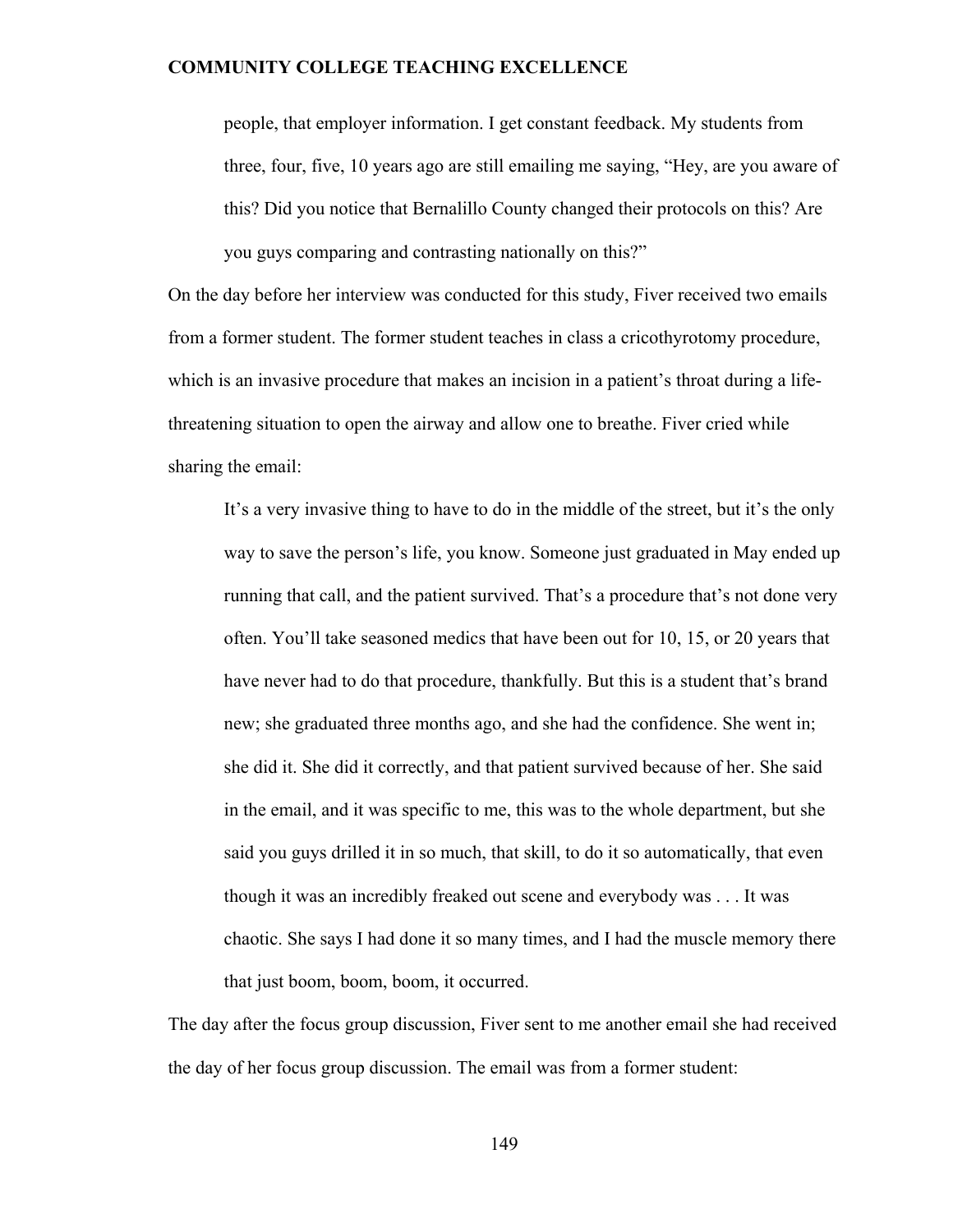Good evening Fiver,

I wanted to write and just let you know that I had a pretty cool experience today. While transporting a pt [patient] on ILS today, I found them to be hypotensive and hypovolemic. Although they were quite hypotensive, they had a HR [heart rate] that was low compared to how I thought it should be presenting. As I looked through their medications, I found that they were on Beta-blockers and immediately remembered that it can mask symptoms of shock. It was a really cool experience to apply what I have been learning, and although it was something small, I recognized it right away and wanted to tell you and say thank you. Learning is happening, and it is awesome.

[Former student's name]

# **Goofy's Perspective**

Throughout her interview, Goofy provided her perspective and repeatedly said that faculty roles included finding ways to help the student learn and understand the material. She described a creative way to teach geometry to a blind high school student who used a wheelchair. Years later, she saw the student taking a statistics class at the college, and Goofy had the opportunity to tutor her as a college student. This same student took courses at the local university and "lived until she turned 30, and she died a month later." While the student was alive, this distinguished faculty helped learning occur via teaching excellence, all the while overcoming the student's physical challenges.

She suffered from juvenile rheumatoid arthritis, rheumatism. She couldn't walk anymore; her hands were bent to where she could not use her left hand at all, and her right, she could just barely hit her Braille writer. . . . I had to find a way to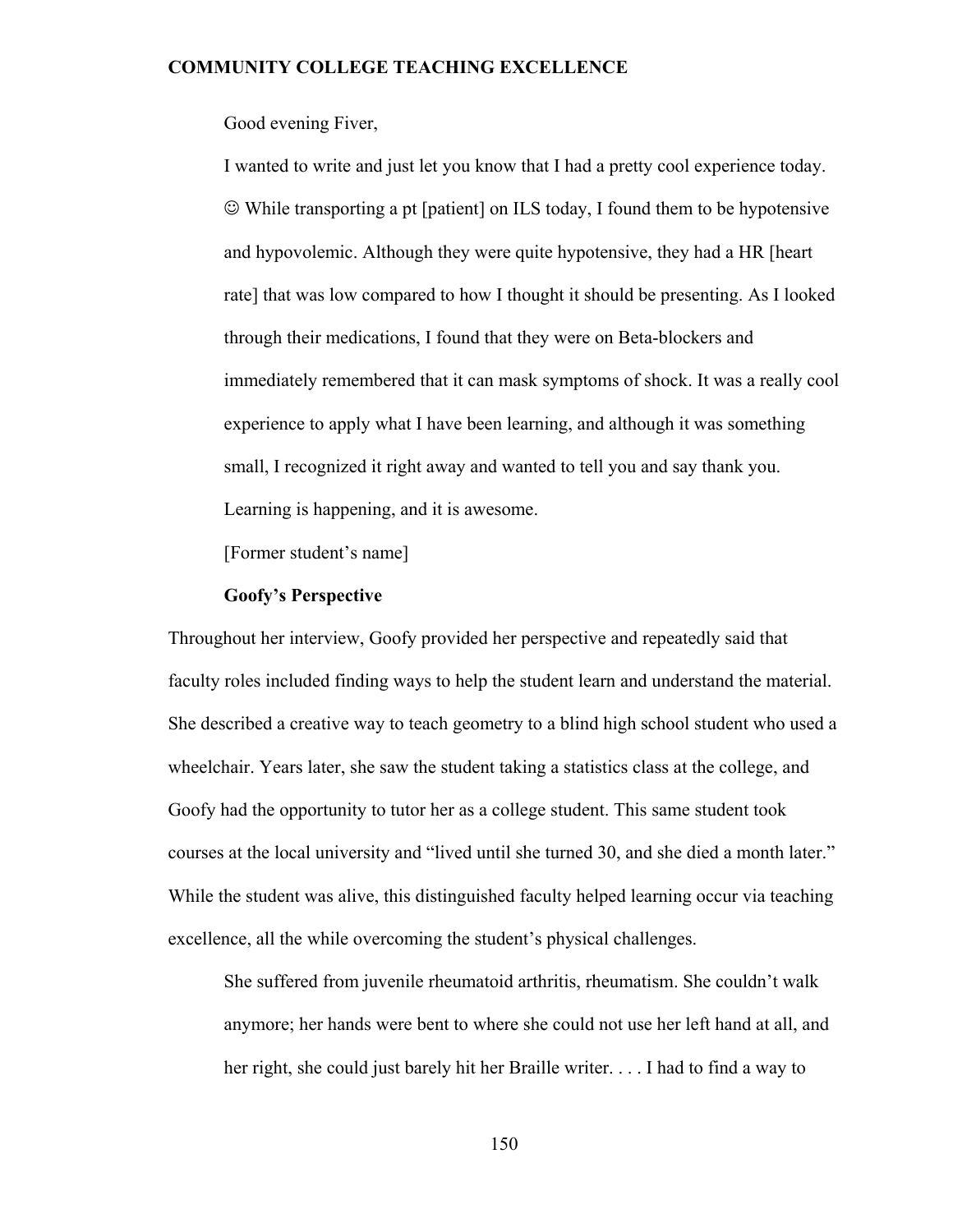work with her because she was in my geometry class. . . . So I taught in groups; I did a lot of teaming, and I put her in a group where the girls knew her. Everything had to be explained to her; she had to process it in her own brain; and then she would tell you what to draw for her or what to write for her; and this is how we worked in class. . . . We would do things like for graphing; we got a tag board; I drew the grid and used Elmer's glue to make the axis so she could feel the axis with her hand. Her mom and I got together. We did the grid, and we poked dots so she could feel the holes so she would count over, and if she wanted the point, she could feel and tell us, "Put a pin there." And we'd put a pin or a tack, and then we'd get a pipe cleaner so she could feel the line. So everything had become more hands-on, and I had to figure out how to do it.

#### **Marie's Perspective**

During her interview, Marie shared her perspective and her stories of students who attained their GED and continued to achieve degrees at higher levels. Often, students drop out of school simply because they are bored. One student in particular was a Navajo woman who was living on the streets at the age of 15 and was eating prairie dog. Her mother and father were alcoholics, and she and 15 other children were raised by her grandmother. She was fluent in Navajo, married a man of Mexican descent, and became fluent in Spanish. She obtained her GED. This student soon after having a baby phoned Marie from the hospital because she had no one else to call. Marie recalls "encouraging her to become a teacher because she enjoyed helping the other students in our GED classroom and because she was trilingual." Over time, she did just that; she now teaches elementary school on the reservation where she grew up.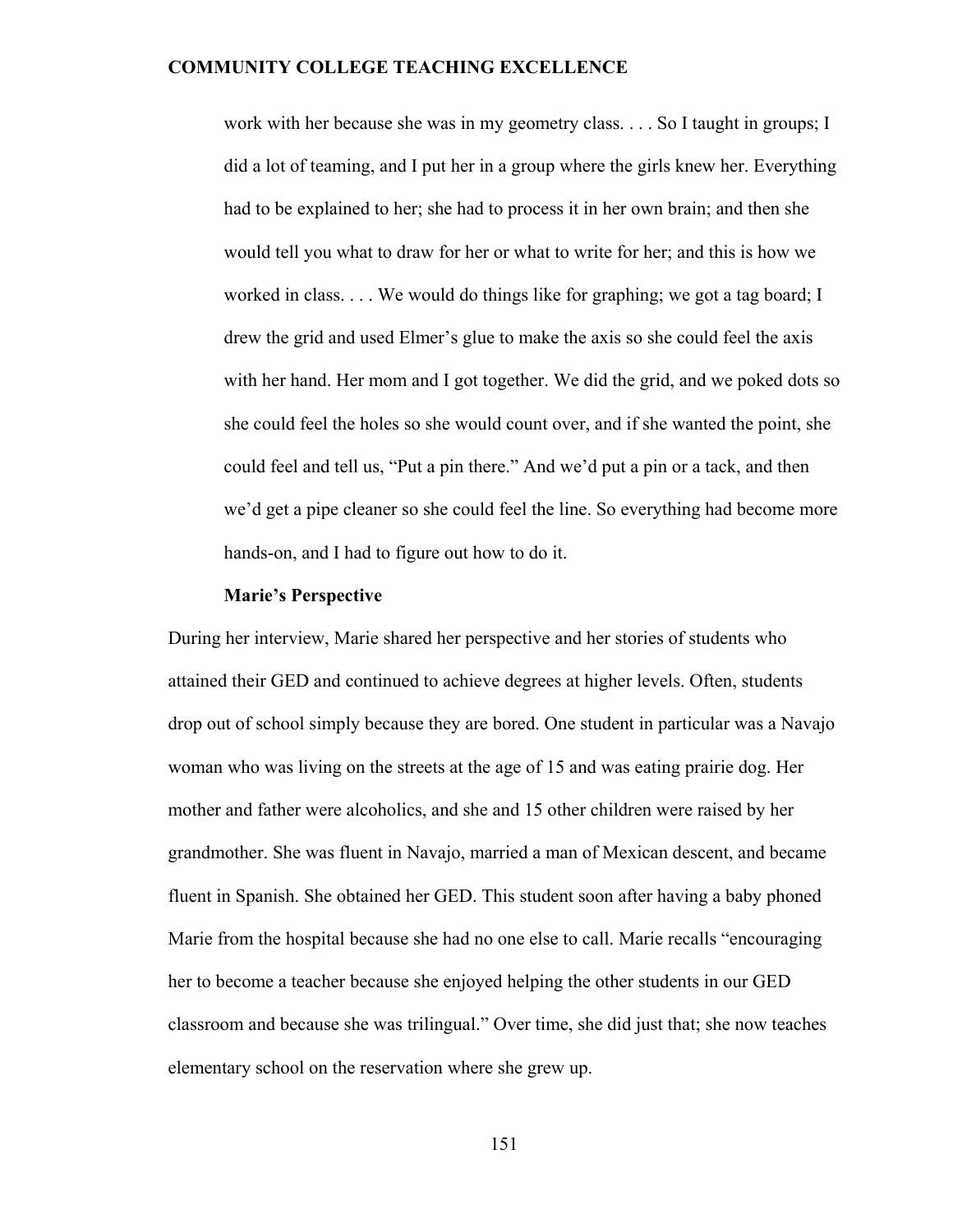#### **Mr. K's Perspective**

In Mr. K's interview he shared his perspective, he said he drills into his students the value of education:

In two years, you can move yourself and your family to another level. You can be moved from a place where you are a person or a family who needs help to a family who is independent, and they are able to help others--to help in building our American dream and to be a person and a family who is not a burden on the system. On the contrary, on the opposite, you are a person or family who are helping more people around you. I also keep talking to them [the students], if they have kids, how they should always encourage their kids to learn more and to use opportunities that are available all over.

Mr. K told me that he once received an email that "almost made me cry when I read it" from a former student from five or six years past. Mr. K said he felt valued because he was able "to help one person and one family move to a good level, to a place where they are producers in this community, in society." Those kind words had a profound impact on this distinguished faculty member. The memo read something like this:

Dear Mr. K,

My name is so and so. I was your student in Math 930. I am proud to convey to you that I earned my bachelor's degree in mathematics, and I am very happy and very proud, and there are a few people who helped me to achieve that goal, and you were one of them. And I wanted you to know that whatever you told me did influence me positively, and the fruit of it is already here. I am now a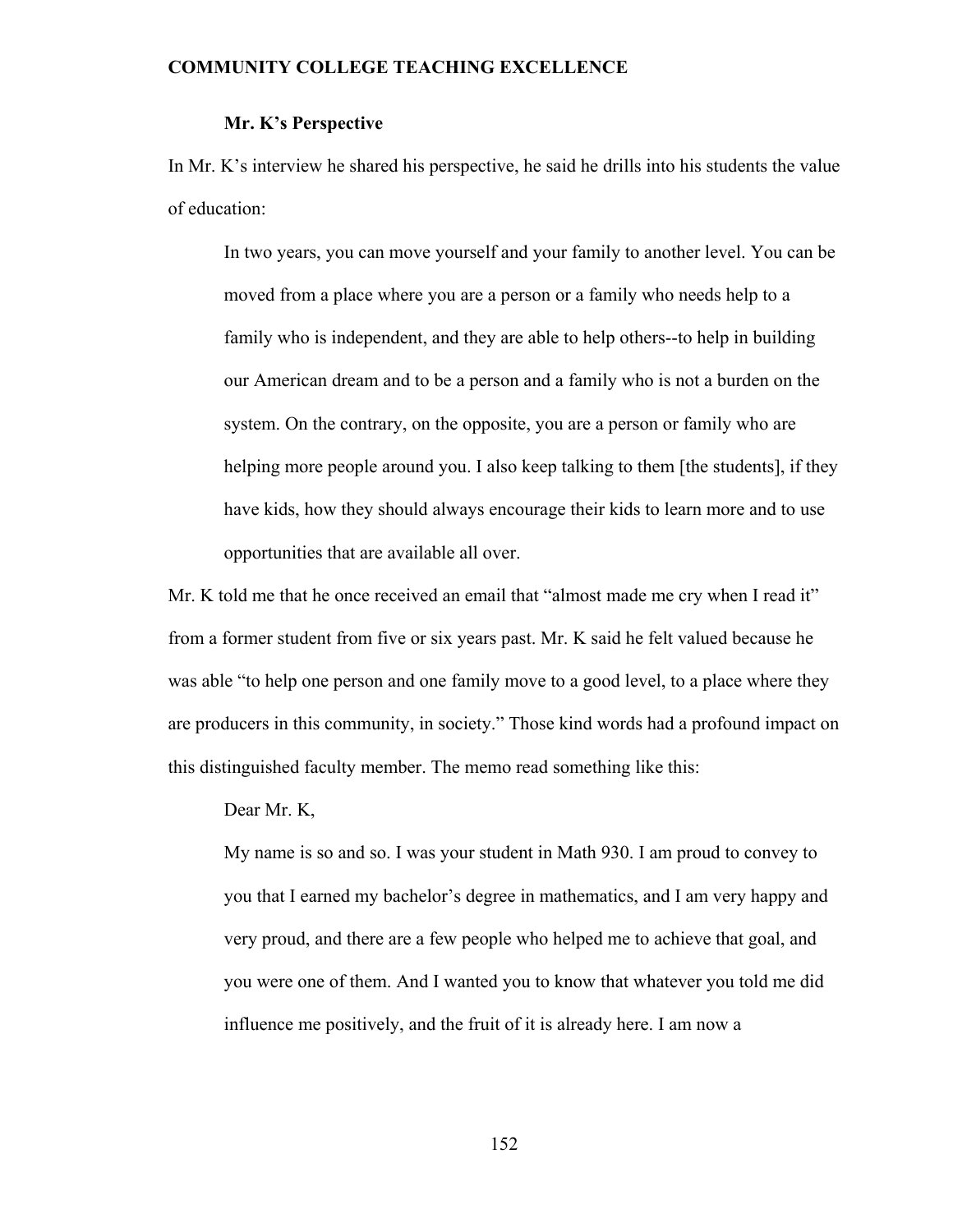mathematics teacher in a middle school, thanks to you and all of these people around me. Without you and your help, I couldn't be here.

#### **Nancy's Perspective**

Nancy, in her application, shared her perspective and wrote that her support for student success included meeting with students who are failing, discussing graduation and job postings in class, serving as a liaison by working with local CPA firms to place students during tax season, collaborating with a state chapter of the Society of Certified Public Accountants to obtain mentors for the students, and helping students build a network of professional contacts.

 Students often come to the college, she said, to "get just their 30 hours of accounting and business law, and that qualifies them to then sit for the CPA exam." During her interview, she said she helped some of her students gain long-term success by recalling:

One of the things that as an instructor you always love to hear is when I get emails from someone who has now passed the CPA exam, and it's really cool because I know I played a very small part of that, but it's awesome that they have now really succeeded and are on the career path that they really want to be on. It's also really cool. I do a lot of recommendations for students, job recommendations, and when they email me back, and they're all excited because they've gotten this job. And it's exactly what they wanted, and it's just fun to celebrate with them on their successes. And so that's always the fun part.

During the focus group discussion, Nancy perceived teaching excellence in her accounting course by stating that she volunteers and asks that students volunteer to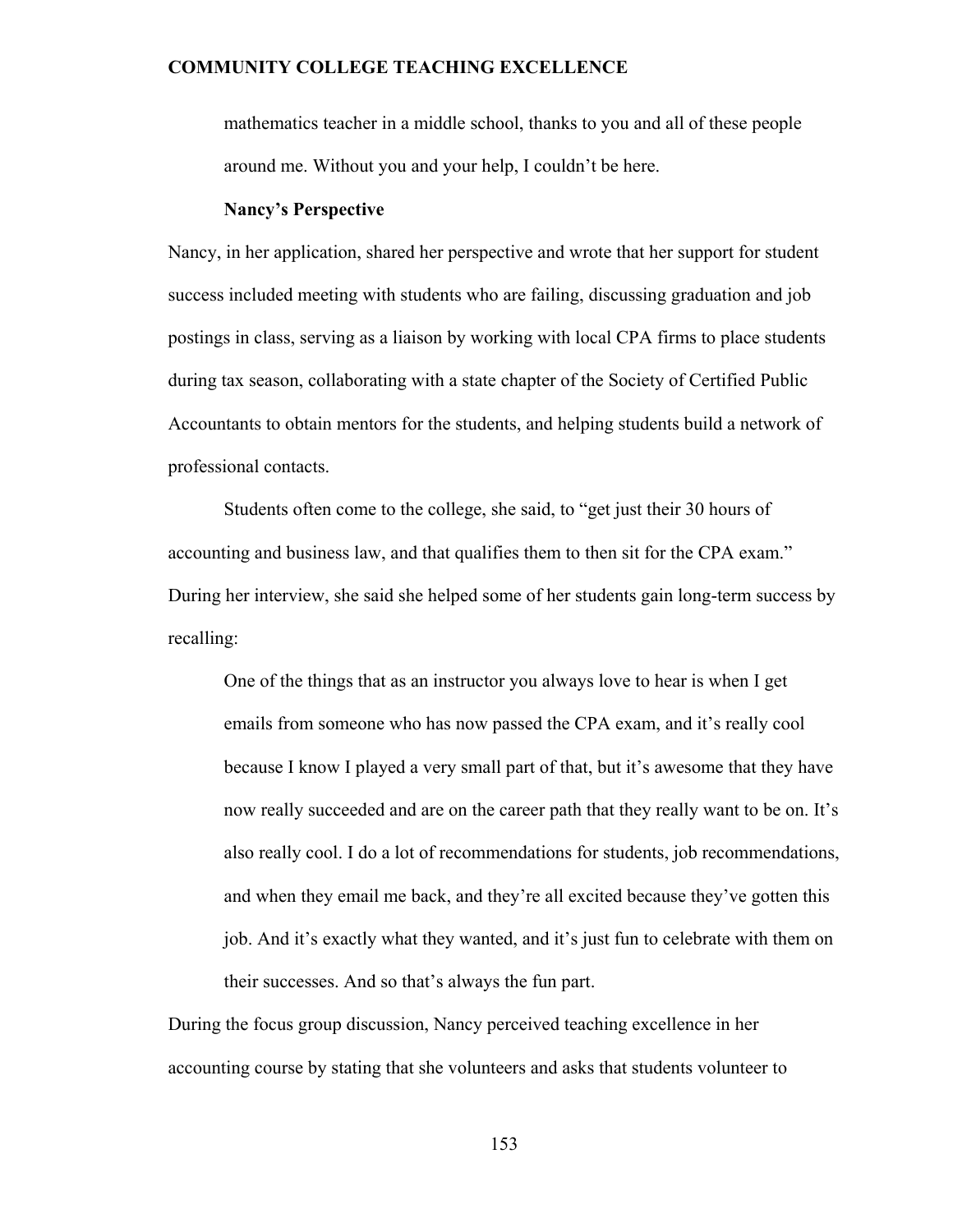prepare taxes for members of the community's low-income population through a Tax Help program offered by the college. She works alongside her students. At times, the students may have questions that she is unable to answer so she helps them navigate the Internal Revenue Service (IRS) website to find answers. She said this practice demonstrates the continual learning that is necessary to keep up with tax laws that change regularly.

# **Professor X's Perspective**

During his interview, Professor X provided a teaching excellence practice in his science classes based on his perspective. He said:

One of the issues that will frequently come up is they'll [the students] have a family member who has some kind of a disease or they're taking care of a family member. Maybe they may even have something, and they'll start asking questions. And I actually freely encourage that because it applies what they're learning to their lives, and I think that what makes education important is that you have to be able to make it apply to their life in some way.

During the interview, Professor X said he attended a recent graduation ceremony and got goose bumps because many of his students were graduating. He saw more students graduating that year in the nursing program who have repeated classes with him or took multiple classes, such as introduction to biology, anatomy, and physiology courses, he said. He asked that his students keep in touch with him beyond graduation and noted, "Who knows, I'll get some of my own students taking care of me." Furthermore, during Professor X's focus group, he said that one of his students was accepted by a chiropractic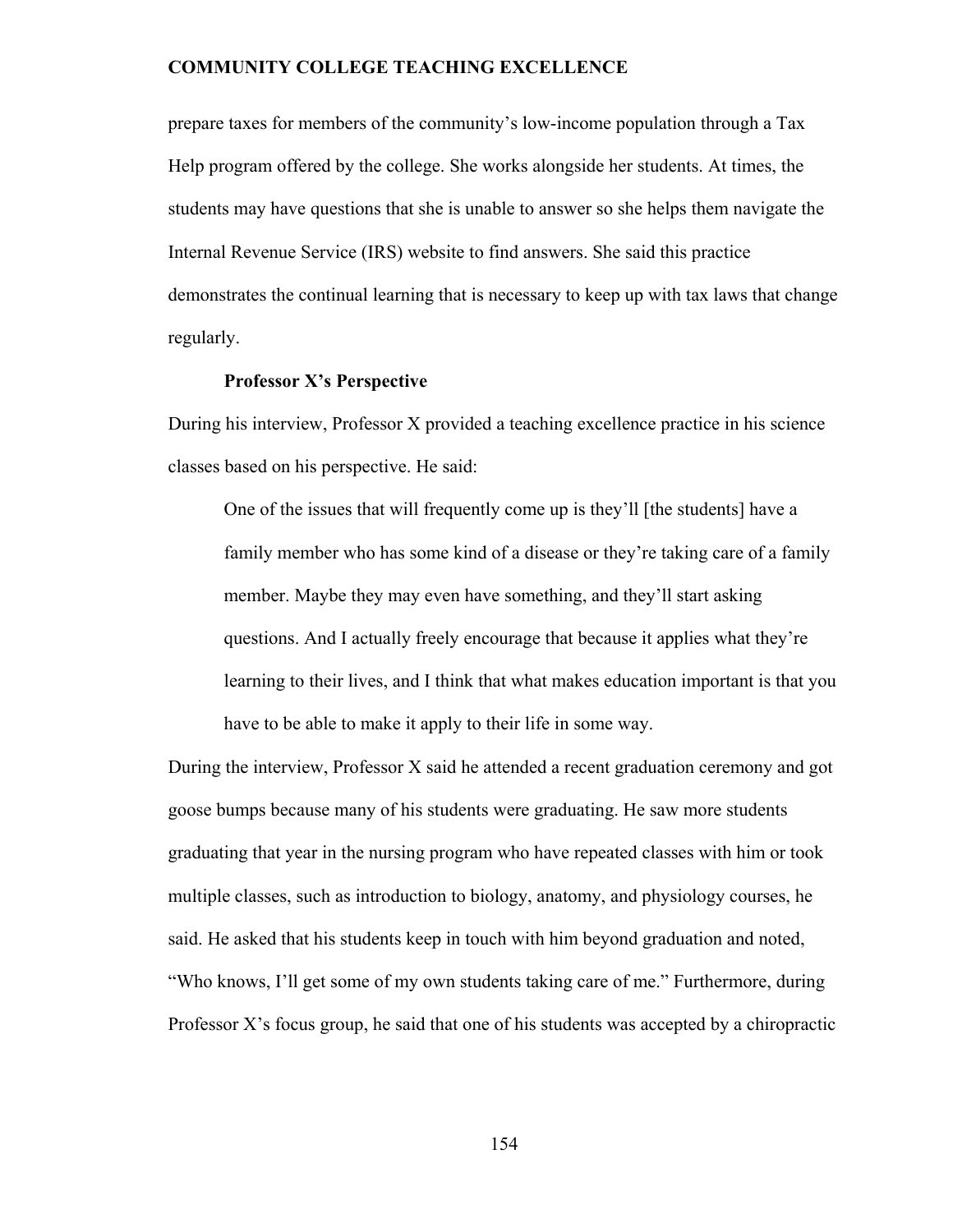college in Washington state and that Professor X had committed to be one of this student's first patients when he opened his own chiropractic business.

 Professor X also said that many of his students have continued their educational careers through medical school or have participated in graduate-level biomedical research. One student moved cross-country to Boston and later contacted Professor X via email to say her work was being published. The student also thanked him for his teaching. "Those are the kind of stories that you really love to hear where people are taking some of the things that you've taught, and they're trying to apply it" to real-world practice, he said.

#### **W.F. Godot's Perspective**

During the interview, W.F. Godot said he perceives that his teaching and encouragement positively impacts student success. To be a licensed surveyor, one needs a four-year degree in surveying, and few places around the country offer such a program. The college has an agreement with a state university for a two-year degree at the college, and then the student transfers to the university program. W.F. Godot described a student who wanted to become a licensed surveyor.

He was having a lot of trouble. He understood surveying, loved surveying, but the calculus, that abstract stuff, to him was difficult, and he, of course, put that off 'til the end. We had developed a really good rapport. One semester, I got him a job and so he could earn a little money and things like that, so we have a very good relationship. And he said, "I'm going to do this." And I would encourage him, and we'd meet and talk and email and stuff like this. He got into the last semester with the physics and the calculus, and he was having a lot of trouble. He got really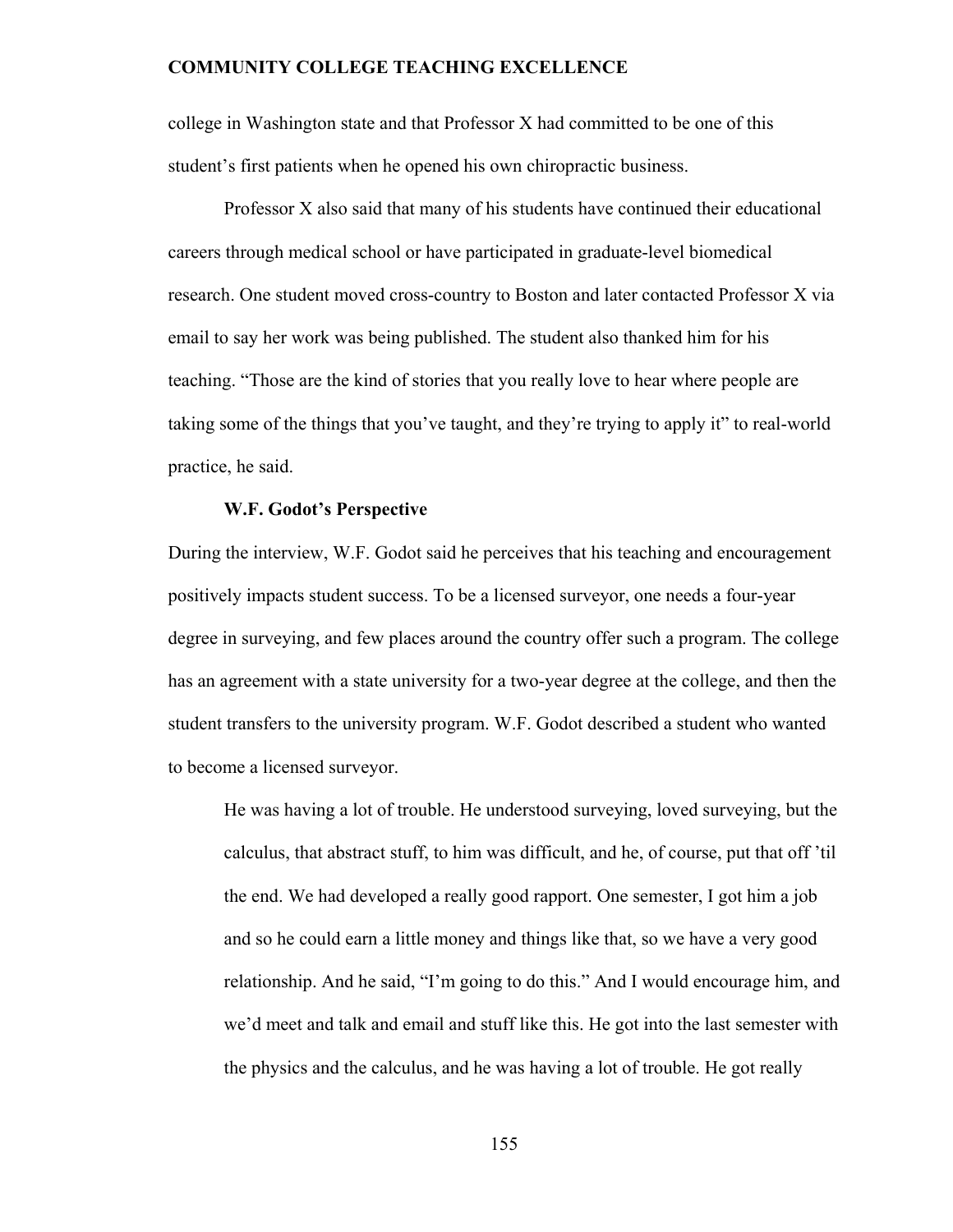discouraged. And I would talk to him. I didn't have him in any classes at the time, but I kept encouraging him, and I'd run into him. And I knew he was going to take the test so I'd email him before and say, "Good luck on that test. I know you're going to do great," and I'd see him, and he'd say, "I did terrible; I flunked it!" So I made him hang in there, hang in there, hang in there. And so he ended up barely passing it, and he thought he didn't get his degree. I looked into it and found out that he did. There was nobody to tell him. So he'd gone back to Alaska; his family is up there. I don't remember if I called him or emailed him and said, "Hey, you know what? You've graduated, and I'm very proud of you!" He called me back, and he's all excited and his family's all excited, so it was just wonderful, but I really kept after him for a couple of years. And now he's just thrilled and on top of the world. He's going to go down to the local university in the fall to start his bachelor's degree. He's our first graduate!

These examples provided by the perceptions of distinguished faculty are a few that depict the impact that teaching excellence at a community college can have on improving student lives, family lives, and ultimately contributing toward economic prosperity. These students, through education, ultimately end up serving the community in their chosen professions.

# **Synopsis -- Community College Teaching Excellence: A Distinguished Faculty Perspective**

The following summary is based on the research results of the contributions of what these distinguished faculty perceived as teaching excellence in a community college setting.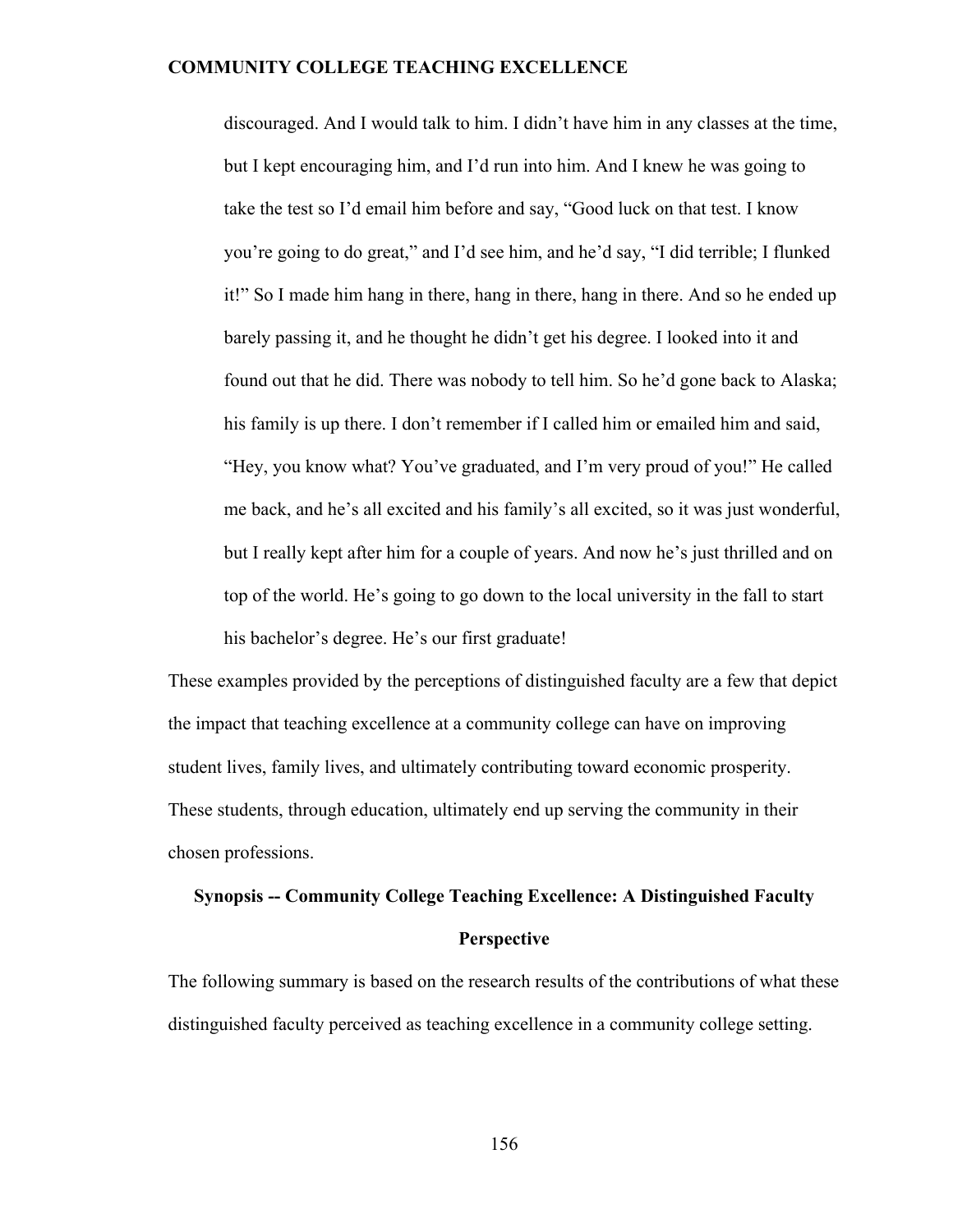#### **Authentically Connect with the Intent to Establish Trust**

Nine faculty provided perspective and content to support excellence in teaching as authentically connecting to students with the intent to establish trust in the learning environment. I consolidated the emergent themes: connect, trust, resourcefulness, sharing personal experiences, caring, and appreciation for students.

These faculty went beyond getting to know more than just the students' names. They knew the students at a deeper level, starting out by learning individual names and dedicating time for one-on-one interactions, for expressing care and appreciation about the student's well-being by learning more about who the student is that represents the whole human, by creating a sense of belonging in learning spaces, by sharing personal experiences as part of the learning environment, by learning more about the student's individual learning styles, and by applying excellence in teaching practices that are individualized.

These faculty perceive they build and enhance trust so that the environment is open, welcoming, and supportive for the student to share both successes and challenges, thus minimizing the students' fear of learning. The ability to authentically connect with the students created a trusting learning environment that supported a more relaxed classroom, encouraged students to ask more questions, and increased interaction in the classroom.

 Another excellence in teaching theme that the data collection revealed based on distinguished faculty perspectives was that these participants aided students when students encountered challenges in learning the material or just in the challenge of daily life that may negatively influence their learning or prevent them from learning. These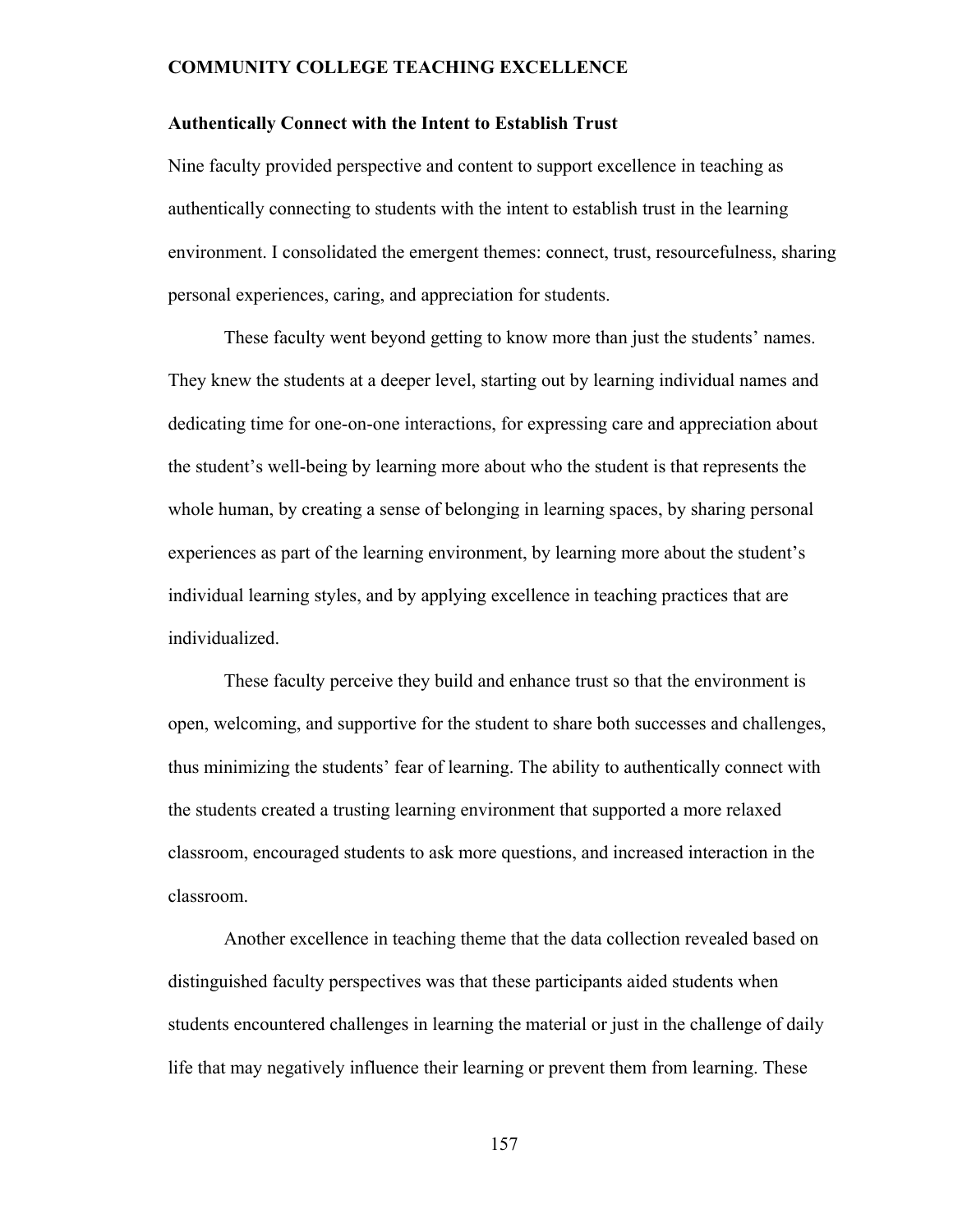faculty provided resources or access to resources (tutoring, achievement coaches, scholarship information, recommendations, and job opportunities) for students to resolve short-term challenges and to focus on long-term learning successes while maintaining academic rigor. These distinguished faculty perceive they encouraged students to persevere and overcome challenges, allowing them to stay focused on creating solutions and learning from the experiences they encountered.

Interestingly, these distinguished faculty said they are not egocentric in the learning environment. It is essential, according to these faculty perspectives, to be student centric, focused on helping students learn and solve life's challenges with the intent of continuously growing and developing both the students and themselves.

#### **Embrace Diversity**

Eight faculty provided in their interviews their perspectives on the importance of embracing diversity in a community college setting after describing the diverse population in their classrooms. The distinguished faculty perceive it is essential for teaching excellence to embrace the diverse student population and use it as a rich opportunity to challenge diverse thinking. These faculty perceive that community college students are truly in college to learn, and the faculty recognized that they have a responsibility to teach regardless of the barriers the students face that can hinder their learning. These faculty provided perspective on the essential need to create an inclusive environment in which students feel a sense of belonging in a learning environment.

The faculty strived to satisfy student needs similar to that of Maslow's hierarchy of needs: physiological; safety; social, belongingness, and love; esteem; and selfactualization (DuBrin, 2011). These faculty perceived that students must have the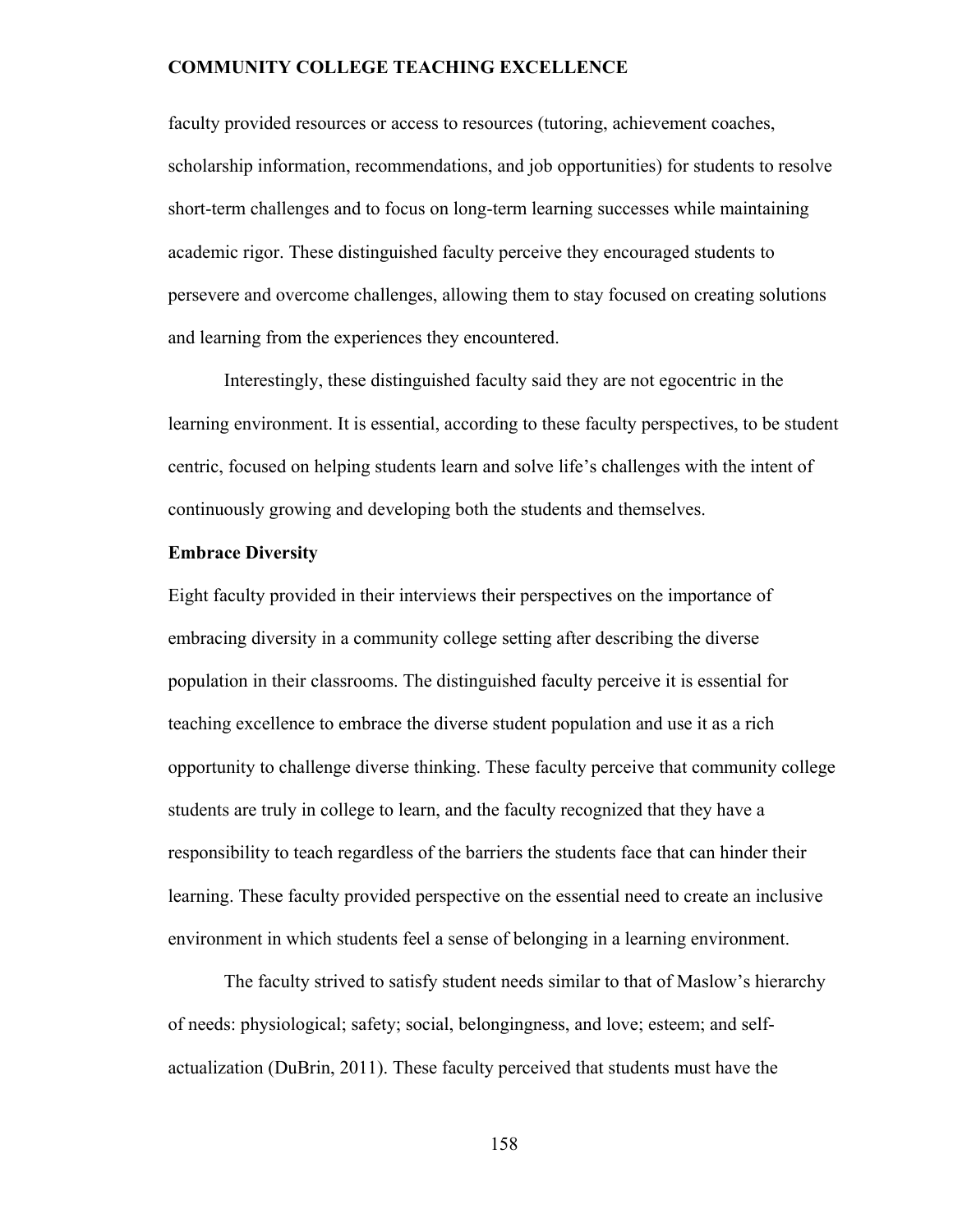resources available to help satisfy their physiological needs through the use of resources, such as scholarships that will help them overcome short-term obstacles that may hinder their learning. According to these faculty perspectives, then they were able to create a safe environment for the students to feel free to express themselves and to investigate and be curious about the learning taking place. Then these faculty, according to their perspective, can create the environment where students are integral to the learning environment and feel a sense of belonging. Embracing diversity allows students to focus on improving self-esteem and to aim for achieving self-fulfillment and personal development as a result of learning, all essential factors of the hierarchy of needs that explains human motivation, according to Abraham H. Maslow.

### **Activate High Expectations and Encourage Excellence**

The next element in the AEACSA Model was to activate high expectations and encourage excellence. I was able to merge high expectations and excellence themes into this category. The data revealed, according to eight distinguished faculty perspectives, faculty must provide clear expectations, along with well-defined learning objectives, as part of the learning process in order for teaching to be effective.

 These faculty gauged students' progress with a variety of assessment tools to ensure that expectations and learning objectives were met. The data showed that distinguished faculty perceived excellence in teaching practice was to activate high expectations and encourage excellence in the classroom, including expecting students to move past obstacles, overcome challenges, and resolve problems through enriching the learning experience, encouraging excellence, and establishing a clear path to learning.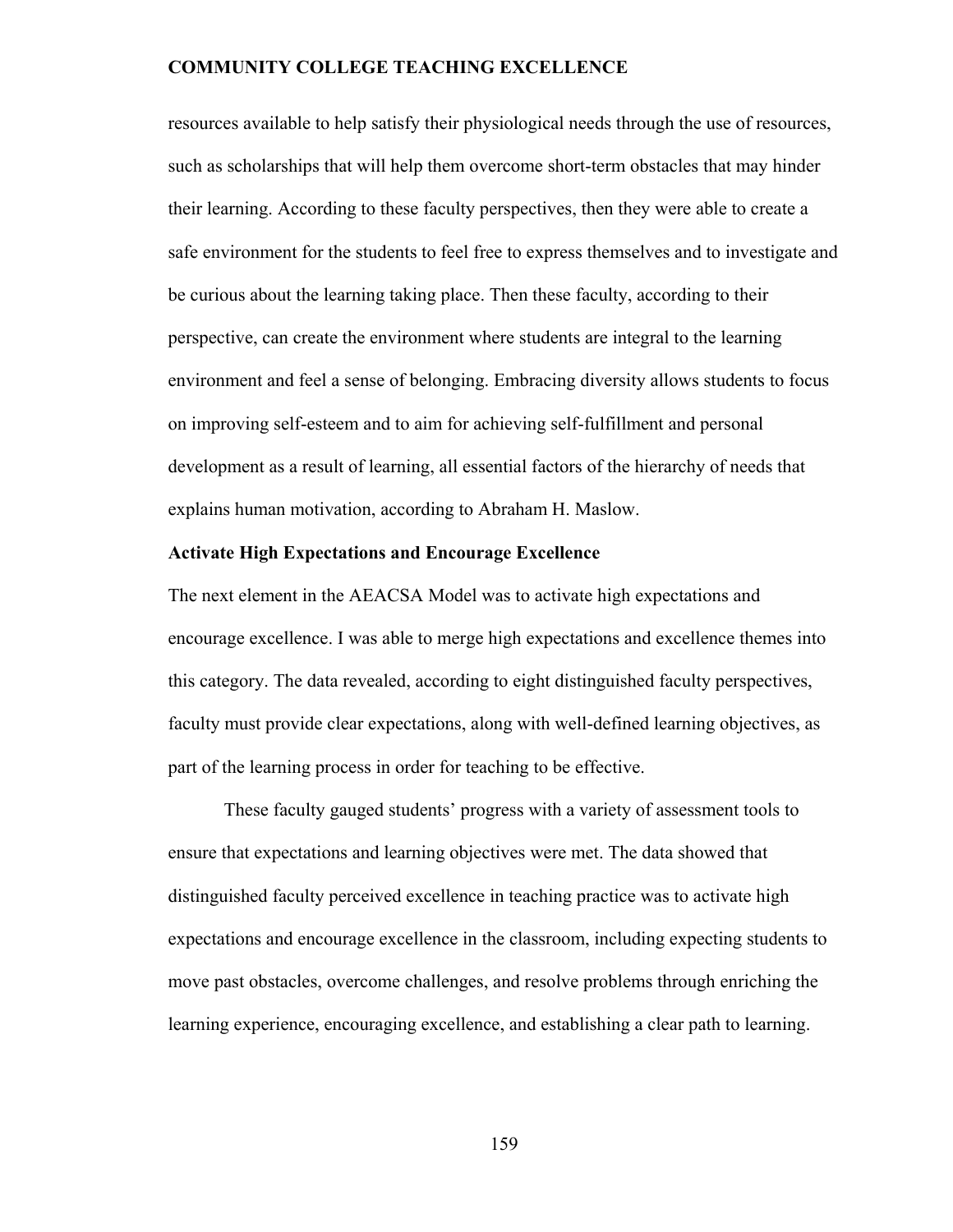Faculty raised the bar for student expectations and pushed them to the next level; once achieved, the faculty continued to raise the bar in increments that students could achieve. These distinguished faculty said they provided constant feedback to encourage continuous growth. Sharing compliments with students provides feedback that encourages them; however, constructive criticism is necessary to learn from mistakes. These faculty stated that they do not lower standards of achievement; rather, they assess and modify their teaching strategies and approaches to meet the students at their level. These faculty explained that they allow students to fail in order to learn lessons that are meaningful; however, faculty emphasized the need for students to move forward from failure and continue to focus on achieving excellence. These faculty implied that failure is not a negative and means that there is something left to be learned.

These distinguished faculty perceive that the student will rise to the level of expectation of the faculty and will remain focused on the fact that the student is enrolled in college to improve their life. These faculty stated they accept responsibility and felt pride for being faculty with high expectations of their students.

### **Cultivate a Passion for Learning**

Eight distinguished faculty perceived that they must cultivate a passion for learning by creating a zealous environment that encourages and supports intellectual curiosity. I was able to combine themes that I thought were common in the responses: enthusiasm, passion, continuous learning, and lifelong learning.

These faculty stated they use a variety of modalities, such as lectures, videos, music, poetry, real-world experiences, written and text assignments, team activities, experiential learning, and others strategies that activate a variety of learning abilities.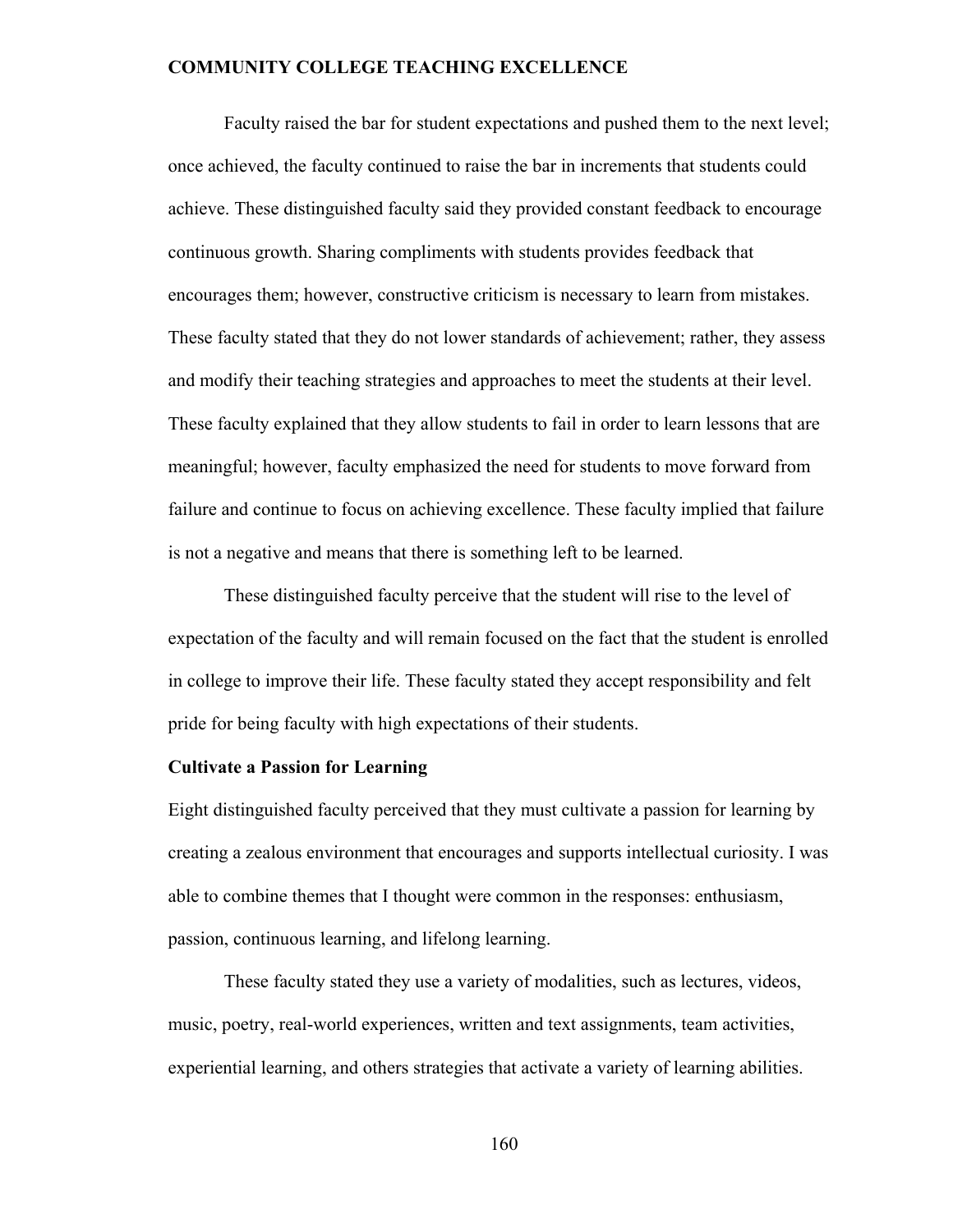These faculty stated that they arouse emotion in students. They encouraged students to think differently about complexities and to learn how to learn, rather than focusing on students' ability only to regurgitate or memorize information.

Faculty perceive that they create an awareness that the demands of the workplace change rapidly and accentuated to the students that they must be adaptable to the skills needed in order to be marketable and to provide high-value work to employers. These distinguished faculty stated that they realize the need to teach current knowledge for students to be relevant and valuable in today's workplace, and the faculty provided specific examples of how they keep current in their field of expertise supports this realization.

Faculty deepened their own knowledge of the subject matter they teach. They do so by reading books, articles, newsletters, research publications; holding seats on national boards; and utilizing professional associations' resources. According to these distinguished faculty perspectives, they expand their knowledge base and improve their teaching methods by collaborating, learning, and sharing excellence in teaching practices with other faculty, locally and nationwide; changing the courses they teach frequently, based on learning experiences; soliciting feedback from students and peers; participating in curriculum development; and utilizing assessment tools to understand the teaching taking place in the classroom in order to make adjustments when necessary.

Faculty said they perceived the danger of becoming comfortable or complacent in teaching and recognized the importance of reflecting upon their own teaching practices often so that they can improve the content or method of teaching to benefit the students' individual learning.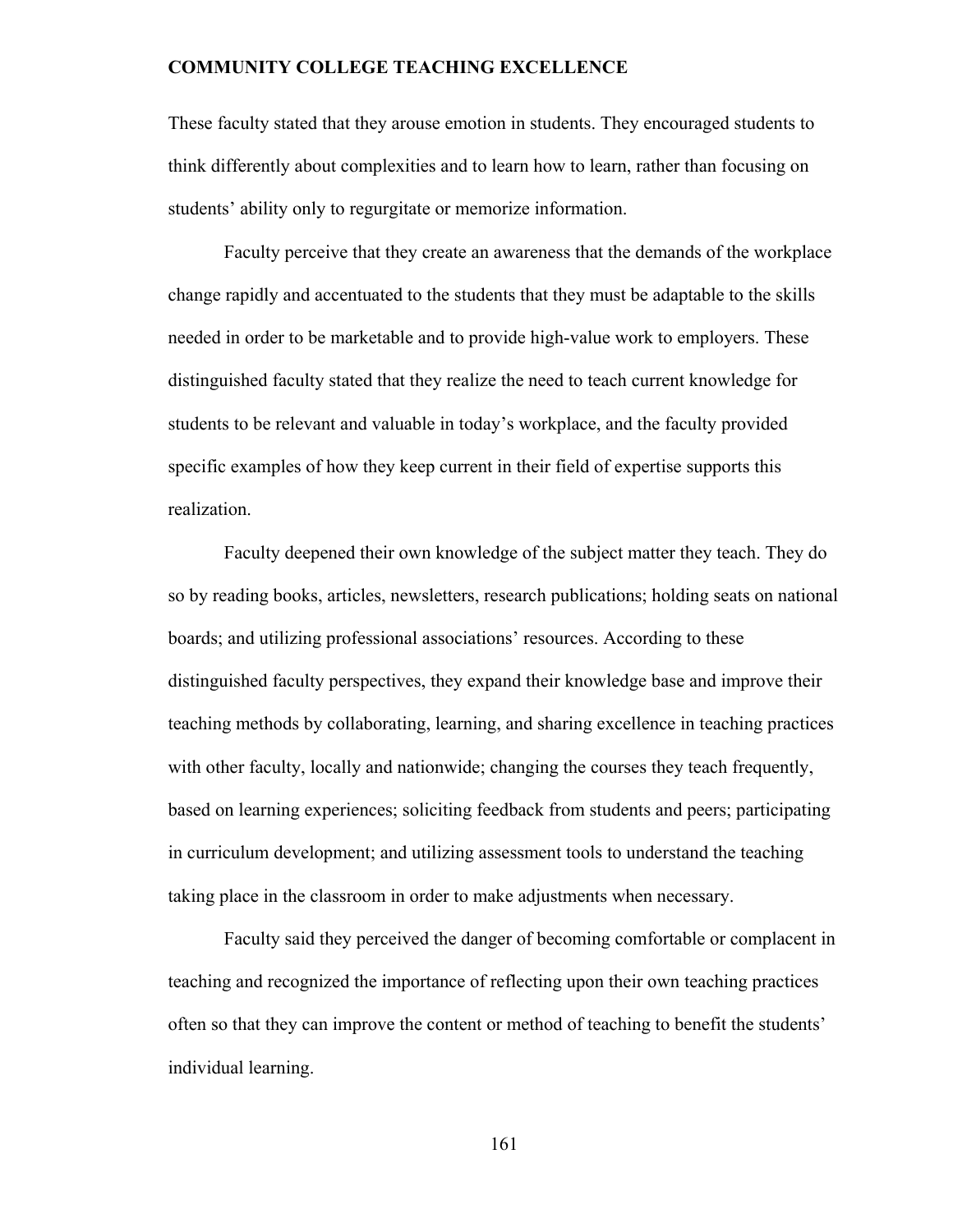#### **Strengthen Confidence in their Ability to Learn**

According to the perceptions of eight distinguished faculty, excellence in teaching includes strengthening the students' confidence in their ability to learn, which is a practice that was repeated and that created a learning experience for the students to make mistakes; to arrive at solutions on their own; and demonstrates to the students that they can learn. I was determined common themes I could consolidate based on the similarities: confidence, conquer fear, failure, managing complex tasks by accomplishing small tasks, and problem solving.

Answers are not provided until after the student struggles or grapples with the problem at hand and then arrives at their own alternatives or solutions. When students resolve issues on their own, they realize their potential, their confidence increases, and therefore their self-esteem is boosted. These faculty perceive that it is their role to create safe environments where students can try, make mistakes, receive feedback, and try again; until, they achieve success. When a student succeeds after multiple tries, their confidence in their ability to learn improves.

 Excellence in teaching, from a distinguished faculty perspective, includes a faculty's ability to break down difficult assignments into manageable tasks for the students to increase their confidence level as they tackle the smaller tasks at the onset of the assignment. A strategy used by these faculty included providing three feedback comments that are positive, followed by one element that can be changed or improved upon. Other teaching excellence strategies that supported this element of the AEACSA Model were that faculty perceive that the students can learn by helping the students minimize their fear in learning; increase intellectual curiosity; and encourage students to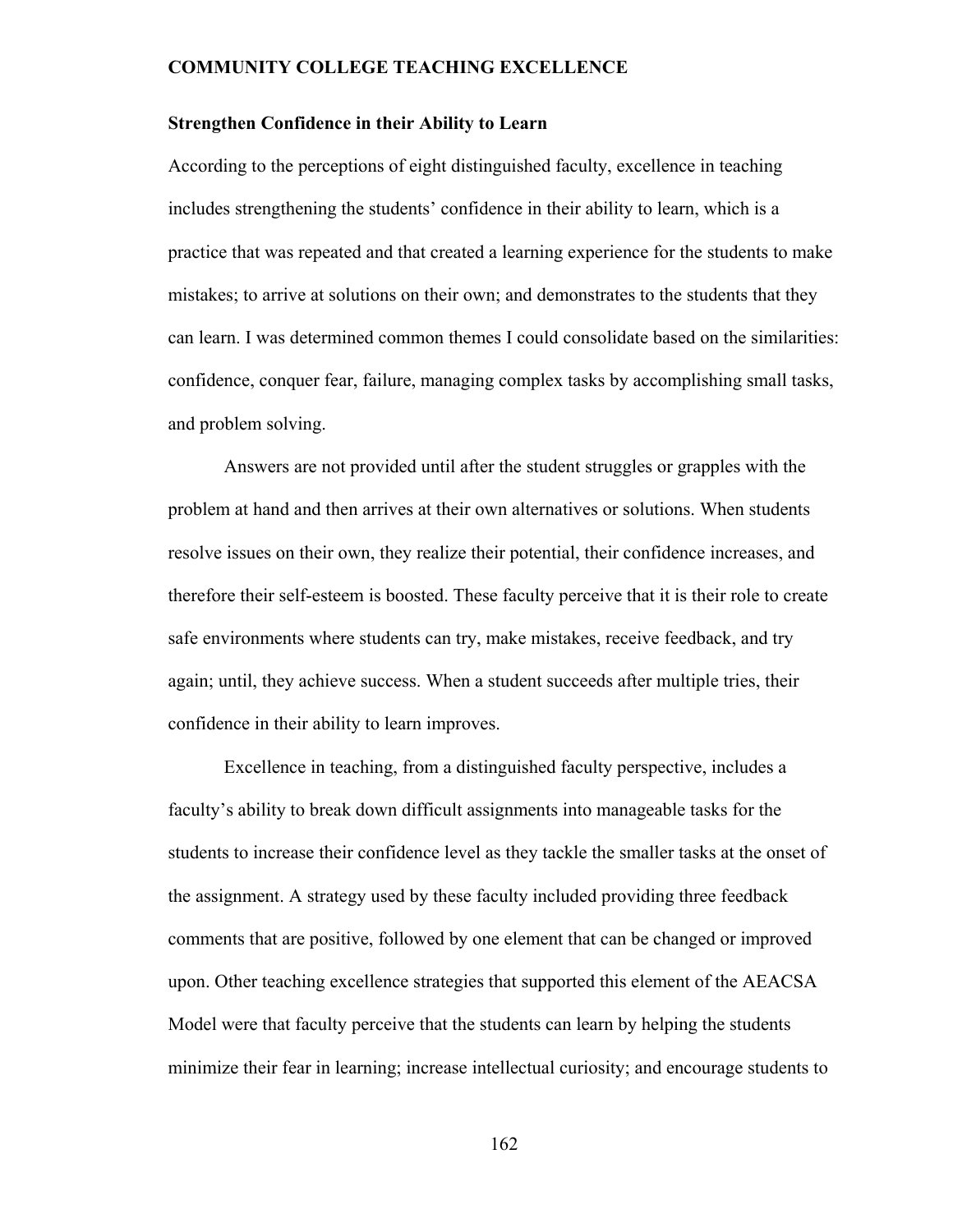take chances. These faculty stated that they challenge students to change their mindsets and replace their former ways of thinking with new ways of thinking as their perspectives about life broaden.

#### **Apply Theory to Real World**

The participants in this study perceived it was crucial to modernize their teaching content, which includes teaching relevant technologies. I was able to combine the themes: theory to real world, relevance, and employer partnerships to this category, apply theory to real world.

It also is essential to establish relationships with employers in an effort to understand the needs, both hard skills and soft skills, of employers, and to incorporate those needs into their teaching curriculum. In addition to distinguished faculty partnering with employers to understand the needs, faculty obtained feedback from employers, which from their perspective adds value to the learning that takes place in the classroom in preparing students for the modern workplace. Excellence in teaching, according to these distinguished faculty perspectives, included frequent contact with employers through business advisory groups, employer visits, and employer outreach activities. Faculty collaborated with employers to provide apprenticeships, internships, and employer visits in which the students participated.

 Faculty said that they actively sought opportunities to learn about state and national exam requirements in order to better prepare students to pass these assessments to enhance their opportunities for employment. According to these distinguished faculty perspectives, it was essential to attempt to be ahead of the curve, learning changes that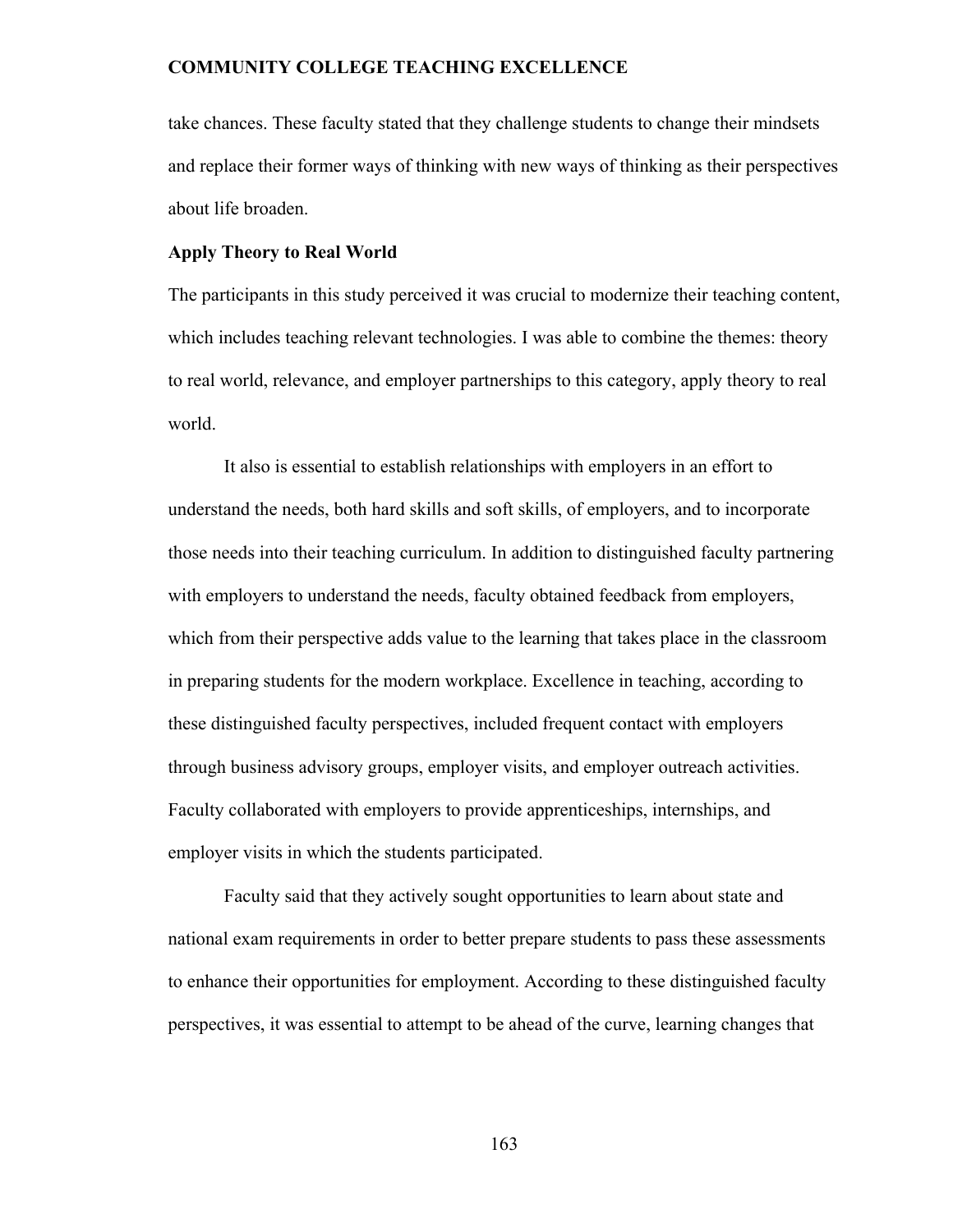occur at the state and national levels and preparing students as early as possible for those upcoming changes before mandates are established.

 Faculty, from their perspective, provided examples of how they created real-world problems that students could relate to and to which students could apply learning. Realworld issues were generated in daily problem solving, financial planning, and budgeting activities to relate to course content that students experience in their own lives. Faculty stated that they provided experiential learning activities by exposing students to learning events outside the classroom environment, such as enhancing the syllabi with opportunities to attend cultural events. According to these faculty perspectives, it is essential to help students relate subject matter to events that occur at the time of teaching to enhance the students' ability to apply real-life application to the issue at hand; this includes ethical dilemmas that challenge the students' way of thinking.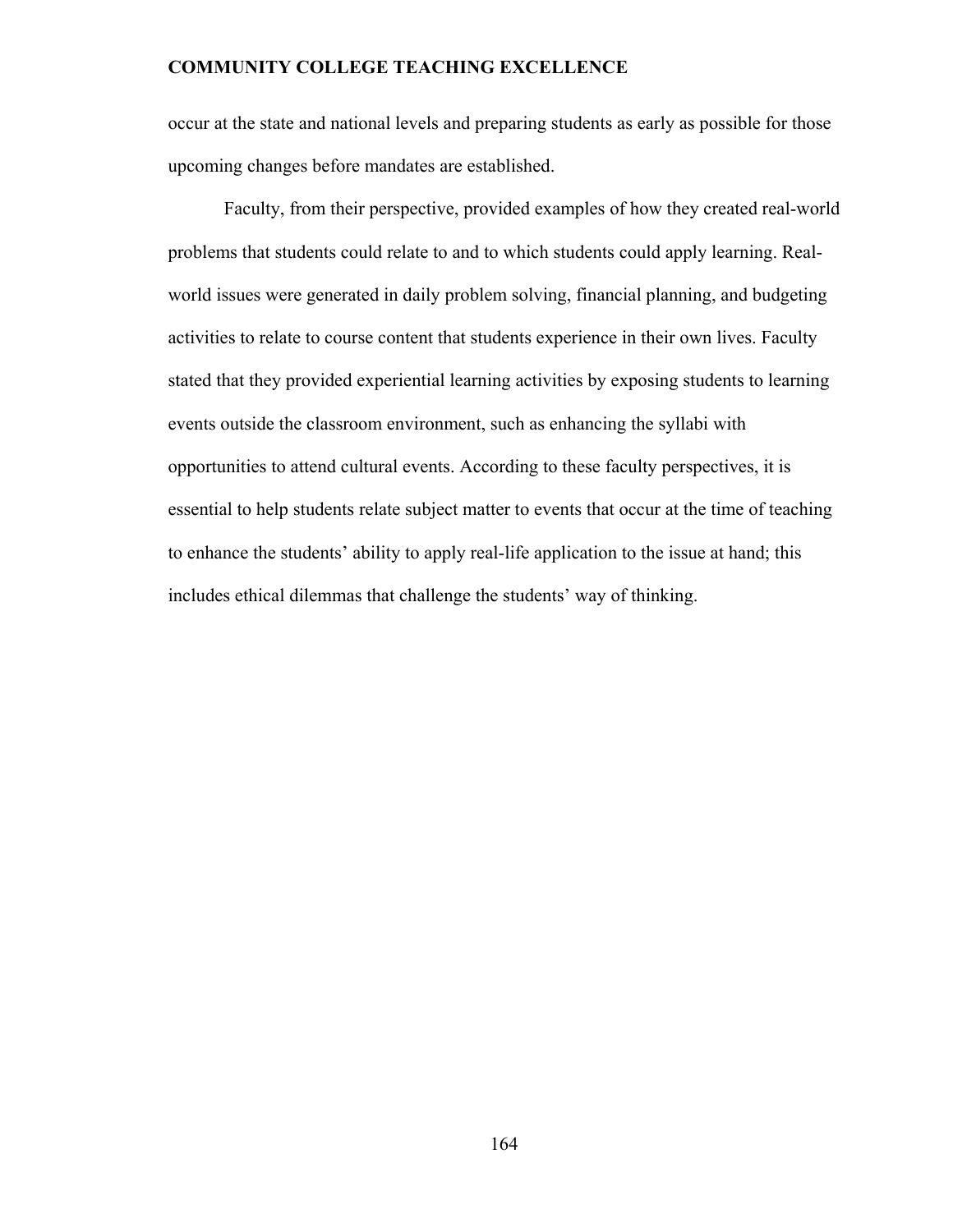### **Chapter 5**

*"Who dares to teach must never cease to learn." ~~John Cotton Dana* 

#### **Summary of Preceding Chapters**

Chapter 1 provided an introduction to the research study and included the background, need for this study, purpose, rationale, scope, and introduced the overarching research question to answer in this study that eventually was modified to highlight that this study's focus was based solely on distinguished faculty perspectives of teaching excellence. Chapter 2 presented a comprehensive review of the literature relevant to this study. Although the literature review was thorough, it was not meant to be all encompassing. Chapter 3 discussed the research design and methods employed, including the demographic survey, applications submitted, semistructured interviews and focus groups, and the positionality of the researcher.

Chapter 4 presented the findings gathered from the data collection and introduced a potential model to consider for teaching excellence. This chapter provided this instrumental case study's rich, in-depth data that focused on the perspectives of distinguished faculty who pursue excellence in teaching at a community college. These cases were developed through careful examination and analysis of data collected.

Two figures are important in this dissertation, The Value of Community College Excellence in Teaching (Figure 1, p. 21) and The AEACSA Model (Figure 4, p. 140). Faculty provided perspective through anecdotal evidence and through their students' stories that were shared with distinguished faculty, all of which support the conceptual framework discussed in Chapter 1, The Value of Community College Excellence in Teaching. Chapter 4 reported the comments that the distinguished faculty perceived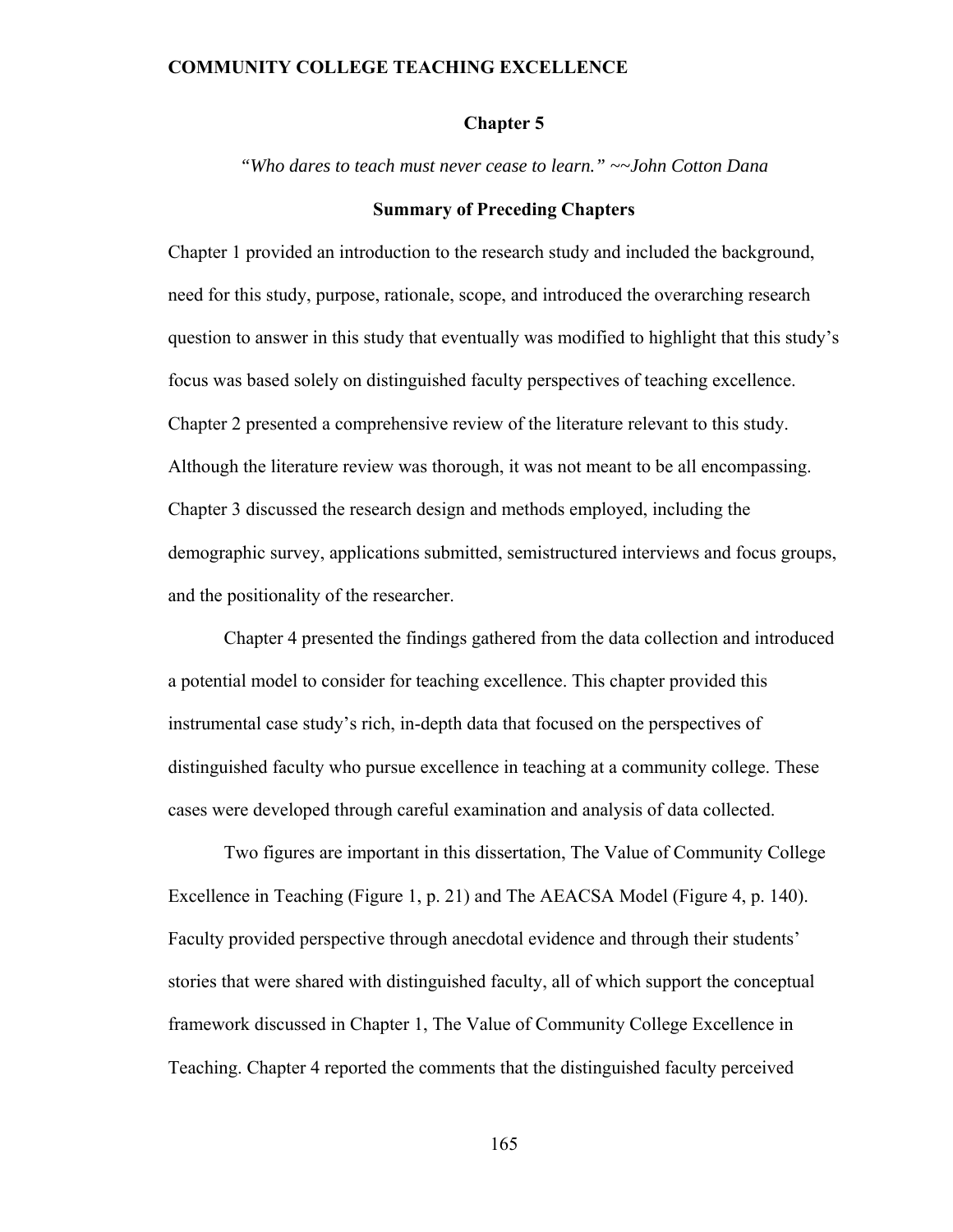regarding excellence in community college and identified the emergent themes that materialized from the data collection and analyzation that suggested a potential model to consider for Community College Teaching Excellence: A Distinguished Faculty Perspective, The AEACSA Model. Based on the perspectives of these faculty, community college faculty who are committed to excellence in teaching at a community college have the potential to influence the success of students, both short term and long term, by applying a proposed model, The AEACSA Model: Their journey would start at the core, connect with students with an intent to establish trust, activate high expectations and encourage excellence in the learning environment, strengthen each student's confidence in one's ability to learn, cultivate a passion for lifelong learning, and apply theory to real-life situations.

This chapter, Chapter 5, reviews the purpose and research question; compares and contrasts past research documented to this study's findings; emphasizes the need to teach relevant skills and competencies in the 21<sup>st</sup> century; discusses recommendations of the study, including the limitations of the research; provides implications; and recommends future research opportunities. This chapter closes with a reflection on my learning and an overall conclusion to this study.

#### **Purpose and Research Question**

The purpose of this study was to contribute to the body of research on the scholarship of teaching that is focused on teaching excellence from the perspective of a distinguished faculty, specifically the faculty at a nationally top-ranked community college, CNM. Community college faculty, as scholars, are learners who practice continuous learning and intellectual renewal through continuous evaluation and reflection over the course of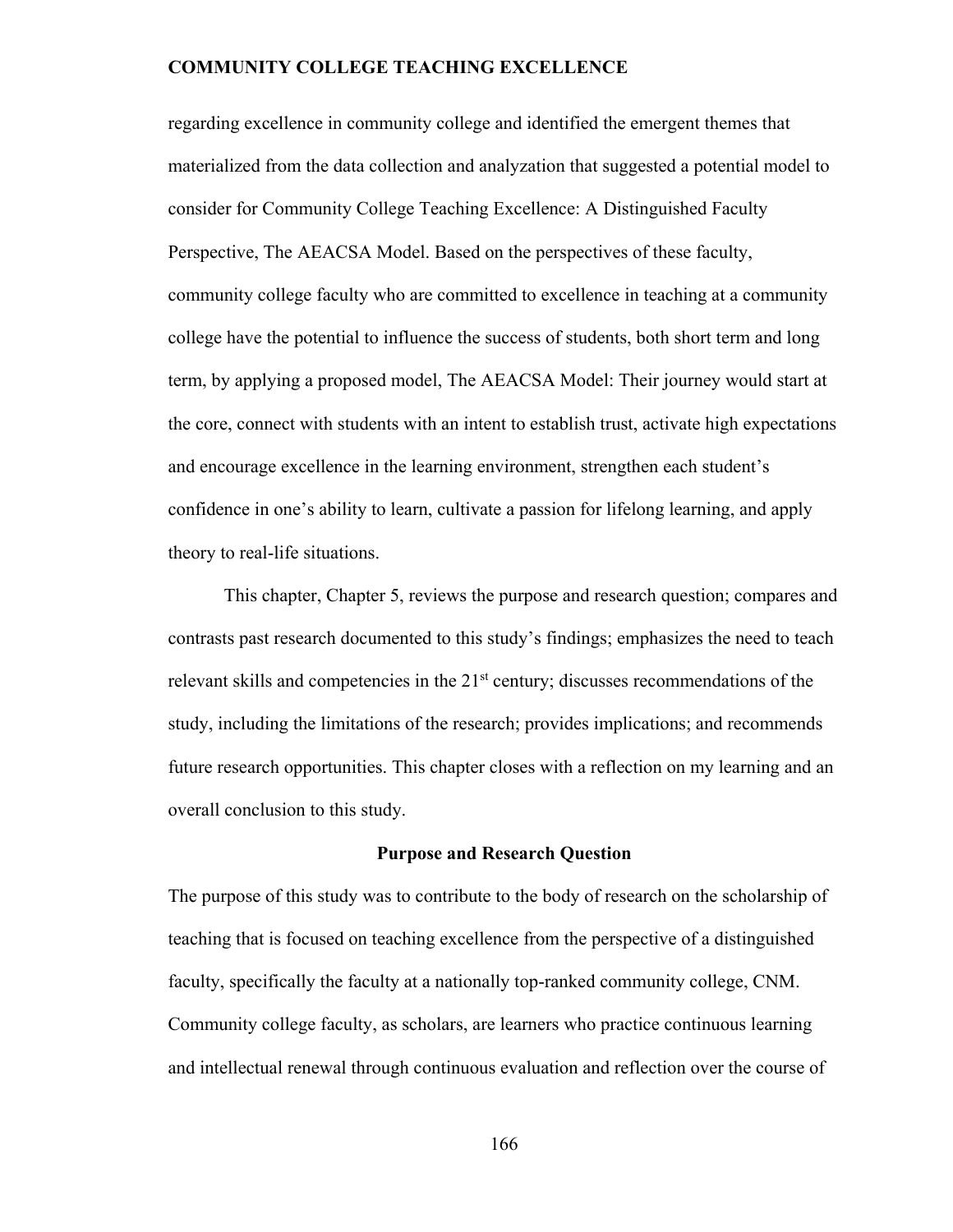their teaching careers and who are responsible for influencing learning, conveying, and imparting knowledge and skill to diverse learners, and for reflecting a love for learning to students. This study did not attempt to generalize teaching excellence in a community college; rather, it offered insights, from a distinguished faculty perspective, and proposed a potential model to consider applying when excellence in teaching is desired at a community college.

The initial overarching question that guided this study was:

• How do distinguished faculty at a nationally top-ranked community college practice excellence in teaching?

I explained in Chapter 1, Overarching Research Question, that upon completion of the study and review of the draft dissertation submission, a dissertation committee member challenged my question, specifically the word "practice." While the data did collect practices of excellence among a distinguished faculty, it is important to emphasize these practices are determined in this study only from the distinguished faculty perceptive. I concluded that it was a valid challenge because I did not observe distinguished faculty teach, nor did I gather data about the impact these faculty had on students. Therefore, the overarching research question was changed from "practice" to "perceive" to accurately document the inquiry that represented what the data collection reflected, and the question was modified as follows:

• How do distinguished faculty at a nationally top-ranked community college perceive excellence in teaching?

The interview and focus group questions identified below supported the investigation and were asked of each participant multiple times throughout the individual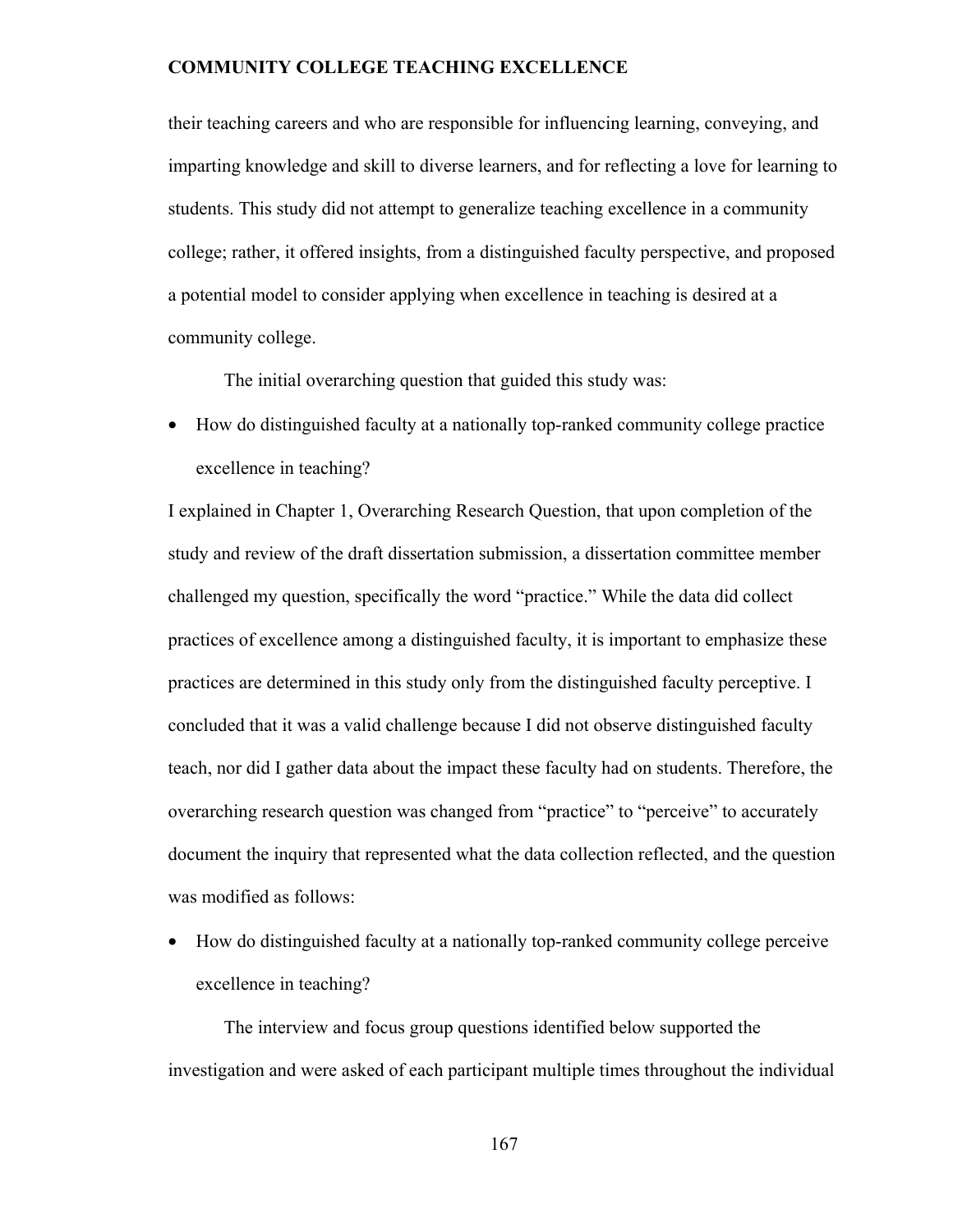interviews and focus groups. These questions align with the concept of teaching excellence focused on best teaching practices, lifelong learning and intellectual renewal processes, evaluation and reflection, and impact on student success.

I explained in Chapter 3, Data Collection, that the focus group questions were designed based on evidence collected from two data sources at that stage of the study, analyzation of the applications and the interview transcripts. I realized that I submitted four focus group questions to the Institutional Review Board (IRB); however, I did ask the same questions to obtain clarification as I did in the semistructured interviews. The two questions not identified, but asked of the focus group participants, included: What do you believe is unique about teaching at a community college? From your perspective, what differentiates you as a distinguished faculty member that warrants such distinction?

|                         | <b>Interview and Focus Group Questions</b>                                         |
|-------------------------|------------------------------------------------------------------------------------|
|                         | What do you believe is unique about teaching at a community college?               |
| $\mathbf{2}$            | Describe your personal best teaching practice that has had a direct impact on your |
|                         | students' learning. Please provide examples.                                       |
| 3                       | How do you practice lifelong learning and intellectual renewal throughout your     |
|                         | teaching career?                                                                   |
| $\overline{\mathbf{4}}$ | How do you practice continuous evaluation and reflection to ensure your teaching   |
|                         | practices are relevant, current, and contribute to overall student success?        |
| 5 <sup>5</sup>          | How do you perceive your teaching impacts student success in the short term and    |
|                         | long term? Please provide any examples that reflect how your teaching excellence   |
|                         | contributes toward student success.                                                |
| 6                       | From your perspective, what differentiates you as a distinguished faculty member   |
|                         | that warrants such distinction?                                                    |

**Table 12: Interview and Focus Group Questions** 

# **Comparing and Contrasting Theoretical Foundation**

When I started this study, I focused the research question on community college teaching

excellence from a distinguished faculty perspective. I thought it was important to conduct

thorough research about this topic to understand what other researchers have found. I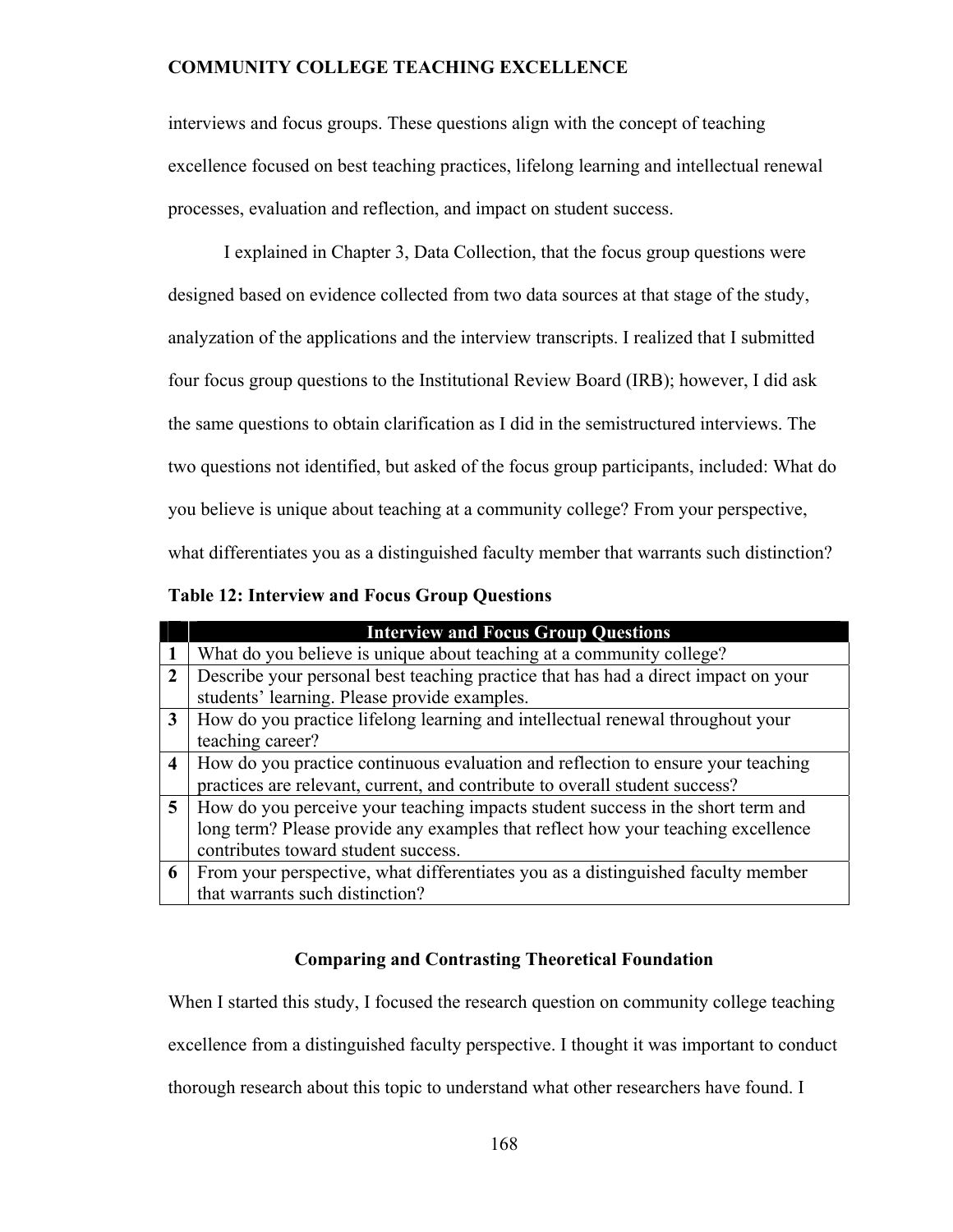compared and contrasted past work and this current research to contribute to the scholarship of teaching. A significant learning moment that took place for me was that I was able to confirm more than contrast existing research. The most significant contrast to what has been published was a new model to consider that was supported by research of earlier scholars. I provided a new paradigm for teaching that was organized from a new perspective, and each element was supported by research of previous scholars and writers—and my findings and their findings reached similar conclusions and confirmed that what we found were important practices of teaching excellence.

 Chapter 2's Literature Review and reference to continuing the research is not meant to document all that has been studied regarding teaching effectiveness. Rather, it is to demonstrate that a great deal of research has been published portraying the importance of continuing the conversation regarding excellence in teaching. Boyer (1991) claimed that faculty work is comprised of four principles: (a) scholarship of discovery, which is basic research; (b) scholarship of integration, which is analyzing and interpreting research findings; (c) scholarship of application, which is applying knowledge to the solution of technical or social problems; and (d) scholarship of teaching, which is conveying knowledge and love for learning to students.

This study contributes toward the scholarship of teaching, which was described by Boyer (1991) and later was enhanced by Hutchings et al. (2011, p. 3) as "an approach to teaching that is informed by inquiry and evidence. They [faculty] are trying to find the best ways of incorporating new media into their teaching. . . . They [faculty] care deeply about educating students for citizenship, and want to explore how best to build students' knowledge, skills, and confidence." This study focused on the scholarship of teaching. As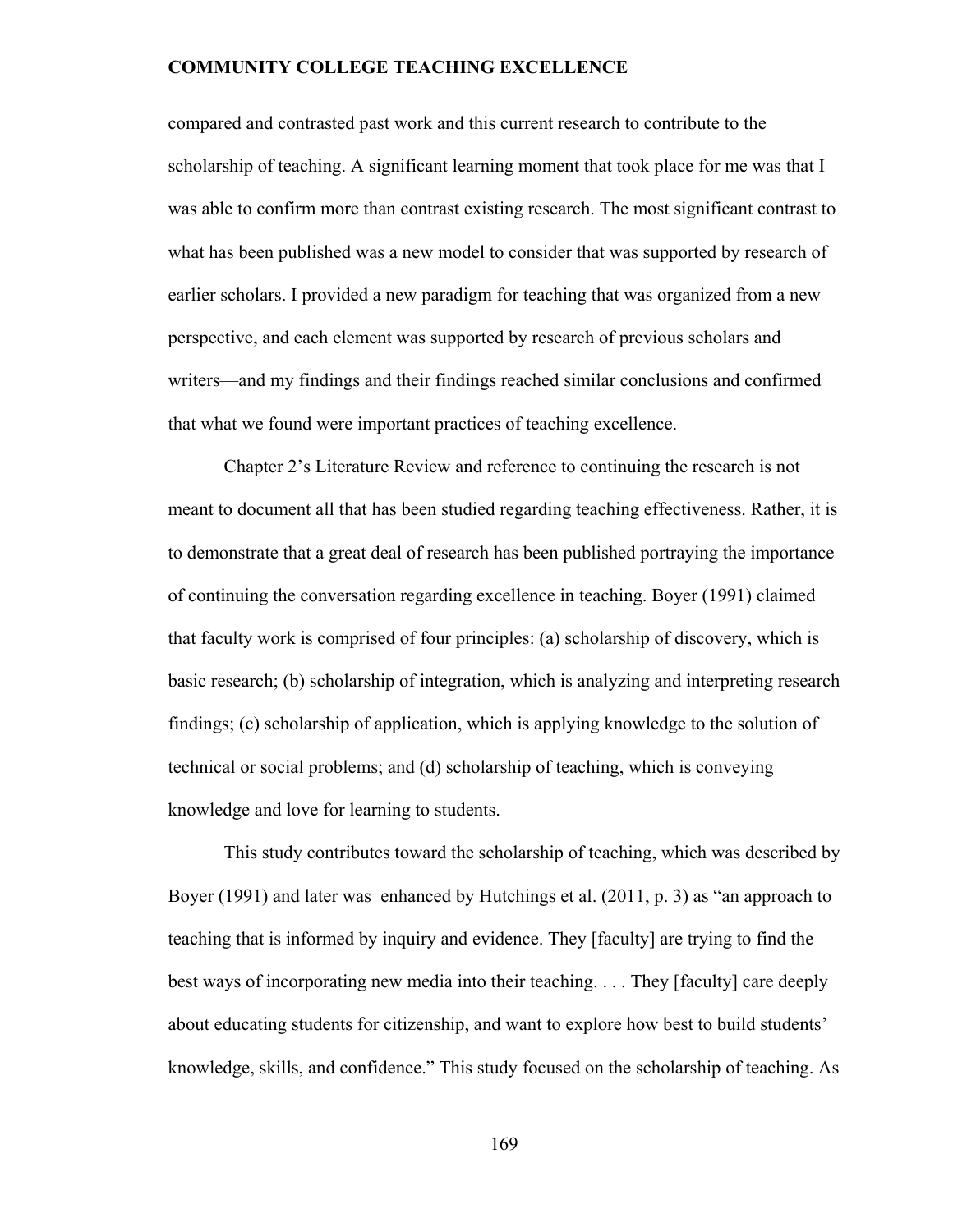Bernstein et al. (2006, p. 7) commented, "A consensus seems to have emerged that it's time to revisit expectations for good teaching in higher education and to develop some common understanding about how it can be improved." This study aimed to understand how excellence in community college teaching continues, through informed inquiry and evidence based on distinguished faculty perspectives, the research on the scholarship of teaching.

Vaughan (1988) believed that teaching effectiveness is at the heart of the community college mission. The scholarship of teaching is "an approach to teaching that is informed by inquiry and evidence. Scholarship of teaching is described as an activity in which faculty engage and separate from the act of teaching (Bass, 1999). Bass (1999) noted that it takes a deliberate act and awareness to look at teaching from the perspective of learning: to focus on questions and problems, gather data, interpret, and share results. These approaches challenge teachers to learn more by investigating the problems that matter most to them as they move toward a scholarship of teaching to legitimize a new set of questions as intellectual problems. This allows for teachers to explore a new landscape that features the merging of disciplinary knowledge, pedagogical practice, evidence of learning, and theories of learning and cognition.

Bloomberg and Volpe (2012) suggested in their research that it is important to connect the conversations among authors and theorists. First, elaborate by documenting what was said and then by attempting to advance the dialogue from a critical and creative standpoint, thus intriguing the readers of this document to seek a deeper understanding of excellence in the teaching in community colleges. The following content extends the scholarship of teaching from previous studies, mostly corroborates the findings of other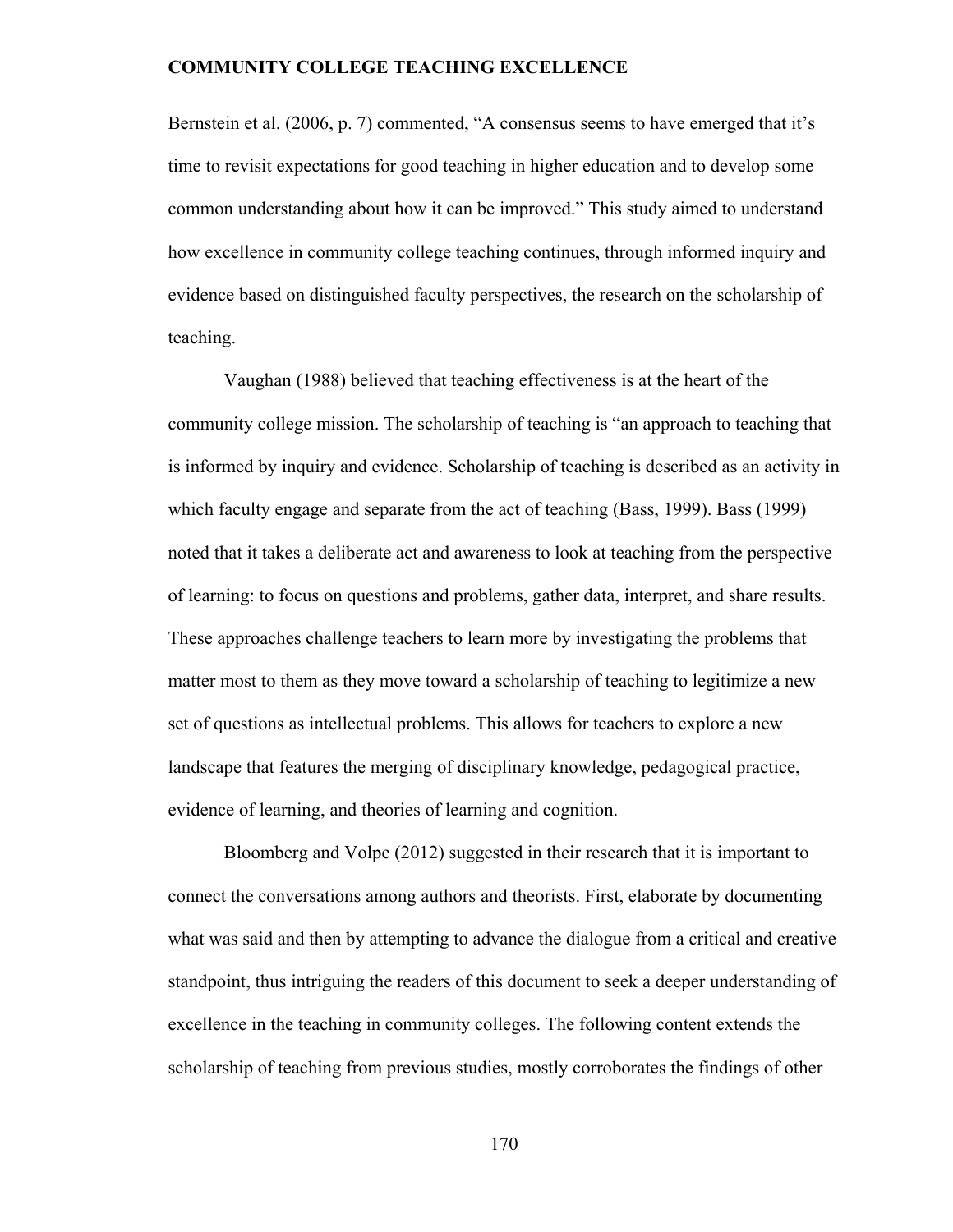published studies, and provides a creative standpoint based on distinguished faculty perspectives.

The literature reviewed included research that answered this inquiry: What makes an effective teacher? It is important to compare and contrast other researchers' work with this study's work. This study supports research by Darling-Hammond (1997) that declared that teachers need to be prepared to teach an ever-more diverse group of students for much more challenging work and for framing problems; finding, integrating, and synthesizing information; creating new solutions; learning on their own; and working cooperatively. The AEASCA Model suggests the importance of embracing diversity and cultivating a passion for learning. Two findings both studies emphasized as important to teaching excellence. Lifelong learners approach life with intense curiosity about people and the world around them, which both studies suggest.

Several researchers have made claims that an effective teacher must possess both the knowledge base and the soft skills in order to enhance the student's learning (Bain, 2004; Bernstein et al., 2006; Buskist et al., 2005; Chickering & Gamson, 1999; Lowman, 1984). The AEASCA Model is comprised of several soft-skill elements that a community college faculty member must possess, according to distinguished faculty, in order to be effective in applying excellence in teaching in the learning environment. Buskist et al. (2005), in particular, emphasized not only the importance of influencing curiosity but also bringing enthusiasm to the classroom. The reactions from distinguished faculty gleaned during the research for this study were evidence that they do indeed bring enthusiasm to their classrooms. For example, these distinguished faculty demonstrated passion with their tone of voice, hand gestures, and animated facial expressions. Those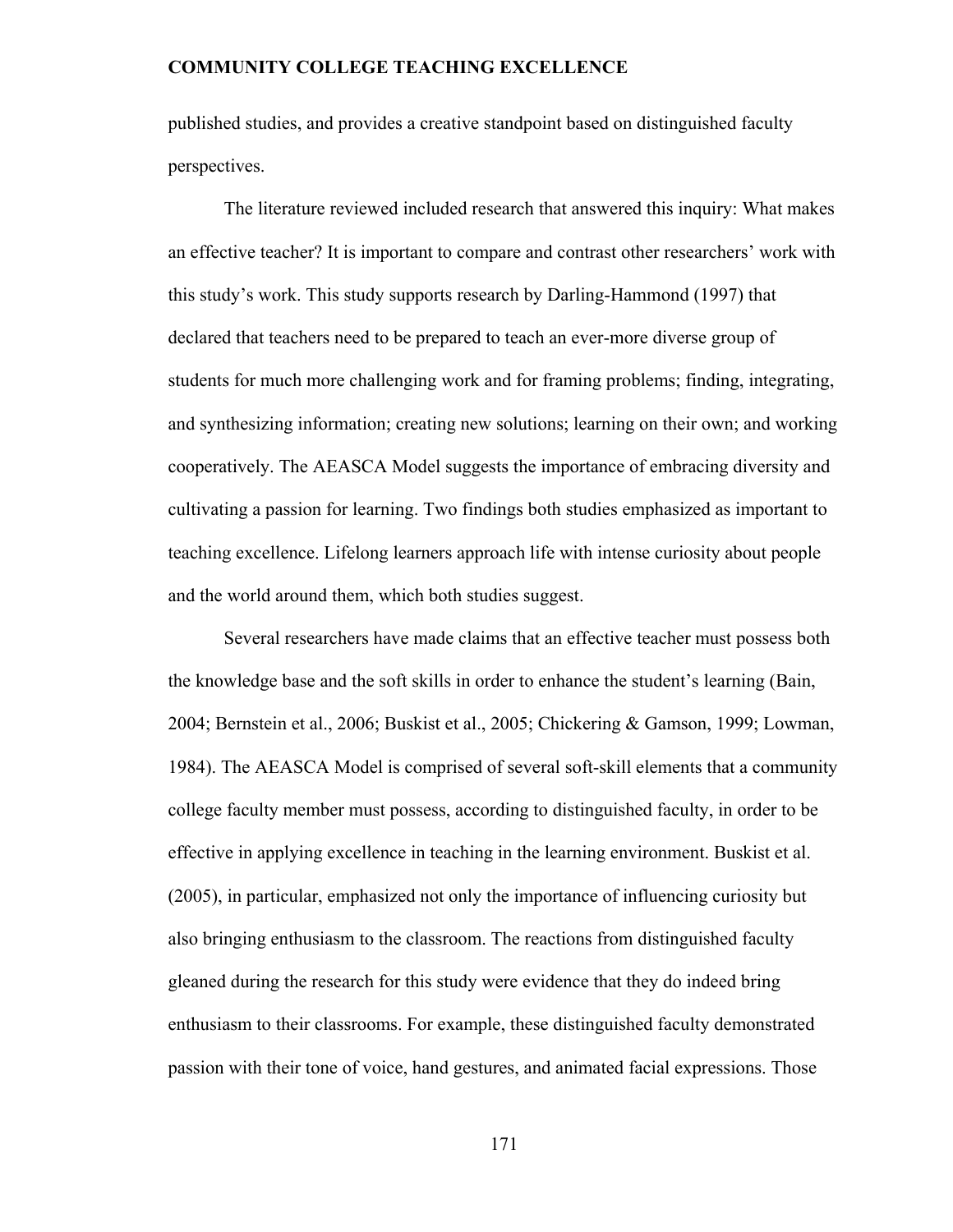clues were evident to me when I interviewed them and also were recognized by the observers of the focus groups, as noted in the documentation in their observation notes. One faculty, when telling the stories of her students' success, was so moved during the interview process that she cried when she realized the impact her teaching had on students long term. Lowman (1984) stated that an outstanding teacher has the ability to stimulate positive emotions. The distinguished faculty interviews displayed the ability of these faculty to stimulate positive emotion in their tone of voice, hand gesture motions, and animated facial expressions. I felt excited about their work when I listened to their responses during my encounters with each participant.

 Throughout this study, distinguished faculty discussed their approaches to teaching that aligned with Chickering and Gamson (1999) seven practices in undergraduate education: (a) encourage student-faculty contact (similar to authentically connecting element); (b) encourage cooperation among students; (c) encourage active learning (similar to cultivating a passion for learning); (d) give prompt feedback (many distinguished faculty perceived the importance of this excellence in teaching practice); (e) emphasize time on task; (f) communicate high expectations (similar to active high expectations and encourage excellence); and (g) respect diverse talents and ways of learning (similar to embracing diversity). Furthermore, these distinguished faculty provided specific examples of what the best college teachers do, which, according to Bain (2004), is to create safe environments where students can try, be shown ways to improve, receive feedback, and try again. Bain (2004) work suggested that a best teaching practice is when work can be revised and improved prior to being graded, thereby affording the opportunity for the student to learn from mistakes as part of the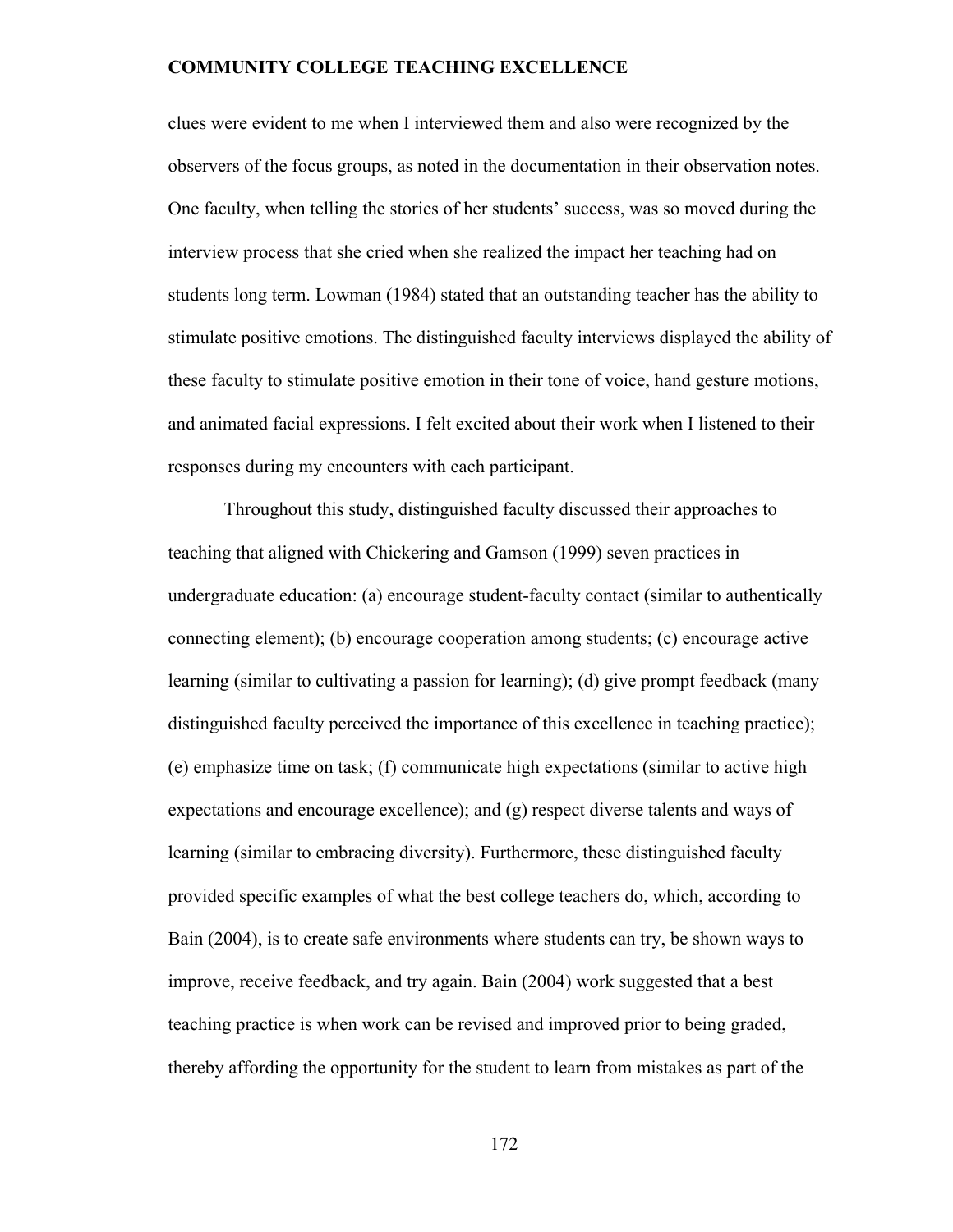learning process. These distinguished faculty perceived that it is important to allow students to struggle until they can figure how to solve the issue at hand on their own, which is a process that builds confidence in their ability to learn and which confirms and extends past research findings.

 Fink (2003) taxonomy of significant learning is comprised of six factors: (a) learning how to learn, (b) foundational knowledge, (c) application, (d) integration, (e) human dimension, and (f) caring. This research was used for instructional designers and defines significant learning as learning that creates a meaningful impact for students' post-learning environment. The learning that takes place often does something to improve the students' lives, work, or performance in other classes. This taxonomy is similar in many respects to the AEACSA Model. Fink's factors of significant learning emphasized the need to engage students in the course work, care about the students, and enhance the connectedness in the classroom, similar to the AEACSA Model, which suggests the faculty should authentically connect with the student with an intent to establish trust and cultivate a passion and enthusiasm for learning how to learn. The AEACSA confirmed Fink's taxonomy of significant learning. The emails shared by distinguished faculty corroborate Fink's theory that significant learning creates a meaningful impact for students' post-learning environment. The stories students shared with faculty postcompletion of the courses taught by these faculty demonstrate meaningful impact beyond college.

 Other studies contributed work on best teaching practices that are supported by this model, such as the Five Standards of Authentic Instruction (Newmann & Wehlage, 1993) which are (a) higher-order thinking, (b) depth of knowledge, (c) connectedness to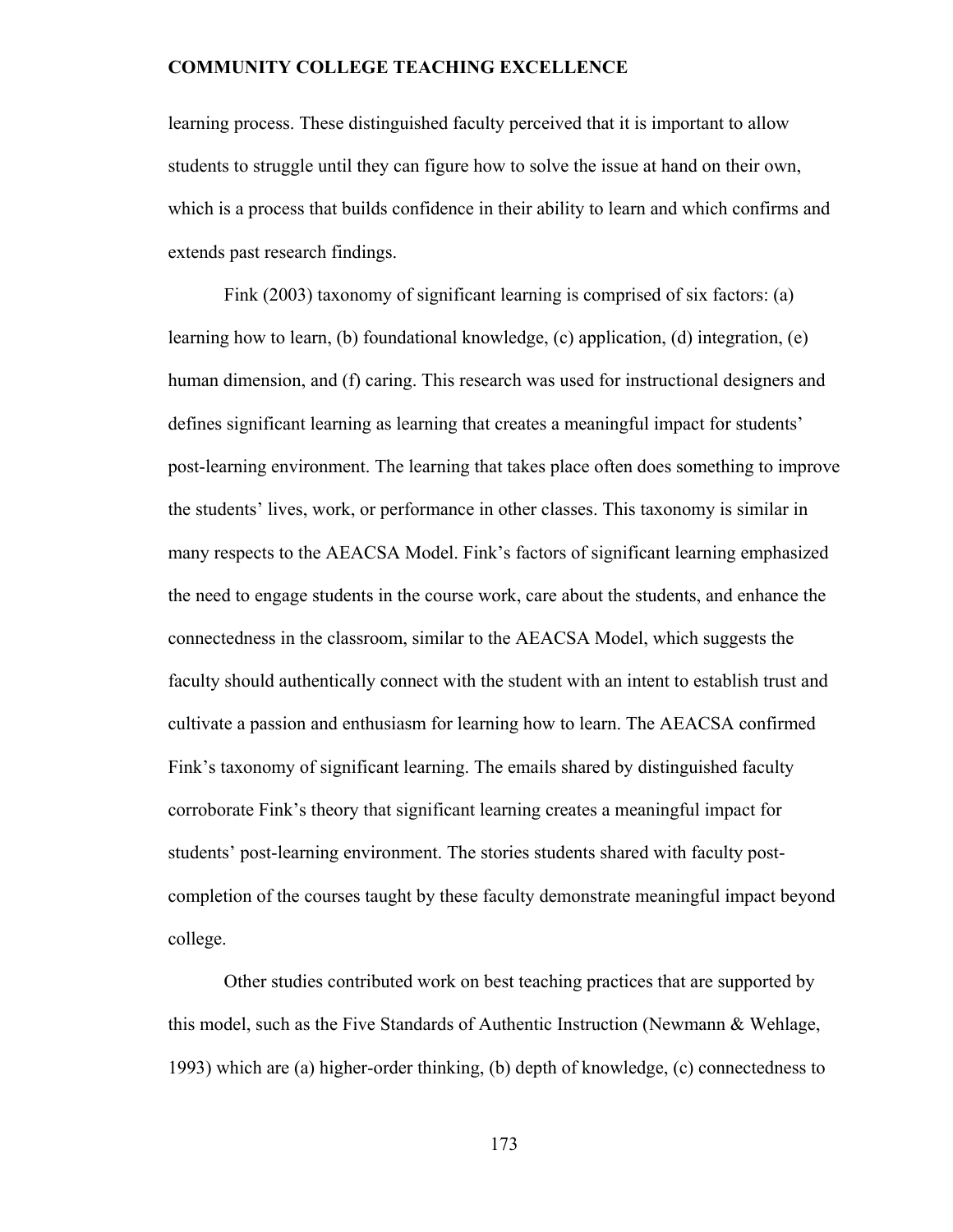the world beyond the classroom, (d) substantive conversation, and (e) social support for student achievement. The work expressed in this study through the perspectives of distinguished faculty directly relates to the standard of connectedness to the world, which enhances the value and meaning beyond the classroom, i.e., a lesson gains in authenticity the more there is a connection to the larger social context within which students live. In addition, these faculty perceive it to be essential to help students become resourceful identifying how needs can be met outside the classroom in an effort for the student to be focused on learning inside the classroom. "Instruction can exhibit some degree of connectedness when (1) students address real-world public problems . . . [and] (2) students use personal experiences as a context for applying knowledge" (Newmann  $\&$ Wehlage, 1993, p. 10). These practices corroborate distinguished faculty perspectives that connecting real world issues to theory is a necessary component to learning. Several examples were provided in faculty comments that discusses their strategy using real world examples as problems to be solved in the learning environment.

 Additional research would ensure that we understand excellence in teaching as it relates to today's students and their environments. Current research can contribute to the relevance and new work so that the conversation about teaching excellence in a learning environment can keep pace with the ever-changing workplace and world. Continuing to add to the body of knowledge that exists in examining community college teaching excellence has the potential to link research to practice to enhance teaching effectiveness that ultimately can positively impact the welfare of the student, their families, societies, and the economy.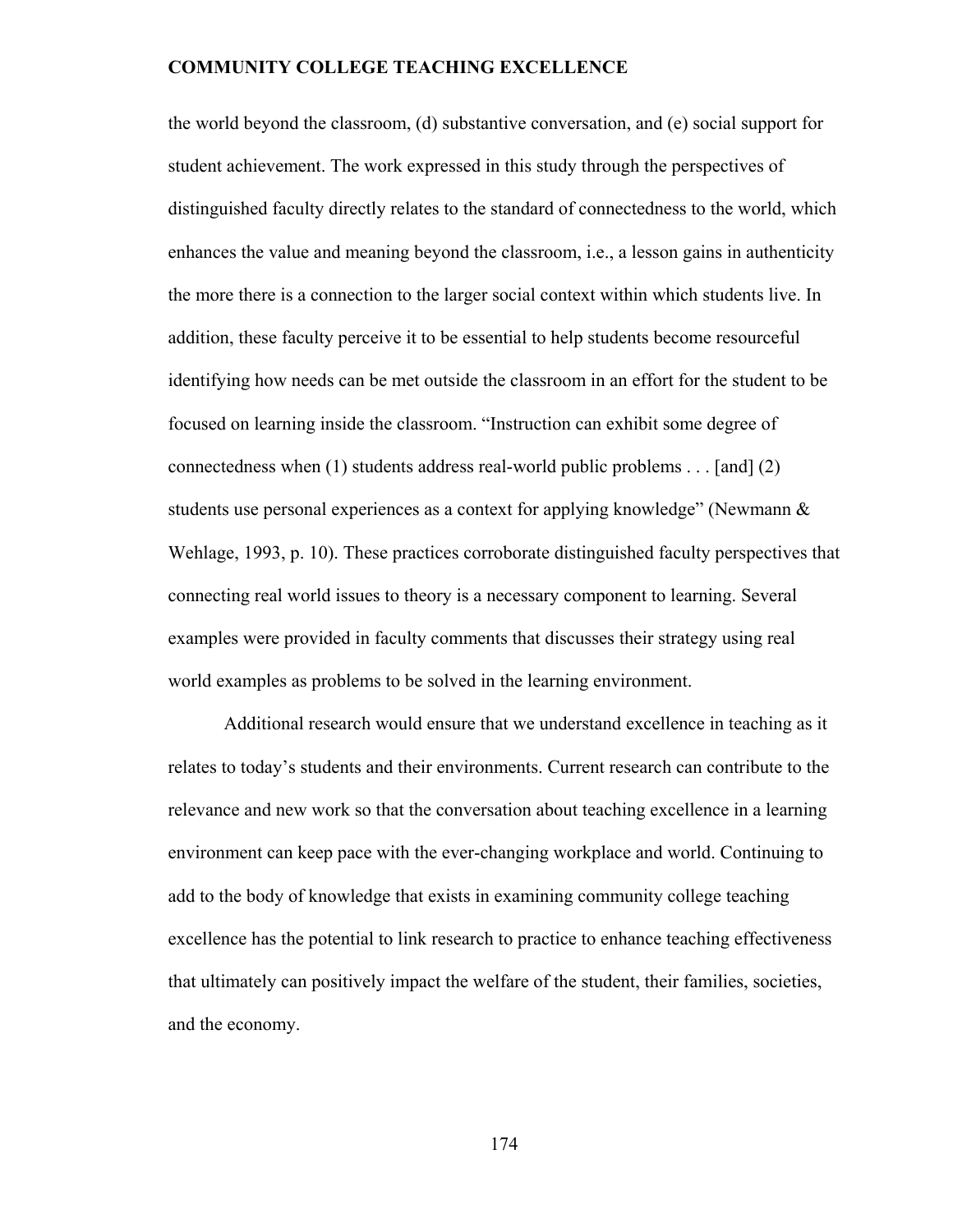#### **Teaching Relevant Skills in the 21st Century**

My interest in launching this dissertation resided in learning about recent and relevant distinguished faculty perceptions regarding teaching excellence at a community college and in utilizing an appreciative inquiry interviewing framework, to understand specifically what works. The importance of collecting data today is to continue the conversation of determining excellence in teaching to ensure the relevance to the changes occurring in the 21<sup>st</sup> century workplace, either through corroborating existing research or contributing new applications to teaching excellence.

I read a recent publication, *Humans are Underrated* (Colvin, p. 101), that said that "as technology keeps wiping out jobs, here are the skills you need to thrive in the workplace." The article called for the need for faculty to be aware of the changing demands of employees in today's workplaces because of the competition between humans and computers. Computers indeed will eliminate jobs; therefore, faculty need to strategize the skills humans needed to be prepared for the workplace changes of the 21<sup>st</sup> century. Employers' top priorities, the article said, include "relationship building, teaming, co-creativity, brainstorming, cultural sensitivity, and the ability to manage diverse employees' right brain skills of social interaction" (Colvin, p. 108). The article said that Global Institute research found that between 2001 and 2009, the numbers of transaction and production jobs such as bank tellers and checkout clerks decreased by 3.4 million; however, jobs requiring human interaction such as doctors and teachers increased by 4.8 million and have become "the fastest-growing category of employment in advanced economies" (Colvin, p. 108). Research into excellence in teaching, which includes best teaching practices, should continue to evolve over time to ensure that the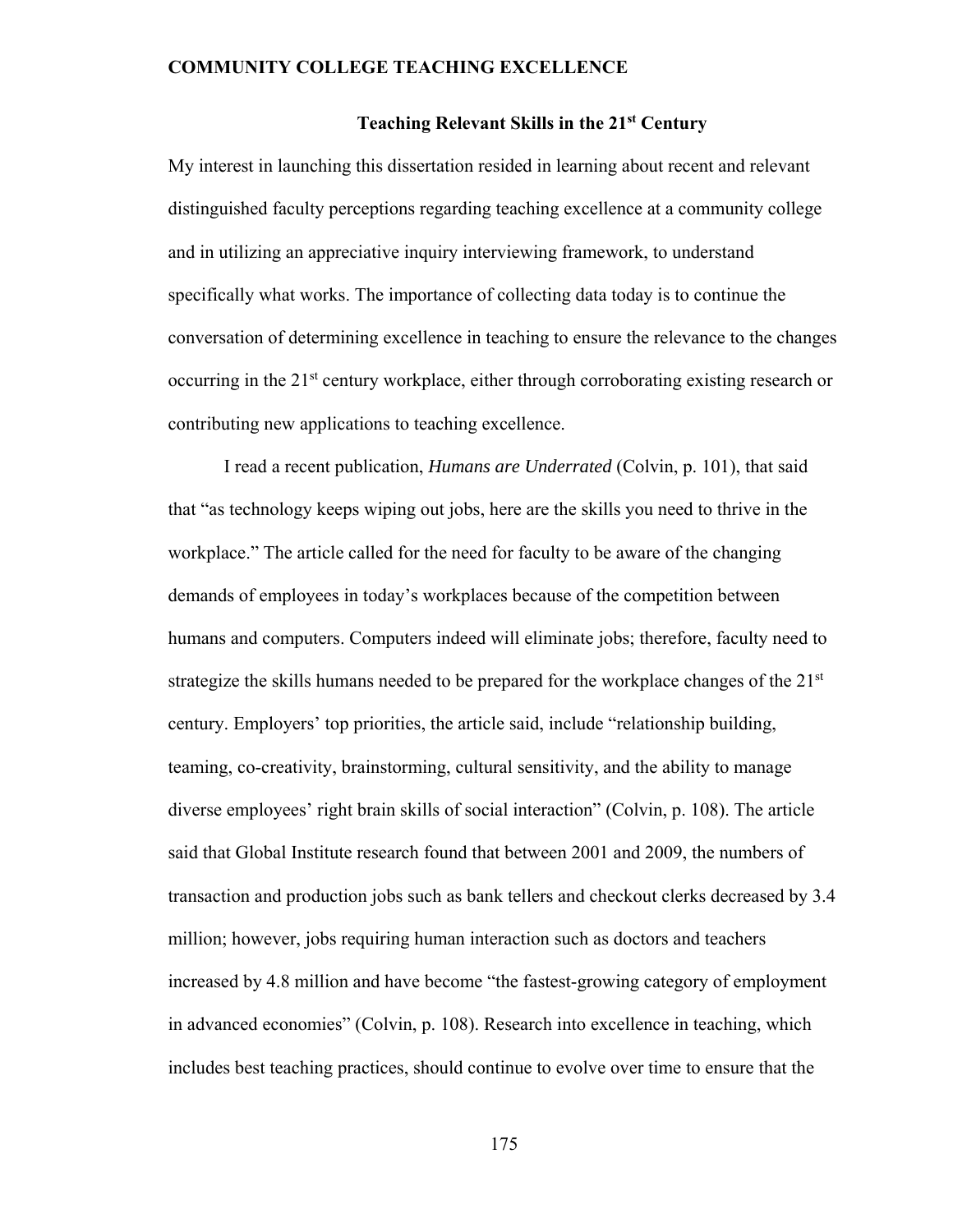teaching that occurs aligns with the knowledge, skills, abilities, and competencies that students need that is current and relevant in order to be employable.

### **Limitations**

The results of this study consisted of analyzing 155 pages of data to determine a summary that demonstrates the demographics of the participant population and an analysis of applications, interviews, focus groups, and observation notes regarding what distinguished faculty perceive as teaching excellence in a community college learning environment. This study did not review actual teaching practices or the impact on students of the teaching excellence of these distinguished faculty. As such, I advise the reader to not generalize the results of the study; however, the elements of the AEACSA Model proposed may be useful to consider in an environment of teaching excellence in a community college and potentially in other types of learning environments.

It is important to emphasize that a few limitations affected the quality of this study. This section below identifies steps that should be taken in future studies to overcome these limitations. The methodology limitations of this study as well as potential considerations that can overcome limitations are reported.

This research provided current data collected that was based on distinguished faculty perspectives that added to the scholarship of teaching. This study collected data from the perspectives of nine participants who were selected during the Distinguished Faculty Program's first year of implementation. This study would have been stronger had there been more participants; however, when this study was launched, the next cohort of distinguished faculty had not yet been announced. A greater number of participants may be possible in the next few years as more distinguished faculty are recognized through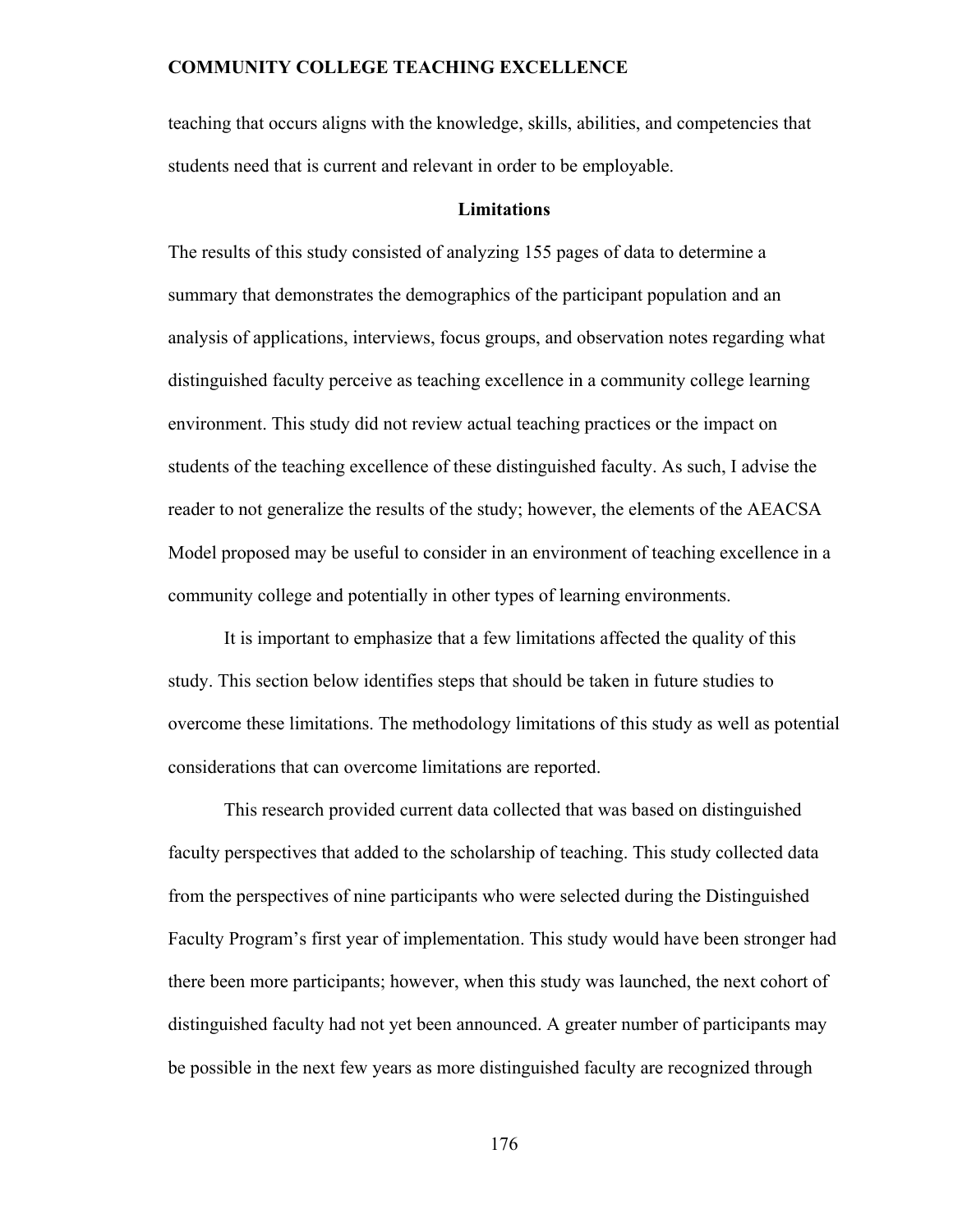this program at CNM. Data collection also could be extended to other college's distinguished faculty.

This study possesses another known limitation because only the individual faculty perspectives were provided in the data collection. Students, peers, administrators, and employers did not contribute to this in any fashion to this study; their input would have provided a 360-degree view. Therefore, this study offers only a one-sided distinguished faculty perspective. In addition, I did not observe distinguished faculty teaching or collect data to study their impact on student success. Broadening the study to include students, peers, administrators, and employers or studying their impact on student success would increase the richness of the data and provide a varied perspective on teaching excellence in a community college.

The next limitation is more of a risk that still remains. The identities of the 11 distinguished faculty are disclosed on the World Wide Web through communications conducted by CNM. Information about each of the participants can be found in the communication published on CNM's website that announced the distinguished faculty program and its honorees. I disclosed this possibility both in writing in the Consent and Authorization to Participate in Research form under the risks section and verbally notified each participant during their interviews. Participants did not express concerns when signing the consent form nor did they verbally express concern during the interviews. I took all possible measures to secure the information and utilized pseudonyms in the data collection and in the findings of this study.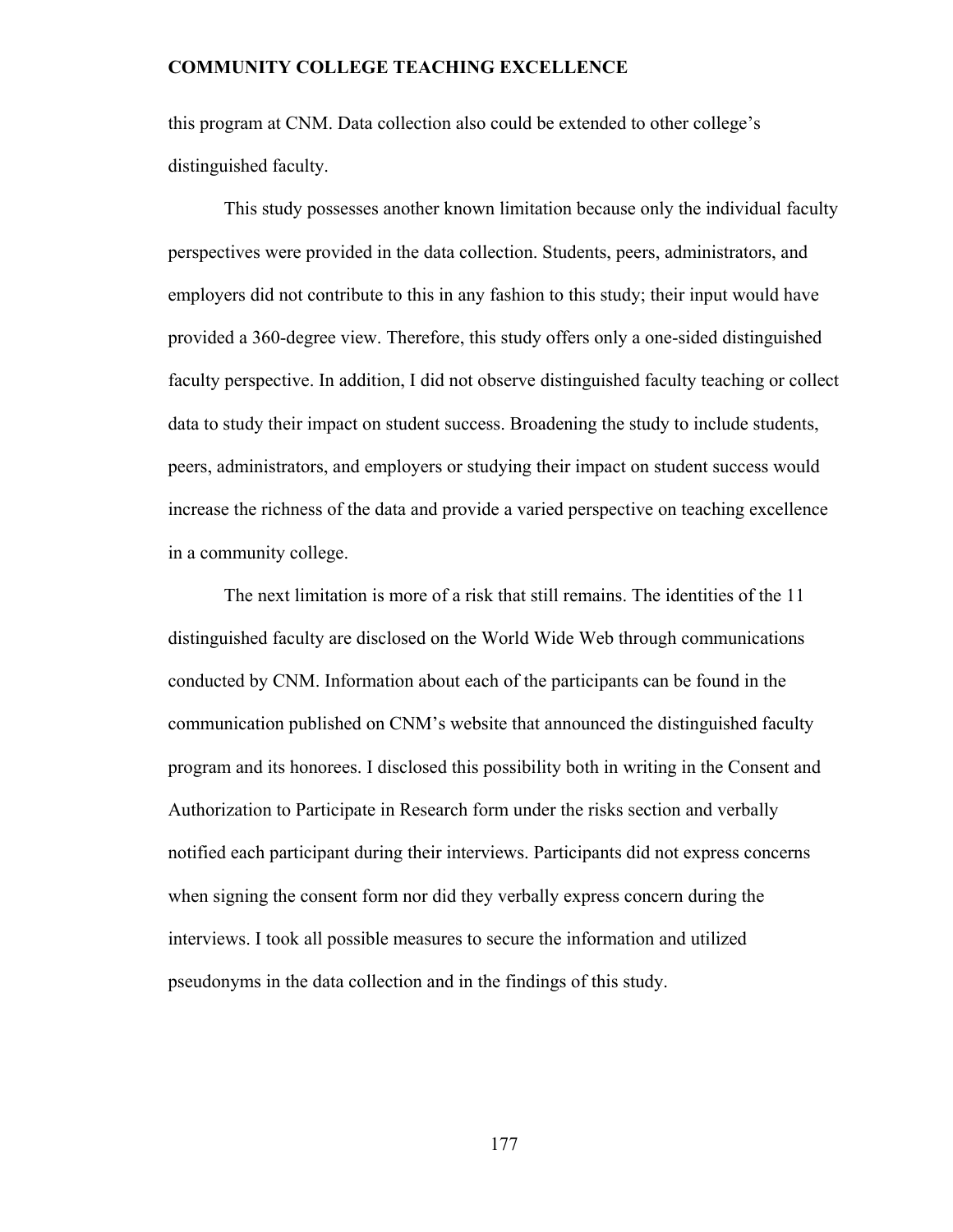#### **Discussion and Implications**

A Conceptual Framework: The Value of Community College Excellence in Teaching was introduced to the reader in Chapter 1. The data collection emerged into a new potential model for community college teaching excellence to consider that was introduced in Chapter 4, the AEACSA Model. Many of the findings demonstrated teaching excellence according to the perceptions of these nine faculty, all of whom can assist in continuing research efforts to explore teaching effectiveness in a community college learning environment. By using the instrumental case study method, these perspectives revealed rich information that led to the development of the proposed AEACSA Model to consider. Furthermore, the research results corroborated the findings of existing research and provided opportunities to examine and understand excellence in teaching from a distinguished faculty perspective to ensure that its applicability is current and relevant for the 21<sup>st</sup> century workplace. This study can serve as a pilot to be tested in community college teaching and provides an opportunity to for additional research that could not be accomplished in this work.

#### **Recommendations for Research Opportunities**

This study provoked several other questions that resulted in other research prospects to consider for in-depth knowledge regarding teaching excellence in a community college as it relates to unionized colleges, establishing trust in an online learning environment, faculty diversity, retention of distinguished faculty, and  $21<sup>st</sup>$  century teaching. The following excerpts can be considered future research opportunities.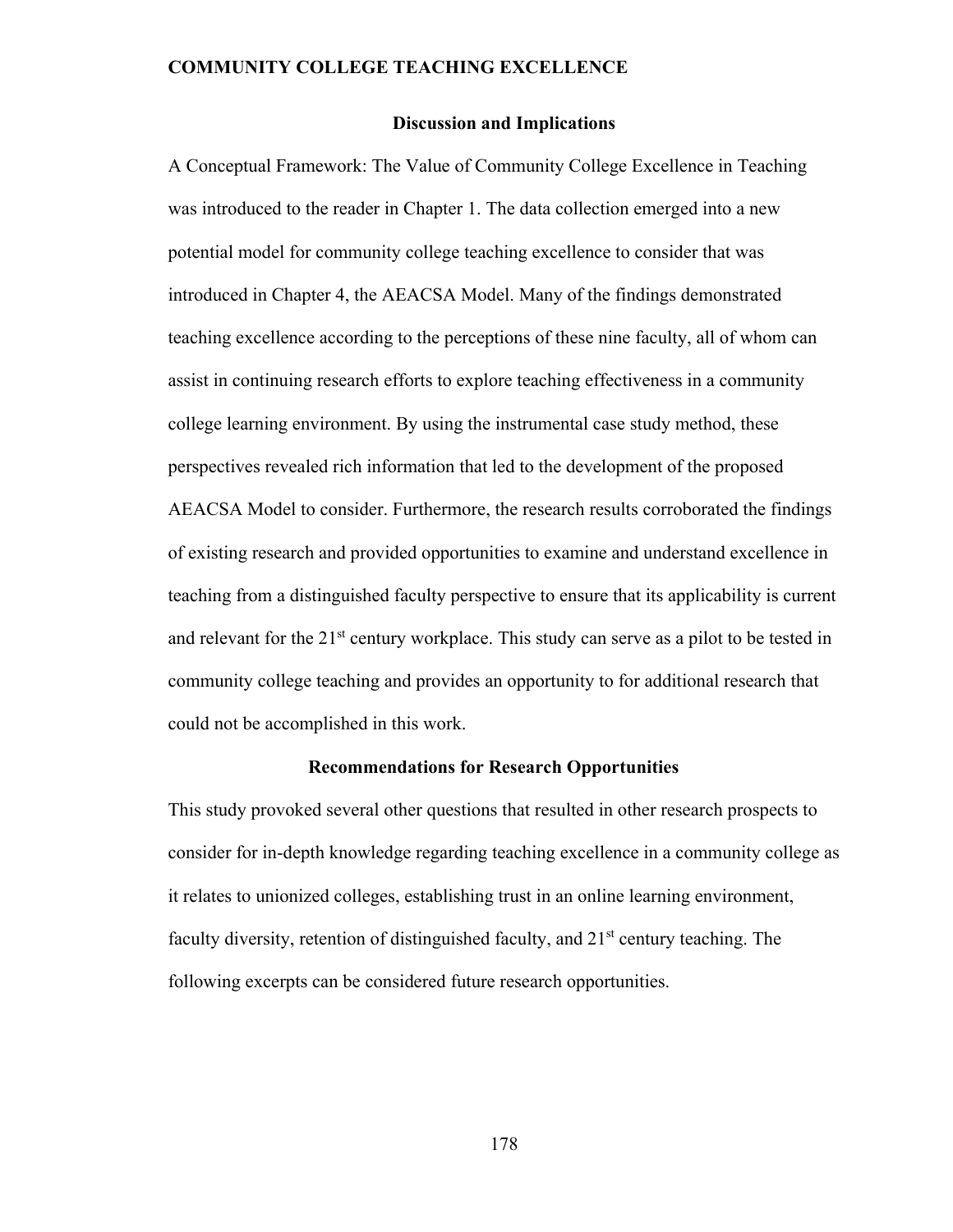#### **Arbitration between the College and the Union**

This study was conducted after the first year of implementing the college's first distinguished faculty program and utilized the first cohort of distinguished faculty. While this study was taking place, the distinguished faculty program was arbitrated by the union that represented faculty at the college. The faculty union alleged that the implementation of the faculty recognition award violated the collective bargaining agreement between the college and the union. Arguments were heard from both parties. One of the honorees was awarded a \$1,000 increase in pay to the level of a full-time faculty member's base salary. The arbitrator ruled that the college had violated the collective bargaining agreement by its award of the \$1,000 recurring increase in base salary to that of a full-time faculty member. The grievance was sustained. Although the distinguished faculty program could continue, the college was directed to cease and desist from making such monetary awards in the future; recipients of the lump-sum cash awards were permitted to keep the payments they had received.

If community college administrators continue to treat all faculty the same, the research opportunity to further understand teaching effectiveness from the perspective of a distinguished faculty could be hindered. In concept, unions represent the perspectives of the majority of faculty, perspectives that can be in conflict with programs that provide recognition to a few. This arbitrated decision provides an opportunity for further inquiry on the debate of the effectiveness of recognizing faculty in union environments for outstanding contributions toward student success.

According to C. R. Thomas (1976), the clout of faculty unions was a reality on many college campuses. Debates about unions in colleges include public criticism of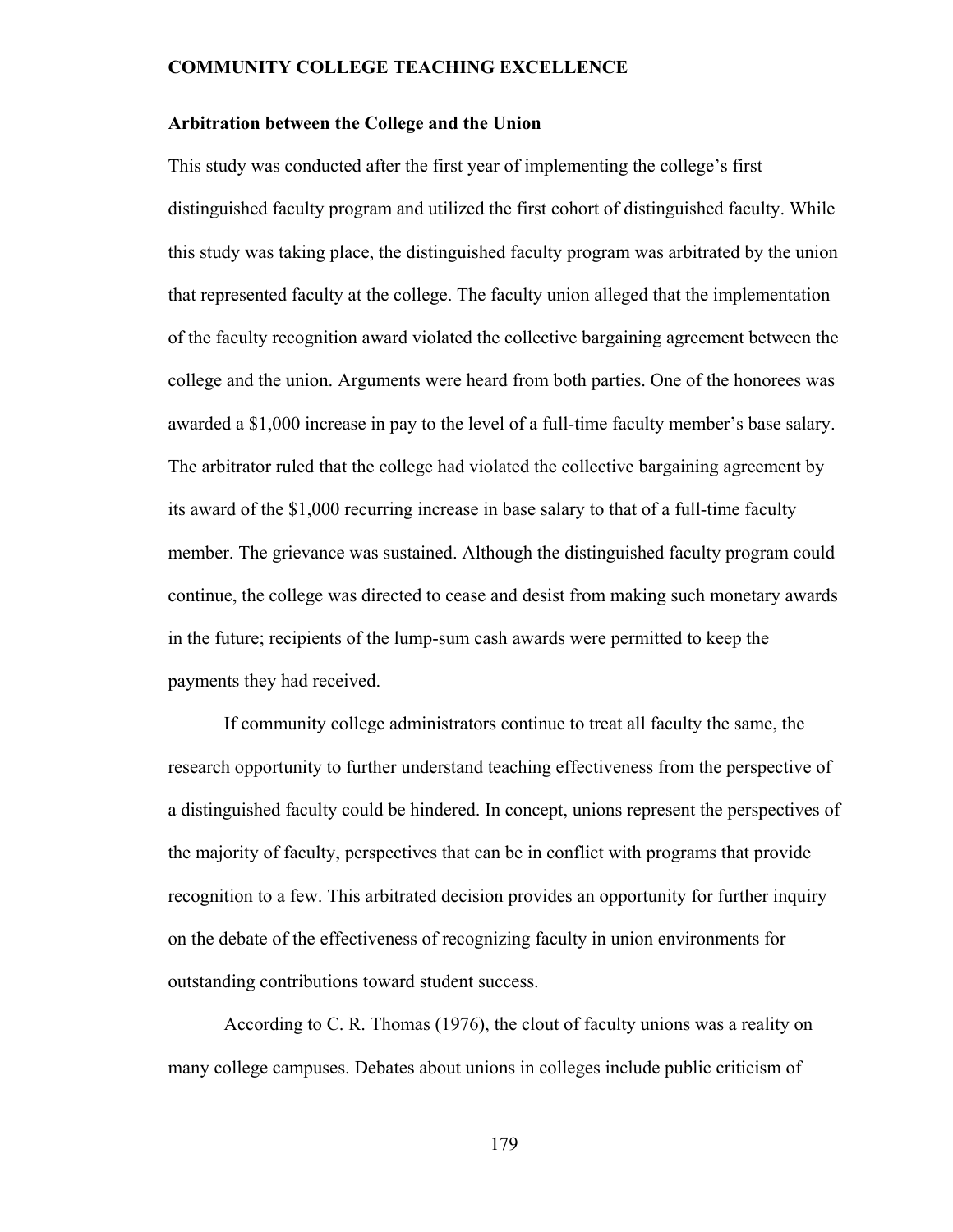unions' insistence on seniority over merit in hiring and promotion, which discourages managerial decisions by the administration. Exploration of this debate creates an opportunity for further research to determine the impact of such merit-based recognition programs in union environments.

#### **Establishing Trust in an Online Learning Environment**

Another opportunity to expand research is the impact of establishing trust in an online learning environment. A core element of the proposed AEACSA Model is connecting at the core with students to establish trust in the learning environment. This important facet of the model raises the question about whether it can be applied in an online learning environment where rich, face-to-face interaction is not available, which would impede the possibility of establishing meaningful trust. External factors in an online environment, such as time of day, distance, and technology, also can impede the development of trust.

#### **Faculty Diversity**

As cited in Chapter 2's Research on Community College Faculty, Twombly and Townsend (2008) stated "there is no research about being a minority faculty member in the community college" (p. 13). Therefore, additional examination of the relevance of diversity in faculty that reflects the diversity of students in the learning environment can be a future research opportunity.

Several faculty described diversity in the student population that exists in a community college setting. A diversity of students can include those who differ in ethnicity, culture, race, gender, gender identity, sexual orientation, age, physical and mental ability status, first-generation college students, veterans, socioeconomic status, and other potential identifiers. This collection of nine distinguished faculty who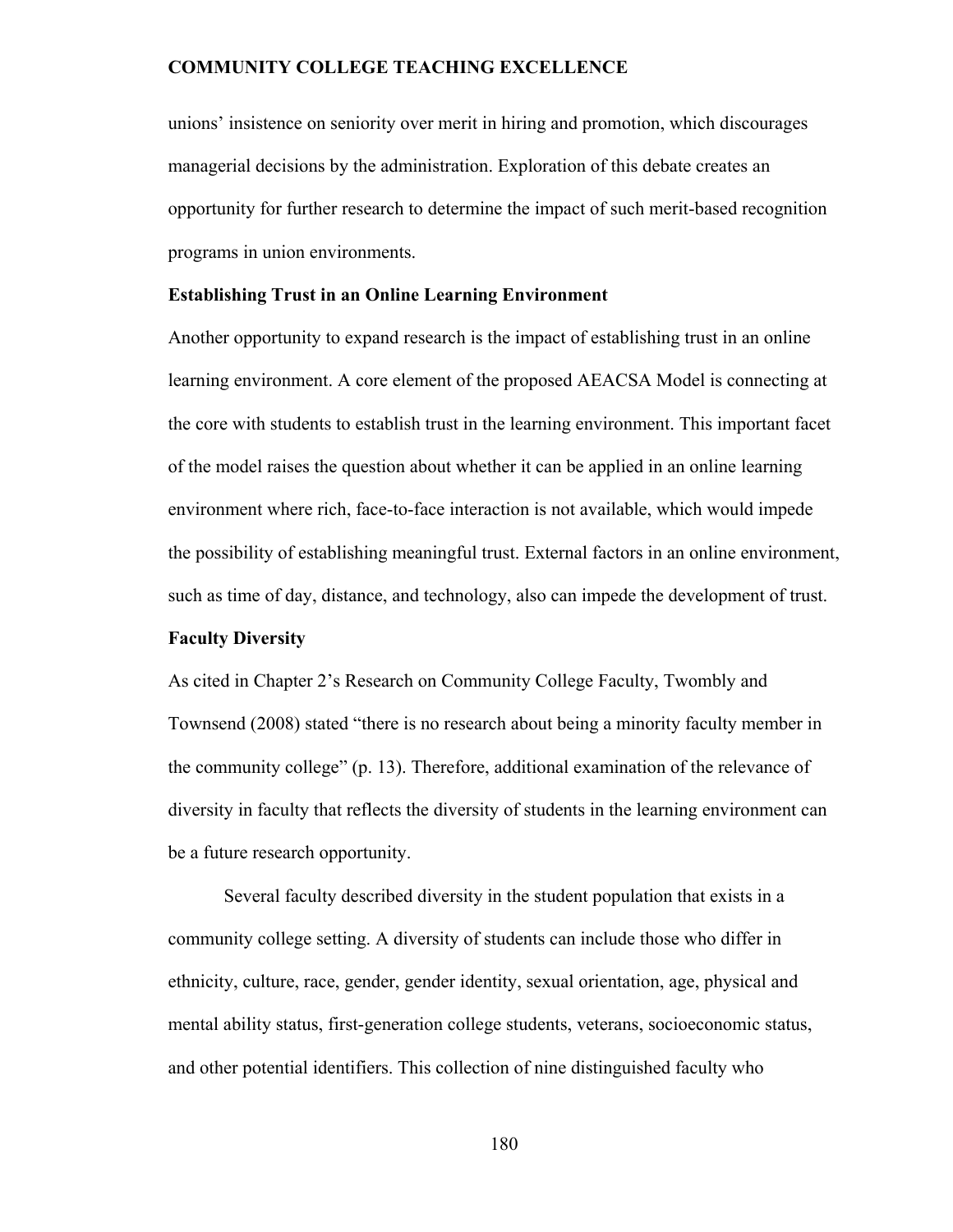participated in this study did not represent a wide range of diversity in age or ethnicity; yet, the distinguished faculty both described the diversity in these two demographic areas of the student population. Therefore, further inquiry could be conducted to determine the impact, if any, on a diverse faculty and its relationship to excellence in teaching in a community college setting.

#### **Distinguished Faculty Retention**

A few weeks after completing the collection of data for this study, one of the distinguished faculty contacted me via email to notify me that he was leaving the college to launch a program for a new college locally. This instructor wrote that he was recruited to establish a new program in his area of expertise for a private college that is establishing itself in the state, in effect bringing additional competition to CNM. Because of the intense growth of global competition in higher education, there may be room to conduct further studies on the retention of distinguished faculty.

### **21st Century Teaching**

This dissertation cited two articles that were published in the Harvard Business Review over the past year that referred to recent studies that examined the need to prepare students with 21<sup>st</sup> century knowledge, skills, and abilities in order to be successful in the modern workplace. It is imperative that faculty continue to seek opportunity to improve the way education is offered and delivered to keep pace with the demands of the  $21<sup>st</sup>$ century workplace. Technology advancements continue to challenge the learning environment. The world economy continues to change and mandate new skills to compete globally. Community colleges possess the ability to change as quickly as the work environment demands change. Another potential study is one that further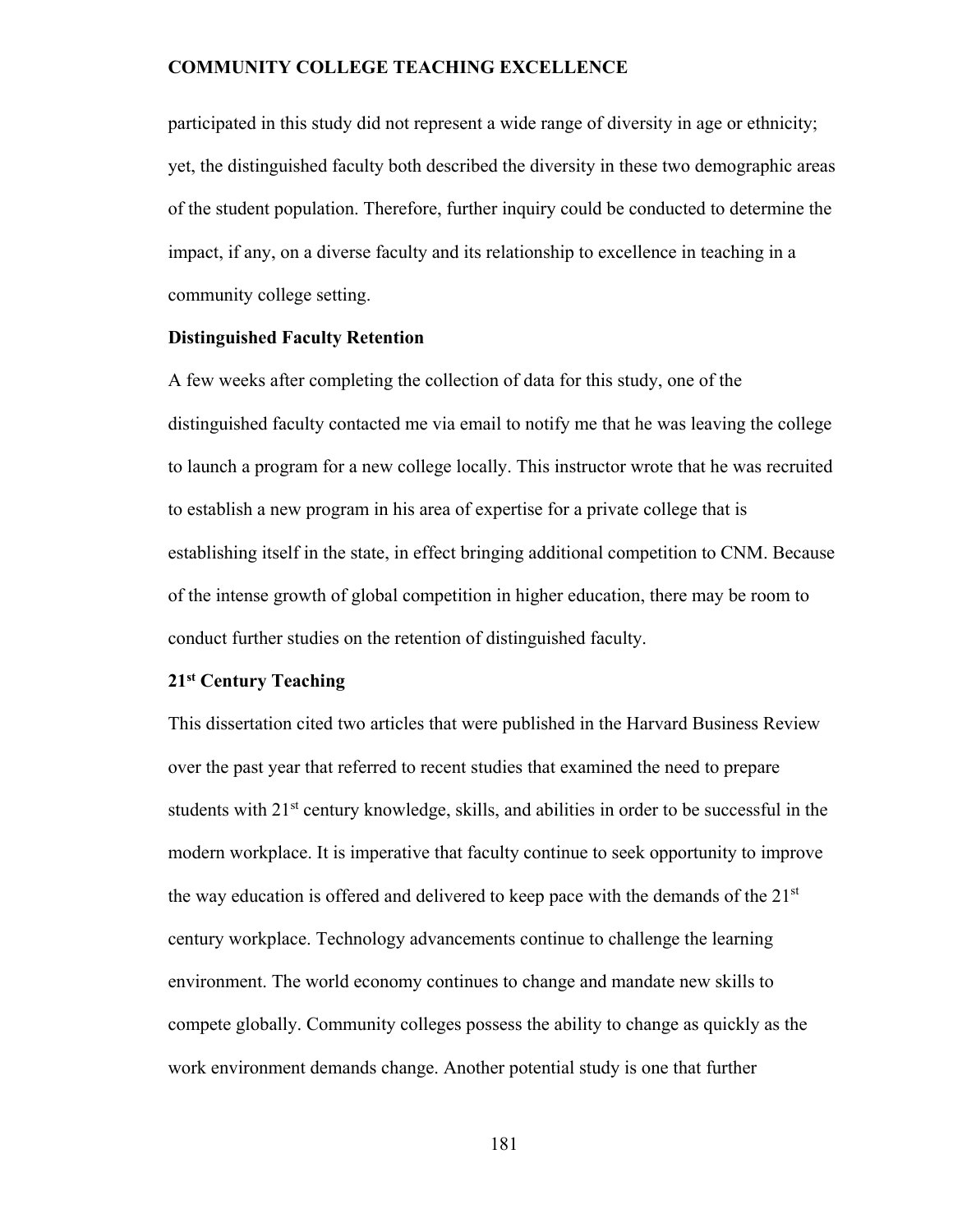investigates how faculty can prepare students to compete in the contemporary employment world. Community college education systems must be rigorous and continue to help prepare students for good jobs and good citizenship.

### **Reflection**

Throughout this study, my two motives remained the same: to understand and to learn about teaching excellence from the perspective of distinguished faculty. My intent was not to provide one solution for community college teaching excellence but rather to provide a theory that is grounded in data.

This study allowed me to apply my own learning in the doctoral program, theory, to real-world practice, by conducting an actual intensive dissertation study. This study invoked my curiosity about additional research that could answer more questions that arose as I sifted through the data. I also appreciated the challenges my dissertation committee posed to provoke my thoughts on the research conducted.

I was intrigued by the distinguished faculty perspectives shared during this study. The faculty's enthusiasm and passion for teaching was visible in my interactions with each one and documented in the notes taken by two observers during the focus group process. Lowman (1984) wrote what separates the competent from the outstanding teachers is their ability to stimulate strong positive emotions in students. It is my assumption based on the interviews and focus group interactions that these participants do just that. I imagine that many studies have been conducted to measure the impact of demonstrating passion in teaching and the impact that passion has on student learning. From my perspective, these individuals practice and role-model lifelong learning and explore life through a curiosity lens. I was inspired by the instructors' commitment to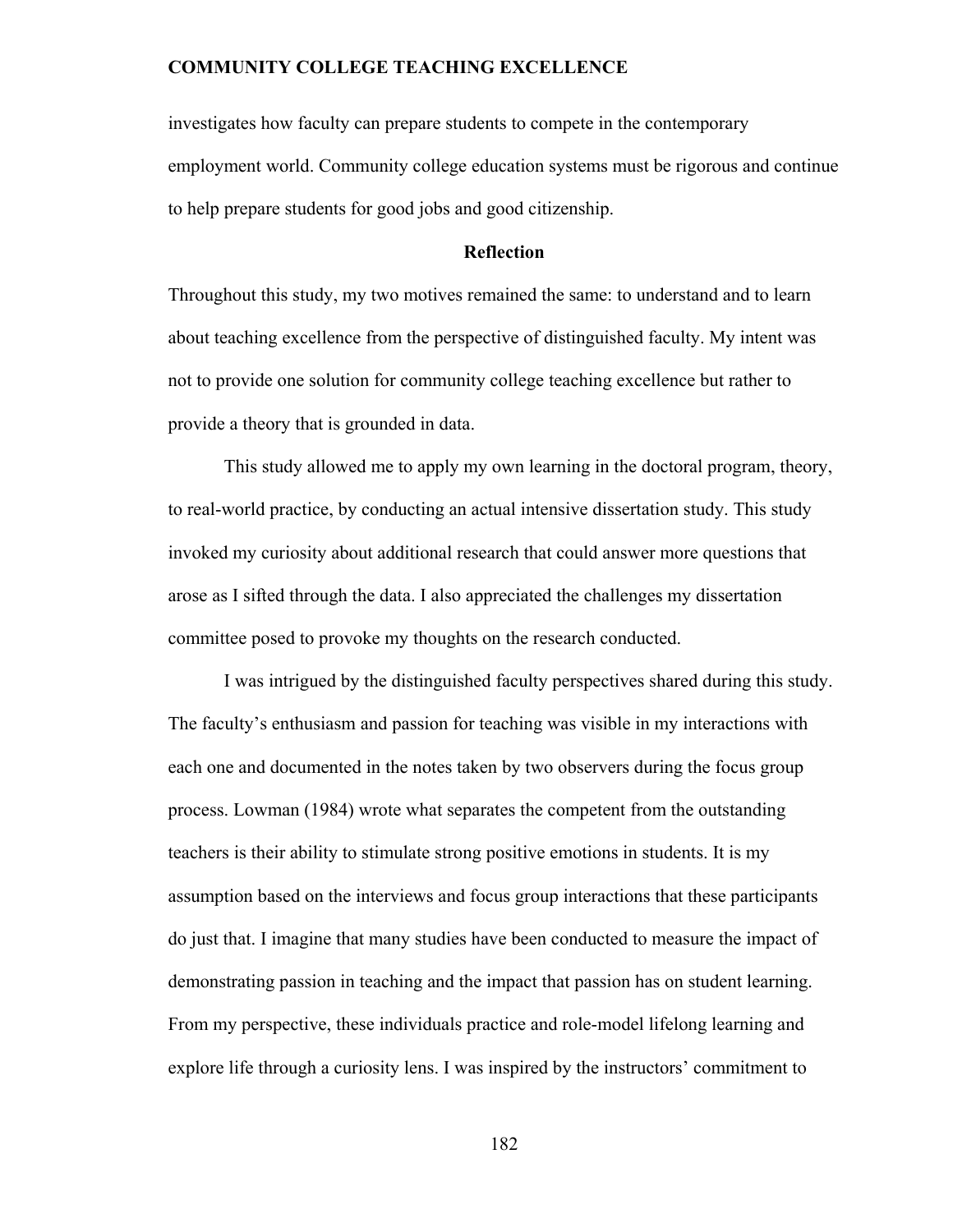improve the world through their strategies of teaching excellence. These faculty, from my perspective, realized the importance that in order to teach, you must be willing to learn.

 One element that I was surprised by was that these faculty were humble in answering the question: From your perspective, what differentiates you as a distinguished faculty member that warrants such distinction? I did not obtain solid evidence that was supported by several faculty; rather, these faculty were humble in their responses stating that they do not believe they do anything different than other faculty committed to teaching excellence.

 I was not necessarily surprised to learn that my findings were supported by previous research. Rather, my findings proposed a new model to consider that emphasized teaching excellence in a new paradigm that contributes to the scholarship of teaching publication. These findings provoked in me additional curiosities worthy of research. I also realized the essential need to continue the work of investigating teaching excellence in community college settings and in education in general. Much of the existing research is similar, and this study corroborates documented findings. This study also reminded me that teaching can be both an art and a science.

Finally in 2015, the year of this dissertation's publication, President Barack Obama and chairwoman Second Lady Jill Biden, launched the College Promise Campaign to raise awareness and support tuition-free community college programs (American Association of Community Colleges, 2014a). This campaign challenged leaders to join a national campaign for tuition-free community college for responsible students. Interestedly, I learned in the research that the President's Commission on Higher Education (1947) reported that in 1947, tuition was free in order to make community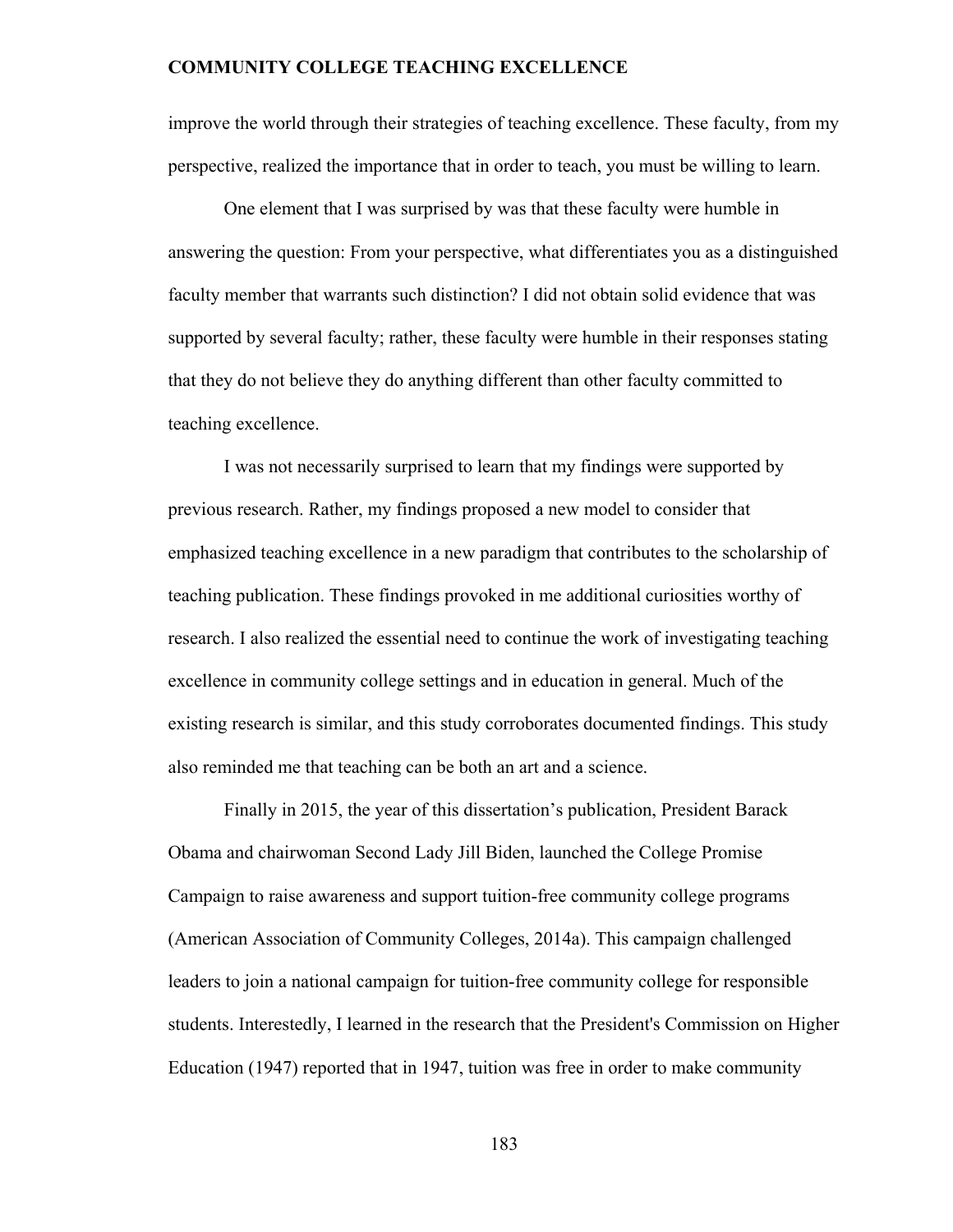colleges available to all Americans able and willing to receive it, regardless of economic or social status.

I am curious to know if studies have been conducted to determine the effectiveness of free tuition. Regardless, the relevance to this study seems timely. It is highly appropriate to continue to add to the knowledge base that provides insight to the institution that prides itself on being a teaching institution during a time in which presidential attention has placed an importance on such higher education institutions, specifically community colleges.

### **Conclusion**

Despite the challenges that faculty endure, as indicated in this study, these distinguished faculty provided perspective into excellence in teaching that they utilize in the community college learning environment. Faculty hold significant roles in student lives contributing toward adult learning, andragogy. Andragogy "is usually described as selfdirected" (Cranton, 2006, p. 3). "In many countries there is a growing conception of andragogy as the scholarly approach to the learning adults" (Knowles, 2011, p. 335). In the U.S.A., andragogy is considered a tradition of Malcolm Knowles who claimed a theoretical and practical approach to adult learning "based on a humanistic conception of self-directed and autonomous learners and teachers as facilitators of learning" (Knowles, 2011, p. 336). Interestingly, the first use of the term andragogy that is documented was in 1833 by a German high school teacher, Alexander Kapp, who described the "lifelong necessity to learn" (Knowles, 2011, p. 336). Andragogy makes the following assumptions about the design of learning: adults need to know why they need to learn something; adults need to learn experientially; adults approach learning as problem-solving; and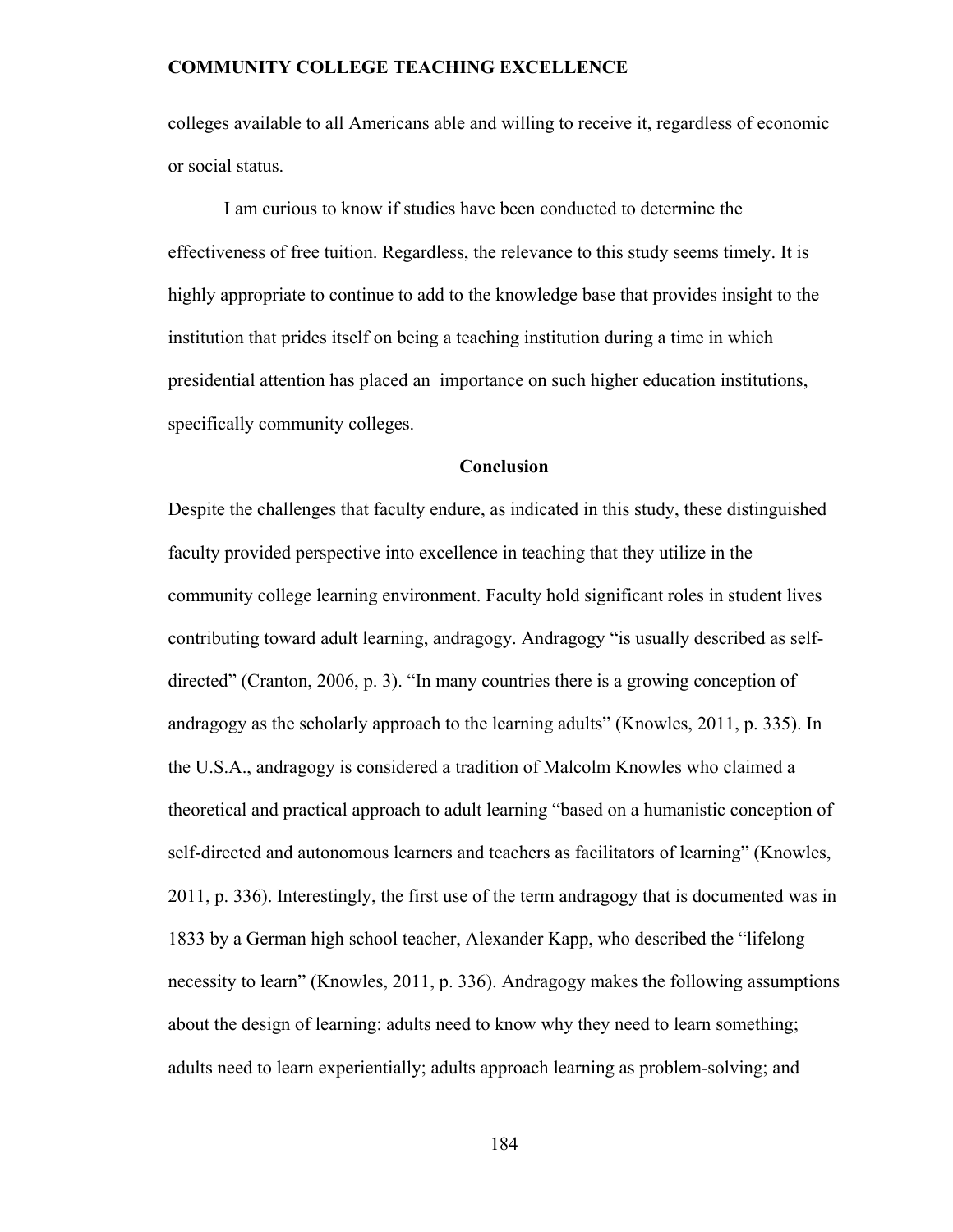adults learn best when the topic is of immediate value. These four assumptions directly align with the elements of the model proposed to consider in this dissertation.

Other theorists have continued to elaborate through research the theory of adult learning. Most recently documented is the scholarly work of "Mezirow (2003) [that] suggests transformation has not taken place until an individual has acted on the learning" (Cranton, 2006, p. 4). Students participate in sustained formal learning activities "to acquire new knowledge, skills, or values; revise their basic beliefs and assumptions; or change the way they see some aspect of themselves or the world around them" (Cranton, 2006, p. 2). This is the andragogy challenge for all faculty, to shift the paradigm of thinking and challenge the student's to act on their learning beyond the college environment.

It is important to note that a community college learning environment is not purely made up only of adult learners. Dual-credit courses for high school students, typically younger than 18, are also a part of the student population that community college faculty teach. The Central New Mexico Community College (2013-2014) Fact Book reported that the average age of the student population was 27.7 and that students 18 and younger comprised 16.9 percent of the student population during the time of the study.

Distinguished faculty selected and honored in the future should continue to be studied to examine excellence in teaching what is working that can lead to student learning outcomes that benefit student lives, their families, and society, all of which can contribute to economic prosperity. This can be an investment to the future of our country. This research was intended to provoke further inquiry into a topic that should raise more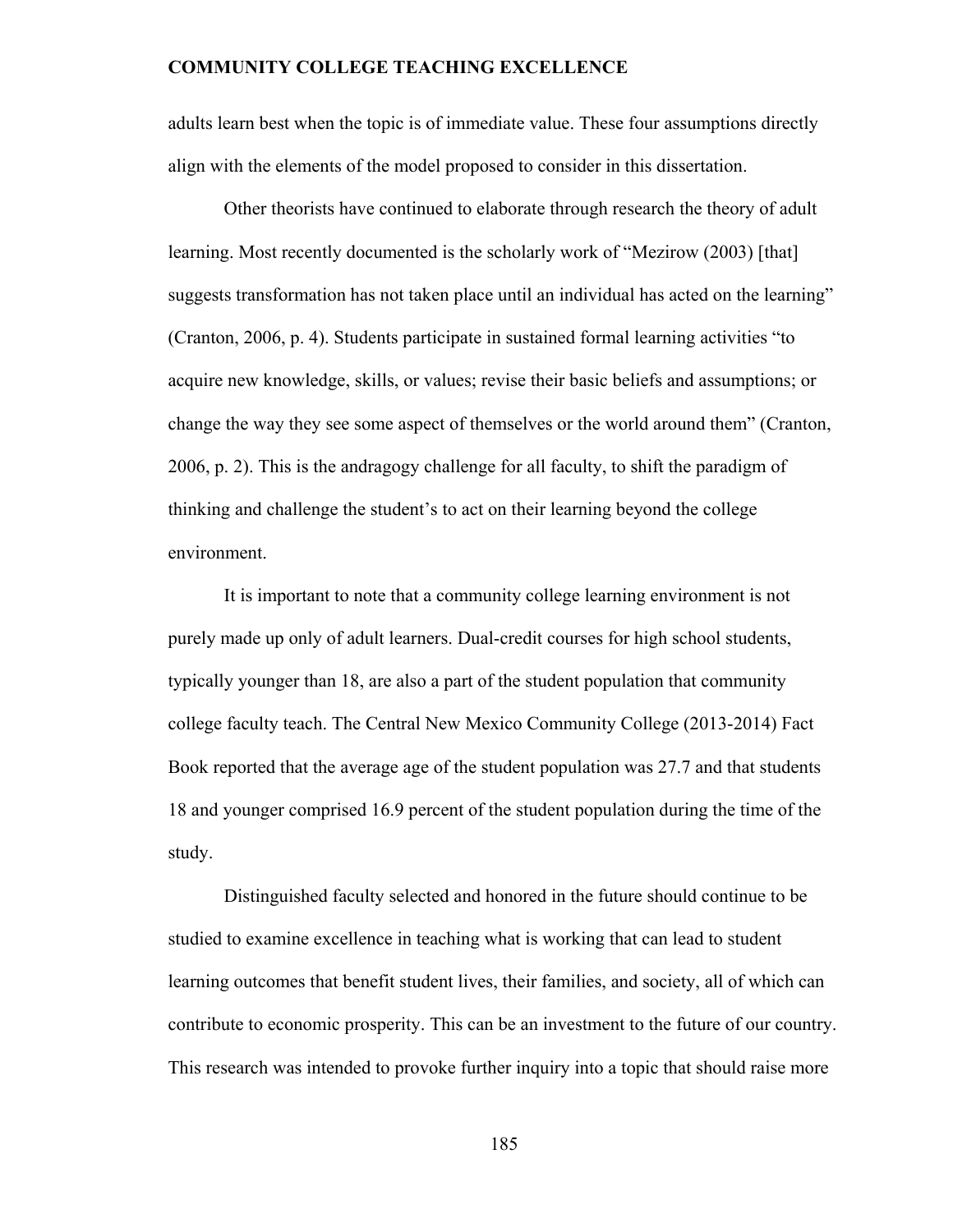questions and thus lead to more solutions for a continuous journey of seeking excellence in teaching at a community college at a time when much attention was being paid to the value of community colleges.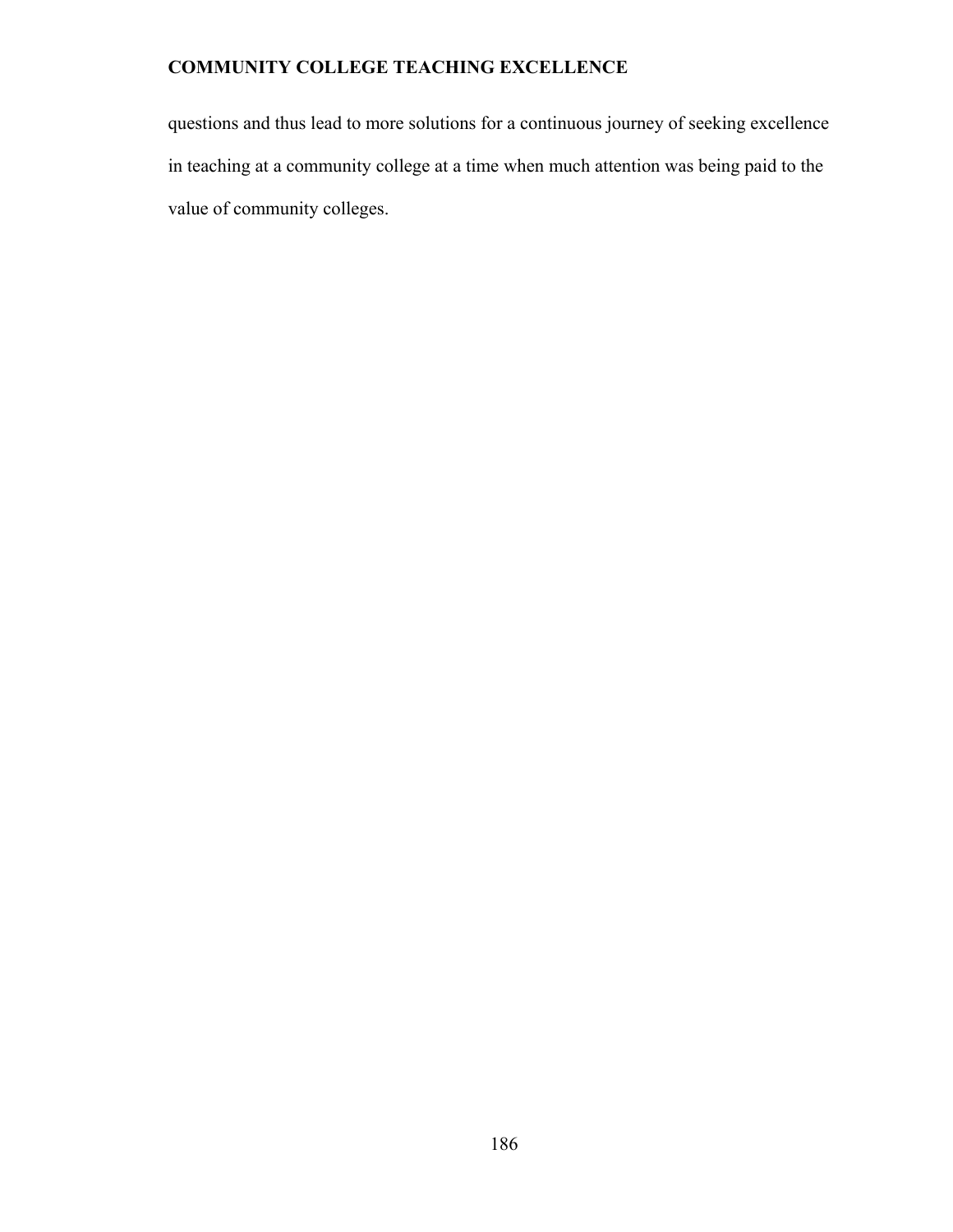### **References**

- Alexander, A., Karvonen, M., Ulrich, J., Davis, T., & Wade, A. (2012). Community college faculty competencies. *Community College Journal of Research and Practice, 36*(11), 849-862. doi: 10.1080/10668926.2010.515511
- American Association of Community Colleges. (2014a). About community colleges. Retrieved from http://www.aacc.nche.edu/AboutCC/Pages/default.aspx
- American Association of Community Colleges. (2014b). Community College Trends and Statistics. Retrieved from

http://www.aacc.nche.edu/AboutCC/Trends/Pages/default.aspx

- American Association of Community Colleges. (2014c). Where values meet values: The economic impact of community colleges: Economic Modeling Specialists International.
- Anderson, J. A. (2008). *Driving change through diversity and globalization: transformative leadership in the academy* (1st ed.). Sterling, VA: Stylus Pub.
- Angen, M. J. (2000). Evaluating interpretive inquiry: Reviewing the validity debate and opening the dialogue. *Qualitative Health Research, 10*(3), 378-395. doi: 10.1177/104973230001000308
- Ardalan, S., & Sevanthinathan, N. (2014). Community colleges: The perfect enterprise for the 21st century, *Community College Week*.
- Arum, R., & Roksa, J. (2011). *Academically adrift limited learning on college campuses*. Chicago, IL: University of Chicago Press.
- Bain, K. (2004). *What the best college teachers do*. Cambridge, MA: Harvard University Press.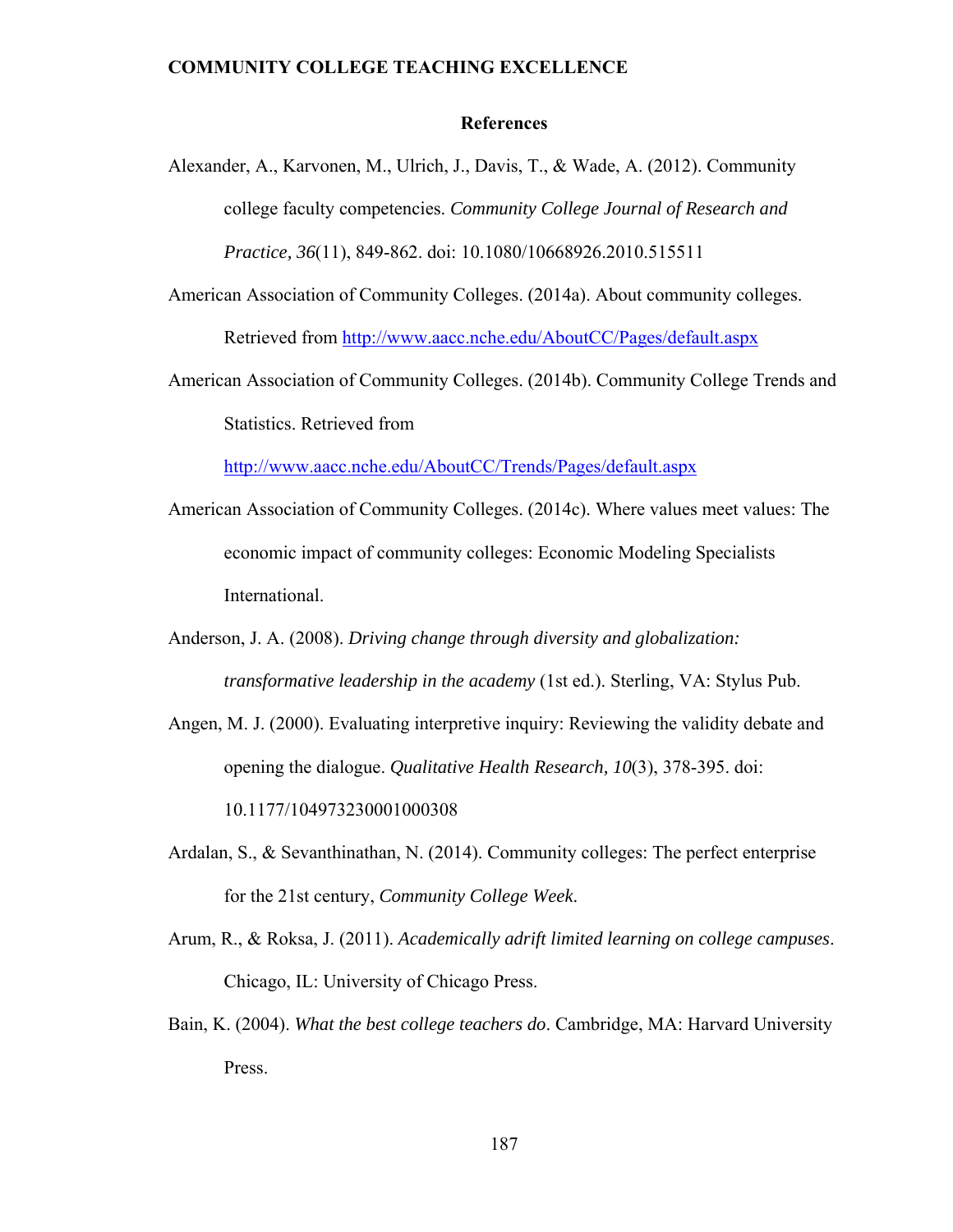- Bass, R. (1999). The scholarship of teaching: What's the problem? *Inventio: Creative Thinking About Learning and Teaching, 1*(1).
- Bauman, G. L., Bustillos, L. T., Bensimon, E. M., Brown, M. C., & Bartee, R. (2005). *Achieving equitable educational outcomes with all students: The institution's roles and responsibilities*. Washington, D.C.: Association of American Colleges and Universities.
- Becker, G. S. (1993). *Human capital: A theoretical and empirical analysis with special reference to education*. Chicago, IL: The University of Chicago Press.
- Bernstein, D., Burnett, A., Goodburn, A., & Savory, P. (2006). *Making teaching and learning visible: Course portfolios and the peer review of teaching*. Boston, MA: Anker.
- Bers, T. H., & Calhoun, H. D. (2002). Literature on community colleges: An overview. *New Directions for Community Colleges, 2002*(117), 5-12. doi: 10.1002/cc.48
- Bloomberg, L. D., & Volpe, M. (2012). *Completing your qualitative dissertation: A road map from beginning to end*. Thousand Oaks, CA: Sage.
- Boyer, E. L. (1991). The scholarship of teaching from scholarship reconsidered: Priorities of the professoriate. *College Teaching, 39*(1), 11-13.
- Brint, S. G., & Karabel, J. (1989). *The diverted dream: Community colleges and the promise of educational opportunity in America, 1900-1985*. New York, NY: Oxford University Press.
- Brown, K. M. (2004). Leadership for social justice and equity: weaving a transformative framework and pedagogy. *Educational Administration Quarterly, 40*(1), 77-108. doi: 10.1177/0013161x03259147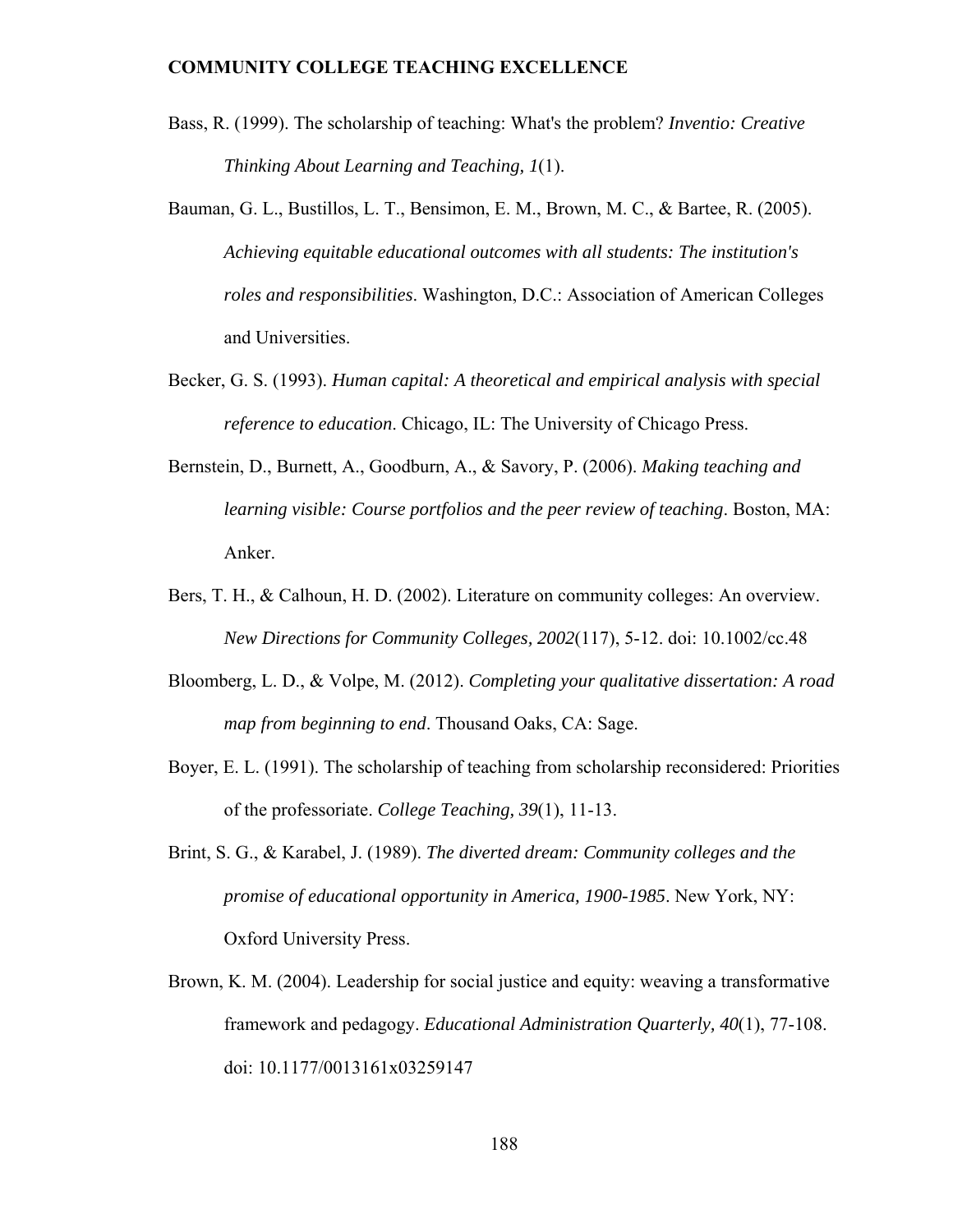- Buskist, W., Benson, T., & Sikorski, J. F. (2005). The call to teach. *Journal of Social and Clinical Psychology, 24*(1), 110-122. doi: 10.1521/jscp.24.1.111.59167
- Carnevale, A. P., & Smith, N. (2013). Workplace basics: The skills employees need and employers want. *Human Resource Development International, 16*(5), 491-501. doi: 10.1080/13678868.2013.821267
- Central New Mexico Community College. (2013a). About distinguished faculty award. Retrieved from http://www.cnm.edu/depts/academic-affairs/about-distinguishedfaculty-award
- Central New Mexico Community College. (2013b). CNM wins national student success award. Retrieved from https://www.cnm.edu/news/cnm-wins-national-studentsuccess-award
- Central New Mexico Community College. (2013c). President Winograd named western region CEO of the year. Retrieved from

http://www.cnm.edu/depts/marketing/news/president-winograd-named-western-

region-ceo-of-the-year-by-acct

Central New Mexico Community College. (2013-2014). Fact Book 2013 - 2014. Retrieved from https://www.cnm.edu/depts/planning/instres/documents/2013- 2014-fact-book

- Chickering, A. W., & Gamson, Z. F. (1999). Development and adaptations of the seven principles for good practice in undergraduate education. *New Directions for Teaching & Learning, 1999*(80). doi: 10.1002/tl.8006
- Cohen, A. M., & Brawer, F. B. (2003). *The American community college* (4th ed.). San Francisco, CA: Jossey-Bass.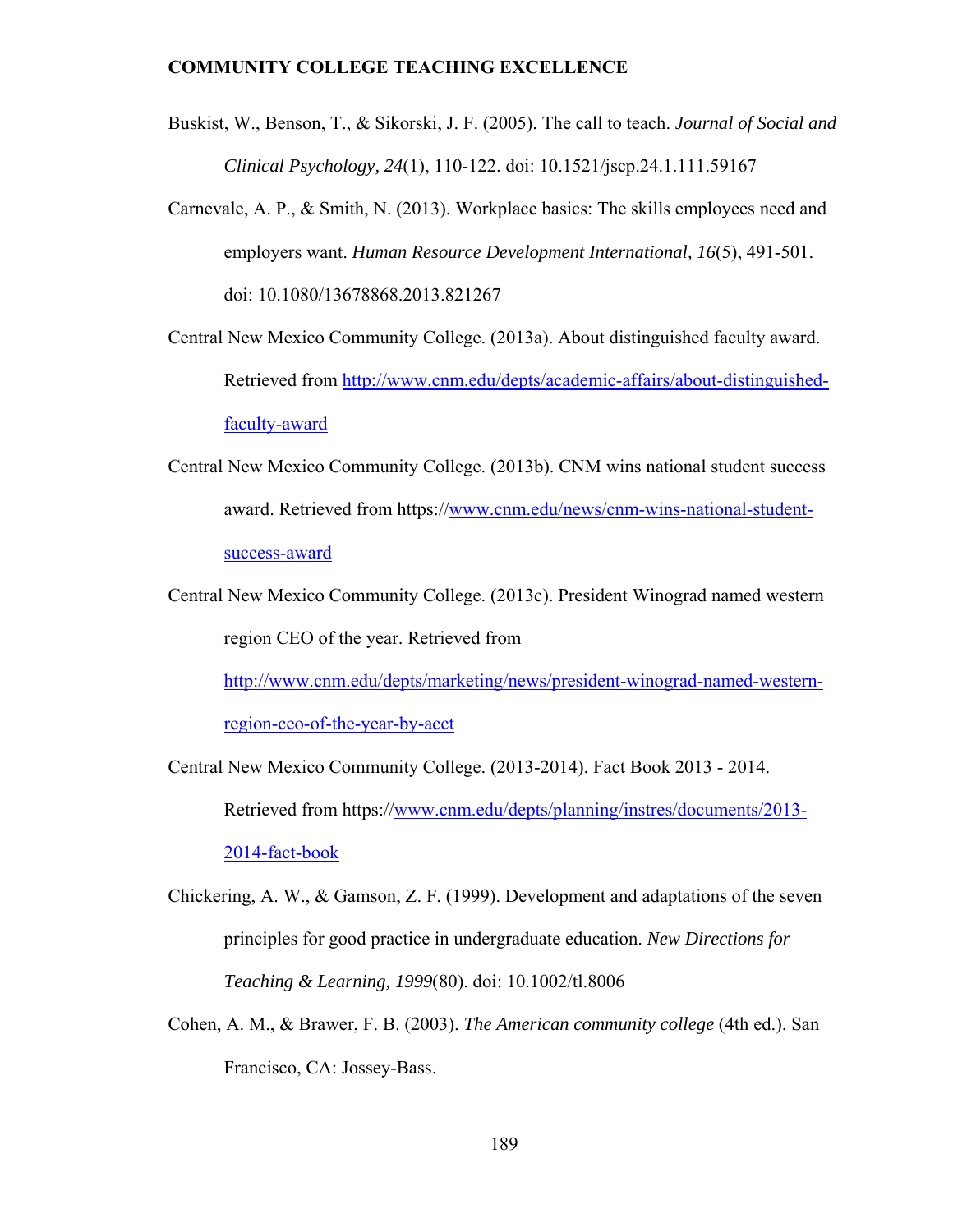- Cohen, A. M., & Brawer, F. B. (2008). *The American community college* (5th ed.). San Francisco, CA: Jossey-Bass.
- Cohen, A. M., Brawer, F. B., & Kisker, C. B. (2014). *The American community college* (Sixth edition. ed.). San Francisco, CA: Jossey-Bass.

Colvin, G. (August 1, 2015). Humans are underrated. *Fortune,* 100-113.

- Commission on the future of community colleges. (1988). Building communities: A vision for a new century (pp. 1-58). Washington, DC.
- Cooperrider, D. L., & Srivastva, S. (1987). Appreciative inquiry in organizational life. *Research in Organizational Change and Development, 1*, 129-169.
- Cooperrider, D. L., Whitney, D., & Stavros, J. (2008). *Appreciative inquiry handbook for leaders of change*. Brunswick, OH: Crown Custom Publishing.
- Cooperrider, D. L., & Whitney, D. K. (2005). *Appreciative inquiry: A positive revolution in change*. San Francisco, CA: Berrett-Koehler.
- Cranton, P. (2006). *Understanding and promoting transformative learning : a guide for educators of adults* (2nd ed. ed.). San Francisco, CA: Jossey-Bass.
- Creswell, J. W. (2013). *Qualitative inquiry and research design: Choosing among five approaches*. Thousand Oaks, CA: Sage.
- Darling-Hammond, L. (1997). *The right to learn: A blueprint for creating schools that work*. San Francisco, CA: Jossey-Bass.
- Deloitte Development LLC. (2014). Business model transformation: Transforming higher education through innovation and operational efficiency. New York, NY.
- Denzin, N. K., & Lincoln, Y. S. (2000). *Handbook of qualitative research*. Thousand Oaks, CA: Sage.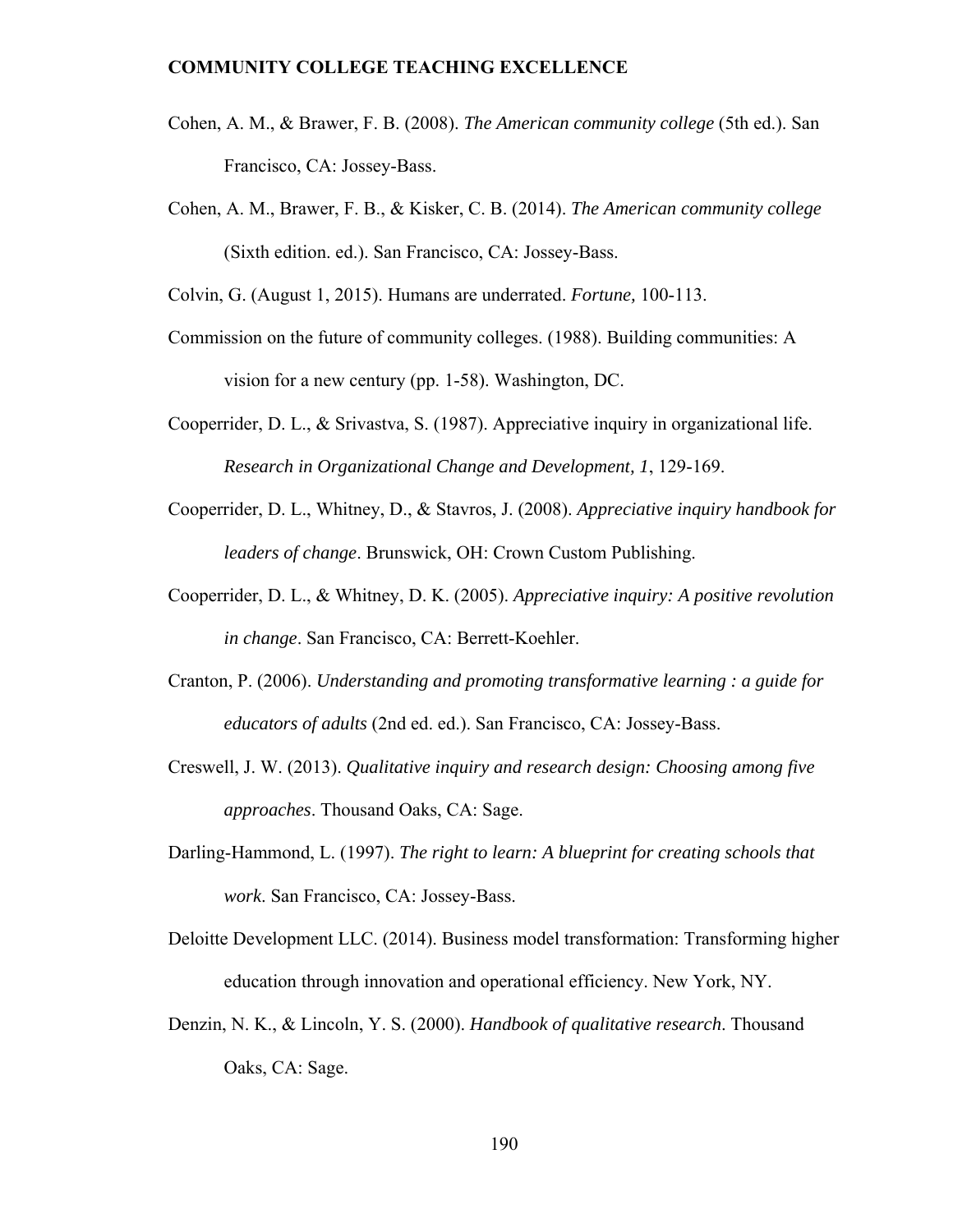- Denzin, N. K., & Lincoln, Y. S. (2005). *The Sage handbook of qualitative research*. Thousand Oaks, CA: Sage.
- DuBrin, A. J. (2011). *Human relations for career and personal success*. Upper Saddle River, NJ: Pearson Education, Inc.
- Ely, M. (1991). *Doing qualitative research circles within circles*. London; New York: Falmer Press.
- Erlandson, D. A. (1993). *Doing naturalistic inquiry: A guide to methods*. Newbury Park, CA: Sage.
- Evelyn, J. (2001). The hiring boom at 2-year colleges. *Chronicle of Higher Education, 47*(40), A8-A9.
- Fernandez-Araoz, C. (2014). Twenty-first century talent spotting: Why potential now trumps brains, experience, and competencies. *Harvard Business Review*(6), 46- 56.
- Fink, L. D. (2003). Creating significant learning experiences: An integrated approach to designing college courses. San Francisco, CA: Jossey-Bass.
- Franco, R. W. (2010). Faculty engagement in the community colleges: Constructing a new ecology of learning. In H. Fitzgerald, C. Burack & S. D. Seifer (Eds.), *Handbook of engaged scholarship contemporary landscapes, future directions: Community-campus partnerships* (Vol. 2, pp. 149-163). East Lansing, MI: Michigan State University Press.
- Fugate, A. L., & Amey, M. J. (2000). Career stages of community college faculty: A qualitative analysis of their career paths, roles, and development. *Community College Review, 28*(1), 46-56. doi: 10.1177/009155210002800101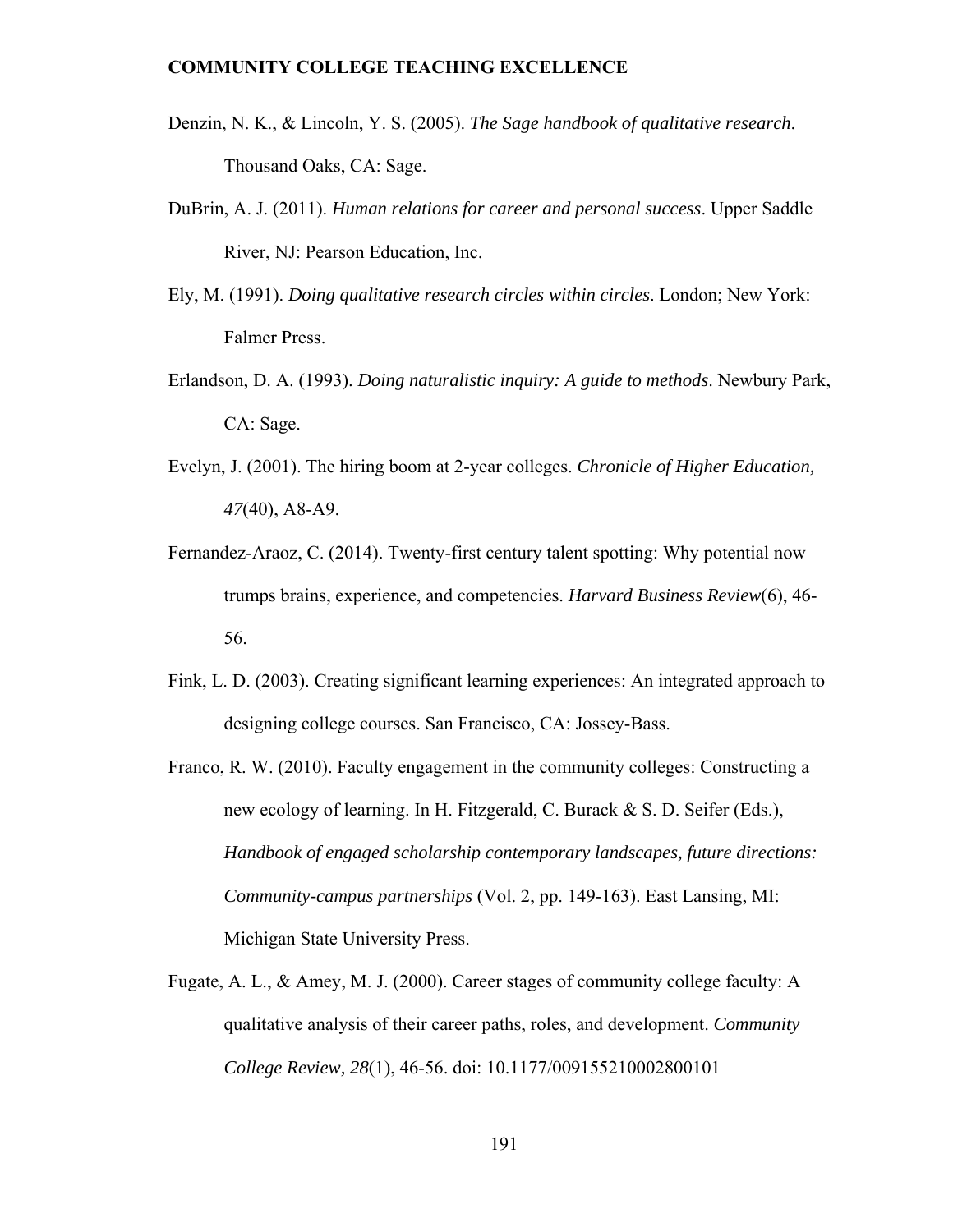- Gibson-Harman, K., Rodriguez, S., & Haworth, J. G. (2002). Community college faculty and professional staff: The human resource challenge. *New Directions for Community Colleges, 117*, 77-90. doi: 10.1002/cc.55
- Hammond, S. A. (1998). The thin book of appreciative inquiry. 2nd. Retrieved from http://www.books24x7.com.libproxy.unm.edu/marc.asp?bookid=17383
- Harper, S. R., & Quaye, S. J. (2009). *Student engagement in higher education: Theoretical perspectives and practical approaches for diverse populations*. New York, NY: Routledge.
- Hollinshead, B. (1936). The community junior college program. *Junior College Journal, 7*(3), 111-116.
- Hutchings, P., Huber, M. T., & Ciccone, A. (2011). Getting there: An integrative vision of the scholarship of teaching and learning. *International Journal for the Scholarship of Teaching and Learning, 5*(1), 1-14.
- Ivanoff, S. D., & Hultberg, J. (2006). Understanding the multiple realities of everyday life: Basic assumptions in focus-group methodology. *Scandinavian Journal of Occupational Therapy, 13*(2), 125-132. doi: 10.1080/11038120600691082
- Keim, M. C. (1994). Graduate preparation programs in community college education. *Community College Review, 22*(1), 53-61. doi: 10.1177/009155219402200107

Knowles, M. S. (2011). *The adult learner* (7th ed.). Oxford: Butterworth-Heinemann.

Krueger, R. A., & Casey, M. A. (2000). *Focus groups: A practical guide for applied research*. Thousand Oaks, CA: Sage.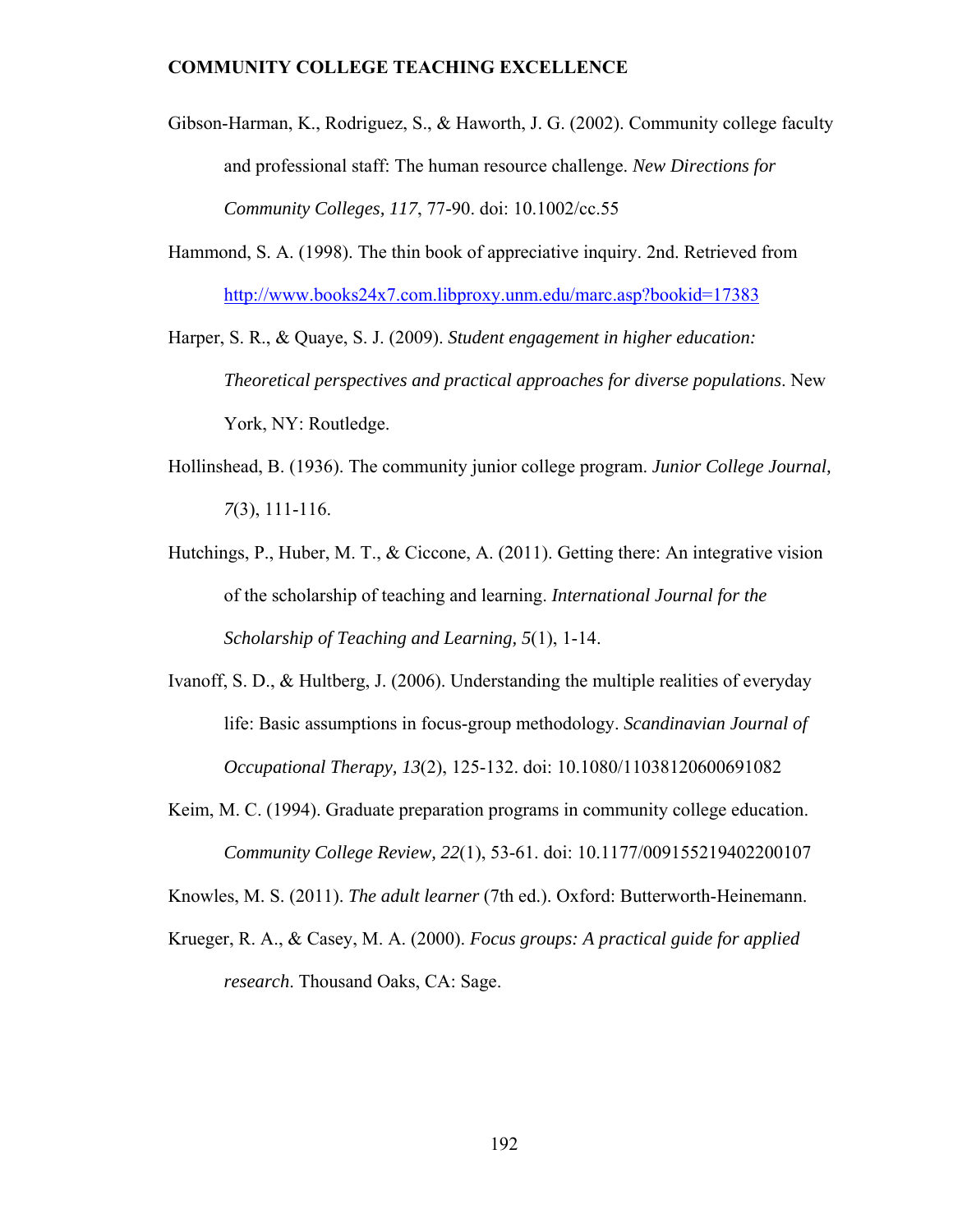- Levin, J., Cox, E., Cerven, C., & Haberler, Z. (2010). The recipe for promising practices in community colleges. *Community College Review, 38*(1), 31-58. doi: 10.1177/0091552110374505
- Levin, J., Kater, S., & Wagoner, R. L. (2006). *Community college faculty: At work in the new economy*. New York, NY: Palgrave Macmillan.

Lincoln, Y. S., & Guba, E. G. (1985). *Naturalistic inquiry*. Beverly Hills, CA: Sage.

- Linley, P. A., & Harrington, S. (2005). Positive psychology and coaching psychology: Perspectives on integration. *The Coaching Psychologist, 1*(1), 13-14.
- Lowman, J. (1984). *Mastering the techniques of teaching*. San Francisco, CA: Jossey-Bass.
- Magner, D. K. (2000). The imminent surge in retirements. *Chronicle of Higher Education, 46*(28), A18-A20.
- McAllister, D. J. (1995). Affect- and cognition-based trust as foundations for interpersonal cooperation in organizations. *The Academy of Management Journal, 38*(1), 24-59. doi: 10.2307/256727
- McClenney, K. M. (2006). Benchmarking effective educational practice. *New Directions for Community Colleges, 2006*(134), 47-55. doi: 10.1002/cc.236
- Merriam, S. B. (1988). *Case study research in education: A qualitative approach*. San Francisco: Jossey-Bass.
- Miles, M. B., & Huberman, A. M. (1984). *Qualitative data analysis: A sourcebook of new methods*. Thousand Oaks, CA: Sage.
- Miles, M. B., & Huberman, A. M. (1994). *Qualitative data analysis: An expanded sourcebook*. Thousand Oaks, CA: Sage.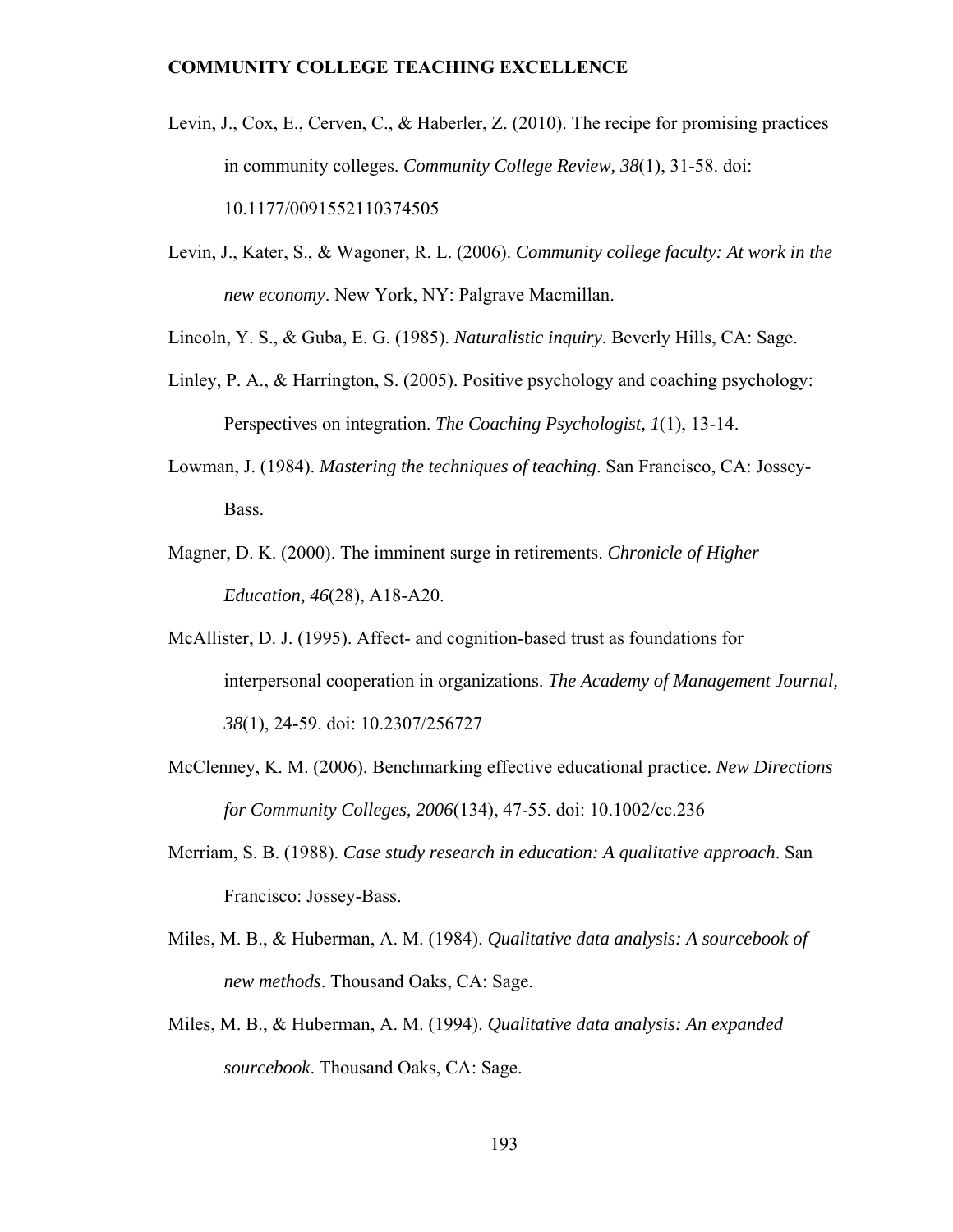Muller, R. (2014). Universities need to open up to lifelong learning. *University World News,* (327). Retrieved from:

http://www.universityworldnews.com/article.php?story=201406241226132

- Munoz, C. (2015). Opposing view: No one will get a free ride, *USA Today,* p. 7A.
- National Center for Education Statistics. (2008). The condition of education: 2008 community colleges executive summary. Retrieved from

http://nces.ed.gov/programs/coe/analysis/2008-index.asp

- National Center for Postsecondary Improvement. (1998). A changing understanding of community college faculty. *Change, 30*(6), 43-46.
- Newmann, F. M., & Wehlage, G. G. (1993). Five standards of authentic instruction. *Educational Leadership, 50*(7), 8.
- Palmer, J. (1992). Faculty professionalism reconsidered. *New Directions for Community Colleges, 20*(79), 29-38. doi: 10.1002/cc.36819927906
- President's Commission on Higher Education. (1947). *Higher education for American democracy*. Washington, DC: Superintendent of Documents.
- Redden, E. (2007, September 14). Un-complicating community college transfer. *Inside Higher Education.* Retrieved from

https://www.insidehighered.com/news/2007/09/14/newjersey

- Roueche, J. E., Milliron, M. D., & Roueche, S. D. (2003). *Practical magic: On the front lines of teaching excellence*. Washington, DC: Community College Press.
- Rudolph, F., & Thelin, J. R. (1990). *The American college and university: A history*. Athens, GA: University of Georgia Press.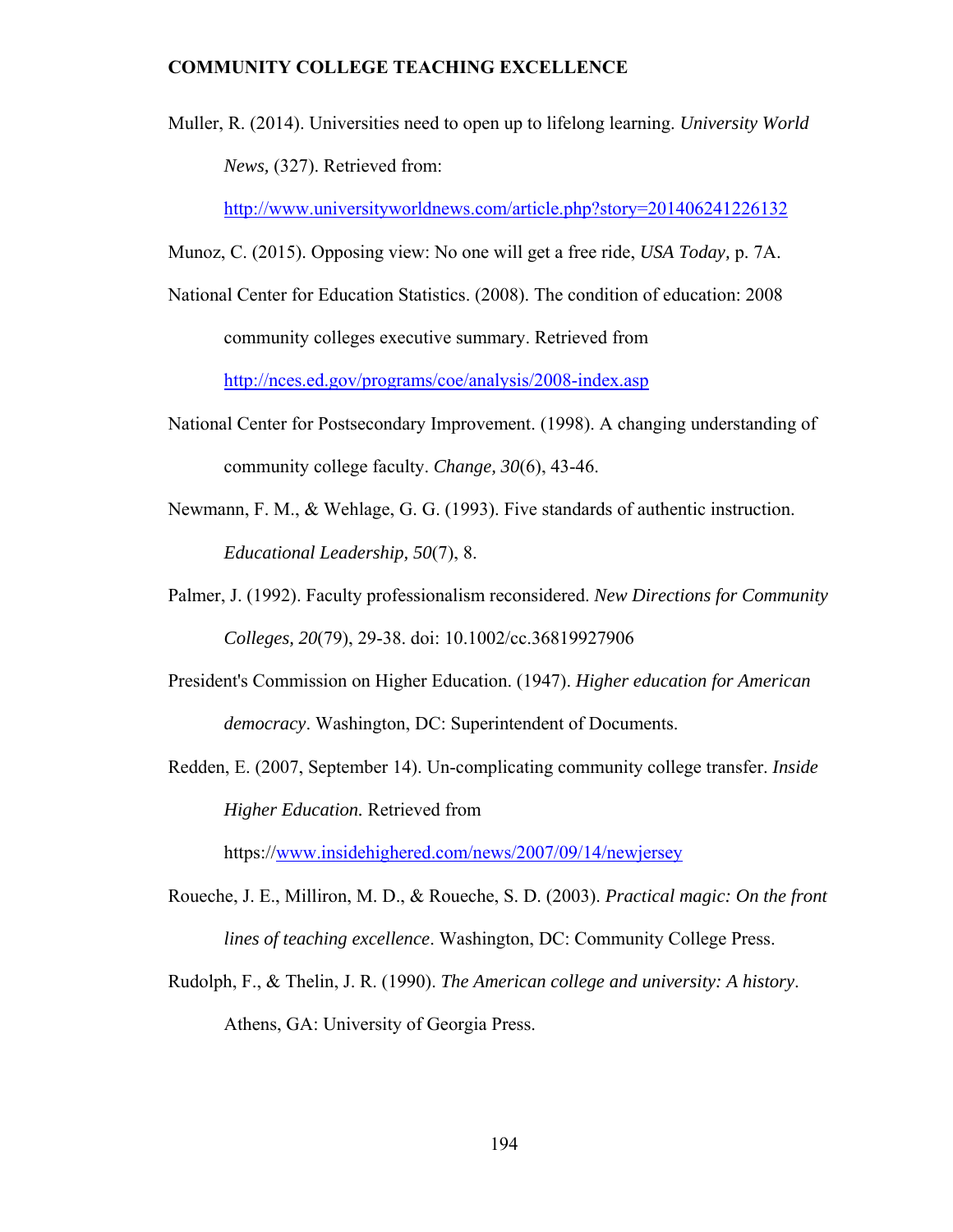- Silverman, S. T., & Williams, R. (2014). Doing more with (even) less: Overcoming the community college's unique challenges through embedded instruction. *Journal of Library Administration, 54*(3), 241-250. doi: 10.1080/01930826.2014.915169
- Sprouse, M., Ebbers, L. H., & King, A. R. (2008). Hiring and developing quality community college faculty. *Community College Journal of Research and Practice, 32*(12), 985-998. doi: 10.1080/10668920701831159

Stake, R. E. (1995). *The art of case study research*. Thousand Oaks, CA: Sage.

- Thomas, C. R. (1976). Faculty unions: Criticism and structure: West Virginia University, Morgantown Department of Educational Administration.
- Thomas, E., & Magilvy, J. K. (2011). Qualitative rigor or research validity in qualitative research. *Journal for Specialists in Pediatric Nursing, 16*(2), 151-155. doi: 10.1111/j.1744-6155.2011.00283.x
- Tracy, S. J. (2010). Qualitative quality: Eight "big-tent" criteria for excellent qualitative research. *Qualitative Inquiry, 16*(10), 837-851. doi: 10.1177/1077800410383121
- Twombly, S., & Townsend, B. K. (2008). Community college faculty: What we know and need to know. *Community College Review, 36*(1), 5-24. doi: 10.1177/0091552108319538
- Vaughan, G. B. (1988). Scholarship in community colleges: The path to respect. *Educational Record, 69*(2), 26-31.
- Vaughan, G. B. (2006). *The community college story*. Washington, D.C.: American Association of Community Colleges.
- Witt, A. A. (1994). *America's community colleges: The first century*. Washington, D.C.: Community College Press.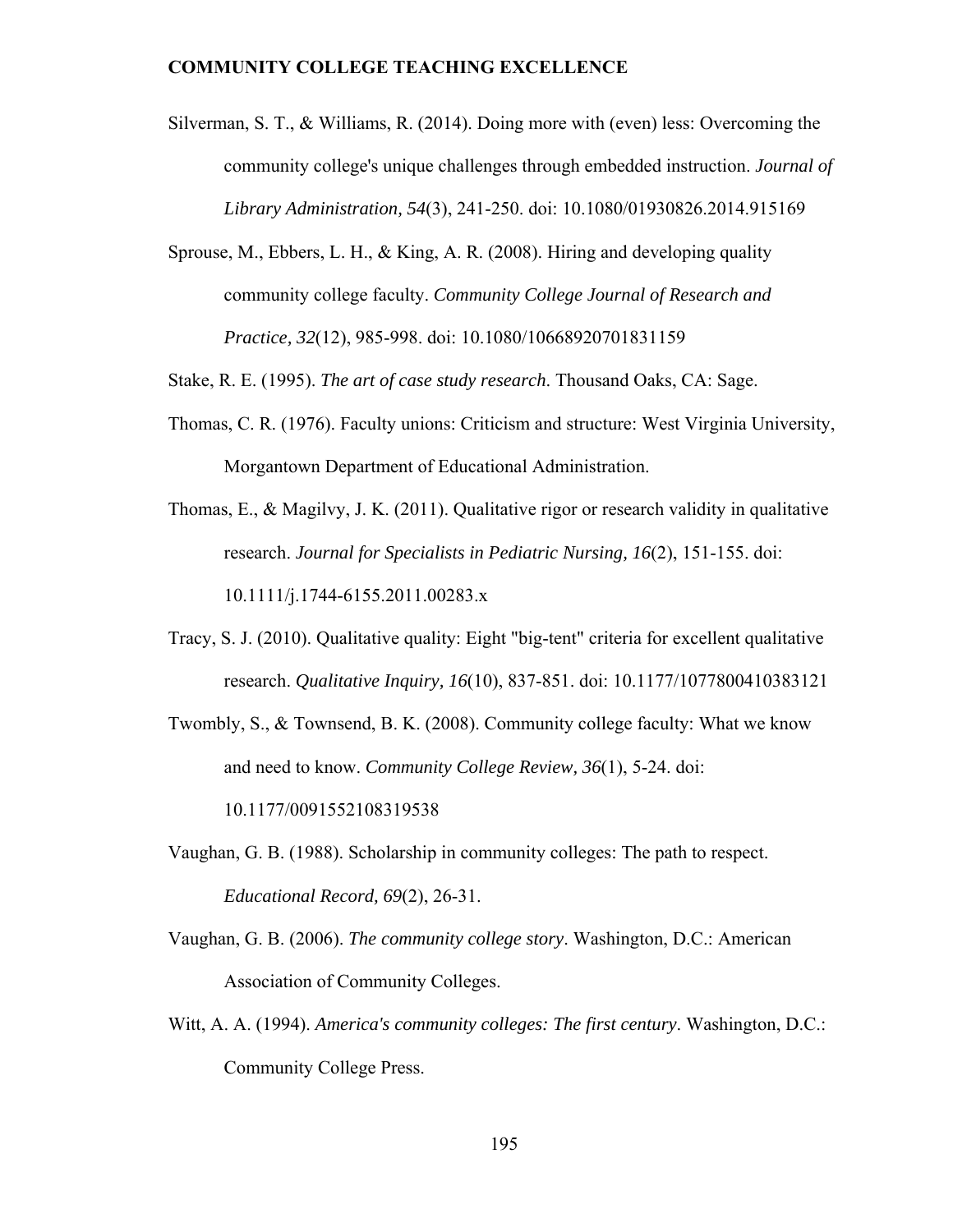Yin, R. K. (1994). *Case study research: Design and methods*. Thousand Oaks, CA: Sage. Yin, R. K. (2003). *Case study research: Design and methods*. Thousand Oaks, CA: Sage. Yin, R. K. (2009). *Case study research: Design and methods*. Los Angeles, CA: Sage.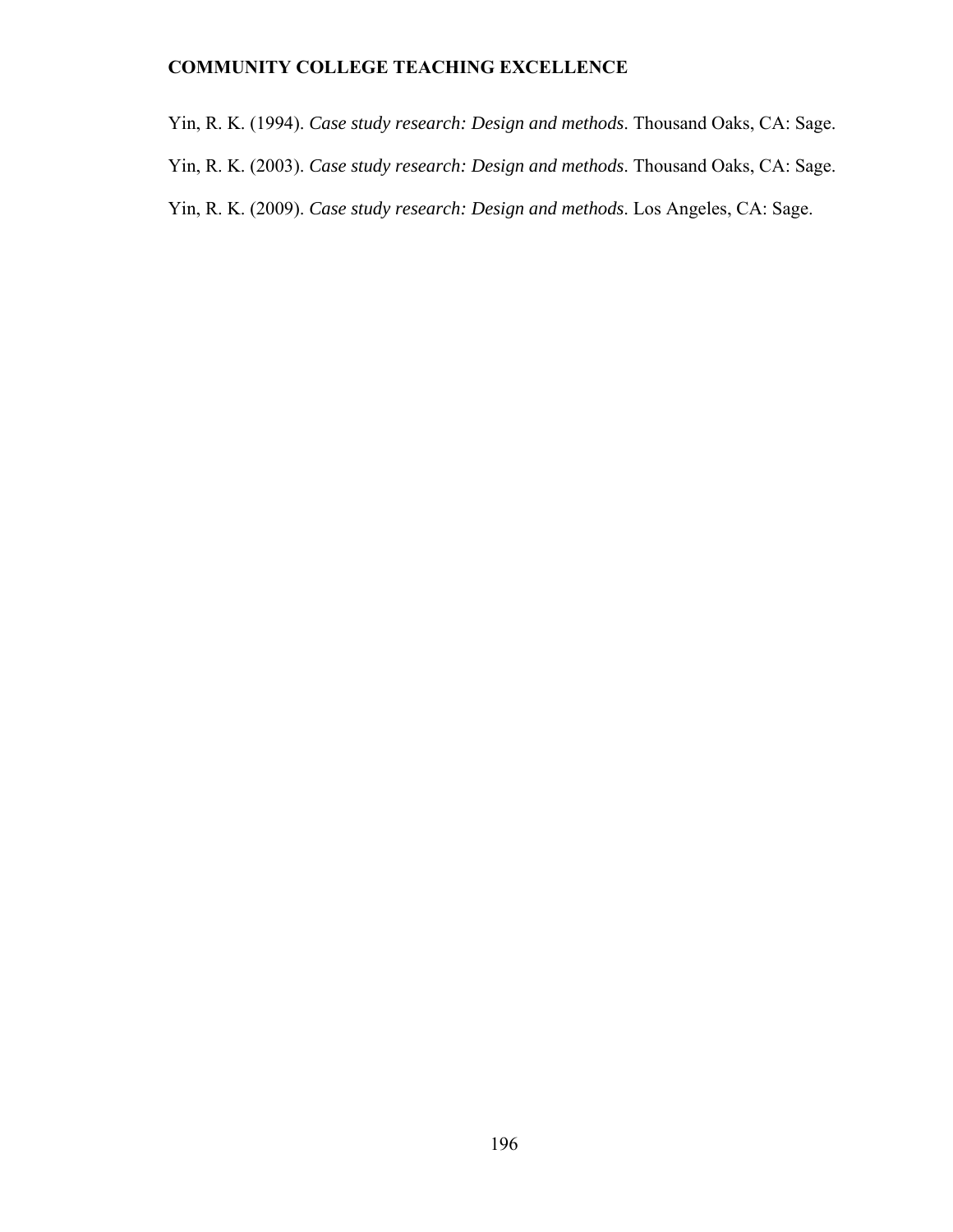## **Appendices**

## **Appendix 1. Recruitment e-mail**

Date

Dear Participant:

My name is Denise Montoya, and I am conducting a qualitative instrumental case study, Community College Teaching Excellence: A Distinguished Faculty Perspective. This study will serve as my dissertation for completing my doctoral degree in Organization, Information, and Learning Sciences at the University of New Mexico.

You have been identified as distinguished faculty at a community college noteworthy of national recognition, Central New Mexico Community College, which makes you a prime participant. The purpose of this study is to gain insight and contribute to the knowledge available regarding excellence in teaching at a community college from a distinguished faculty perspective. The data collected will be used in the final dissertation.

If you are amenable, I would ask the following of you:

- 1. Please reply to this email indicating your willingness to participate in the Spring 2015 within five business dates from the date of this email date.
- 2. I will send you a consent and authorization form informing you thoroughly of the research study. If after reading the consent and authorization form, you are willing to be a volunteer participant, please provide a signed copy to me via email at  $\mu$ montoyad $\omega$ cnm.edu indicating that you have read the consent and authorization fully and are willing to be a participant in this study. This document will serve as the consent and authorization agreement required by both Central New Mexico Community College and the University of New Mexico for human subject's research.
- 3. Upon receiving your permission, the study will consist of a 4 phase approach:
	- a. Phase 1: Document analysis I will ask you for a copy of the application you submitted that awarded you the distinguished faculty distinction. If you do not have a copy, I will ask you for permission to garner a copy from Central New Mexico Community College.
	- b. Phase 2: Demographic survey I will conduct a short demographic survey to gain an understanding of who you are, where you come from, and some of your history and/or background and education.
	- c. Phase 3: Semistructured interview I will conduct a 1 hour semistructured interview using an appreciative inquiry interviewing framework. A transcription will be provided to you for review to ensure the content accurately captures your experience in excellence in community college teaching.
	- d. Phase 4: Focus group with all participants Upon review of the evidence provided in Phase  $1 - 3$ , you will be asked to participate in a one and a half hour focus group with all participants to share an understanding of practices of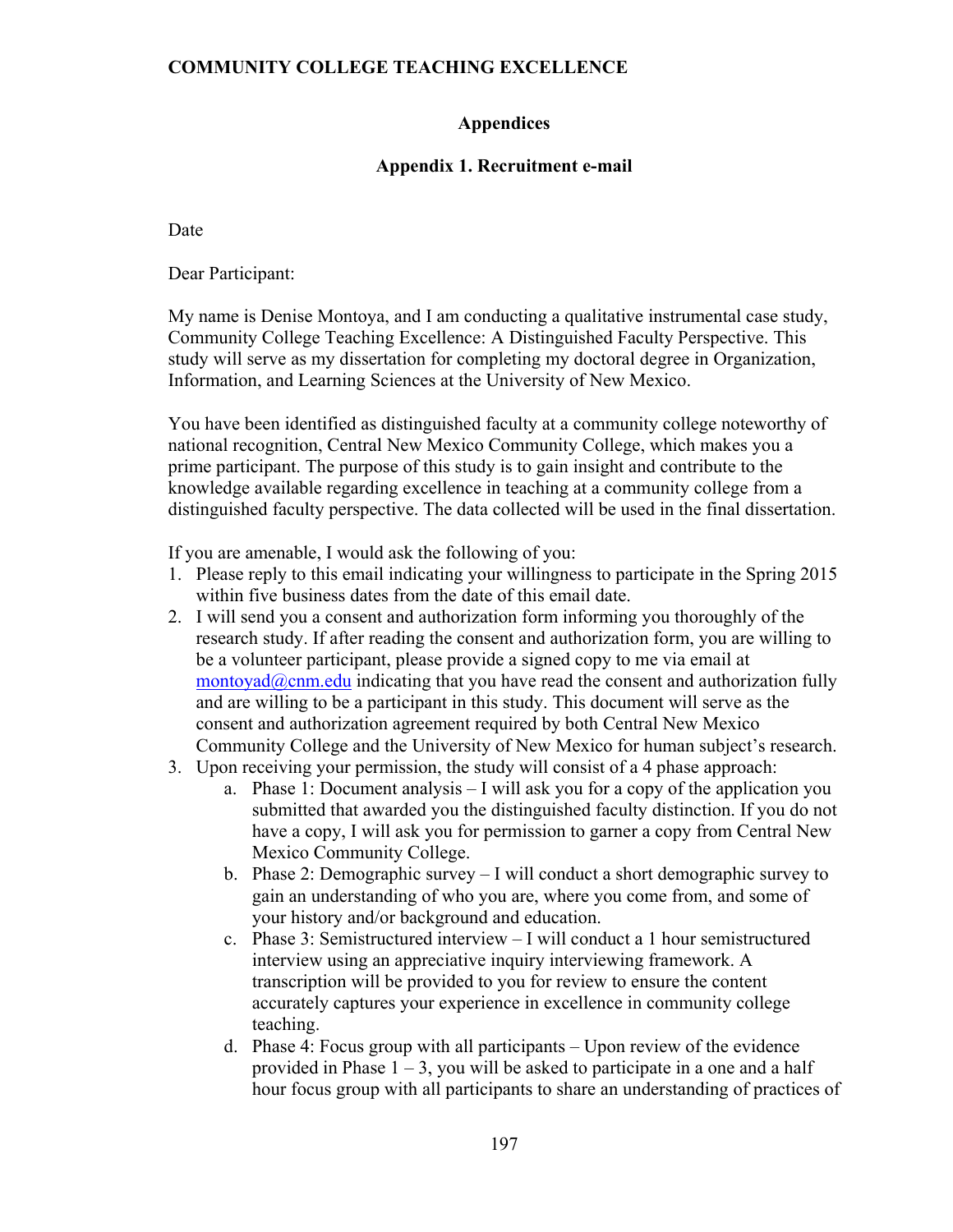excellence in a community college setting from a distinguished faculty perspective.

I would greatly appreciate your willingness to participate in this study. If you have any questions, please do not hesitate to contact my co principal investigator, Dr. Frances C. Wilkinson, or me. You may find our contact information below.

Thank you for your consideration. I look forward to hearing back from you regarding your participation.

Sincerely,

Denise Montoya Frances C. Wilkinson, Ed.D.

Researcher/Principal Investigator Co Chair/Co Principal Investigator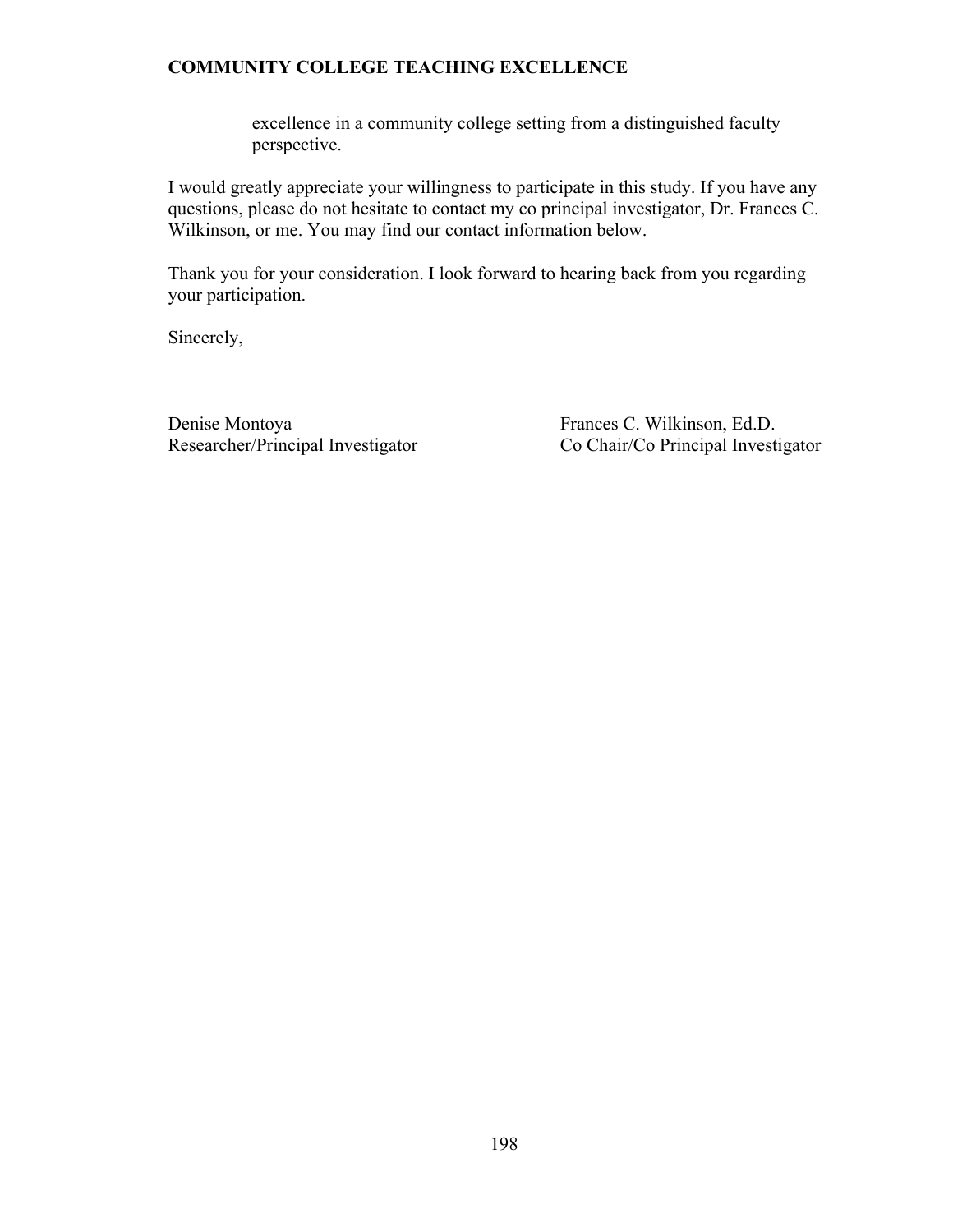**Appendix 2. Central New Mexico Community College and The University of New** 

**Mexico Combined Consent and Authorization to Participate in Research** 

### **Central New Mexico Community College and The University of New Mexico Combined Consent and Authorization to Participate in Research**

#### **Dissertation Study**

Community College Teaching Excellence: A Distinguished Faculty Perspective

#### **Introduction and Purpose**

You are being asked to participate in a qualitative instrumental case study. The data you provide through a series of phases will contribute towards a dissertation conducted by Denise Montoya, a doctoral student at the University of New Mexico in the Organization, Information, and Learning Sciences program, who is the Principal Investigator. Mrs. Montoya is also the Executive Director of Human Resources at Central New Mexico Community College, the same location the participants of this study will be selected. In an effort to be transparent, Mrs. Montoya's role in this research is as the researcher and not the Executive Director of Human Resources.

You have been identified as distinguished faculty at a community college noteworthy of national recognition, Central New Mexico Community College, which makes you a prime participant for this topic. The purpose of this study is to gain insight and contribute to the knowledge available regarding excellence in teaching at a community college from a distinguished faculty perspective. The data collected will be used in the final dissertation.

This form will explain the research, the possible risks involved, as well as the possible benefits to you. I encourage you to talk with your family and friends before you decide to take part in this research study. If you have any questions, please ask one of the principal investigators identified below.

### **Purpose of This Study**

This study is designed to contribute to the knowledge available regarding excellence in community college teaching from a distinguished faculty point of view. This study can offer potential for building capacity in teaching excellence in a community college learning environment. In addition, the contribution of this research can enhance the dignity of this particular faculty. Despite the challenges that community college faculty endure, as indicated in this document, an abundance of community college faculty already utilize best teaching strategies that positively impact student success.

### **Procedures**

If you agree to participate, the following procedures will take place:

4. Upon receiving your permission, the study will consist of a 4 phase approach: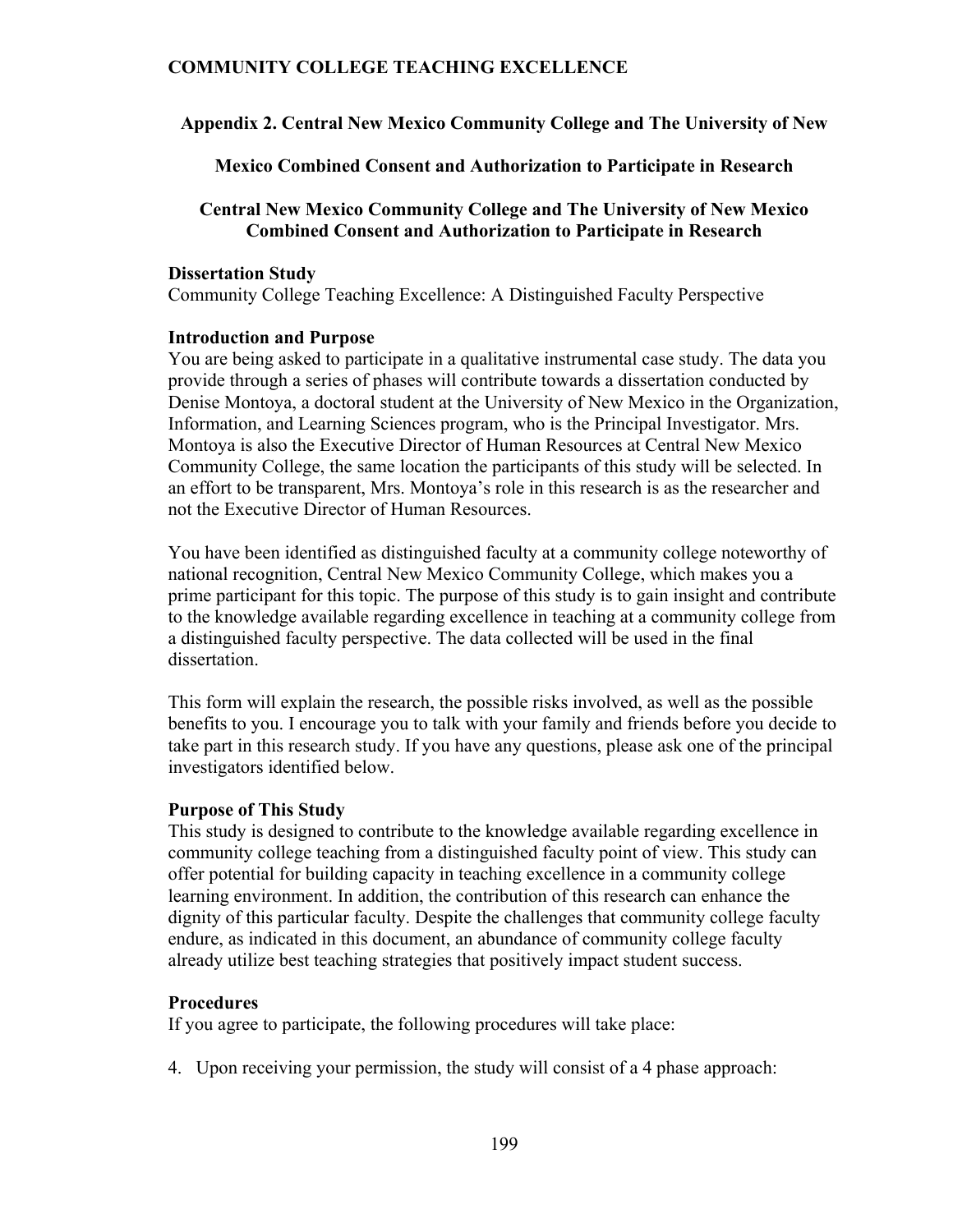- a. Phase 1: Document analysis I will ask you for a copy of the application you submitted that awarded you the distinguished faculty distinction. If you do not have a copy, I will ask you for permission to garner a copy from Central New Mexico Community College.
- b. Phase 2: Demographic survey I will conduct a short demographic survey to gain an understanding of who you are, where you come from, and some of your history and/or background and education.
- c. Phase 3: Semistructured interview I will conduct a one hour semistructured interview using an appreciative inquiry questioning approach format. A transcription will be provided to you for review to ensure the content accurately captures your experience in excellence in community college teaching.
- d. Phase 4: Two focus groups with participants Upon review of the evidence provided in Phase  $1 - 3$ , you will be asked to participate in a one of two focus groups for one and a half hours to share an understanding of practices of excellence in a community college setting from a distinguished faculty perspective. An observer will be in the room along with the researcher asking the questions.

Communications between the researcher and the participant will be conducted initially via email. The researcher will provide a time and location that will be convenient for the individual interviewees and the focus group who voluntarily select to participate. With your permission, I will record the interview and the focus groups and have a professional transcriptionist transcribe the recordings. The recording is to accurately record the information you provide and will be used for transcription purposes only. Quotes will be used as evidence from each phase to support the results of the study. If you agree to be audiotaped but feel uncomfortable at any time during the interview, I can turn off the recorder at your request. Or if you do not wish to continue at any time, you can stop the process and elect to opt out at that time. All materials will be destroyed if that you have contributed up until your request to withdraw.

### **Risks**

Risks associated with this study are minimal to moderate. However, in an effort to be transparent, it is important to disclose that I am the Executive Director of Human Resources at Central New Mexico Community College.

Participants may experience risk of possible loss of privacy and confidentiality associated with participating in this study. While you will be able to choose a pseudonym (or be assigned one), and the key linking you to your pseudonym will be kept in a locked file cabinet in a locked office, your identity may be ascertained because the names of distinguished faculty are published via a Central New Mexico Community College communication accessible via the World Wide Web.

Once data is compiled, the data presented in the results will not disclose personal information; rather, the data will be produced in summary format. Every measure will be taken to protect the security of all personal information, but confidentiality of all study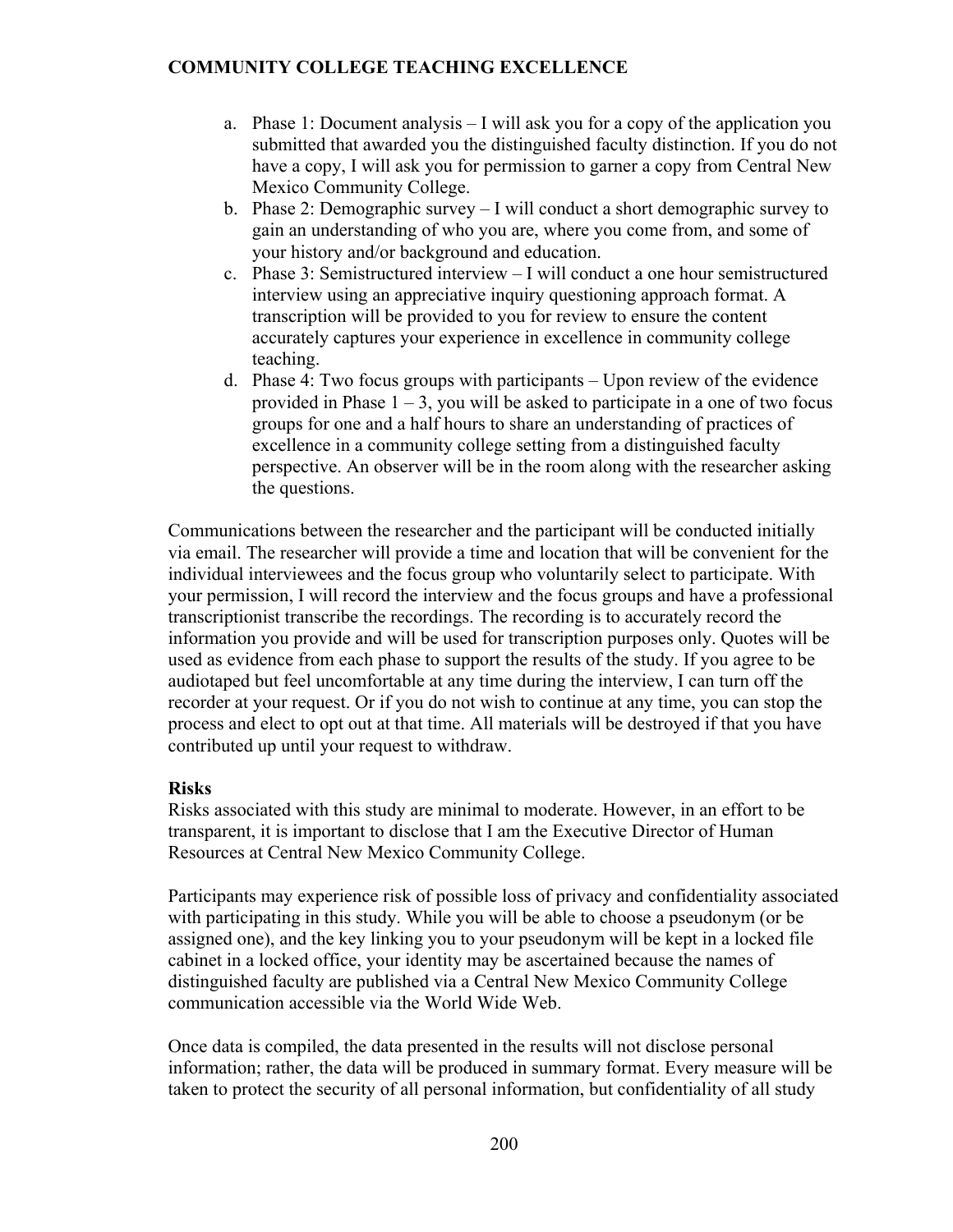data cannot be guaranteed. The eleven distinguished faculty are identified in a public manner via Central New Mexico Community College's communications on the internet World Wide Web.

This study is processed through the Institutional Review Boards by both Central New Mexico Community College where the distinguished faculty are employed and the University of New Mexico (UNM).

### **Benefits**

The potential outcome of participating in this study will benefit the College and community colleges at large by expanding the literature currently available pertaining to teaching excellence in a community college learning environment. Participation will contribute towards this effort.

# **Confidentiality**

Information contained in this study is used by the principal investigators. I will keep the records of this study strictly confidential. It is important to note that confidentiality cannot be guaranteed. Distinguished faculty names are published via a communication published on the World Wide Web via Central New Mexico Community College. However, in any report made public, I will not include any information that will make it possible to identify you. You will choose or be assigned a pseudonym so that your responses are confidential. The only form linking your real name to your pseudonym will be this consent form, which will be locked in a file cabinet in a locked office. All data collected, both hard copies and electronic copies, will be stored on a jump drive and in a file cabinet in a home office file cabinet. All data will be destroyed after five years.

This study will be processed through the Institutional Review Boards by both Central New Mexico Community College and the University of New Mexico. The University of New Mexico Institutional Review Board (IRB) that oversees human subject research and/or other entities may be permitted to access your records. There may be times when we are required by law to share your information. Your name will not be used in any published reports about this study.

# **Compensation**

Participants will not be paid for taking part in this study. There is no cost to participate in this study.

# **Participation and Withdrawal**

Participation in this research is completely voluntary. Participants are free to decline to take part in this study. Participants can decline to answer any questions and are free to stop taking part in the study at any time. The researcher may also withdraw the participant from this study if circumstances arise that warrant such action. Participants can withdraw from this study at any time. Participant's request will be honored immediately. If the participant chooses to withdrawn, all data collected up until this point will be destroyed.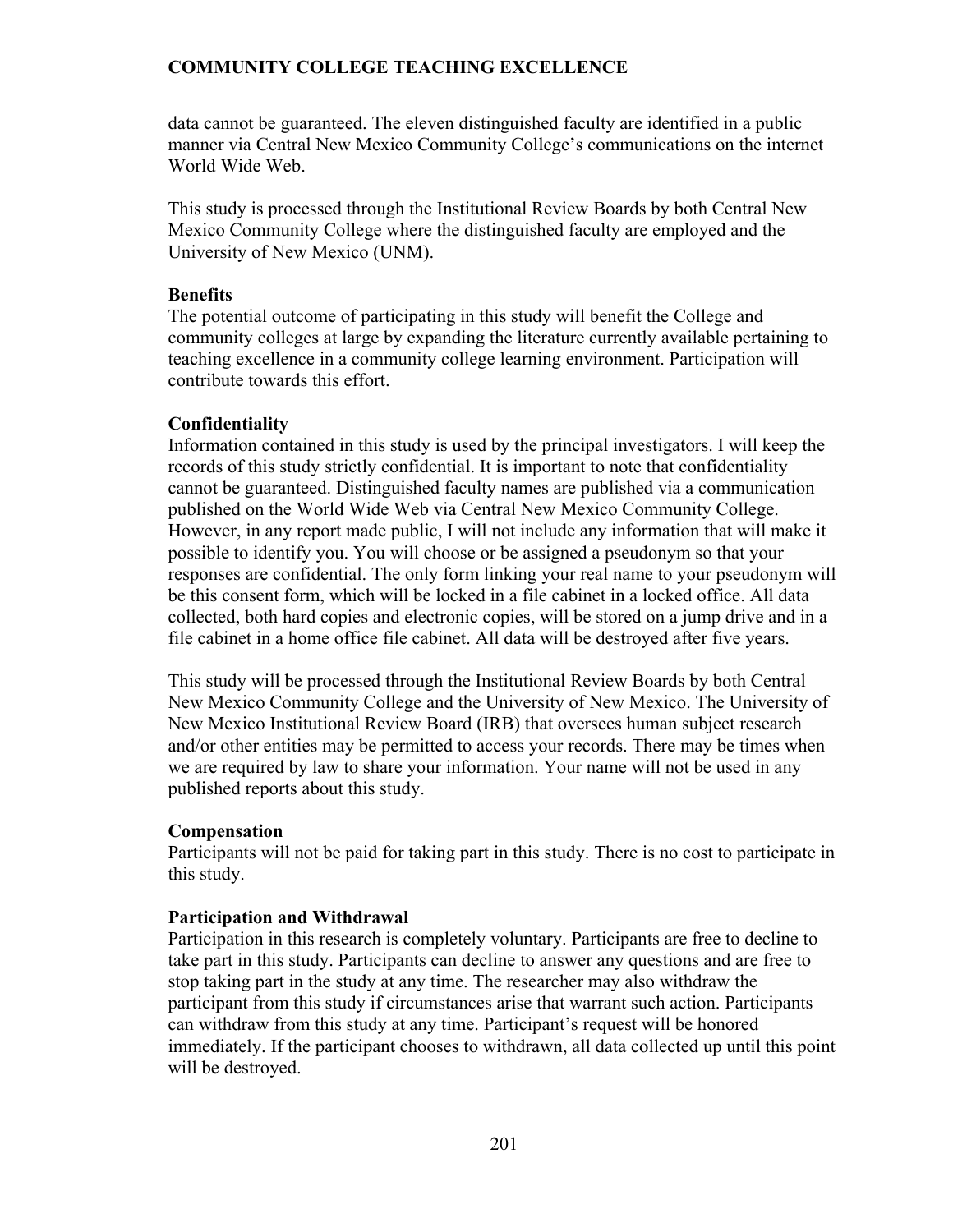Whether or not participants choose to participate in the research and whether or not participants choose to answer a question or continue participating in the project, there will be no penalty to the participant.

# **Questions**

If you have any questions about this research, please feel free to contact the researcher Denise Montoya, Principal Investigator, at 505-480-7383 or by email at montoyad@cnm.edu. If you have any questions about your rights or treatment as a research participant in this study, please feel free to contact Dr. Frances C. Wilkinson, Faculty Chair Member, at 505-277-2678 or fwilkins@unm.edu.

This study has been approved by Central New Mexico Community College Institutional Research Board (IRB) and The University of New Mexico (UNM) IRB. If you have questions regarding your rights as a research participant, you may call the UNM Office of the IRB (OIRB) at (505) 277-2644. The OIRB is a group of people from UNM and the community who provide independent oversight of safety and ethical issues related to research involving human participants. For more information, you may also access the OIRB website at http://research.unm.edu/irb/. You may also contact the Central New Mexico Community College Institutional Review Board (IRB) at irbcnm@cnm.edu or at (505) 224-3450.

## **----**

# **Consent and Authorization**

**------------------------------------------------------------------------------------------------------------**

You are making a decision whether to participate in this study. Your signature below indicates that you read the information provided or the information was read to you. By signing this consent form, you are not waiving any of your legal rights as a research participant.

I have had an opportunity to ask questions and all questions have been answered to my satisfaction. By signing this consent form, I agree to participate in this study. A copy of this consent form will be provided to you.

I agree that the interview(s) can be audiotaped.

I disagree that the interview(s) can be audiotaped.

 $\mathcal{L}_\text{max}$  , and the contract of the contract of the contract of the contract of the contract of the contract of the contract of the contract of the contract of the contract of the contract of the contract of the contr

Name of Participant (print)

Signature of Participant Date

 $\mathcal{L}_\text{max}$  , where  $\mathcal{L}_\text{max}$  and  $\mathcal{L}_\text{max}$ 

Your Chosen or Assigned Pseudonym (one word or phrase)

 $\mathcal{L}_\mathcal{L} = \mathcal{L}_\mathcal{L} = \mathcal{L}_\mathcal{L} = \mathcal{L}_\mathcal{L} = \mathcal{L}_\mathcal{L} = \mathcal{L}_\mathcal{L} = \mathcal{L}_\mathcal{L} = \mathcal{L}_\mathcal{L} = \mathcal{L}_\mathcal{L} = \mathcal{L}_\mathcal{L} = \mathcal{L}_\mathcal{L} = \mathcal{L}_\mathcal{L} = \mathcal{L}_\mathcal{L} = \mathcal{L}_\mathcal{L} = \mathcal{L}_\mathcal{L} = \mathcal{L}_\mathcal{L} = \mathcal{L}_\mathcal{L}$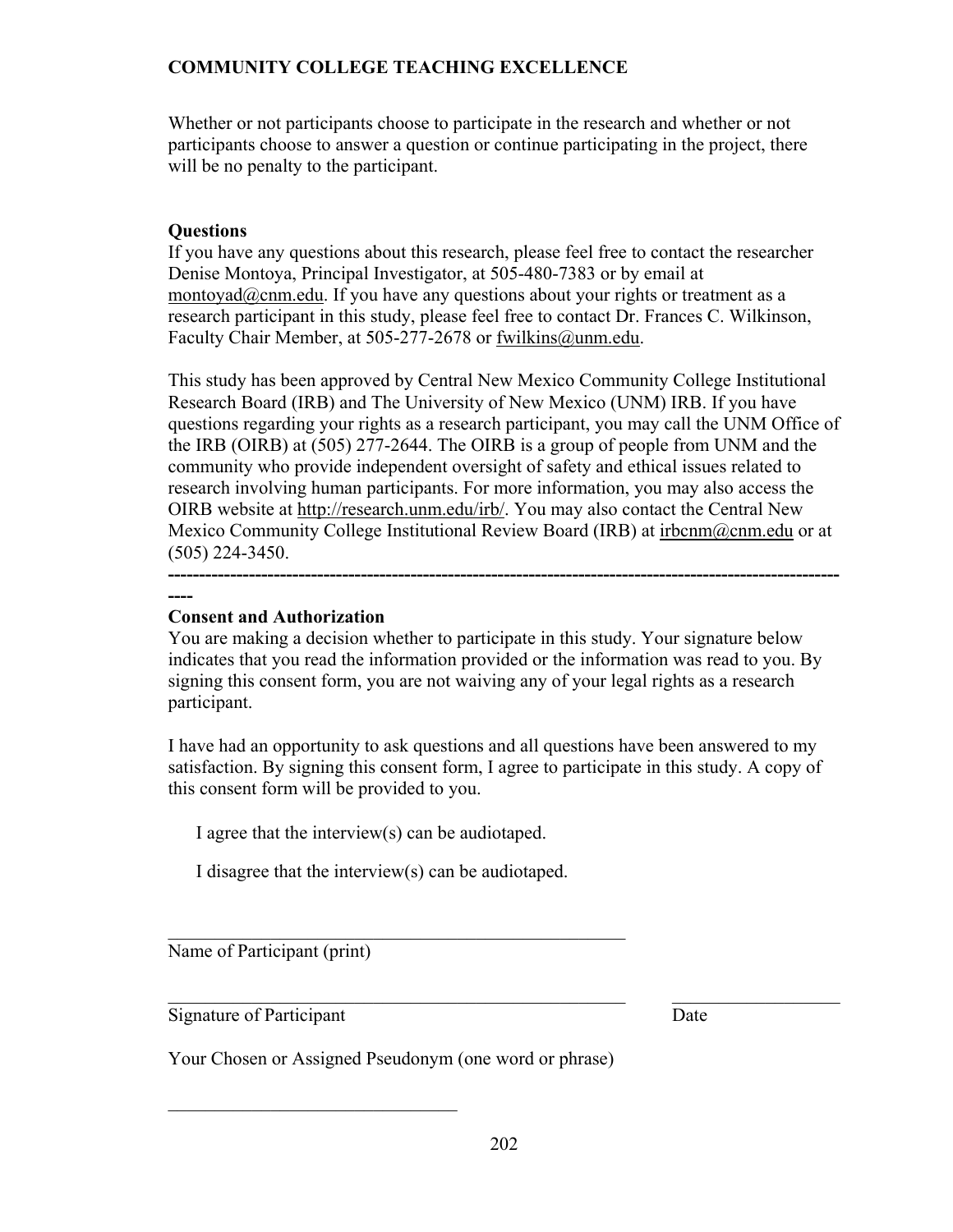$\mathcal{L}_\text{max}$  , and the contract of the contract of the contract of the contract of the contract of the contract of the contract of the contract of the contract of the contract of the contract of the contract of the contr

Investigator Signature

I have explained the research to the participant and answered all of his/her questions. I believe that he/she understands the information described in this consent form and freely consents to participate.

 $\mathcal{L}_\mathcal{L} = \mathcal{L}_\mathcal{L} = \mathcal{L}_\mathcal{L} = \mathcal{L}_\mathcal{L} = \mathcal{L}_\mathcal{L} = \mathcal{L}_\mathcal{L} = \mathcal{L}_\mathcal{L} = \mathcal{L}_\mathcal{L} = \mathcal{L}_\mathcal{L} = \mathcal{L}_\mathcal{L} = \mathcal{L}_\mathcal{L} = \mathcal{L}_\mathcal{L} = \mathcal{L}_\mathcal{L} = \mathcal{L}_\mathcal{L} = \mathcal{L}_\mathcal{L} = \mathcal{L}_\mathcal{L} = \mathcal{L}_\mathcal{L}$ 

Name of Investigator/ Team Member (print)

Signature of Investigator/ Team Member Date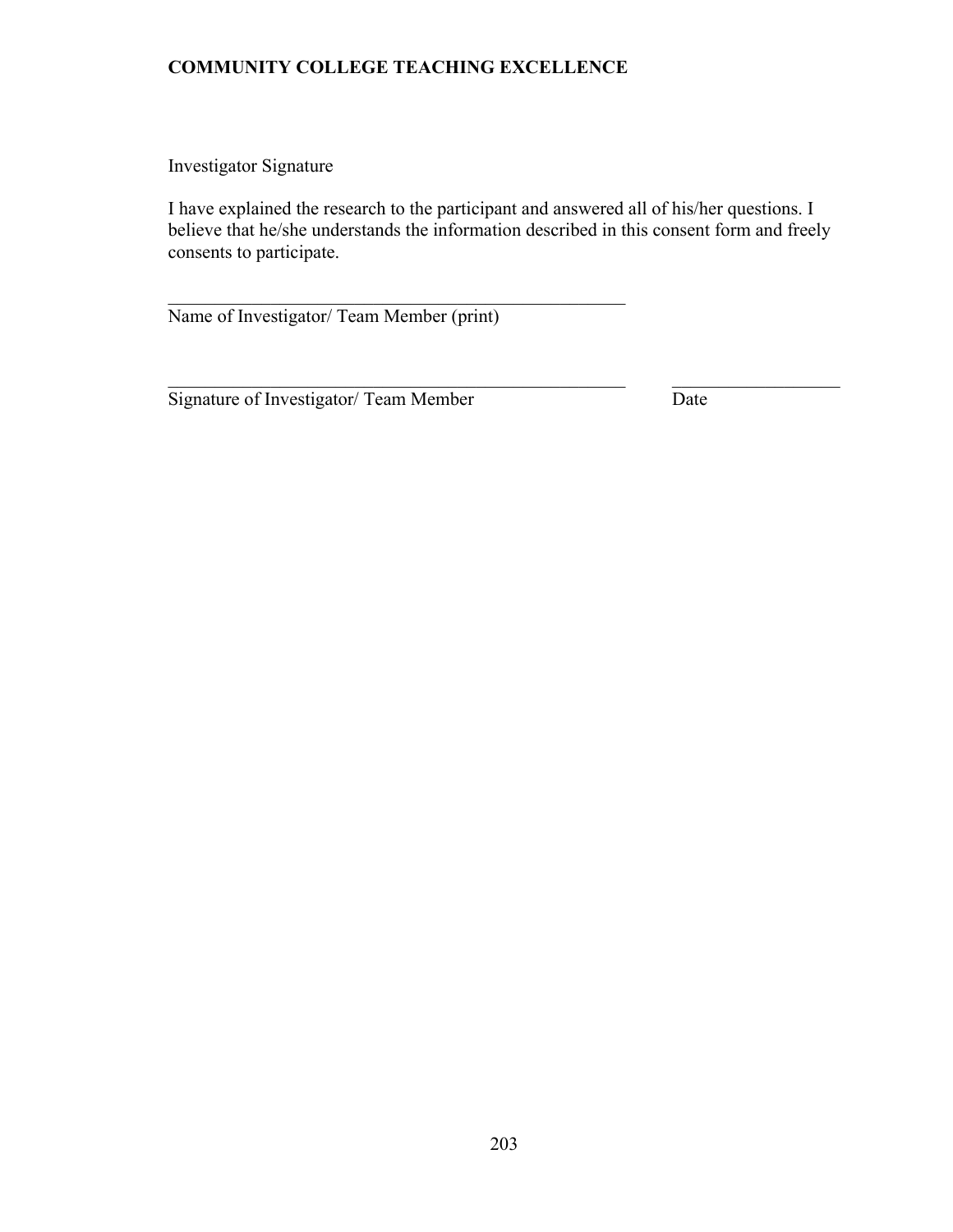# **Appendix 3. Demographic Survey**

# **Demographic Survey**

| Demographic       | <b>Options/description</b>                |
|-------------------|-------------------------------------------|
| Gender            | Male                                      |
|                   | Female                                    |
|                   | Choose not to answer                      |
| Age               | $20 - 30$                                 |
|                   | $31 - 40$                                 |
|                   | $41 - 50$                                 |
|                   | 51-60                                     |
|                   | 61 plus                                   |
|                   | Chose not to answer                       |
| Ethnicity         | American Indian or Alaska Native          |
|                   | Asian                                     |
|                   | <b>Black or African American</b>          |
|                   | Hispanic or Latino                        |
|                   | Native Hawaiian or other Pacific Islander |
|                   | White                                     |
|                   | Chose not to answer                       |
| Teaching          | Focused content area of expertise         |
| subject matter    |                                           |
| expertise         |                                           |
| Employment        | Full time                                 |
| status            | Part time                                 |
| Highest           | High school                               |
| educational       | Associate degree                          |
| level achieved    | Bachelor's degree                         |
|                   | Master's degree                           |
|                   | Doctorate                                 |
| Years teaching    | $0-5$ years                               |
| at a community    | 6-10 years                                |
| college           | $11-15$ years                             |
|                   | 16 plus years                             |
| Other teaching    | Kindergarten-12                           |
| experience        | Graduate/teaching assistant               |
|                   | University                                |
| Years in subject  | $0 - 5$                                   |
| matter expertise  | $6 - 10$                                  |
| in the field in a | $11 - 15$                                 |
| non-teaching      | 16 plus                                   |
| capacity          |                                           |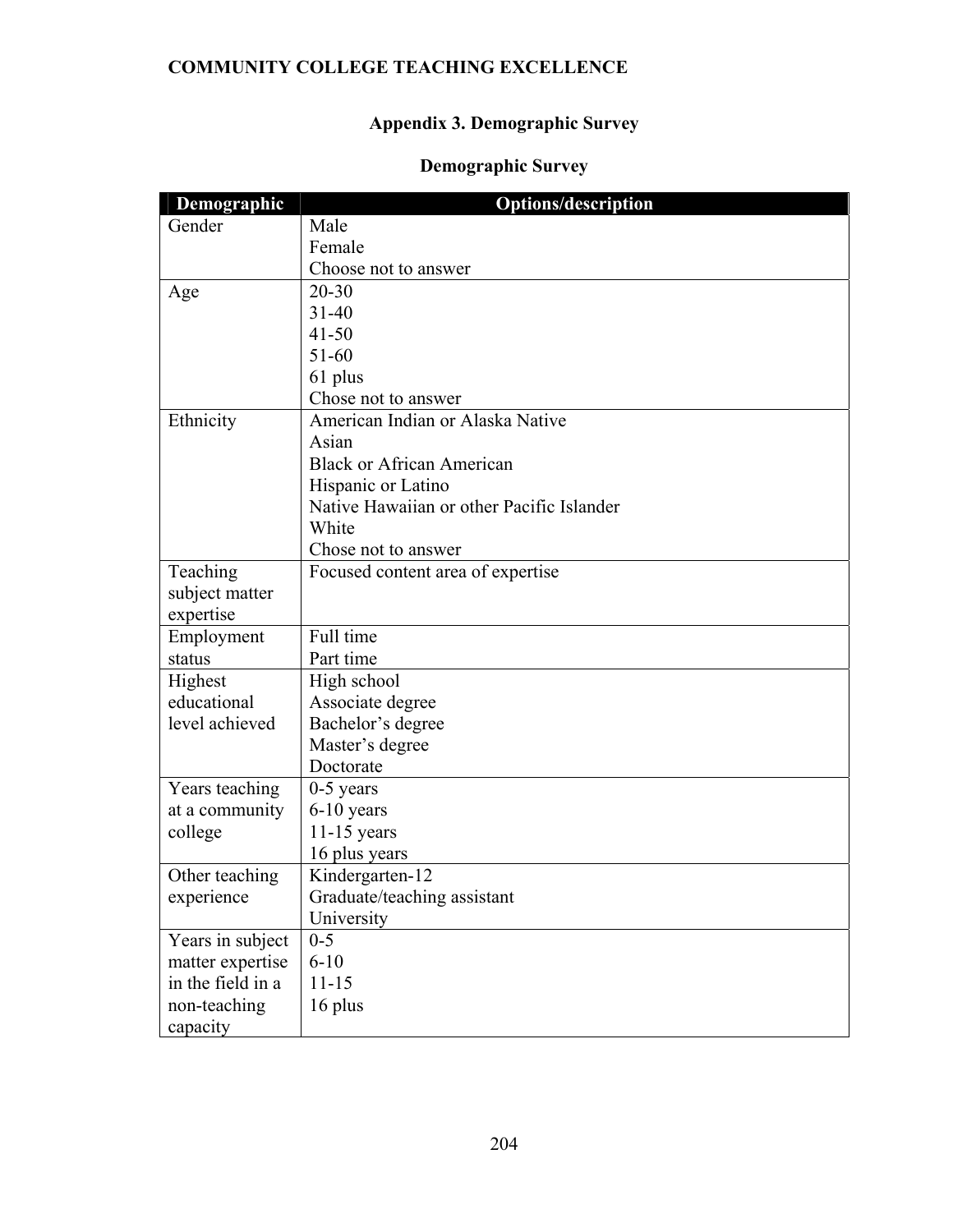# **Appendix 4. Semistructured Interview Questions**

# **Semistructured Interview Questions**

|                         | <b>Semistructured Interview Questions</b>                                          |
|-------------------------|------------------------------------------------------------------------------------|
|                         | What do you believe is unique about teaching at a community college?               |
| $\mathbf{2}$            | Describe your personal best teaching practice that has had a direct impact on your |
|                         | students' learning. Please provide examples.                                       |
| 3                       | How do you practice lifelong learning and intellectual renewal throughout your     |
|                         | teaching career?                                                                   |
| $\overline{\mathbf{4}}$ | How do you practice continuous evaluation and reflection to ensure your teaching   |
|                         | practices are relevant, current, and contribute to overall student success?        |
| 5                       | How do you perceive your teaching impacts student success in the short-term and    |
|                         | long-term? Please provide any examples that reflect how your teaching excellence   |
|                         | contributes toward student success.                                                |
| 6                       | From your perspective, what differentiates you as a distinguished faculty member   |
|                         | that warrants such distinction?                                                    |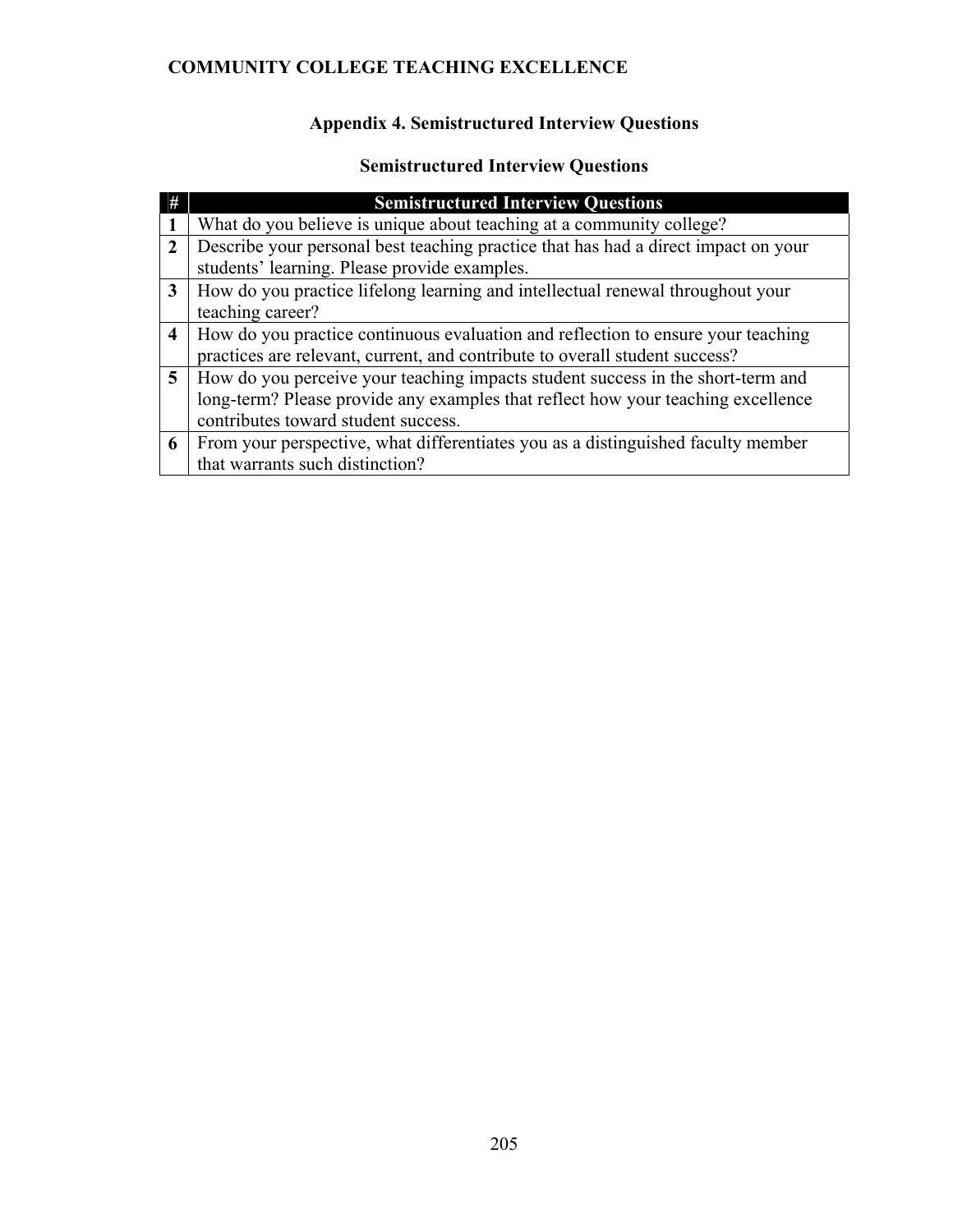# **Appendix 5. Focus Group Questions**

# **Focus Group Questions**

|                  | <b>Focus Group Questions</b>                                                           |
|------------------|----------------------------------------------------------------------------------------|
|                  | The evidence collected thus far reveals Explain any of the content that describes      |
|                  | personal best teaching practice.                                                       |
| $\mathcal{L}$    | The evidence collected thus far revealsWhat do you want to add to how you              |
|                  | practice lifelong learning and intellectual renewal throughout your teaching career?   |
| 3                | The evidence collected thus far revealsClarify how you practice continuous             |
|                  | evaluation and reflection to ensure your teaching practices are relevant, current, and |
|                  | contribute to overall student success?                                                 |
| $\boldsymbol{4}$ | The evidence collected thus far revealsClarify how do you perceive your teaching       |
|                  | impacts student success in the short-term and long-term? Please provide any            |
|                  | examples that reflect how your teaching excellence contributes toward student          |
|                  | success.                                                                               |